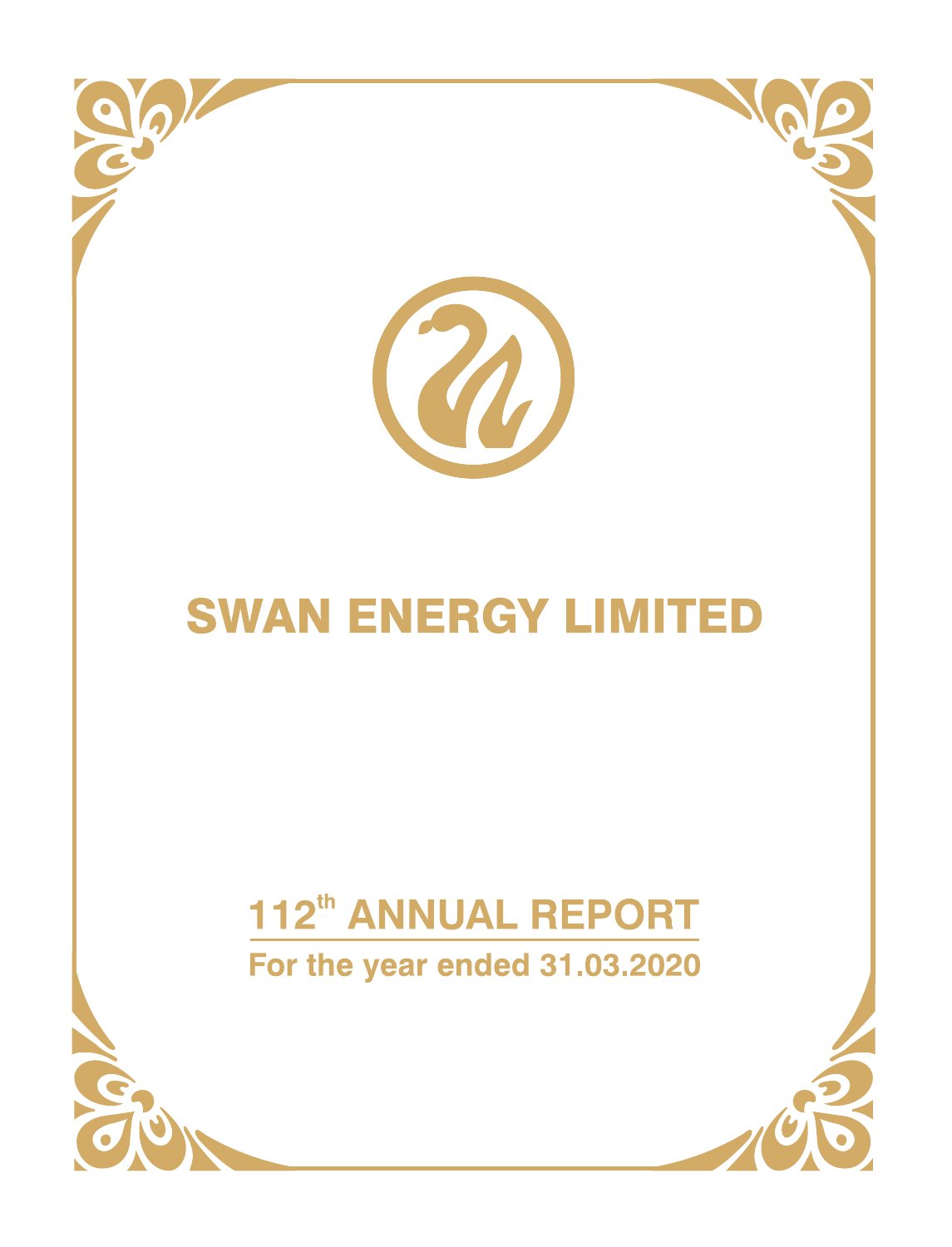# From the Desk of the Managing Director



Dear Stakeholder,

It is a measure of how rapidly our world has changed, that when we look back at the year gone by, it feels like a different era altogether. The corona virus crisis is the most disruptive event in modern human history. The resultant economic crisis has only compounded the global community's hardships. in the current context, organizations have to be intensely future-oriented and we at Swan remain focused on our long-term strategy.

Over the course of this past year, Swan LNG Private Limited (a subsidiary of Swan Energy) has moved a step closer to commissioning india's first ever FSRU based LNG terminal. With the vessel manufacturing completed, the gas trials were concluded and the manufacturer, Hyundai Heavy industries at South Korea is performing final checks before delivery of the vessel. The port development works were on sail for the major part of FY2019-20, only to be halted by the Covid-19 crisis and the subsequent monsoons. However, your company is geared up to maneuver through the tough times with renewed agility and its deep-rooted values of quality, determination and excellence.

The textile unit in Ahmedabad delivered on its commitment of value creation for the shareholders. With the revamped business model and streamlined operations, the business posted an EBiTDA of Rs. 19.47 crore, up from Rs. 14.78 crore a year ago. Your company plans to modernize the plant and increase capacity by 20% over the next fiscal year. We believe that unlike our global counterparts, india is well positioned to emerge stronger than ever, if it seizes the opportunity to become the preferred manufacturing destination.

in the real estate sector, delays are expected in the completion of the ongoing 3.22 lakh square feet joint development residential project in Bangalore due to the global crisis. However, the two already completed sites continued to provide rental in come to the tune of Rs. 31.89 crore. Your company is looking to expand its realty division and intends on monetizing its 30000 sq. feet land parcel in Bangalore in the near future.

The next few months will be challenging. However, with its deep relationships, diversified businesses and resilient DNA, your company is well positioned to leverage the current downturn and take advantage of new opportunities in the future.

On behalf of the Board of Directors of Swan Energy, i want to thank you for your continued trust, confidence, and support.

Warm regards, **Nikhil V. Merchant**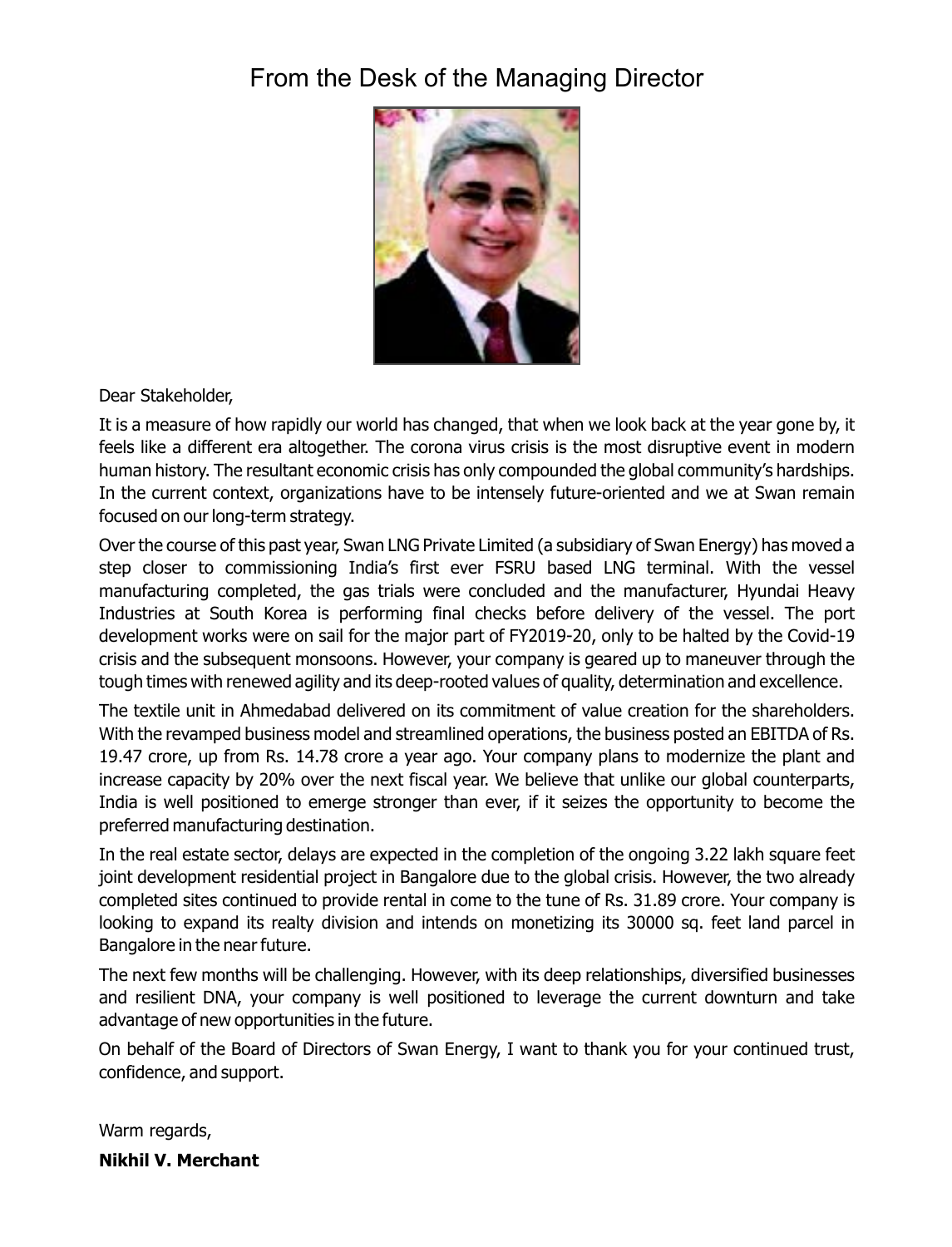

## **Board of Directors**

## **Chairman**

Mr. Navinbhai C. Dave

## **Directors**

Mr. RAJKUMAR SUKHDEVSINHJI

Mr. PITAMBER S. TECKCHANDANI

Mr. SHOBHAN I. DIWANJI

Mr. RAJAT KUMAR DAS GUPTA

Mrs. SUREKHA N. OAK

MR. SUGAVANAM PADMANABHAN, Whole time Director

MR. PARESH V. MERCHANT, Executive Director

MR. NIKHIL V. MERCHANT, Managing Director

## **Chief Financial Officer** Mr. Chetan K. Selarka

**Company Secretary** Mr. Arun S. Agarwal

**Auditors** M/s. N. N. Jambusaria & Co.

## **REGISTERED OFFICE** 6, Feltham House, 2nd Floor,

10, J. N. Heredia Marg, Ballard Estate, Mumbai – 400 001.

## ٦ **112th ANNUAL GENERAL MEETING**

On Monday,

the 28<sup>th</sup> September, 2020 at 11.00 A.M.

through Video Conference/

Other Audio Visual Means.

Deemed Venue - 6,

Feltham House,

2nd Floor, J. N. Heredia Marg,

Ballard Estate,

Mumbai – 400 001

# **CONTENTS**

| <b>Financial Statements</b> |
|-----------------------------|
|                             |
|                             |

# **Registered Office**

6, FELTHAM HOUSE, 2nd FLOOR, 10, J.N.HEREDIA MARG, BALLARD ESTATE, MUMBAI – 400 001.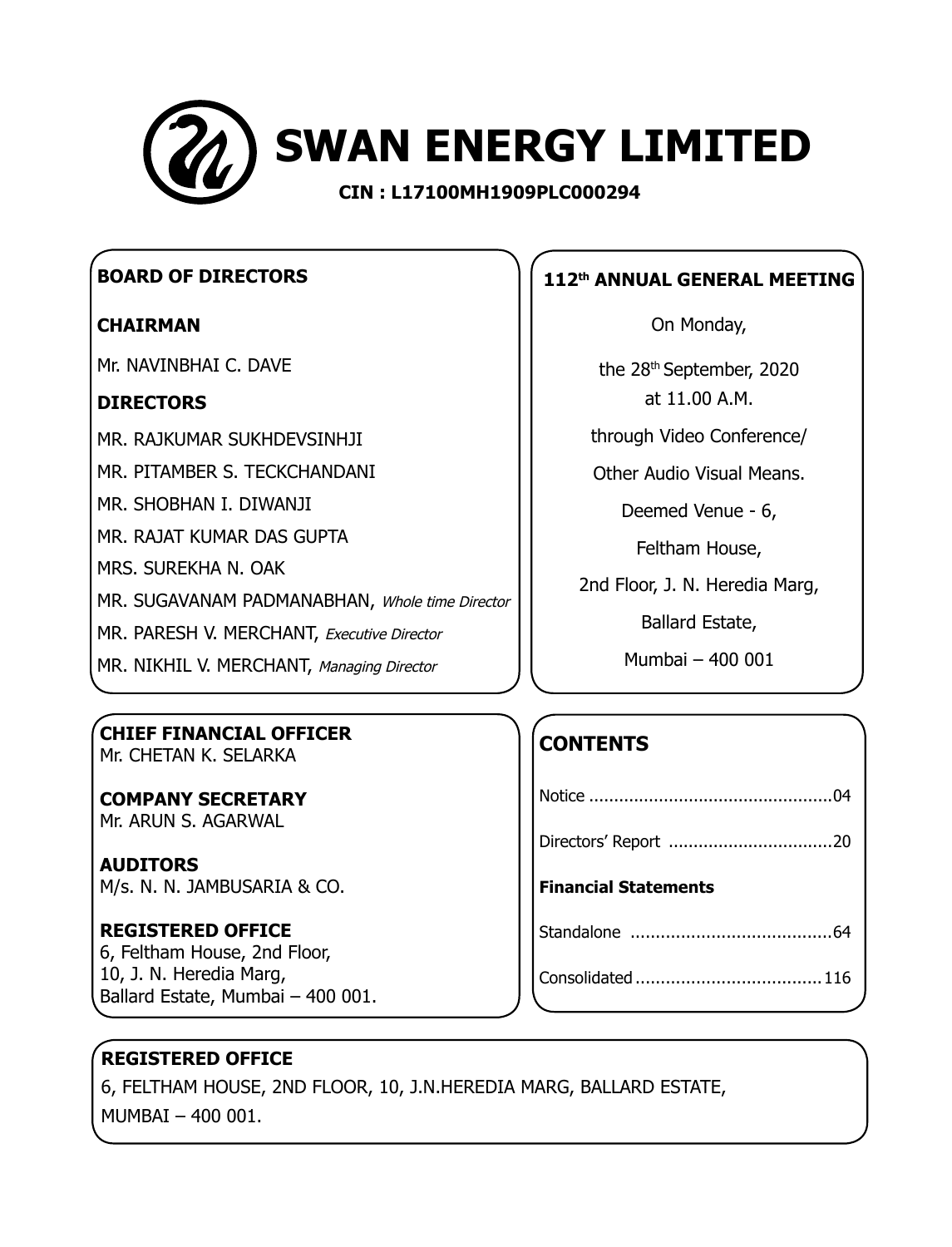## **N O T I C E**

Notice is hereby given that the 112th (One Hundred and Twelfth) Annual General Meeting of the Company will be held on Monday, 28th September, 2020 at 11.00 A.M. through Video Conference / Other Audio Visual Means, to transact the following business. The venue of the meeting shall be deemed to be the Registered Office of the Company at 6, Feltham House, 2nd Floor, J. N. Heredia Marg, Ballard Estate, Mumbai – 400 001.

#### **ORDINARY BUSINESS :**

#### **Adoption of IND AS compliant Financial Statements (standalone & consolidated):**

- 1. To consider and if thought fit, to pass, with or without modifications(s), the following resolutions as **Ordinary Resolutions:**
	- a) **"RESOLVED THAT** Standalone Audited Financial statements (Balance Sheet, Statement of Profit and Loss, Cash Flow Statement) for the year ended 31st March, 2020, together with Reports of the Board of Directors and the Auditors thereon, be and are hereby approved and adopted."
	- b) **"RESOLVED THAT** Consolidated Audited Financial statements (Balance Sheet, Statement of Profit and Loss, Cash Flow Statement) for the year ended 31st March, 2020, together with Report of the Auditors thereon, be and are hereby approved and adopted."

#### **Declaration of dividend**

2. To consider and if thought fit, to pass, with or without modifications(s), the following resolutions as **Ordinary Resolution:**

**"RESOLVED THAT** in terms of Section 123 of the Companies Act, 2013, dividend for the financial year 2019-20 @ 10%, i.e., Rs. 0.10 for every Equity share of face value of Rs. 1/- each on 24,42,57,000 Equity shares of Rs. 1/- each, amounting to Rs. 2,44,25,700/- (Rs. Two Crore Forty Four Lakh Twenty Five Thousand Seven Hundred only) be and is hereby declared and approved.

**RESOLVED FURTHER THAT** the above declared dividend be and is hereby paid to those Members whose names appear on the Register of Members of the Company as on Monday, 21st September, 2020 and to the beneficial owner(s) of the shares held in electronic mode as at close of business hours on Monday, 21st September, 2020, as per details furnished by the Depositories for this purpose."

#### **Re-appointment of Director retiring by rotation**

3. To consider and if thought fit, to pass, with or without modifications(s), the following resolutions as **Ordinary Resolution:**

**"RESOLVED THAT** Mr. Nikhil V. Merchant (DIN: 00614790), who retires by rotation and being eligible, offers himself for re-appointment, be and is hereby re-appointed as a Director of the Company in terms of Section 152 of the Companies Act, 2013."

#### **SPECIAL BUSINESS:**

#### **Creation of Charge etc:**

4. To consider and if thought fit, to pass, with or without modifications(s), the following resolutions as **Special Resolution:**

**"RESOLVED THAT** the consent of the members of the Swan Energy Limited (the "**Company**") be and is hereby accorded in terms of Section 180(1)(a) and other applicable provisions, if any, of the Companies Act, 2013 (including statutory modifications or re-enactments thereof), to the Board of Directors of the Company ("Board") to sell, lease, pledge, transfer, assign, deliver or otherwise dispose off, mortgage and/or charge (in addition to the mortgages/charges previously created), in such form and manner and at such time and on such terms as the Board may determine, all the immovable and movable properties of the Company, wheresoever situate, present and future, or the whole or substantially the whole of the undertaking or undertakings of the Company and/or conferring power, to enter upon and to take possession of assets of the Company in certain events, to or in favour of corporate entities, banks, security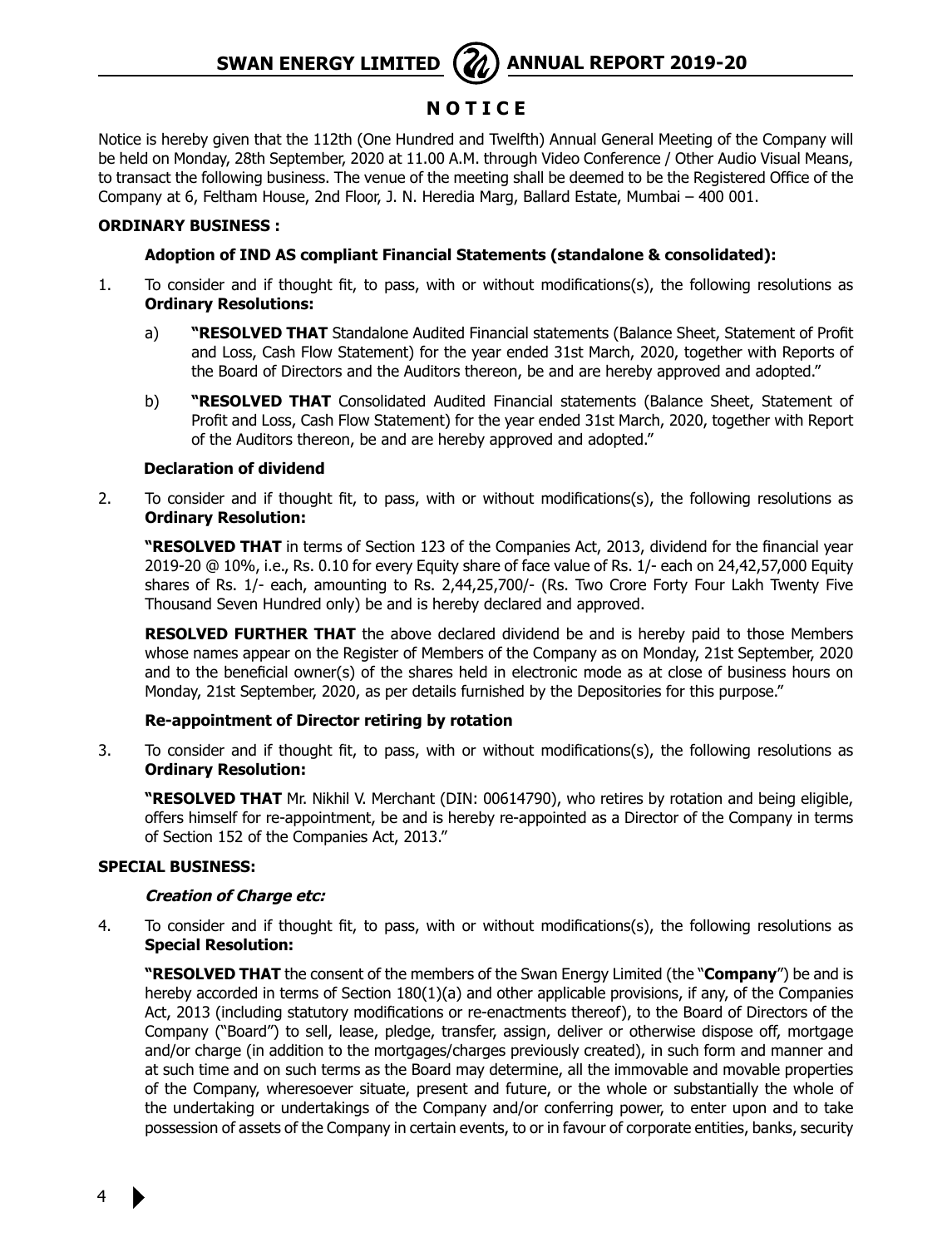

trustee/debenture trustee, lenders' agent and/or financial institutions and/or multilateral agencies and/or other creditors (together referred to as the "**Lenders**") to secure the financial assistance provided and/ or to be provided by them to the Company or any other body corporate, aggregating together with all interest, additional interest, default interest, further interest, principal amounts, premia on prepayment, any fee, costs, charges, expenses including any increase arising out of any devaluation/fluctuations in the rate of currency exchange and all other monies whatsoever stipulated in or payable under their respective financing documents and any other agreements and amendments thereto that have or may be entered into by the Company or by such other body corporate or to secure any debenture issued/ to be issued or otherwise to charge the assets of the Company for monies availed/to be availed by way of loans (in rupee currency and/or in foreign currency) by the Company or any other body corporate and securities (comprising of fully/partly convertible debentures and/or non-convertible debentures with or without detachable or non-detachable warrants and/or secured/unsecured premium notes and/ or floating rates notes/bonds/fund based/non fund based limits/guarantee or other debt instruments), issued/to be issued by the Company or any other body corporate, from time to time, upto a sum not exceeding Rs. 10,000 Crores (Rupees Ten Thousand Crores Only) at any point of time.

**RESOLVED FURTHER THAT** the Board be and is hereby authorized to finalize with the Lenders the documents for creating the aforesaid security interest, mortgage and/or the charge and to do all such acts deeds and things as may be necessary for giving effect to the above resolution.

#### **Borrowing Limits:**

5. To consider and if thought fit, to pass, with or without modifications(s), the following resolutions as **Special Resolution:**

**"RESOLVED THAT** pursuant to Section 180(1)(c) of the Companies Act, 2013, other applicable provisions (including statutory modifications thereof), if any, the consent of the members of Swan Energy Limited ("**Company**") be and is hereby accorded to the Board of Directors of the Company ("**Board**"), to borrow by way of loans/debentures (whether secured or unsecured)/bonds/deposits/fund based/non fund based limits/guarantee, any sum or sums of money, either in Indian or foreign currency, from time to time from banks and/or financial institutions and/or multilateral agencies and/or export import banks and/or other creditors, which together with the moneys already borrowed by the Company shall not exceed in the aggregate at any one time, Rs. 10,000 Crores (Rupees Ten Thousand Crores Only), irrespective of the fact that such aggregate amount of borrowing outstanding at any one time may exceed the aggregate for the time being of the paid-up capital of the Company and its free reserves, that is to say, reserves not set apart for any specific purpose.

**RESOLVED FURTHER THAT** the Board be and is hereby authorized to do and perform all such acts, deeds and things as may be necessary, desirable or expedient to give effect to this Resolution."

#### **Conversion of debentures or loans into shares in the company:**

6. To consider and if thought fit, to pass, with or without modifications(s), the following resolutions as **Special Resolution:**

**"RESOLVED THAT** pursuant to Section 62(3) and other applicable provisions, if any, of the Companies Act, 2013 and subject to all such approvals, permissions or sanctions as may be necessary and subject to such condition(s) and modification(s) as may be prescribed or imposed, while granting such approval(s), permission(s) or sanction(s) which may be agreed to by the Board of Directors of the Company (hereinafter referred to as "the Board", which expression shall be deemed to include any Committee duly constituted/ to be constituted by the Board to exercise its powers, including the powers conferred by this Resolution), the consent of the Members be and is hereby accorded to the Board in respect of the financial assistance extended / to be extended by the Financial Institutions/Banks (including a Rupee Term Loan Facility availed or to be availed) such that in the event of default by the Company under the lending arrangements or upon exercise of an option provided under the lending arrangements, Bank(s) / Financial Institution(s) at its option may be able to convert the outstanding facility or part thereof to ordinary Equity Shares in the Company at par upon such terms and conditions of such lending arrangements and or as deemed appropriate by the Board.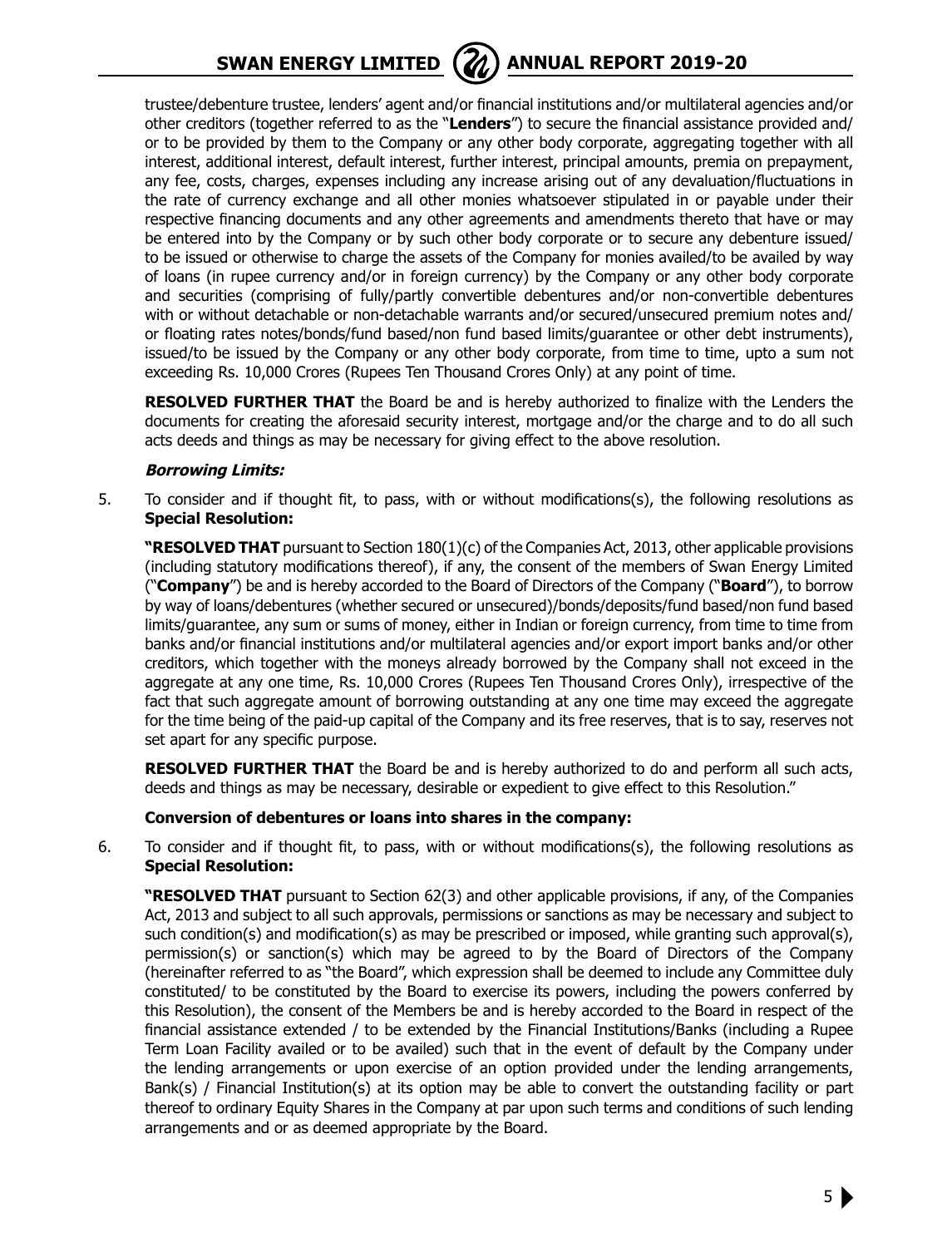

**RESOLVED FURTHER THAT** on receipt of the notice of conversion, the Board be and is hereby authorized to do all such acts, deeds and things as the Board may deem necessary and shall allot and issue the requisite number of fully paid-up ordinary Equity Shares in the Company to such Bank(s) / Financial Institution(s).

**RESOLVED FURTHER THAT** the Board be and is hereby authorized to delegate all or any of the powers herein conferred by this Resolution to any Director or Directors or to any Committee of Directors or any other executive(s) or officer(s) of the Company to give effect to the aforesaid Resolution."

#### **Ratification of Cost Auditor's Remuneration**

7. To consider and if thought fit, to pass with or without modification(s), the following resolution as an **Ordinary Resolution:**

**"RESOLVED THAT** pursuant to the provisions of Section 148 and other applicable provisions of the Companies Act, 2013 and the Rules framed thereunder, Members of the Company hereby ratifies the remuneration of Rs. 75,000 (Rupees Seventy five thousand only) plus applicable taxes payable to M/s V. H. Shah & Co., Cost Accountants (Firm Registration No. 100257), appointed as Cost Auditors of the Company for the Financial Year 2020-21."

### **Re-appointment of Mrs. Surekha Oak as Independent Director of the Company**

8. To consider and if thought fit, to pass, with or without modifications, the following Resolution as **Special Resolution:**

**"RESOLVED THAT** pursuant to the provisions of Sections 149, 152, read with Schedule IV and other applicable provisions of the Companies Act, 2013 (the Act), the Rules made thereunder and the applicable provisions of the SEBI (LODR) Regulations, 2015, as amended, Mrs. Surekha Oak, (DIN: 07122776), be and is hereby re-appointed as an Independent Director of the Company for the second consecutive term of 5 years with effect from 13th March, 2020 to 12th March, 2025 and she will not be liable to retire by rotation.

**RESOLVED FURTHER THAT** the Board of Directors of the Company be and is hereby authorized to do all acts and take all such steps as may be necessary, proper or expedient to give effect to this resolution."

#### **Re-appointment of and remuneration payable to Mr. Sugavanam Padmanabhan, Whole Time Director of the Company**

9. To consider and if thought fit, to pass with or without modification(s), the following resolution as a **Special Resolution:**

**"RESOLVED THAT** pursuant to Sections 196, 197, 198 and other applicable provisions, if any, of the Companies Act, 2013 ("Act") (including any amendment, modification or re-enactment thereof) and rules made there under and Schedule V thereto and Securities Exchange Board of India (Listing Obligations and Disclosure Requirements) Regulations, 2015 ("Listing Regulations") (including any statutory modification(s), amendment(s) or re-enactment(s) thereof for the time being in force), consent of the Company be and is hereby accorded for re-appointment of and remuneration payable, including remuneration to be paid in the event of loss or inadequacy of profit in any financial year to Mr. Sugavanam Padmanabhan, (DIN: 03229120), Whole Time Director of the Company for a period of 3 (three) years commencing from 24th September, 2020 to 23rd September, 2023 on such terms and conditions as set out in explanatory statement annexed to the notice convening this meeting, with liberty to the Directors/Nomination and Remuneration Committee to alter and vary the terms and conditions of the said remuneration in such manner as may be agreed between the Directors and Mr. Sugavanam Padmanabhan.

**RESOLVED FURTHER THAT** the Board of Directors of the Company be and is hereby authorized to do all acts and take all such steps as may be necessary, proper or expedient to give effect to this resolution."

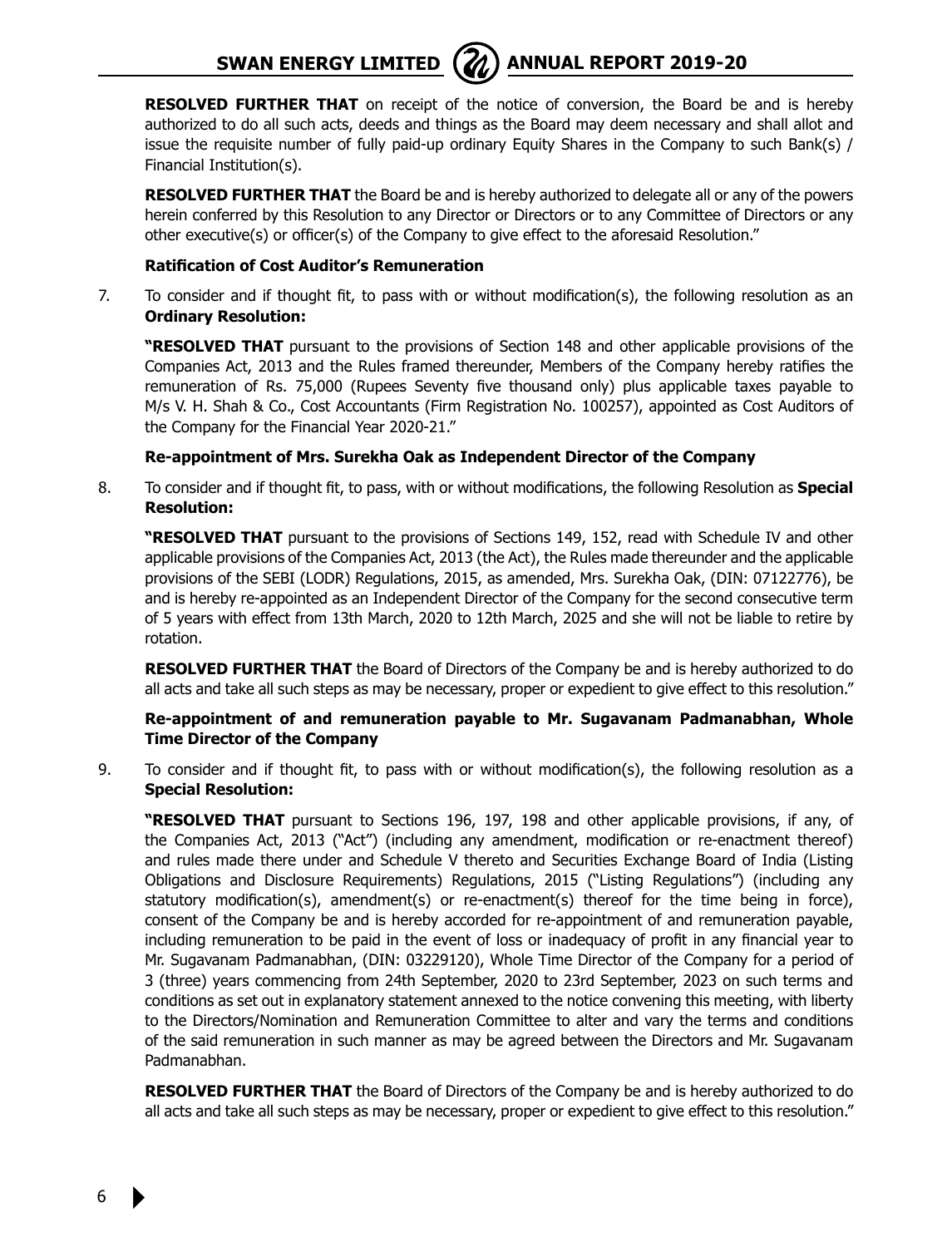

#### **Raising of Capital**

10. To consider and if thought fit, to pass with or without modification(s), the following resolution as a **Special Resolution:**

**"RESOLVED THAT** in supersession of all the Resolutions passed earlier in this regard and pursuant to the provisions of section 62 and other applicable provisions of the Companies Act, 2013, (including any statutory modifications or re-enactments thereof for the time being in force) and subject to:

- a) the provisions of the memorandum and Articles of Association of the Company;
- b) the requirements of the SEBI (LODR) Regulations, 2015 entered into by the Company with the Stock Exchanges on which the Company's Shares are presently listed;
- c) the provisions of the Foreign Exchange Management Act, 1999 (FEMA), as amended, and all applicable regulations framed and notifications issued thereunder;
- d) the Securities and Exchange Board of India (Issue of Capital and Disclosure Requirements) Regulations, 2009, as amended as applicable; including the regulations for Qualified Institutions Placement prescribed in Chapter VIII thereof;
- e) all other applicable rules, regulations, circulars, notifications, guidelines issued by Ministry of Finance, the reserve bank of India (RBI), the Securities and Exchange board of India (SEBI) and all other governmental or regulatory bodies in India;
- f) obtaining and complying with all necessary approvals, consents, permissions and / or sanctions, as applicable for Foreign Direct Investment of the Government of India (GOI), the Foreign Investment Promotion Board (FIPB), RBI, SEBI, relevant Stock Exchanges, whether in India or overseas, all other appropriate regulatory and governmental authorities, whether in India or overseas, any institutions, lenders and any other third parties and subject to such conditions and modifications as may be prescribed by any of them whilst granting such approvals, consents, permissions and sanctions and which may be agreed to by the Board of Directors of the Company (hereinafter referred to as the "Board", which term shall include any committee(s) constituted or to be constituted for the purpose of any offering(s) to be made by the company in pursuance of this Resolution); consent of the members of the Company be and is hereby accorded to the Board to create, offer, issue and allot, in one or more tranches:
	- $(i)$  in the course of one or more domestic offering(s), and / or
	- (ii) in the course of one or more international offering(s), in one or more foreign markets, such number of Equity shares, with or without green shoe option, in the course of domestic and/or international offerings and/or Qualified Institutions Placements ("QIP"), secured or unsecured debentures, bonds or any other securities whether convertible into equity share or not, including, but not limited to, Foreign Currency Convertible Bonds ("FCCBs"), Optionally Convertible Debentures ("OCD"), Bonds with share warrants attached, Global Depositary Receipts ("GDRs"), American Depositary Receipts (ADRs"), or any other equity related instrument of the Company or a combination of the foregoing including but not limited to a combination of equity shares with bonds and/or any other securities whether convertible into equity shares or not (hereinafter referred to as "Securities") whether rupee denominated or denominated in Foreign Currency, to any eligible person, including to Domestic / Foreign Investors / Institutional Investors/ Foreign Institutional Investors, Non- Resident Indians, Indian Public, Individuals, Companies/ Corporate Bodies (Whether incorporated in India or Abroad), Mutual Funds, Banks, Insurance Companies, Pension Funds, Venture Capital Funds, Financial Institutions, Trusts, Qualified Institutional Buyers within the meaning of Chapter VIII of the SEBI ICDR Regulations, Stabilizing agents or other persons or entities, whether shareholders of the Company or not through a public issue and/or on a private placement basis and/or qualified institutions placement within the meaning of Chapter VIII of the SEBI ICDR Regulations and/or other kind of public issue and/or private placement or through a combination of the foregoing as may be permitted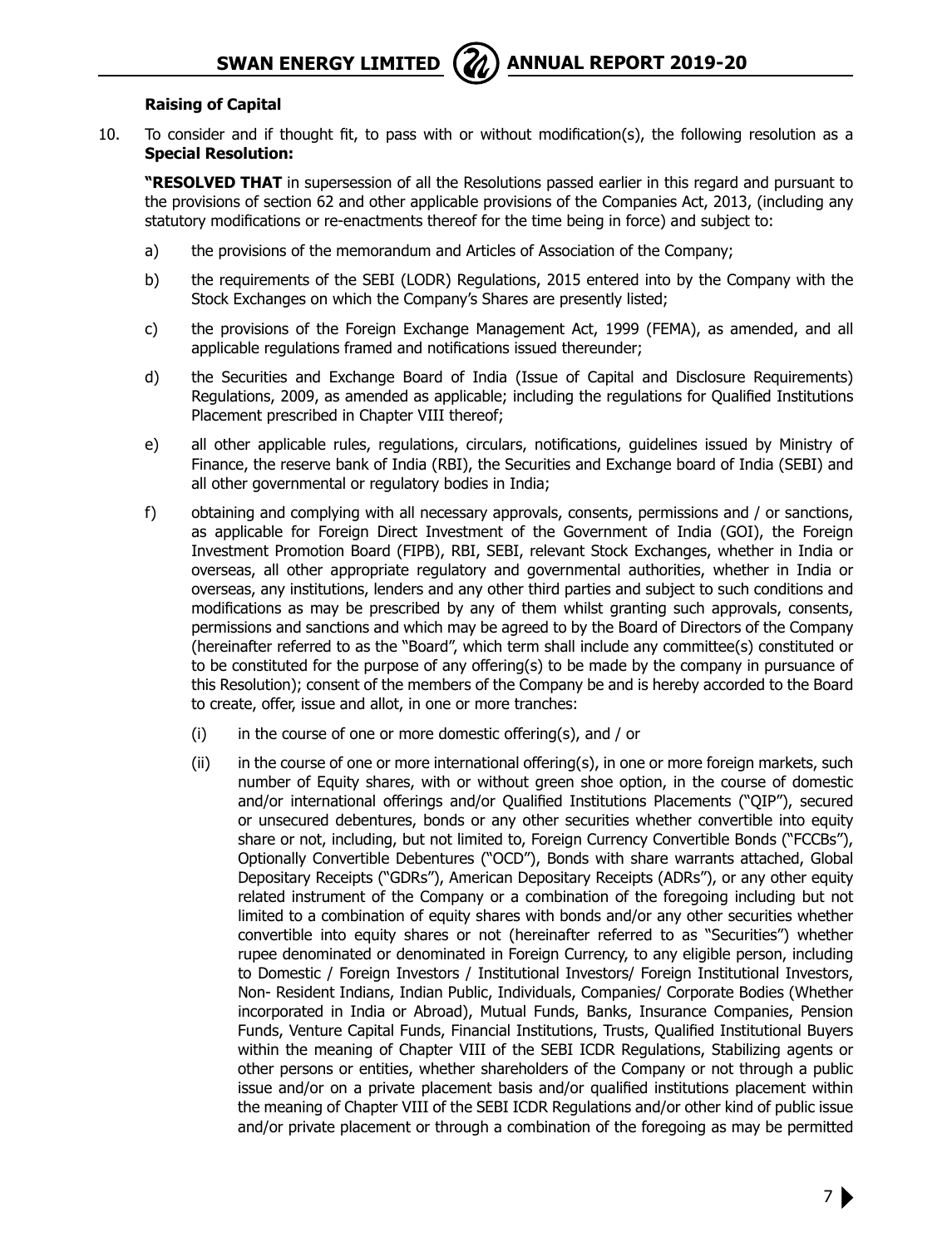

under applicable law from time to time, for an aggregate amount not exceeding 1000 Crores (Rupees One Thousand Crores only), whether to be listed on any stock exchange in India or any international stock exchanges outside India, through an offer document and/or prospectus and/or offer letter, and/or Placement Document and/or offering circular, and/or on public and/or private placement basis, at such price or prices and on such terms and conditions including security, rate of interests etc, as may be decided by and deemed appropriate by the board as per applicable law, including the discretion to determine the categories of Investors to whom the offer, issue and allotment shall be made, considering, the prevailing market conditions and other relevant factors wherever necessary in consultation with its advisors, as the board in its absolute discretion may deem fit and appropriate.

**RESOLVED FURTHER THAT** the Board is entitled to appoint, enter into and execute all such agreements with any Advisor(s), Lead Manager(s), Underwriter(s), Guarantor(s), Depository(ies), Trustee(s), Custodian(s), Legal Counsel(s) and all such other relevant agencies as may be involved or concerned with such offerings of securities and to remunerate all such agencies including by payment of commissions, brokerage, fee or the like.

**RESOLVED FURTHER THAT** for the purpose of giving effect to the above resolutions, the Board be and is hereby authorized to do all such acts, deeds, matters and the things, as it may in its absolute discretion deem fit and to settle all questions, difficulties or doubts that may arise in regard to the issue, offer or allotment of securities and utilization of the issue proceeds as it may in its absolute discretion deem fit without being required to seek any further consent or approval of the members or otherwise to the end and intent that the members shall be deemed to have given their approval thereto expressly by the authority of this resolution.

**RESOLVED FURTHER THAT** the board be and is hereby authorized to form a committee or delegate all or any of its power to any Director(s) or committee of Directors/ Company Secretary/Other person authorized by the board to give effect to the aforesaid resolutions.

**RESOLVED FURTHER THAT** in the event that Equity Shares are issued to QIBs by way of a QIP in terms of Chapter VIII of the SEBI ICDR Regulations, the relevant date for the purpose of pricing of the Equity Shares shall be the date of the meeting in which the Board/Committee thereof decides to open the proposed issue of Equity Shares as Eligible Securities and in case Eligible Securities are eligible convertible securities, then either the date of the meeting in which the Board/Committee decides thereof to open the proposed issue or the date on which holder of Eligible Securities become eligible to apply for Equity Shares, as may be determined by the Board/ Committee thereof .

**RESOLVED FURTHER THAT** without prejudice to the generality of the foregoing, issue of the securities may be done upon all or any terms or combination of terms in accordance with international practices relating to the payment of interest, additional interest, premium on redemption, prepayment or any other debt service payments and all such terms as are provided customarily in an issue of securities of this nature."

> **By Order of the Board of Directors For Swan Energy Limited**

> > **Arun S. Agarwal** Company Secretary

Mumbai, 28th August, 2020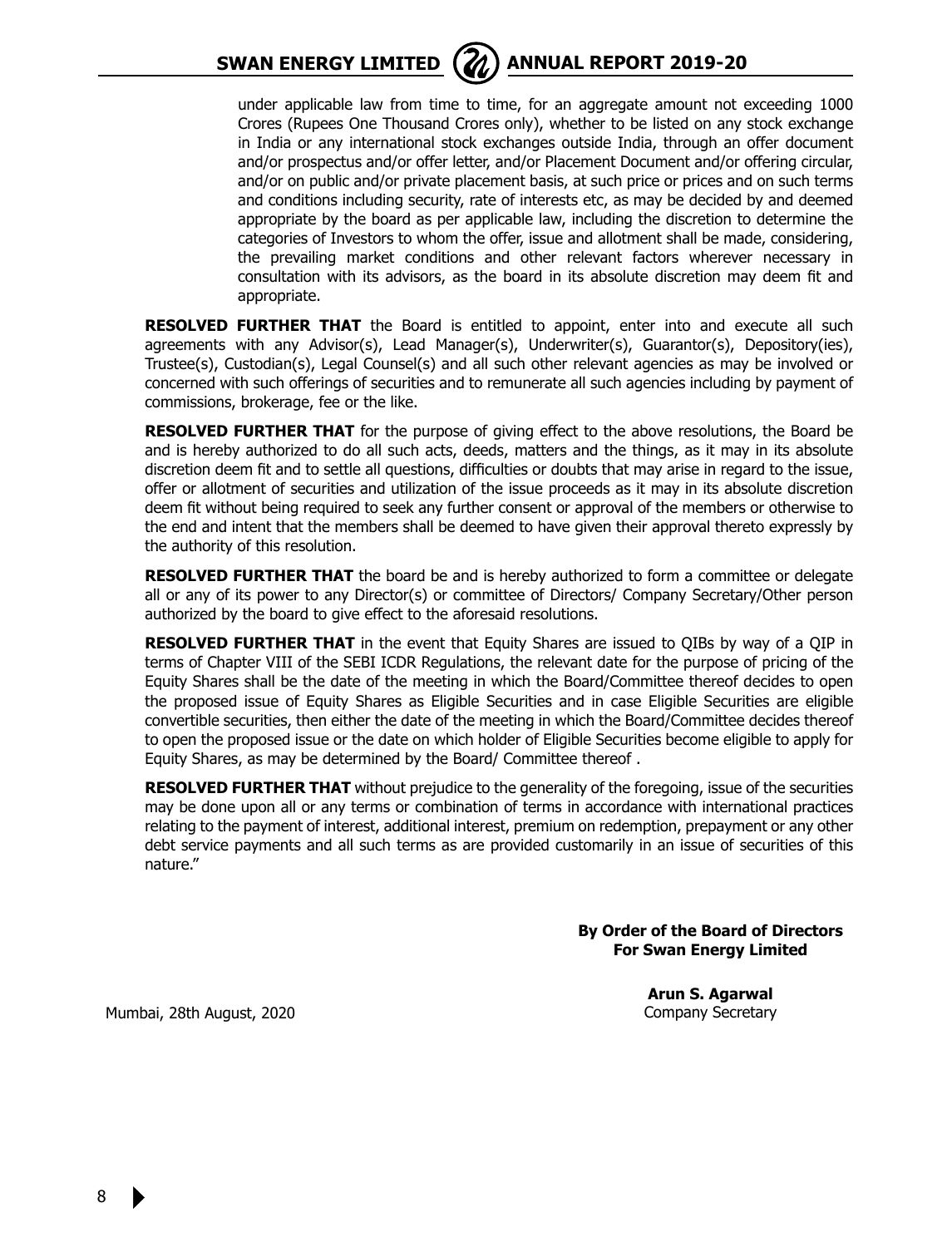## **N O T E S**

- 1. A explanatory statement pursuant to section 102(1) of the Act, setting out the material facts relating to the Special Business mentioned in the accompanying Notice is annexed hereto.
- 2. In view of the continuing COVID-19 pandemic, the Ministry of Corporate Affairs ('MCA') has vide its circular dated 5th May 2020 read with circulars dated 8th April 2020 and 13th April 2020 (collectively referred to as 'MCA Circulars') and SEBI circular dated 12th May 2020 permitted holding of the Annual General Meeting ('AGM') through VC/OAVM facility, without the physical presence of the members at a common venue. In compliance with the provisions of the Companies Act, 2013 (the 'Act'), SEBI (Listing Obligations and Disclosure Requirements) Regulations, 2015 (the 'SEBI Listing Regulations') and MCA Circulars, the AGM of the Company is being conducted through VC/OAVM hereinafter called as 'e-AGM'. Accordingly, the Company has appointed National Securities Depository Limited to provide Video Conferencing facility for the AGM and the attendance enablers for conducting of the AGM.
- 3. The deemed venue for One Hundred and Twelfth e-AGM shall be the Registered Office of the Company at 6, Feltham House, 2nd Floor, J. N. Heredia Marg, Ballard Estate, Mumbai – 400 001.
- 4. Pursuant to the provisions of the Act, a member entitled to attend and vote at the AGM is entitled to appoint a proxy to attend and vote on his/her behalf. Since this AGM is being held pursuant to the MCA Circulars through VC/OAVM facility, physical attendance of members has been dispensed with. Accordingly, the facility for appointment of proxies by the members will not be available for the e-AGM and hence the Proxy Form and Attendance Slip are not annexed to this Notice.
- 5. Institutional/Corporate shareholders (i.e. other than individuals/HUF, NRI, etc.) are required to send a scanned copy (pdf/jpg format) of its board or governing body's resolution/authorisation, etc., authorising their representative to attend the e-AGM on its behalf and to vote through remote e-voting. The said resolution/authorisation shall be sent to the scrutinizer by email through its registered email address to jigneshpandyacs@gmail.com with a copy marked to evoting@nsdl.co.in
- 6. The dividend on equity shares, if approved at the meeting, will be paid to those members whose names are on the Company's Register of Members on Monday, 21st September, 2020. In respect of shares held in electronic form, the dividend will be payable to the beneficial owners of shares as at the end of business hours on Monday, 21st September, 2020 as per the details furnished by the Depositories for this purpose.
- 7. To ensure timely credit of dividend through electronic mode or physical instrument such as banker's cheque or demand draft, members are requested to notify change to their address or particulars of their bank account, if any, to Registrar and Transfer Agents (RTA) of the Company by sending a request on email at support@purvashare.com or contact Purva Sharegistry (India) Pvt. Ltd., Unit: Swan Energy Limited, 9, Shiv Shakti Ind Estate, J.R. Boricha Marg, Lower Parel, Mumbai – 400 011 or in case of demat holding to their respective depository participants.
- 8. Members may note that pursuant to Finance Act 2020, dividend income will be taxable in the hands of shareholders w.e.f. April 1, 2020 and the Company is required to deduct tax at source from dividend paid to shareholders at the prescribed rates. In order to enable us to determine the appropriate TDS rate as applicable, Members are requested to submit the documents in accordance with, the provisions of the Income Tax Act, 1961.
	- a. For Resident Shareholders, TDS shall be made under Section 194 of the Income Tax Act, 1961 at 7.5% on the amount of Dividend declared and paid by the Company during financial year 2020-21 provided PAN is registered by the Shareholder. If PAN is not registered, TDS would be deducted @ 20% as per Section 206AA of the Income Tax Act, 1961.

However, no tax shall be deducted on the Dividend payable to a resident individual if the total dividend to be received by them during financial year 2020-21 does not exceed Rs. 5,000/-. Please note that this includes the future dividends if any which may be declared by the Board in the financial year 2020-21.

Separately, in cases where the shareholder provides Form 15G (applicable to any person other than a Company or a Firm) / Form 15H (applicable to an individual above the age of 60 years), provided that the eligibility conditions are being met, no TDS shall be deducted.

9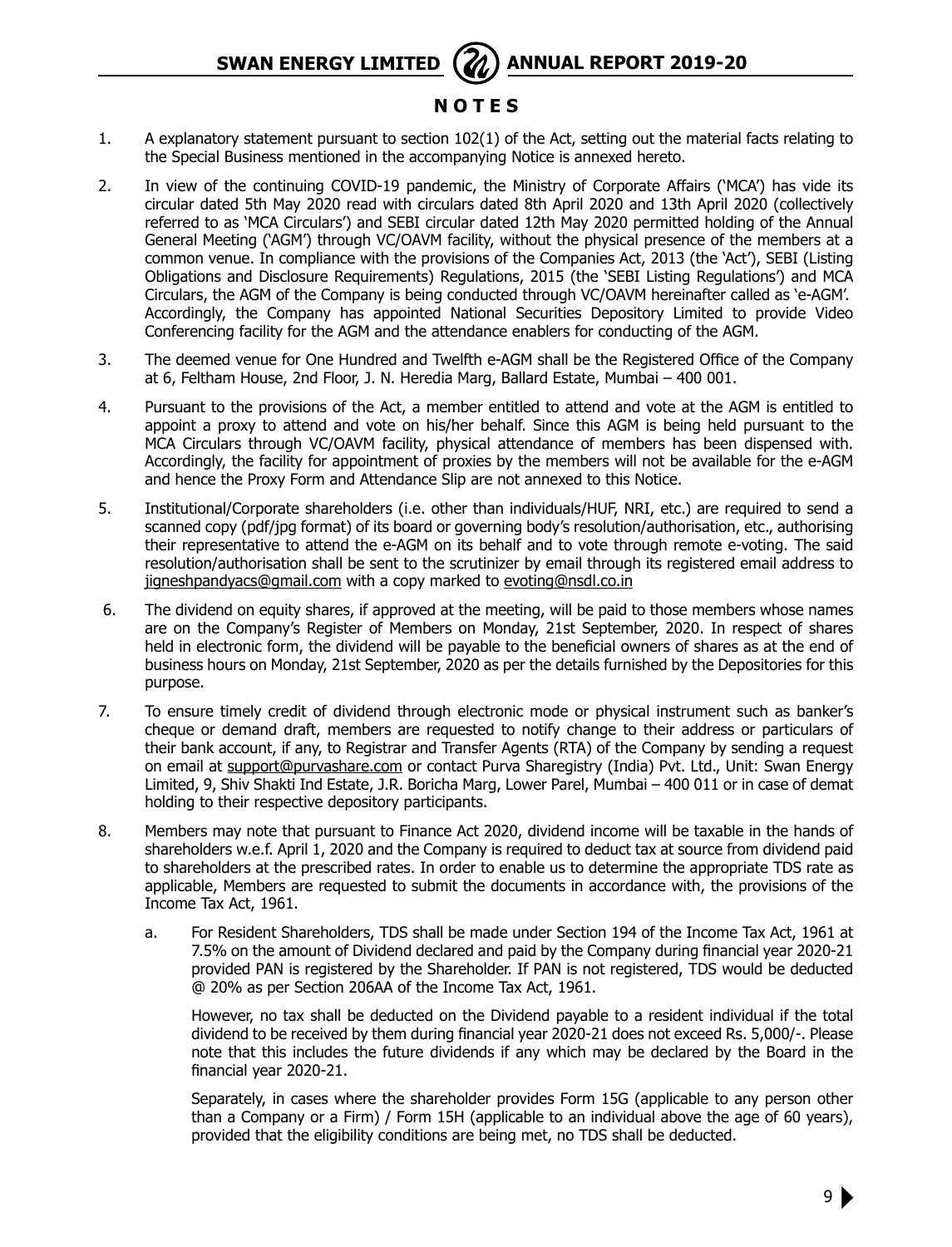## **SWAN ENERGY LIMITED** ( $\mathbb{Z}$ ) ANNUAL REPORT 2019-20



- b. Non-resident shareholders can avail beneficial rates under tax treaty between India and their country of residence, subject to providing necessary documents i.e. No Permanent Establishment and Beneficial Ownership Declaration, Tax Residency Certificate, Form 10F, any other document which may be required to avail the tax treaty benefits by sending an email to support@purvashare.com
- c. Kindly note that the aforementioned documents are required to be submitted at https://www. purvashare.com/submission-of-form-15g-15h-10f/ on or before Friday, 25th September, 2020 in order to enable the Company to determine and deduct appropriate TDS / withholding tax rate. No communication on the tax determination / deduction shall be entertained post Friday, 25th September, 2020. It may be further noted that in case the tax on said dividend is deducted at a higher rate in absence of receipt of the aforementioned details / documents from you, there would still be an option available with you to file the return of income and claim an appropriate refund, if eligible.
- 9. Pursuant to the provisions of Section 124 and 125 of the Companies Act, 2013, Members are requested to note that dividend not encashed/claimed within seven years from the date of transfer to unpaid Dividend Account of the Company will be transferred to the Investor Education and Protection Fund (IEPF).
- 10. In terms of sections 101 and 136 of the Act, read with the rules made thereunder, the listed companies may send the notice of AGM and the annual report, including financial statements, boards' report, etc. by electronic mode. Pursuant to the said provisions of the Act read with MCA Circulars, SEBI Circular dated 12th May 2020, Notice of e-AGM along with the Annual Report for FY2020 is being sent only through electronic mode to those members whose email addresses are registered with the Company/ depositories. Members may update their email addresses and phone number at http://www.purvashare. com/email-and-phone-updation/. Members may note that the Notice and Annual Report for FY2020 will also be available on the Company's website at https://www.swan.co.in/ and website of the stock exchanges i.e., BSE Limited at www.bseindia.com and National Stock Exchange of India Limited at www.nseindia.com
- 11. SEBI vide its notification dated 8th June 2018 as amended on 30th November 2018, has stipulated that w.e.f. 1st April 2019, the transfer of securities (except transmission or transposition of shares) shall not be processed, unless the securities are held in the dematerialised form.
- 12. The Register of Directors and Key Managerial Personnel and their shareholding maintained under Section 170 of the Act, the Register of Contracts or arrangements in which the Directors are interested under Section 189 of the Companies Act, 2013 and all other documents referred to in the notice will be available for inspection at the website of the company www.swan.co.in. Members can inspect the same by sending an email to arun@swan.co.in
- 13. Since the meeting will be conducted through VC facility, the route map is not annexed to this Notice.
- 14. Brief details of the directors, who are being re-appointed, are annexed hereto as per requirements of regulation 36(3) of the SEBI Listing Regulations and as per provisions of the Act.

#### 15. **Re-appointment / Appointment of Directors:**

The information required to be provided under Regulation 36(3) of the SEBI (LODR), Regulations 2015 and Secretarial Standards 2 on General Meetings issued by Institute of Company Secretaries of India in respect of Directors being appointed / re-appointed is given herein below:

| Name of the<br><b>Director</b> | <b>Brief Resume,</b><br>experience and<br>nature of expertise in<br>functional area                                                    | Directorship held in<br>other Public Companies                                                                      | Committee<br>position<br>held in<br>other Public<br><b>Companies</b> | No. of<br><b>Shares</b><br>held in<br>Swan<br><b>Energy</b><br><b>Limited</b> |
|--------------------------------|----------------------------------------------------------------------------------------------------------------------------------------|---------------------------------------------------------------------------------------------------------------------|----------------------------------------------------------------------|-------------------------------------------------------------------------------|
| Mr. Nikhil V.<br>Merchant      | B.S. (Tex. Eng.) USA,<br>DMTC MEP (IIM). 36 years<br>experience in all functional<br>areas related to the Textile,<br>Oil & Gas Sector | i) Navi Mumbai Smart City<br>Infrastructure Limited<br>ii) Swan International<br>Limited<br>iii) Swan Mills Limited | Nil                                                                  | 4000                                                                          |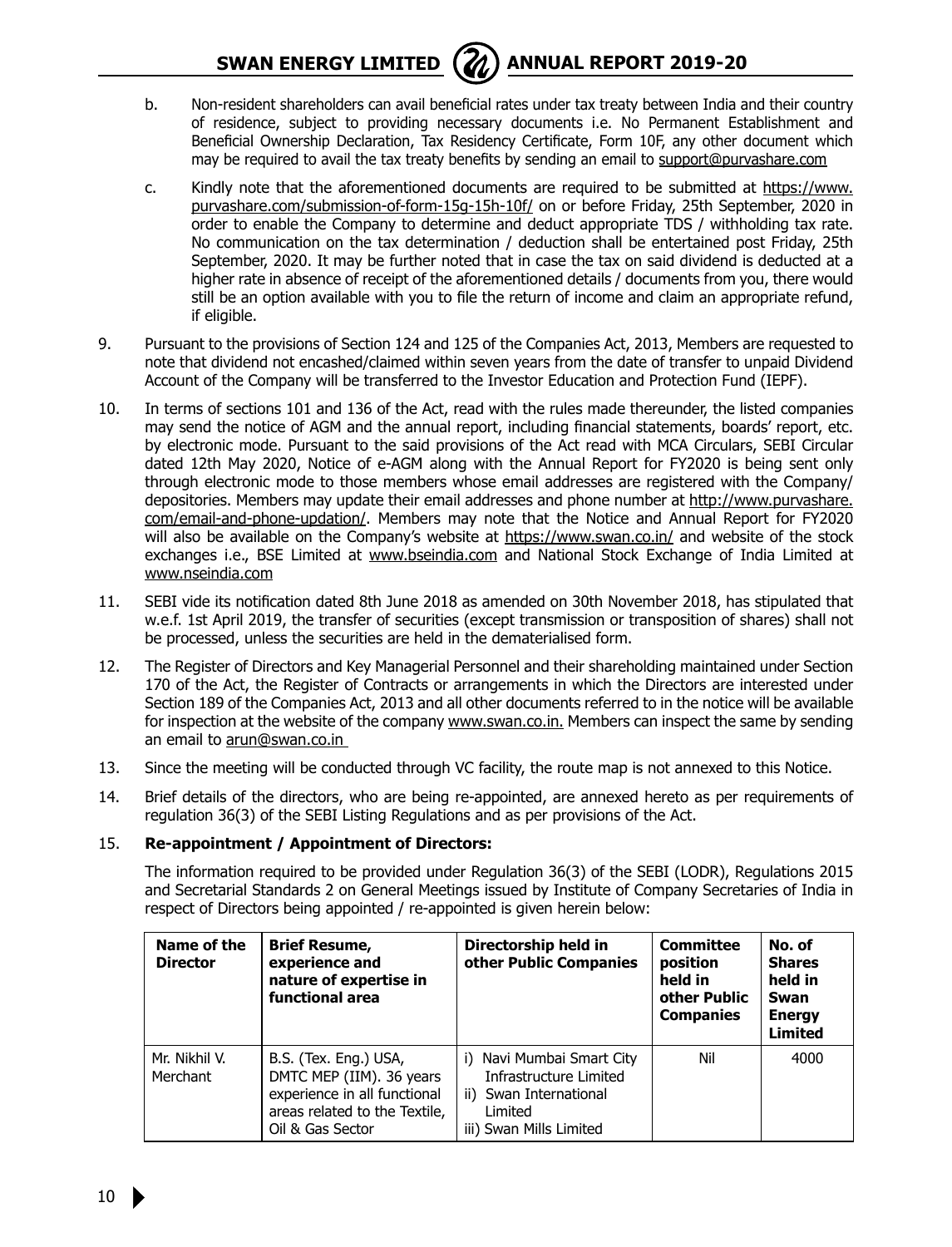

| Mrs. Surekha<br>Oak          | Graduate, 40 years in-depth<br>experience in Accountancy<br>& Audit. Presently, active<br>social worker                        | Nil | Nil | Nil |
|------------------------------|--------------------------------------------------------------------------------------------------------------------------------|-----|-----|-----|
| Mr. Sugavanam<br>Padmanabhan | Chartered Accountant,<br>having 46 years of versatile<br>experience in all the sectors<br>related to the Oil & Gas<br>Industry | Nil | Nil | Nil |

#### **Voting through electronic means**

- 1. The Members can join the AGM in the VC/OAVM mode 30 minutes before and after the scheduled time of the commencement of the Meeting by following the procedure mentioned in the Notice. The facility of participation at the AGM through VC will be made available for 1000 members on first come first served basis. This will not include large Shareholders (Shareholders holding 2% or more shareholding), Promoters, Institutional Investors, Directors, Key Managerial Personnel, the Chairpersons of the Audit Committee, Nomination and Remuneration Committee and Stakeholders Relationship Committee, Auditors etc. who are allowed to attend the AGM without restriction on account of first come first served basis.
- 2. The attendance of the Members attending the AGM through VC/OAVM will be counted for the purpose of reckoning the quorum under Section 103 of the Companies Act, 2013.
- 3. Pursuant to the provisions of Section 108 of the Companies Act, 2013, read with Rule 20 of the Companies (Management and Administration) Rules, 2014 (as amended) and Regulation 44 of SEBI (Listing Obligations & Disclosure Requirements) Regulations 2015 (as amended), and the Circulars issued by the Ministry of Corporate Affairs dated April 08, 2020, April 13, 2020 and May 05, 2020, the Company is providing facility of remote e-voting to its Members in respect of the business to be transacted at the AGM. For this purpose, the Company has entered into an agreement with National Securities Depository Limited (NSDL) for facilitating voting through electronic means, as the authorized agency. The facility of casting votes by a member using remote e-voting system as well as venue voting on the date of the AGM will be provided by NSDL.
- 4. In line with the Ministry of Corporate Affairs (MCA) Circular No. 17/2020 dated April 13, 2020, the Notice calling the AGM has been uploaded on the website of the Company at www.swan.co.in. The Notice can also be accessed from the websites of the Stock Exchanges i.e. BSE Limited and National Stock Exchange of India Limited at www.bseindia.com and www.nseindia.com respectively and the AGM Notice is also available on the website of NSDL (agency for providing the Remote e-Voting facility) i.e. www.evoting.nsdl.com.
- 5. The remote e-voting period begins on Thursday, September 24, 2020 at 09.00 a.m. and ends on Sunday, September 27, 2020 at 5.00 p.m..
- 6. The process and manner for remote e-voting are as under:

**Step 1 : Log-in to NSDL e-Voting system at https://www.evoting.nsdl.com/**

#### **Step 2 : Cast your vote electronically on NSDL e-Voting system.**

#### **Details on Step 1 is mentioned below:**

#### **How to Log-in to NSDL e-Voting website?**

- 1. Visit the e-Voting website of NSDL. Open web browser by typing the following URL: https://www.evoting.nsdl.com/ either on a Personal Computer or on a mobile.
- 2. Once the home page of e-Voting system is launched, click on the icon "Login" which is available under 'Shareholders' section.
- 3. A new screen will open. You will have to enter your User ID, your Password and a Verification Code as shown on the screen.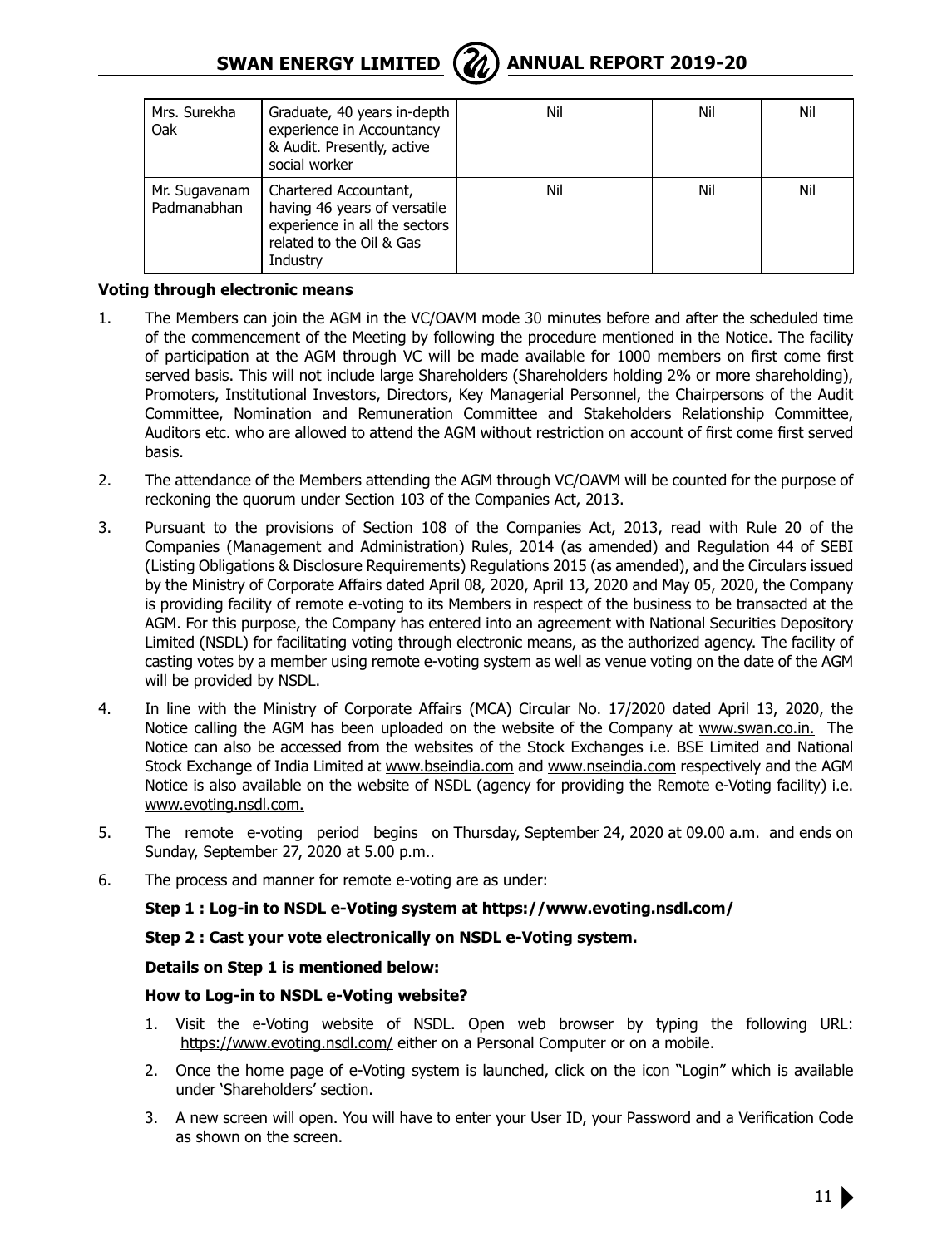

Alternatively, if you are registered for NSDL eservices i.e. IDEAS, you can log-in at https://eservices. nsdl.com/ with your existing IDEAS login. Once you log-in to NSDL eservices after using your log-in credentials, click on e-Voting and you can proceed to Step 2 i.e. Cast your vote electronically.

4. Your User ID details are given below:

| Manner of holding shares i.e.<br>Demat (NSDL or CDSL) or Physical | Your User ID is:                                                                                                                                                |
|-------------------------------------------------------------------|-----------------------------------------------------------------------------------------------------------------------------------------------------------------|
| a) For Members who hold shares in<br>demat account with NSDL.     | 8 Character DP ID followed by 8 Digit Client ID<br>For example if your DP ID is IN300*** and Client ID<br>is $12******$ then your user ID is IN300***12******.  |
| b) For Members who hold shares in<br>demat account with CDSL.     | 16 Digit Beneficiary ID<br>For example if your Beneficiary ID is<br>12************** then your user ID is<br>17**************                                   |
| c) For Members holding shares in<br>Physical Form.                | EVEN Number followed by Folio Number registered<br>with the company<br>For example if folio number is 001*** and EVEN is<br>101456 then user ID is 101456001*** |

- 5. Your password details are given below:
	- a) If you are already registered for e-Voting, then you can user your existing password to login and cast your vote.
	- b) If you are using NSDL e-Voting system for the first time, you will need to retrieve the 'initial password' which was communicated to you. Once you retrieve your 'initial password', you need to enter the 'initial password' and the system will force you to change your password.
	- c) How to retrieve your 'initial password'?
		- (i) If your email ID is registered in your demat account or with the company, your 'initial password' is communicated to you on your email ID. Trace the email sent to you from NSDL from your mailbox. Open the email and open the attachment i.e. Swan Energy e-voting pdf file. Open the .pdf file. The password to open the .pdf file is your 8 digit client ID for NSDL account, last 8 digits of client ID for CDSL account or folio number for shares held in physical form. The .pdf file contains your 'User ID' and your 'initial password'
- 6. If you are unable to retrieve or have not received the "Initial password" or have forgotten your password:
	- a) Click on "Forgot User Details/Password?"(If you are holding shares in your demat account with NSDL or CDSL) option available on www.evoting.nsdl.com.
	- b) Physical User Reset Password?" (If you are holding shares in physical mode) option available on www.evoting.nsdl.com.
	- c) If you are still unable to get the password by aforesaid two options, you can send a request at evoting@nsdl.co.in mentioning your demat account number/folio number, your PAN, your name and your registered address.
	- d) Members can also use the OTP (One Time Password) based login for casting the votes on the e-Voting system of NSDL.
- 7. After entering your password, tick on Agree to "Terms and Conditions" by selecting on the check box.
- 8. Now, you will have to click on "Login" button.
- 9. After you click on the "Login" button, Home page of e-Voting will open.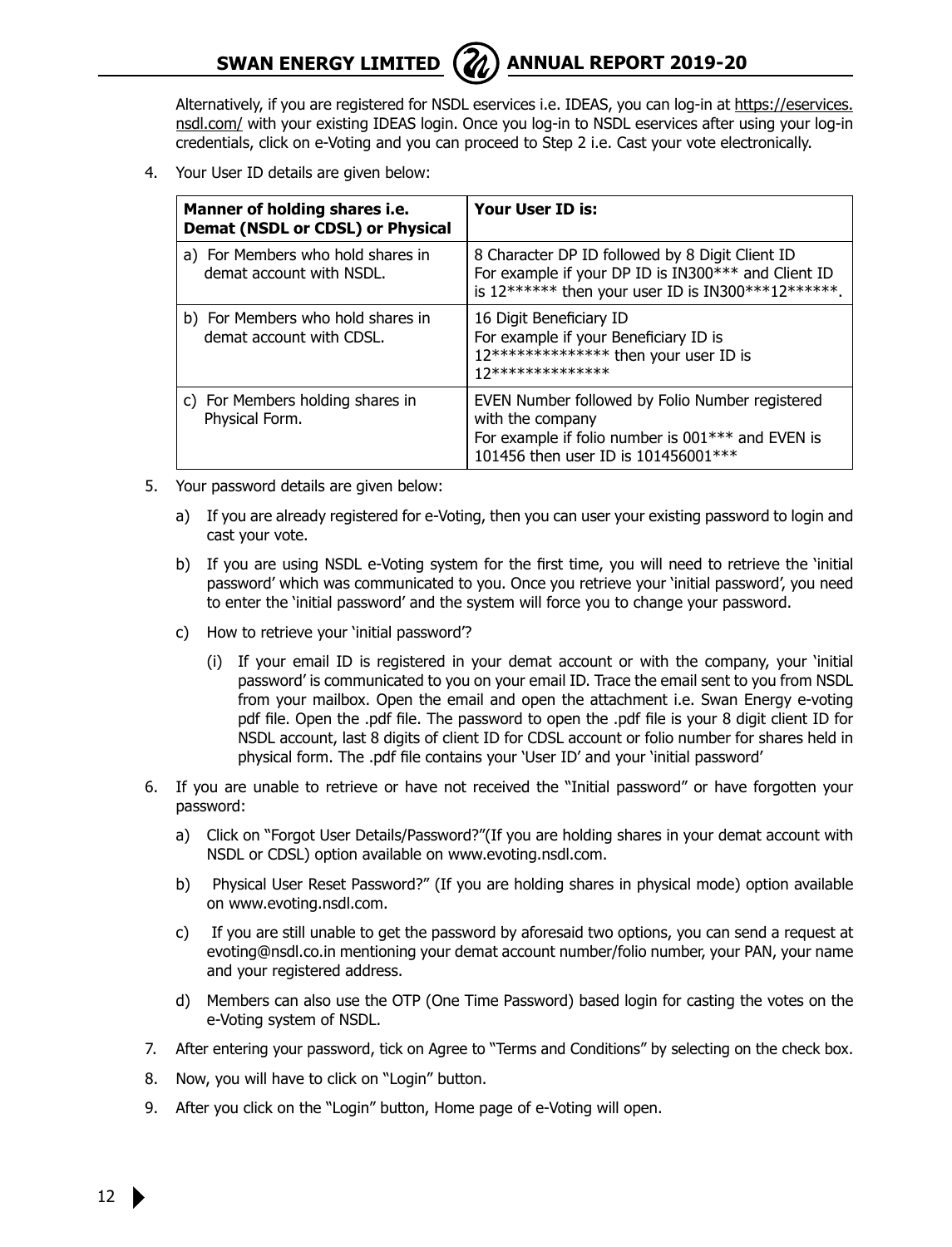

#### **Details on Step 2 is given below:**

#### **How to cast your vote electronically on NSDL e-Voting system?**

- 1. After successful login at Step 1, you will be able to see the Home page of e-Voting. Click on e-Voting. Then, click on Active Voting Cycles.
- 2. After click on Active Voting Cycles, you will be able to see all the companies "EVEN" in which you are holding shares and whose voting cycle is in active status.
- 3. Select "EVEN" of company for which you wish to cast your vote.
- 4. Now you are ready for e-Voting as the Voting page opens.
- 5. Cast your vote by selecting appropriate options i.e. assent or dissent, verify/modify the number of shares for which you wish to cast your vote and click on "Submit" and also "Confirm" when prompted.
- 6. Upon confirmation, the message "Vote cast successfully" will be displayed.
- 7. You can also take the printout of the votes cast by you by clicking on the print option on the confirmation page.
- 8. Once you confirm your vote on the resolution, you will not be allowed to modify your vote.

#### **THE INSTRUCTIONS FOR MEMBERS FOR e-VOTING ON THE DAY OF THE**

#### **AGM ARE AS UNDER:-**

- 1 The procedure for e-Voting on the day of the AGM is same as the instructions mentioned above for remote e-voting.
- 2. Only those Members/ shareholders, who will be present in the AGM through VC/OAVM facility and have not casted their vote on the Resolutions through remote e-Voting and are otherwise not barred from doing so, shall be eligible to vote through e-Voting system in the AGM.
- 3. Members who have voted through Remote e-Voting will be eligible to attend the AGM. However, they will not be eligible to vote at the AGM.
- 4. The details of the person who may be contacted for any grievances connected with the facility for e-Voting on the day of the AGM shall be the same person mentioned for Remote e-voting.

#### **INSTRUCTIONS FOR MEMBERS FOR ATTENDING THE AGM THROUGH VC / OAVM ARE AS UNDER:**

- 1. Member will be provided with a facility to attend the AGM through VC/OAVM through the NSDL e-Voting system. Members may access the same at https://www.evoting.nsdl.com under shareholders/members login by using the remote e-voting credentials. The link for VC/OAVM will be available in shareholder/members login where the EVEN of Company will be displayed. Please note that the members who do not have the User ID and Password for e-Voting or have forgotten the User ID and Password may retrieve the same by following the remote e-Voting instructions mentioned in the notice to avoid last minute rush. Further members can also use the OTP based login for logging into the e-Voting system of NSDL.
- 2. Members are encouraged to join the Meeting through Laptops for better experience.
- 3. Further Members will be required to allow Camera and use Internet with a good speed to avoid any disturbance during the meeting.
- 4. Please note that Participants Connecting from Mobile Devices or Tablets or through Laptop connecting via Mobile Hotspot may experience Audio/Video loss due to Fluctuation in their respective network. It is therefore recommended to use Stable Wi-Fi or LAN Connection to mitigate any kind of aforesaid glitches.
- 5. Shareholders who would like to express their views/have questions may send their questions in advance mentioning their name demat account number/folio number, email id, mobile number at arun@swan.co.in. The same will be replied by the company suitably.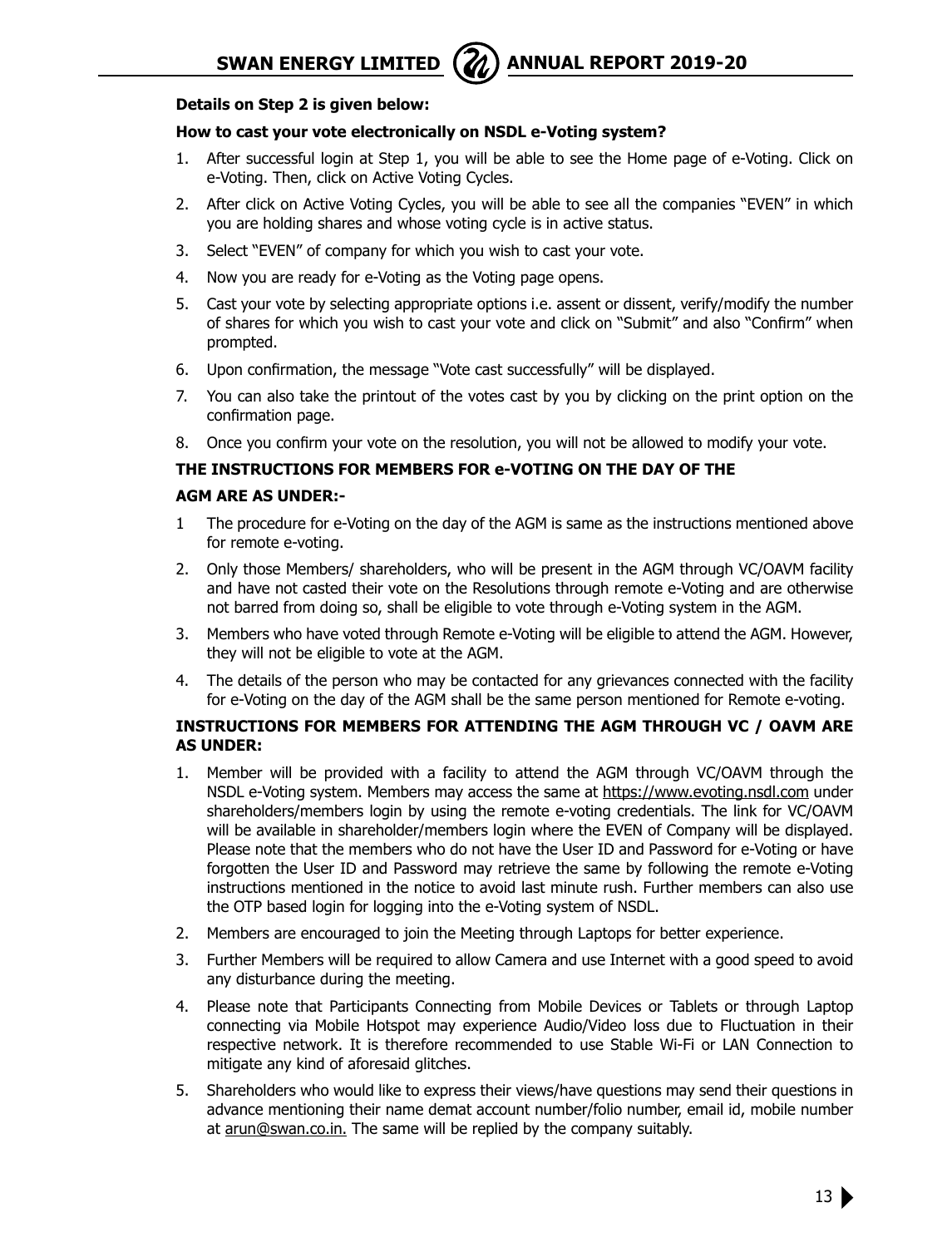6. Shareholders who would like to express their views/ask questions during the meeting may register themselves as a speaker and send their request mentioning their name, demat account number/ folio number, email id, mobile number at arun@swan.co.in between 07th September, 2020 (9:00 a.m. IST) to 23rd September, 2020 (6:00 p.m. IST). Those shareholders who have registered themselves as a speaker will only be allowed to express their views/ask questions during the meeting. The company reserves the right to restrict the number of speakers during the meeting.

#### **General Guidelines for shareholders**

- 1. It is strongly recommended not to share your password with any other person and take utmost care to keep your password confidential. Login to the e-voting website will be disabled upon five unsuccessful attempts to key in the correct password. In such an event, you will need to go through the "Forgot User Details/Password?" or "Physical User Reset Password?" option available on www.evoting.nsdl.com to reset the password.
- 2. In case of any queries, you may refer the Frequently Asked Questions (FAQs) for Shareholders and e-voting user manual for Shareholders available at the download section of www.evoting. nsdl.com or call on toll free no.: 1800-222-990 or send a request at evoting@nsdl.co.in
- 3. Any person, who acquires shares of the Company and become member of the Company after dispatch of the notice and holding shares as of the cut-off date i.e. 21st September, 2020, may obtain the login ID and password by sending a request at evoting@nsdl.co.in or Issuer/RTA.

However, if you are already registered with NSDL for remote e-voting then you can use your existing user ID and password for casting your vote. If you forgot your password, you can reset your password by using "Forgot User Details/Password?" or "Physical User Reset Password?" option available on www.evoting.nsdl.com or contact NSDL at the following toll free no.: 1800-222-990.

- 4. A person, whose name is recorded in the register of members or in the register of beneficial owners maintained by the depositories as on the cut-off date only shall be entitled to avail the facility of remote e-voting.
- 5. Pursuant to SEBI circular, all physical shareholders are requested to send as original cancelled cheque leaf, copy of Bank Pass book and PAN card to our RTA.
- 6. The voting rights of members shall be in proportion to their shares of the paid up equity share capital of the Company as on the cut-off date of 21st September, 2020.
- 7. Mr. Jignesh Pandya, Practicing Company Secretary (CP No. 7346) has been appointed for as the Scrutinizer for providing facility to the members of the Company to scrutinize the voting and remote e-voting process in a fair and transparent manner.
- 8. The Scrutinizer shall, immediately after the conclusion of voting at the e-AGM, first count the votes cast at the meeting, thereafter unblock the votes through e-voting and make a consolidated Scrutinizers' report of the total votes cast in favour or against, if any, to the Chairman or a person authorized by him in writing, who shall countersign the same.
- 9. The Results declared alongwith the report of the Scrutinizer shall be placed on the website of the Company www.swan.co.in and on the website of NSDL immediately after the declaration of result by the Chairman or a person authorized by him in writing. The results shall also be immediately forwarded to the BSE and NSE, where the shares of the Company are Listed.

#### **By Order of the Board of Directors For Swan Energy Limited**

**Arun S. Agarwal** Company Secretary

Mumbai, 28th August, 2020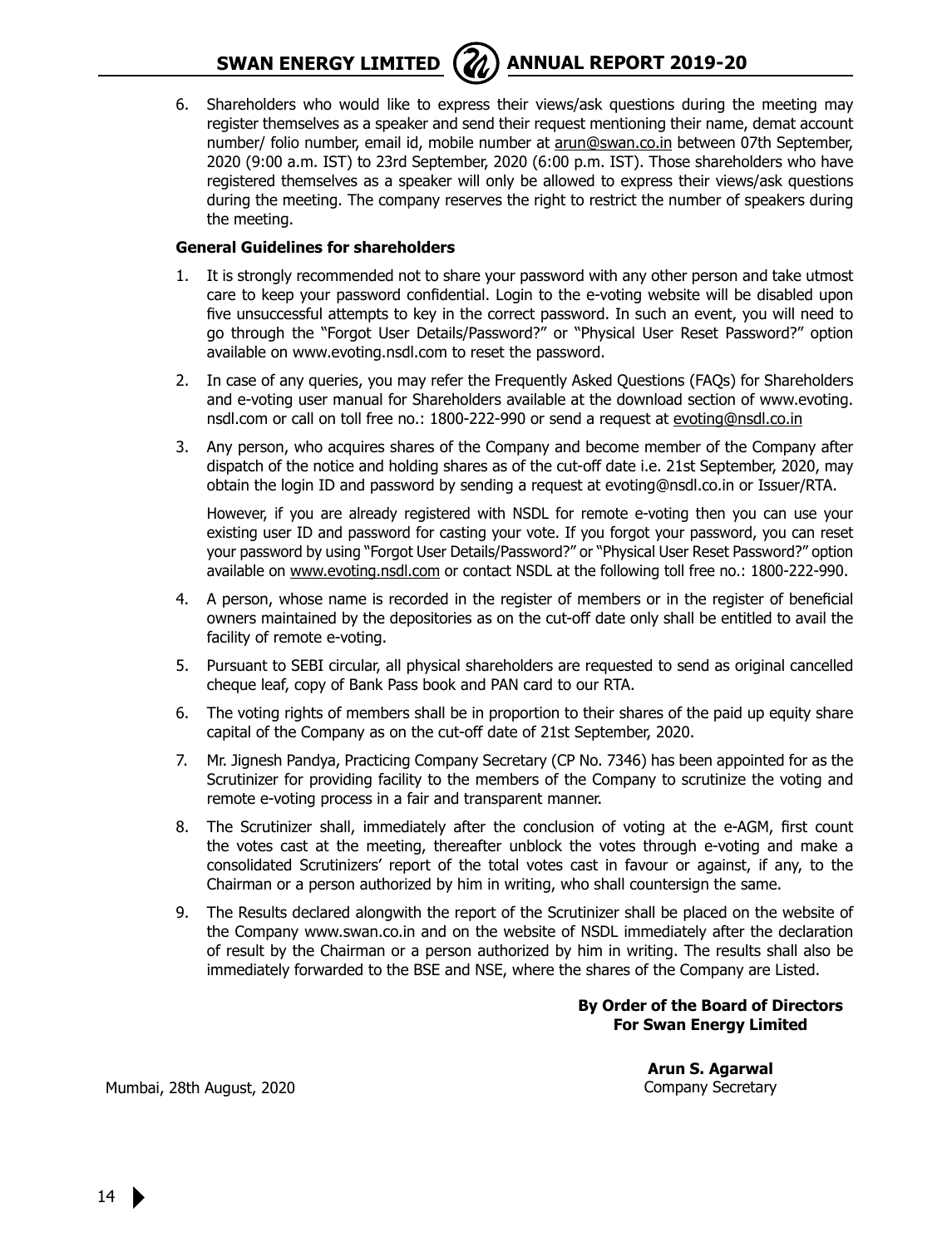### **EXPLANATORY STATEMENT PURSUANT TO SECTION 102 OF THE COMPANIES ACT, 2013:-**

#### **Item No. 4 & 5:**

In accordance with the provisions of Section 180(1) (a) and 180(1) (c) of the Companies Act, 2013 ("Act"), the following powers can be exercised by the Board of Directors with the consent of the company by a Special Resolution:

- 1. To sell, lease or otherwise dispose of the whole or substantially the whole of the undertaking of the company or where the company owns more than one undertaking, of the whole or substantially the whole of any of such undertakings.
- 2. To borrow money, where the money to be borrowed, together with the money already borrowed by the company will exceed aggregate of its paid-up share capital, free reserves and securities premium, apart from temporary loans obtained from the company's bankers in the ordinary course of business.

The Special Resolutions under section  $180(1)(a)$  and  $180(1)(c)$  of the Act were passed by Postal Ballot on 20th January, 2014, authorizing the Board to borrow a sum, and create security on its assets, not exceeding Rs. 4000 crores.

Further, the company, at its 111<sup>th</sup> AGM held on 11th September, 2019, has passed following Special Resolutions:

- i- Approval for giving Loan or Guarantee or Providing Security in connection with Loan availed by any of the Company's subsidiary(ies) or any other person specified under Section 185 of the Act up to a sum not exceeding Rs. 10000 crores;
- ii- Approval for giving Loan and/or Guarantee, providing Security and/or making Investment under Section 186 of the Act up to a sum not exceeding Rs. 10000 crores;

Recently, two subsidiary companies, i.e., Swan LNG Pvt Ltd (SLPL) and Triumph Offshore Private Limited (TOPL) have successfully achieved debt tie up of Rs. 3152 crore and Rs. 1802.87 crore respectively with consortium of banks and financial institutions led by State Bank of India ("Lenders"). In order to secure the said loans, Swan Energy Limited has provided pledge over its shareholdings in SLPL and TOPL in favour of the security trustee (acting for the benefit of the relevant Lenders).

In view of the total debt already tied up by SLPL and TOPL and future borrowing requirements for the present/ future projects of the company/subsidiaries, it has been advised to seek consent from the shareholders to the proposed increased limits under section 180(1)(a) and 180(1)(c) of the Act.

Accordingly, the Board recommends the Special Resolutions, as set out at Item number 4 and 5 of the accompanying Notice, for approval of the members.

None of the Directors, Key Managerial Personnel of the Company and their relatives, are in any way, concerned or interested, financially or otherwise, in the Resolutions set out at item No. 4 and 5 of the Notice, except to the extent of their shareholding interest, if any, in the Company.

#### **Item No. 6:**

To meet funding requirements towards proposed capital expenditures, operational expenditure and working capital with respect to business carried out by the Company and its Subsidiary Companies, the Company has availed / will avail financial assistance by way of Rupee Term Loans, Non-convertible Debentures, Foreign Currency Loans, FCCB, Corporate Loans etc., from time to time from various lenders i.e. Bank(s) / Financial Institution(s) / other bodies corporate or persons, upon such terms and conditions, as may be mutually agreed upon.

One of the standard terms of such sanctions is conversion of advances into shares in case of default in the repayments of principal sum or interest thereon.

Accordingly, the Board recommends an enabling Special Resolution, as set out at Item number 6 of the accompanying Notice, for approval of the members.

None of the Directors, Key Managerial Personnel of the Company and their relatives, are in any way, concerned or interested, financially or otherwise, in the Resolutions set out at item No. 4 and 5 of the Notice, except to the extent of their shareholding interest, if any, in the Company.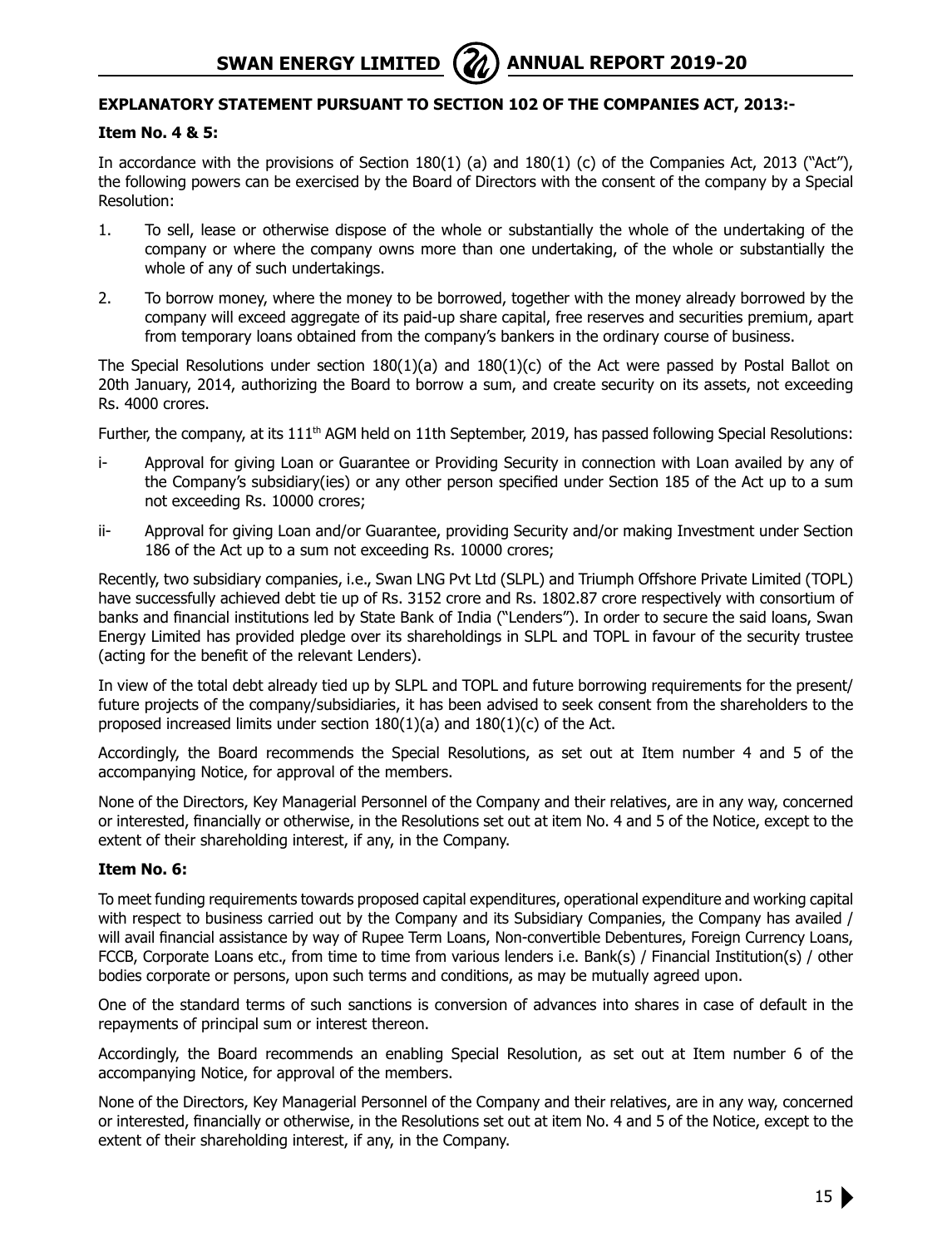

#### **Item No. 7:**

The Board of Directors of the Company has, on the recommendation by the Audit Committee, appointed Mr. V. H. Shah & Co., Cost Accountants (Firm registration number: 100257) as the Cost Auditors for the financial year 2020-21 at a remuneration of Rs. 75,000/- (Rupees Seventy Five thousand only) plus applicable taxes.

As per Section 148 of the Companies Act, 2013 ("ACT") and applicable Rules thereunder, the remuneration payable to the Cost Auditors is to be ratified by the Members of the Company.

The Board considers the remuneration payable to the Cost Auditors as fair and reasonable.

The Board recommends the Ordinary Resolution as set out at Item number 7 of the accompanying Notice for approval of the members.

None of the Directors, Key Managerial Personnel of the Company and their relatives, are in any way, concerned or interested, financially or otherwise, in the Resolutions set out at item No. 4 and 5 of the Notice, except to the extent of their shareholding interest, if any, in the Company.

#### **Item no. 8:**

At the 107th Annual General Meeting held on 11th September, 2015, Mrs. Surekha Oak was appointed as an Independent Director of the company for a term of five consecutive years, commencing from 13th March, 2015 to 12th March, 2020, not liable to retire by rotation.

As per Section 149(10) & (11) of the Act, an Independent Director shall hold office for a term up to five consecutive years, and shall be eligible for re-appointment for another term of five consecutive years on the Board of the Company, on passing of a special resolution by the Company.

She has given a declaration to the Board that she meets with the criteria of independence as per section 149(6) of the Act and Regulation 16(1)(b) and 25(8) of SEBI (LODR) Regulations, 2015 and is not disqualified from being appointed as Independent Director in terms of Section 164 of the Act. Further, the Company has received notice from the member, proposing her candidature for the office of the Independent Director.

Based on her skills, performance evaluation, extensive and enriched experience in diverse areas and suitability to the Company and pursuant to recommendation of Nomination and Remuneration Committee (NRC) and the Board of Directors and also considering provisions of 17(1A) of Listing Regulations, in the opinion of the Board, she fulfills the conditions of appointment as Independent Director of the Company as per the applicable provisions of the Act and SEBI Regulations and is independent of the management of the Company.

The terms and conditions of her appointment shall be open for inspection by the Members through electronic mode.

The Board recommends the Special Resolution as set out at Item number 8 of the accompanying Notice for approval of the members.

None of the Directors, Key Managerial Personnel of the Company and their relatives, except Mrs. Surekha Oak, are in any way, concerned or interested, financially or otherwise, in the Resolutions set out at item No. 8 of the Notice, except to the extent of their shareholding interest, if any, in the Company.

#### **Item no. 9:**

Mr. Sugavanam Padmanabhan was appointed as a whole time Director by the members for a period of 5 years to hold office upto 23rd September, 2020. Since his age is 75 years, his continuation as a Whole time Director requires the approval of members by way of a Special Resolution in terms of Section 196 (3) of the Act.

Keeping in view his rich and varied experience in the Oil and Gas industry and his active involvement as a Chairman of Swan LNG Pvt Ltd (SLPL), under which FSRU Project is under construction, it would be in the interest of the Company to continue him as a whole time director of the company.

Mr. Sugavanam Padmanabhan, former Director (Finance), Indian Oil Corporation Limited (IOC) is a senior chartered accountant, having over 45 years of versatile experience in all the sectors related to the Oil and Gas industry.

The Board of Directors of the company has, pursuant to recommendation by the Nomination and Remuneration Committee, re-appointed Mr. Sugavanam Padmanabhan for a further period of 3 years, with effect from 24th September, 2020 on such terms and conditions as specified below, subject to the approval of the members.

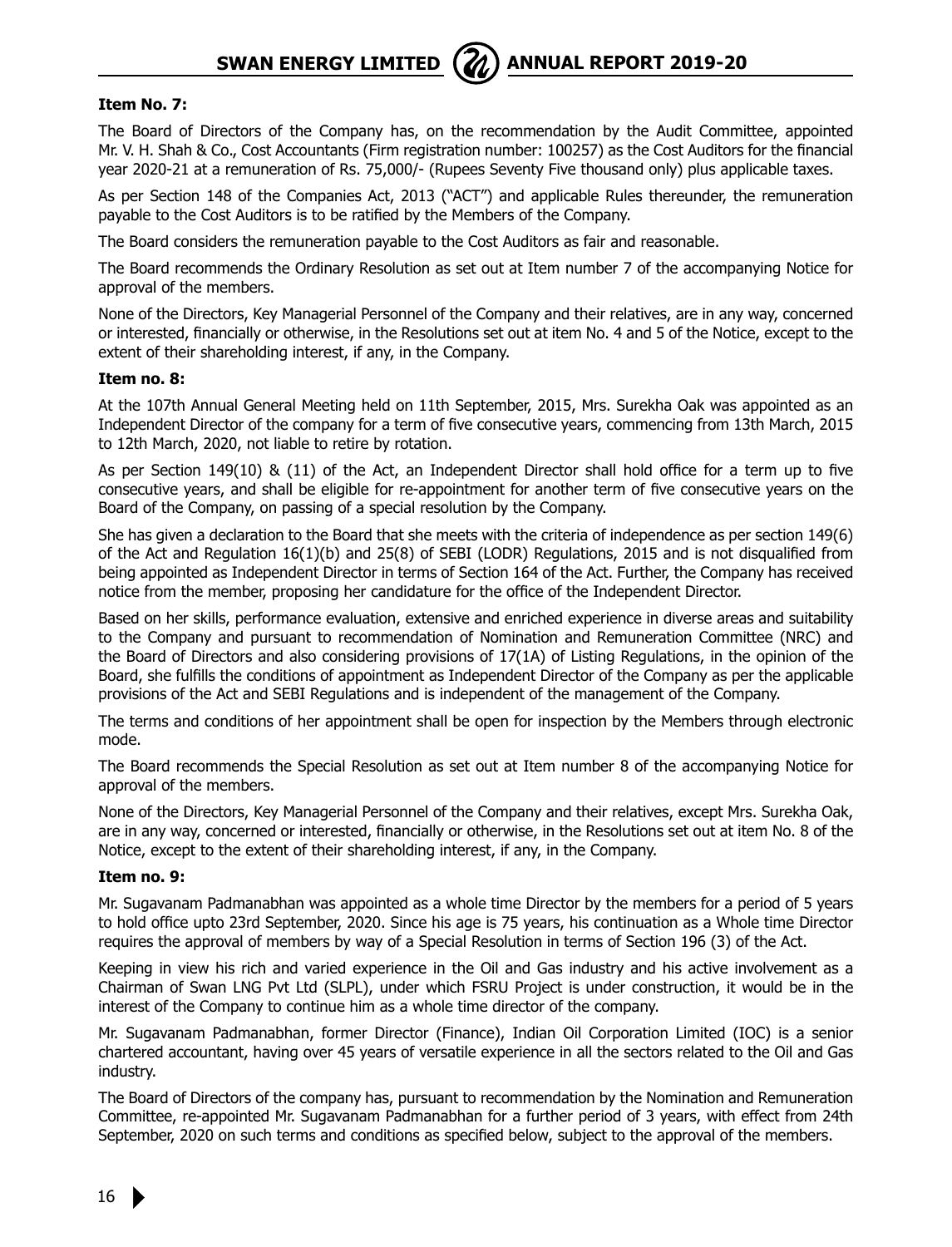Broad particulars of the terms of re-appointment and remuneration payable are as under:

#### 1. **Period:**

From 24th September, 2020 to 23rd September, 2023

#### 2. **Nature of duties:**

He shall devote his whole time and attention to the business of the Company and/or its associated companies, joint venture companies, subsidiaries and/or any committees of such companies. He shall carry out such powers/duties as may be entrusted by the Board from time to time in the best interest of the company.

#### 3. a. **Remuneration:**

Salary Rs. 2,71,079/- per month, in the scale of Rs. 2,00,000 to Rs. 5,00,000/- per month;

The annual increments shall be effective 1st April each year, as may be decided by the Board, based on merit and taking into account the Company`s performance for the year.

- b. Bonus, benefits, perquisites and allowances shall be as may be determined by the Board from time to time.
- 4. In the event of loss or inadequacy of profits in any financial year, he shall be paid remuneration by way of salary, bonus, benefits, perquisites and allowances, as approved by the Board and to the extent permitted under the Act.
- 5. The terms and conditions of appointment may be altered or varied from time to time by the Board, as it may, in its discretion, deem fit, in such manner as may be mutually agreed to, subject to such approvals as may be required.
- 6. The director shall be liable to retire by rotation as Directors of the Company.

Mr. Sugavanam Padmanabhan satisfies all the conditions of Part-I of Schedule V and sub-section (3) of the Section 196 of the Act for being eligible for re-appointment. He is not disqualified from being appointed as a Director in terms of Section 164 of the Act.

The above may be treated as a written memorandum setting out the terms of re-appointment of the above director under section 190 of the Act.

Brief resume of the director, nature of expertise in specific functional areas, names of companies in which they hold directorships/chairmanships of Board committees and shareholding inter-se as stipulated under Regulation 36 (3) of SEBI (LODR) 2015, are provided in the Notes forming part of Notice of the Annual Report.

The agreements entered into between the Company and the above Director is available for inspection at the registered office of the company during business hours.

The Board recommends the Special Resolution as set out at Item number 9 of the accompanying Notice for approval of the members.

Except Mr. Sugavanam Padmanabhan, none of the other Directors, Key Managerial Personnel of the Company and their relatives, are in any way, concerned or interested, financially or otherwise, in the said Resolution, except to the extent of their shareholding interest, if any, in the Company.

#### **Disclosures as per Schedule V of Companies Act, 2013:**

#### **I. General Information:**

1. Nature of Industry

The company is engaged in the business of Real Estate, Textile and Energy.

2. Date or expected date of commencement of commercial production

N.A. since the Company has already commenced its business activities.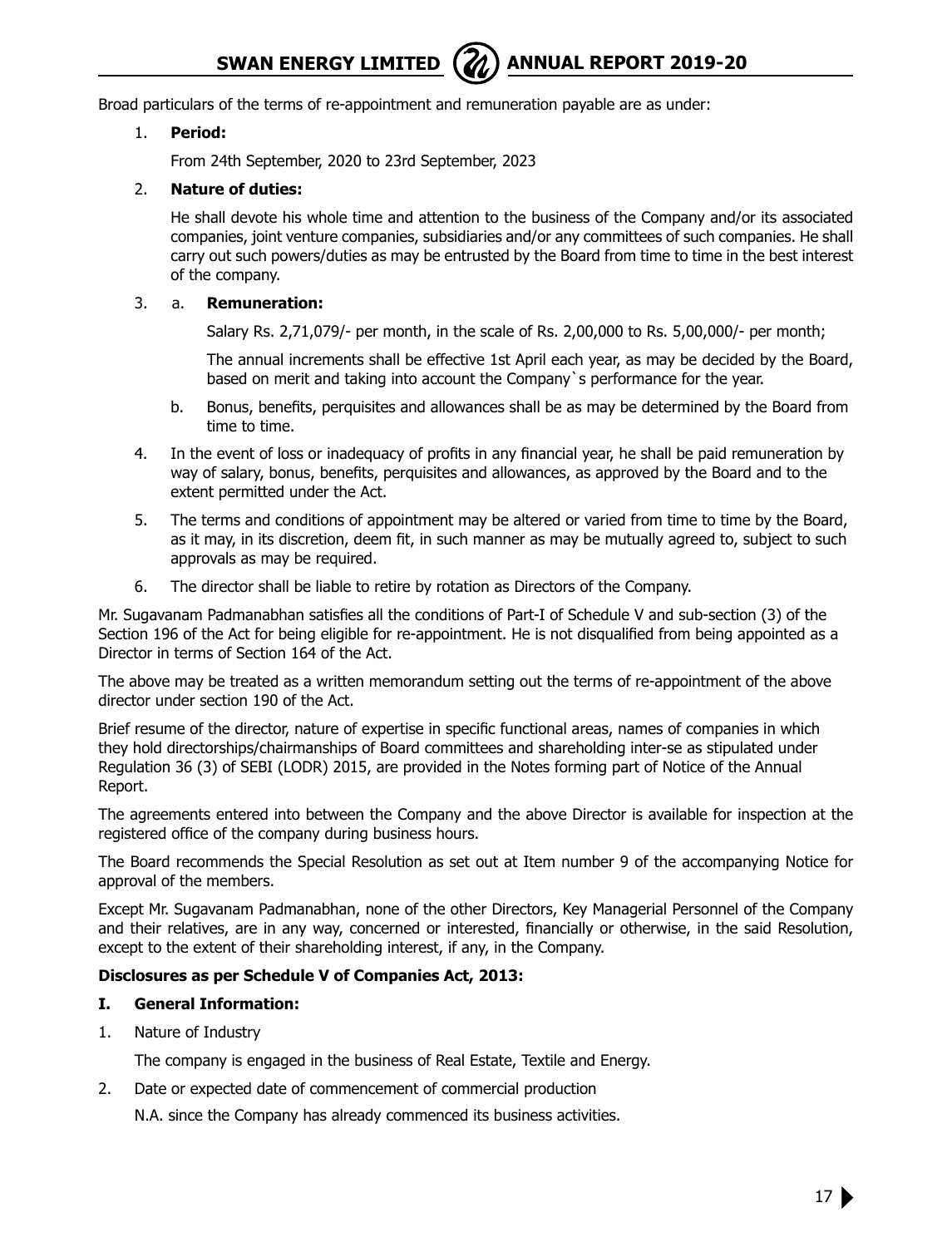**SWAN ENERGY LIMITED** ( $\mathbb{Z}$ ) ANNUAL REPORT 2019-20

3. In case of new companies expected date of commencement of activities as per project approved by financial institutions appearing in the prospectus

Not Applicable

4. Financial Performance based on given indicators

| 1) Financial Results                                                                       | <b>Standalone</b>                                      |                                                        | <b>Consolidated</b>                                    |                                                        |  |
|--------------------------------------------------------------------------------------------|--------------------------------------------------------|--------------------------------------------------------|--------------------------------------------------------|--------------------------------------------------------|--|
|                                                                                            | For the year<br>ended on<br>31.3.2020<br>(Rs. in lacs) | For the year<br>ended on<br>31.3.2019<br>(Rs. in lacs) | For the year<br>ended on<br>31.3.2020<br>(Rs. in lacs) | For the year<br>ended on<br>31.3.2019<br>(Rs. in lacs) |  |
| Profit before interest & depreciation                                                      | 2056.34                                                | 5,933.50                                               | 6060.47                                                | 9716.84                                                |  |
| Less: Interest                                                                             | 1132.72                                                | 1843.58                                                | 5032.97                                                | 5400.44                                                |  |
| : Depreciation                                                                             | 537.48                                                 | 534.98                                                 | 1452.43                                                | 1407.85                                                |  |
| Profit before Tax                                                                          | 386.14                                                 | 3554.94                                                | (424.93)                                               | 2908.55                                                |  |
| Less: Provision for Taxation                                                               | (27.06)                                                | 3320.91                                                | 58.38                                                  | 3506.88                                                |  |
| Net Profit for the year                                                                    | 413.20                                                 | 234.03                                                 | (483.31)                                               | (598.33)                                               |  |
| Attributable to shareholders of the company                                                |                                                        |                                                        | (584.53)                                               | (530.93)                                               |  |
| Non-Controlling Interest                                                                   |                                                        |                                                        | 101.22                                                 | (67.39)                                                |  |
| Add: Amount of Profit & Loss Account brought<br>forward                                    | 19635.57                                               | 19695.53                                               | 15883.11                                               | 16708.03                                               |  |
| <b>Opening balance of new subsidiaries</b>                                                 |                                                        |                                                        | (5.71)                                                 |                                                        |  |
| Amount available for Appropriation<br>Less: Appropriations:<br>Transfer to General Reserve | 20048.77                                               | 19929.56                                               | 15292.87                                               | 16177.10                                               |  |
| Dividend on Equity shares paid (including tax) $*$                                         | 294.48                                                 | 293.99                                                 | 294.47                                                 | 293.99                                                 |  |
| Balance of Profit & Loss Account transferred to<br><b>Balance sheet</b>                    | 19754.29                                               | 19635.57                                               | 14998.40                                               | 15883.11                                               |  |

5. Foreign Investments and Collaborations:

The Company has not made any Foreign Investments and neither entered into any collaborations during the last year.

#### **II. Information about the Appointees:**

1. Background Detail

Background details of directors are given in notes 17 forming part of Notice.

- 2. Past remuneration: Rs. 35,24,027/- p.a.
- 3. Recognition and Awards : NIL
- 4. Job profile Suitability

Mr. Sugavanam Padmanabhan, Whole time Director of the company devotes his attention to the business of the Company and/or its associated companies, joint venture companies, subsidiaries and/or any committees of such companies. He shall carry out such powers/duties as may be entrusted by the Board from time to time in the best interest of the company.

5. Remuneration proposed

Mentioned in explanatory statement to the Item no. 9 of the Notice.

18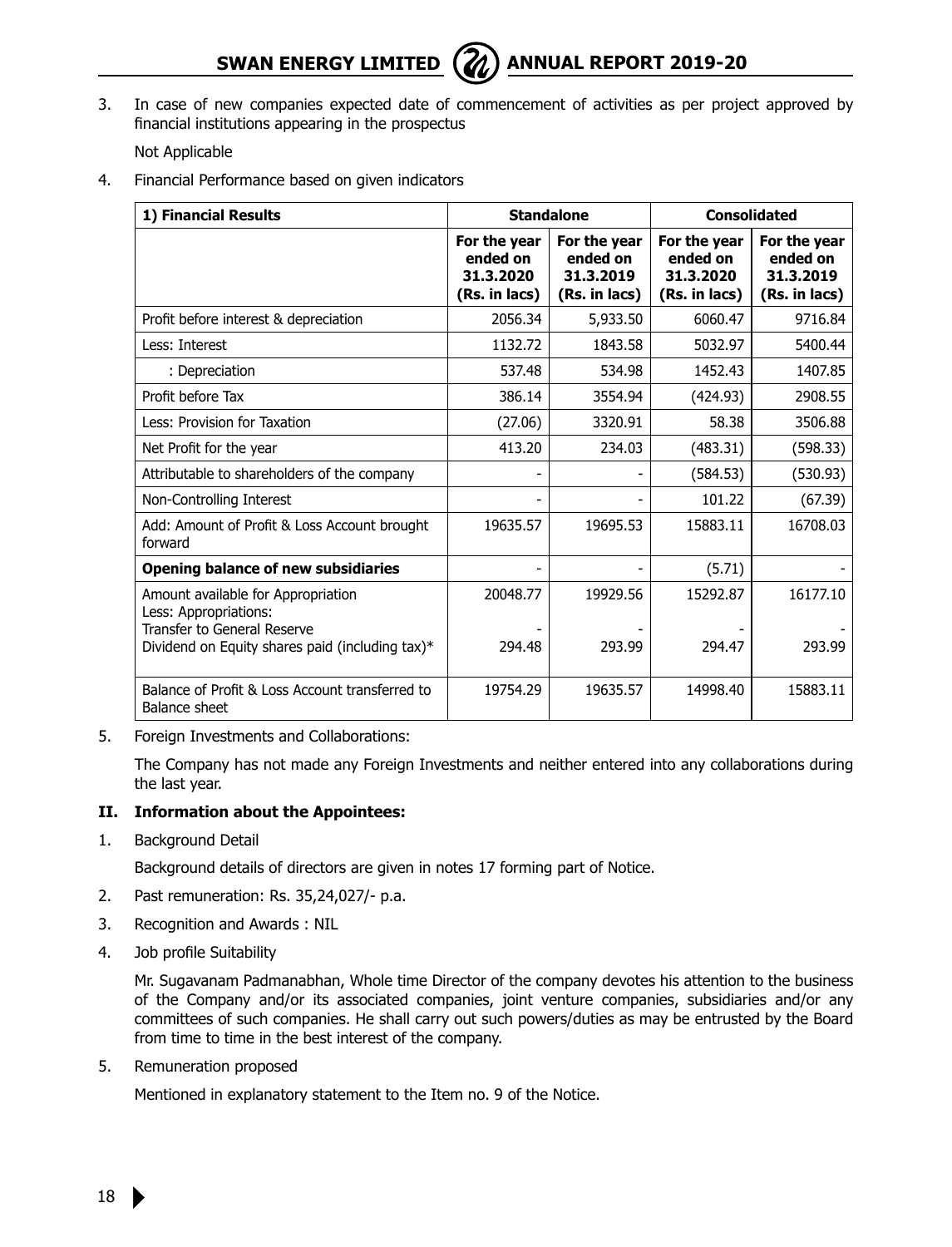

6. Comparative remuneration profile with respect to industry, size of the Company, profile of the position and person (in case of expatriates the relevant details would be with respect to the country of his origin):

Taking into consideration the size of the Company, the profile, knowledge, skills and responsibilities shouldered by Mr. Sugavanam Padmanabhan, the remuneration proposed to be paid is commensurate with the remuneration packages paid to their similar counterparts in other companies.

7. Pecuniary relationship directly or indirectly with the Company or relationship with the managerial personnel:

Besides the remuneration proposed to be paid to Mr. Sugavanam Padmanabhan, he does not have any other pecuniary relationship with the Company or relationships with any other managerial personnel and Directors.

#### **III. Other Information:**

1. Reasons of loss or inadequate profits:

In the Financial Year ended 31st March, 2020, the Company made profit after tax of Rs. 413.20 Lacs on standalone basis. The remuneration proposed is within the maximum permissible remuneration as per Schedule V of the Companies Act, 2013

- 2. Steps taken or proposed to be taken for improvement and expected increase in productivity and profits in measurable terms:
	- Co-ordinated focus on entire FSRU project to ensure its timely commencement.
	- Cost control in all areas

#### **IV. Disclosures:**

The information and disclosures of the remuneration package of the managerial personnel have been mentioned in the Annual Report under the heading Corporate Governance Report for the year ended March 31, 2020.

#### **Item No. 10:**

At 111th AGM of the Company held on 11th September, 2019, the members have passed a Special Resolution for raising of capital up to an amount not exceeding Rs. 1000 crores (Rupees One Thousand crores only).

It is an enabling resolution, which remains valid for a period of 12 (twelve) months from the date of its passing as per SEBI (ICDR) provisions.

The Company still intends to raise capital and hence, an enabling Special Resolution is being proposed to give necessary authority to the Board of Directors to decide and finalise the timing and the terms of the issue, subject to compliance with all applicable laws, rules, regulations, guidelines and approvals.

The proceeds of the offerings are intended to capitalize the Company adequately for its ongoing capital intensive projects besides meeting the working requirements of the Company.

The said Special Resolution, if passed, shall also have effect of allowing the Board, on behalf of the Company, to offer, issue and allot the Securities otherwise than on pro-rata basis to the existing Shareholders.

None of the Directors, Key Managerial Personnel or their relatives are interested or concerned in the said Resolution.

The Board recommends the Special Resolution as set out at Item number 10 of the accompanying Notice for approval of the members.

> **By Order of the Board of Directors For Swan Energy Limited**

> > **Arun S. Agarwal** Company Secretary

Mumbai, 28th August, 2020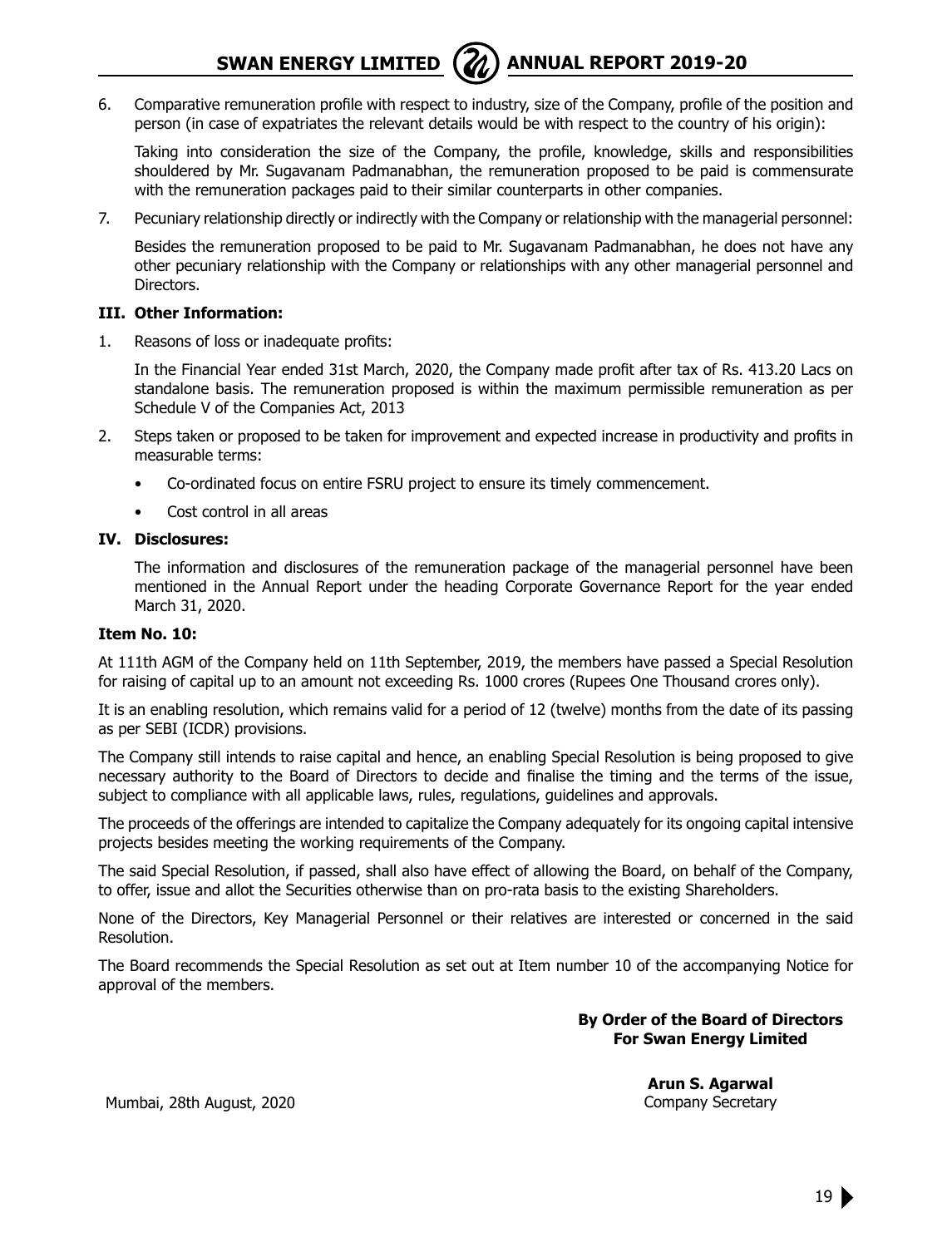## **SWAN ENERGY LIMITED** ( $\mathbb{Z}$ ) ANNUAL REPORT 2019-20

## **DIRECTORS' REPORT**

**1)** Your Directors are pleased to present the One Hundred Twelfth (112th) Annual Report together with the Audited Financial Statements (Standalone & Consolidated) for the year ended 31st March, 2020.

#### **2) Financial Results**

|                                                                                            |                                                        | <b>Standalone</b>                                      | <b>Consolidated</b>                                    |                                                        |
|--------------------------------------------------------------------------------------------|--------------------------------------------------------|--------------------------------------------------------|--------------------------------------------------------|--------------------------------------------------------|
|                                                                                            | For the year<br>ended on<br>31.3.2020<br>(Rs. in lacs) | For the year<br>ended on<br>31.3.2019<br>(Rs. in lacs) | For the year<br>ended on<br>31.3.2020<br>(Rs. in lacs) | For the year<br>ended on<br>31.3.2019<br>(Rs. in lacs) |
| Profit before interest & depreciation                                                      | 2056.34                                                | 5,933.50                                               | 6060.47                                                | 9716.84                                                |
| Less: Interest                                                                             | 1132.72                                                | 1843.58                                                | 5032.97                                                | 5400.44                                                |
| : Depreciation                                                                             | 537.48                                                 | 534.98                                                 | 1452.43                                                | 1407.85                                                |
| Profit before Tax                                                                          | 386.14                                                 | 3554.94                                                | (424.93)                                               | 2908.55                                                |
| Less: Provision for Taxation                                                               | (27.06)                                                | 3320.91                                                | 58.38                                                  | 3506.88                                                |
| Net Profit for the year                                                                    | 413.20                                                 | 234.03                                                 | (483.31)                                               | (598.33)                                               |
| Attributable to shareholders of the<br>company                                             |                                                        |                                                        | (584.53)                                               | (530.93)                                               |
| Non-Controlling Interest                                                                   |                                                        |                                                        | 101.22                                                 | (67.39)                                                |
| Add: Amount of Profit & Loss<br>Account brought forward                                    | 19635.57                                               | 19695.53                                               | 15883.11                                               | 16708.03                                               |
| <b>Opening balance of new</b><br>subsidiaries                                              |                                                        |                                                        | (5.71)                                                 |                                                        |
| Amount available for Appropriation<br>Less: Appropriations:<br>Transfer to General Reserve | 20048.77                                               | 19929.56                                               | 15292.87                                               | 16177.10                                               |
| Dividend on Equity shares paid<br>(including tax) *                                        | 294.48                                                 | 293.99                                                 | 294.47                                                 | 293.99                                                 |
| Balance of Profit & Loss Account<br>transferred to Balance sheet                           | 19754.29                                               | 19635.57                                               | 14998.40                                               | 15883.11                                               |

\* Pursuant to applicable provisions of Indian Accounting Standards, the dividend amount mentioned in the columns for 2019 and 2020 represents the dividend amount paid (including tax) for the financial years 2018 and 2019 respectively.

On standalone basis, revenue from operations for the financial year 2019-20 was Rs. 30,684.03 lacs as compared to Rs. 85,972.73 lacs in the previous year. Earning before interest, tax, depreciation and amortization (EBITDA) for the year was Rs. 2056.34 lacs as compared to Rs. 5933.50 lacs in the previous year. Profit after Tax (PAT) for the year was Rs. 413.20 lacs as compared to Rs. 234.03 lacs in the previous year.

On consolidation basis, revenue from operations for the financial year 2019-20 was Rs. 34,081.58 lacs as compared to Rs. 89,161.98 lacs in the previous year. Earning before interest, tax, depreciation and amortization (EBITDA) for the year was Rs. 6,060.47 lacs as compared to Rs. 9,716.84 lacs in the previous year. Profit after Tax (PAT) for the year was Rs. (483.31) lacs as compared to Rs. (598.33) lacs in the previous year.

#### **3) Review of Operations**

### **A- LNG Port Project:**

### **a- Project development and implementation:**

Your company is setting up India's first Greenfield LNG Port Terminal with the total capacity of 10 MMTPA in Jafrabad Port area in the Amreli district of Gujarat, through its two subsidiary companies, namely, Swan LNG Pvt Ltd (SLPL) and Triumph Offshore Pvt Ltd (TOPL). The progress of the project is summarized under: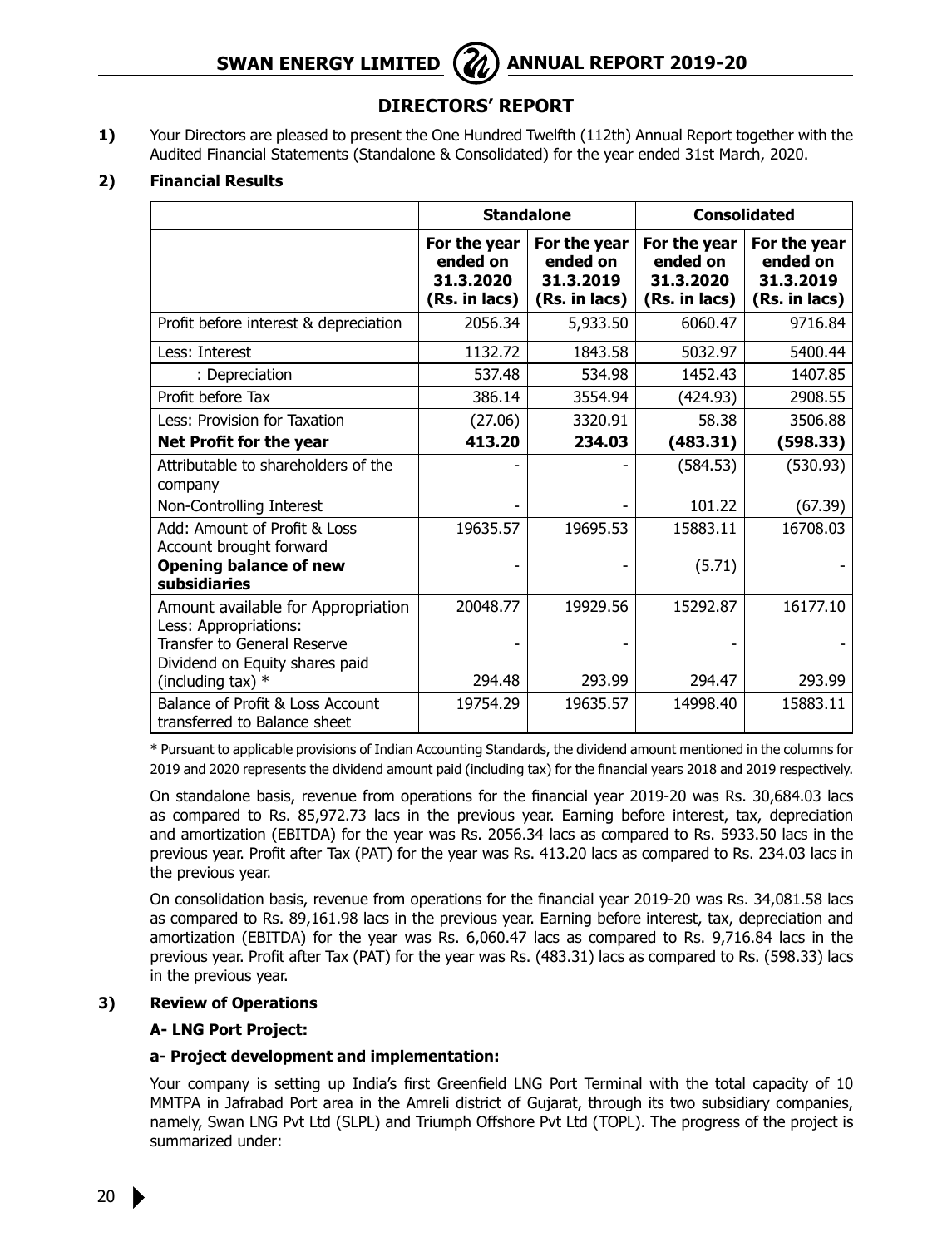**SWAN ENERGY LIMITED** ( $\mathcal{A}$ ) ANNUAL REPORT 2019-20



I- SLPL:

The first phase of 5 MMTPA capacity with Floating Storage and Regasification Unit ("FSRU") and a floating storage unit ("FSU"), both being connected by ship-to-ship transfer equipment, is under implementation. The Project comprises of development of LNG Port facilities, utilizing a FSRU for LNG receipt, storage, regasification and send-out, with a regasification capacity of 5 MMTPA of LNG.

The Project was awarded on the basis of international competitive bidding under the 'Swiss Challenge' route and is being developed on PPP basis under the Concession Agreement executed between SLPL, Gujarat Maritime Board ("GMB") and Government of Gujarat ("GoG"). Your company is the Lead Promoter of SLPL and hold 63% equity stake in SLPL. As per the Shareholders Agreement (SHA), Government of Gujarat entities holds 26% stake, (15% by GMB and 11% by Gujarat State Petronet Ltd.) and 11% is held by FSRU Venture India One Pvt. Ltd. (FVIOPL), the Indian subsidiary company of Mitsui OSK Lines (MOL), Japan. MOL, the technical partner for the project.

The Project shall be operated on tolling business model and out of 5 MMTPA capacity, the Company has already executed regasification agreements aggregating to 4.5 MMTPA for a period of 20 years with GSPCL (1.5 MMTPA) and BPCL, IOCL and ONGC (1 MMTPA each). The "Use or Pay" nature of these regasification agreement from highly credit worthy Central & State Govt PSU's and Concession Agreement with GMB & GoG for 30 years (extendable to further 20 years) makes the future of the project very robust. Moreover, all the necessary approvals and EPC Contracts required for project implementation are in place and the construction is progressing well.

All the shareholders i.e. SEL, GMB, GSPL and FVIOPL have contributed their share of equity as per the SHA agreement. The paid-up share capital of SLPL, as on date is Rs. 917,30,15,880/-, comprising Rs. 787,30,15,880/- as equity share capital and Rs. 130,00,00,000/- as preference share capital.

II- TOPL

The Company was incorporated as a special purpose vehicle (SPV) for the purpose of acquiring and owning a new built Floating storage & Regasification Unit (FSRU) to be deployed for LNG port terminal project, being implemented by SLPL.

TOPL has already executed a shipbuilding contract for the construction of one (1) 1,80,000 CBM LNG FSRU with M/s Hyundai Heavy Industries Company Limited, South Korea (HHI). The FSRU construction is being done at HHI's shipyard in Ulsan, South Korea under the supervision of Mitsui OSK Lines, Japan (MOL). The gas trials for the FSRU were completed in May 2020 and delivery of the FSRU is expected in the third quarter of 2020.

During the year, TOPL issued equity shares on a preferential basis to Swan Energy Limited for Rs. 272,84,00,000 and to Indian Farmers Fertiliser Cooperative (IFFCO) for Rs. 262,15,00,000/-. Post issue, IFFCO holds 49% and SEL holds 51% of the total equity of TOPL. The paid-up share capital of the TOPL, as on date is Rs. 535,00,00,000/-.

 IFFCO is one of India's biggest cooperative society which is wholly owned by Indian Cooperatives. IFFCO was founded in 1967 and has an amalgamation of over 36,000 Indian Cooperatives with diversified business interests ranging from General Insurance to Rural Telecom apart from core business of manufacturing and selling fertilisers.

TOPL, as an Owner of the FSRU, has entered into a 'BAREBOAT CHARTER AGREEMENT' with SLPL, to charter the FSRU to SLPL on a long term lease for a period of 20 years.

Your company has issued a Corporate Guarantee (CG) amounting to US Dollars Two hundred and twenty four million and four hundred thousand only (US\$ 224,400,000) in favour of M/s Hyundai heavy Industries Company Limited, South Korea (HHICL) on behalf of TOPL, which shall expire on delivery of the FSRU Vessel to the TOPL.

#### **b- Total cost and Financial closure:**

On account of lockdown consequent to outbreak of Covid-19 pandemic and as per the revised appraisal of the banks, the total cost of the Project under SLPL and TOPL has been estimated to be Rs. 4089.66 crores and Rs. 2449.17 crores respectively.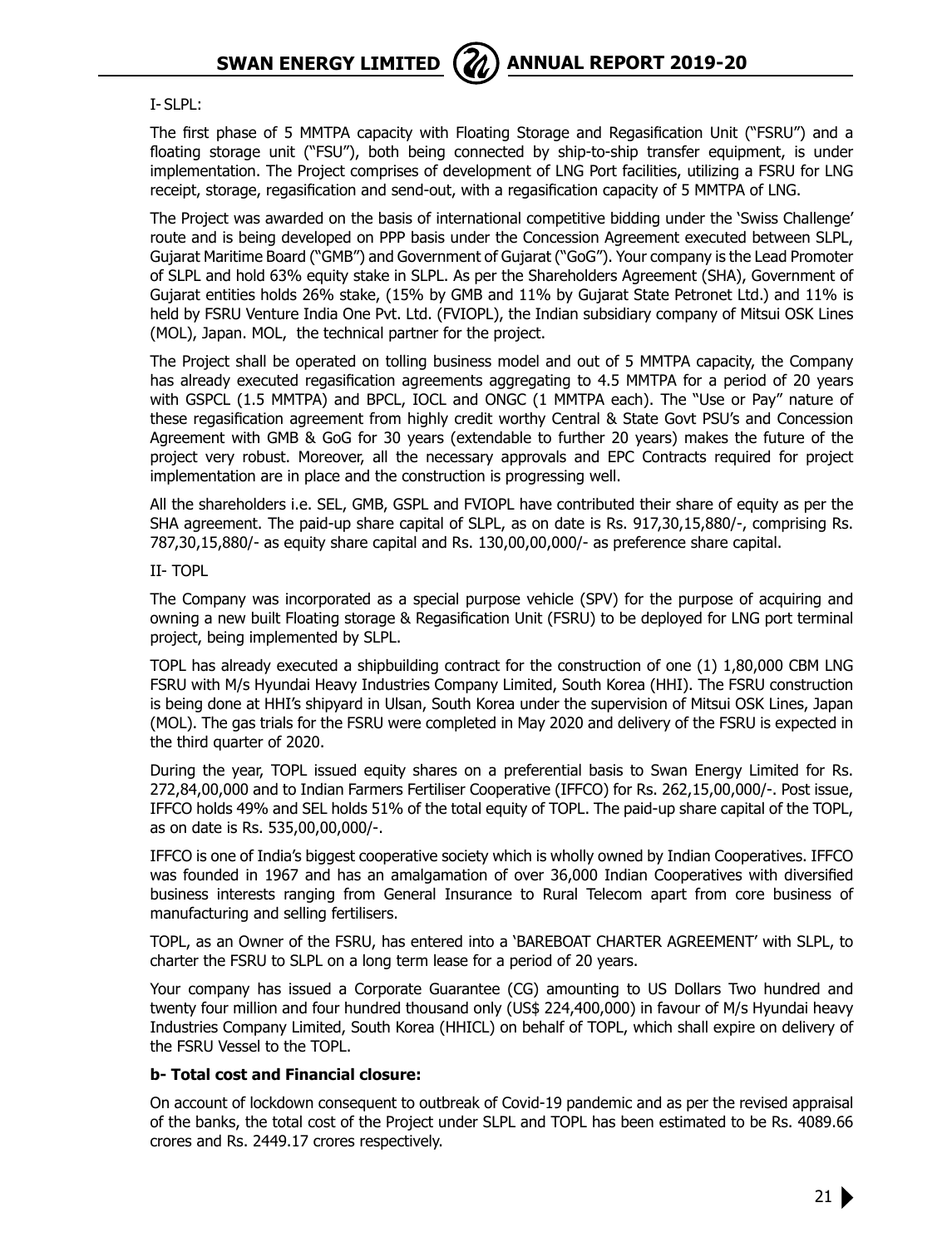

On the financial closure, the Company has achieved complete debt tie-up under SLPL and TOPL, with State Bank of India (SBI) being lead banker, for total debt of Rs. 3152 Crore and Rs. 1803 Crore respectively. With execution of the facility and other documents and completion of balance formalities, the term loan disbursement is expected on or before Aug 2020.

#### **c- Status of the Project:**

On Project implementation works, Company has achieved an overall approximately average 50% progress on the construction of Port Project. Delivery of FSRU, as mentioned above, is expected to be received in the third quarter of 2020. The revised scheduled commercial date of operation (SCOD) of the Project being 31st March, 2022, feasibility of giving FSRU on lease for a short period is being worked out.

#### **B- REAL ESTATE**

#### **Subsidiary Companies:**

Your company own few properties through its wholly owned subsidiaries (WOS). The status of the same is summarized as under:

- **I- Cardinal Energy & Infrastructure Pvt Ltd (CEIPL,100% WOS):**
- i- **Sai Tech Park, Bangalore** comprising 2.96 lac sq. ft, located at the IT park of Whitefield, Bangalore. Leased out to Harman Connected Services (Samsung Group) at an annual rent of Rs. 16.94 Crores.
- ii- **Technova Park, Hyderabad** comprising 2.92 lac sq. ft, located at Gachibowli area of Hyderabad. Leased out to an Indian subsidiary of Google at an annual rent of Rs. 14.95 Crores.
- iii- **BTM, Bengaluru** A land, admeasuring 0.75 acre, to be developed as a residential property.
- iv- **Yeswantpur area, Bengaluru** A residential project of 22 story tower, having 3 wings is under construction, under Joint Development Agreement (JDA) with the Chigateri Family (land owners). Construction has been completed up to 17th floor of one and a half wings. Total saleable area will be 3.22 lakh Sq ft and our share will be 1.91 lakh Sq ft, i.e., 60% of total saleable area. Decent return is expected once Project gets completed in September, 2021,

### **II- Pegasus Ventures Private Limited (PVPL, 100% WOS);**

Land parcels at Bengaluru, Mangalore, Mysore and Chennai, to be developed in due course of time.

### **C- TEXTILE**

During the current financial year, the Process House of the Company at Ahmedabad has posted profit before tax of Rs. 1068.09 lacs (Previous year Rs. 496.11 lacs).

#### **4) Material changes and commitments:**

The company has issued a Corporate Guarantee (CG) amounting to US Dollars Two hundred and twenty four million and four hundred thousand only (US\$ 224,400,000) in favour of M/s Hyundai heavy Industries Company Limited, South Korea (HHICL) on behalf of its subsidiary TOPL, which shall expire on delivery of the FSRU Vessel to the TOPL.

#### **5) Dividend & Reserve**

Your Company needs to conserve its resources mainly for its LNG Terminal / FSRU Project. Further, Profit before Tax (PBT) for the year is substantially down as compared to the year 2018-19. Yet as an investor friendly measure, your Directors have recommended payment of dividend @ Rs. 0.10 per Equity Share (10%) on 24,42,57,000 Equity Shares of Rs. 1/- each for the year ended 31st March, 2020, subject to approval of the shareholders at the ensuing 112th AGM.

22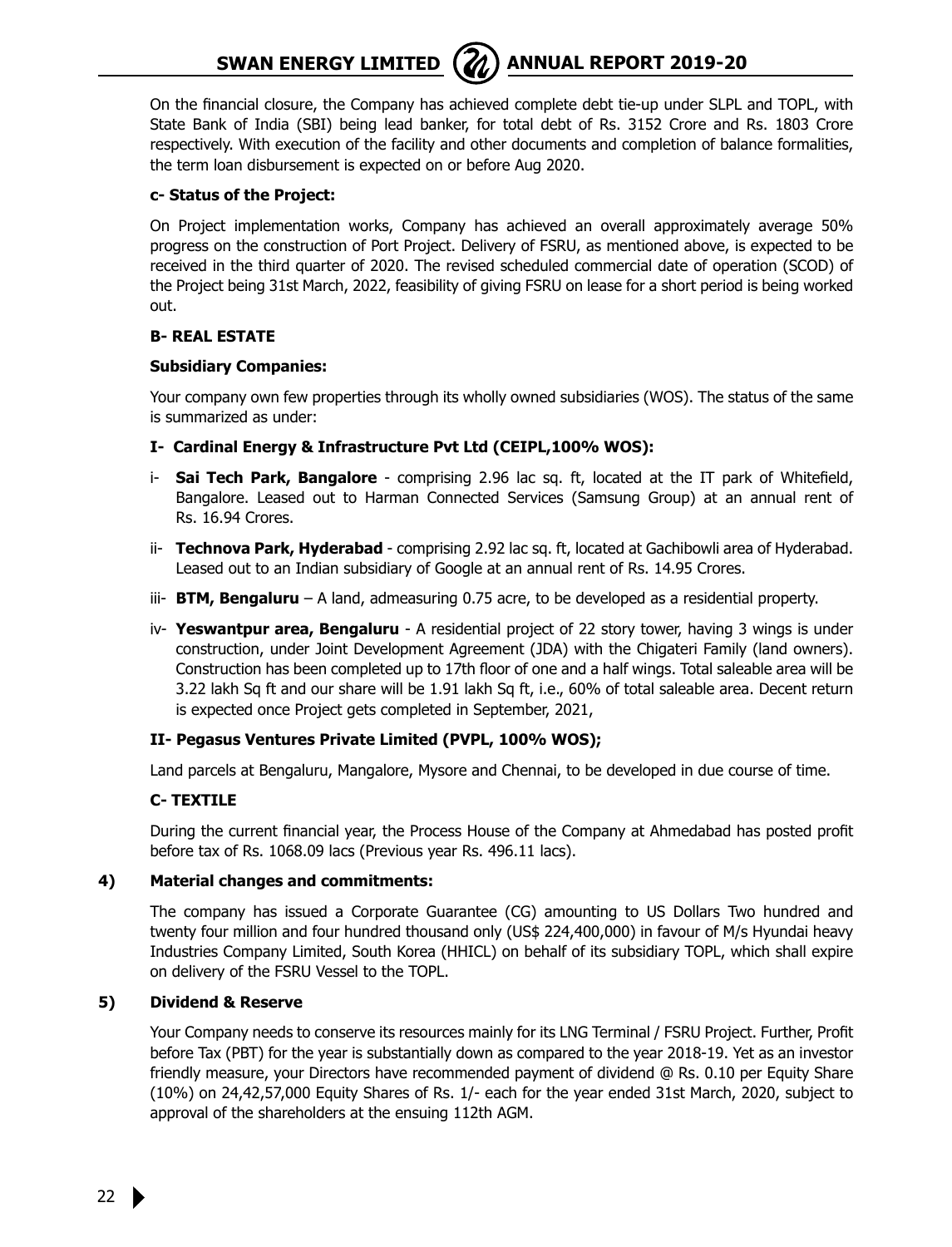The company has not transferred any amount to the General Reserve during the year.

#### **6) Fixed Deposits**

The Company has not accepted any fixed deposits from public during the year under review.

#### **7) Finance**

Your Company has been regular in meeting its obligation towards payment of Principal/Interest to the Banks and other institutions.

During the year under review, the Company has neither issued shares with differential voting rights nor has granted stock options/sweat equity. The paid-up Equity share capital as on 31st March, 2020 was Rs. 2442.57 lacs.

#### **8) Statutory Disclosures:**

8.1 Management Discussion and Analysis:

As required under Regulation 34(2)(e) of the SEBI (LODR) Regulations, 2015, a Management Discussion and Analysis is annexed to this Report – Annexure – A.

8.2 Corporate Governance

As required under Regulation 17(7) of the SEBI (LODR) Regulations, 2015, a report on the 'Corporate Governance', together with a certificate of statutory auditors confirming compliance of the conditions of the Corporate Governance, is annexed to this report – Annexure B.

Further, in compliance of Regulation 17(5) of the SEBI (LODR) Regulations, 2015, your Company has adopted a 'Code of Conduct and Ethics' for its Directors and Senior Executives.

8.3 Extract of Annual Return:

An extract of the Annual Return in Form MGT – 9 is annexed to this Report - Annexure – C and the same is placed on the website of the Company www.swan.co.in

8.4 Conservation of energy, technology absorption and foreign exchange earnings and outgo:

 Information under Section 134 (3) (m) of the Companies Act, 2013 ('the Act'), read with Rule 8 of the Companies (Accounts) Rules, 2014 is annexed to this Report - Annexure D.

8.5 Corporate Social Responsibility (CSR) Policy:

The Report on CSR is annexed to this Report - Annexure - E.

8.6 Particulars of Employees:

Pursuant to provisions of Section 136 (1) of the Act and as advised, the statement containing particulars of employees under Section 197 (12) of Act, read with Rule 5 of Companies (Appointment and Remuneration of Managerial Personnel) Rules, 2014 will be available for inspection at the registered office of the Company and will be made available to the shareholders on request.

8.7 Number of Board Meetings and composition of Audit Committee:

During the year under review, 6 (Six) Board Meetings were convened and held. The required details are given in the Corporate Governance Report forming part of this report.

8.8 Directors Responsibility Statement:

Pursuant to Section 134 (3) (c) of the Act, the Directors confirm that:

- (a) in the preparation of the annual accounts, the applicable accounting standards have been followed;
- (b) appropriate accounting policies have been selected and applied consistently. Judgments and estimates that are reasonable and prudent have been made so as to give a true and fair view of the state of affairs of the company as on 31st March, 2020 and of the profit of the Company for that period;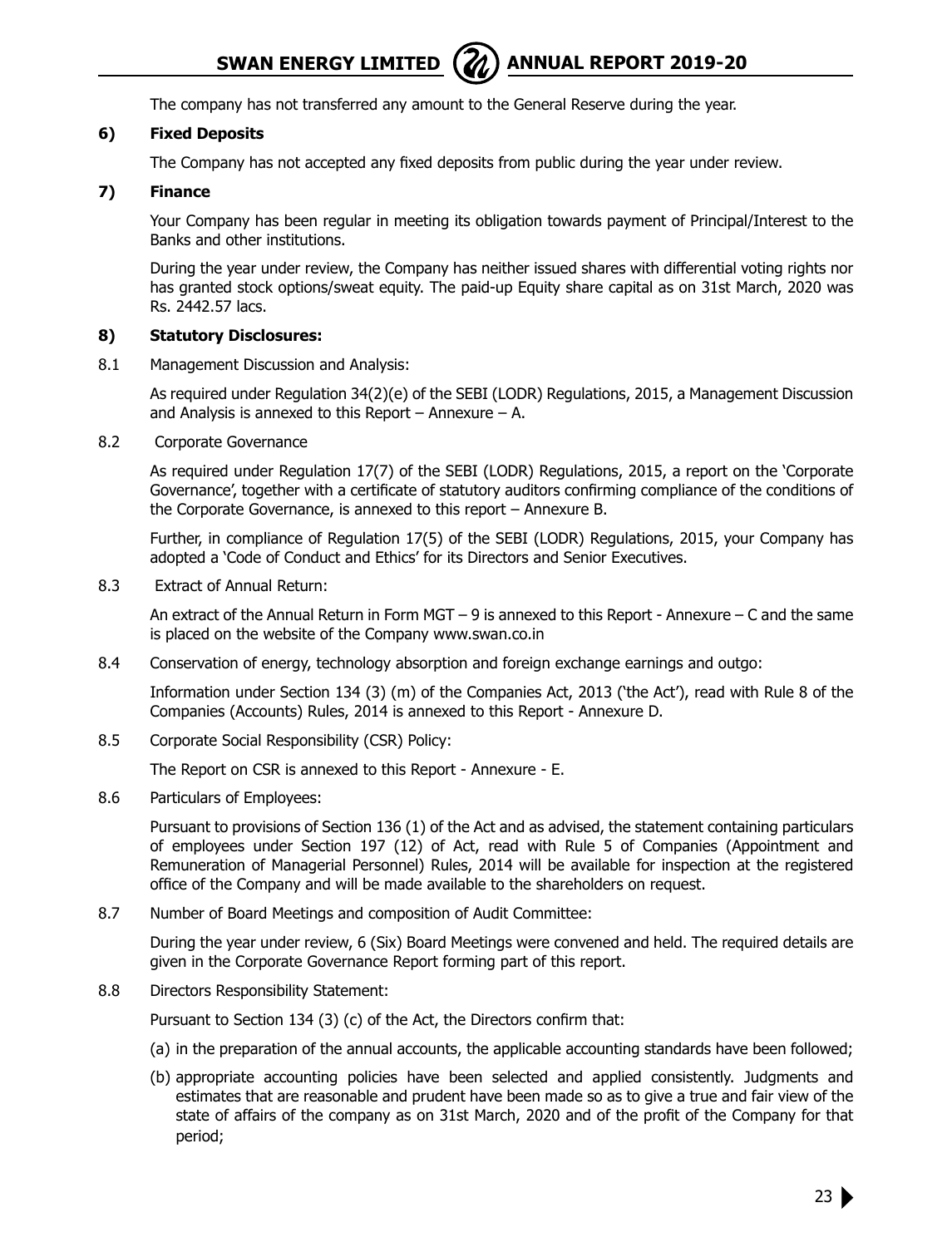## **SWAN ENERGY LIMITED** ( $\mathcal{U}$ ) ANNUAL REPORT 2019-20

- 
- (c) proper and sufficient care has been taken for the maintenance of adequate accounting records in accordance with the provisions of the Act for safeguarding the assets of the company and for preventing and detecting fraud and other irregularities;
- (d) the Annual accounts have been prepared on a going concern basis;
- (e) internal financial controls have been laid down and followed by the company and that such controls are adequate and are operating effectively;
- (f) proper systems have been devised to ensure compliance with the provisions of all applicable laws and that such systems were adequate and operating effectively.
- 8.9 Statement on declaration given by independent Directors:

The Independent Directors of the Company have submitted their Declaration of Independence, as required under the provisions of Section 149(7) of the Act, stating that they meet the criteria of independence as provided in section 149(6) of the Act.

- 8.10 Disclosure regarding Company's policies under the Companies Act, 2013:
	- i- Remuneration and Nomination Policy

The Board of Directors has framed a policy which lays down criteria for selection/appointment and framework in relation to remuneration of Directors, Key Managerial Personnel (KMPs) and Senior Management of the Company.

ii- Whistle Blower Policy

The Company has a Whistle Blower policy to deal with instances of fraud and mismanagement, which is posted on the website of the Company.

iii- Risk Management Policy

The Company has a structured Risk Management policy. The Risk Management process is designed to safeguard the organization from various risks through adequate and timely actions. It is designed to anticipate, evaluate and mitigate risks in order to minimize its impact on the business. The potential risks are integrated with the management process such that they receive the necessary consideration during decision making.

iv- Dividend Distribution Policy (DDP)

The Report on DDP is annexed to this Report - Annexure  $-$  F and is available on website of the company. www.swan.co.in

v- Business Responsibility Report (BRR)

The Report on BRR is annexed to this Report - Annexure – G and is available on website of the company. www.swan.co.in

8.11 Particulars of loans, Guarantees or investments by Company:

Details required to be disclosed pursuant to the provisions of Section 186 of the Act are disclosed in the notes to Financial Statements.

8.12 Related Party Transactions:

All transactions entered with Related Parties for the year under review were in the ordinary course of business and do not have any potential conflict with the interest of the company at large. The details of the transactions with the related parties are disclosed in the notes to Financial Statements.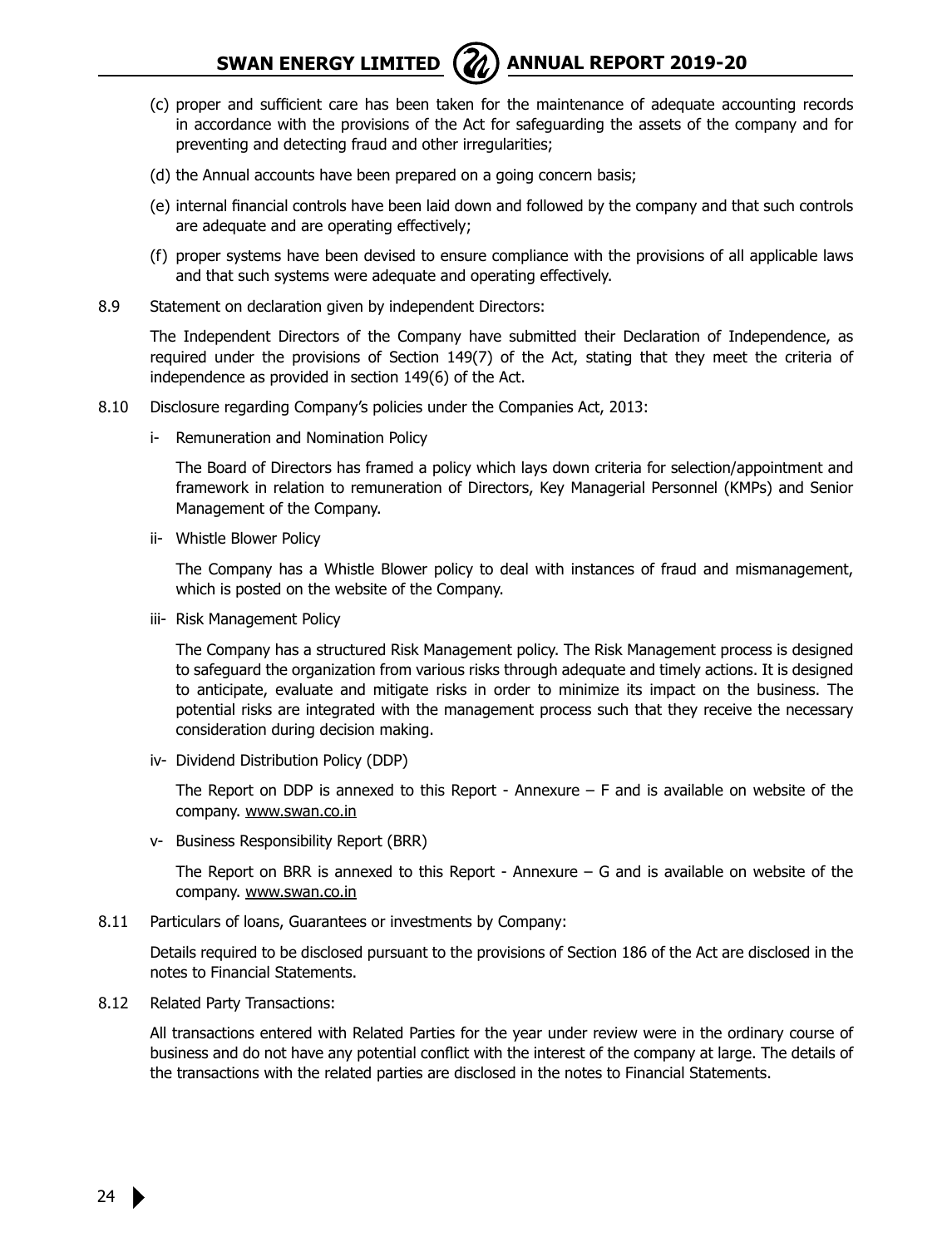## **SWAN ENERGY LIMITED** ( $\mathbb{Z}$ ) ANNUAL REPORT 2019-20



#### 8.13 Subsidiary Company:

A statement in Form AOC  $-1$  pursuant to Section 129(3) of the Act, relating to subsidiary companies is attached to the Accounts. The financial statements and related documents of the Subsidiary companies shall be kept open for inspection at the registered office of the Company.

8.14 Significant and material orders passed by the Regulators or courts:

There were no significant and material orders passed by the Regulators or Courts or Tribunals during the year under review which would impact the going concern status of the Company and its future operations.

8.15 Directors:

At the ensuing Annual General Meeting, Mr. Nikhil V. Merchant (DIN:00614790), retires by rotation and being eligible, offers himself for re-appointment.

8.16 Performance evaluation of the Board:

Pursuant to the Section 134 of the Act and SEBI (LODR) Regulations 2015, the Board has carried out an annual performance evaluation of its own performance, the Directors individually as well as the evaluation of the working of all the Committees of the Board.

8.17 Prevention of Sexual Harassment of Women at workplace:

The Company has constituted a Committee in compliance of the provisions of "Sexual Harassment of Women at Workplace (Prevention, Prohibition and Redressal) Act, 2013".

However, no case was reported to the Committee during the year under review.

8.18 Internal Financial Controls:

Your Company has in place adequate internal financial controls with reference to financial statements. During the year, such controls were tested and no reportable material weaknesses in the design or operation were observed.

#### **9 Auditors:**

9.1 Statutory Audit

M/s N. N. Jambusaria & Co., Chartered Accountants, Mumbai (Registration No. 104030W) were appointed as Statutory auditors of the Company at the 109th AGM held on September 21, 2017 for a term of five consecutive years. In accordance with the Companies Amendment Act, 2017, enforced on 07th May, 2018 by Ministry of Corporate Affairs, the appointment of Statutory Auditors is not required to be ratified at every Annual General Meeting.

9.2 Cost Audit

Pursuant to the recommendation of the Audit Committee, the Board has appointed M/s V. H. Shah & Co., Cost Accountants (Registration No. 100257) as the Cost Auditor for the financial year ended 31st March, 2021, at a remuneration of Rs. 75,000/- (Rupees Seventy Five thousand only) plus applicable taxes, who have given consent and eligibility certificate to act as a Cost Auditors of your Company. The remuneration payable is required to be ratified at the ensuing 112th AGM.

9.3 Secretarial Audit

The Board has appointed M/s Jignesh M. Pandya & Co. (CP No. 7318), a practicing Company Secretary, to undertake the Secretarial Audit of the Company for the year ended 31st March, 2020 and their report is annexed to this Report - Annexure – H.

25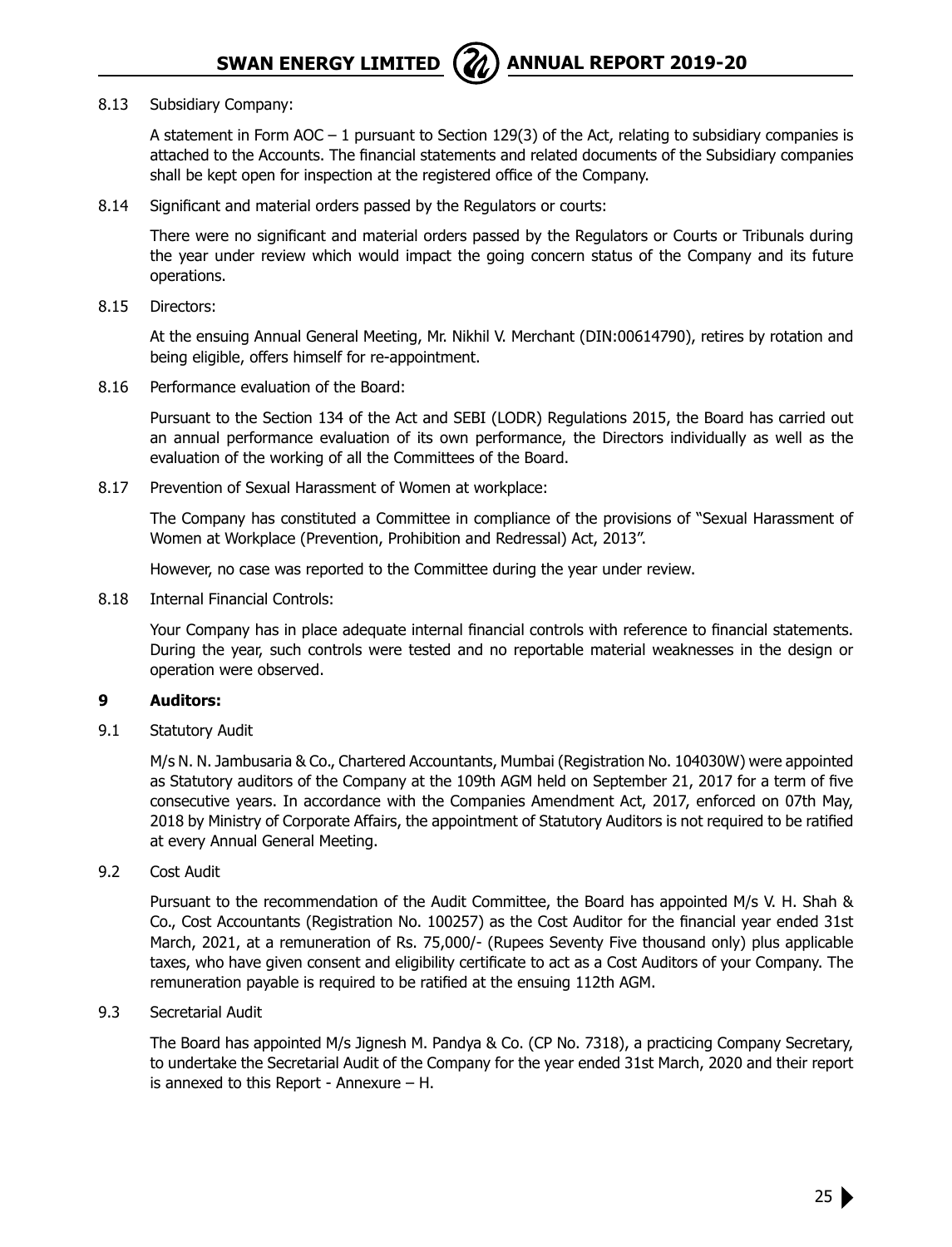

#### **10 Auditors' Report:**

Report of the auditors, read with the notes to the financial statements, is self-explanatory and need no elaboration.

#### **11 Industrial relations:**

The relationship with all the concerned continued to remain harmonious and cordial throughout the year under review.

#### **12 Appreciation:**

The Directors place on record their appreciation for support and timely assistance from Financial Institutions, Banks, Government Authorities and above all, its Shareholders, who have extended their valuable support to the Company.

The Directors also wish to appreciate sincere and dedicated efforts and services by all the employees/ staff.

For and on behalf of the Board of Directors

**Navinbhai C. Dave** Chairman DIN: 01787259

Mumbai, 27th July, 2020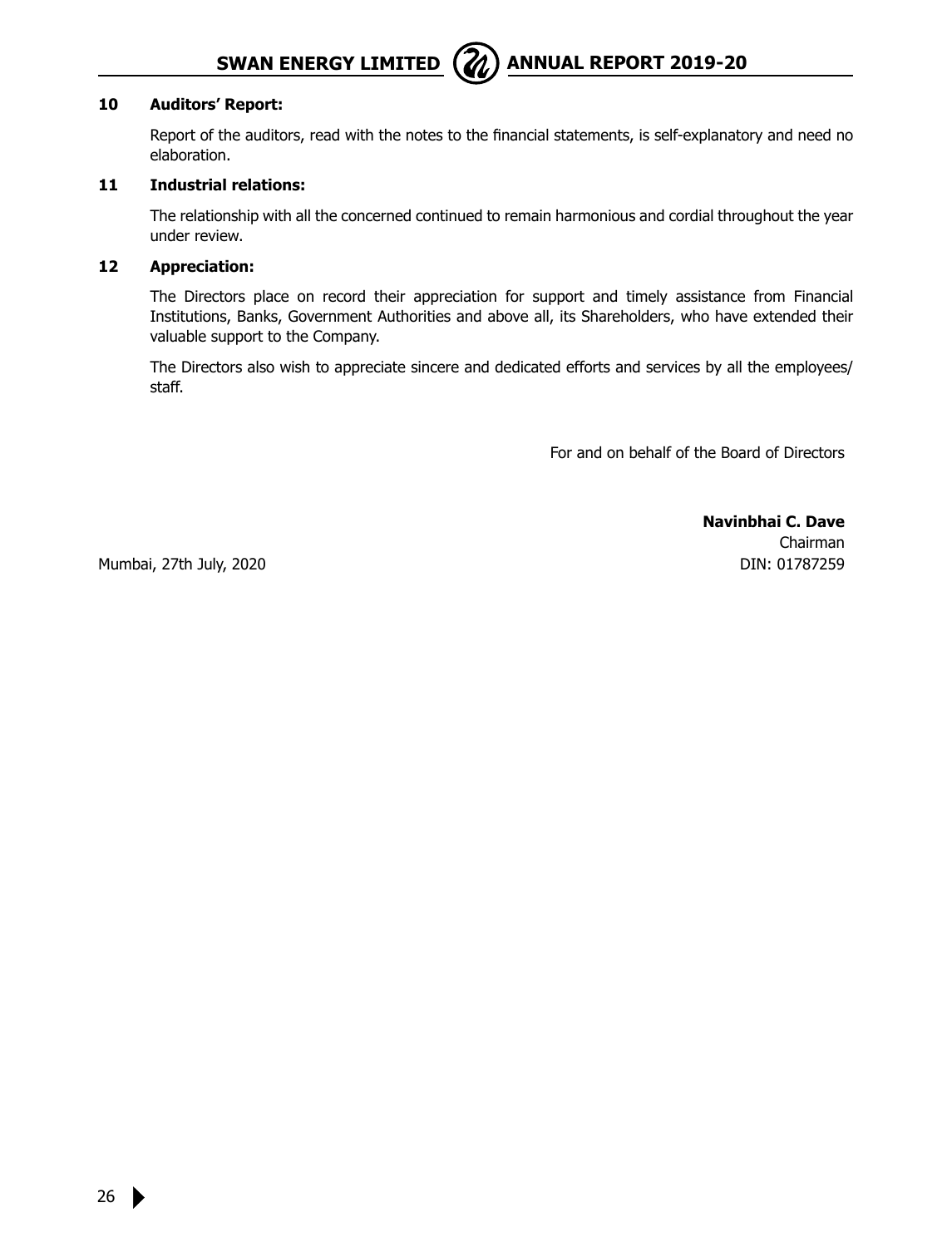**SWAN ENERGY LIMITED** ( $\mathbb{Z}$ ) ANNUAL REPORT 2019-20

## **Annexure to Directors Report**

## **Annexure 'A'**

## **Management Discussion and Analysis**

#### **(i) Industry Structure and Developments:**

Your Company is a diversified player with the presence in Textile, Real Estate, Energy and Mining Sectors.

#### **Energy:**

As elaborated in detail in the Directors Report, LNG Terminal / FSRU Project has achieved various milestones and the work is underway in full speed in order to achieve the revised completion target of the March, 2022.

#### **Textile:**

During the financial year 2019-20, though revenue from operations has marginally decreased, but EBITA has increased by almost 31%, due to variety of factors, mainly being optimum utilization of all available resources.

The textile sector, as a whole, at both global and domestic level, is facing fierce competition and regulatory changes. Your Company is endeavoring and exploring various strategies to optimize the production capacity and its bottom line at its process house at Ahmedabad. The modernization of the plant is under way and production capacity is expected to increase by 20% over the next fiscal year.

#### **Real Estate:**

Real estate business of the company, being run through two subsidiary companies, is steady and stable. Two properties under Cardinal Energy and Infrastructure Private Limited (CEIPL) are yielding decent lease rentals. One residential project is under construction through joint development agreement (JDA) at Bengaluru. On completion, this project is likely to fetch good returns. However, the company is exploring options to develop the properties owned by Pegasus ventures Pvt Ltd (PVPL).

#### **Mining:**

Through a new subsidiary, M/s Swan Desilting Private Limited, your company is exploring to enter in the business of desilting and mining.

### **Oil and Gas:**

Through a new subsidiary M/s Swan Global Pte Limited, established at Singapore, your company will be exploring new ventures in the fields of oil & gas.

### **(ii) Opportunities, Threats, Risks and Concerns:**

Opportunities in all the three sectors are enormous.

In energy sector, construction of LNG Port terminal of 5 MMTPA is at advanced stage. Once commissioned, it is likely to outperform all other sectors. The project has tremendous growth potential with provision for doubling its capacity to 10 MMTPA.

Real estate sector, as usual, has tremendous scope and opportunities. The loan on two properties are being repaid through lease rentals and over a period of time, both the properties will become debt free. Other properties of the company, once developed, will yield decent returns. Your company is evaluating all available options, including monetization of the same.

Textile sector is facing tough times. However, the brand 'SWAN' is still popular in the market and is expected to increase the revenues of the company in times to come.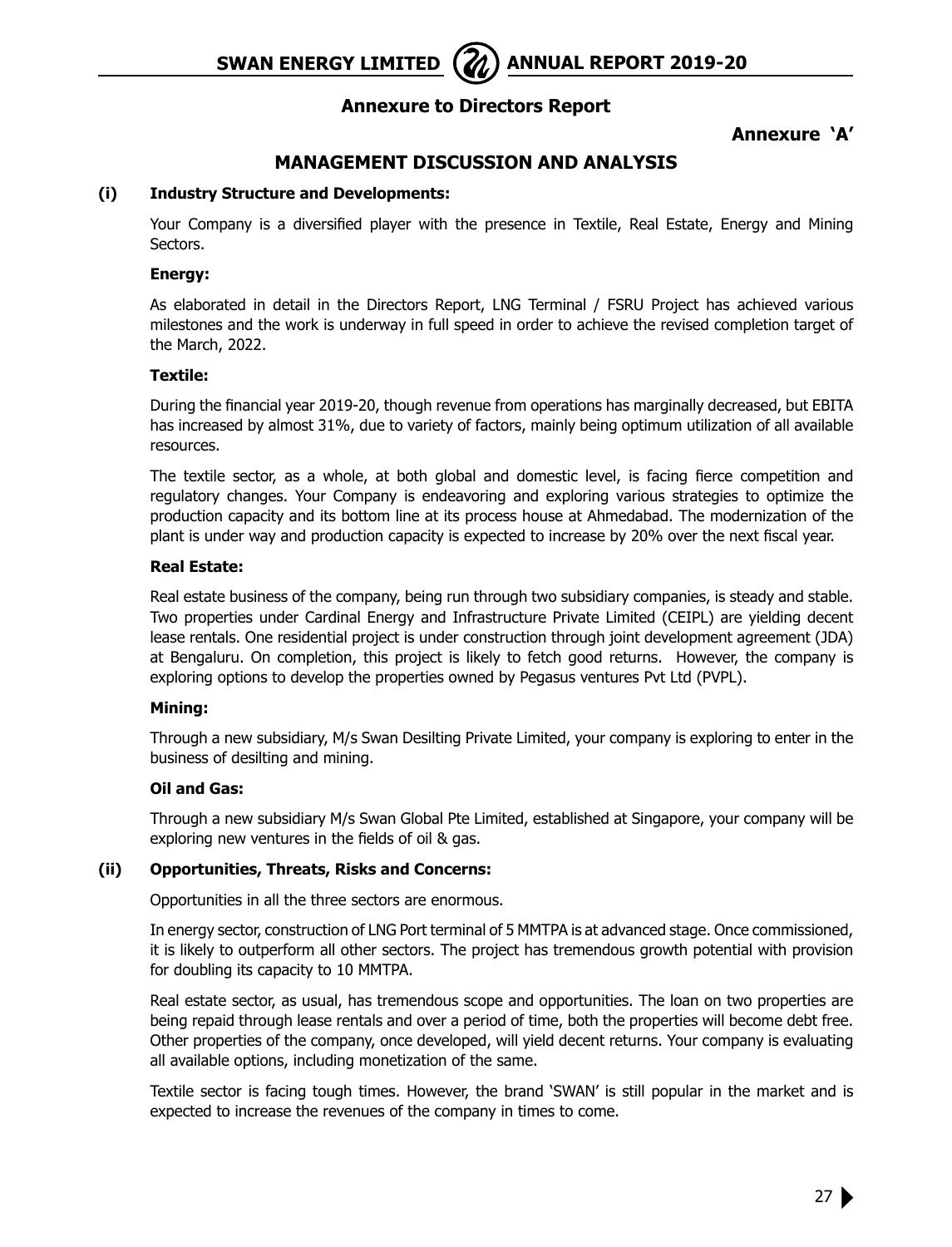However, each of the three sectors of the company has inherent threats, risks and concerns, peculiar and applicable to each sector, like, regulatory changes & its uncertainty, rising competition & inflation, international factors, demand supply fluctuations, input cost fluctuations etc.

Your company is well placed to face all of these threats, risks and concerns.

#### **(iii) Segment wise product wise performance:**

During the year, 88.63% of the revenue from operations is from Textile sector and remaining 11.37% of the revenue is from construction and allied sector.

#### **(iv) Outlook:**

The outlook of the management has always been positive in all the three sectors. The country is attracting huge inflow of money due to diversified factors. The sheer size of population has virtually forced all major players across the world to be present here. Your company expects to reap the fruits in all its three sectors over a period of time.

#### **(v) Internal Control systems and their adequacy:**

The internal control systems of your company are adequate and appropriate. It is being reviewed periodically to ensure that the Company`s interest and that of the stakeholders is protected. The process of introducing new inbuilt internal checks and controls is continuous depending upon the requirement of the same.

The Audit Committee of the Board reviews the adequacy and effectiveness of the internal controls and checks and suggests desired improvements from time to time.

#### **(vi) Financial and Operational Performance: (Rs. in lakhs)**

| <b>Particulars</b>                          | For the year ended<br>31st March, 2020 | For the year ended<br>31st March, 2019 |
|---------------------------------------------|----------------------------------------|----------------------------------------|
| <b>Sales</b>                                | 30684.03                               | 85972.73                               |
| Other Income                                | 375.05                                 | 1444.94                                |
| Profit before Depreciation and Tax          | 923.62                                 | 4089.92                                |
| Depreciation                                | 537.48                                 | 534.98                                 |
| Taxes                                       | 27.06                                  | 3320.91                                |
| Profit/ (Loss) after depreciation and taxes | 413.20                                 | 234.03                                 |

#### **(vii) Material developments in human Resources/ Industry relations front, including number of people employed:**

The Company continues to give utmost importance to Human Resources Development and keeps relations normal. As on 31st March, 2020, there are 117 employees, including 3 whole time directors.

Industrial relations continue to be harmonious and normal.

#### **(viii) Precautionary Statement:**

This report contains forward looking statements that address expectations and projections about the future, based on certain assumptions of future events. Company`s actual results, performance or achievements may, thus, differ materially from those projected in any such forward looking statements.

For and on behalf of the Board of Directors

**Navinbhai C. Dave** Chairman DIN: 01787259

Mumbai, 27th July, 2020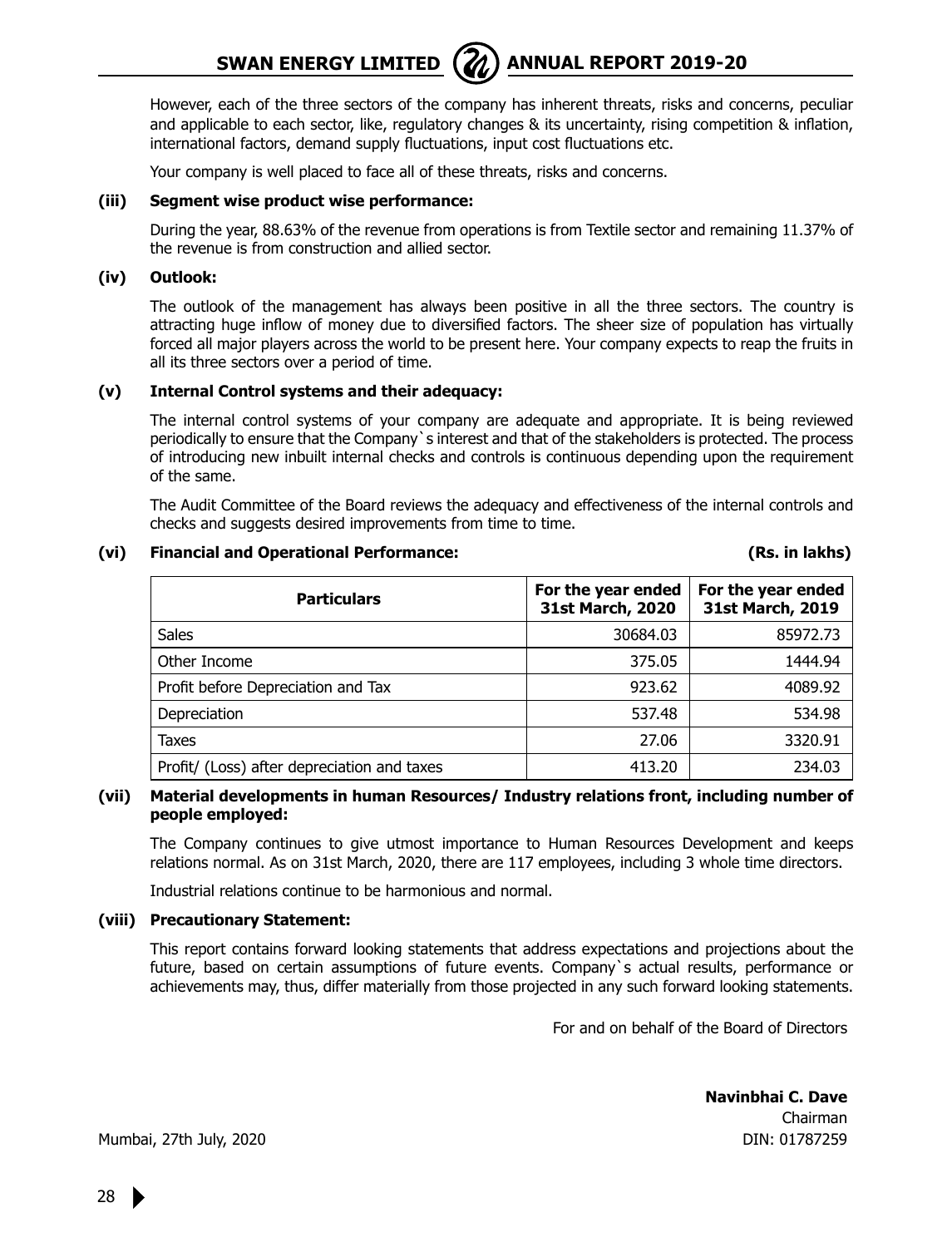

#### **Annexure 'B'**

## **REPORT ON CORPORATE GOVERNANCE**

#### **1 A BRIEF STATEMENT ON THE COMPANY'S PHILOSOPHY ON CODE OF GOVERNANCE:**

Corporate Governance is the system by which Companies are directed and controlled by the management in the best interest of the Shareholders and others, thereby ensuring greater transparency, better and timely financial reporting, generating long term economic value for its Shareholders.

The Company has incorporated the sound Corporate Governance practices by laying emphasis on transparency, accountability and integrity in all its operations and dealings with outsiders.

#### **2 A. BOARD OF DIRECTORS:**

As on 31st March, 2020, the Company's Board comprises Nine members, consisting of Five Non-Executive/ Independent Directors. The composition of the Board meets with the requirements of the Regulation 17 of SEBI (LODR) Regulations, 2015.

Your Company held Six Board meetings during the year on 30th May, 2019, 14th August, 2019, 11th September, 2019, 12th November, 2019, 14th February, 2020, 04th March, 2020.

| <b>Name of the Director</b>                     | Category                      | No. of<br>meet-<br>ings<br>held | No. of<br>meet-<br>ings<br>at-<br>tended | Wheth-<br>er at-<br>tended<br>last<br><b>AGM</b> | Num-<br>ber of<br>outside<br>director-<br>ships<br>held $(*)$ | Mem-<br>bership<br>in Com-<br>mittees<br>(**) | Chair-<br>manship<br>in Com-<br>mittees<br>$^{(*)}$ |
|-------------------------------------------------|-------------------------------|---------------------------------|------------------------------------------|--------------------------------------------------|---------------------------------------------------------------|-----------------------------------------------|-----------------------------------------------------|
| Mr. Navinbhai C. Dave<br>(DIN: 01787259)        | Non-Executive<br>Chairman     | 6                               | 6                                        | Yes                                              |                                                               | $\mathbf{1}$                                  | $\mathbf{1}$                                        |
| Mr. Nikhil V. Merchant<br>(DIN: 00614790)       | Managing Director             | 6                               | 6                                        | Yes                                              | 3                                                             |                                               |                                                     |
| Mr. Paresh V. Merchant<br>(DIN: 00660027)       | <b>Executive Director</b>     | 6                               | 6                                        | Yes                                              | $\overline{2}$                                                | 3                                             | $\overline{2}$                                      |
| Mr. Sugavanam Padmanabhan<br>(DIN: 03229120)    | Whole time<br>Director        | 6                               | 6                                        | Yes                                              |                                                               |                                               |                                                     |
| Mr. Rajkumar Sukhdevsinhji<br>(DIN: 00372612)   | Non-Executive/<br>Independent | 6                               | 6                                        | Yes                                              | 7                                                             | 3                                             |                                                     |
| Mr. Pitamber S. Teckchandani<br>(DIN: 00319820) | Non-Executive/<br>Independent | 6                               | 6                                        | No                                               |                                                               | 2                                             |                                                     |
| Mr. Shobhan I. Diwanji<br>(DIN: 01667803)       | Non-Executive/<br>Independent | 6                               | 5                                        | Yes                                              | 1                                                             | $\overline{2}$                                |                                                     |
| Mr. Rajat kumar Das Gupta<br>(DIN: 01725758)    | Non-Executive/<br>Independent | 6                               | 6                                        | Yes                                              | 1                                                             |                                               |                                                     |
| Mrs. Surekha N. Oak<br>(DIN: 07122776)          | Non-Executive/<br>Independent | 6                               | 4                                        | <b>No</b>                                        |                                                               | 4                                             | 2                                                   |

The required details of the Board of Directors as on 31st March, 2020 are as under:-

\*(Excluding alternate Directorship and Directorship in private limited companies, foreign companies and section 25 companies)

\*\* Committees considered are Audit Committee, Stakeholders relationship Committee, Nomination & Remuneration Committee, Corporate Social Responsibility Committee and Risk Management Committee.

The details pertaining to the directorships held by the Directors in listed Companies other than the Company as on 31st March, 2020 is as follows: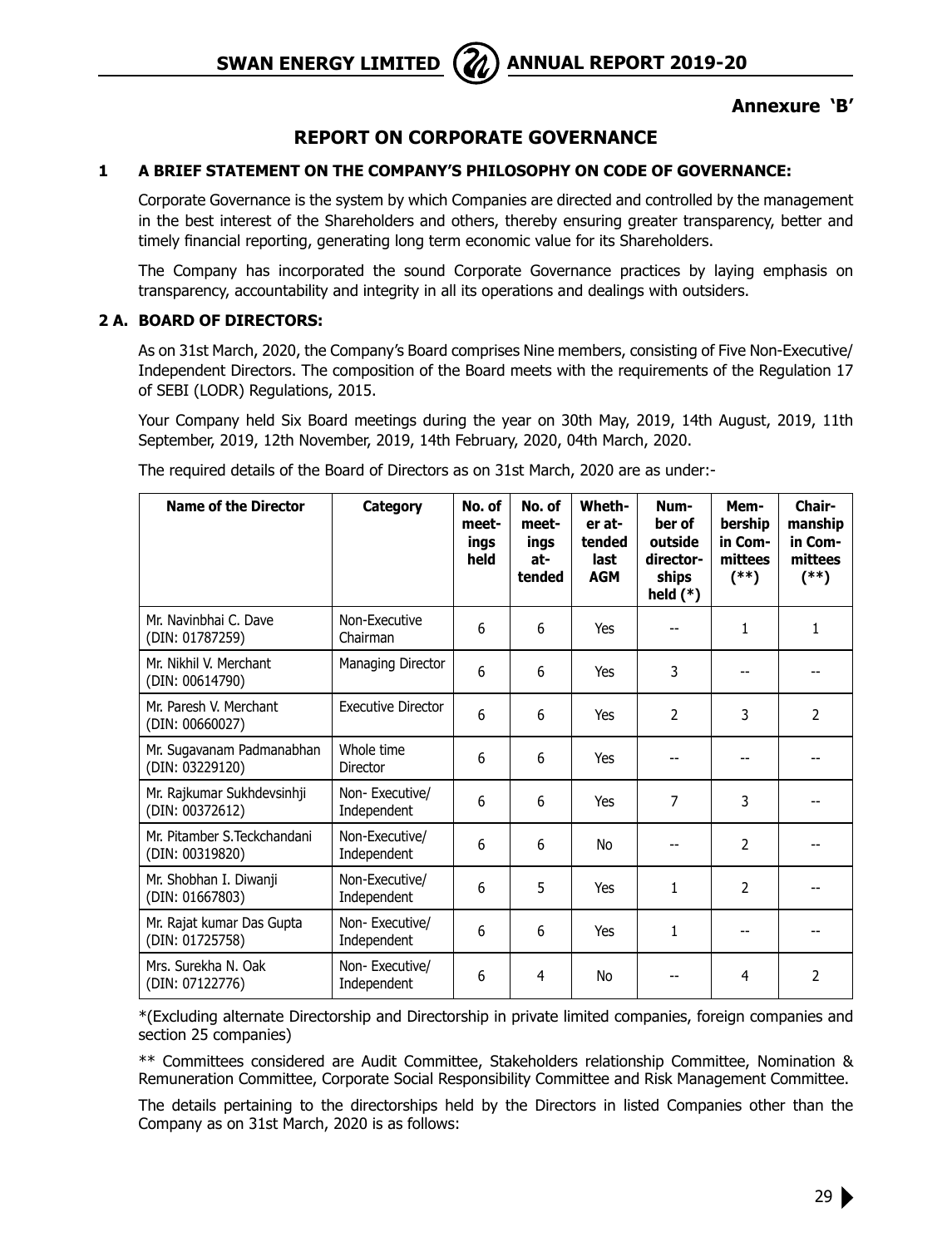## **SWAN ENERGY LIMITED** ( $\mathbb{Z}$ ) ANNUAL REPORT 2019-20



| <b>Name of the Director</b> | Name of the Listed entity    | <b>Category of Directorship</b> |
|-----------------------------|------------------------------|---------------------------------|
| Mr. Rajkumar Sukhdevsinhji  | Asahi Songwon Colors Limited | Independent Director            |
| Mr. Shobhan Diwanii         | Standard Industries Limited. | Independent Director            |

#### **B. CORE SKILLS / EXPERTISE / COMPETENCIES AVAILABLE WITH THE BOARD**

The eligibility of the Board members is dependent upon the following set of skills, expertise and competency they possess, as identified by the Board, so as to ensure proactive and effective contributions to the Board and its Committees.

- Industry experience, Research & Development and Innovation
- Strategic Leadership & Planning / Operational experience
- Corporate Governance, Risk and Compliance
- Financial Expertise / Regulatory / Legal & Risk Management
- Global experience/ exposure
- Information Technology

In order to effectively discharge the duties, it is necessary that the Board collectively holds the appropriate balance of skills, expertise, experience and competency, which the Board seeks in its members. The table below summarizes the core skills, expertise and competencies possessed by Directors of the Company:

| <b>Name of the Director</b> | <b>Expertise in specific functional area</b>                                                                                                                                                                                                                                                      |
|-----------------------------|---------------------------------------------------------------------------------------------------------------------------------------------------------------------------------------------------------------------------------------------------------------------------------------------------|
| Mr. Navinbhai C. Dave       | Industry experience, Research & Development and Innovation<br>Strategic Leadership & Planning / Operational experience<br>Financial Expertise / Regulatory / Legal & Risk Management                                                                                                              |
| Mr. Nikhil V. Merchant      | Industry experience, Research & Development and Innovation<br>Strategic Leadership & Planning / Operational experience<br>Corporate Governance, Risk and Compliance<br>Financial Expertise / Regulatory / Legal & Risk Management<br>Global experience/ exposure<br><b>Information Technology</b> |
| Mr. Paresh V. Merchant      | Industry experience, Research & Development and Innovation<br>Strategic Leadership & Planning / Operational experience<br>Corporate Governance, Risk and Compliance<br>Financial Expertise / Regulatory / Legal & Risk Management<br>Global experience/ exposure<br><b>Information Technology</b> |
| Mr. Sugavanam Padmanabhan   | Industry experience, Research & Development and Innovation<br>Strategic Leadership & Planning / Operational experience<br>Financial Expertise / Regulatory / Legal & Risk Management<br>Global experience/ exposure<br><b>Information Technology</b>                                              |
| Mr. Rajkumar Sukhdevsinhji  | Industry experience, Research & Development and Innovation<br>Strategic Leadership & Planning / Operational experience<br>Global experience/ exposure                                                                                                                                             |
| Mr. Pitamber Teckchandani   | Industry experience, Research & Development and Innovation<br>Strategic Leadership & Planning / Operational experience<br>Global experience/ exposure                                                                                                                                             |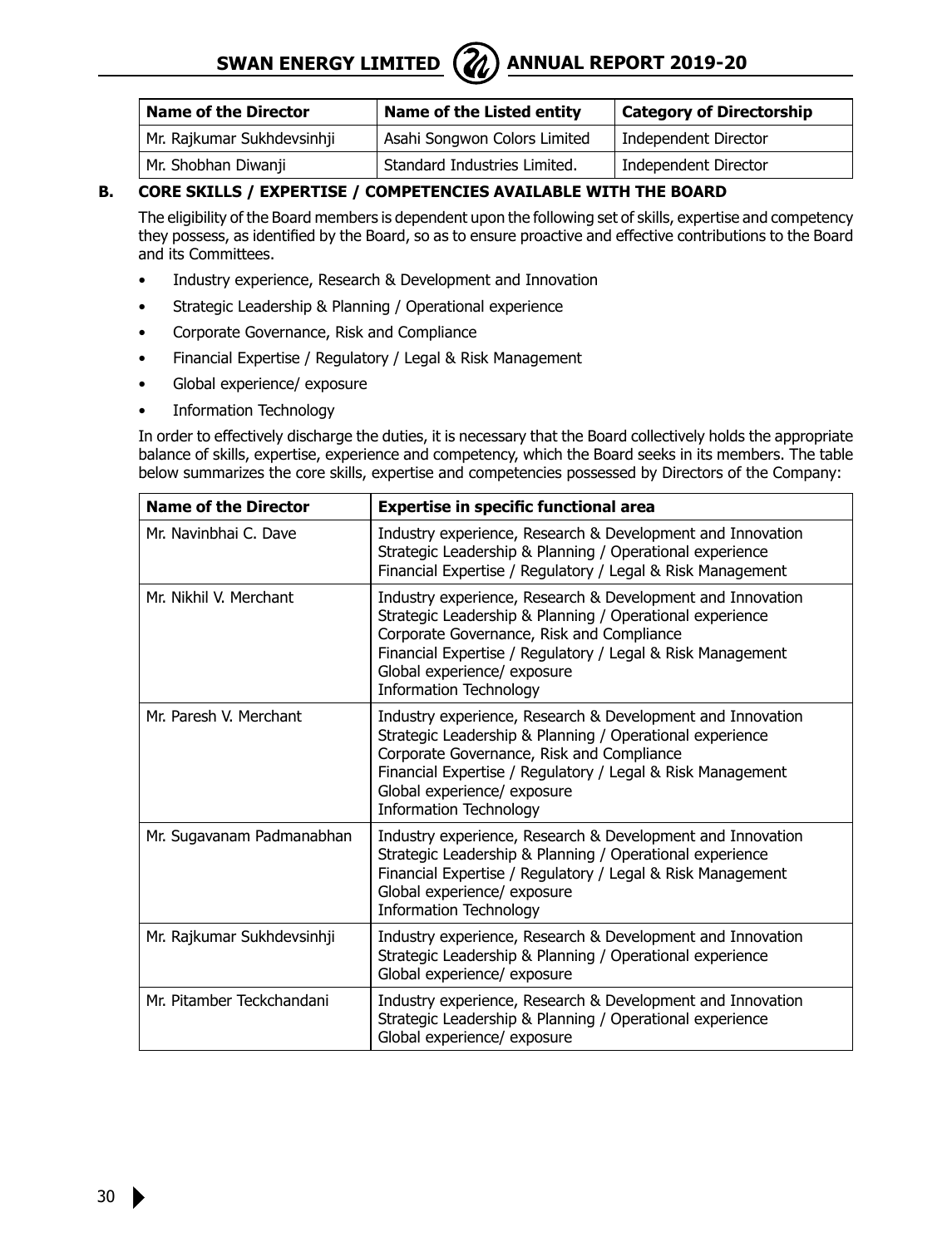

| Mr. Shobhan Diwanji         | Industry experience, Research & Development and Innovation<br>Strategic Leadership & Planning / Operational experience<br>Corporate Governance, Risk and Compliance<br>Financial Expertise / Regulatory / Legal & Risk Management<br>Global experience/ exposure<br><b>Information Technology</b> |
|-----------------------------|---------------------------------------------------------------------------------------------------------------------------------------------------------------------------------------------------------------------------------------------------------------------------------------------------|
| <b>Name of the Director</b> | <b>Expertise in specific functional area</b>                                                                                                                                                                                                                                                      |
| Mr. Rajatkumar Das Gupta    | Industry experience, Research & Development and Innovation<br>Strategic Leadership & Planning / Operational experience<br>Global experience/ exposure<br><b>Information Technology</b>                                                                                                            |
| Mrs. Surekha Oak            | Strategic Leadership & Planning / Operational experience<br>Corporate Governance, Risk and Compliance<br>Financial Expertise / Regulatory / Legal & Risk Management<br><b>Information Technology</b>                                                                                              |

#### **3. BOARD - LEVEL COMMITTEES:**

The Company has six Board level Committees, namely;

- a) Audit Committee.
- b) Stakeholders Relationship Committee.
- c) Nomination & Remuneration Committee.
- d) Corporate Social Responsibility Committee.
- e) Risk Management Committee.
- f) Independent Director Meeting.

#### **a) Audit Committee:**

The Audit Committee of the Company consists of three (3) Independent Directors, namely, Mrs. Surekha Oak (Chairman), Mr. Rajkumar Sukhdevsinhji, Mr. Shobhan I. Diwanji and. The terms of reference of the Committee are as per Regulation 18 of SEBI (LODR) Regulations, 2015 and Section 177 of the Companies Act, 2013.

The Committee met Four times during the year under review on 30th May, 2019, 14th August, 2019, 12th November, 2019, 14th February, 2020, wherein all the members were present. The Audit Committee, inter-alia, held discussions with the Statutory Auditors on the "Limited Review" of the quarterly, half-yearly & final accounts and matters relating to compliance of accounting standards, their observations arising from the annual audit of the accounts of the Company and its subsidiary companies and other related matters.

#### **b) Stakeholders Relationship Committee:**

The Shareholders/Investors' Relationship Committee, comprising Mr. Navinbhai C. Dave (Chairman), Mr. Paresh V. Merchant, and Mrs. Surekha Oak, has been constituted for redressing shareholders and investors' complaints. The Committee met Four times during the year 2019-20 on 30th May, 2019, 14th August, 2019, 12th November, 2019, 14th February, 2020, wherein all the members were present.

During the year, Company has received 2 complaints from shareholders and 1 complaint was pending as on 31st March, 2019. All of them were duly resolved/replied.

The Company has designated the exclusive E-mail ID for the convenience of investors, i.e., invgrv@swan.co.in

The Company's website www.swan.co.in is updated with the Quarterly information conveyed to the Stock Exchange and other relevant information.

31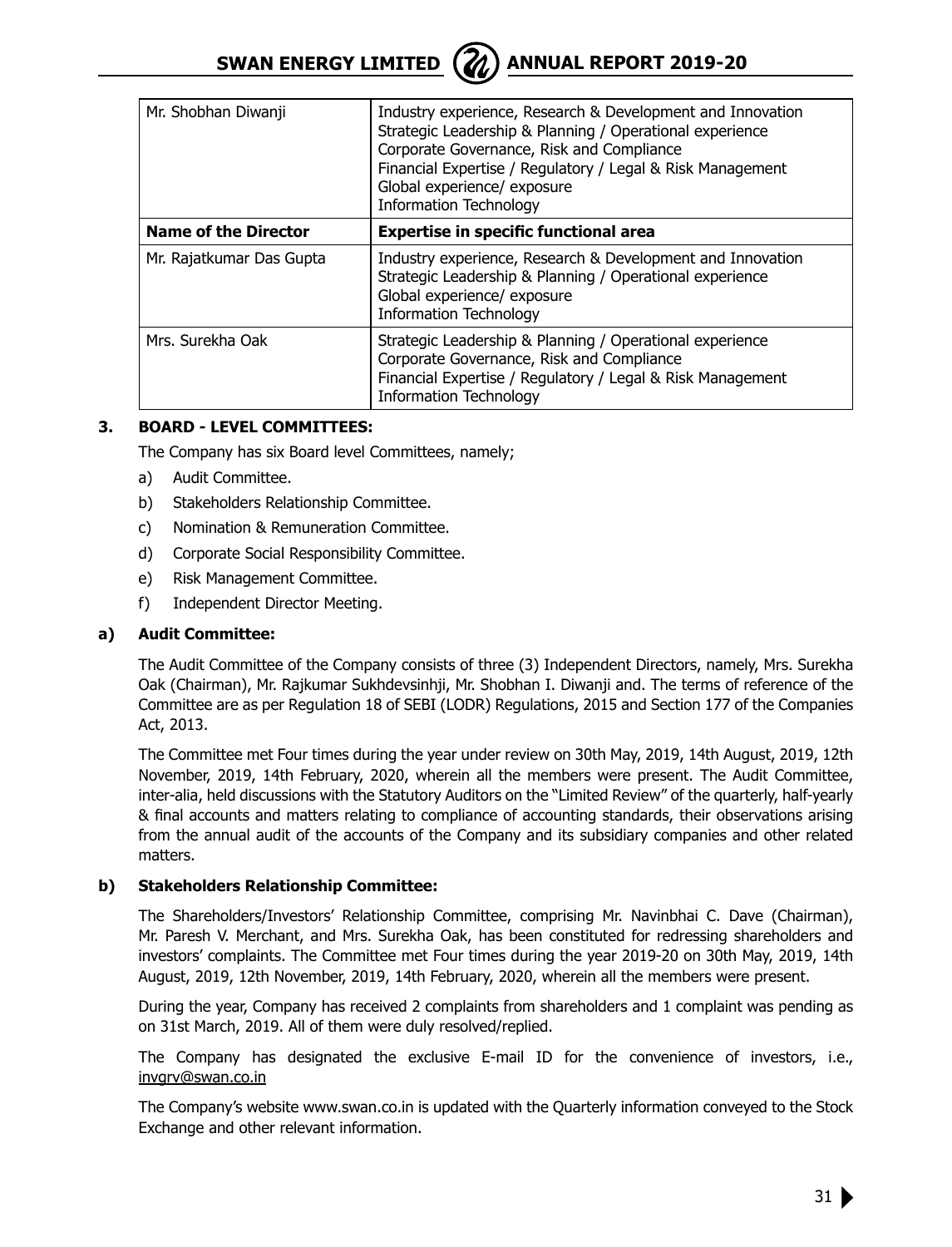

#### **c) Nomination & Remuneration Committee:**

The Nomination & Remuneration Committee comprises of three (3) Independent Directors, namely, Mrs. Surekha Oak (Chairman), Mr. Shobhan I. Diwanji and Mr. Pitamber S. Teckchandani. The terms of reference of Committee, inter-alia, consists of recommendation for appointment/ re-appointment of Managing Director, Executive/whole time Director/s and senior executives and review of terms of appointment and succession planning of the board of directors and senior management employees. The Committee met twice during the year 2019-20 on 14th August, 2019 and 12th November, 2019 wherein all the members were present.

#### **d) Corporate Social Responsibility (CSR) Committee:**

The CSR committee, comprising Mr. Paresh V. Merchant (Chairman), Mr. Pitamber Teckchandani and Mr. Rajkumar Sukhdevsinhji, has been constituted for formulating CSR policies, recommending the activities to be undertaken and the amount to be spent on such activities. The Committee met once during the year 2019-20 on 14th February, 2020.

#### **e) Risk Management Committee:**

The Risk Management committee, comprising Mr. Paresh V. Merchant (Chairman), Mrs. Surekha Oak and Mr. Rajkumar Sukhdevsinhji, has been constituted in line with the provisions of Regulation 21 of SEBI Listing Regulations to formulate, monitor and review risk management policy and plan, inter alia covering investment of surplus funds, management of cyber security risks, data privacy risks and intellectual property infringements risks. The Committee met once during the year 2019-20 on 30th May, 2019, wherein all the members were present.

#### **f) Independent Directors' Meeting:**

During the year under review, the Independent Directors met on 14th February, 2020, inter- alia, to discuss:

- Evaluation of performance of Non-Independent Directors and the Board of Directors as a whole;
- Evaluation of performance of the Chairman of the Company, taking into account the views of the Executive and Non-executive Directors;
- Evaluation of the quality, content and timelines of flow of information between the Management and the Board that is necessary for the Board to effectively and reasonably perform its duties.

#### **4 GENERAL BODY MEETING**

Date, Time and venue for the last three Annual General Meetings are given below:

| <b>Financial Year ended</b> | Date       | Time       | <b>Venue</b>                                                                                                                                    |
|-----------------------------|------------|------------|-------------------------------------------------------------------------------------------------------------------------------------------------|
| 31 March, 2019              | 11.09.2019 | 11.30 A.M. | Babasaheb Dahanukar Sabhagriha, Maharashtra<br>Chamber of Commerce, (MACCIA),<br>Oricon House, 6th Floor, Kala Ghoda,<br>Fort, Mumbai - 400 001 |
| 31 March, 2018              | 11.09.2018 | 10.30 A.M. | Babasaheb Dahanukar Sabhagriha, Maharashtra<br>Chamber of Commerce, (MACCIA),<br>Oricon House, 6th Floor, Kala Ghoda,<br>Fort, Mumbai - 400 001 |
| 31 March, 2017              | 21.09.2017 | 11.30 A.M. | Babasaheb Dahanukar Sabhagriha, Maharashtra<br>Chamber of Commerce, (MACCIA),<br>Oricon House, 6th Floor, Kala Ghoda,<br>Fort, Mumbai - 400 001 |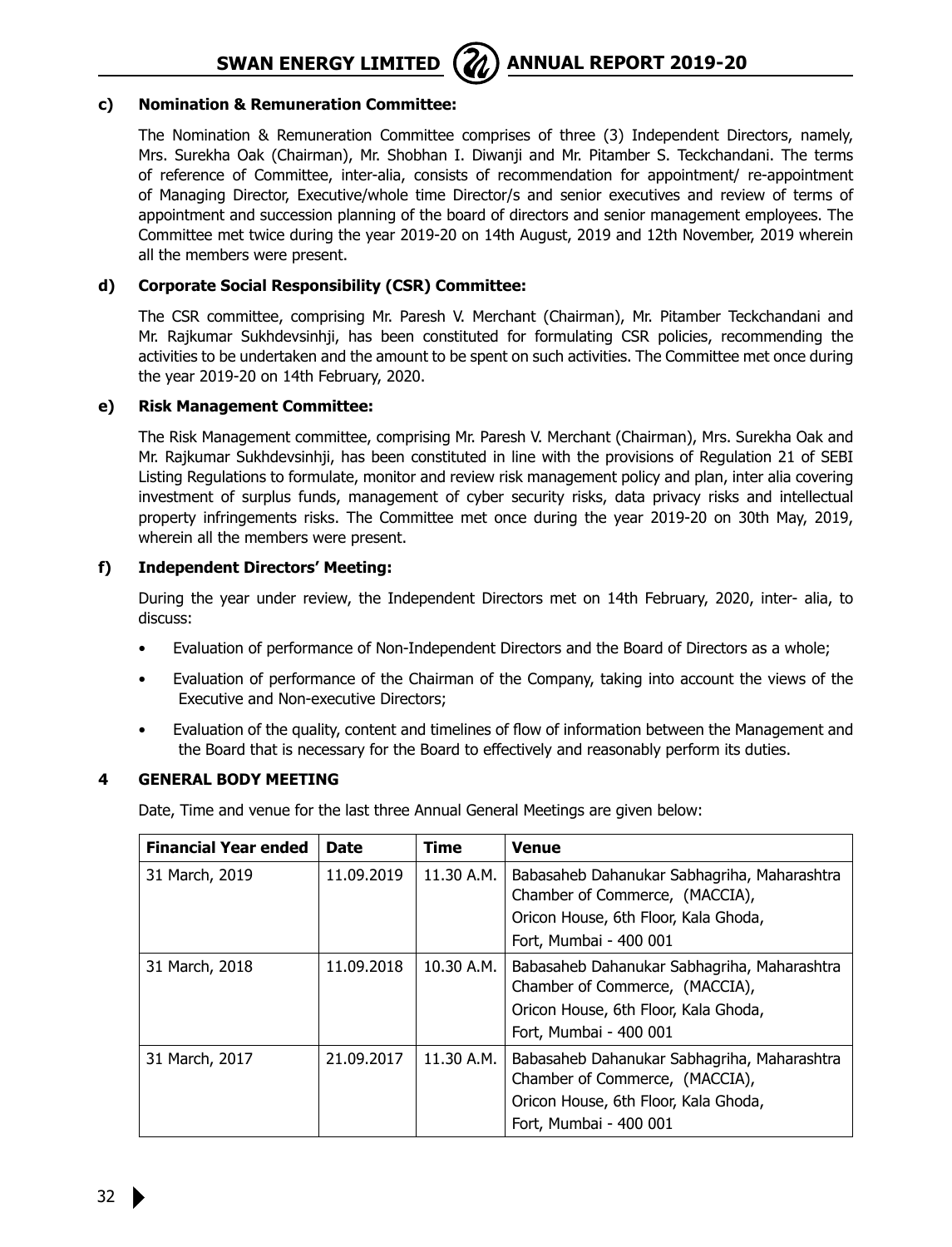### **DETAILS OF GENERAL MEETINGS AND SPECIAL RESOLUTIONS PASSED: AGM/EGM/Postal Ballot held during the past 3 years and the Special Resolutions passed therein:**

| Date                          | <b>Time</b> | <b>Special Resolution Passed</b>                                                                                                                                                                                        |  |
|-------------------------------|-------------|-------------------------------------------------------------------------------------------------------------------------------------------------------------------------------------------------------------------------|--|
| 11.09.2019 (AGM)              | 11.30 A.M.  | Alteration in object clause of Memorandum of Association                                                                                                                                                                |  |
| 11.09.2019 (AGM)              | 11.30 A.M.  | Approval for giving Loan or Guarantee or Providing Security<br>in connection with Loan availed by any of the Company's<br>subsidiary(ies) or any other person specified under Section 185<br>of the Companies Act, 2013 |  |
| 11.09.2019 (AGM)              | 11.30 A.M.  | Approval for giving Loan and/or Guarantee, providing Security<br>and/or making Investment under Section 186 of the Companies<br>Act, 2013                                                                               |  |
| 11.09.2019 (AGM)              | 11.30 A.M.  | Re-appointment of Mr. Rajkumar Sukhdevsinhji as Independent<br>Director of the Company                                                                                                                                  |  |
| 11.09.2019 (AGM)              | 11.30 A.M.  | Re-appointment of Mr. Pitamber Teckchandani as Independent<br>Director of the Company                                                                                                                                   |  |
| 11.09.2019 (AGM)              | 11.30 A.M.  | Re-appointment of Mr. Rajat Kumar Dasgupta as Independent<br>Director of the Company                                                                                                                                    |  |
| 11.09.2019 (AGM)              | 11.30 A.M.  | Re-appointment of Mr. Shobhan Diwanji as Independent Director<br>of the Company                                                                                                                                         |  |
| 11.09.2019(AGM)               | 11.30 A.M.  | Re-appointment of Mr. Nikhil V. Merchant as Managing Director<br>of the Company                                                                                                                                         |  |
| 11.09.2019 (AGM)              | 11.30 A.M.  | Re-appointment of Mr. Paresh V. Merchant as Executive Director<br>of the Company                                                                                                                                        |  |
| 11.09.2019 (AGM)              | 11.30 A.M.  | Raising of Capital through QIP/ GDR/ ADR/ FCCB upto an<br>amount not exceeding Rs. 1000 crores                                                                                                                          |  |
| 24.05.2019<br>(Postal Ballot) | 04:00 P.M.  | Continuation of directorship of Mr. Navinbhai C. Dave, aged<br>above 75 years, as a chairman and non-executive director                                                                                                 |  |
| 24.05.2019 (Postal<br>Ballot) | 04:00 P.M.  | Continuation of directorship of Mr. Rajkumar Sukhdevsinhji, aged<br>above 75 years, as a chairman and non-executive Independent<br>director                                                                             |  |
| 24.05.2019<br>(Postal Ballot) | 04:00 P.M.  | Continuation of directorship of Mr. Pitamber Teckchandani, aged<br>above 75 years, as a chairman and non-executive Independent<br>director                                                                              |  |
| 24.05.2019<br>(Postal Ballot) | 04:00 P.M.  | Continuation of directorship of Mr. Rajat Kumar DasGupta, aged<br>above 75 years, as a chairman and non-executive Independent<br>director                                                                               |  |
| 11.09.2018 (AGM)              | 10:30 P.M.  | Raising of Capital through QIP/ GDR/ ADR/ FCCB upto an<br>amount not exceeding Rs. 1000 crores                                                                                                                          |  |
| 15.03.2018<br>(Postal Ballot) | 04.00 P.M.  | Raising of Capital through QIP/ GDR/ ADR/ FCCB upto an<br>amount not exceeding Rs. 1000 crores                                                                                                                          |  |
| 27.03.2017 (EGM)              | 11.00 A.M.  | Preferential Issue                                                                                                                                                                                                      |  |
| 21.09.2017 (AGM)              | 11.30 A.M.  | No Special Resolution was passed.                                                                                                                                                                                       |  |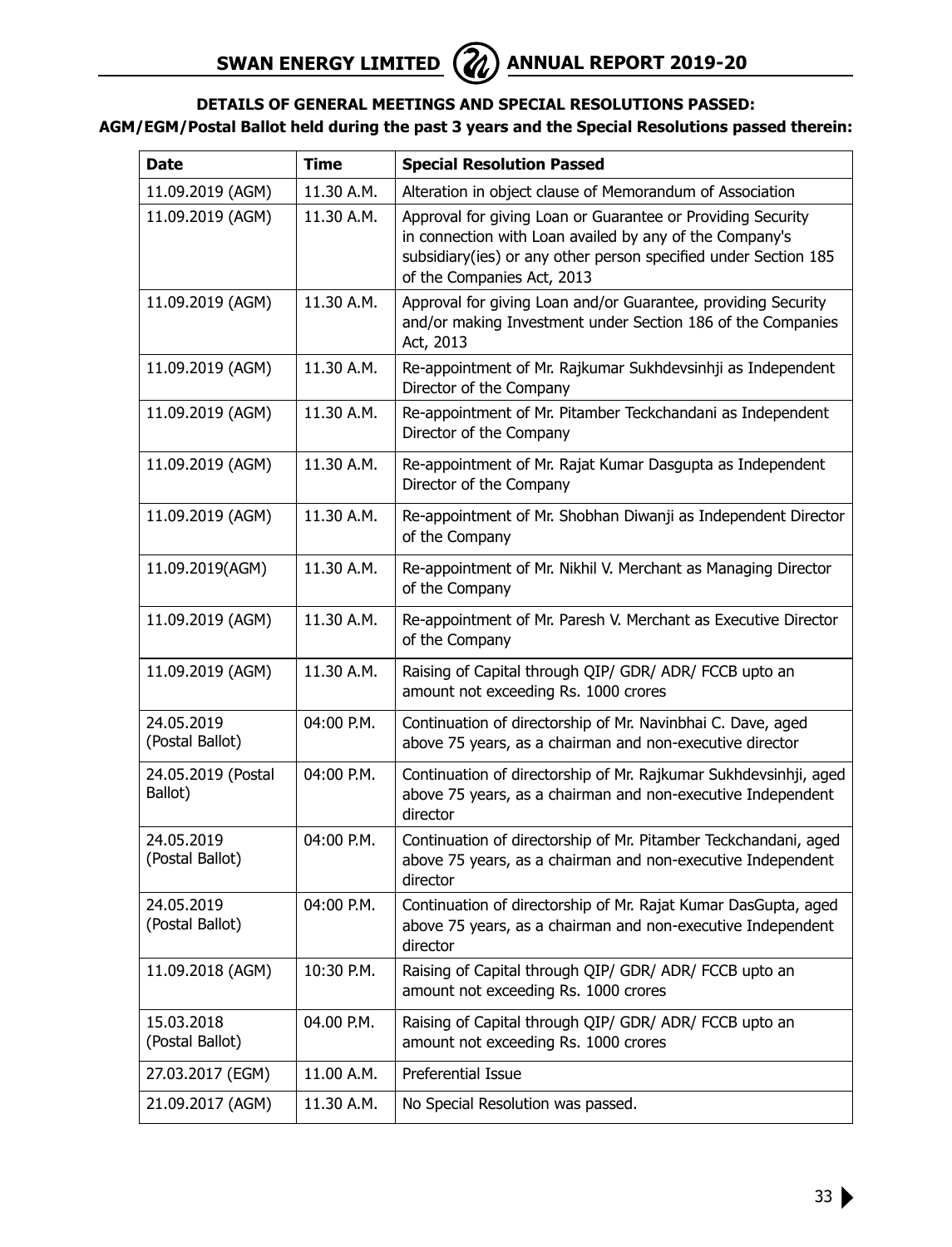

#### **5 DISCLOSURES**

- (i) All related party transactions were on an arm's length basis and have been entered into in the ordinary course of business after approval of the Audit Committee. There were no material individual transactions with related parties which may have potential conflict with the interest of the company at large. The details of the transactions with the related parties are disclosed in the Financial Statements.
- (ii) No penalties or strictures have been imposed on the Company by Stock Exchanges or SEBI or any statutory authority on any matter related to capital markets during the last three years.
- (iii) The Company has established a vigil mechanism/Whistle Blower Policy and takes cognizance of complaints and suggestions by employees and others.
- (iv) Web-links for Policies
	- 1. Related Party Transaction Policy

http://www.swan.co.in/pdf/Policy%20on%20Related%20Party%20transactions.pdf

- 2. Policy for determining Material Subsidiaries http://www.swan.co.in/pdf/Policy%20for%20 Determing%20Material%20Subsidiaries.pdf
- 3. Whistle Blower Policy

http://www.swan.co.in/pdf/Whistle%20blower%20policy\_SWAN.pdf

- (v) All mandatory Accounting Standards have been followed in preparation of the financial statements.
- (vi) There were no material, financial and commercial transactions by senior Management, as defined in Regulation 26 of the Listing Regulations, where they have any personal interest that may have a potential conflict with the interests of the Company at large, requiring disclosures by them to the Board of Directors of the Company.

#### **6 CEO/CFO CERTIFICATION**

As required under Regulation 17(8) read with Part B of Schedule II of Listing Regulations, the Managing Director and the Chief Financial Officer of the Company has certified to the Board regarding their review on the Financial Statements, Cash Flow Statements and matters related to internal controls etc. in the prescribed format for the year ended 31st March, 2020.

#### **7 MEANS OF COMMUNICATION**

The quarterly results are published in the newspapers. It is also available on the website of the company under the name 'www.swan.co.in'. Official news releases are sent to the Bombay Stock Exchange Limited (BSE) and National Stock Exchange of India Limited (NSE).

#### **8 SHAREHOLDER INFORMATION**

a) Annual General Meeting

|    | Day, Date                         | ÷         | Monday 28th September, 2020                    |
|----|-----------------------------------|-----------|------------------------------------------------|
|    |                                   |           |                                                |
|    | Time                              | t.        | 11.00 A.M.                                     |
|    | Venue                             | ٠<br>×.   | Through Video Conferencing/ Audio Visual Means |
| b) | Financial Calendar                |           |                                                |
|    | Financial reporting for           |           |                                                |
|    | Quarter ending Sept 30, 2020      | ÷         | Upto 14th November, 2020                       |
|    | Quarter ending Dec 31, 2020       | ÷         | Upto 14th February, 2021                       |
|    | Ouarter ending March 31, 2021     | $\sim$ 1. | Upto 30th May, 2021                            |
|    | Annual General Meeting for        |           |                                                |
|    | the year ended March $31, 2021$ : |           | Upto end of September, 2021                    |
|    |                                   |           |                                                |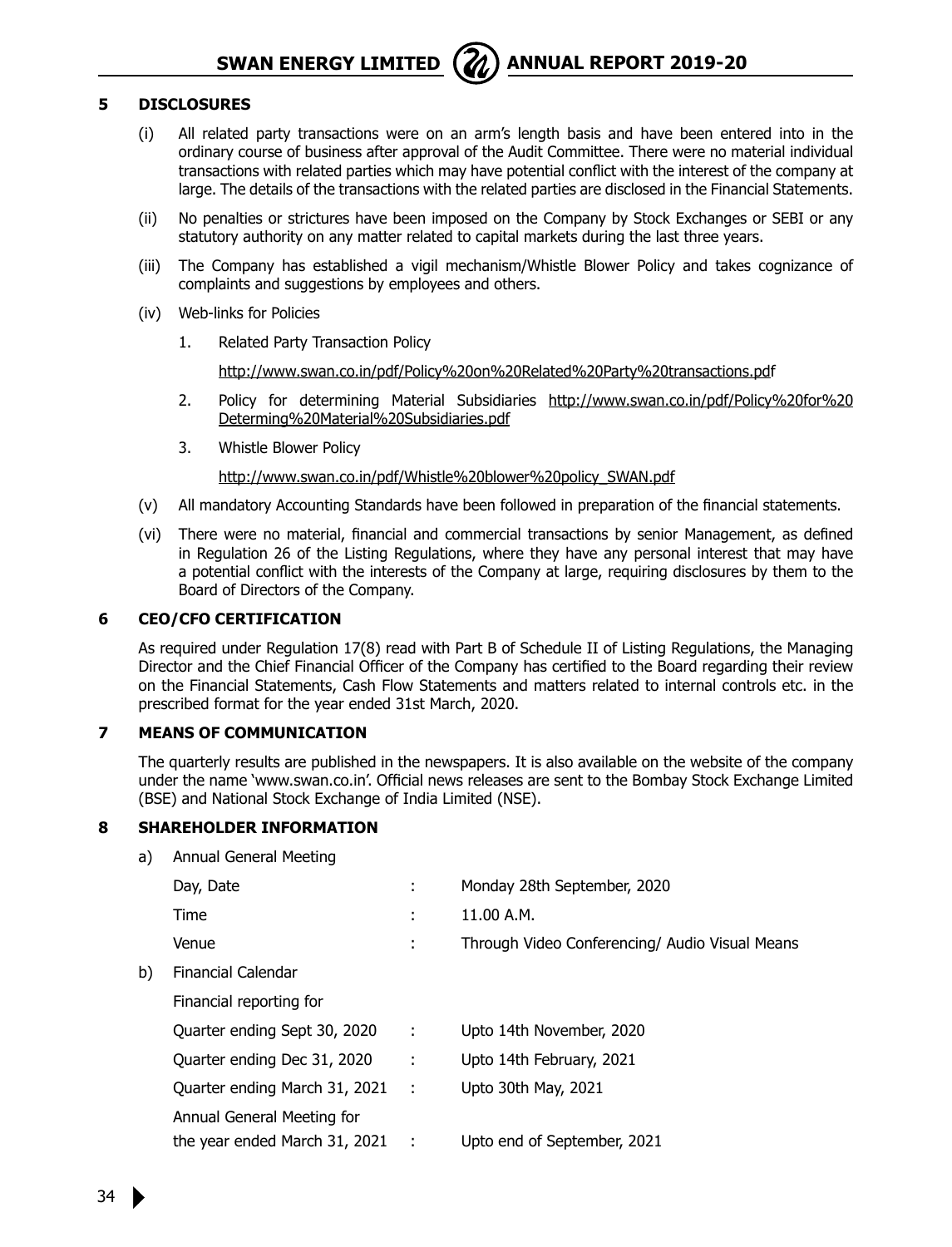

# **SWAN ENERGY LIMITED**  $\left(\frac{2}{2}\right)$  **ANNUAL REPORT 2019-20**

|    | Dates of Book closure        |     | September 22, 2020                       |
|----|------------------------------|-----|------------------------------------------|
|    |                              |     | to                                       |
|    |                              |     | September 28, 2020 (both days inclusive) |
| d) | Dividend payment date        | ÷.  | On or after September 28, 2020           |
| e) | Listing on Stock Exchange at | - 1 | Bombay Stock Exchange Limited            |
|    |                              |     | National Stock Exchange of India Limited |
|    | Demat ISIN Number            |     | INE665A01038                             |
|    | <b>Stock Market Data</b>     |     | BSE Scrip Code: 503310                   |
|    |                              |     |                                          |

| Month           | <b>Volume (No. of Shares)</b> | Price (₹) |        |
|-----------------|-------------------------------|-----------|--------|
|                 |                               | High      | Low    |
| April, 2019     | 24,48,856                     | 122.95    | 106.30 |
| May, 2019       | 30,51,166                     | 112.75    | 97.60  |
| June, 2019      | 19,10,659                     | 106.50    | 99.00  |
| July, 2019      | 16,89,143                     | 109.00    | 101.00 |
| August, 2019    | 25,08,651                     | 126.80    | 98.40  |
| September, 2019 | 21,48,321                     | 122.05    | 97.75  |
| October, 2019   | 16,32,250                     | 111.50    | 100.20 |
| November, 2019  | 16,84,142                     | 105.00    | 100.35 |
| December, 2019  | 15,80,065                     | 110.10    | 97.00  |
| January, 2020   | 17,99,438                     | 130.00    | 106.25 |
| February, 2020  | 11,45,921                     | 154.55    | 109.30 |
| March, 2020     | 11,04,293                     | 127.95    | 97.05  |

• Source: Website of Bombay Stock Exchange Limited (www.bseindia.com) \* NSE Scrip Code: SWANENERGY

| Month           | <b>Volume (No. of Shares)</b> | Price (₹) |        |
|-----------------|-------------------------------|-----------|--------|
|                 |                               | High      | Low    |
| April, 2019     | 26,37,464                     | 119.85    | 105.60 |
| May, 2019       | 33,79,608                     | 119.80    | 97.45  |
| June, 2019      | 22,92,287                     | 111.00    | 102.45 |
| July, 2019      | 20,25,299                     | 109.50    | 100.65 |
| August, 2019    | 30,45,440                     | 125.50    | 98.20  |
| September, 2019 | 27,21,800                     | 122.50    | 97.50  |
| October, 2019   | 15,04,038                     | 111.45    | 101.30 |
| November, 2019  | 17,66,581                     | 105.20    | 100.10 |
| December, 2019  | 22,40,019                     | 110.40    | 100.10 |
| January, 2020   | 24,13,903                     | 129.90    | 106.35 |
| February, 2020  | 26,45,954                     | 154.45    | 109.10 |
| March, 2020     | 13,77,691                     | 127.85    | 86.00  |

• Source: Website of National Stock Exchange of India Limited (www.nseindia.com)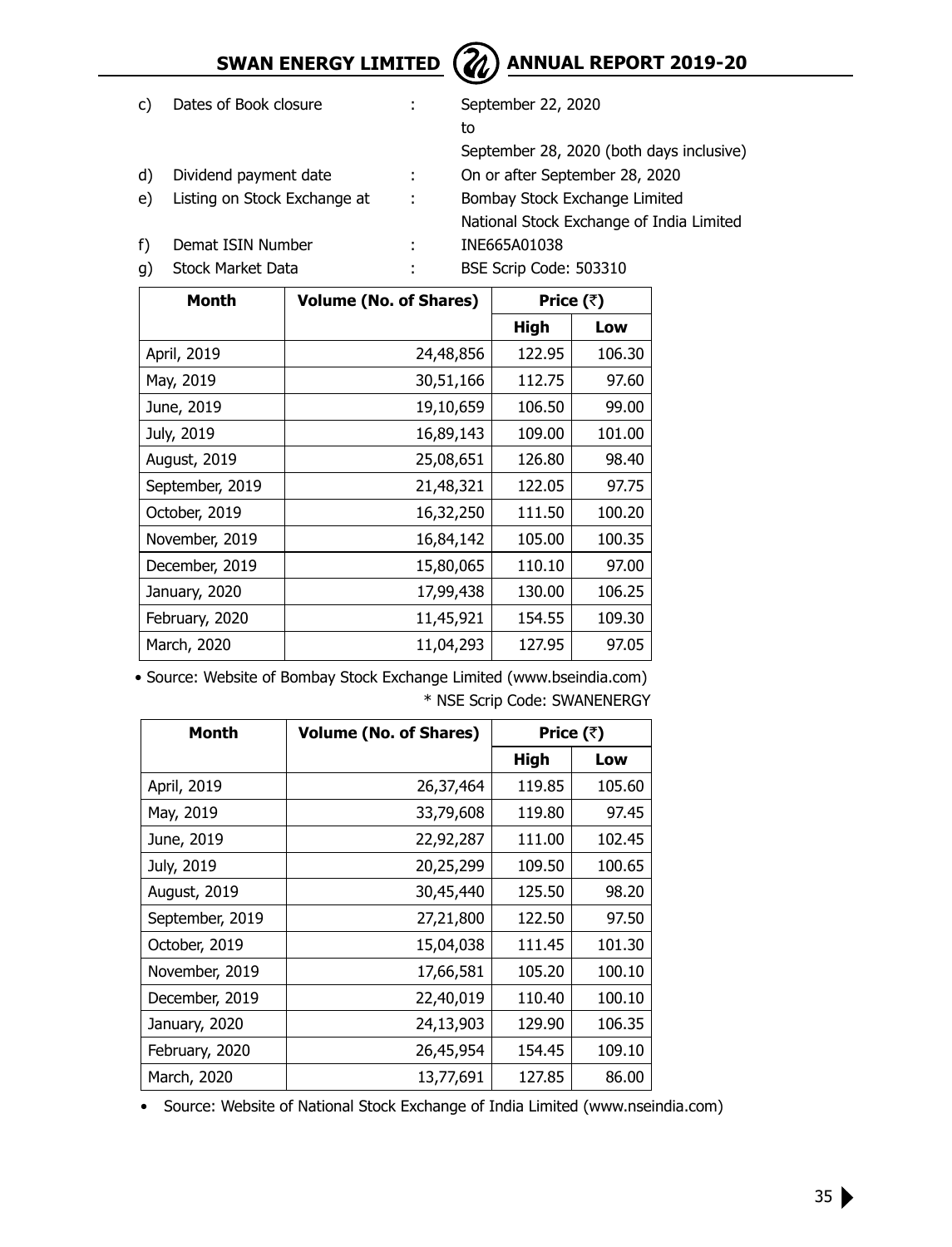## **SWAN ENERGY LIMITED** ( $\mathcal{Z}_\lambda$ ) ANNUAL REPORT 2019-20



#### **9 Registrar and Share Transfer Agent**

Purva Sharegistry (India) Private Limited, Gala No. 9, J.R. Boricha Marg, Shivshakti Industrial Estate, Lower Parel, Mumbai - 400 011. Tel.: 23016761/23018261. Fax: 2301 2517. Email: support@purvashare.com

#### **10 Share Transfer Systems**

Share Transfers are registered and returned within a period of 15 days from the date of receipt, if the documents are clear in all respects. The power to approve transfer of securities has been delegated by the Board of Directors to the Stakeholders Relationship Committee.

### **11 Distribution of Shareholding (as on 31.03.2020)**

| Category            | <b>Number of</b><br><b>Shareholders</b> | $%$ of<br><b>Shareholders</b> | <b>No. of Shares</b><br>held | $%$ of<br>shareholding |
|---------------------|-----------------------------------------|-------------------------------|------------------------------|------------------------|
| 1-5,000             | 7059                                    | 97.20                         | 27,43,663                    | 1.12                   |
| 5,001-10,000        | 81                                      | 1.12                          | 5,72,411                     | 0.23                   |
| 10,001-20,000       | 49                                      | 0.67                          | 7,35,529                     | 0.30                   |
| 20,001-30,000       | 16                                      | 0.22                          | 4,11,539                     | 0.17                   |
| 30,001-40,000       | 5                                       | 0.07                          | 1,79,715                     | 0.07                   |
| 40,001-50,000       | 6                                       | 0.08                          | 2,62,981                     | 0.11                   |
| $50,001 - 1,00,000$ | 14                                      | 0.19                          | 10,33,933                    | 0.42                   |
| 1,00,001 and above  | 32                                      | 0.44                          | 23,83,17,229                 | 97.57                  |
| <b>Total</b>        | 7262                                    | 100.00                        | 24,42,57,000                 | 100.00                 |

#### **12 Categories of Shareholders (as on 31.03.2020)**

| Category                                | Number of Shares held | % of Shareholdings |
|-----------------------------------------|-----------------------|--------------------|
| Corporate Promoter                      | 15,84,13,500          | 64.86              |
| Director                                | 4,000                 | 0.01               |
| Director's Relatives                    | 82,500                | 0.03               |
| Resident Individuals                    | 47,68,193             | 1.95               |
| Life Insurance Corporation              | 93,92,255             | 3.85               |
| <b>Financial Institution</b>            | 1,37,261              | 0.06               |
| LLP                                     | 4,98,973              | 0.20               |
| <b>Bodies Corporate</b>                 | 2,67,51,741           | 10.95              |
| <b>Clearing Members</b>                 | 96,596                | 0.04               |
| <b>Private Sector Banks</b>             | 1,900                 | 0.00               |
| <b>Nationalised Banks</b>               | 1,13,004              | 0.05               |
| <b>Indian Mutual Funds</b>              | 6,336                 | 0.00               |
| Foreign Portfolio Investor (Corporate)  | 2,05,35,656           | 8.41               |
| N.R.I. (Non-Repat)                      | 78,392                | 0.03               |
| N.R.I. (Repat)                          | 47,430                | 0.02               |
| Foreign Corporate Bodies                | 2,30,77,000           | 9.45               |
| Trust                                   | 1,900                 | 0.00               |
| Hindu Undivided Family                  | 1,95,063              | 0.08               |
| Unclaimed or Suspense or Escrow Account | 55,300                | 0.02               |
| <b>Total</b>                            | 24,42,57,000          | 100.00             |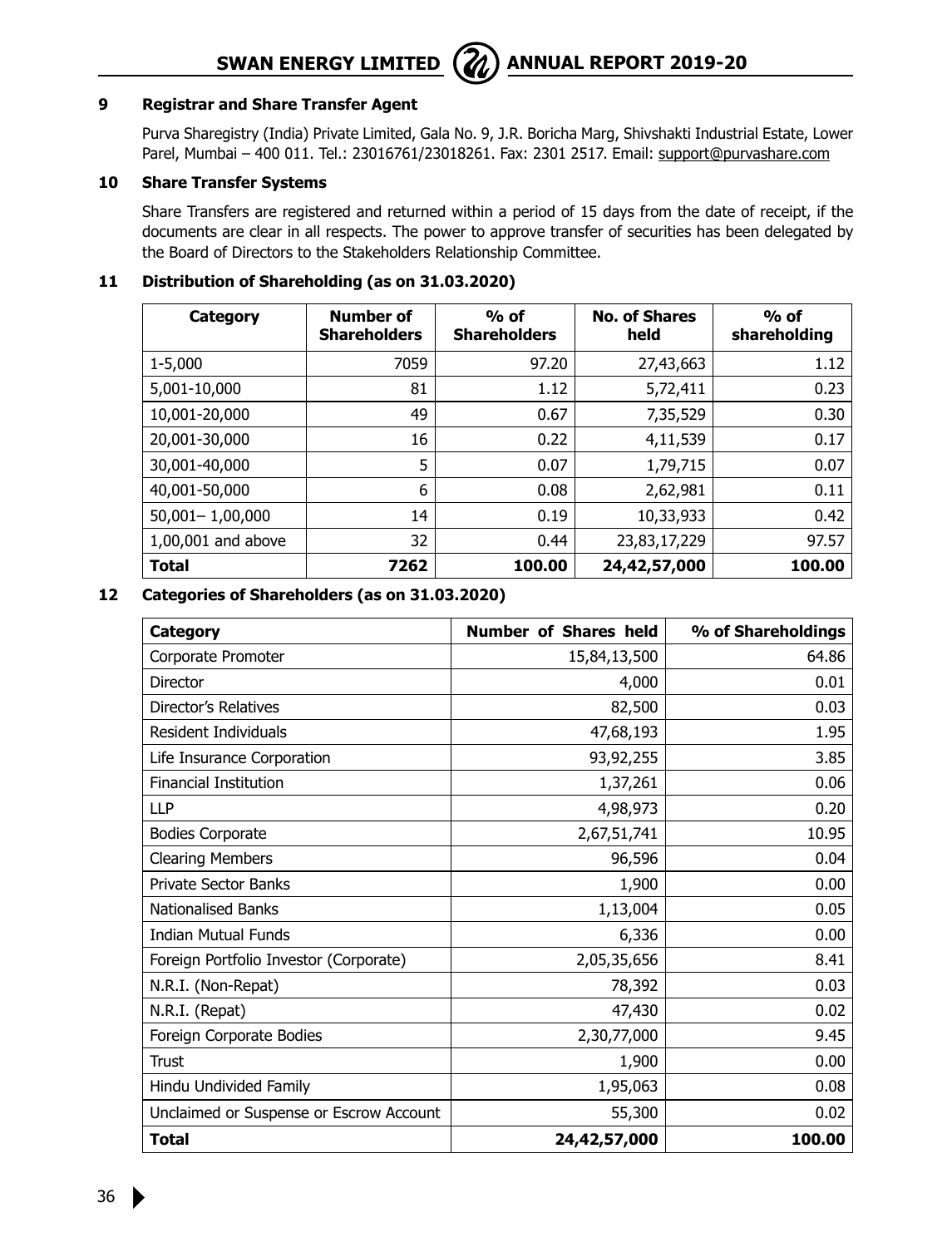

#### **13 Dematerialization of Shares and liquidity**

The Company's shares are traded compulsorily in dematerialized form at BSE and NSE. 99.35% of the Equity shares of your Company have been dematerialized upto 31st March, 2020.

#### **14 Address of the correspondence**

Swan Energy Limited: 6, Feltham House, 2nd Floor, 10, J. N. Heredia Marg, Ballard Estate, Mumbai 400 001. Phone: 022-40587350. Fax: +91-22-40587360. Email: invgrv@swan.co.in

#### **15 List of Credit ratings**

M/s Acuite Ratings & Research Ltd, a credit rating agency, has assigned long-term rating of 'ACUITE BBB' and short-term rating of 'ACUITE A3+' for debt instruments.

#### **16 Certificate from Company Secretary in Practice**

Mr. Jignesh Pandya, Practicing Company Secretary, has issued a certificate as required under the Listing Regulations, confirming that none of the Directors on the Board of the company has been debarred or disqualified from being appointed or continuing as director of companies by the SEBI/ Ministry of Corporate Affairs or any such statutory authority.

#### **17 Total Fees Paid to Statutory Auditors**

 Total fees for all services paid by the Company, on a consolidated basis, to the Statutory Auditor and all entities in the network firm/ network entity of which the statutory auditor is a part is Rs. 3,75,000/-

#### **18 Disclosures in relation to the Sexual Harassment of Women at Workplace (Prevention, Prohibition and Redressal) Act, 2013.**

As mentioned in the Directors Report, no case was reported to the Committee during the year under review.

#### **19 Equity shares in the Suspense account:**

In accordance with the requirement of Regulation 34(3) and Part F of Schedule V to the SEBI Listing Regulations, details of equity shares in the suspense account are as follows:

| Sr.<br>No     | <b>Particulars</b>                                                                                                    | Number of<br>shareholders | <b>Number of</b><br><b>Equity Shares</b> |
|---------------|-----------------------------------------------------------------------------------------------------------------------|---------------------------|------------------------------------------|
| $\mathbf{1}$  | Aggregate number of shareholders and the Outstanding<br>shares in the suspense account lying as on April 1, 2019      |                           |                                          |
| $\mathcal{P}$ | Aggregate number of shareholders and the Outstanding<br>shares transferred to suspense account during the year        | 58                        | 63100                                    |
| 3             | Number of Shareholders who approached the Company for<br>transfer of shares from suspense account during the year     |                           | 7800                                     |
| 4             | Number of Shareholders to whom shares were transferred<br>from the suspense account during the year                   | 7                         | 7800                                     |
| 5             | Aggregate number of shareholders and the Outstanding<br>shares in the suspense account lying as on March 31,<br>2020. | 51                        | 55300                                    |

The voting rights on shares in the suspense account shall remain frozen till the rightful owners claim the shares.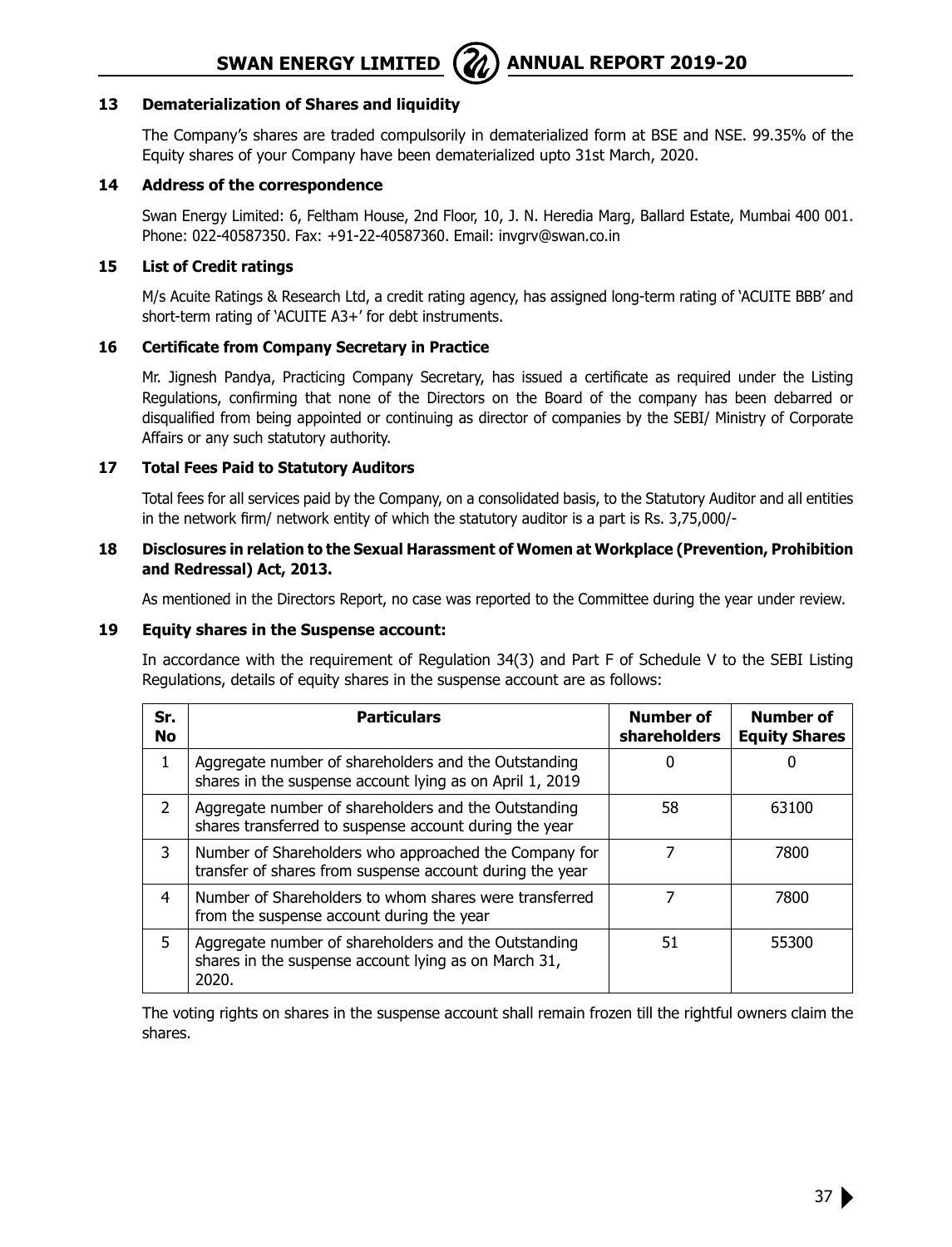#### **20 TRANSFER OF UNPAID / UNCLAIMED DIVIDEND AND SHARES TO INVESTOR EDUCATION AND PROTECTION FUND (IEPF)**

Unpaid dividend of Rs. 1,30,271 for the F.Y 2011-12 was transferred to IEPF on 19-11-2019.

Due dates of the unclaimed/ unpaid dividends for the financial year 2012-13 and thereafter, for transfer to IEPF, are as follows:

| <b>Financial year ended</b> | <b>Declaration Date</b> | <b>Due Date</b> |
|-----------------------------|-------------------------|-----------------|
| March 31, 2013              | 19/09/2013              | 25/10/2020      |
| March 31, 2014              | 29/09/2014              | 05/11/2021      |
| March 31, 2015              | 11/09/2015              | 17/10/2022      |
| March 31, 2016              | 21/09/2016              | 27/10/2023      |
| March 31, 2017              | 21/09/2017              | 27/10/2024      |
| March 31, 2018              | 11/09/2018              | 17/10/2025      |
| March 31, 2019              | 11/09/2019              | 17/10/2026      |

Following Shares were transferred to IEPF on 04th May, 2020:

| Sr. No. | <b>Financial Year</b> | <b>No. of Shares</b> |
|---------|-----------------------|----------------------|
|         | 2009-2010             | 5,11,791             |
| 2.      | 2010-2011             | 33,244               |
| 3.      | 2011-2012             | 23,259               |
|         | Total                 | 5,68,294             |

#### **21. Disclosures under Section II of PART II of Schedule V of Companies Act, 2013:**

- (i) all elements of remuneration package such as salary, benefits, bonuses, stock options, pension, etc., of all the directors paid during the year;
	- Requisite details are furnished under Annexure C (MGT 9) to the Directors Report.
- (ii) details of fixed component. and performance linked incentives along with the performance criteria;
	- Not applicable.
- (iii) service contracts, notice period, severance fees;
	- As may be mutually decided by the Board.
- (iv) stock option details, if any, and whether the same has been issued at a discount as well as the period over which accrued and over which exercisable.
	- Not applicable.

For and on behalf of the Board of Directors

**Navinbhai C. Dave** Chairman DIN: 01787259

Mumbai, 27th July, 2020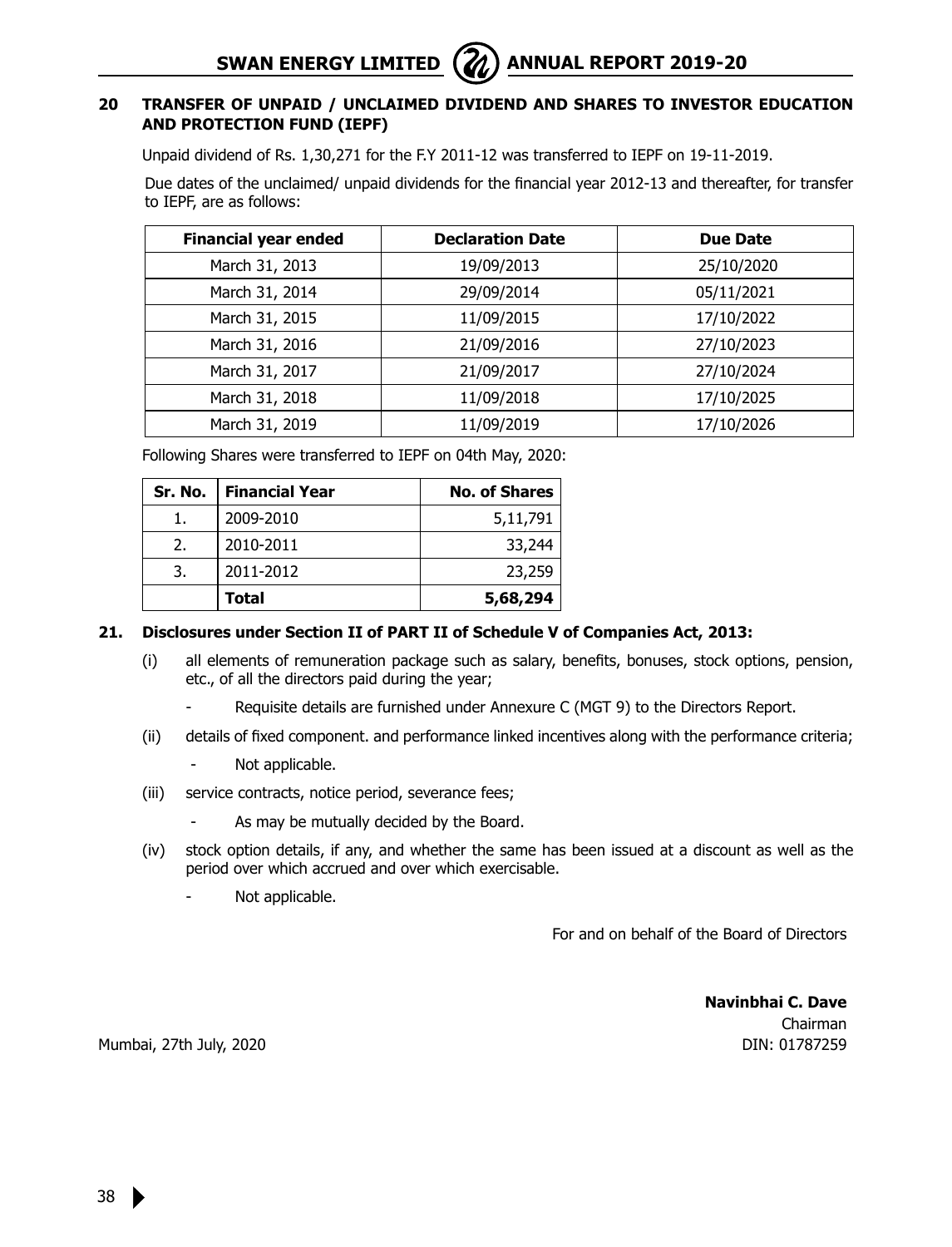#### **CERTIFICATE ON NON-DISQUALIFICATION OF DIRECTORS (Pursuant to Regulation 34(3) and Schedule V Para C clause (10)(i) of the SEBI (Listing Obligations and Disclosure Requirements) Regulations, 2015)**

#### **To The Members, Swan Energy Limited**

I have examined the relevant registers, records, forms, returns of Company and disclosures received from the Directors of Company having CIN L17100MH1909PLC000294 and having registered office at 6, Feltham House, 2nd Floor, J N Herdia Marg, Ballard Estate, Mumbai-400 001(hereinafter referred to as 'the Company'), produced before me by the Company for the purpose of issuing this Certificate, in accordance with Regulation 34(3) read with Schedule V Para-C Sub clause 10(i) of the Securities Exchange Board of India (Listing Obligations and Disclosure Requirements) Regulations, 2015.

In my opinion and to the best of my information and according to the verifications (including Directors Identification Number (DIN) status at the portal www.mca.gov.in) as considered necessary and explanations furnished to me by the Company & its officers, I hereby certify that none of the Directors on the Board of the Company for the Financial Year ending on 31st March, 2020 have been debarred or disqualified from being appointed or continuing as Directors of companies by the Securities and Exchange Board of India, Ministry of Corporate Affairs or any such other Statutory Authority

| Sr. no. | Name of the Directors          | DIN No. of Directors | Date of Appointment |
|---------|--------------------------------|----------------------|---------------------|
|         | PITAMBER SIROOMAL TECKCHANDANI | 00319820             | 22/12/2005          |
| 2       | RAJKUMAR SUKHDEVSINHJI         | 00372612             | 15/11/2010          |
| 3       | NIKHIL VASANTLAL MERCHANT      | 02368492             | 25/03/1992          |
| 4       | PARESH VASANTLAL MERCHANT      | 00660027             | 23/11/1998          |
| 5       | SHOBHAN INDRAVADAN DIWANJI     | 01667803             | 22/12/2005          |
| 6       | RAJAT KUMAR DASGUPTA           | 01725758             | 16/08/2007          |
| 7       | NAVINBHAI CHANDULAL DAVE       | 01787259             | 16/11/1998          |
| 8       | SUGAVANAM PADMANABHAN          | 03229120             | 24/09/2010          |
| 9       | SUREKHA NAGESH OAK             | 07122776             | 13/03/2015          |

Ensuring the eligibility for the appointment / continuity of every Director on the Board is the responsibility of the management of the Company. Our responsibility is to express an opinion on these based on our verification. This certificate is neither an assurance as to the future viability of the Company nor of the efficiency or effectiveness with which the management has conducted the affairs of the Company.

#### For **Jignesh M. Pandya & Co.**

**Jignesh M. Pandya Practicing Company Secretary**

**Proprietor Membership No. 7346 /CP No. 7318**

> UDIN: A007346B000511817 Mumbai, 27th July, 2020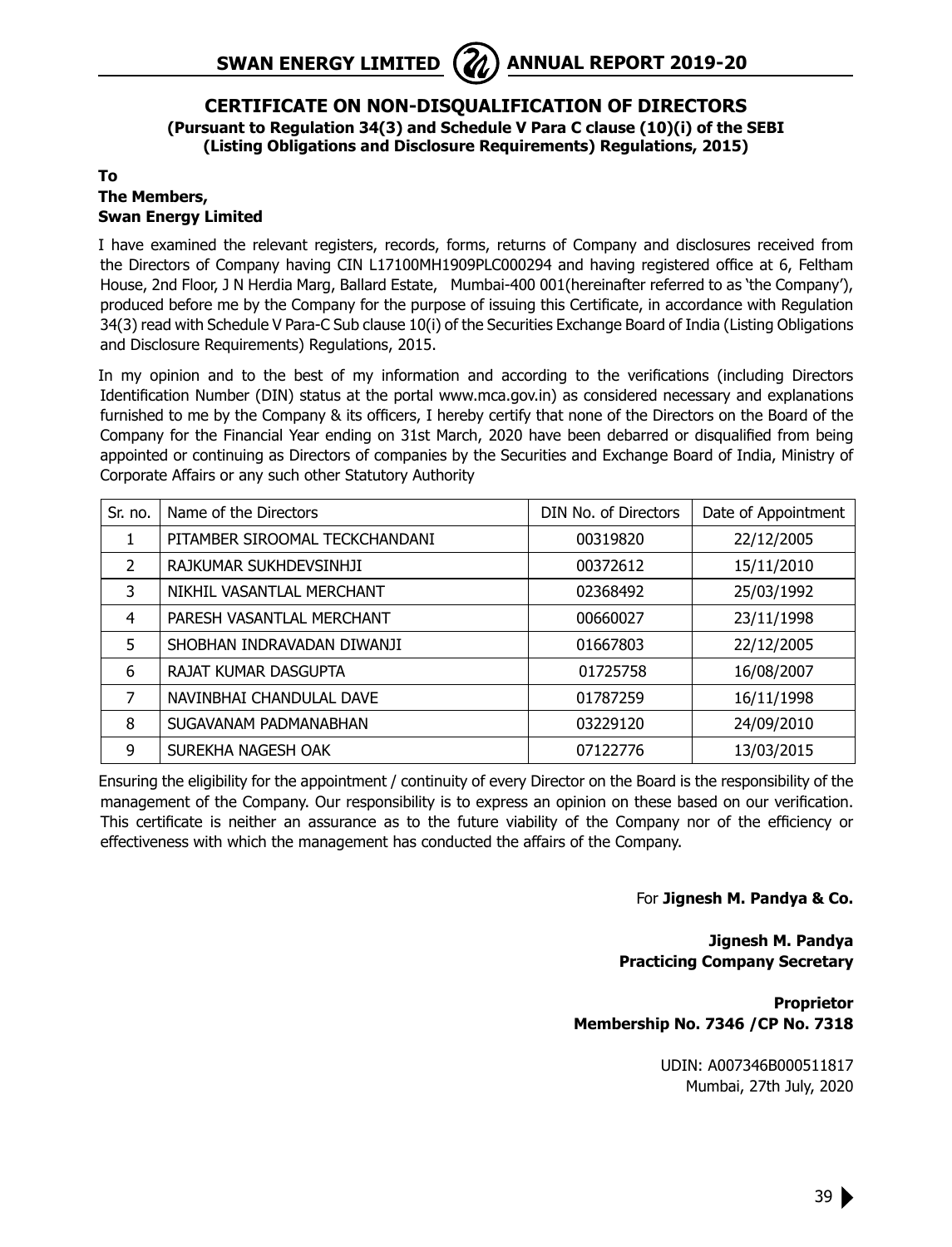#### **CEO/CFO CERTIFICATION**

(Pursuant to Regulation 17(8) of SEBI (LODR) Regulations, 2015

To

#### The Board of Directors,

#### **Swan Energy Limited**

We, the undersigned, in our respective capacities as Managing Director and Chief Financial officer of the Company, to the best of my knowledge and belief certify that;

- (a) We have reviewed the Financial Statements for the Financial Year ended 31st March, 2020 and based on our knowledge and belief state that:
	- (i) these statements do not contain any materially untrue statement or omit any material fact or contain any statements that might be misleading;
	- (ii) these statements together present a true and fair view of the Company's affairs and are in compliance with the existing accounting standards, applicable laws and regulations.
- (b) We further state that to the best of our knowledge and belief, there are no transactions entered into by the Company during the year, which are fraudulent, illegal or violative of the Company's code of conduct.
- (c) We are responsible for establishing and maintaining internal controls and for evaluating the effectiveness of the same over the Financial Reporting of the Company and have disclosed to the Auditors and the Audit Committee, deficiencies in the design or operation of internal controls, if any, of which we are aware and the steps we have taken or propose to take to rectify these deficiencies.
- (d) We have indicated, based on our most recent evaluation, wherever applicable, to the Auditors and Audit Committee:
	- (i) significant changes, if any, in the internal control over the Financial Reporting during the year;
	- (ii) significant changes, if any, in the accounting policies made during the year and that the same has been disclosed in the notes to the financial statements; and
	- (iii) instances of significant fraud of which we have become aware and the involvement therein, if any, of the management or an employee having significant role in the Company's internal control system over Financial Reporting.

#### **For and on behalf of Board of Directors**

**Mumbai, July 27, 2020 Managing Director** Chief Financial Officer

 **Nikhil V. Merchant Chetan K. Selarka**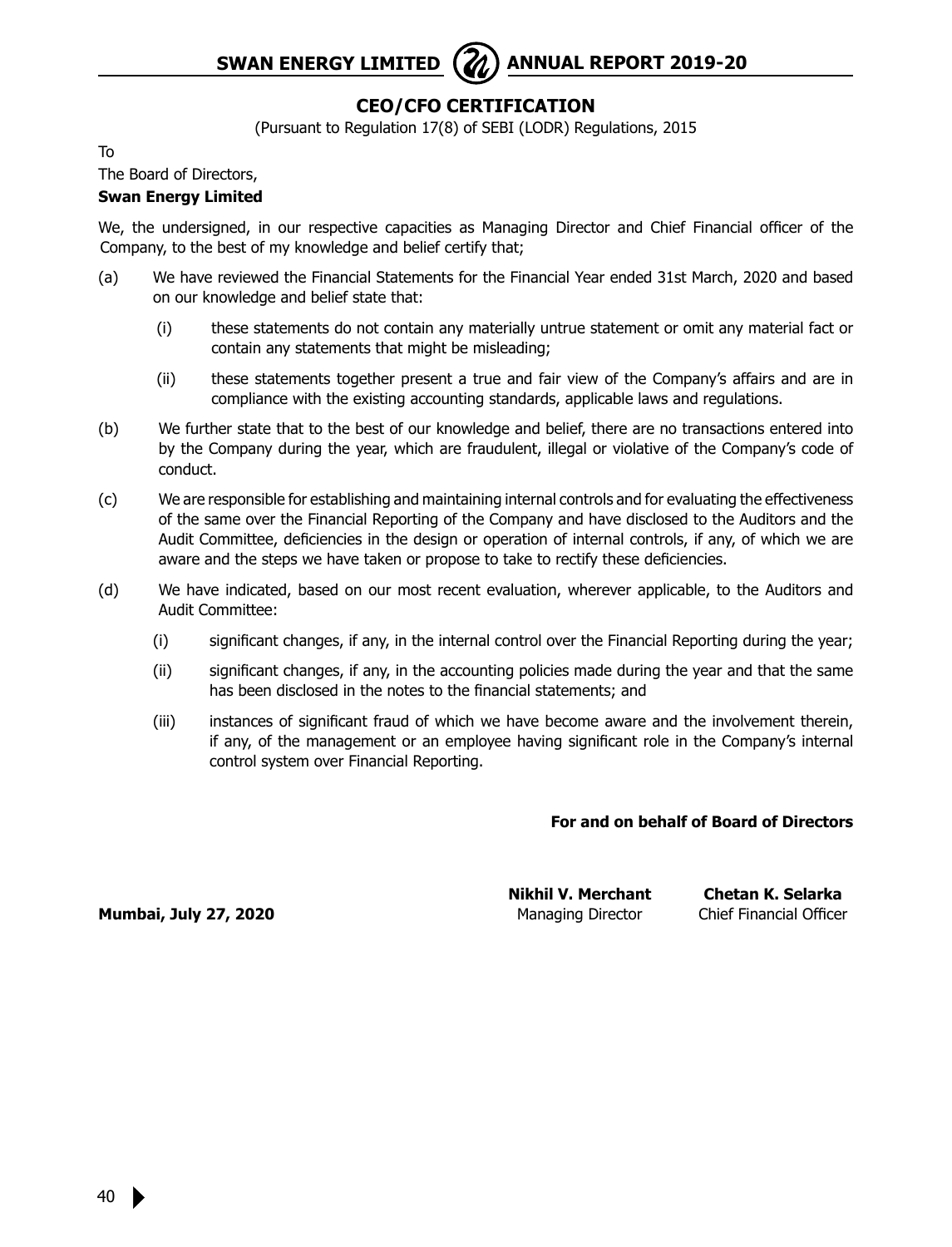#### **DECLARATION BY THE MANAGING DIRECTOR**

(Regulation 26(3) read with part D of schedule V of SEBI (LODR) Regulations, 2015)

In accordance with SEBI (LODR) Regulations, 2015 we hereby confirm that all the Directors and the Senior Management personnel of the Company have affirmed compliance with the Code of Conduct in respect of the financial year ended 31st March, 2020.

> **For and on behalf of Board of Directors**

> > **Nikhil V. Merchant** Managing Director

**Mumbai, July 27, 2020**

#### **Practicing Company Secretary Certificate on Corporate Governance**

To the members of Swan Energy Limited,

We have examined the compliance of the conditions of corporate governance by the Swan Energy Limited ("The Company") for the year ended 31st March, 2020, as per Regulations 17 to 27, clauses (b) to (i) of sub regulation (2) of regulation 46 and paragraphs C, D and E of Schedule V of the SEBI (LODR) Regulations 2015.

The compliance of conditions of corporate governance is the responsibility of the management. Our examination was limited to procedures and implementation thereof, adopted by the company for ensuring the compliance of the conditions of the Corporate Governance. It is neither an audit nor an expression of opinion on the financial statements of the Company.

In our opinion and to the best of our information and according to the explanations given to us, and the representations made by the management, we certify that the Company has complied with the Conditions of Corporate Governance as per Regulations 17 to 27, clauses (b) to (i) of sub-regulation (2) of regulation 46 and paragraphs C, D and E of Schedule V of the SEBI (LODR) Regulations 2015, as applicable.

We further state that, such compliance is neither an assurance as to the future viability of the Company, nor to the efficiency or effectiveness with which the management has conducted the affairs of the Company.

**For Jignesh M. Pandya & Co.**

**Jignesh M. Pandya Practicing Company Secretary Proprietor Membership No. 7346 /CP No. 7318 UDIN: A007346B000511718**

Mumbai, 27th July, 2020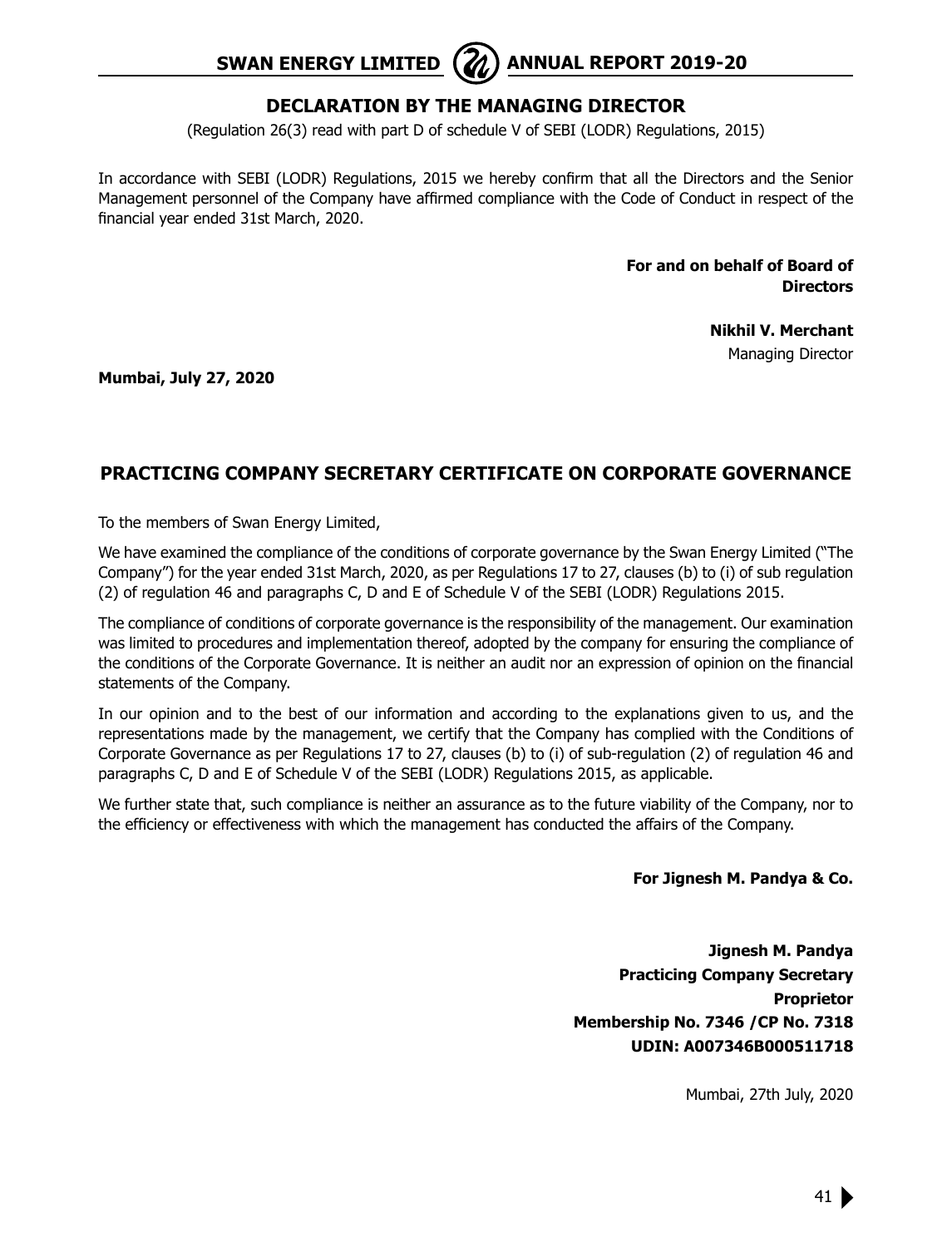**SWAN ENERGY LIMITED** ( $\mathcal{Z}_\lambda$ ) ANNUAL REPORT 2019-20



**Annexure - 'C'**

#### **FORM NO. MGT 9**

**EXTRACT OF ANNUAL RETURN**

#### **as on financial year ended on 31.03.2020**

**[Pursuant to Section 92 (3) of the Companies Act, 2013 and Rule 12 (1) of The Company (Management and Administration) Rules, 2014]**

#### **I. REGISTRATION AND OTHER DETAILS**

|       | <b>CIN</b>                                                                    | L17100MH1909PLC000294                                                                                                                                                                               |
|-------|-------------------------------------------------------------------------------|-----------------------------------------------------------------------------------------------------------------------------------------------------------------------------------------------------|
| ii    | Registration Date                                                             | 22/02/1909                                                                                                                                                                                          |
| <br>Ш | Name of the Company                                                           | Swan Energy Limited                                                                                                                                                                                 |
| iv    | Category/ Sub-category of the Company                                         | Public                                                                                                                                                                                              |
| v     | Address of the Registered office<br>& contact details                         | 6, Feltham House, 2nd Floor, 10 J. N. Heredia Marg,<br>Ballard Estate, Mumbai - 400 001.                                                                                                            |
| vi    | Whether listed company                                                        | Yes                                                                                                                                                                                                 |
| vii   | Name, Address & contact details of the<br>Registrar & Transfer Agent, if any. | Purva Sharegistry (India) Private Limited.<br>No. 9, Shiv Shakti Industrial Estate, Gr. Floor,<br>J. R.Boricha Marg, Opp. Kasturba Hospital, Lower<br>Parel, Mumbai - 400 011. Tel.: 022 - 23018261 |

#### **II. PRINCIPAL BUSINESS ACTIVITIES OF THE COMPANY**

All the business activities contributing 10% or more of the total turnover of the company shall be stated

| Sr.       | <b>Name and Description of</b> | NIC Code of the     | % to total turnover |
|-----------|--------------------------------|---------------------|---------------------|
| <b>No</b> | main products / services       | products / services | of the Company      |
|           | Textile                        | 9961                | 88.63               |

#### **III. PARTICULARS OF HOLDING, SUBSIDIARY AND ASSOCIATE COMPANIES**

| Sr.<br><b>No</b> | <b>Name and Address of the Company</b>                                                                                                                | <b>CIN/GLN</b>        | Holding/<br>Subsidiary/<br><b>Associate</b> | $%$ of<br><b>Shares</b><br><b>Held</b> | Appli-<br>cable<br><b>Section</b> |
|------------------|-------------------------------------------------------------------------------------------------------------------------------------------------------|-----------------------|---------------------------------------------|----------------------------------------|-----------------------------------|
| 1                | Cardinal Energy & Infrastructure Private<br>I imited<br>(6, Feltham House, 2nd Floor, 10 J. N.<br>Heredia Marg, Ballard Estate,<br>Mumbai - 400 001.) | U40102MH2008PTC184568 | Subsidiary                                  | 100                                    | 2(87)                             |
| $\mathcal{P}$    | Pegasus Ventures Private Limited<br>(6, Feltham House, 10 J. N. Heredia<br>Marg, Ballard Estate, Mumbai - 400 001.)                                   | U70102MH2012PTC229686 | Subsidiary                                  | 100                                    | 2(87)                             |
| 3                | Swan I NG Private Limited<br>(9th Avenue, Ground Floor, Behind Rajpat<br>Club, Nemnagar, Bodakdev, Ahmedabad<br>$-380059$                             | U40108GJ2013PTC073539 | Subsidiary                                  | 63                                     | 2(87)                             |
| 4                | Triumph Offshore Private Limited<br>(9th Avenue, Ground Floor, Behind Rajpat<br>Club, Nemnagar, Bodakdev, Ahmedabad<br>$-380059$                      | U74999GJ2017PTC097528 | Subsidiary                                  | 51                                     | 2(87)                             |
| 5                | Swan Desilting Private Limited<br>(6, Feltham House, 10 J. N. Heredia<br>Marg, Ballard Estate, Mumbai - 400 001.)                                     | U74120MH2015PTC263403 | Subsidiary                                  | 100                                    | 2(87)                             |
| 6                | Swan Global PTE Limited<br>(51 Anason Road, #12-51 Anson Centre,<br>Singapore - 079904)                                                               | 201829120R            | Subsidiary                                  | 100                                    | 2(87)                             |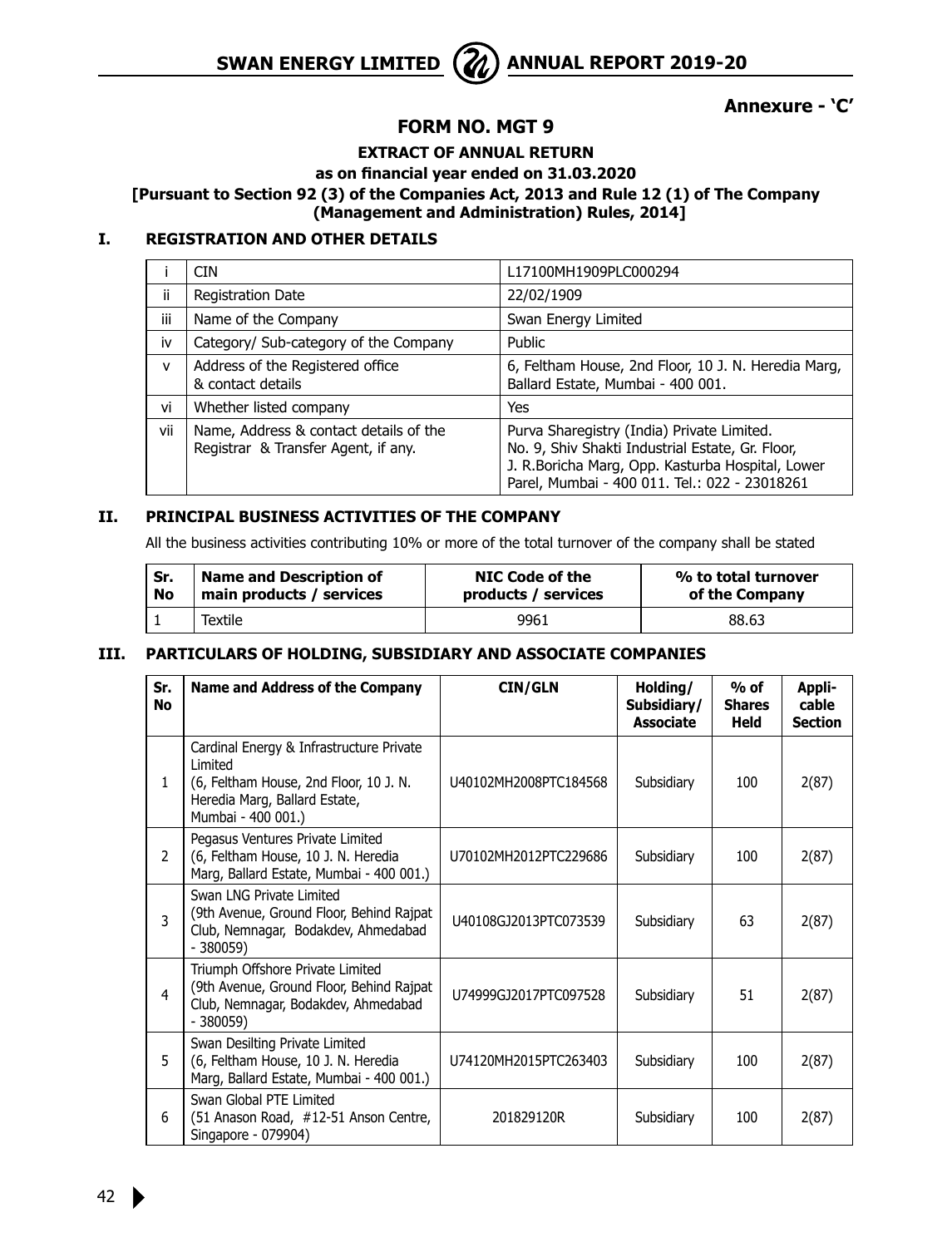**SWAN ENERGY LIMITED**  $\left(\mathcal{U}\right)$  **ANNUAL REPORT 2019-20** 



#### **IV. (i)SHAREHOLDING PATTERN (Equity Share capital Break up as % to total Equity)**

| Category of<br><b>Shareholders</b>                                |             |                          |      | No. of Shares held at the<br>beginning of the year |      |                                       | No. of Shares held at the<br>end of the year |   |                |      | %<br>Change<br>during<br>the<br>year |  |                                |         |
|-------------------------------------------------------------------|-------------|--------------------------|------|----------------------------------------------------|------|---------------------------------------|----------------------------------------------|---|----------------|------|--------------------------------------|--|--------------------------------|---------|
|                                                                   | Demat       | Phy-<br>sical            |      | Total                                              |      | % of<br><b>Total</b><br><b>Shares</b> | <b>Demat</b>                                 |   | Phy-<br>sical  |      | <b>Total</b>                         |  | % of<br><b>Total</b><br>Shares |         |
| A. Promoters                                                      |             |                          |      |                                                    |      |                                       |                                              |   |                |      |                                      |  |                                |         |
| (1) Indian                                                        |             |                          |      |                                                    |      |                                       |                                              |   |                |      |                                      |  |                                |         |
| a) Individual/HUF                                                 | 86,500      | ÷,                       |      | 86,500                                             |      | 0.04                                  | 86,500                                       |   |                |      | 86,500                               |  | 0.04                           |         |
| b) Central Govt.or<br>State Govt.                                 |             |                          |      |                                                    |      |                                       |                                              |   |                |      |                                      |  |                                |         |
| c) Bodies Corporates                                              | 158,413,500 |                          |      | 158,413,500                                        |      | 64.85                                 | 158,413,500                                  |   |                |      | 158,413,500                          |  | 64.85                          | 0.00    |
| d) Bank/FI                                                        |             | $\overline{a}$           |      |                                                    |      |                                       |                                              |   |                |      |                                      |  |                                |         |
| e) Any other                                                      |             |                          |      |                                                    |      |                                       |                                              |   |                |      |                                      |  |                                |         |
| <b>SUB TOTAL:(A) (1)</b>                                          | 158,500,000 | ÷,                       |      | 158,500,000                                        |      | 64.89                                 | 158,500,000                                  |   | ÷,             |      | 158,500,000                          |  | 64.89                          | 0.00    |
| (2) Foreign                                                       |             |                          |      |                                                    |      |                                       |                                              |   |                |      |                                      |  |                                |         |
| a) NRI- Individuals                                               |             | $\overline{\phantom{a}}$ |      |                                                    |      |                                       |                                              |   | ÷,             |      |                                      |  |                                |         |
| b) Other Individuals                                              |             | ÷                        |      |                                                    |      |                                       |                                              |   | $\overline{a}$ |      |                                      |  |                                |         |
| c) Bodies Corp.                                                   |             | $\overline{\phantom{a}}$ |      |                                                    |      |                                       |                                              |   |                |      |                                      |  |                                |         |
| d) Banks/FI                                                       |             | ä,                       |      |                                                    |      |                                       |                                              |   |                |      |                                      |  |                                |         |
| e) Any other                                                      |             | ÷,                       |      |                                                    |      |                                       |                                              |   |                |      |                                      |  |                                |         |
| <b>SUB TOTAL (A) (2)</b>                                          |             | $\overline{a}$           |      |                                                    |      |                                       |                                              |   |                |      |                                      |  |                                |         |
| <b>Total Shareholding</b><br>of Promoter<br>$(A) = (A)(1)+(A)(2)$ | 158,500,000 |                          |      | 158,500,000                                        |      | 64.89                                 | 158,500,000                                  |   |                |      | 158,500,000                          |  | 64.89                          | 0.00    |
| <b>B. PUBLIC</b><br><b>SHAREHOLDING</b>                           |             |                          |      |                                                    |      |                                       |                                              |   |                |      |                                      |  |                                |         |
| (1) Institutions                                                  |             |                          |      |                                                    |      |                                       |                                              |   |                |      |                                      |  |                                |         |
| a) Mutual Funds                                                   | 52          |                          | 0    |                                                    | 52   | 0.00                                  | 6336                                         |   |                | 0    | 6336                                 |  | 0.00                           | 0.00    |
| b) Banks/FI                                                       | 6004        | 107000                   |      | 113004                                             |      | 0.05                                  | 6004                                         |   | 107000         |      | 113004                               |  | 0.05                           | 0.00    |
| C) Cenntral govt                                                  |             |                          |      |                                                    |      |                                       |                                              |   |                |      |                                      |  |                                |         |
| d) State Govt.                                                    |             |                          |      |                                                    |      |                                       |                                              |   |                |      |                                      |  |                                |         |
| e) Venture Capital Fund                                           |             |                          |      |                                                    |      |                                       |                                              |   |                |      |                                      |  |                                |         |
| f) Insurance<br>Companies                                         | 9412790     |                          | 300  | 9413090                                            |      | 3.85                                  | 9391955                                      |   |                | 300  | 9392255                              |  | 3.85                           | $-0.01$ |
| $g)$ FIIS                                                         | 20987039    |                          | 0    | 20987039                                           |      | 8.59                                  | 20535656                                     |   |                | 0    | 20535656                             |  | 8.41                           | $-0.18$ |
| h) Foreign Venture<br>Capital Funds                               |             |                          |      |                                                    |      |                                       |                                              |   |                |      |                                      |  |                                |         |
| i) Others (specify)                                               |             |                          |      |                                                    |      |                                       |                                              |   |                |      |                                      |  |                                |         |
| * FINANCIAL<br><b>INSTITUTIONS</b>                                | 6730        |                          | 0    |                                                    | 6730 | 0.00                                  | 137261                                       |   |                | 0    | 137261                               |  | 0.06                           | 0.05    |
| * PRIVATE SECTOR<br><b>BANKS</b>                                  | 9253        |                          | 1900 | 11153                                              |      | 0.00                                  |                                              | 0 |                | 1900 | 1900                                 |  | 0.00                           | 0.00    |
| <b>SUB TOTAL (B)(1):</b>                                          | 30421868    | 109200                   |      | 30531068                                           |      | 12.50                                 | 30077212                                     |   | 109200         |      | 30186412                             |  | 12.36                          | $-0.14$ |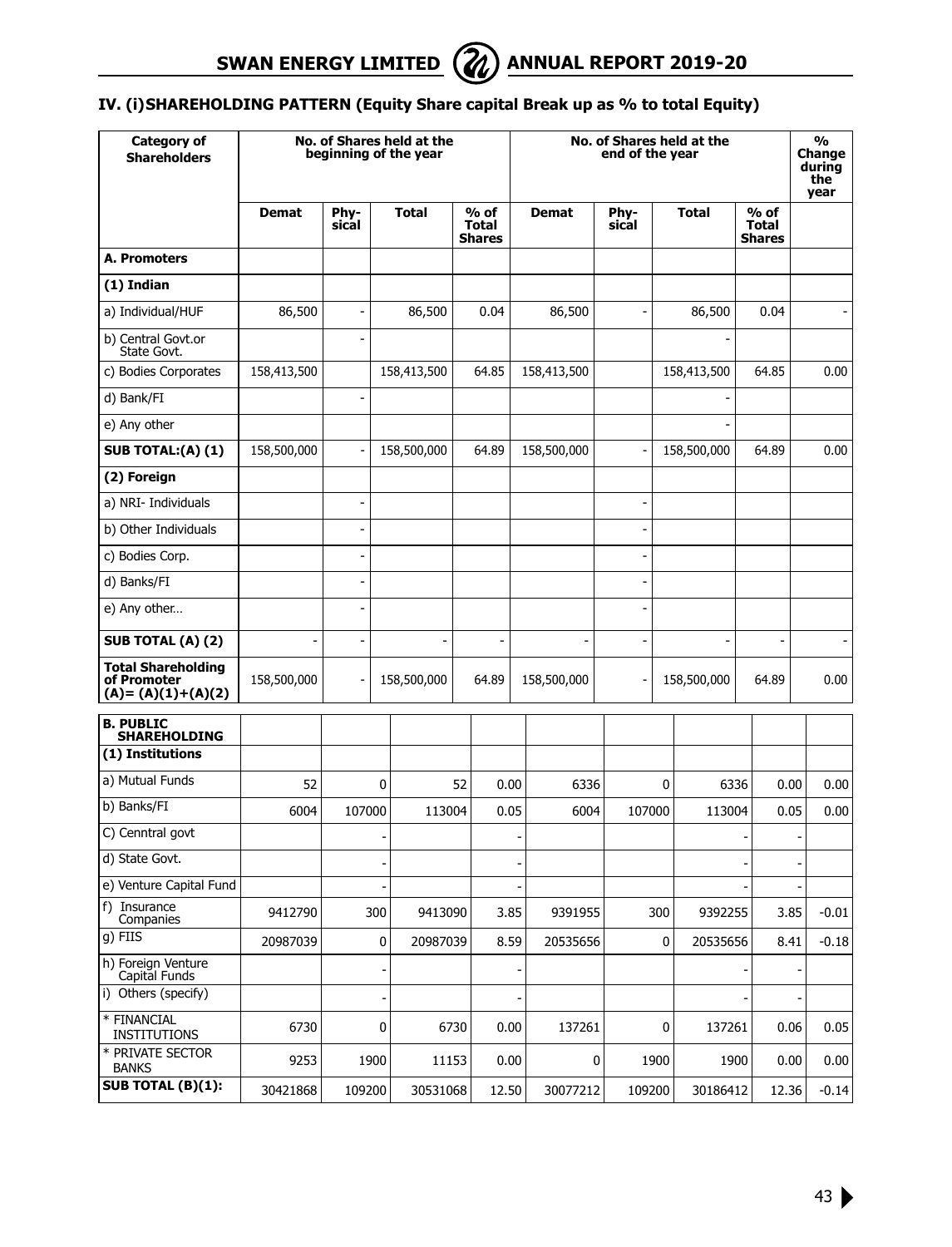# **Swan Energy Limited Annual Report 2019-20**



| (2) Non Institutions                                                                                |             |           |             |       |                      |           |                       |        |         |
|-----------------------------------------------------------------------------------------------------|-------------|-----------|-------------|-------|----------------------|-----------|-----------------------|--------|---------|
| a) Bodies corporates                                                                                |             |           |             |       |                      |           |                       |        |         |
| li) Indian                                                                                          | 25465452    | 77000     | 25542452    | 10.46 | 26674741             | 77000     | 26751741              | 10.95  | 0.50    |
| ii) Overseas                                                                                        |             |           |             |       |                      |           |                       |        |         |
| b) Individuals                                                                                      |             |           |             |       |                      |           |                       |        |         |
| Individual sharehold-<br>ers holding nominal<br>share capital upto<br>Rs. 1 lakhs                   | 2917845     | 1392900   | 4310745     | 1.76  | 2838481              | 1343700   | 4182181               | 1.71   | $-0.05$ |
| ii) Individuals share-<br>holders holding<br>nominal share capital<br>in excess of Rs. $1$<br>lakhs | 484832      | 0         | 484832      | 0.20  | 586012               | 0         | 586012                | 0.24   | 0.04    |
| c) Others (specify)                                                                                 | 24,831,403  | 56,500    | 24,887,903  | 10.19 | 23,993,654           | 57,000    | 24,050,654            | 9.85   | (0.34)  |
| SUB TOTAL (B)(2):                                                                                   | 53,699,532  | 1,526,400 | 55,225,932  | 22.61 | 54,092,888           | 1,477,700 | 55,570,588            | 22.75  | 0.14    |
| <b>Total Public Share-</b><br>  holdina<br>$(B) = (B)(1)+(B)(2)$                                    | 84,121,400  | 1,635,600 | 85,757,000  | 35.11 | 84,170,100 1,586,900 |           | 85,757,000            | 35.11  | 0.00    |
| C. Shares held by<br><b>Custodian for</b><br><b>GDRs &amp; ADRs</b>                                 |             |           |             |       |                      |           |                       |        |         |
| Grand Total (A+B+C)                                                                                 | 242,621,400 | 1,635,600 | 244,257,000 |       | 100.00 242,670,100   |           | 1,586,900 244,257,000 | 100.00 |         |

#### **(ii) SHARE HOLDING OF PROMOTERS**

| Sr<br>No.      | <b>Shareholders</b><br><b>Name</b>                             |                 | Shareholding at the<br>beginning of the year        |                                                                      | Shareholding at the<br>end of the year |                                                     |                                                                      | O <sub>0</sub><br>change<br>in<br>share<br>holding<br>dur-<br>ing the<br>year |
|----------------|----------------------------------------------------------------|-----------------|-----------------------------------------------------|----------------------------------------------------------------------|----------------------------------------|-----------------------------------------------------|----------------------------------------------------------------------|-------------------------------------------------------------------------------|
|                |                                                                | No of<br>shares | $%$ of<br>total<br>shares<br>of the<br>com-<br>pany | $%$ of<br>shares<br>pledged<br>encum-<br>bered<br>to total<br>shares | No of<br>shares                        | $%$ of<br>total<br>shares<br>of the<br>com-<br>pany | $%$ of<br>shares<br>pledged<br>encum-<br>bered<br>to total<br>shares |                                                                               |
| $\mathbf{1}$   | Dave Impex<br><b>Private Limited</b>                           | 46030400        | 18.85                                               | 93.62                                                                | 46030400                               | 18.85                                               | 51.80                                                                | $\mathbf{0}$                                                                  |
| $\overline{2}$ | Swan Realtors<br><b>Private Limited</b>                        | 41589000        | 17.03                                               | 9.02                                                                 | 41589000                               | 17.03                                               | $\Omega$                                                             | $\Omega$                                                                      |
| 3              | Swan Engitech<br><b>Works Private</b><br>Limited               | 38402858        | 15.72                                               | $\mathbf{0}$                                                         | 38402858                               | 15.72                                               | $\mathbf{0}$                                                         | 0                                                                             |
| 4              | Dave Leasing<br>and Holdings<br><b>Private Limited</b>         | 7440800         | 3.05                                                | $\Omega$                                                             | 7440800                                | 3.05                                                | $\Omega$                                                             | $\mathbf{0}$                                                                  |
| 5              | Sahajanand<br>Soaps and<br>Chemicals<br><b>Private Limited</b> | 6610000         | 2.71                                                | $\Omega$                                                             | 6610000                                | 2.71                                                | $\Omega$                                                             | $\mathbf{0}$                                                                  |
| 6              | Forceful Vincom<br><b>Private Limited</b>                      | 4000000         | 1.64                                                | 0                                                                    | 4000000                                | 1.64                                                | $\mathbf{0}$                                                         | $\mathbf 0$                                                                   |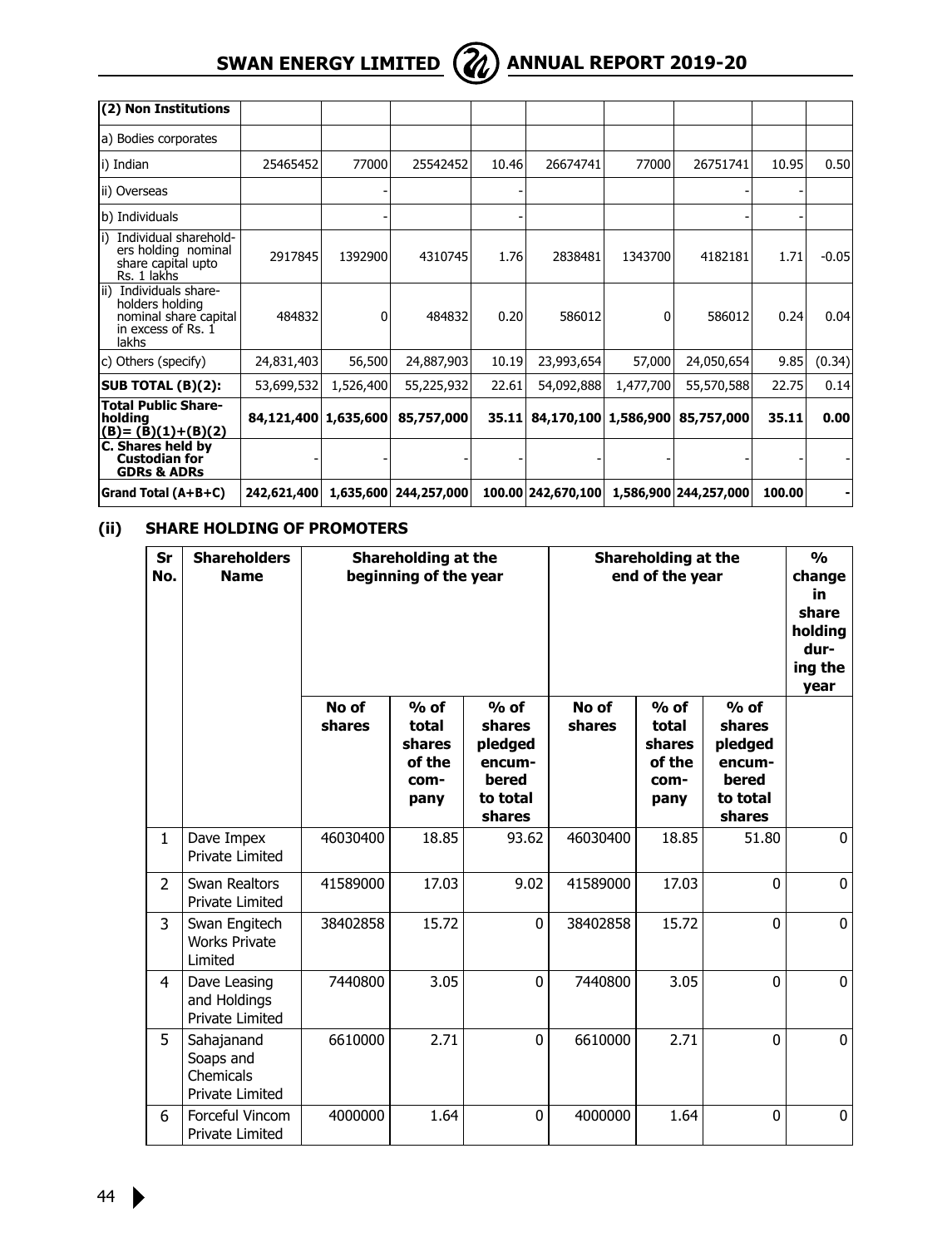## **SWAN ENERGY LIMITED**  $\left(\frac{2}{\ell}\right)$  **ANNUAL REPORT 2019-20**



| 13 | Nikhil Vasantlal<br>Merchant                          | 4000    | 0.00 | $\mathbf{0}$ | 4000    | 0.00 | $\mathbf{0}$ | $\mathbf{0}$ |
|----|-------------------------------------------------------|---------|------|--------------|---------|------|--------------|--------------|
| 12 | <b>Bhavik Nikhil</b><br>Merchant                      | 41000   | 0.02 | $\Omega$     | 41000   | 0.02 | $\mathbf{0}$ | 0            |
| 11 | Vinita Nikhil<br>Merchant                             | 41500   | 0.02 | $\Omega$     | 41500   | 0.02 | $\mathbf{0}$ | 0            |
| 10 | Swan<br>International<br>Limited                      | 2340442 | 0.96 | $\Omega$     | 2340442 | 0.96 | $\Omega$     | 0            |
| 9  | Dhankalash<br>Tradecomm<br>Private Limited            | 4000000 | 1.64 | $\Omega$     | 4000000 | 1.64 | $\Omega$     | 0            |
| 8  | Banshidhar<br>Trades Private<br>Limited               | 4000000 | 1.64 | $\mathbf{0}$ | 4000000 | 1.64 | $\mathbf{0}$ | 0            |
| 7  | <b>Inderlok</b><br><b>Dealcomm</b><br>Private Limited | 4000000 | 1.64 | $\Omega$     | 4000000 | 1.64 | $\Omega$     | 0            |

### **(iii) CHANGE IN PROMOTERS' SHAREHOLDING (SPECIFY IF THERE IS NO CHANGE)**

During the year, there is no change in the promoters' shareholding.

**(iv) Shareholding Pattern of top ten Shareholders (other than Directors, Promoters & Holders of GDRs & ADRs)**

| Sr.<br>No.     | Name of the<br><b>Shareholder</b>      |                 | Shareholding at the<br>beginning of the year | <b>Reasons</b><br>for |                 | <b>Shareholding at the</b><br>end of the year |  |  |
|----------------|----------------------------------------|-----------------|----------------------------------------------|-----------------------|-----------------|-----------------------------------------------|--|--|
|                |                                        | No.of<br>shares | % of total<br>shares of<br>the company       | Change                | No of<br>shares | % of total<br>shares of the<br>company        |  |  |
| $\mathbf{1}$   | 2i Capital PCC                         | 23077000        | 9.45                                         |                       | 23077000        | 9.45                                          |  |  |
| $\overline{2}$ | Life Insurance Corporation<br>Of India | 9412790         | 3.85                                         |                       | 9412790         | 3.85                                          |  |  |
| 3              | Kasturi Vintrade Private<br>Limited    | 7348249         | 3.01                                         | Purchase              | 9078704         | 3.72                                          |  |  |
| 4              | Ares Diversified                       | 8572335         | 3.51                                         | Sell                  | 8328790         | 3.41                                          |  |  |
| 5              | Tirupati Agencies Private<br>Limited   | 7695000         | 3.15                                         |                       | 7695000         | 3.15                                          |  |  |
| 6              | Albula Investments Fund<br>LTD         | 5247396         | 2.15                                         | Sell                  | 5112765         | 2.09                                          |  |  |
| $\overline{7}$ | Needful Dealcomm Private<br>limited    | 4099000         | 1.68                                         |                       | 4099000         | 1.68                                          |  |  |
| 8              | Hypnos Fund Limited                    | 3653858         | 1.50                                         | Sell                  | 3593208         | 1.47                                          |  |  |
| 9              | Suryakanchan Vnimay<br>Private Limited | 3890231         | 1.59                                         | Sell                  | 3490075         | 1.43                                          |  |  |
| 10             | EOS Multi Strategy Fund<br>Ltd         | 2905401         | 1.19                                         |                       | 2905401         | 1.19                                          |  |  |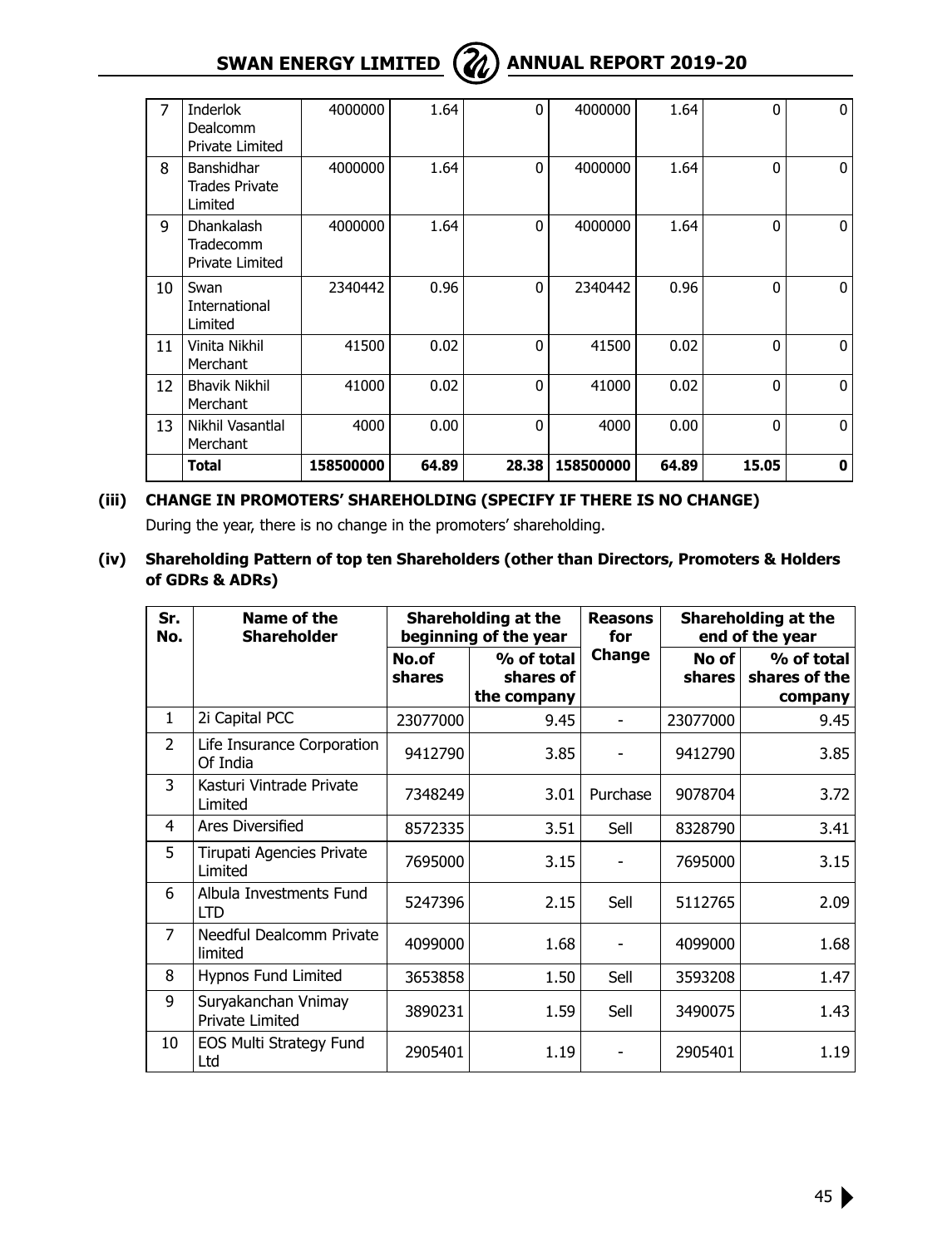

#### **(v) Shareholding of Directors & KMP**

| Sr.<br>No.     | Name of Directors & KMP                                                                                                                                                           |                 | Shareholding at the<br>beginning of the year |                 | <b>Cumulative Shareholding</b><br>during the year |
|----------------|-----------------------------------------------------------------------------------------------------------------------------------------------------------------------------------|-----------------|----------------------------------------------|-----------------|---------------------------------------------------|
|                | <b>Director</b>                                                                                                                                                                   | No.of<br>shares | % of total<br>shares of the<br>company       | No of<br>shares | % of total<br>shares of the<br>company            |
| 1.             | <b>Nikhil V. Merchant</b>                                                                                                                                                         |                 |                                              |                 |                                                   |
|                | At the beginning of the year                                                                                                                                                      | 4000            | 0.00                                         | 4000            | $\Omega$                                          |
|                | Date wise increase/decrease in<br>Promoters Share holding during<br>the year specifying the reasons for<br>increase/decrease (e.g. allotment/<br>transfer/bonus/sweat equity etc) |                 |                                              |                 |                                                   |
|                | At the end of the year                                                                                                                                                            | 4000            | 0.00                                         | 4000            | $\Omega$                                          |
| $\overline{2}$ | Surekha Oak                                                                                                                                                                       |                 |                                              |                 |                                                   |
|                | At the beginning of the year                                                                                                                                                      | 100             | 0.00                                         | 0               | $\mathbf{0}$                                      |
|                | Date wise increase/decrease in<br>Promoters Share holding during<br>the year specifying the reasons for<br>increase/decrease (e.g. allotment/<br>transfer/bonus/sweat equity etc) |                 |                                              |                 |                                                   |
|                | At the end of the year                                                                                                                                                            | 0               | 0.00                                         | $\Omega$        | $\Omega$                                          |
|                | <b>KMP</b>                                                                                                                                                                        | No.of<br>shares | % of total<br>shares of the<br>company       | No of<br>shares | % of total<br>shares of the<br>company            |
|                | NIL                                                                                                                                                                               | NIL             | NIL                                          | NIL             | <b>NIL</b>                                        |

#### **V INDEBTEDNESS**

**Indebtedness of the Company including interest outstanding/accrued but not due for payment**

|                                                            | <b>Secured Loans</b><br>excluding<br>deposits | <b>Unsecured</b><br>Loans | <b>Deposits</b> | Total<br><b>Indebtedness</b> |
|------------------------------------------------------------|-----------------------------------------------|---------------------------|-----------------|------------------------------|
| Indebtness at the beginning<br>of the financial year       |                                               |                           |                 |                              |
| i) Principal Amount                                        | 11,700.97                                     | 5,293.19                  |                 | 16,994.16                    |
| ii) Interest due but not paid                              |                                               |                           |                 |                              |
| iii) Interest accrued but not due                          |                                               |                           |                 |                              |
| Total (i+ii+iii)                                           | 11,700.97                                     | 5,293.19                  | -               | 16,994.16                    |
| <b>Change in Indebtedness</b><br>during the financial year |                                               |                           |                 |                              |
| Additions                                                  |                                               | 27,880.56                 |                 | 27,880.56                    |
| Reduction                                                  | 6,819.24                                      | 8,184.39                  |                 | 15,003.63                    |
| <b>Net Change</b>                                          | (6,819.24)                                    | 19,696.17                 |                 | 12,876.93                    |
| Indebtedness at the end of<br>the financial year           |                                               |                           |                 |                              |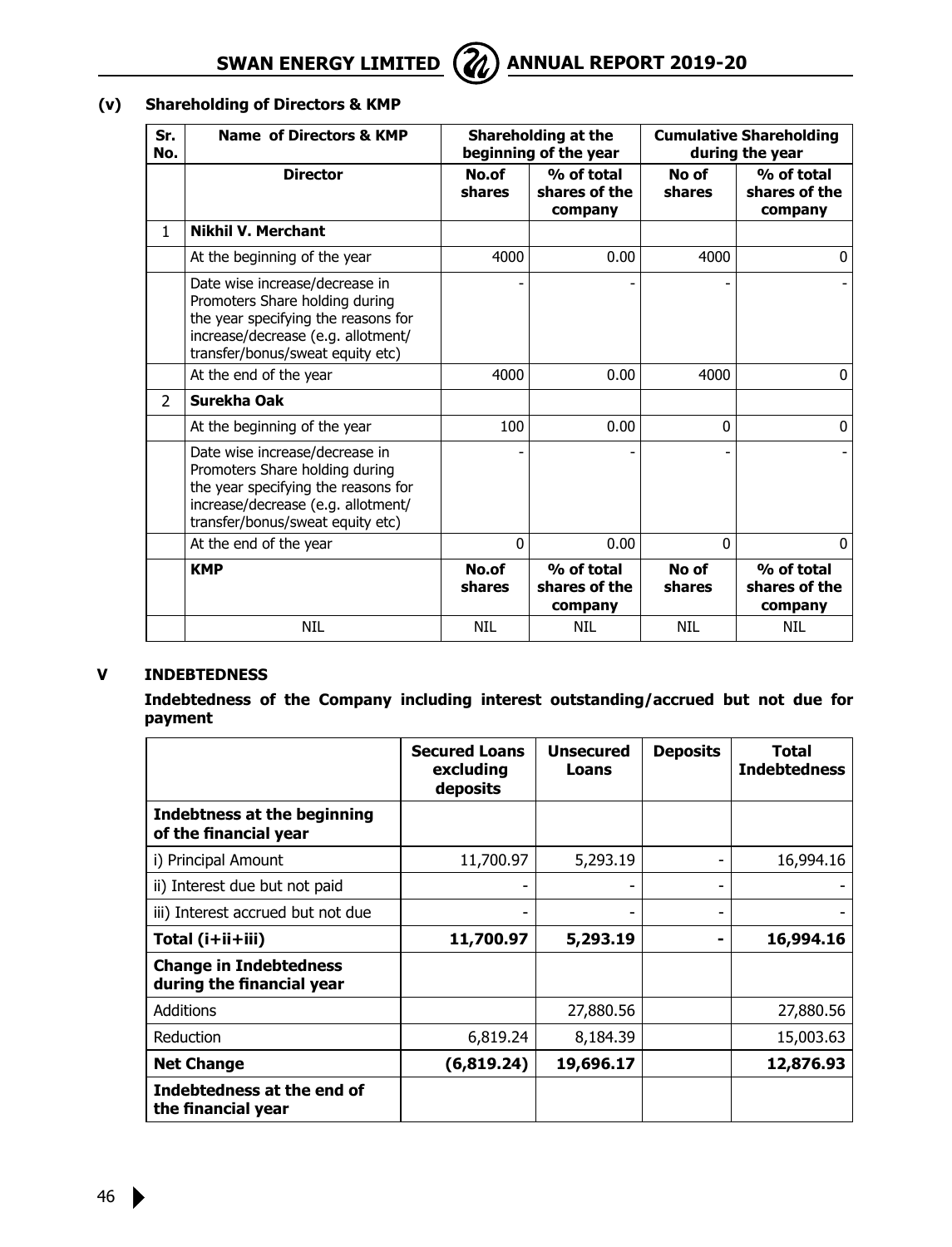

| i) Principal Amount               | 4,881.73 | 24,989.36 | 29,871.09 |
|-----------------------------------|----------|-----------|-----------|
| ii) Interest due but not paid     | -        |           |           |
| iii) Interest accrued but not due | -        |           |           |
| Total $(i+ii+iii)$                | 4,881.73 | 24,989.36 | 29,871.09 |

#### **VI REMUNERATION OF DIRECTORS AND KEY MANAGERIAL PERSONNEL**

#### **A. Remuneration to Managing Director, Whole time director and/or Manager:**

**Total Amount (**` **in Lakhs)**

| Sr.            | <b>Particulars of</b>                                                                       | Name of the MD/WTD/Manager    |                               |                               |              |  |  |  |  |  |
|----------------|---------------------------------------------------------------------------------------------|-------------------------------|-------------------------------|-------------------------------|--------------|--|--|--|--|--|
| No.            | <b>Remuneration</b>                                                                         | Mr. Nikhil<br><b>Merchant</b> | Mr. Paresh<br><b>Merchant</b> | Mr. Sugavanam<br>Padamanabhan | <b>Total</b> |  |  |  |  |  |
| $\mathbf{1}$   | <b>Gross salary</b>                                                                         |                               |                               |                               |              |  |  |  |  |  |
|                | (a) Salary as per<br>provisions contained<br>in section $17(1)$ of the<br>Income Tax. 1961. | 137.84                        | 137.84                        | 35.09                         | 310.77       |  |  |  |  |  |
|                | (b) Value of perquisites u/s<br>17(2) of the Income<br>tax Act, 1961                        |                               |                               |                               |              |  |  |  |  |  |
|                | (c) Profits in lieu of salary<br>under section 17(3) of<br>the Income Tax Act,<br>1961      |                               |                               |                               |              |  |  |  |  |  |
| $\overline{2}$ | Stock option                                                                                |                               |                               |                               |              |  |  |  |  |  |
| 3              | Sweat Equity                                                                                |                               |                               |                               |              |  |  |  |  |  |
| 4              | Commission                                                                                  |                               |                               |                               |              |  |  |  |  |  |
|                | as % of profit                                                                              |                               |                               |                               |              |  |  |  |  |  |
|                | others (specify)                                                                            |                               |                               |                               |              |  |  |  |  |  |
| 5              | Others, please specify                                                                      |                               |                               |                               |              |  |  |  |  |  |
|                | Total (A)                                                                                   | 137.84                        | 137.84                        | 35.09                         | 310.77       |  |  |  |  |  |

#### **B. Remuneration to other directors:**

During the year, no remuneration has been paid to other Directors.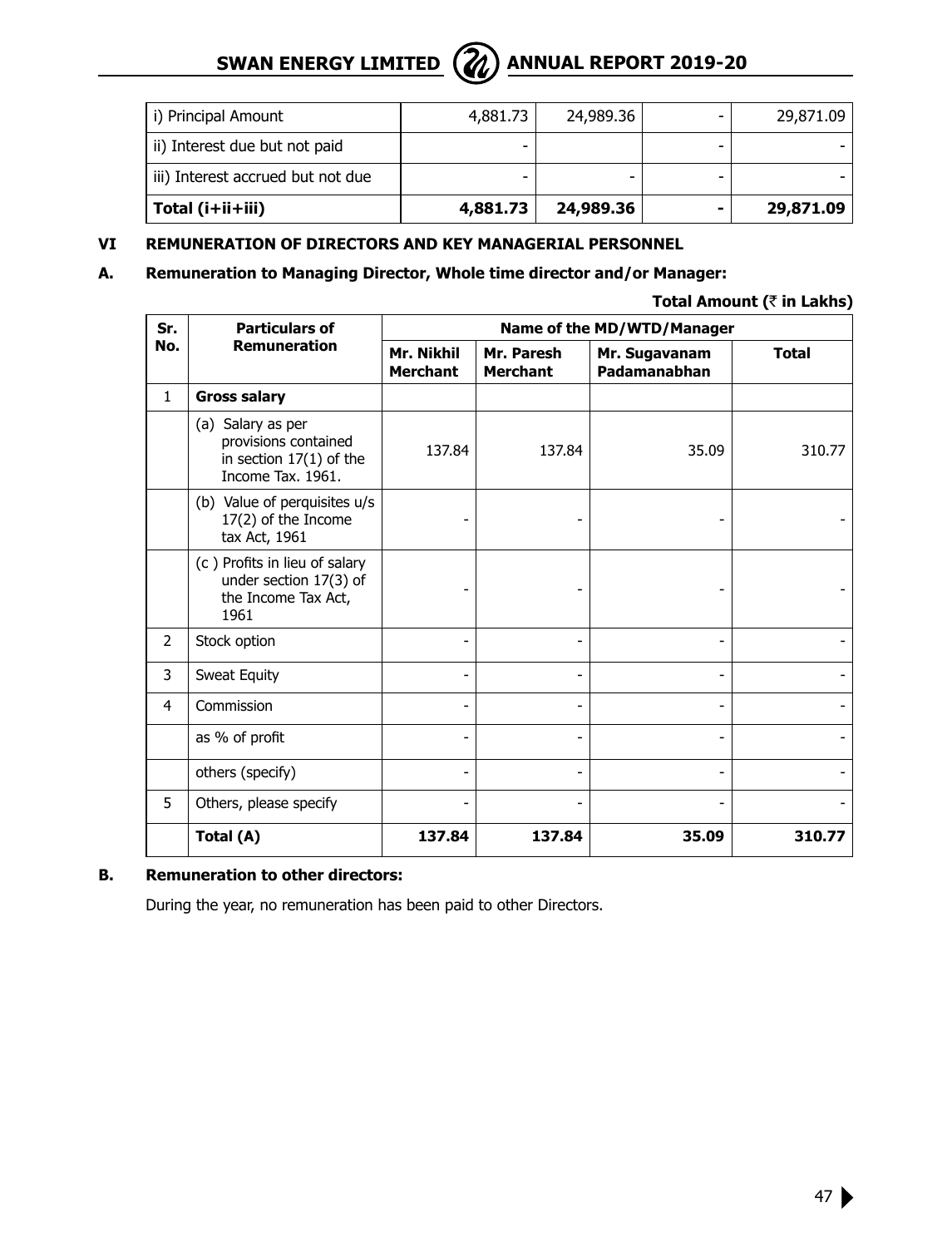

#### **C. REMUNERATION TO KEY MANAGERIAL PERSONNEL OTHER THAN MD/MANAGER/WTD**

| Sr. No.       | <b>Particulars of Remuneration</b>                                                         |            | <b>Key Managerial Personnel</b> |            |              |  |  |
|---------------|--------------------------------------------------------------------------------------------|------------|---------------------------------|------------|--------------|--|--|
| 1             | <b>Gross Salary</b>                                                                        | <b>CEO</b> | Company<br><b>Secretary</b>     | <b>CFO</b> | <b>Total</b> |  |  |
|               | (a) Salary as per provisions<br>contained in section 17(1) of<br>the Income Tax Act, 1961. |            | 26.62                           | 68.44      | 95.06        |  |  |
|               | (b) Value of perquisites $u/s$ 17(2) of<br>the Income Tax Act, 1961                        |            |                                 |            |              |  |  |
|               | (c) Profits in lieu of salary under<br>section 17(3) of the Income Tax<br>Act, 1961        |            |                                 |            |              |  |  |
| $\mathcal{P}$ | <b>Stock Option</b>                                                                        |            |                                 |            |              |  |  |
| 3             | Sweat Equity                                                                               |            |                                 |            |              |  |  |
| 4             | Commission                                                                                 |            |                                 |            |              |  |  |
|               | as % of profit                                                                             |            |                                 |            |              |  |  |
|               | others, specify                                                                            |            |                                 |            |              |  |  |
| 5             | Others, please specify                                                                     |            |                                 |            |              |  |  |
|               | Total                                                                                      |            | 26.62                           | 68.44      | 95.06        |  |  |

#### **VII PENALTIES/PUNISHMENT/COMPOUNDING OF OFFENCES**

During the year, there has been no penalties/punishment/compounding of offences against the Company, Directors or other officers.

#### **For and on behalf of the Board of Directors**

Mumbai, July 27, 2020

**Navinbhai C. Dave** Chairman DIN: 01787259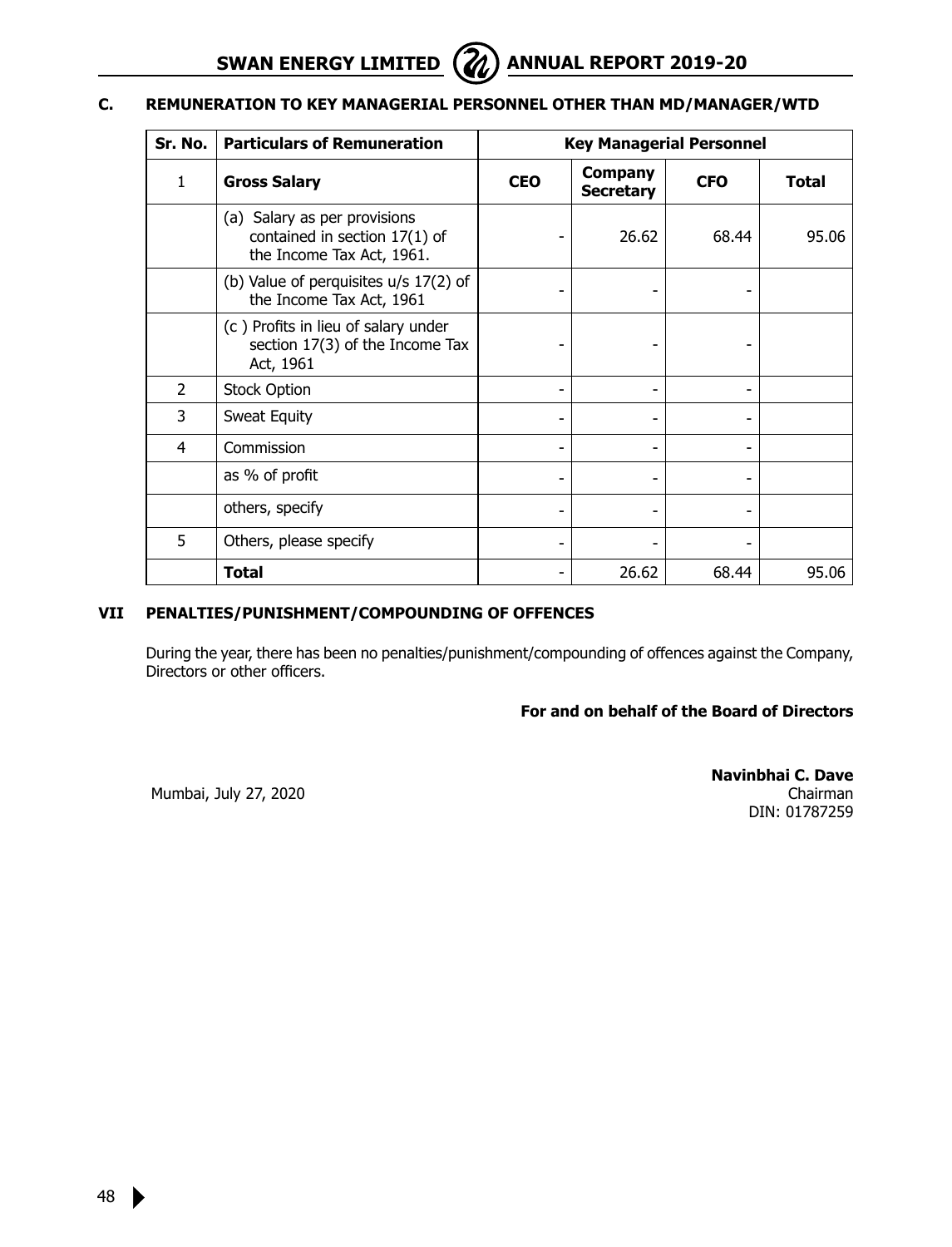

#### **Annexure 'D'**

**Information pursuant to Section 134 (m) of the Companies Act, 2013 read with Rule 8 (3) of the Companies (Accounts) Rules, 2014:** 

#### **A) CONSERVATION OF ENERGY**

#### **a) Energy conservation measures taken at Process House, Ahmedabad:**

 It has been the Company's endeavor to ensure that it is engaged in continuous process of energy conservation through improved operational and maintenance practices. Accordingly, and in line with the company's commitment to conserve natural resources, the Process House at Ahmedabad continued with its endeavor to make more efficient use of energy by continuous up-gradation and installation of latest technology, machineries and energy saving equipments.

#### **b) Additional investments and proposals, if any, being implemented for reduction of conservation of energy:**

The Company is continuously striving and making all possible efforts to reduce energy consumption in all its energy intensive equipments.

#### **c) Impact of the measure (a) & (b) above for reduction of Energy Consumption and consequent impact on cost of production of goods**

The above measures initiated have resulted in energy saving and reduced consumption of electricity and fuel oils. Total energy consumption & energy consumption per unit of production are as per Form 'A' below:

| <b>Particulars</b>                           | <b>Units</b> | 2019-20     | 2018-19     |
|----------------------------------------------|--------------|-------------|-------------|
| A. Power and fuel consumption                |              |             |             |
| 1. Electricity                               |              |             |             |
| (a) Purchased                                |              |             |             |
| i) Connected Load                            | <b>KWH</b>   | 1175        | 1175        |
| ii) Purchase of Units                        | Units        | 59,45,830   | 56,85,860   |
| iii) Total Amount                            | Rs.          | 4,95,39,710 | 4,65,97,320 |
| iv) Rate per unit (Average)                  | Rs.          | 8.33        | 8.20        |
| (b) Own generation                           |              |             |             |
| i) Through diesel Generator                  | <b>KWH</b>   | 6,832       | 368         |
|                                              | Rs.          | 2,45,112    | 11168       |
| ii) Through steam turbine/generator          |              | NIL         | NIL         |
| 2. Coal/Furnace Oil/Others                   |              | NIL         | NIL         |
| <b>B. Consumption per unit of production</b> |              |             |             |
| <b>1. Processed Fabrics</b>                  | Mtrs         | 25,005,264  | 3,01,40,234 |
| Electricity/Meter Fabric processed           | Unit         | 0.24        | 0.19        |

#### **FORM A - PARTICULARS WITH RESPECT TO ENERGY CONSERVATION**

#### **B) TECHNOLOGY ABSORPTION, RESEARCH AND DEVELOPMENT (R&D)**

1. Specific areas in which R & D carried out by the Company:

Quality Improvement in Products; Development of new Products and Designs; Cost control measures; Energy Conservation etc.

2. Benefits derived as a result of above R & D:

Sustained Quality at economized cost.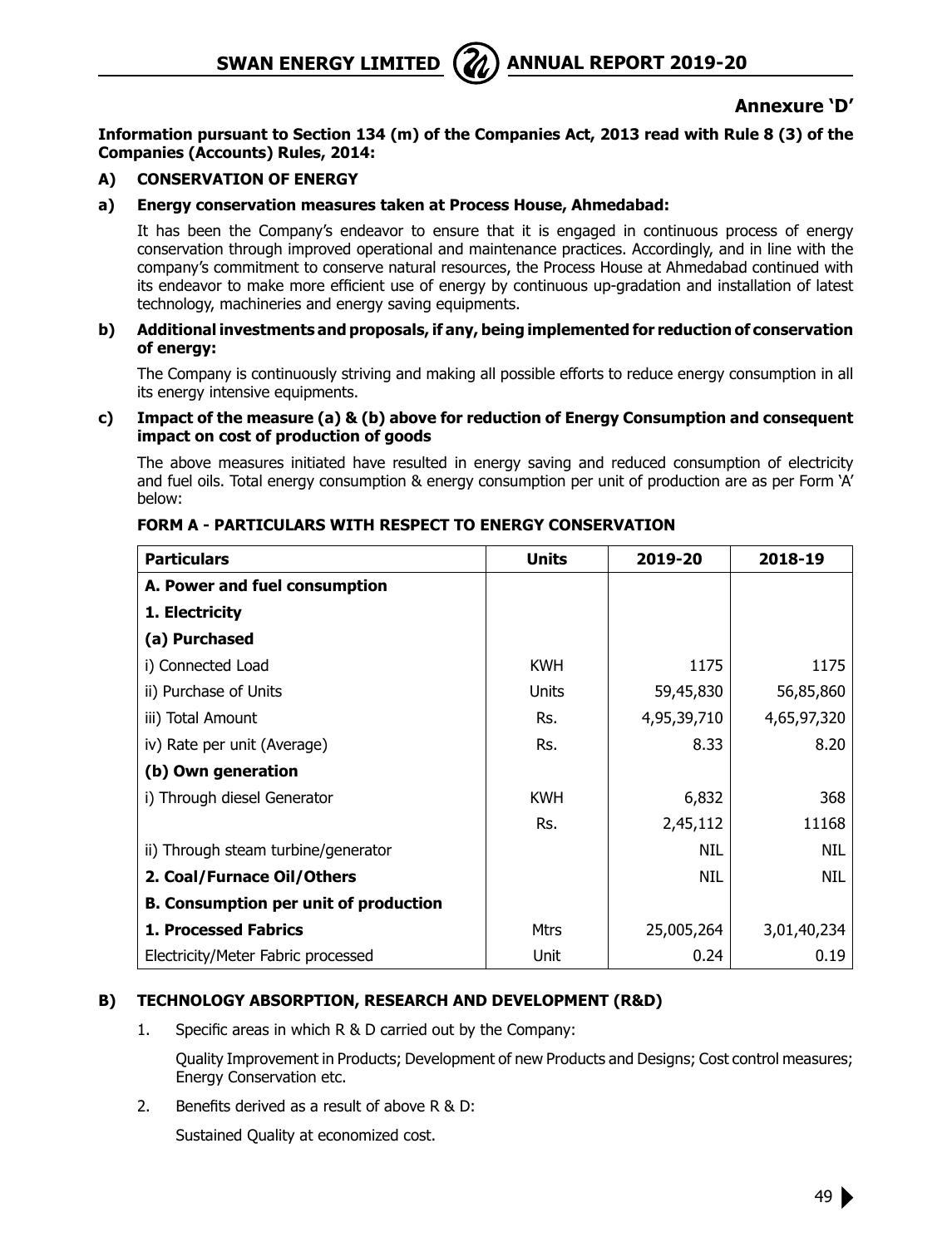

3. Future Plan of Action:

Continuous focus on innovations in processing Textile products & development towards Quality enhancement & reduction in operational cost.

- 4. Expenditure on R&D: NIL
- 5. Technology absorption, adaptation and innovation:

For consistent production through State of the Art Machinery and Equipments, our manufacturing facility is equipped with well trained Personnel and high-tech quality control equipments.

#### **C) FOREIGN EXCHANGE EARNINGS AND OUTGO (Rs. In lacs)**

|                                          | 2019-20 | 2018-19 |
|------------------------------------------|---------|---------|
| Earnings - Export                        | 6.99    | 174.61  |
| Outgo - Travelling Expenses              | 34.94   | 7.38    |
| Stores & Spares                          | 21.73   | 30.63   |
| Capital Purchase – Fixed Assets (Import) | 10.91   | 6.05    |

#### **For and on behalf of the Board of Directors**

 **Navinbhai C. Dave**

Chairman DIN: 01787259

**Mumbai, July 27, 2020** 

#### **Annexure 'E'**

#### **Corporate Social Responsibility (CSR) Policy**

1) A brief outline of the company's CSR policy, including overview of projects or programs proposed to be undertaken and a reference to the web-link to the CSR policy and projects or programs.

The Company has its Corporate Social Responsibility (CSR) Policy, which lays down a gist of the programs that a company can undertake under it. The CSR policy is available on the website of the company.

- 2) The Composition of the CSR Commiitee
	- i. Mr. Paresh V. Merchant (Whole-time Director)
	- ii. Mr. Pitamber Teckchandani (Independent Director)
	- iii. Mr. Rajkumar Sukhdevsinhji (Independent Director)
- 3) Average Net Profit of the Company for the last three Financial years

The average Net Profit for the last three years is Rs. 1,394.51 lacs

- 4) Prescribed CSR Expenditure (two percent. of the amount as in item 3 above) Amount required to be spent is Rs. 27.89 lacs.
- 5) Details of CSR spent during the Financial Year:
	- (a) Total amount to be spent for the financial year; Rs. 27.89 lacs
	- (b) Amount unspent, if any; example and the set of the RS. NIL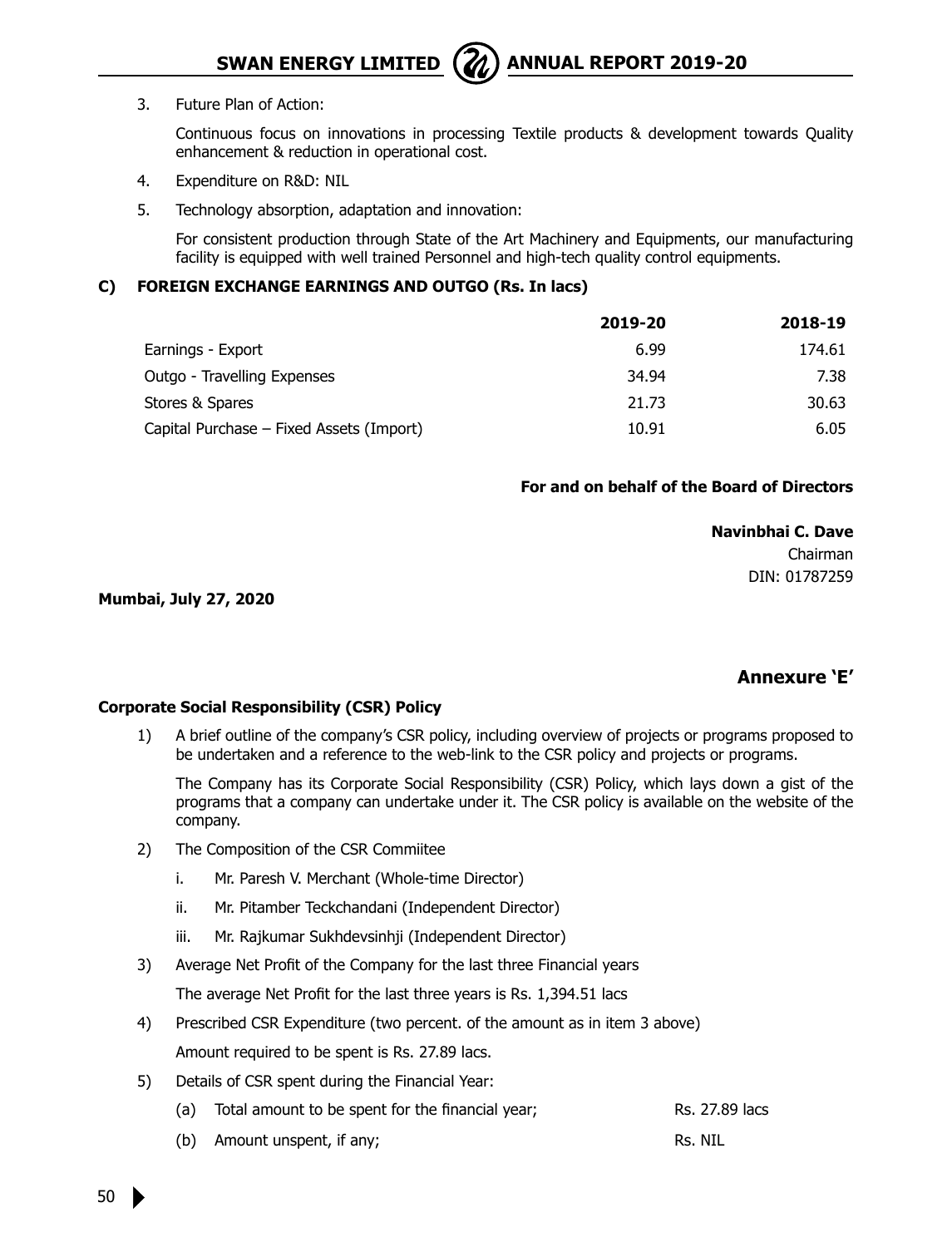

| Sr.<br>No. | CSR project/<br>activity                | Sector     | Locations | Budget for<br>projects/<br>preprogrammes<br>(Rs.)                                                              | Amount<br>spent (Rs.) | Cumulative<br>Expenditure<br>(Rs.)           | Amount<br>spent: Direct/<br>Implementing<br>Agency              |
|------------|-----------------------------------------|------------|-----------|----------------------------------------------------------------------------------------------------------------|-----------------------|----------------------------------------------|-----------------------------------------------------------------|
| 1.         | Support for<br>education<br>initiatives | Education  | Gujarat   | 11,00,000<br>11,00,000<br>11,00,000<br>10,00,000<br>10,00,000<br>10,00,000<br>5,00,000<br>5,00,000<br>5,00,000 |                       | SGVP Gurukul -<br>Ribada, Rajkot,<br>Gujarat |                                                                 |
| 2.         | Thalassemia<br>wellness<br>Centre       | Healthcare | Gujarat   |                                                                                                                |                       |                                              | The Wishing<br>Factory, Vadodara                                |
| 3.         | Support for<br>education<br>initiatives | Education  | Gujarat   |                                                                                                                |                       |                                              | Malvi Educational<br>& Charitable<br>Trust, Navsari,<br>Gujarat |
| 4.         | Support for<br>education<br>initiatives | Education  | Gujarat   | 14,99,000                                                                                                      | 14,99,000             | 14,99,000                                    | Swan Foundation,<br>Ahmedabad,<br>Gujarat                       |
|            | Total                                   |            |           | 40,99,000                                                                                                      | 40,99,000             | 40,99,000                                    |                                                                 |

(c) Manner in which the amount spent during the financial year is detailed below.

- 6) In case the company has failed to spend the two per cent of the average net profit of the last three financial years or any part thereof, the company shall provide the reasons for not spending the amount in its Board report. - Not Applicable
- 7) The CSR Committee hereby confirms that the implementation and monitoring of CSR Policy is in compliance with CSR objectives and Policy of the Company.

For Swan Energy Limited

**Paresh V. Merchant** Mumbai, July 27, 2020 Chairman of CSR Committee DIN: 00660027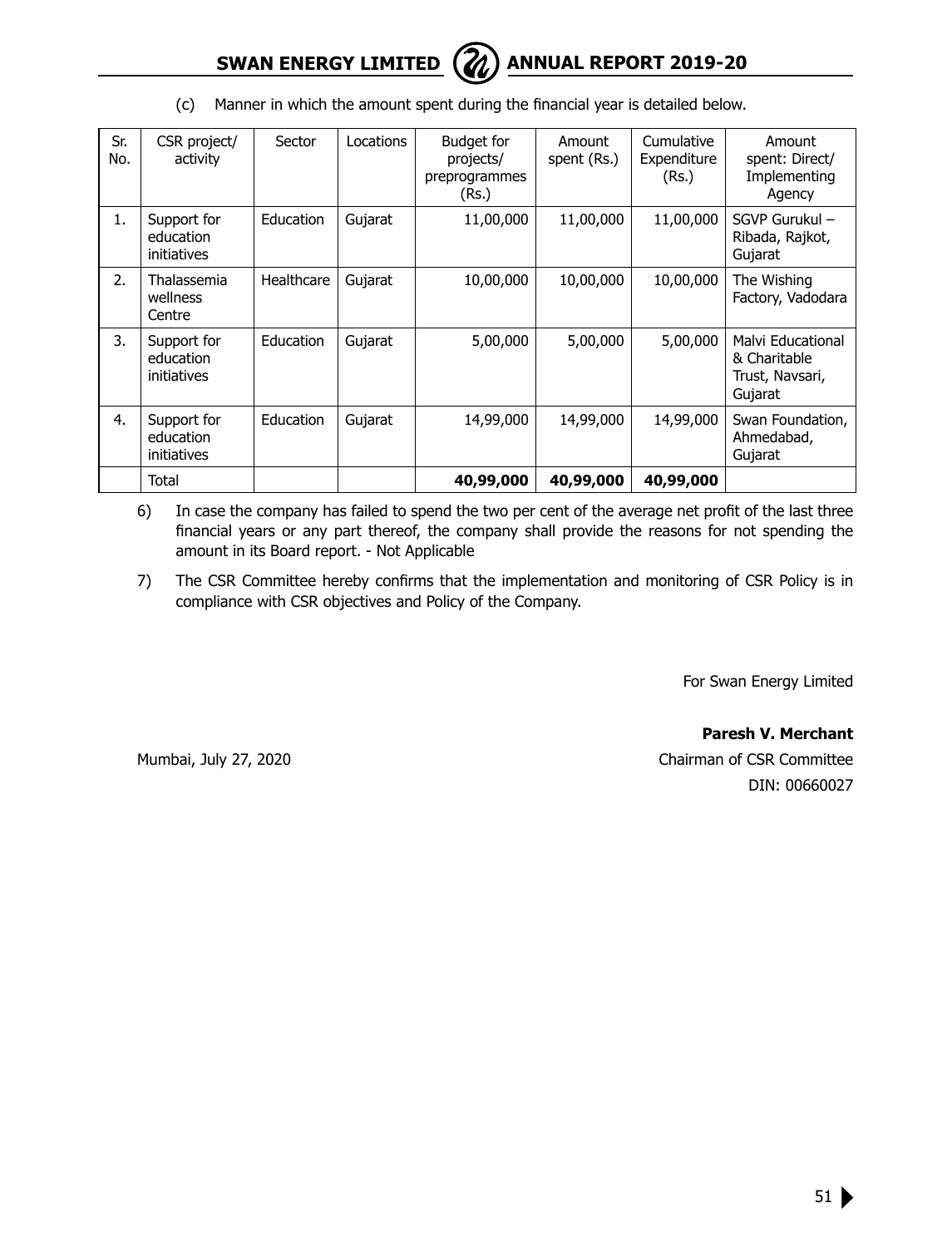

**Annexure 'F'**

#### **DIVIDEND DISTRIBUTION POLICY**

#### **1. Background and applicability**

SEBI (Listing Obligations and Disclosure Requirements) Regulations, 2015 ("Regulations"), requires the Company to formulate and disclose a Dividend Distribution Policy in the annual report and on its website. The Board of Directors ("Board") of **SWAN ENERGY Limited** ("Company") has adopted this Dividend Distribution Policy to comply with these requirements.

Dividend represents the profit of the Company, which is distributed to shareholders in proportion to the amount paid-up on shares they hold. Dividend includes Interim Dividend.

#### **2. Dividend distribution philosophy**

The Company is deeply committed to driving superior value creation for all its stakeholders. The focus will continue to be future growth and long term interests of the Company as well as its shareholders. Accordingly, the Board could continue to adopt a progressive dividend policy, ensuring the immediate as well as long term needs of the business.

#### **3. Statutory and Regulatory Parameters**

The Company shall declare dividend only after ensuring compliance with the requisite Regulations and directions as stipulated under the provisions of the Companies Act, 2013 ('ACT') and Rules made thereunder, SEBI(Listing Obligations and Disclosure Requirements) Regulations, 2015 as amended from time to time, other SEBI regulations and any other regulations as may be applicable from time to time.

The Dividend for any financial year shall normally be paid out of the Company profitsfor that year. This will be arrived at after providing for depreciation in accordance with the provisions of the ACT. If circumstances require, the Board mayalso declare dividend out of accumulated profits of any previous financial year(s) inaccordance with provisions of the Act and Regulations, asapplicable.

#### **4. The Circumstances under which the Shareholders may or may not expect Dividend;**

The decision regarding dividend pay-out is a crucial decision as it determines the amount of profit to be distributed among shareholders of the Company and the amount of profit to be retained in business. The decision seeks to balance the dual objectives of appropriately rewarding shareholders through dividends and retaining profits in order to maintain a healthy capital adequacy ratio to support future growth.

The Board will assess the Company's financial requirements, including present andfuture organic and inorganic growth opportunities and other relevant factors and declare Dividend in any financialyear.

The shareholders of the Company may not expect dividend in the following circumstances, subject to the discretion of the Board of Directors,

- In the event of inadequacy of profits or whenever the Company has incurred losses;
- Significant cash flow requirements towards higher working capital requirements / tax demands / or others, adversely impacting free cash flows;
- An impending / ongoing capital expenditure program or any acquisitions or investment in joint ventures requiring significant allocation of capital;
- Allocation of cash required for buy-back of securities;
- Any of the internal or external factors restraining the Company from considering dividend.

#### **5. Financial parameters and other internal and external factors that would be considered for declaration of Dividend:**

The dividend pay-out decision of the Board will depend upon the various financial parameters and internal & external factors, including following -

Financial parameters and Internal Factors:

- Operating cash flow of the Company
- Profit earned during the year
- Profit available for distribution
- Earnings Per Share (EPS)
- Working capital requirements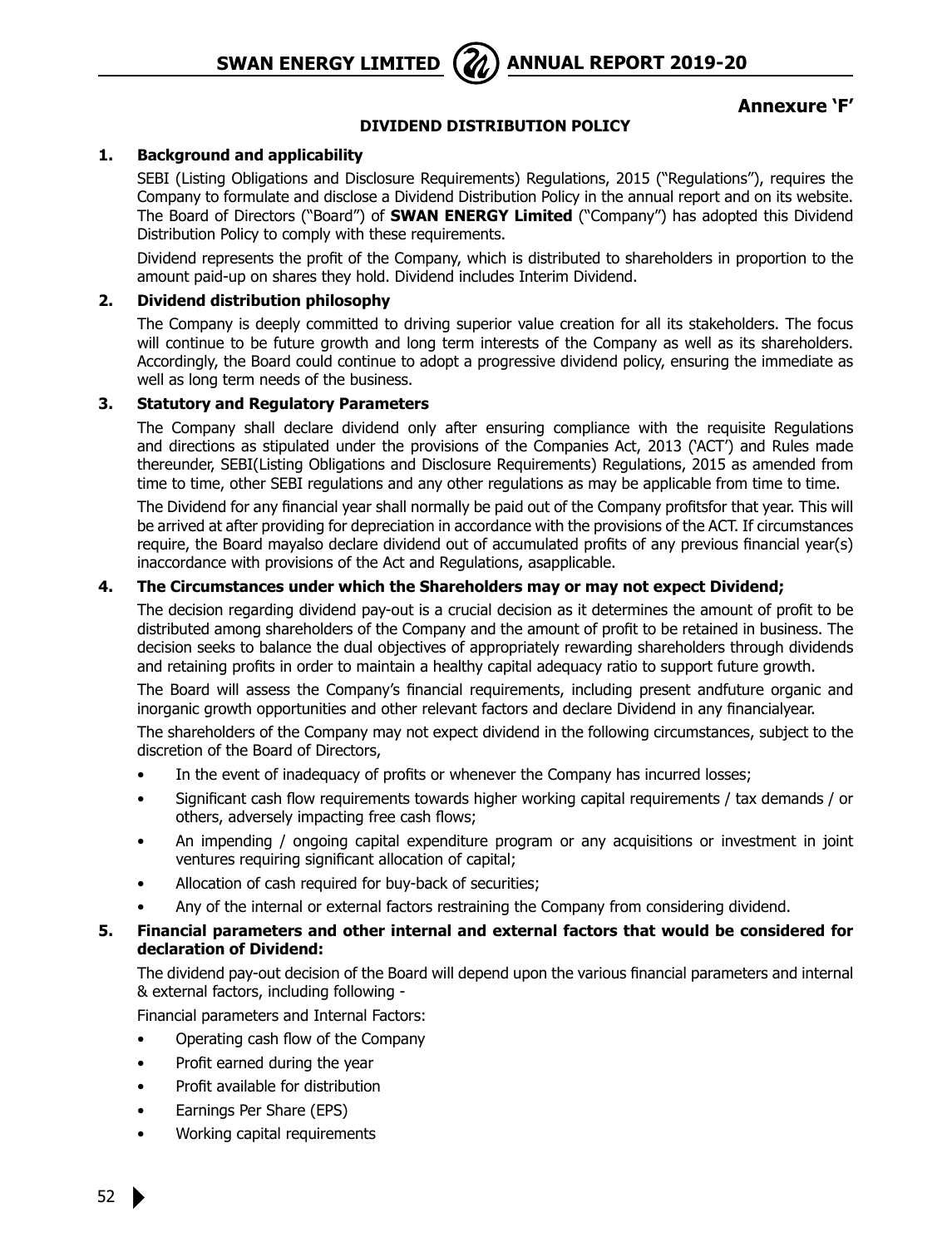

- Capital expenditure requirement
- Business expansion and growth
- Likelihood of crystallization of contingent liabilities, if any
- Additional investment in subsidiaries and associates of the company
- Upgradation of technology and physical infrastructure
- Creation of contingency fund
- Acquisition of brands and business
- Cost of Borrowing
- Past dividend payout ratio / trends
- External Factors:
- Economic environment
- Capital markets
- Global conditions
- Statutory provisions and quidelines
- Dividend payout ratio of competitors

#### **6. Utilization of Retained Earnings**

The Board may retain its earnings in order to make better use of the available funds and increase the value of the stakeholders in the long run. The decision of utilization of the retained earnings of the Company shall be based on the following factors:

- Market expansion plan
- Product expansion plan
- Increase in production capacity
- Modernization plan
- Diversification of business
- Long term strategic plans
- Replacement of capital assets
- Where the cost of debt is expensive
- Dividend payment
- Such other criteria's as the Board may deem fit from time to time.

#### **7. Multiple Classes of Shares**

Currently, the Company has only one class of shares, i.e., Equity shares. In the future, if the company issues multiple classes of shares, the parameters of the dividend distribution policy will be appropriately addressed.

#### **8. Modification of the Policy**

This Policy would be subject to modification in accordance with the guidelines / clarifications as may be issued from time to time by relevant statutory and regulatory authority. The Board may modify, add, delete or amend any of the provisions of this Policy. Any exceptions to the Dividend Distribution Policy must be consistent with the Regulations and must be approved in the manner as may be decided by the Board ofDirectors.

#### **9. Disclosures**

The Dividend Distribution Policy shall be disclosed in the Annual Report and on the website of the Company.

For and on behalf of the Board of Directors

**Navinbhai C. Dave** Chairman DIN: 01787259

Mumbai, 27th July, 2020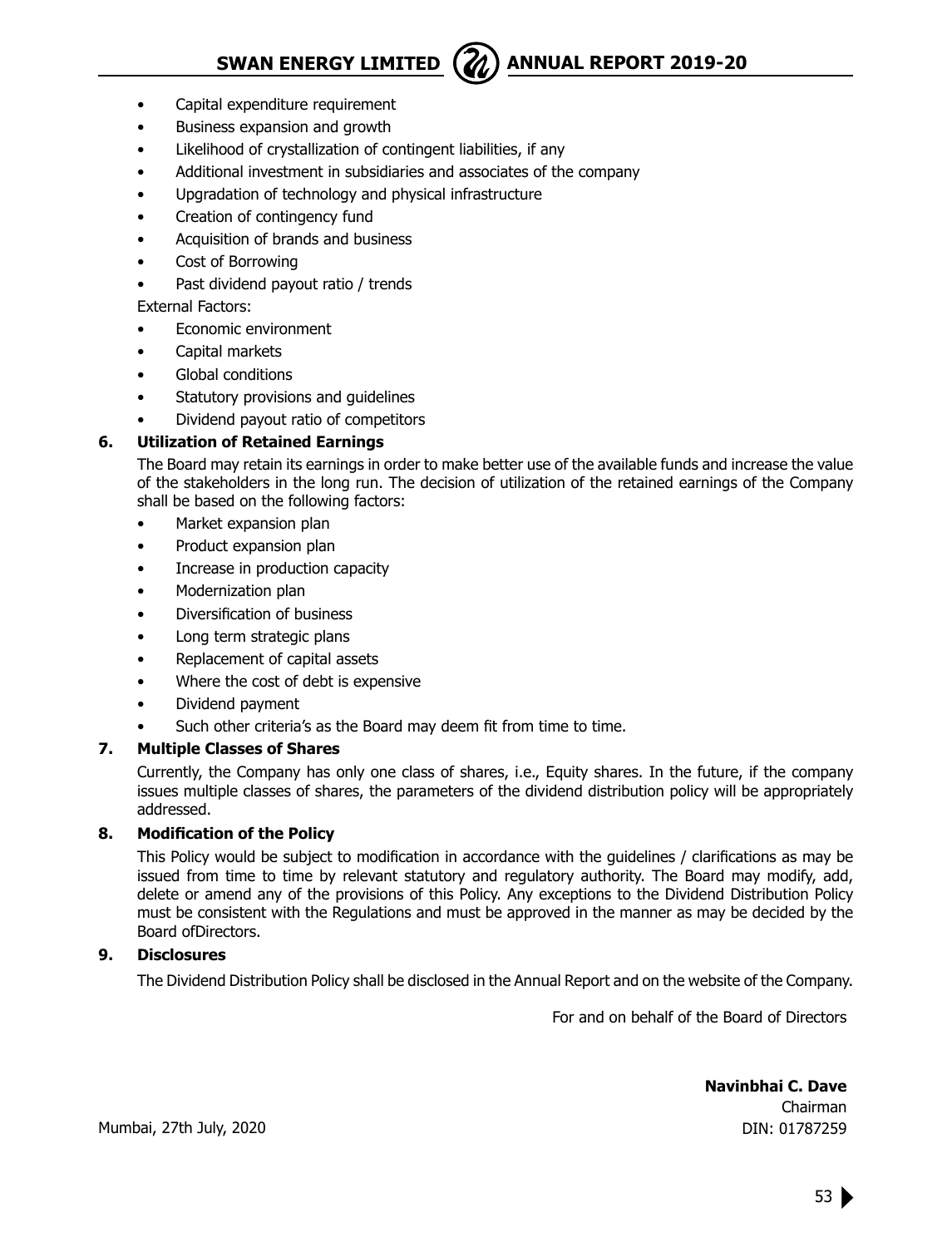

**Annexure 'G'**

#### **BUSINESS RESPONSIBILITY (BR) REPORT: SECTION A: GENERAL INFORMATION ABOUT THE COMPANY**

| Sr<br>No.       | <b>Particulars</b>                                                                                  |                                                                                                                                                                                  |  |  |  |  |
|-----------------|-----------------------------------------------------------------------------------------------------|----------------------------------------------------------------------------------------------------------------------------------------------------------------------------------|--|--|--|--|
| 1.              | Corporate Identity Number (CIN) of the<br>Company                                                   | L17100MH1909PLC000294                                                                                                                                                            |  |  |  |  |
| 2.              | Name of the Company                                                                                 | Swan Energy Limited                                                                                                                                                              |  |  |  |  |
| 3.              | Registered address                                                                                  | 6, FELTHAM HOUSE, 2ND FLOOR,<br>J N HEREDIA MARG, BALLARD ESTATE,<br><b>MUMBAI 400001</b>                                                                                        |  |  |  |  |
| 4.              | Website                                                                                             | www.swan.co.in                                                                                                                                                                   |  |  |  |  |
| 5.              | F-mail id                                                                                           | invgry@swan.co.in                                                                                                                                                                |  |  |  |  |
| 6.              | Financial Year reported                                                                             | 2019-20                                                                                                                                                                          |  |  |  |  |
| 7.              | Sector(s) that the Company is engaged in<br>(industrial activity code-wise):                        | Finishing of textiles: NIC Code - 1313 [as<br>per 2008]                                                                                                                          |  |  |  |  |
| 8.              | List three key products/services that the<br>Company manufactures/provides (as in<br>balancesheet): | (a) 13131 Finishing of cotton and blended<br>cotton textiles.<br>(b) 13136 Activity related to screen printing<br>(c) 13139 Other activities relating to<br>finishing of textile |  |  |  |  |
| $Q_{\perp}$     | Total number of locations where business<br>activity is under taken by the Company                  | (a) Number of International Locations: NIL<br>(b) 1 manufacturing location, 2<br>offices, including registered office                                                            |  |  |  |  |
| 10 <sup>1</sup> | Markets served by the Company                                                                       | International<br>National<br>Local<br><b>State</b>                                                                                                                               |  |  |  |  |
|                 |                                                                                                     | Yes<br>Yes<br>Yes<br>Yes                                                                                                                                                         |  |  |  |  |

#### **SECTION B: FINANCIAL DETAILS OF THE COMPANY**

- 1. Paid up Capital(INR): Rs. 24,42,57,000
- 2. Total Turnover(INR in Lakhs): 30684.03
- 3. Total profit after taxes(INR in Lakhs): 413.20
- 4. Total Spending on Corporate Social Responsibility (CSR) as percentage of profit after tax(%): Rs. 40,99,000/-
- 5. List of activities in which expenditure in 4 above has beenincurred:-

Please refer Annexure E (page no. 34) to Directors' Report for CSR Policy.

#### **SECTION C: OTHER DETAILS**

**1. Does the Company have any Subsidiary Company/Companies?**

The Company has Six Subsidiaries.

**2. Do the Subsidiary Company/Companies participate in the BR Initiatives of the parent company? If yes, then indicate the number of such subsidiary company(s)**

No

**3. Do any other entity/entities (e.g. suppliers, distributors etc.) that the Company does business with, participate in the BR initiatives of the Company? If yes, then indicate the percentage of such entity/entities? [Less than 30%, 30-60%, More than 60%]**

No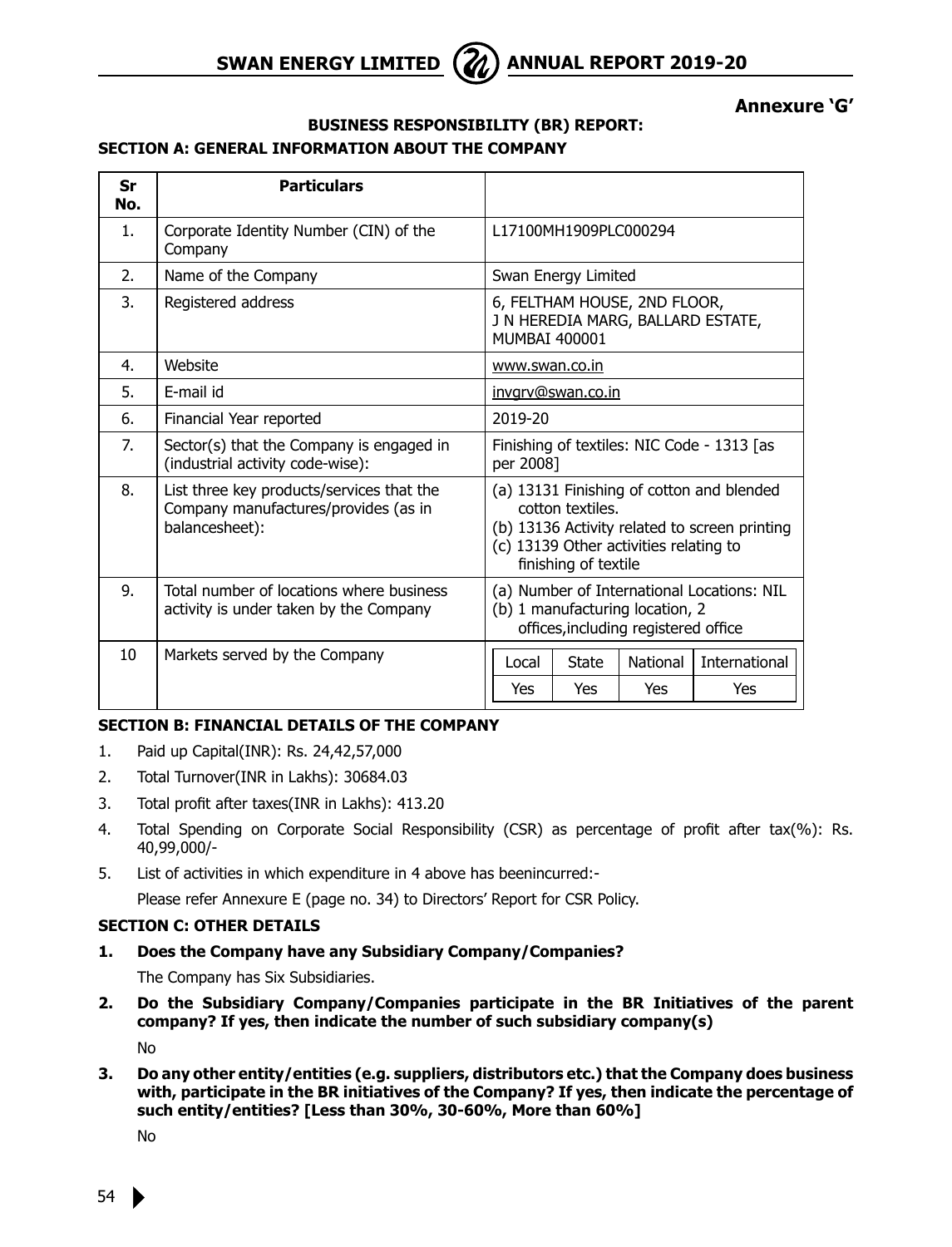

#### **SECTION D: BR INFORMATION**

#### **1. Details of Director/Directors responsible for BR**

- **(a) Details of the Director/ Directors responsible for implementation of the BR policy/ policies**
- 1. DIN Number: 00660027
- 2. Name: Mr. Paresh V. Merchant
- 3. Designation: Executive Director

#### **(b) Details of the BR head**

| No.           | <b>Particulars</b>         | <b>Details</b>            |
|---------------|----------------------------|---------------------------|
|               | DIN Number (if applicable) | 00660027                  |
| $\mathcal{L}$ | Name                       | Mr. Paresh V. Merchant    |
| 3             | Designation                | <b>Executive Director</b> |
| 4             | Telephone number           | 022-4058300               |
| 5             | e-mail id                  | paresh@swan.co.in         |

#### **2. Principle-wise, (as per NVGs) BR Policy/ Policies:**

The National Voluntary Guidelines (NVGs) on Social, Environmental and Economic responsibilities of Business released by the Ministry of Corporate Affairs has adopted 9 (nine) areas of Business Responsibility. These briefly are as follows.

- P1: Business should conduct and govern themselves with Ethics, Transparency and Accountability
- P2: Businesses should provide goods and services that are safe and contribute to sustainability throughout their life cycle
- P3: Businesses should promote the wellbeing of all employees
- P4: Businesses should respect the interests of, and be responsive towards all stakeholders, especially those who are disadvantaged, vulnerable and marginalized
- P5: Businesses should respect and promote human rights
- P6: Business should respect, protect and make efforts to restore the environment
- P7: Businesses, when engaged in influencing public and regulatory policy, should do so in a responsible manner
- P8: Businesses should support inclusive growth and equitable development
- P9: Businesses should engage with and provide value to their customers and consumers in a responsible manner

#### **(a) Details of compliance (Reply inY/N)**

| No. | <b>Questions</b>                                                                                     | P1 | P <sub>2</sub> | P3 | P4 | P5 | P6 | P7 | P8 | P9 |
|-----|------------------------------------------------------------------------------------------------------|----|----------------|----|----|----|----|----|----|----|
|     | Do you have a policy/ policies<br>for                                                                |    |                |    |    |    |    |    |    |    |
|     | Has the policy being formulated<br>in consultation with the relevant<br>stakeholders?                |    |                |    |    |    |    |    |    |    |
| 3   | Does the policy conform to any<br>national / international standards?<br>If yes, specify? (50 words) |    |                |    |    |    |    |    |    |    |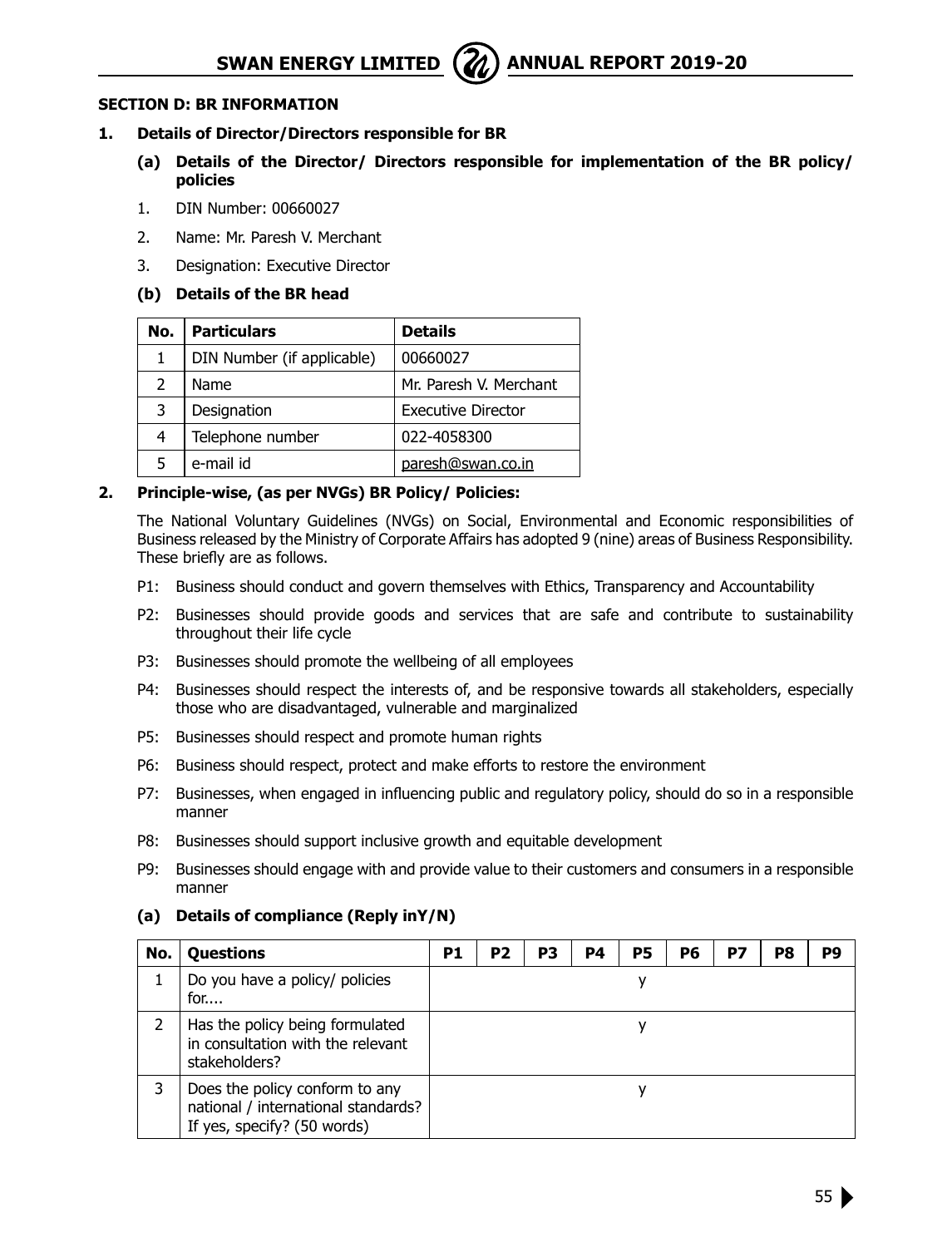

| No.            | Questions                                                                                                                                                              | P <sub>1</sub> | P <sub>2</sub> | P <sub>3</sub> | <b>P4</b> | <b>P5</b>      | P6        | P7         | P8 | P9         |
|----------------|------------------------------------------------------------------------------------------------------------------------------------------------------------------------|----------------|----------------|----------------|-----------|----------------|-----------|------------|----|------------|
| 4              | Has the policy being approved<br>by the Board? Is yes, has it been<br>signed by MD/ owner/ CEO/<br>appropriate Board Director?                                         |                |                |                |           |                | у         |            |    |            |
| 5              | Does the company have a<br>specified committee of the Board/<br>Director/ Official to oversee the<br>implementation of the policy?                                     | у              |                |                |           |                |           |            |    |            |
| 6              | Indicate the link for the policy to<br>be viewed online?                                                                                                               | y*             | $\mathsf{y}^*$ | $V^{**}$       | $V^{***}$ | $V^{\ast\ast}$ | $V^{***}$ | $V^{****}$ | y* | $V^{****}$ |
| $\overline{7}$ | Has the policy been formally<br>communicated to all relevant<br>internal and external stakeholders?                                                                    | у              |                |                |           |                |           |            |    |            |
| 8              | Does the company have in-house<br>structure to implement the policy/<br>policies.                                                                                      | у              |                |                |           |                |           |            |    |            |
| 9              | Does the Company have a<br>grievance redressal mechanism<br>related to the policy/ policies to<br>address stakeholders' grievances<br>related to the policy/ policies? | у              |                |                |           |                |           |            |    |            |
| 10             | Has the company carried out<br>independent audit/ evaluation of<br>the working of this policy by an<br>internal or external agency?                                    |                |                |                |           |                | у         |            |    |            |

\* Code of conduct: http://www.swan.co.in/pdf/swan%20-%20code%20of%20conduct.pdf \*\* Whistle Blower Policy: http://www.swan.co.in/pdf/Whistle%20blower%20policy\_SWAN.pdf \*\*\* CSR Policy: http://www.swan.co.in/pdf/Corporate%20Social%20Responsibility%20Policy.pdf \*\*\*\* Quality Policy: http://www.swan.co.in/pdf/swan%20quality%20policy.pdf

(b) If answer to the question at serial number 1 against any principle, is 'No', please explain why: (Tick up to 2 options)

| No.           | <b>Questions</b>                                                                                                                           | P1             | P <sub>2</sub> | P3 | <b>P4</b> | <b>P5</b> | <b>P6</b> | P7 | P8 | P9 |
|---------------|--------------------------------------------------------------------------------------------------------------------------------------------|----------------|----------------|----|-----------|-----------|-----------|----|----|----|
| 1.            | The company has not understood the<br>Principles                                                                                           |                |                |    |           |           |           |    |    |    |
| $\mathcal{P}$ | The company is not at a stage where it<br>finds itself in a position to formulate and<br>implement the policies on<br>specified principles | NOT APPLICABLE |                |    |           |           |           |    |    |    |
| 3             | The company does not have financial or<br>manpower resources available for the task                                                        |                |                |    |           |           |           |    |    |    |
| 4             | It is planned to be done within next 6<br>months                                                                                           |                |                |    |           |           |           |    |    |    |
| 5             | It is planned to be done within the next 1<br>year                                                                                         |                |                |    |           |           |           |    |    |    |
| 6             | Any other reason (please specify)                                                                                                          |                |                |    |           |           |           |    |    |    |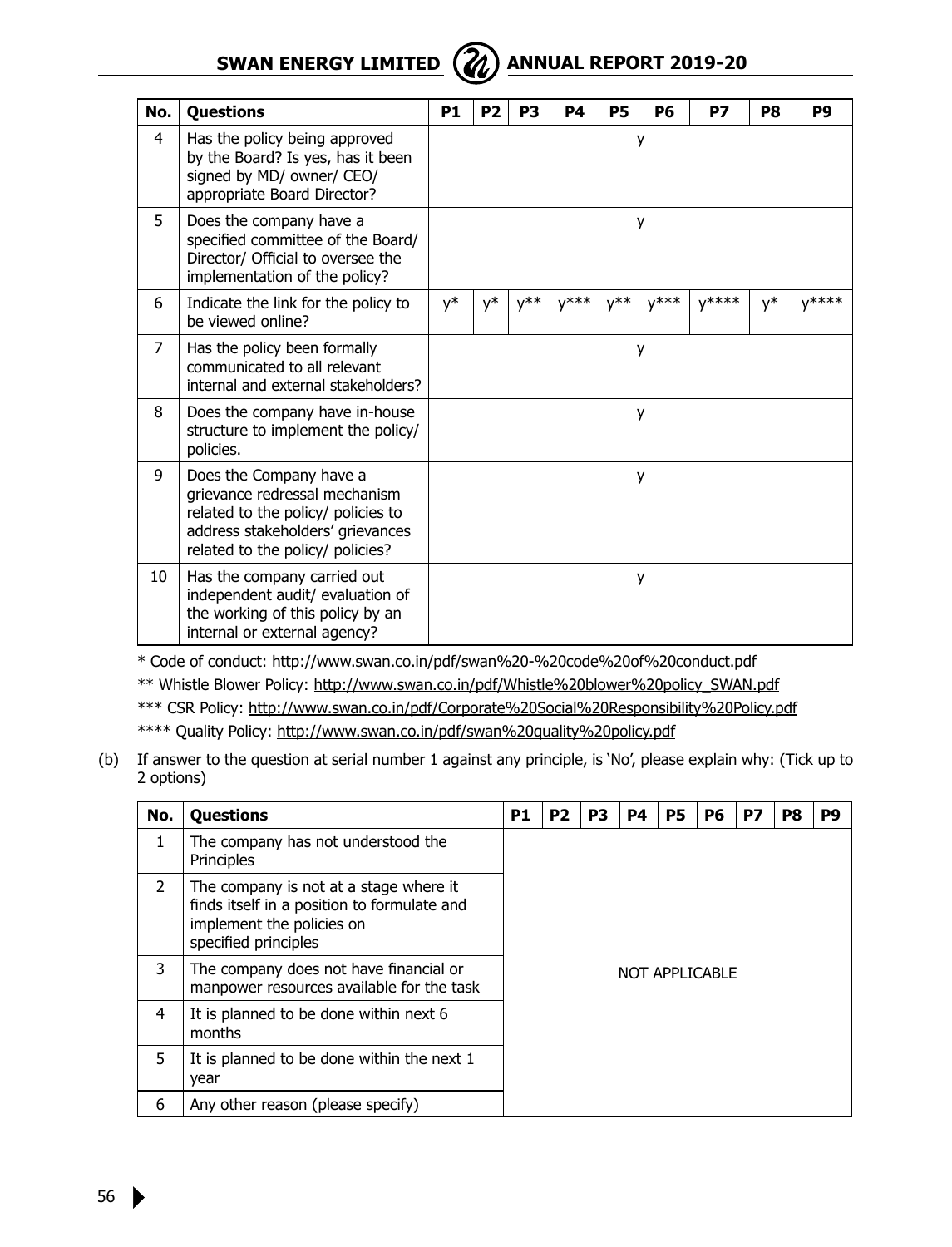

#### **3. Governance related to BR**

**(a) Indicate the frequency with which the Board of Directors, Committee of the Board or CEO to assess the BR performance of the Company. Within 3 months, 3-6 months, Annually, More than 1 year**

The assessment of BR performance is done annually by the MD, ED and senior management of the Company.

**(b) Does the Company publish a BR or a Sustainability Report? What is the hyperlink for viewing this report? How frequently it is published?**

The Company had started publishing BR report from financial year 2017-18 on a yearly basis. The BR report is/shall be available on www.swan.co.in

#### **SECTION E: PRINCIPLE-WISE PERFORMANCE**

**Principle 1: Businesses should conduct and govern themselves with Ethics, Transparency and Accountability**

**1. Does the policy relating to ethics, bribery and corruption cover only the company?** No.

**Does it extend to the Group/Joint Ventures/ Suppliers/Contractors/NGOs/Others?** Yes

**2. How many stakeholder complaints have been received in the past financial year and what percentage was satisfactorily resolved by the management? If so, provide details thereof, in about 50 words orso.**

During the reporting year, Company has received 2 (two) complaints from the shareholder and1 (one) complaint waspending as on 31st March, 2019. All the above complaints were duly resolved during the year.

#### **Principle 2: Businesses should provide goods and services that are safe and contribute to sustainability throughout their life cycle**

- **1. List up to 3 of your products or services whose design has incorporated social or environmental concerns, risks and/ or opportunities.**
	- (a) Suiting
	- (b) Shirting
	- (c) Dress materials

Your company is committed to offer quality standards for all range of its textile products, which are safe and environment friendly. The company is having well equipped test lab at its Ahmedabad production location to verify the products on a regular basis to ensure no deviation.

#### **2. For each such product, provide the following details in respect of resource use (energy, water, raw material etc.) per unit of product (optional):**

#### **(a) Reduction during sourcing/production/ distribution achieved since the previous year throughout the value chain?**

The company is having process house, where grey is purchased as a raw material. The raw materials are sourced locally on the best possible trade terms. The production costs are continuously monitored. Automation is extensively used through latest machines, which results in reduction of scrap percentage and also energy and water consumption.

The company is committed to transform energy conservation into a strategic business goal by way of monitoring energy related parameters on a regular basis and to reduce energy consumption in all its operations.

**(b) Reduction during usage by consumers (energy, water) has been achieved since the previous year?**

As the products of the company are used by a diverse and large number of consumers, it is not feasible to identify the reduction of resource usage by the consumers. The Company's products do

57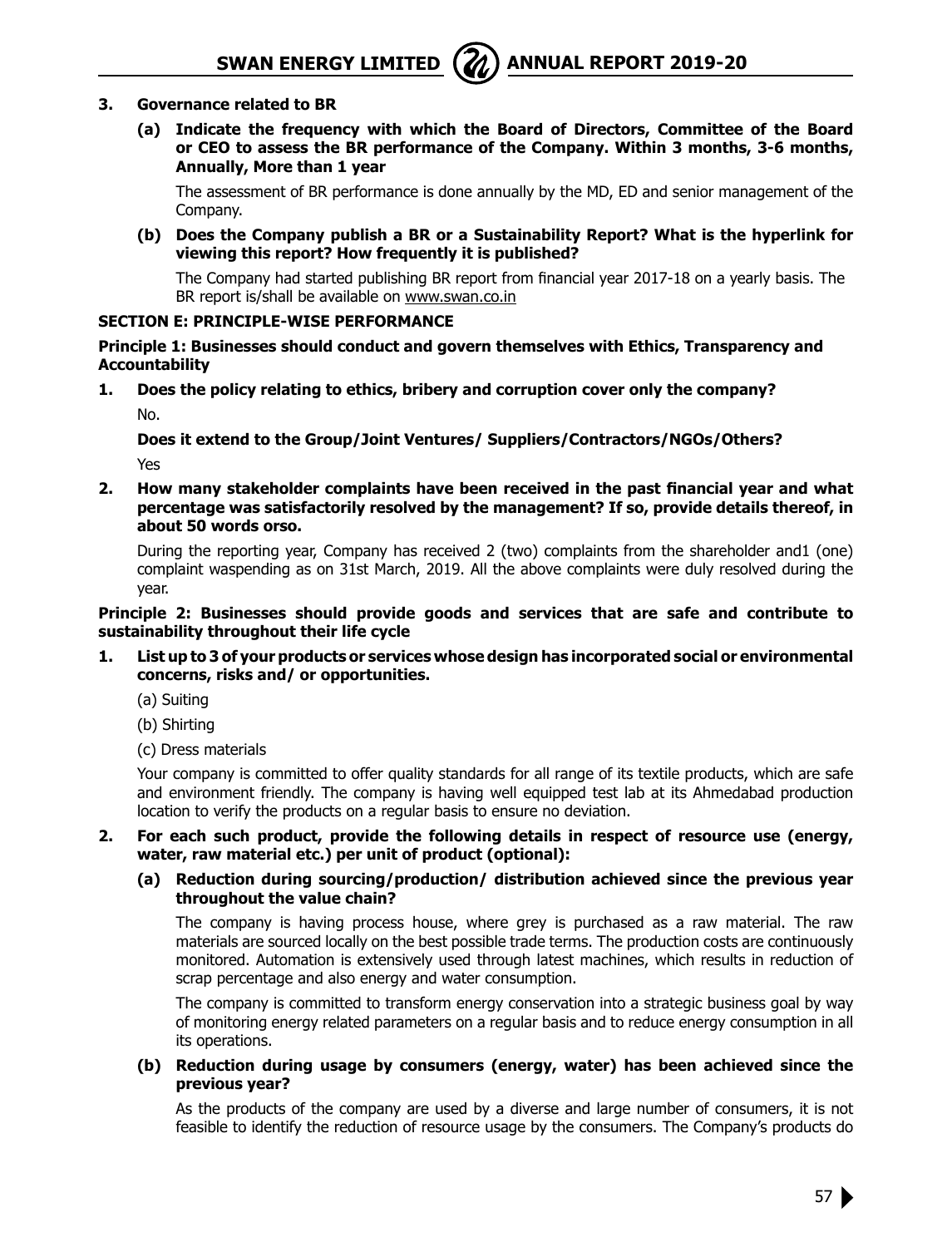

not have any broad-based impact on energy and water consumption by consumers. However, the Company continuously takes measures to reduce the consumption of energy and water.

**3. Does the company have procedures in place for sustainable sourcing (including transportation)?**

Yes.

**(a) If yes, what percentage of your inputs was sourced sustainably? Also, provide details thereof, in about 50 words or so.**

The Company endeavours to focus on protection of environment, stakeholders' interest and cost effectiveness while procuring any raw material or goods. The main raw materials are procured from manufacturers / producers who are well reputed keeping in mind the need for quality and consistency. Adequate steps are taken for safety during transportation and optimization of logistics, which, in turn, help to mitigate the impact on climate.

**4. Has the company taken any steps to procure goods and services from local & small producers, including communities surrounding their place of work?**

Yes.

**5. Does the company have a mechanism to recycle products and waste? If yes what is the percentage of recycling of products and waste (separately as <5%, 5-10%, >10%). Also, provide details thereof, in about 50 words or so.**

Wastage management is highly focused and monitored through various initiatives with a view to ensure reduction in waste generation. Recycling of the wastage is not feasible and hence, sold as a scrap.

#### **Principle 3: Businesses should promote the wellbeing of all employees**

- 1. Please indicate the Total number of employees: 117
- 2. Please indicate the Total number of employees hired on temporary/contractual/casual basis: 236
- 3. Please indicate the Number of permanent women employees: 0
- 4. Please indicate the Number of permanent employees with disabilities: NIL
- 5. Do you have an employee association that is recognized by management: No
- 6. What percentage of your permanent employees is members of this recognized employee association? N.A.
- 7. Please indicate the Number of complaints relating to child labour, forced labour, involuntary labour, sexual harassment in the last financial year and pending, as on the end of the financial year.

| No.                     | Category                                                   | No of complaints filed during<br>the financial year | No of complaints pending<br>as on end of the financial<br>year |
|-------------------------|------------------------------------------------------------|-----------------------------------------------------|----------------------------------------------------------------|
| ı                       | <b>Child labour/forced</b><br>labour/involuntary<br>labour | Nil                                                 | Nil                                                            |
| $\overline{\mathbf{2}}$ | Sexual harassment                                          | Nil                                                 | Nil                                                            |
| з                       | <b>Discriminatory</b><br>employment                        | Nil                                                 | Nil                                                            |

- **8. What percentage of your under mentioned employees were given safety & skill up- gradation training in the last year?**
	- (a) Permanent Employees
	- (b) Permanent Women Employees
	- (c) Casual/ Temporary/ Contractual Employees
	- (d) Employees with Disabilities

All the employees undergo the company's safety and skill upgradation programmes and are conscious about its utility and benefits.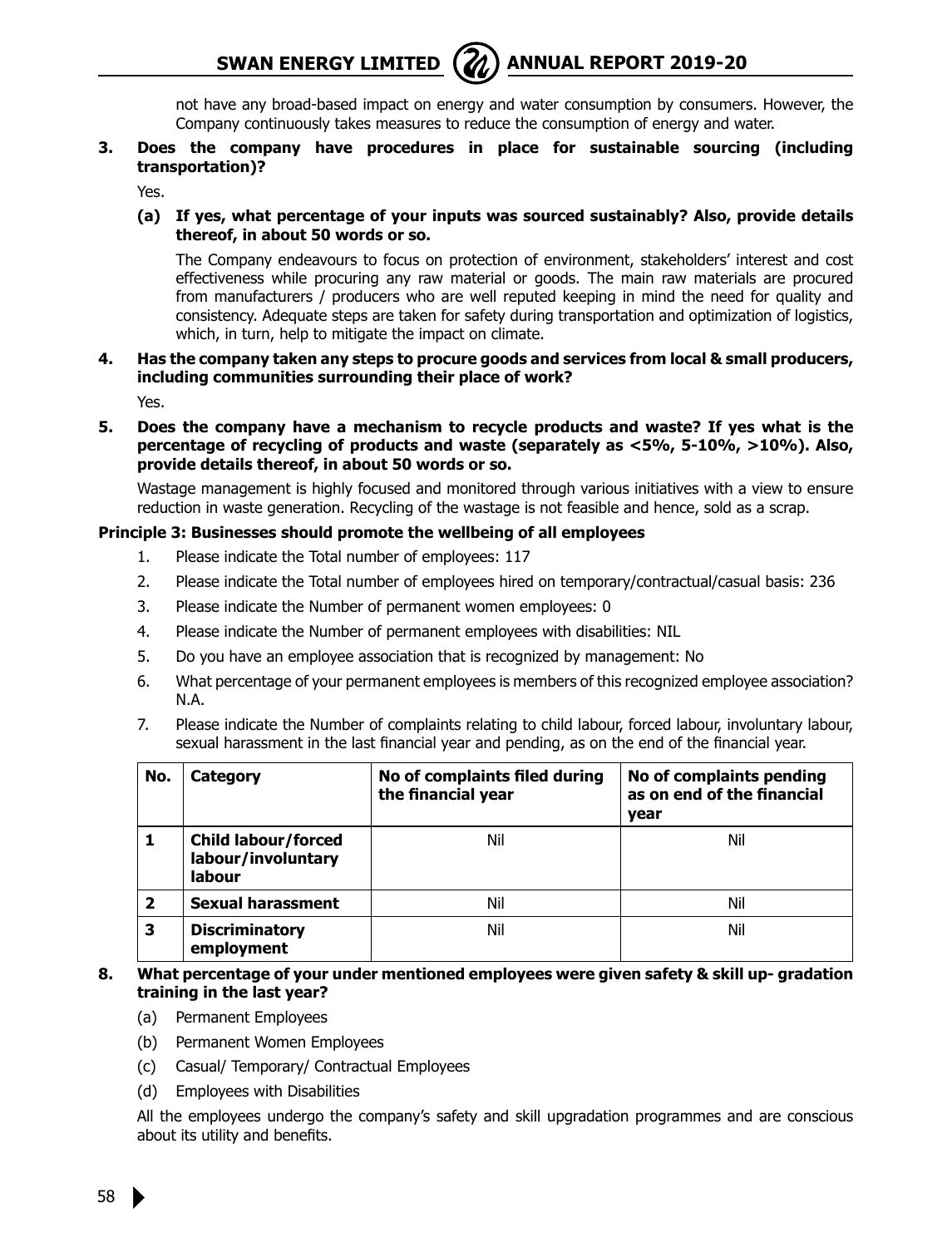**Principle 4: Businesses should respect the interests of, and be responsive towards all stakeholders, especially those who are disadvantaged, vulnerable and marginalized.**

- **1. Has the company mapped its internal and external stakeholders? Yes/ No** Yes.
- **2. Out of the above,has the company identified the disadvantaged, vulnerable & marginalized stakeholders.**

Yes.

**3. Are there any special initiatives taken by the company to engage with the disadvantaged, vulnerable and marginalized stakeholders.If so, provide details thereof, in about 50 words or so.**

The company extends its social responsibilities though its CSR projects. The company identifies the stakeholders through multiple channels so as to incorporate their feed back for continuous improvement and innovation to meet customer expectation, need and demand in fair manner.

#### **Principle 5: Businesses should respect and promote human rights**

**1. Does the policy of the company on human rights cover only the company or extend to the Group/ Joint Ventures/ Suppliers/ Contractors/ NGOs/ Others?**

The Company has in place 'Whistle blower Policy', which covers its Human Rights Policy. It also extends to the group companies.

**2. How many stakeholder complaints have been received in the past financial year and what percent was satisfactorily resolved by the management?** Nil.

#### **Principle 6: Business should respect, protect, and make efforts to restore the environment**

**1. Does the policy related to Principle 6 cover only the company or extends to the Group/ Joint Ventures/Suppliers/ Contractors/ NGOs/ others?**

The policy, covered under CSR, extends to the company and its group companies.

- **2. Does the company have strategies/ initiatives to address global environmental issues such as climate change, global warming, etc? Y/N. If yes, please give hyperlink for web page etc.** No
- **3. Does the company identify and assess potential environmental risks?**

The company has taken certification under ISO 9001: 2015.

**4. Does the company have any project related to Clean Development Mechanism? If so, provide details thereof, in about 50 words or so. Also, if Yes, whether any environmental compliance report is filed?**

No

**5. Has the company undertaken any other initiatives on – clean technology, energy efficiency, renewable energy, etc. Y/N. If yes, please give hyperlink for web page etc.**

No

**6. Are the Emissions/ Waste generated by the company with in the permissible limits given by CPCB/ SPCB for the financial year being reported?**

Yes

**7. Number of show cause/ legal notices received from CPCB/SPCB which are pending (i.e. not resolved to satisfaction) as on end of Financial Year.** Nil

**Principle 7: Businesses, when engaged in influencing public and regulatory policy, should do so in a responsible manner**

**1. Is your company a member of any trade and chamber or association? If Yes, Name only those major ones that your business deals with:**

Yes

(a) Narol Textile Infrastructure & Enviro Management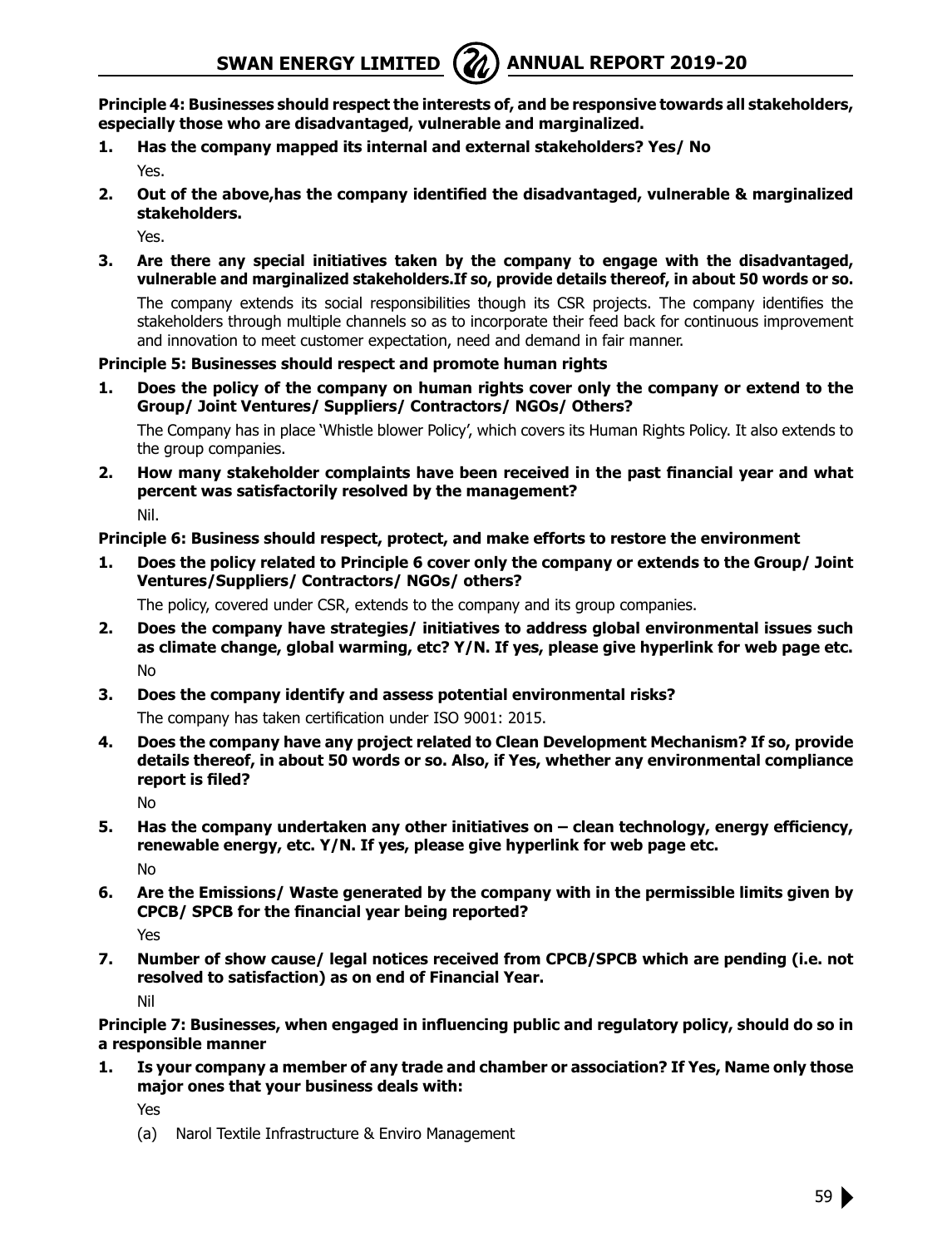

- (b) Gujarat Chamber of Commerce & Industry
- **2. Have you advocated/ lobbied through above associations for the advancement or improvement of public good? Yes/No; if yes specify the broad areas (drop box: Governance and Administration, Economic Reforms, Inclusive Development Policies, Energy security, Water, Food Security, Sustainable Business Principles,Others)**

The Company continuously advocates the use of eco-friendly practices, use of alternatives fuels and energy conservation.

#### **Principle 8: Businesses should support inclusive growth and equitable development**

**1. Does the company have specified programmes/initiatives/projects in pursuit of the policy related to Principle 8 ? If yes details thereof.**

The Company has a well-defined CSR policy, under which, it has taken various initiatives for support and development of society. The report on the CSR projects carried by the Company is annexed with the Director's Report

**2. Are the programmes/ projects undertaken through in-house team/own foundation/external NGO/government structures/any other organization?**

The programmes /projects undertaken are through various external NGOs, supporting various CSR initiatives.

**3. Have you done any impact assessment of your initiative?**

The Company undertakes an impact assessment of the CSR interventions to ensure that the resources are gainfully utilized for the welfare of the intended communities.

**4. What is your company's direct contribution to community development projects- Amount in INR and the details of the projects undertaken.**

The Company has spent Rs. 40.99 lacs on the CSR activities during the financial year 2019-20. The amount was spent on areas as mentioned in Annexure 'E' to the Director's Report.

**5. Have you taken steps to ensure that this community development initiative is successfully adopted by the community? Please explain in 50 words, or so.**

Yes. The company is in contact with NGOs to ensure that all development/health care initiatives of the Company are successfully adopted by the concerned communities.

#### **Principle 9: Businesses should engage with and provide value to their customers and consumers in a responsible manner**

**1. What percentage of customer complaints/consumer cases are pending as on the end of financialyear.**

There are three customer complaints/ cases pending as on the end of F.Y. 2019-20.

- **2. Does the company display product information on the product label, over and above what is mandated as per local laws? Yes/No/N.A. /Remarks(additional information)** Not applicable
- **3. Is there any case filed by any stakeholder against the company regarding unfair trade practices, irresponsible advertising and/or anti-competitive behaviour during the last five years and pending as on end of financial year.If so, provide details thereof, in about 50 words or so.**

No

**4. Did your company carry out any consumer survey/ consumer satisfaction trends?** Yes.

For and on behalf of the Board of Directors

**Navinbhai C. Dave** Chairman DIN: 01787259

Mumbai, 27th July, 2020

60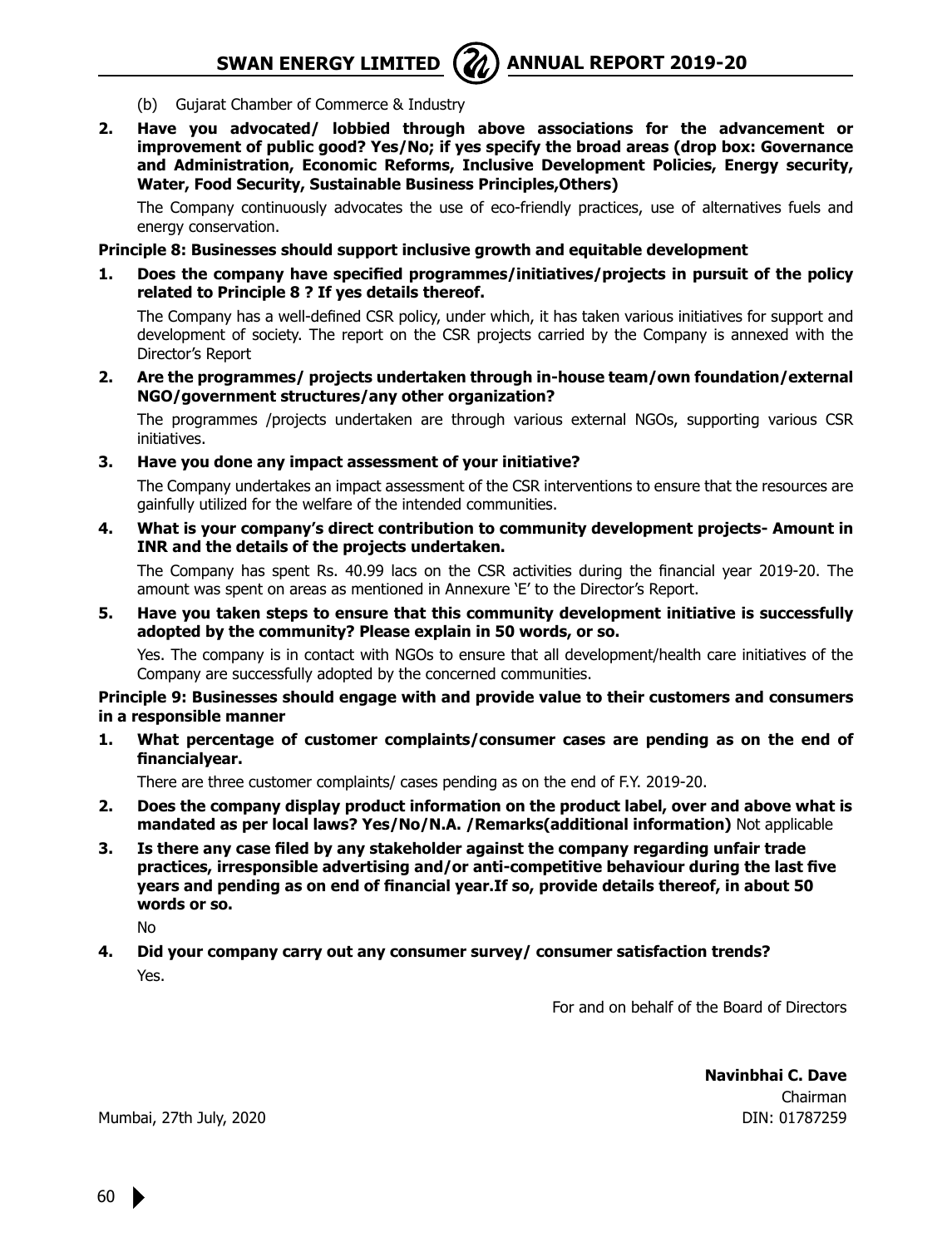

**Annexure 'H'**

#### **SECRETARIAL AUDIT REPORT**

**Form No. MR-3**

#### **FOR THE FINANCIAL YEAR ENDED 31st March, 2020**

#### **[Pursuant to section 204(1) of the Companies Act, 2013 and rule No.9 of the Companies (Appointment and Remuneration Personnel) Rules, 2014]**

To, the Members, Swan Energy Limited Mumbai.

We have conducted the secretarial audit of the compliance of applicable statutory provisions and the adherence to good corporate practices by Swan Energy Limited (hereinafter called the company). Secretarial Audit was conducted in a manner that provided us a reasonable basis for evaluating the corporate conducts/statutory compliances and expressing our opinion thereon.

Based on our verification of the Company's books, papers, minute books, forms and returns filed and other records maintained by the company and also the information provided by the Company, its officers, agents and authorized representatives during the conduct of secretarial audit, we hereby report that in our opinion, the company has, during the audit period covering the financial year ended on 31st March, 2020 complied with the statutory provisions listed hereunder and also that the Company has proper Board-processes and compliancemechanism in place to the extent, in the manner and subject to the reporting made hereinafter:

We have examined the books, papers, minute books, forms and returns filed and other records maintained by the Company for the financial year ended on 31st March, 2020 according to the provisions of:

- (i) The Companies Act, 2013 (the Act) and the Rules made there under;
- (ii) The Securities Contracts (Regulation) Act, 1956 ('SCRA') and the Rules made there under;
- (iii) The Depositories Act, 1996 and the Regulations and Bye-laws framed there under;
- (iv) Foreign Exchange Management Act, 1999 and the Rules and regulations made there under to the extent of Foreign Direct Investment, Overseas Direct Investment and External Commercial Borrowings;
- (v) The following Regulations and Guidelines prescribed under the Securities and Exchange Board of India Act, 1992 ('SEBI Act'):-
	- (a) The Securities and Exchange Board of India (Substantial Acquisition of Shares and Takeovers) Regulations, 2011;
	- (b) The Securities and Exchange Board of India (Prohibition of Insider Trading) Regulations, 1992;
	- (c) The Securities and Exchange Board of India (Issue of Capital and Disclosure Requirements) Regulations, 2009;
	- (d) The Securities and Exchange Board of India (Employee Stock Option Scheme and Employee Stock Purchase Scheme) Guidelines, 1999;
	- (e) The Securities and Exchange Board of India (Issue and Listing of Debt Securities) Regulations, 2008;
	- (f) The Securities and Exchange Board of India (Registrars to an Issue and Share Transfer Agents) Regulations, 1993 regarding the Companies Act and dealing with client;
	- (g) The Securities and Exchange Board of India (Delisting of Equity Shares) Regulations, 2009; and
	- (h) The Securities and Exchange Board of India (Buyback of Securities) Regulations, 1998;
- (vi) Laws applicable to the industry to which the Company belongs, as identified by the Management is given in the enclosed Annexure 2.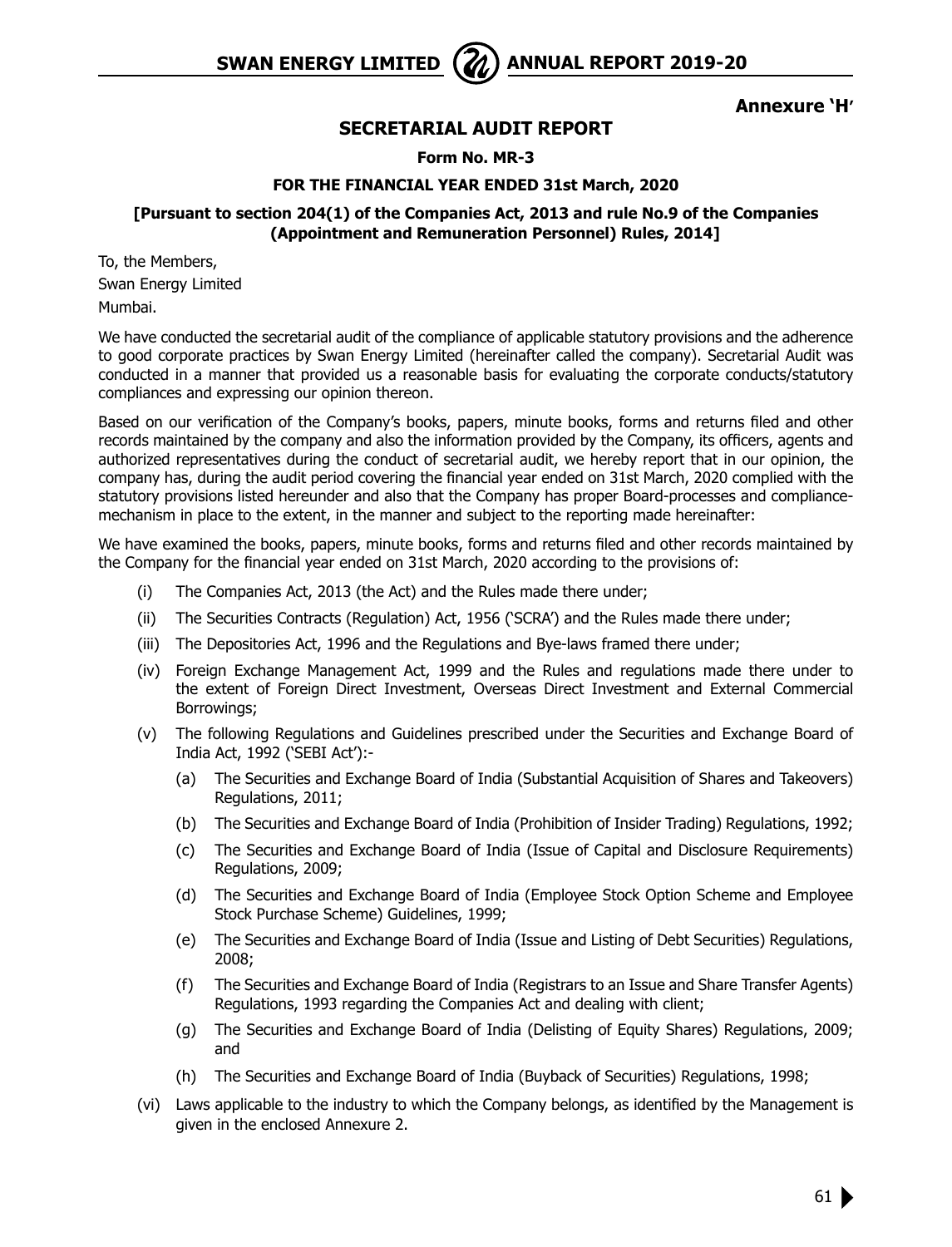We have also examined compliance with the applicable clauses of the following:

- (i) Secretarial Standards issued by The Institute of Company Secretaries of India.
- (ii) SEBI (Listing Obligation and Disclosure Requirements) Regulations, 2015.

During the period under review the Company has complied with the provisions of the Act, Rules, Regulations, Guidelines, Standards, etc. mentioned above.

#### **We further report that**

The Board of Directors of the Company is duly constituted with proper balance of Executive Directors, Non-Executive Directors and Independent Directors. The changes in the composition of the Board of Directors that took place during the period under review were carried out in compliance with the provisions of the Act.

Adequate notice is given to all directors to schedule the Board Meetings. Agenda and detailed notes on agenda were sent at least seven days in advance, and a system exists for seeking and obtaining further information and clarifications on the agenda items before the meeting and for meaningful participation at the meeting.

Majority decision is carried through while the dissenting members' views, if any, are captured and recorded as part of the minutes.

**We further report that** there are adequate systems and processes in the company commensurate with the size and operations of the company to monitor and ensure compliance with applicable laws, Rules, regulations and guidelines.

This Report is to be read with our letter of even date which is annexed as Annexure '1' and forms an integral part of this Report.

For **Jignesh M. Pandya & Co.**

**Jignesh M. Pandya Practicing Company Secretary Proprietor Membership No. 7346 /CP No. 7318 UDIN: A007346B000507331**

Mumbai, 27th July, 2020

#### **'Annexure 1'**

To the Members Swan Energy Limited

Our report of even date is to be read along with this letter.

- 1. Maintenance of secretarial record is the responsibility of the management of the company. Our responsibility is to express an opinion on these secretarial records based on our audit.
- 2. We have followed the audit practices and processes as were appropriate to obtain reasonable assurance about the correctness of the contents of the Secretarial records. The verification was done on test basis to ensure that correct facts are reflected in secretarial records. We believe that the processes and practices, we followed provide a reasonable basis for our opinion.
- 3. We have not verified the correctness and appropriateness of financial records and Books of Accounts of the company.
- 4. Where ever required, we have obtained the Management representation about the compliance of laws, Rules and regulations and happening of events etc.
- 5. The compliance of the provisions of Corporate and other applicable laws, Rules, regulations, standards is the responsibility of management. Our examination was limited to the verification of procedures on test basis.

62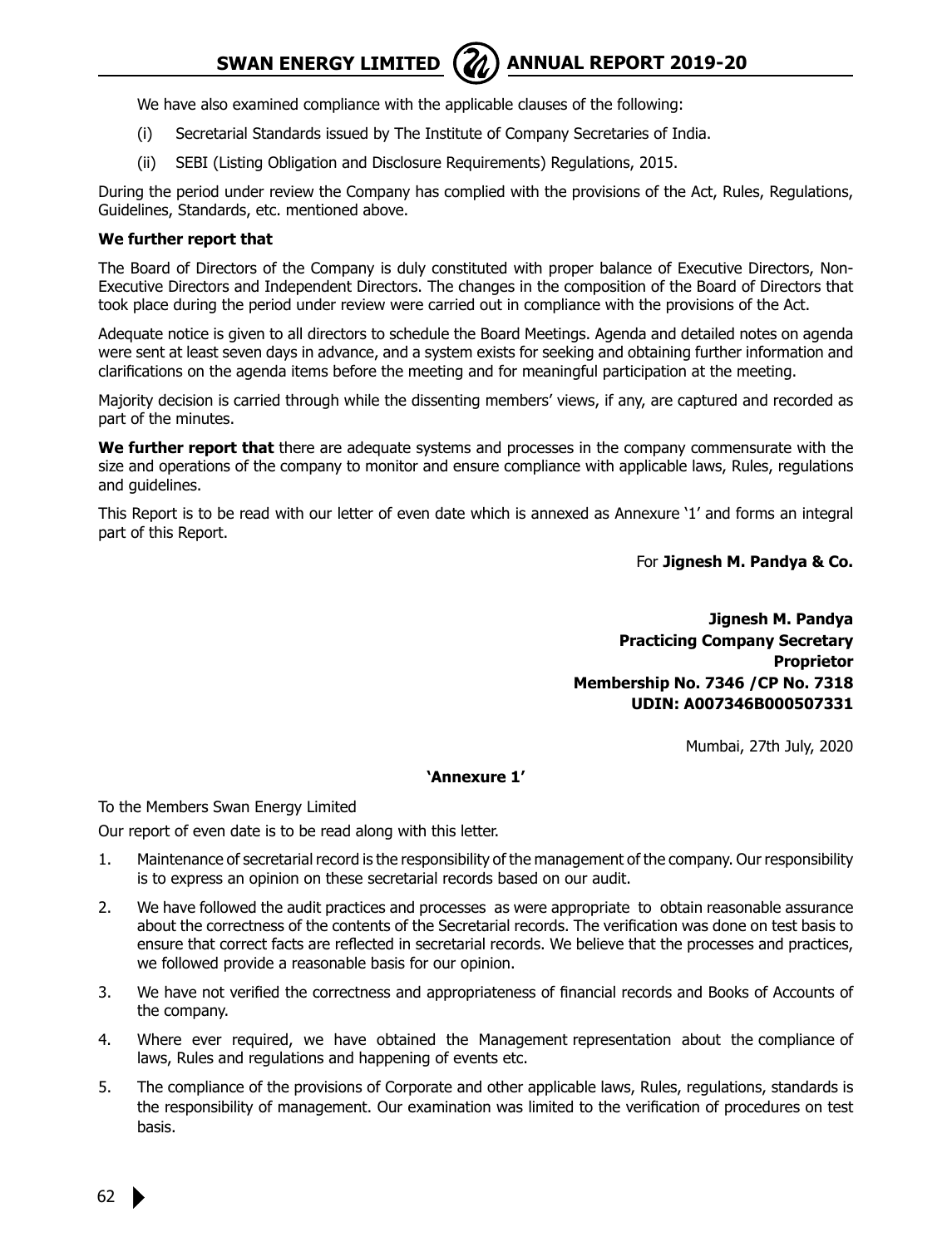**SWAN ENERGY LIMITED** ( $\mathcal{U}$ ) ANNUAL REPORT 2019-20



6. The Secretarial Audit report is neither an assurance as to the future viability of the company nor of the efficacy or effectiveness with which the management has conducted the affairs of the company.

For **Jignesh M.Pandya & Co**.

**Jignesh M. Pandya Practicing Company Secretary Proprietor Membership No. 7346 /CP No. 7318 UDIN: A007346B000507331**

Mumbai, 27th July, 2020

#### **'Annexure 2'**

#### **Laws applicable to the Company:**

- 1. Factories Act, 1948;
- 2. Industries (Development & Regulation) Act, 1951;
- 3. Maharashtra Housing (Regulation and Development) Act, 2012;
- 4. Information Technology Act, 2000
- 5. The Indian Electricity Rules 1956
- 6. The Standard Weight and Measurement Act, 1976
- 7. The Public Liability Insurance Act, 1991
- 8. The Hazardous Material Transport Act (HMT) Act, 1975
- 9. Trade Marks Act, 1999 & Copy Right Act, 1957;
- 10. The Legal Metrology Act, 2009;
- 11. Labour Laws and other incidental laws related to labour and employees appointed by the Company either on its payroll or on contractual basis as related to wages, gratuity, provident fund, ESIC, compensation etc.;
- 12. Acts prescribed under prevention and control of pollution;
- 13. Acts prescribed under Environmental protection;
- 14. Acts prescribed under Direct Tax and Indirect Tax;
- 15. Land Revenue laws of respective States;
- 16. Labour welfare Act of respective States;
- 17. Acts as prescribed under Shop and Establishment Act of various local authorities.
- 18. Sexual Harassment of Women at Workplace (Prevention, Prohibition and Redressal) Act, 2013

#### For **Jignesh M.Pandya & Co**.

**Jignesh M. Pandya Practicing Company Secretary Proprietor Membership No. 7346 /CP No. 7318 UDIN: A007346B000507331**

Mumbai, 27th July, 2020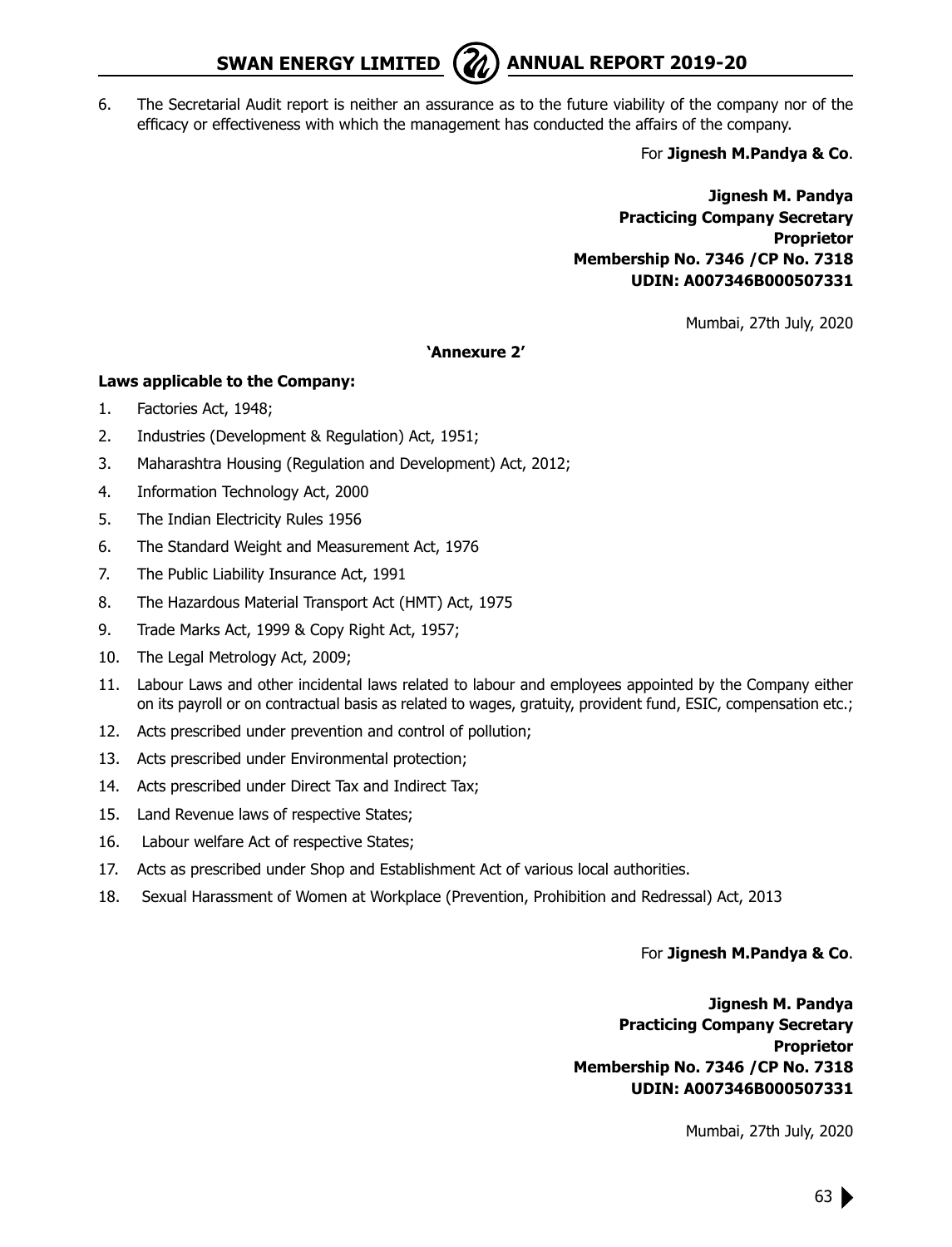### **Independent Auditor's Report**

## **To the Members of SWAN ENERGY LIMITED.**

#### **Report on the Audit of the 'Standalone Financial Statements' (SFS)**

#### **I. Opinion**

We have audited the accompanying standalone financial statements of Swan Energy Limited ("the Company"), which comprise the Balance sheet as at 31st March, 2020, the Statement of Profit and Loss (including other comprehensive income), the Statement of Changes in Equity and the Statement of Cash Flows for the year then ended, and notes to the standalone financial statements, including a summary of significant accounting policies and other explanatory information (hereinafter referred to as "the SFS").

In our opinion and to the best of our information and according to the explanations given to us, the aforesaid SFS give the information required by the Companies Act, 2013 ('the Act') in the manner so required and give a true and fair view in conformity with the accounting principles generally accepted in India, of the state of affairs of the Company as at 31st March, 2020, its profit including other comprehensive income, changes in equity and its cash flows for the year ended on that date.

#### **II. Basis for Opinion**

We conducted our audit in accordance with the Standards on Auditing (SAs) specified under Section 143 (10) of the Act. Our responsibilities under those SAs are further described in the 'Auditor's Responsibilities for the Audit of the SFS' section of our report. We are independent of the Company in accordance with the Code of Ethics issued by the Institute of Chartered Accountants of India together with the ethical requirements that are relevant to our audit of the SFS under the provisions of the Act and the Rules thereunder, and we have fulfilled our other ethical responsibilities in accordance with these requirements and the Code of Ethics. We believe that the audit evidence we have obtained is sufficient and appropriate to provide a basis for our opinion on the SFS.

#### **III. Emphasis of Matter**

We draw your attention to the following matter.

Note 46 to the standalone financial statements which explains the management's assessment of the financial impact due to lockdown / restrictions related to the COVID-19 pandemic imposed by the Governments, for which a definitive assessment of the impact is dependent upon future economic conditions.

Our opinion is not modified in respect of the above matter.

#### **IV. Key Audit Matters**

Key audit matters (KAM) are those matters that, in our professional judgement, were of most significance in our audit of the SFS of the current period. These matters were addressed in the context of our audit of the SFS as a whole, and in forming our opinion thereon, and we do not provide a separate opinion on these matters. We have determined the matters described below to be the key audit matters to be communicated in our report.

#### 1 Key Audit Matter

#### **Revenue recognition**

#### **(Refer Note no. 2.14 of the standalone financial statements)**

Revenue is one of the key profit drivers and is therefore susceptible to misstatement. Cut-off is the key assertion in so far as revenue recognition is concerned, since an inappropriate cut-off can result in material misstatement of results for the year.

#### Auditor's Response

We assessed the appropriateness of the revenue recognition accounting policies and applicable accounting standards. Our audit procedures with regard to revenue recognition included testing controls in place (both automated/manual) for dispatches/deliveries, inventory reconciliations, circularization of receivable balances, substantive testing for cut-offs and analytical review procedures.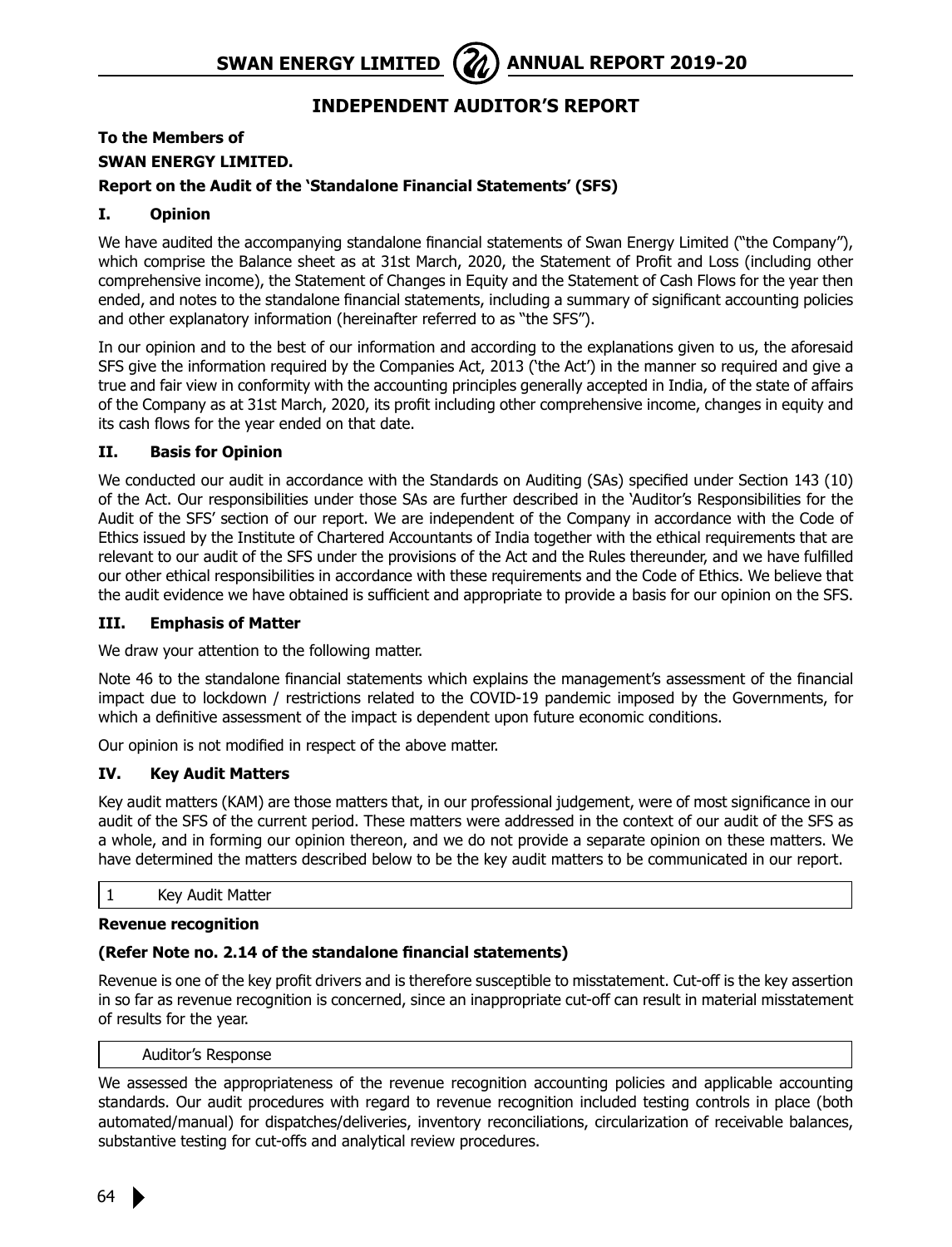#### 2 Key Audit Matter

#### **Provision for taxation, litigation and other significant provisions**

#### **(Refer Note no. 2.20, 6, 21, 34 and 26 of the standalone financial statements)**

These provisions require the management to make judgements and estimates in relation to the issues and exposures arising from a range of matters in the regular course of business. The key judgement lies in the estimation of provisions which may differ from future obligations. Additionally, there is a risk that provisions could be provided inappropriately that are not yet committed.

#### Auditor's Response

We discussed with the management and tested the effectiveness of the controls in place for recognition of the provisions.

We used our subject experts to perform retrospective review of prior year provisions and to assess the value of material provisions and assessing whether there was an indication of management bias.

#### 3 Key Audit Matter

#### **Assessment of contingent liabilities relating to litigations and claims**

#### **(Refer Note no. 2.19 and 38 of the standalone financial statements)**

The company is subject to challenges/scrutiny on range of matters relating to direct/indirect taxes, legal proceedings etc. Assessment of contingencies requires management to make judgements and estimates, which is inherently subjective.

#### Auditor's Response

We discussed with the management and performed retrospective review of prior year judgements/estimates. We tested the effectiveness of the controls in place for recording the contingencies. We used our subject experts to assess the value of material contingencies and discussed the status and potential exposures with the company's advisors.

#### **V. Information Other than the SFS and Auditors' Report Thereon**

The Company's Board of Directors is responsible for the other information, which comprise the information included in the Company's annual report, but does not include the SFS and our auditors' report thereon.

Our opinion on the SFS does not cover the other information and we do not express any form of assurance conclusion thereon.

In connection with our audit of SFS, our responsibility is to read the other information and, in doing so, consider, whether the other information is materially inconsistent with the SFS or our knowledge obtained during the course of our audit or otherwise appears to be materially misstated.

If, based on the work we have performed, we conclude that there is a material misstatement of this other information, we are required to report that fact. We have nothing to report in this regard.

#### **VI. Responsibility of Management for the SFS**

The Company's Board of Directors is responsible for the matters stated in section 134(5) of the Act with respect to the preparation of these SFS that give a true and fair view of the financial position, financial performance including other comprehensive income, changes in equity and cash flows of the Company in accordance with the accounting principles generally accepted in India, including the Indian Accounting Standards (Ind AS) specified under section 133 of the Act. This responsibility also includes maintenance of adequate accounting records in accordance with the provisions of the Act for safeguarding the assets of the Company and for preventing and detecting frauds and other irregularities; selection and application of appropriate accounting policies; making judgments and estimates that are reasonable and prudent; and the design, implementation and maintenance of adequate internal financial controls, that were operating effectively for ensuring the accuracy and completeness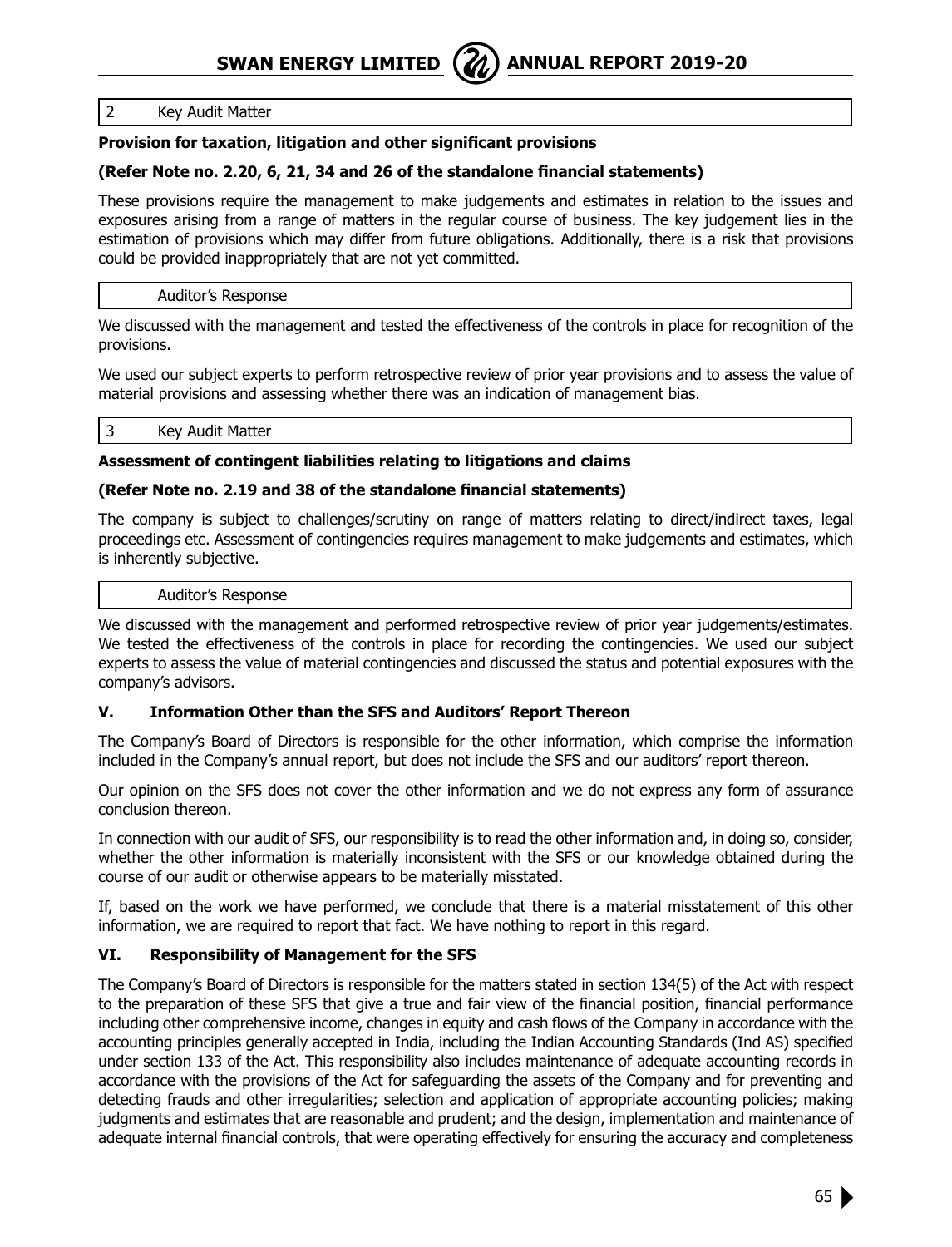of the accounting records, relevant to the preparation and presentation of the SFS that give a true and fair view and are free from material misstatement, whether due to fraud or error.

In preparing the SFS, management is responsible for assessing the Company's ability to continue as a going concern, disclosing, as applicable, matters related to going concern and using the going concern basis of accounting unless management either intends to liquidate the Company or to cease operations, or has no realistic alternative but to do so.

Those Board of Directors are also responsible for overseeing the company's financial reporting process.

#### **VII. Auditor's Responsibility for the Audit of the SFS**

Our objectives are to obtain reasonable assurance about whether the SFS as a whole are free from material misstatement, whether due to fraud or error, and to issue an auditor's report that includes our opinion. Reasonable assurance is a high level of assurance, but is not a guarantee that an audit conducted in accordance with SAs will always detect a material misstatement when it exists. Misstatements can arise from fraud or error and are considered material if, individually or in the aggregate, they could reasonably be expected to influence the economic decisions of users taken on the basis of these SFS.

As part of an audit in accordance with SAs, we exercise professional judgment and maintain professional skepticism throughout the audit. We also:

- Identify and assess the risks of material misstatement of the SFS, whether due to fraud or error, design and perform audit procedures responsive to those risks, and obtain audit evidence that is sufficient and appropriate to provide a basis for our opinion. The risk of not detecting a material misstatement resulting from fraud is higher than for one resulting from error, as fraud may involve collusion, forgery, intentional omissions, misrepresentations, or the override of internal control.
- Obtain an understanding of internal control relevant to the audit in order to design audit procedures that are appropriate in the circumstances. Under section 143(3)(i) of the Act, we are also responsible for expressing our opinion on whether the company has adequate internal financial controls system in place and the operating effectiveness of such controls.
- Evaluate the appropriateness of accounting policies used and the reasonableness of accounting estimates and related disclosures made by the management.
- Conclude on the appropriateness of management's use of the going concern basis of accounting and, based on the audit evidence obtained, whether a material uncertainty exists related to events or conditions that may cast significant doubt on the Company's ability to continue as a going concern. If we conclude that a material uncertainty exists, we are required to draw attention in our auditor's report to the related disclosures in the SFS or, if such disclosures are inadequate, to modify our opinion. Our conclusions are based on the audit evidence obtained up to the date of our auditor's report. However, future events or conditions may cause the Company to cease to continue as a going concern.
- Evaluate the overall presentation, structure and content of the SFS, including the disclosures, and whether the SFS represent the underlying transactions and events in a manner that achieves fair presentation

We communicate with those charged with governance ('TCWG') regarding, among other matters, the planned scope and timing of the audit and significant audit findings, including any significant deficiencies in internal control that we identify during our audit.

We also provide TCWG with a statement that we have complied with relevant ethical requirements regarding independence, and to communicate with them all relationships and other matters that may reasonably be thought to bear on our independence, and where applicable, related safeguards.

From the matters communicated with TCWG, we determine those matters that were of most significance in the audit of the SFS of the current period and are therefore the key audit matters. We describe these matters in our auditor's report unless law or regulation precludes public disclosure about the matter or when, in extremely rare circumstances, we determine that a matter should not be communicated in our report because the adverse consequences of doing so would reasonably be expected to outweigh the public interest benefits of such communication.

#### **VIII. Other Matters**

66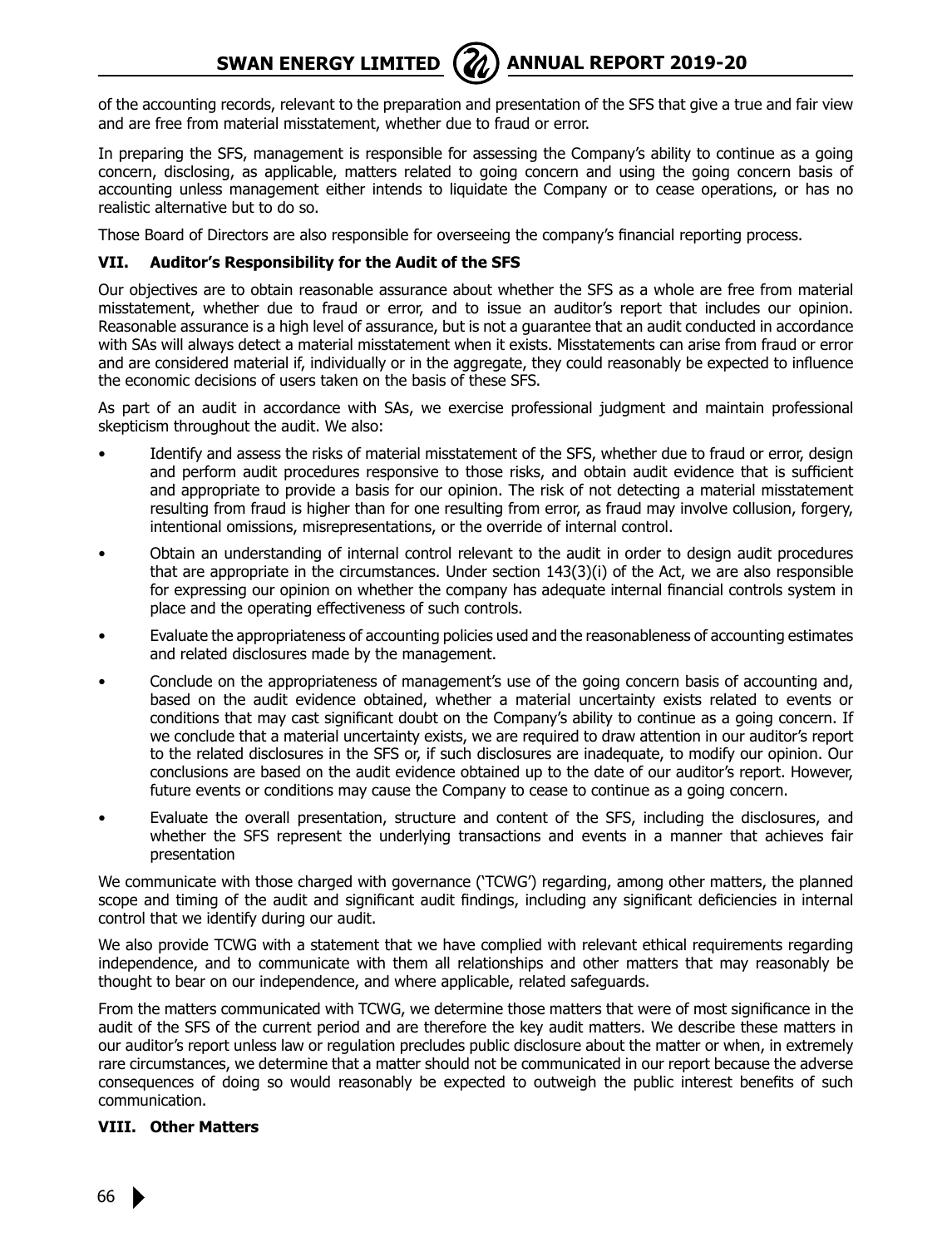

**SWAN ENERGY LIMITED** ( $\mathbb{Z}$ ) ANNUAL REPORT 2019-20

On account of lockdown consequent to outbreak of Covid-19 pandemic, we were unable to participate in the year end physical verification of inventory that was carried out by the Management. Consequently, we have performed alternate procedures as per the guidance provided in SA 501 "Audit Evidence – Specific Consideration for Selected Items" to audit the existence of inventory as at the year end and have obtained sufficient appropriate audit evidence to issue our unmodified opinion on the SFS. The entire audit finalization process was carried from remote locations i.e. other than the office/factory of the Company where books of account and other records are kept, based on data/ details of financials information provided to us through digital medium, owing to COVID-19.

#### **IX. Report on Other Legal and Regulatory Requirements**

- (A) As required by the Companies (Auditor's Report) Order, 2016 ("the Order"), issued by the Central Government of India in terms of Section 143 (11) of the Act, we give in "Annexure A" a statement on the matters specified in paragraphs 3 and 4 of the Order, to the extent applicable.
- (B) As required by Section 143(3) of the Act, we report that:
	- (a) We have sought and obtained all the information and explanations which to the best of our knowledge and belief were necessary for the purposes of our audit.
	- (b) In our opinion, proper books of account as required by law have been kept by the Company so far as it appears from our examination of those books.
	- (c) The Balance Sheet, the Statement of Profit and Loss (including other comprehensive income), the Statement of changes in Equity and the Statement of Cash Flows dealt with by this Report are in agreement with the books of account.
	- (d) In our opinion, the aforesaid standalone financial statements (SFS) comply with the Ind AS specified under Section 133 of the Act.
	- (e) On the basis of the written representations received from the directors as on 31st March, 2020 taken on record by the Board of Directors, none of the directors is disqualified as on 31st March, 2020 from being appointed as a director in terms of Section 164 (2) of the Act.
	- (f) With respect to the adequacy of the internal financial controls over financial reporting of the Company and the operating effectiveness of such controls, refer to our separate Report in "Annexure B".
- (C) With respect to the other matters to be included in the Auditor's Report in accordance with Rule 11 of the Companies (Audit and Auditors) Rules, 2014, in our opinion and to the best of our information and according to the explanations given to us:
	- i. The impact of the pending litigation as on 31 March, 2020 is not expected to be material on the financial position of the company.
	- ii. The Company did not have any long-term contracts, including derivative contracts, for which there were any material foreseeable losses.
	- iii. There has been no delay in transferring amounts required to be transferred to the Investor Education and Protection Fund by the Company.
	- iv. No disclosure is required in the SFS regarding holdings as well as dealings in Specified Bank Notes (SBN) for the period from 8 November, 2016 to 30 December, 2016.
- (D) With respect to matter to be included in the Auditor's Report under Section 197 (16):

 In our opinion and according to the information and explanations given to us, the remuneration paid by the Company to its directors during the current year is in accordance with the provisions of Section 197 of the Act.

> **For N. N. Jambusaria & Co.** Chartered Accountants Firm Registration No. 104030W

> > **Nimesh N. Jambusaria** Partner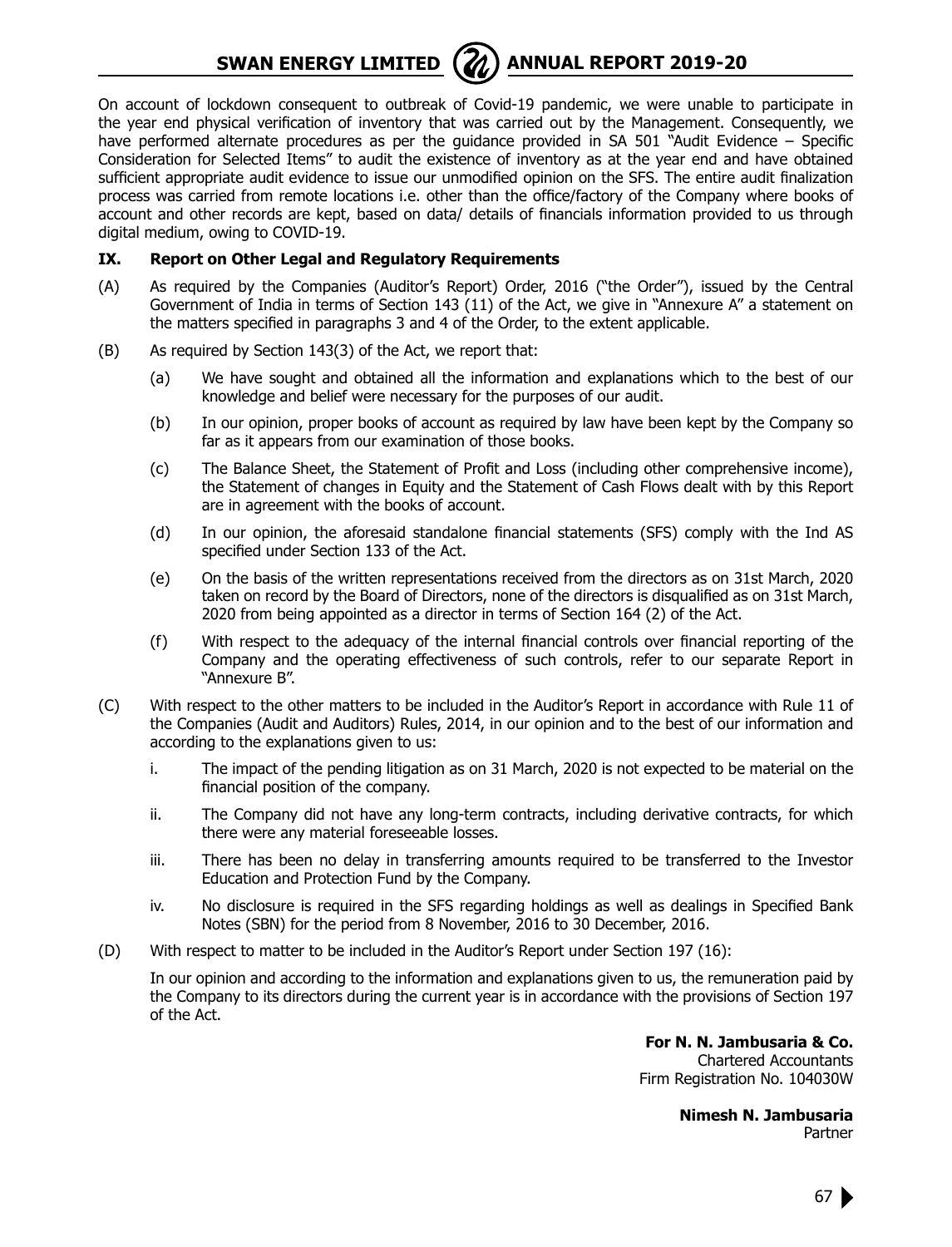#### **Annexure A**

#### **To the Independent Auditor's Report on the SFS of Swan Energy Limited for the year ended 31st March, 2020**

(Referred to in Paragraph IX(A), under 'Report on other legal and Regulatory Requirements section of our report of even date)

- (i) a) The Company has maintained proper records showing full particulars, including quantitative details and situation of fixed assets.
	- b) The Company has a regular programme for physical verification in a phased periodic manner, which, in our opinion, is reasonable having regards to the size of the Company and the nature of its assets. No material discrepancies were noticed on such verification.
	- c) According to the information and explanations given to us, the title deeds of immovable properties are held in the name of the Company.
- (ii) The inventories have been physically verified by the management during the year. In our opinion, the frequency of such verification is reasonable. The discrepancies noticed on verification were not material and have been appropriately dealt with in the books of accounts.
- (iii) The Company has granted unsecured loans to companies covered in the register maintained under section 189 of the Act. There are no firms/LLPs/ other parties covered in the register maintained under section 189 of the Act.
	- (a) In respect of the aforesaid loans, the terms and conditions under which such loans were granted are not prejudicial to the Company's interest.
	- (b) In respect of aforesaid loans, the schedule of repayment of principal and interest, if any, has been stipulated, and the parties are repaying the principal amounts, and also regular in payment of interest, if any applicable.
	- (c) In respect of the aforesaid loans, there is no amount which is overdue for more than ninety days.
- (iv) According to the information and explanations given to us, the company has complied with the provisions of section 185 and 186 of the companies Act, 2013 in respect of the loans and investments made and guarantees and security provided by it.
- (v) The Company has not accepted any deposits from the public within the meaning of sections 73 to 76 of the Act and the notified Rules framed there under.
- (vi) We have broadly reviewed the Cost records maintained by the company under Section 148(1) of the Act and are of the opinion that, prima facie, the prescribed accounts and records have been made and maintained. However, we have not made a detailed examination of the records.
- (vii) a) The Company is generally regular in depositing with appropriate authorities undisputed statutory dues including Provident fund, Employee State Insurance, Income tax, Sales tax, Goods and Services tax, Duty of custom, Duty of Excise, Value added tax, Cess, Professional tax and other Statutory Dues applicable to it.
	- (b) According to the information and explanation given to us, no undisputed amounts payable in respect of Provident fund, Employee State Insurance, Income tax, Sales tax, Goods and Services tax, Duty of custom, Duty of Excise, Value added tax, Cess, Professional tax and other Statutory Dues were outstanding, at the year end, for a period of more than six months from the date they became payable.
	- (c) According to the information and explanations given to us, there are no dues of Income Tax, Sales Tax, Service Tax, Goods and service tax, Duty of Custom, Duty of Excise, Value Added Tax and Cess as on 31st March, 2020, which have not been deposited with appropriate authorities on account of any dispute, other than those mentioned below: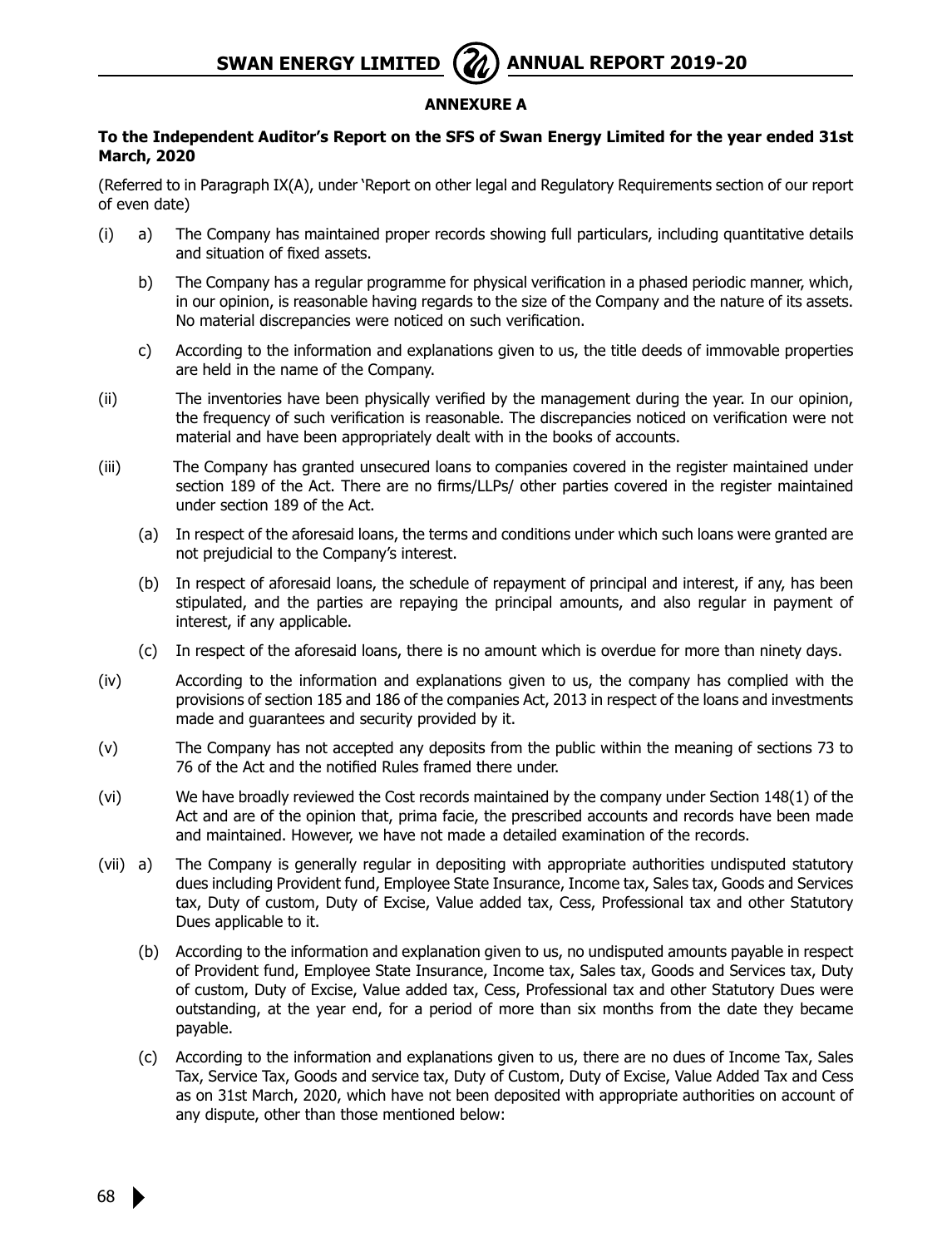

| Name of the<br>statute  | Nature of<br>dues | Amount<br><b>Demanded</b><br>(Rs. in<br>Lakhs) | <b>Period to</b><br>which the<br>amount<br>relates | <b>Forum</b><br>where<br>dispute is<br>pending | <b>Remark if any</b>             |
|-------------------------|-------------------|------------------------------------------------|----------------------------------------------------|------------------------------------------------|----------------------------------|
| Income Tax Act,<br>1961 | Income<br>Tax     | 1,522.98                                       | A.Y. 2009-10                                       | High Court                                     | Department has<br>gone in appeal |
| Income Tax Act,<br>1961 | Income<br>Tax     | 1,233.98                                       | A.Y. 2010-11                                       | High Court                                     | Department has<br>gone in appeal |
| Income Tax Act,<br>1961 | Income<br>Tax     | 415.18                                         | A.Y. 2011-12                                       | High Court                                     | Department has<br>gone in appeal |
|                         | Total:            | 3,172.14                                       |                                                    |                                                |                                  |

- (viii) In our opinion and according to the information and explanation given to us, the Company has not defaulted in repayment of its dues to banks, financial institutions, Government and debenture holders during the year.
- (ix) In our opinion, and according to the information and explanations given to us, the term loans have been applied, for the purposes for which they were obtained.
- (x) based upon audit procedures performed and according to the information and explanations given to us, no material fraud by the company or on the Company by its officers or employees has been noticed or reported during the year.
- (xi) According to the information and explanations given by the management and based on the audit procedure performed, the managerial remuneration has been paid / provided in accordance with the requisite approvals mandate by the provisions of section 197 read with Schedule V to the Companies Act, 2013.
- (xii) In our opinion, the Company is not a Nidhi company. Therefore, the provision of clause 3(xii) of the order is not applicable to the Company.
- (xiii) According to the information and explanations given by the management, in our opinion, transactions with related parties are in compliance with section 177 and 188 of the Companies Act, 2013 where applicable and the details have been disclosed in the notes to the financial statements, as required by the applicable accounting standards.
- (xiv) According to the information and explanations given by the management, the company has not made any preferential allotment or private placement of equity shares or fully or partly convertible debentures during the year. Therefore, the provisions of clause  $3(xiv)$  of the Order are not applicable to the company.
- (xv) According to the information and explanations given by the management, the Company has not entered into any non-cash transactions with directors or persons connected with him. Accordingly, paragraph 3(xv) of the Order and Section 192 of Companies Act, 2013 are not applicable.
- (xvi) In our opinion, the company is not required to be registered under Section 45-IA of the Reserve Bank of India Act, 1934. Accordingly, the provisions of Clause 3(xvi) of the Order are not applicable to the Company.

**For N. N. Jambusaria & Co.** Chartered Accountants Firm Registration No. 104030W

**Nimesh N. Jambusaria** Partner Mumbai, July 27, 2020 **M. No. 2008** M. No. 038979 UDIN:20038979AAAADY8094

69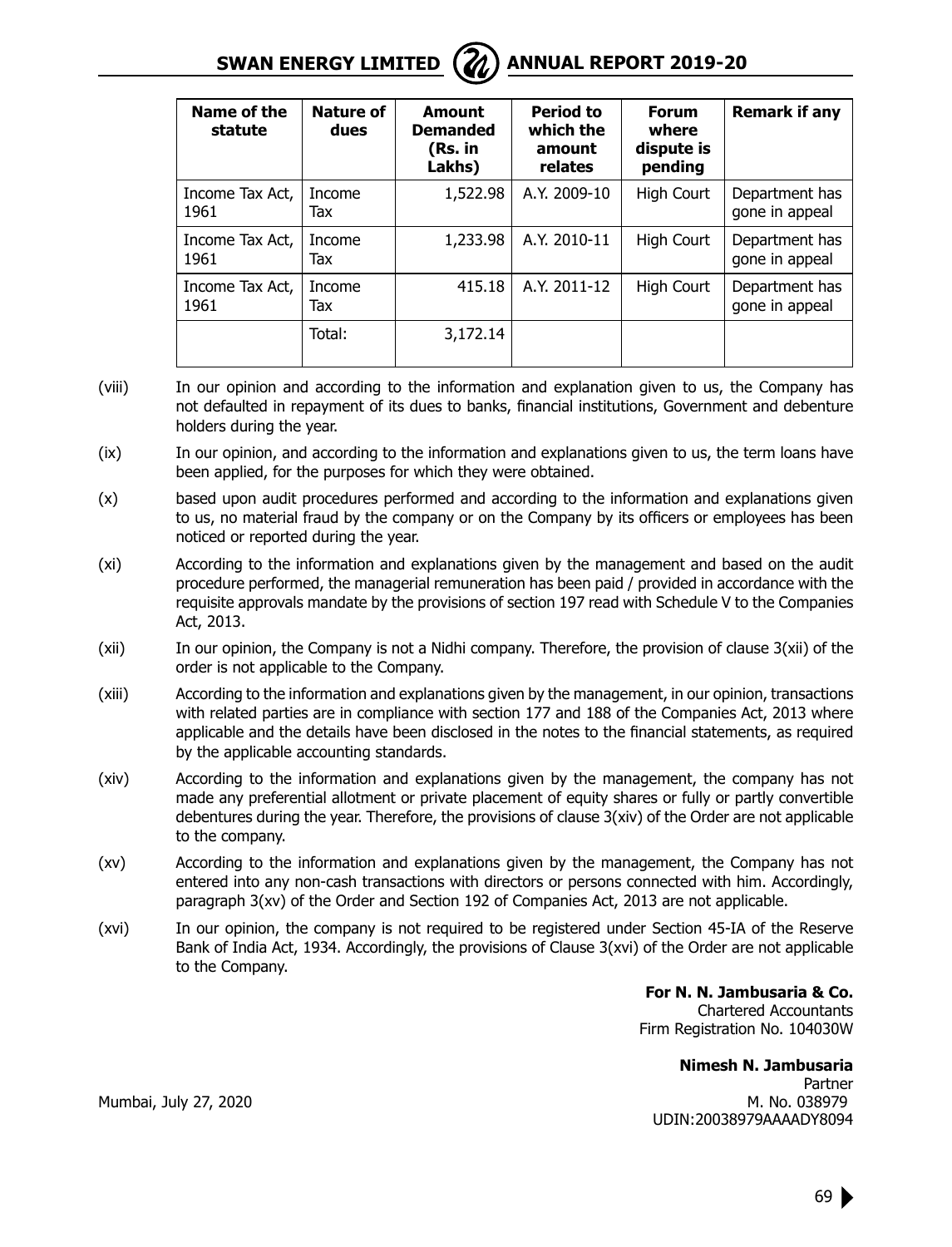#### **Annexure B**

#### **To the Independent Auditor's Report on the SFS of Swan Energy Limited for the year ended 31st March, 2020**

(Referred to in Paragraph IX (B) (f), under 'Report on other legal and Regulatory Requirements section of our report)

#### **Report on the Internal Financial Controls under Section 143 (3) (i) of the Companies Act, 2013 ("the Act")**

#### **Opinion**

We have audited the internal financial controls with reference to financial statements of Swan Energy Limited ("the Company") as of March 31, 2020 in conjunction with our audit of the SFS of the Company for the year ended on that date.

In our opinion, the Company has, in all material aspects, an adequate internal financial control system with reference to financial statements and such internal financial controls were operating effectively as at 31st March, 2020, based on the internal financial controls with reference to financial statements criteria established by the Company considering the essential components of internal controls stated in the Guidance Note on Audit of Internal Financial Controls over Financial Reporting issued by the Institute of Chartered Accountants of India (the 'Guidance Note').

#### **Management's Responsibility for Internal Financial Controls**

The Company's Board of Directors is responsible for establishing and maintaining internal financial controls based on the internal financial controls with reference to financial statements criteria established by the Company considering the essential components of internal controls stated in the Guidance Note. These responsibilities include the design, implementation and maintenance of adequate internal financial controls that were operating effectively for ensuring the orderly and efficient conduct of its business, including adherence to company's policies, the safeguarding of its assets, the prevention and detection of frauds and errors, the accuracy and completeness of the accounting records, and the timely preparation of reliable financial information, as required under the Act.

#### **Auditor's Responsibility**

Our responsibility is to express an opinion on the Company's internal financial controls with reference to financial statements based on our audit. We conducted our audit in accordance with the Guidance Note and the Standards on Auditing, prescribed under section 143(10) of the Act, to the extent applicable to an audit of internal financial controls with reference to financial statements. Those Standards and the Guidance Note require that we comply with ethical requirements and plan and perform the audit to obtain reasonable assurance about whether adequate internal financial controls with reference to financial statements were established and maintained and whether such controls operated effectively in all material respects.

Our audit involves performing procedures to obtain audit evidence about the adequacy of the internal financial controls with reference to financial statements and their operating effectiveness. Our audit of internal financial controls with reference to financial statements included obtaining an understanding of such internal financial controls, assessing the risk that a material weakness exists, and testing and evaluating the design and operating effectiveness of internal control based on the assessed risk. The procedures selected depend on the auditor's judgment, including the assessment of the risks of material misstatement of the financial statements, whether due to fraud or error.

We believe that the audit evidence we have obtained is sufficient and appropriate to provide a basis for our audit opinion on the Company's internal financial controls with reference to financial statements.

#### **Meaning of Internal Financial Controls with reference to financial statements**

A company's internal financial control with reference to financial statements is a process designed to provide reasonable assurance regarding the reliability of financial reporting and the preparation of financial statements for external purposes in accordance with generally accepted accounting principles. A company's internal financial controls with reference to financial statements include those policies and procedures that: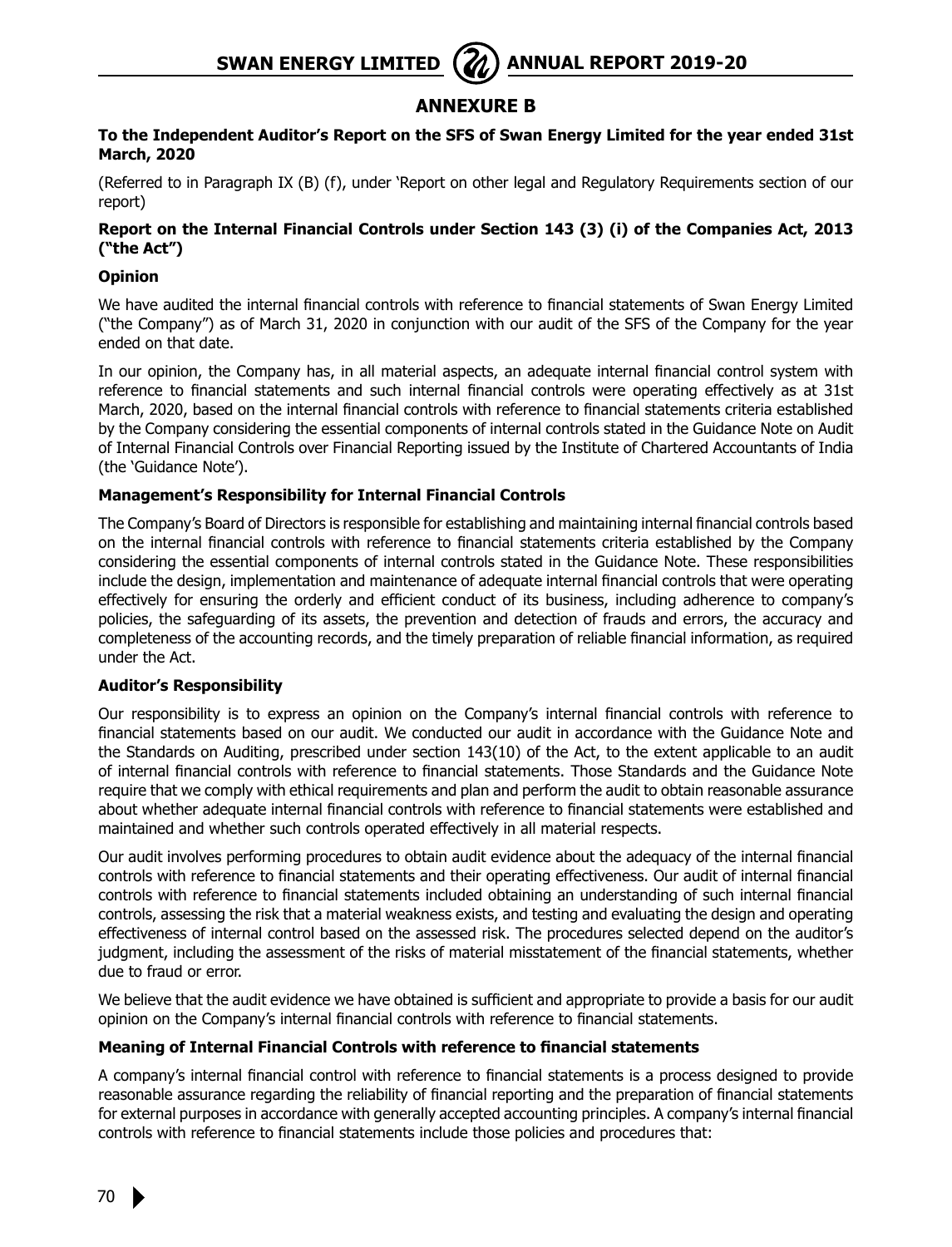**SWAN ENERGY LIMITED** ( $\mathcal{U}$ ) ANNUAL REPORT 2019-20



- (1) pertain to the maintenance of records that, in reasonable detail, accurately and fairly reflect the transactions and dispositions of the assets of the company;
- (2) provide reasonable assurance that transactions are recorded as necessary to permit preparation of financial statements in accordance with generally accepted accounting principles, and that receipts and expenditures of the company are being made only in accordance with authorizations of management and directors of the company; and
- (3) provide reasonable assurance regarding prevention or timely detection of unauthorized acquisition, use, or disposition of the company's assets that could have a material effect on the financial statements.

#### **Inherent Limitations of Internal Financial Controls with reference to financial statements**

Because of the inherent limitations of internal financial controls with reference to financial statements, including the possibility of collusion or improper management override of controls, material misstatements due to error or fraud may occur and not be detected. Also, projections of any evaluation of the internal financial controls with reference to financial statements to future periods are subject to the risk that the internal financial controls with reference to financial statements may become inadequate because of changes in conditions, or that the degree of compliance with the policies or procedures may deteriorate.

> **For N. N. Jambusaria & Co.** Chartered Accountants Firm Registration No. 104030W

**Nimesh N. Jambusaria** Partner Mumbai, July 27, 2020 M. No. 038979 UDIN:20038979AAAADY8094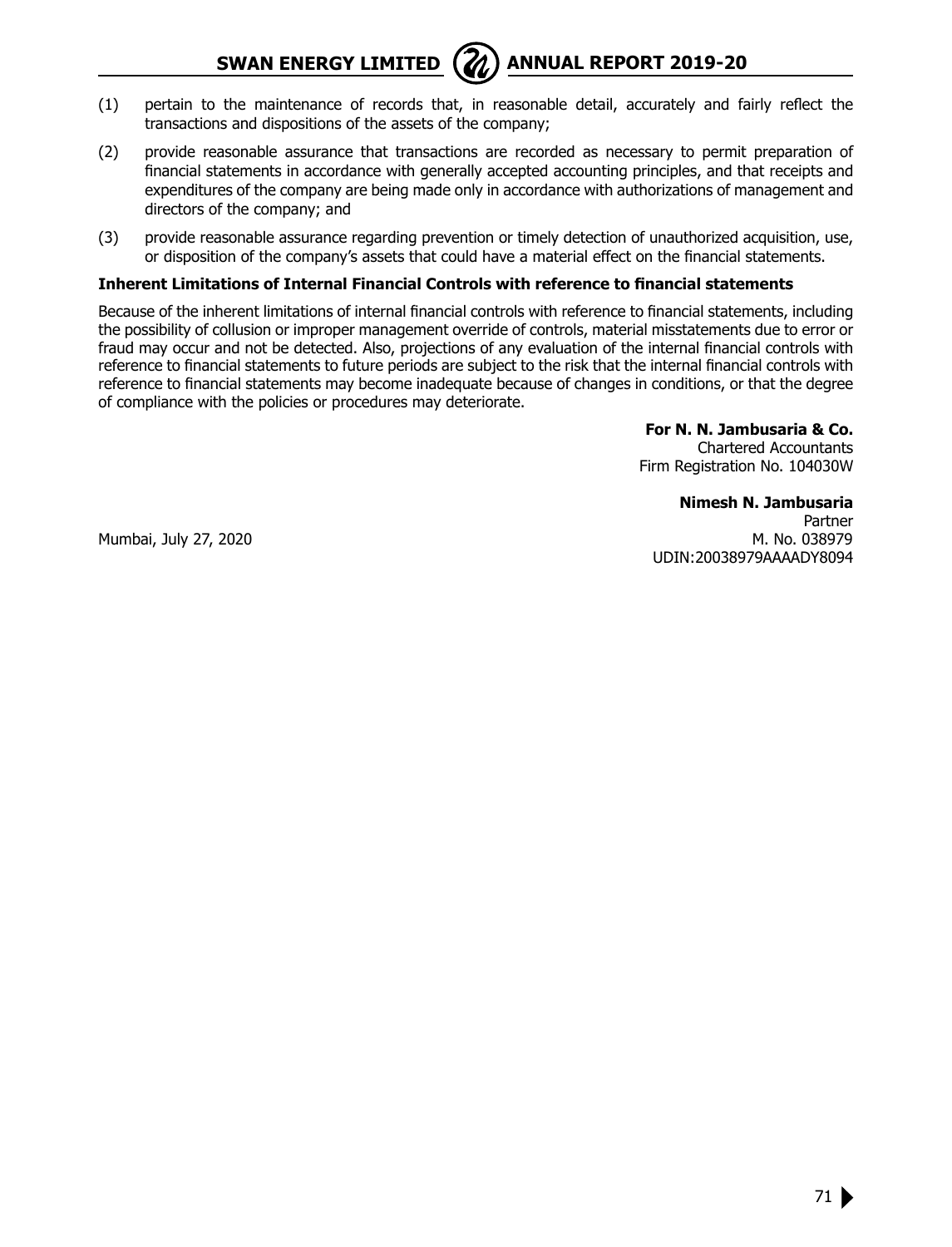

#### **Standalone Balance Sheet as at March 31, 2020**

| (₹ in Lakhs)                              |             |                |                |  |  |
|-------------------------------------------|-------------|----------------|----------------|--|--|
|                                           | <b>Note</b> | As at          | As at          |  |  |
| <b>Particulars</b>                        | No.         | March 31, 2020 | March 31, 2019 |  |  |
| <b>ASSETS</b>                             |             |                |                |  |  |
| <b>A</b> Non-Current Assets               |             |                |                |  |  |
| a Property, Plant and Equipment           | 3(i)        | 4,543.23       | 4,855.06       |  |  |
| b Capital Work in Progress                | 3(ii)       | 610.31         | 141.49         |  |  |
| c Investment Property                     | 4           | 2,365.12       | 2,365.12       |  |  |
| d Investments                             | 5           | 79,497.51      | 36,858.34      |  |  |
| e Non Current Tax Assets                  | 6           | 265.31         | 116.74         |  |  |
| f Other Non Current Assets                | 7           | 323.74         | 323.74         |  |  |
| Total Non Current Asstes (A)              |             | 87,605.22      | 44,660.49      |  |  |
| <b>B</b> Current Assets                   |             |                |                |  |  |
| a Inventories                             | 8           | 7,076.15       | 10,748.80      |  |  |
| b Financial Assets                        |             |                |                |  |  |
| (i) Investments                           | 9           | 559.98         | 4,472.99       |  |  |
| (ii) Trade Receivables                    | 10          | 5,413.22       | 4,218.37       |  |  |
| (iii) Cash and Cash Equivalents           | 11          | 2,220.09       | 918.58         |  |  |
| (iv) Bank Balances Other Than (iii) above | 12          | 68.49          | 226.51         |  |  |
| (v) Loans                                 | 13          | 27,862.49      | 51,351.50      |  |  |
| (vi) Other Financial Assets               | 14          | 8.72           | 16.89          |  |  |
| c Other Current Assets                    | 15          | 2,069.66       | 1,565.77       |  |  |
| <b>Total Current Assets (B)</b>           |             | 45,278.80      | 73,519.41      |  |  |
| <b>TOTAL ASSETS (A+B)</b>                 |             | 132,884.02     | 118,179.90     |  |  |
| <b>EQUITY AND LIABILITIES</b>             |             |                |                |  |  |
| A Equity                                  |             |                |                |  |  |
| a Equity Share Capital                    | 16          | 2,442.57       | 2,442.57       |  |  |
| b Other Equity                            | 17          | 93,794.44      | 93,675.72      |  |  |
| Total Equity (A)                          |             | 96,237.01      | 96,118.29      |  |  |
| <b>Liabilities</b>                        |             |                |                |  |  |
| <b>B Non-Current Liabilities</b>          |             |                |                |  |  |
| a Financial Liabilities                   |             |                |                |  |  |
| (i) Borrowings                            | 18          | 30.68          | 8.72           |  |  |
| (ii) Other Financial Liabilities          | 19          | 53.28          | 35.06          |  |  |
| b Deferred Tax Liability (Net)            | 20          | 394.27         | 552.55         |  |  |
| c Provisions                              | 21          | 111.70         | 130.29         |  |  |
| <b>Total Non-Current Liabilities (B)</b>  |             | 589.93         | 726.62         |  |  |
| <b>C Current Liabilities</b>              |             |                |                |  |  |
| a Financial Liabilities                   |             |                |                |  |  |
| (i) Borrowings                            | 22          | 29,825.62      | 7,965.91       |  |  |
| (ii) Trade Payables                       | 23          | 5,574.79       | 3,882.91       |  |  |
| (iii) Other Financial Liabilities         | 24          | 14.79          | 9,019.52       |  |  |
| <b>b</b> Other Current Liabilities        | 25          | 583.37         | 434.78         |  |  |
| c Provisions                              | 26          | 58.51          | 31.87          |  |  |
| <b>Total Current Liabilities (C)</b>      |             | 36,057.08      | 21,334.99      |  |  |
| TOTAL EQUITY & LIABILITIES (A+B+C)        |             | 132,884.02     | 118,179.90     |  |  |

The accompanying notes 1 & 2 are an integral part of the Standalone financial statements

As per our Report of even date

**For N. N. Jambusaria & Co.** Chartered Accountants Firm Registration No. 104030W

**Nimesh N. Jambusaria** Partner M No. 038979

**Mumbai, July 27, 2020**

#### **For and on behalf of the Board of Directors**

Chairman Managing Director<br>
DIN: 01787259 DIN:00614790 DIN: 01787259

**Paresh V. Merchant Chetan K. Selarka**<br>Executive Director Chief Financial Officer DIN: 00660027

**Navinbhai C. Dave Nikhil V. Merchant**

Chief Financial Officer

**Arun S. Agarwal** Company Secretary  **Mumbai, July 27, 2020**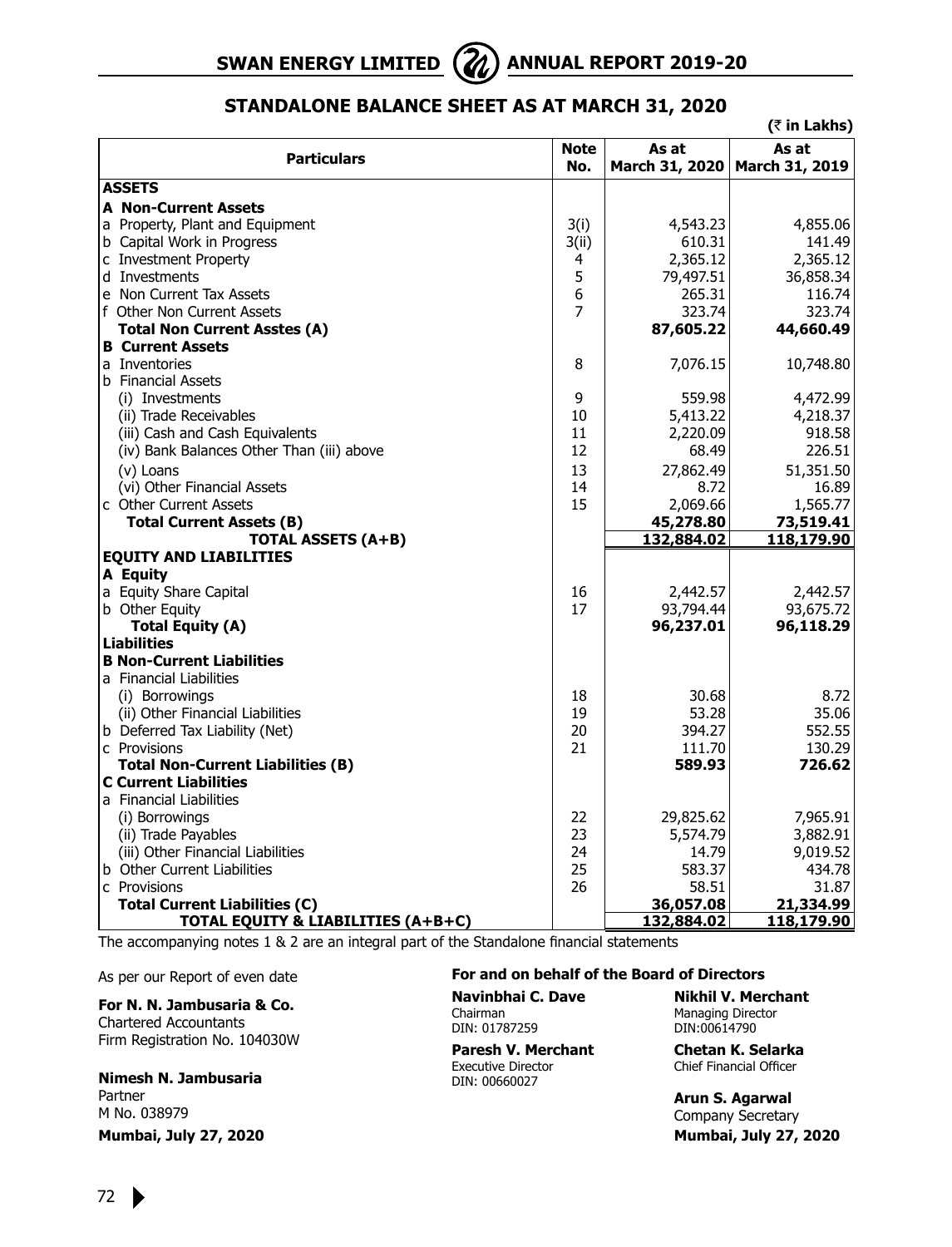# **Standalone Statement of Profit and Loss for Year Ended March 31, 2020**

|                                                            |                    |                                     | $($ ₹ in Lakhs)                     |
|------------------------------------------------------------|--------------------|-------------------------------------|-------------------------------------|
| <b>Particulars</b>                                         | <b>Note</b><br>No. | <b>Year Ended</b><br>March 31, 2020 | <b>Year Ended</b><br>March 31, 2019 |
| Income:                                                    |                    |                                     |                                     |
| Revenue from Operations                                    | 27                 | 30,684.03                           | 85,972.73                           |
| Other Income                                               | 28                 | 375.05                              | 1,444.94                            |
| <b>Total Income</b>                                        |                    | 31,059.08                           | 87,417.67                           |
| <b>Expenses:</b>                                           |                    |                                     |                                     |
| Cost of Materials Consumed                                 | 29                 | 19,688.97                           | 29,626.08                           |
| (Increase)/Decrease in Finished Goods and Work-in-Progress | 30                 | 3,526.47                            | 47,307.59                           |
| <b>Employee Benefit Expenses</b>                           | 31                 | 1,155.62                            | 1,137.03                            |
| <b>Finance Costs</b>                                       | 32                 | 1,132.72                            | 1,843.58                            |
| Depreciation and Amortization Expense                      | 3&4                | 537.48                              | 534.98                              |
| <b>Other Expenses</b>                                      | 33                 | 4,631.68                            | 3,413.47                            |
| <b>Total Expenses</b>                                      |                    | 30,672.94                           | 83,862.73                           |
| <b>Profit before Tax</b>                                   |                    | 386.14                              | 3,554.94                            |
| <b>Tax Expense:</b>                                        | 34                 |                                     |                                     |
| (1) Current tax                                            |                    | 131.22                              | 766.05                              |
| (2) Short/(Excess) Provisions of Previous Years            |                    |                                     | 2,599.38                            |
| (3) Deferred Tax                                           |                    | (158.28)                            | (44.52)                             |
| Profit for the year                                        |                    | 413.20                              | 234.03                              |
| Other Comprehensive Income for the year                    |                    |                                     |                                     |
| <b>Total Comprehensive Income for the year</b>             |                    | 413.20                              | 234.03                              |
| <b>Earnings Per Equity Share</b>                           | 37                 |                                     |                                     |
| Basic and diluted (in ₹)                                   |                    | 0.17                                | 0.10                                |

The accompanying notes 1 & 2 are an integral part of the Standalone financial statements

As per our Report of even date

**For N. N. Jambusaria & Co.** Chartered Accountants Firm Registration No. 104030W

**Nimesh N. Jambusaria** Partner M No. 038979 **Mumbai, July 27, 2020**

#### **For and on behalf of the Board of Directors**

Chairman Managing Director<br>
DIN: 01787259 DIN:00614790 DIN: 01787259

**Paresh V. Merchant Chetan K. Selarka**<br>Executive Director Chief Financial Officer DIN: 00660027

**Navinbhai C. Dave Nikhil V. Merchant**

Chief Financial Officer

**Arun S. Agarwal** Company Secretary  **Mumbai, July 27, 2020**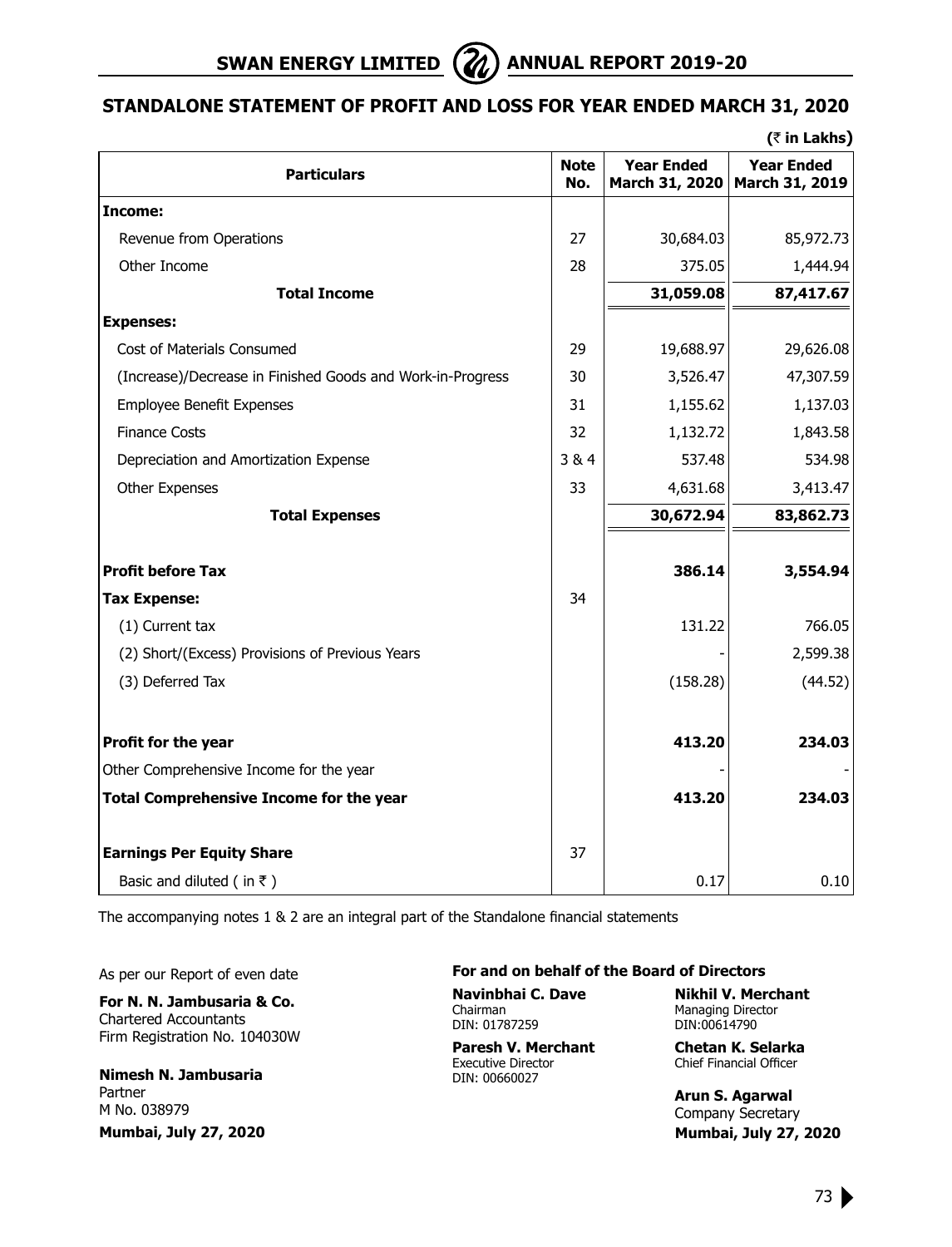**Standalone Statement of Changes in Equity for the year ended March 31, 2020 (SOCIE)**

# **(a) Equity Share Capital (Refer Note No.16)**

| <b>Particulars</b>                              | <b>No. of Shares</b> | $($ ₹ in Lakhs) |
|-------------------------------------------------|----------------------|-----------------|
| Balance as at April 1, 2018                     | 244,257,000          | 2,442.57        |
| Changes in Equity Share Capital during the year |                      |                 |
| Balance as at March 31, 2019                    | 244,257,000          | 2,442.57        |
| Changes in Equity Share Capital during the year |                      |                 |
| Balance as at March 31, 2020                    | 244,257,000          | 2,442.57        |

# **(b) Other Equity (Refer Note No.17) (**` **in Lakhs)**

| <b>Particulars</b>                                                 | Capital<br><b>Reserve</b> | Capital<br>Redemp-<br>tion<br><b>Reserve</b> | <b>Securities</b><br><b>Premium</b><br><b>Reserve</b> | General<br><b>Reserve</b> | <b>Retained</b><br><b>Earnings</b> | <b>Total</b> |
|--------------------------------------------------------------------|---------------------------|----------------------------------------------|-------------------------------------------------------|---------------------------|------------------------------------|--------------|
| Balance as at April 1, 2018                                        | 5,811.32                  | 14.25                                        | 67,842.58                                             | 372.00                    | 19,695.53                          | 93,735.68    |
| Profit for the year                                                |                           |                                              |                                                       |                           | 234.03                             | 234.03       |
| Other Comprehensive Income for the year                            |                           |                                              |                                                       |                           |                                    |              |
| Total Comprehensive Income for the year                            |                           |                                              |                                                       | $\blacksquare$            | 234.03                             | 234.03       |
| Transaction with the owners in their<br>capacity as owners:        |                           |                                              |                                                       |                           |                                    |              |
| Dividend on Equity shares                                          |                           |                                              |                                                       |                           | (244.26)                           | (244.26)     |
| Dividend Distribution Tax                                          |                           |                                              |                                                       |                           | (49.73)                            | (49.73)      |
| Balance as at March 31, 2019                                       | 5,811.32                  | 14.25                                        | 67,842.58                                             | 372.00                    | 19,635.57                          | 93,675.72    |
| Profit for the year                                                |                           |                                              |                                                       |                           | 413.20                             | 413.20       |
| Other Comprehensive Income for the year                            |                           |                                              |                                                       |                           |                                    |              |
| Total Comprehensive Income for the year                            |                           |                                              |                                                       | $\blacksquare$            | 413.20                             | 413.20       |
| <b>Transaction with the owners in their</b><br>capacity as owners: |                           |                                              |                                                       |                           |                                    |              |
| Dividend on Equity shares                                          |                           |                                              |                                                       | $\overline{a}$            | (244.26)                           | (244.26)     |
| Dividend Distribution Tax                                          |                           |                                              |                                                       |                           | (50.22)                            | (50.22)      |
| Balance as at March 31, 2020                                       | 5,811.32                  | 14.25                                        | 67,842.58                                             | 372.00                    | 19,754.29                          | 93,794.44    |

The accompanying notes 1 & 2 are an integral part of the Standalone financial statements

As per our Report of even date

**For N. N. Jambusaria & Co.** Chartered Accountants Firm Registration No. 104030W

**Nimesh N. Jambusaria** Partner M No. 038979

**Mumbai, July 27, 2020**

**For and on behalf of the Board of Directors**

Chairman Managing Director<br>
DIN: 01787259 DIN:00614790 DIN: 01787259

DIN: 00660027

**Navinbhai C. Dave Nikhil V. Merchant**

**Paresh V. Merchant Chetan K. Selarka**<br>Executive Director Chief Financial Officer Chief Financial Officer

> **Arun S. Agarwal** Company Secretary  **Mumbai, July 27, 2020**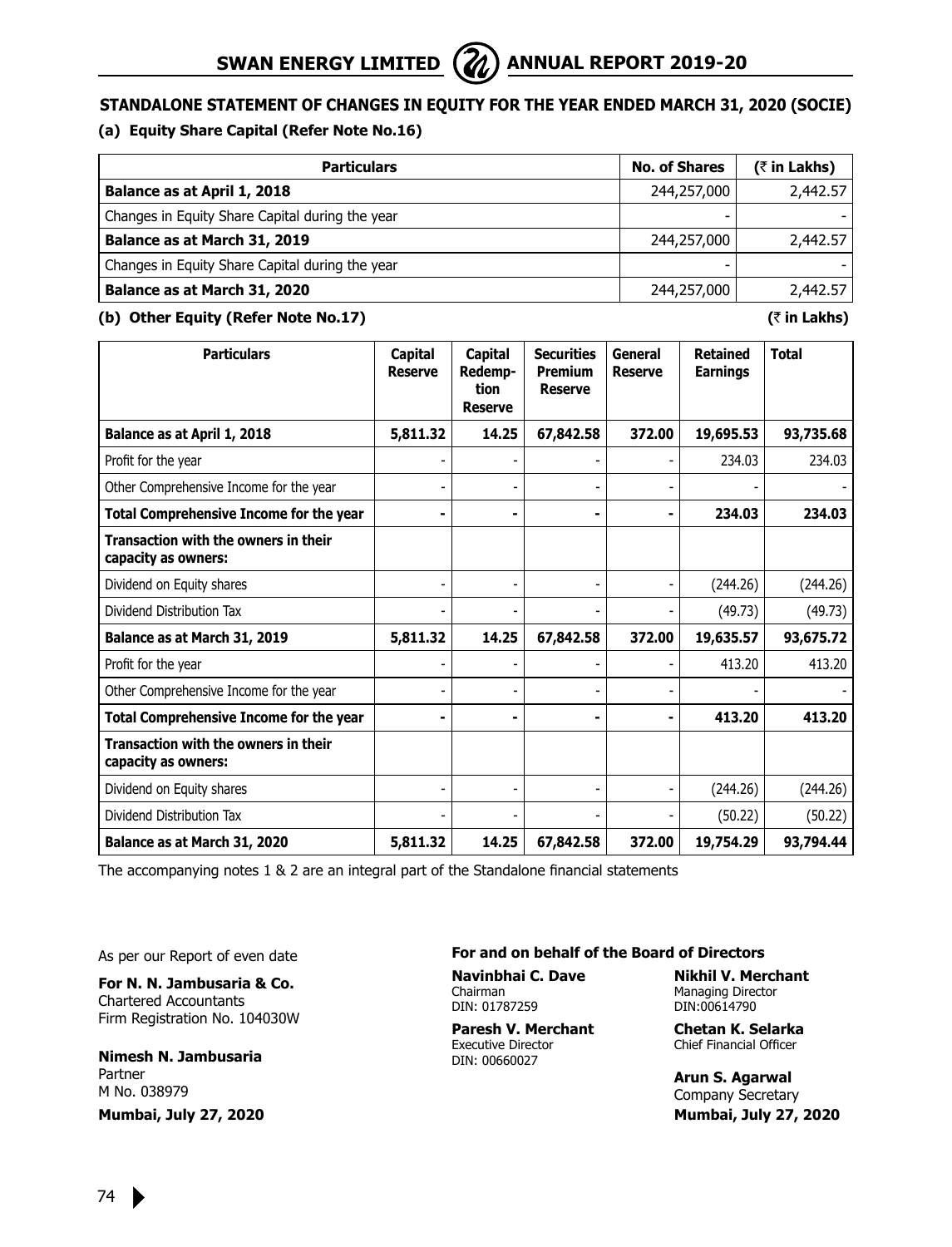

# **Standalone Cash Flow Statement for Year Ended March 31, 2020**

**(**` **in Lakhs)**

|   | <b>Particulars</b>                                     | Year Ended<br>March 31, 2020 | <b>Year Ended</b><br>March 31, 2019 |
|---|--------------------------------------------------------|------------------------------|-------------------------------------|
| A | <b>Cash Flow from Operating Activities</b>             |                              |                                     |
|   | Profit/(Loss) before tax                               | 386.14                       | 3,554.94                            |
|   | <b>Adjustments for:</b>                                |                              |                                     |
|   | Depreciation                                           | 537.48                       | 534.98                              |
|   | (Profit) / Loss on sale of Investments                 | (296.42)                     | (1, 285.24)                         |
|   | (Profit) / Loss on sale of assets                      |                              | 2.88                                |
|   | <b>Considered Seperately:</b>                          |                              |                                     |
|   | <b>Interest Expenses</b>                               | 1,132.72                     | 1,843.58                            |
|   | Interest Income                                        | (73.23)                      | (109.12)                            |
|   | Dividend Income                                        | (5.40)                       | (5.40)                              |
|   | <b>Operating Profit before Working Capital Changes</b> | 1,681.29                     | 4,536.62                            |
|   | <b>Adjustments for:</b>                                |                              |                                     |
|   | Decrease/ (Increase) in Other Non Current Assets       |                              | (162.38)                            |
|   | Decrease / (Increase) in Inventory                     | 3,672.66                     | 47,429.96                           |
|   | Decrease / (Increase) in Trade and Other Receivables   | (1, 194.85)                  | 1,495.77                            |
|   | Decrease / (Increase) in Other Financial Assets        | 8.16                         | (13.05)                             |
|   | Decrease / (Increase) in Other Current Assets          | (503.92)                     | (1, 219.78)                         |
|   | (Decrease) / Increase in Other Financial Liabilities   | 18.22                        | (8.84)                              |
|   | (Decrease) / Increase in Other Current Liabilities     | 148.59                       | (42, 378.21)                        |
|   | (Decrease) / Increase in Provisions                    | 8.04                         | 11.69                               |
|   | (Decrease) / Increase in Trade and Other Payables      | 1,691.87                     | (1,044.73)                          |
|   | Cash generated from operations                         | 5,530.06                     | 8,647.05                            |
|   | Direct Taxes (Paid)/Received                           | (279.77)                     | (1,210.32)                          |
|   | <b>Net Cash from Operating Activities (A)</b>          | 5,250.29                     | 7,436.73                            |
| в | <b>Cash Flow from Investing Activities</b>             |                              |                                     |
|   | Purchase of Property, Plant and Equipment              | (225.64)                     | (94.31)                             |
|   | Proceeds from Sale of Fixed Assets                     |                              | 1.29                                |
|   | Increase in Capital Work In Progress (Net)             | (468.82)                     | (141.49)                            |
|   | Loan to / (Refund) of Loan from Related Parties        | 25,822.43                    | 12,145.34                           |
|   | Purchase of Investments                                | (31,902.00)                  | (62, 503.07)                        |
|   | Proceeds from Sale of Investments                      | 36,111.43                    | 73,143.74                           |
|   | Investment in equity shares of Subsidiary              | (42, 569.17)                 | (34, 314.34)                        |
|   | Investment in preference shares of Subsidiary          | (70.00)                      |                                     |
|   | Loan to /(Refund) of Loan from Other Parties           | (2,333.42)                   | 5,793.54                            |
|   | Interest Income                                        | 73.23                        | 109.12                              |
|   | Dividend Income                                        | 5.40                         | 5.40                                |
|   | Net Cash from Investing Activities (B)                 | (15, 556.56)                 | (5,854.78)                          |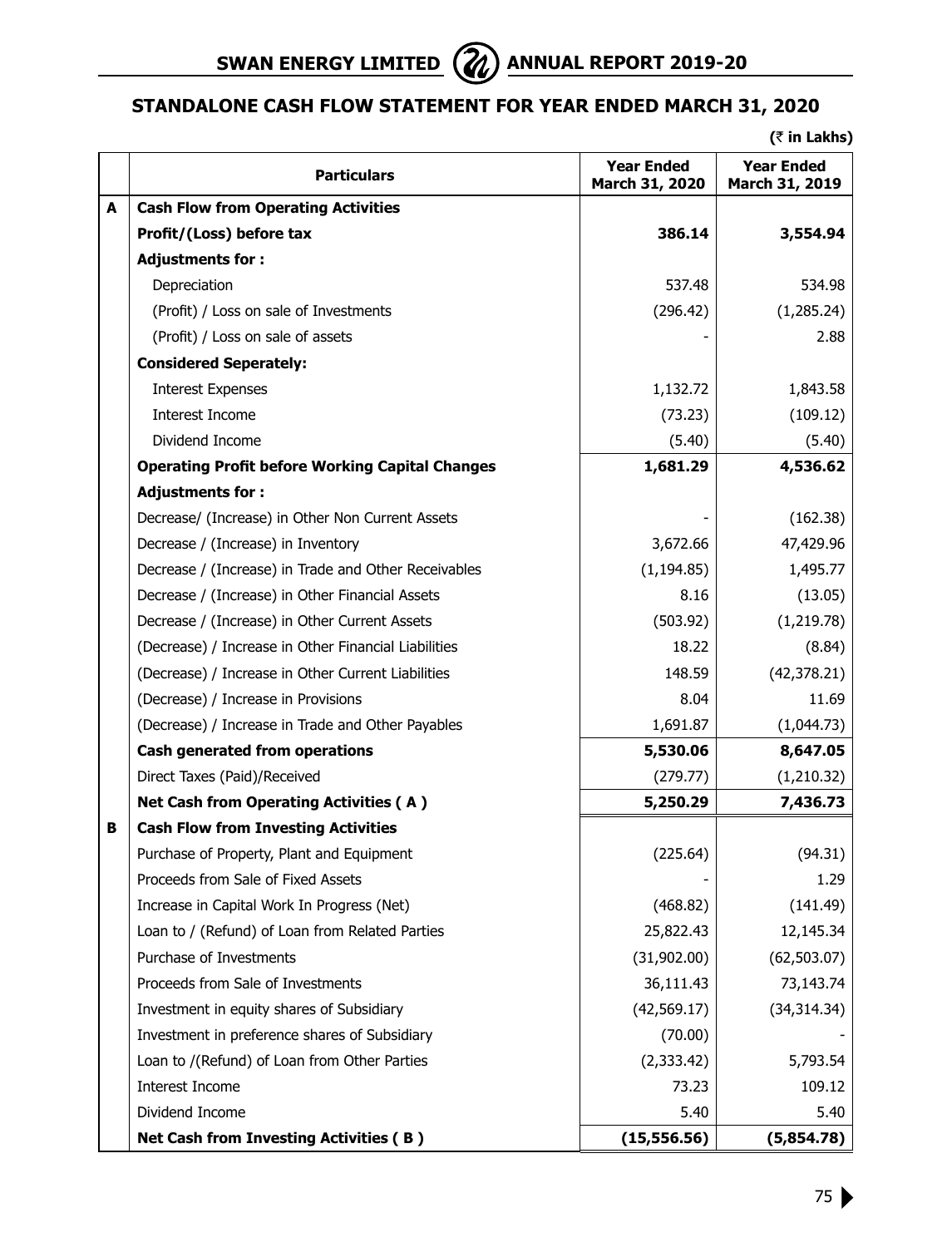

# **cont... Standalone Cash Flow Statement for Year Ended March 31, 2020**

**(** ` **in Lakhs)**

|   | <b>Particulars</b>                                              | <b>Year Ended</b><br>March 31, 2020 | <b>Year Ended</b><br>March 31, 2019 |
|---|-----------------------------------------------------------------|-------------------------------------|-------------------------------------|
| C | <b>Cash Flow from Financing Activities</b>                      |                                     |                                     |
|   | Loan from / (Refund) of Loan to Related Parties                 | 13,695.02                           | 1,881.91                            |
|   | (Refund) of / Loan from Other Parties                           | 6,001.16                            | 3,353.41                            |
|   | (Repayment) / Proceed of Term Loan                              | (6,819.23)                          | (4,639.14)                          |
|   | <b>Interest Expenses</b>                                        | (1, 132.72)                         | (1,843.58)                          |
|   | Dividend Paid                                                   | (244.26)                            | (244.26)                            |
|   | Tax on Dividend                                                 | (50.21)                             | (49.73)                             |
|   | <b>Net Cash from Financing Activities (C)</b>                   | 11,449.76                           | (1,541.39)                          |
|   | Net Increase/(Decrease) in Cash & Cash Equivalents<br>$(A+B+C)$ | 1,143.49                            | 40.56                               |
|   | <b>Opening Balance of Cash &amp; Cash Equivalents</b>           | 1,145.09                            | 1,104.53                            |
|   | <b>Closing Balance of Cash &amp; Cash Equivalents</b>           | 2,288.58                            | 1,145.09                            |

The accompanying notes 1 & 2 are an integral part of the Standalone financial statements

As per our Report of even date

**For N. N. Jambusaria & Co.** Chartered Accountants Firm Registration No. 104030W

**Nimesh N. Jambusaria** Partner M No. 038979

**Mumbai, July 27, 2020**

#### **For and on behalf of the Board of Directors**

DIN: 01787259 DIN:00614790

**Paresh V. Merchant Chetan K. Selarka**<br>Executive Director Chief Financial Officer DIN: 00660027

**Navinbhai C. Dave Nikhil V. Merchant** Managing Director

Chief Financial Officer

**Arun S. Agarwal** Company Secretary  **Mumbai, July 27, 2020**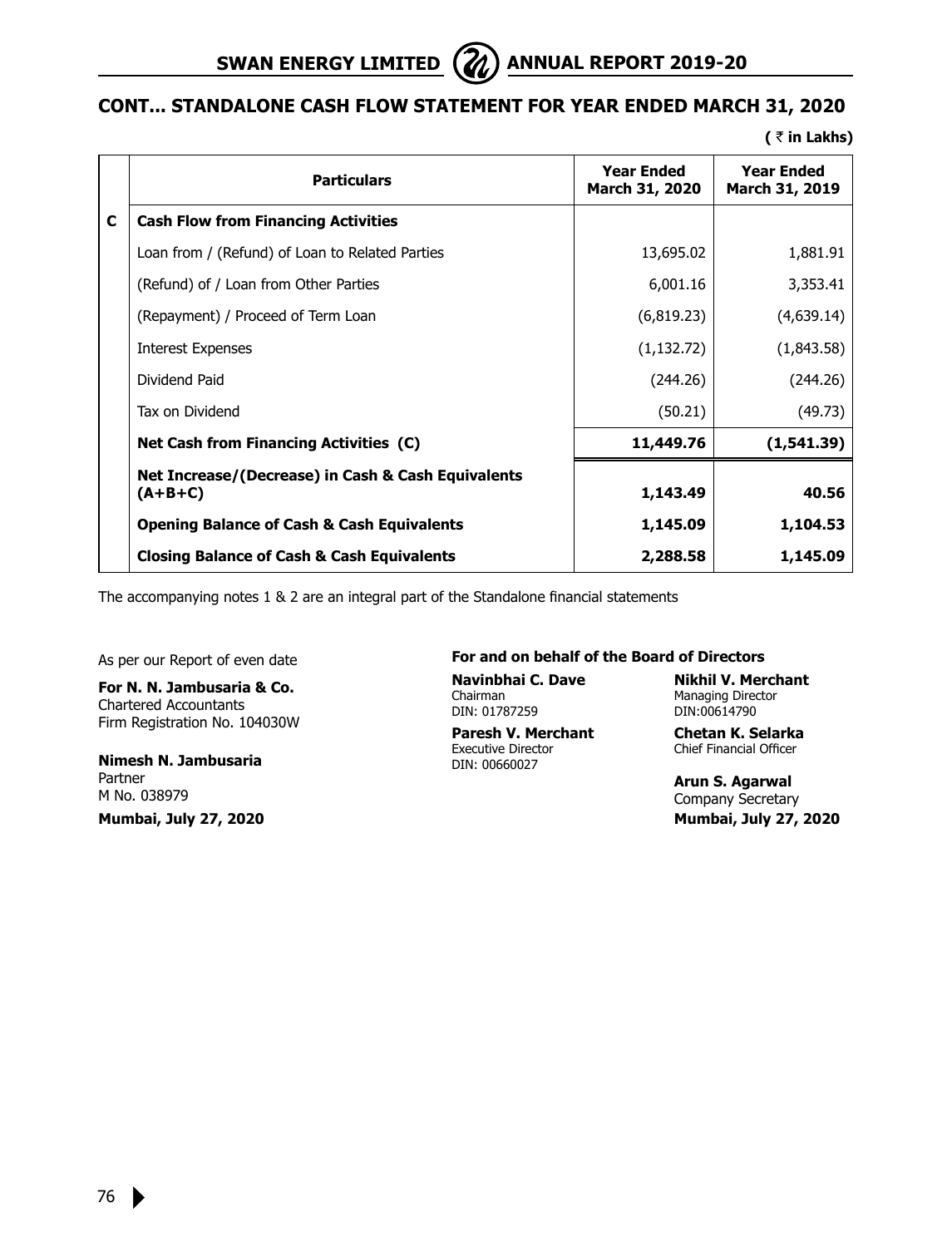# **1. CORPORATE INFORMATION:**

 Swan Energy Limited (SEL) is a public limited company incorporated on 22/02/1909 at Bombay, under the erstwhile Indian Companies Act, VI of 1882, as 'Swan Mills Limited' and is listed on Bombay Stock Exchange Limited (BSE) and The National Stock Exchange of India Limited (NSE) in India.

The registered office of the company is situated at 6, Feltham House, 2nd Floor, 10, J. N. Heredia Marg, Ballard Estate, Mumbai - 400 001.

 The Company has three verticles of business, i.e., Textiles, Real Estate and Energy. The Company has 6 subsidiary companies. 2 subsidiaries are engaged in Real estate business, 2 subsidiaries are engaged in construction of LNG Port Project at Gujarat, 1 subsidiary is engaged in mining and 1 subsidiary is engaged in trading of gas commodities etc. Out of 6, 1 is a foreign subsidiary registered in Singapore and balance 5 are indian subsidiaries.

#### **2. BASIS OF COMPLIANCE, BASIS OF PREPARATION, CRITICAL ACCOUNTING ESTIMATES, ASSUMPTIONS AND JUDGEMENTS AND SIGNIFICANT ACCOUNTING POLICIES:**

#### **2.1. Basis of compliance:**

The financial statements comply in all material aspects with Indian Accounting Standards ('Ind AS') notified under Section 133 of the Companies Act, 2013 ('Act') read with Companies (Indian Accounting Standards) Rules, 2015, as amended and other relevant provisions of the Act.

#### **2.2. Basis of preparation and presentation:**

The financial statements have been prepared under historical cost convention using the accrual method of accounting basis, except for certain financial instruments that are measured at fair values at the end of each reporting period as explained in the significant accounting policies below.

# **Current and Non – Current Classification**

All assets and liabilities have been classified as current or non-current as per the Company's normal operating cycle and other criteria set out in the Schedule III to the Act. Based on the nature of products and the time between acquisition of assets for processing and their realisation in cash and cash equivalents, the Company has ascertained its operating cycle as 12 months for the purpose of current or non-current classification of assets and liabilities.

All amounts disclosed in the financial statements and notes have been rounded off to the nearest lakhs as per the requirement of Schedule III, unless otherwise stated.

The financial statements of the Company for the year ended March 31, 2020 were approved for issue in accordance with a resolution of the Board of Directors in its meeting held on July 27, 2020.

# **2.3. Use of Judgements and Estimates:**

The preparation of the financial statements requires management to make estimates, assumptions and judgments that affect the reported balances of assets and liabilities and disclosures as at the date of the financial statements and the reported amounts of income and expense for the periods presented.

The estimates and associated assumptions are based on historical experience and other factors that are considered to be relevant. Actual results may differ from these estimates considering different assumptions and conditions.

Estimates and underlying assumptions are reviewed on an ongoing basis. Impact on account of revisions to accounting estimates are recognised in the period in which the estimates are revised and future periods are affected.

The estimates and assumptions that have a significant risk of causing a material adjustment to the carrying values of assets and liabilities within the next financial year are discussed below:

- a. Estimates of useful lives and residual value of property, plant and equipment and intangible assets;
- b. Measurement of defined benefit obligations;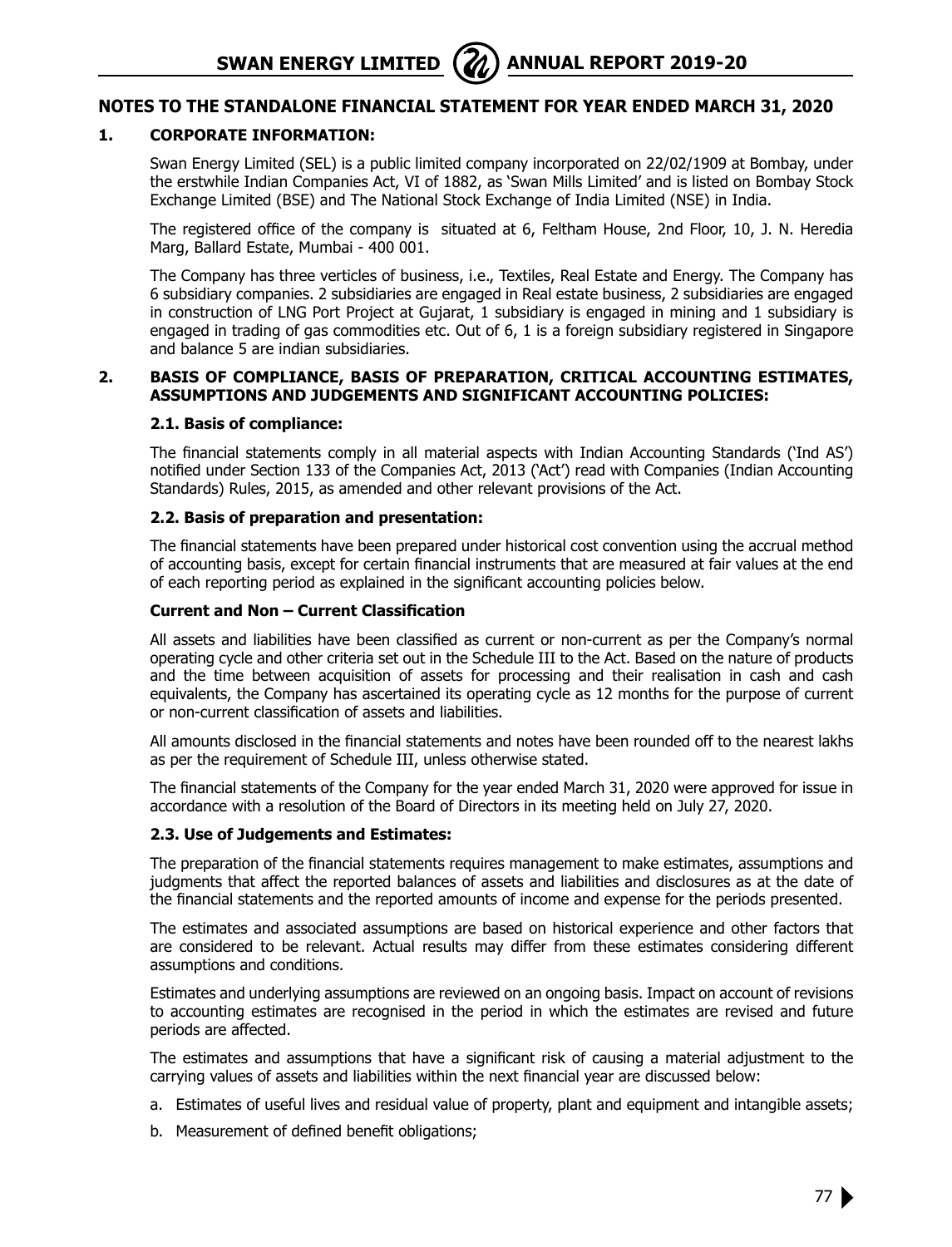**SWAN ENERGY LIMITED** (21) ANNUAL REPORT 2019-20

# **Notes to the Standalone Financial Statement for year ended March 31, 2020**

- c. Measurement and likelihood of occurrence of provisions and contingencies;
- d. Impairment of investments;
- e. Recognition of deferred tax assets; and
- f. Measurement of recoverable amounts of cash-generating units.

### **2.4. Property, plant and equipment:**

- 2.4.1. Property, plant and equipment are stated at cost net of accumulated depreciation and accumulated impairment losses, if any;
- 2.4.2. The initial cost of an asset comprises its purchase price (including import duties and non-refundable taxes), any costs directly attributable to bringing the asset into the location and condition necessary for it to be capable of operating in the manner intended by management, the initial estimate of any decommissioning obligation, if any, and, borrowing cost for qualifying assets (i.e. assets that necessarily take a substantial period of time to get ready for their intended use);
- 2.4.3 Machinery spares that meet the definition of property, plant and equipment are capitalised;
- 2.4.4. Property, plant and equipment which are not ready for intended use as on date of Balance Sheet are disclosed as "Capital work-in-progress";
- 2.4.5. Subsequent costs are included in the asset's carrying amount or recognised as a separate asset, as appropriate, only when it is probable that future economic benefits associated with the item will flow to the Company and the cost of the item can be measured reliably. All other repairs and maintenance are charged to the Statement of Profit and Loss during the period in which they are incurred;
- 2.4.6. An item of property, plant and equipment and any significant part initially recognised separately as part of property, plant and equipment is derecognised upon disposal; or when no future economic benefits are expected from its use or disposal. Any gain or loss arising on de-recognition of the asset is included in the Statement of Profit and Loss when the asset is derecognised;
- 2.4.7. Depreciation is provided on a pro-rata basis on the straight line method based on estimated useful life prescribed under Schedule II to the Act. Assets costing Rs. 5,000/- or less are charged to the Statement of Profit & Loss in the year of purchase;
- 2.4.8. Components of the main asset that are significant in value and have different useful lives as compared to the main asset are depreciated over their estimated useful life. Useful life of such components has been assessed based on historical experience and internal technical assessment;
- 2.4.9. Depreciation on spare parts specific to an item of property, plant and equipment is based on life of the related property, plant and equipment. In other cases, the spare parts are depreciated over their estimated useful life based on the technical assessment;
- 2.4.10. Leasehold land is amortised over the primary lease period. Other assets held under finance leases are depreciated over their expected useful lives on the same basis as owned assets. However, when there is no reasonable certainty that ownership will be obtained by the end of the lease term, assets are depreciated over the shorter of the lease term and useful lives;
- 2.4.11. Freehold land is not depreciated;
- 2.4.12. The residual values and useful lives of property, plant and equipment are reviewed at each financial year end and changes, if any, are accounted in the line with revisions to accounting estimates;

### **2.5 Intangible Assets:**

2.5.1. Intangible assets are recognised only if it is probable that the future economic benefits that are attributable to the assets will flow to the enterprise and the cost of the assets can be measured reliably;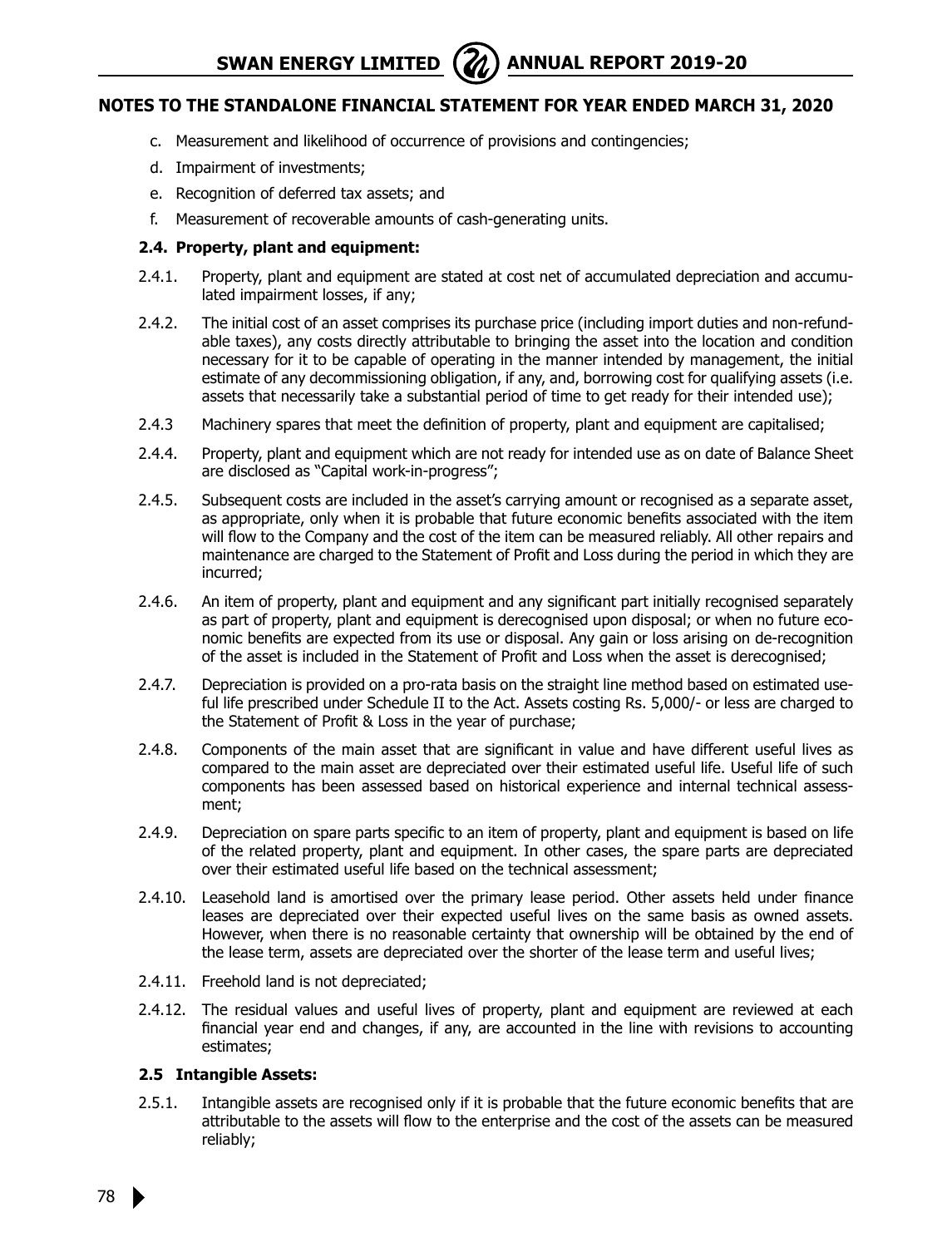**SWAN ENERGY LIMITED** (**A)** ANNUAL REPORT 2019-20

# **Notes to the Standalone Financial Statement for year ended March 31, 2020**

- 2.5.2. Intangible assets are carried at cost net of accumulated amortization and accumulated impairment losses, if any;
- 2.5.3. The intangible assets with a finite useful life are amortised using straight line method over their estimated useful lives.
- 2.5.4. An intangible asset is derecognised on disposal, or when no future economic benefits are expected from use or disposal. Gains or losses on de-recognition are determined by comparing proceeds with carrying amount. These are included in profit or loss within other gains/(losses);
- 2.5.5. The estimated useful life is reviewed at each financial year end and changes, if any, are accounted in the line with revisions to accounting estimates;

#### **2.6. Investment property:**

- 2.6.1. Investment property is property (land or a building  $-$  or part of a building  $-$  or both) held either to earn rental income or for capital appreciation or for both, but not for sale in the ordinary course of business, use in production or supply of goods or services or for administrative purposes. Investment properties are stated at cost net of accumulated depreciation and accumulated impairment losses, if any;
- 2.6.2. Any gain or loss on disposal of investment property is calculated as the difference between the net proceeds from disposal and the carrying amount of the investment property is recognised in Statement of Profit and Loss;

#### **2.7. Non-currents assets held for sale:**

- 2.7.1. Non-current assets are classified as held for sale if their carrying amounts will be recovered through a sale transaction rather than through continuing use. This condition is regarded as met only when the sale is highly probable and the asset is available for immediate sale in its present condition subject only to terms that are usual and customary for sale of such assets;
- 2.7.2. Non-current assets classified as held for sale are measured at the lower of carrying amount and fair value less costs to sell;
- 2.7.3. Non current assets classified as held for sale are not depreciated or amortized from the date when they are classified as held for sale.

#### **2.8. Leases:**

A contract is, or contains, a lease if the contract conveys the right to control the use of an identified asset to lessee for a period of time in exchange for consideration. The Company shall reassess whether a contract is, or contains, a lease only if the terms and conditions of the contract are changed.

#### As a Lessee

At the commencement date, company recognises a right-of-use (RoU) asset at cost and a lease liability at present value of the lease payments that are not paid at commencement date. The Lease Payments shall be discounted using Company's incremental borrowing rate on periodic basis. Subsequently, RoU asset is depreciated over lease term and lease liability is reduced as payments are made and an imputed finance cost on lease liability is recognised in Statement of Profit and Loss using the Company's incremental borrowing rate.

If a lease, at the commencement date, has a lease term of 12 months or less, it is treated as Short term lease. Lease payments associated with short term leases are treated as an expense on systematic basis.

#### As a Lessor

A lessor shall classify each of its leases as either an operating lease or a finance lease.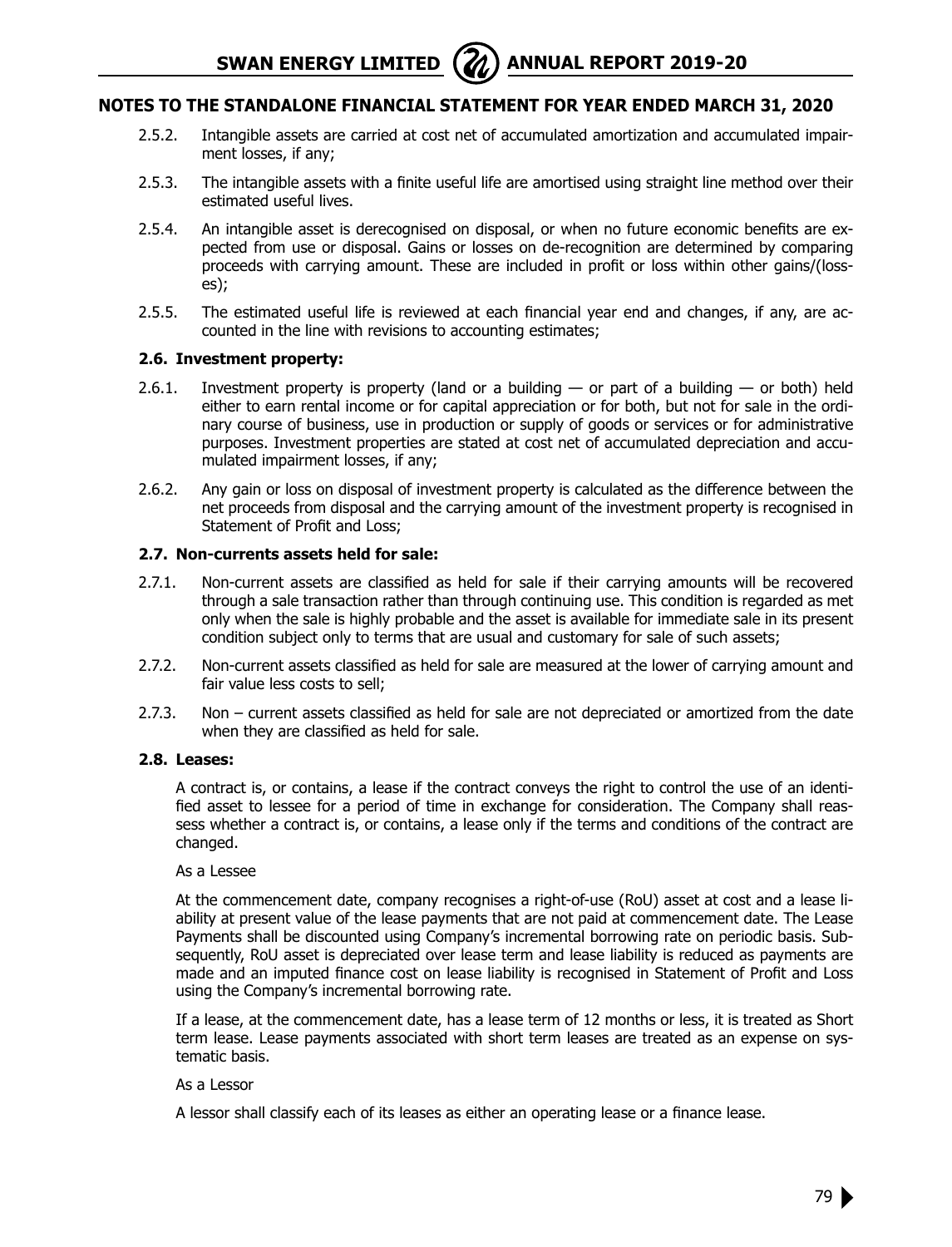#### Finance leases

A lease is classified as a finance lease if it transfers substantially all the risks and rewards incidental to ownership of an underlying asset. Company shall recognise assets held under a finance lease in its balance sheet and present them as a receivable at an amount equal to the net investment in the lease.

#### Operating leases

A lease is classified as an operating lease if it does not transfer substantially all the risks and rewards incidental to ownership of an underlying asset. Company shall recognise lease payments from operating leases as income on systematic basis in the pattern in which benefit from the use of the underlying asset is diminished.

#### **2.9. Impairment of Non-financial Assets:**

- 2.9.1. Non-financial assets other than inventories, deferred tax assets and non-current assets classified as held for sale are reviewed at each Balance Sheet date to determine whether there is any indication of impairment. If any indication of such impairment exists, the recoverable amount of such assets / cash generating unit is estimated and in case the carrying amount of these assets exceeds their recoverable amount, an impairment is recognised;
- 2.9.2 The recoverable amount is the higher of the fair value less costs of disposal and their value in use. Value in use is arrived at by discounting the future cash flows to their present value based on an appropriate discount factor. Assessment is also done at each Balance Sheet date as to whether there is indication that an impairment loss recognised for an asset in prior accounting periods no longer exists or may have decreased, such reversal of impairment loss is recognised in the Statement of Profit and Loss.

#### **2.10. Inventories:**

- 2.10.1 Inventories comprising Closing stock of finished goods, raw material and consumables and spares are valued at lower of cost (on weighted average) and net realisable value after providing for obsolescence and other losses, where considered necessary;
- 2.10.2. Cost includes all charges in bringing the goods to their present location and condition. Work-inprogress and finished goods include appropriate proportion of overheads and, where applicable, excise duty;
- 2.10.3. Net realisable value is the estimated selling price in the ordinary course of business, less the estimated costs of completion and the estimated costs necessary to make the sale.

#### **2.11. Investment in Subsidiaries:**

 Investments in equity shares of Subsidiaries are recorded at cost and reviewed for impairment at each reporting date.

#### **2.12. Fair Value measurement:**

- 2.12.1. The Company measures certain financial instruments at fair value at each reporting date;
- 2.12.2. Certain accounting policies and disclosures require the measurement of fair values, for both financial and non- financial assets and liabilities;
- 2.12.3. Fair value is the price that would be received to sell an asset or paid to transfer a liability in an orderly transaction between market participants at the measurement date in the principal or, in its absence, the most advantageous market to which the Company has access at that date. The fair value of a liability also reflects its non-performance risk;
- 2.12.4. The best estimate of the fair value of a financial instrument on initial recognition is normally the transaction price – i.e. the fair value of the consideration given or received. If the Company determines that the fair value on initial recognition differs from the transaction price and the fair value is evidenced neither by a quoted price in an active market for an identical asset or liability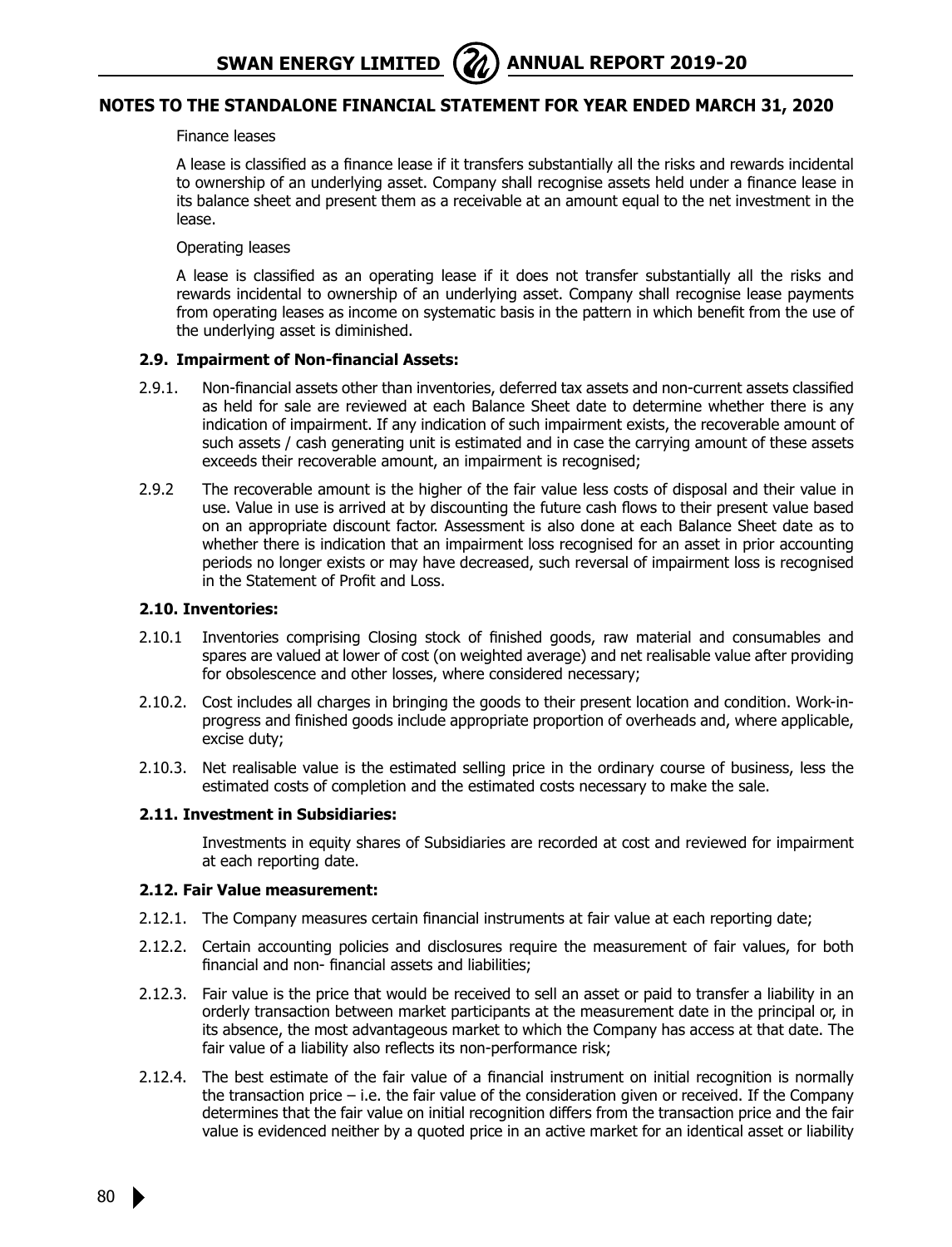**SWAN ENERGY LIMITED** (21) ANNUAL REPORT 2019-20

# **Notes to the Standalone Financial Statement for year ended March 31, 2020**

nor based on a valuation technique that uses only data from observable markets, then the financial instrument is initially measured at fair value, adjusted to defer the difference between the fair value on initial recognition and the transaction price. Subsequently that difference is recognised in Statement of Profit and Loss on an appropriate basis over the life of the instrument but no later than when the valuation is wholly supported by observable market data or the transaction is closed out;

- 2.12.5. While measuring the fair value of an asset or liability, the Company uses observable market data as far as possible. Fair values are categorised into different levels in a fair value hierarchy based on the inputs used in the valuation technique as follows:
	- Level 1: quoted prices (unadjusted) in active markets for identical assets or liabilities
	- Level 2: inputs other than quoted prices included in Level 1 that are observable for the assets or liability, either directly (i.e. as prices) or indirectly (i.e. derived from prices)
	- Level 3: inputs for the assets or liability that are not based on observable market data (unobservable inputs);
- 2.12.6. When quoted price in active market for an instrument is available, the Company measures the fair value of the instrument using that price. A market is regarded as active if transactions for the asset or liability take place with sufficient frequency and volume to provide pricing information on an ongoing basis;
- 2.12.7. If there is no quoted price in an active market, then the Company uses valuation techniques that maximise the use of relevant observable inputs and minimise the use of unobservable inputs. The chosen valuation technique incorporates all of the factors that market participants would take into account in pricing a transaction;
- 2.12.8. The Company regularly reviews significant unobservable inputs and valuation adjustments. If third party information, such as broker quotes or pricing services, is used to measure fair values, then the Company assesses the evidence obtained from third parties to support the conclusion that these valuations meet the requirements of Ind AS, including the level in the fair value hierarchy in which the valuations should be classified.

#### **2.13. Financial Instruments:**

#### **2.13.1. Financial Assets:**

 Financial assets are recognised when the Company becomes a party to the contractual provisions of the instrument.

On initial recognition, a financial asset is recognised at fair value, in case of financial assets which are recognised at fair value through profit and loss, its transaction cost are recognised in the statement of profit and loss. In other cases, the transaction cost are attributed to the acquisition value of the financial asset.

Financial assets are subsequently classified as measured at

- amortised cost
- fair value through profit and loss (FVTPL)
- fair value through other comprehensive income (FVOCI).

Financial assets are not reclassified subsequent to their recognition, except if and in the period the Company changes its business model for managing financial assets.

#### **Trade Receivables and Loans:**

Trade receivables and loans are initially recognised at fair value. Subsequently, these assets are held at amortised cost, using the effective interest rate (EIR) method net of any expected credit losses. The EIR is the rate that discounts estimated future cash income through the expected life of financial instrument.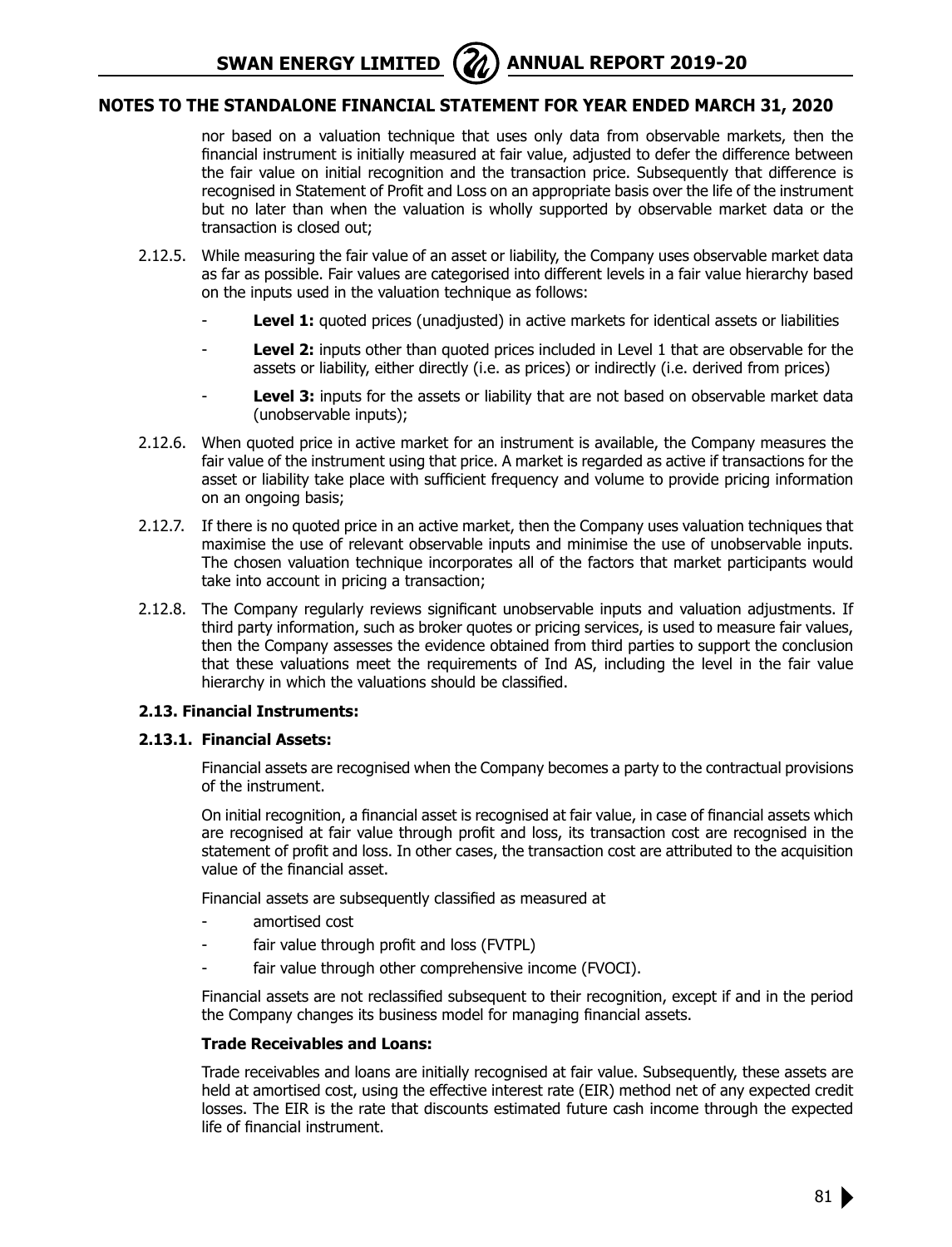#### **Debt instruments:**

Debt instruments are subsequently measured at amortised cost, FVOCI or FVTPL till derecognition on the basis of:

- the entity's business model for managing the financial assets and
- the contractual cash flow characteristics of the financial asset.

#### Measured at amortised cost:

Financial assets that are held within a business model whose objective is to hold financial assets in order to collect contractual cash flows that are solely payments of principal and interest, are subsequently measured at amortised cost using the effective interest rate ('EIR') method less impairment, if any. The amortisation of EIR and loss arising from impairment, if any is recognised in the Statement of Profit and Loss.

#### Measured at FVOCI:

Financial assets that are held within a business model whose objective is achieved by both, selling financial assets and collecting contractual cash flows that are solely payments of principal and interest, are subsequently measured at FVOCI. Fair value movements are recognized in the other comprehensive income (OCI). Interest income measured using the EIR method and impairment losses, if any are recognised in the Statement of Profit and Loss. On de-recognition, cumulative gain or loss previously recognised in OCI is reclassified from the equity to 'other income' in the Statement of Profit and Loss.

#### Measured at FVTPL:

A financial asset not classified as either amortised cost or FVOCI, is classified as FVTPL. Such financial assets are measured at fair value with all changes in fair value, including interest income and dividend income if any, recognised as 'other income' in the Statement of Profit and Loss.

#### **Equity Instruments:**

All investments in equity instruments classified under financial assets are initially measured at fair value, the Company may, on initial recognition, irrevocably elect to measure the same either at FVOCI or FVTPL.

The Company makes such election on an instrument-by-instrument basis. Fair value changes on an equity instrument is recognised as other income in the Statement of Profit and Loss unless the Company has elected to measure such instrument at FVOCI. Fair value changes excluding dividends, on an equity instrument measured at FVOCI are recognised in OCI. Amounts recognised in OCI are not subsequently reclassified to the Statement of Profit and Loss. Dividend income on the investments in equity instruments are recognised as 'other income' in the Statement of Profit and Loss.

#### **De-recognition:**

The Company derecognises a financial asset when the contractual rights to the cash flows from the financial asset expire, or it transfers the contractual rights to receive the cash flows from the asset;

#### **Redeemable Preference shares:**

Redeemable preference shares are separated into liability and equity components based on the terms of the contract.

On issuance of the redeemable preference shares, the fair value of the liability component is determined using a market rate for an equivalent non convertible instrument. This amount is classified as financial liability measured at amortized cost (net of transaction cost) until it is extinguished on redemption.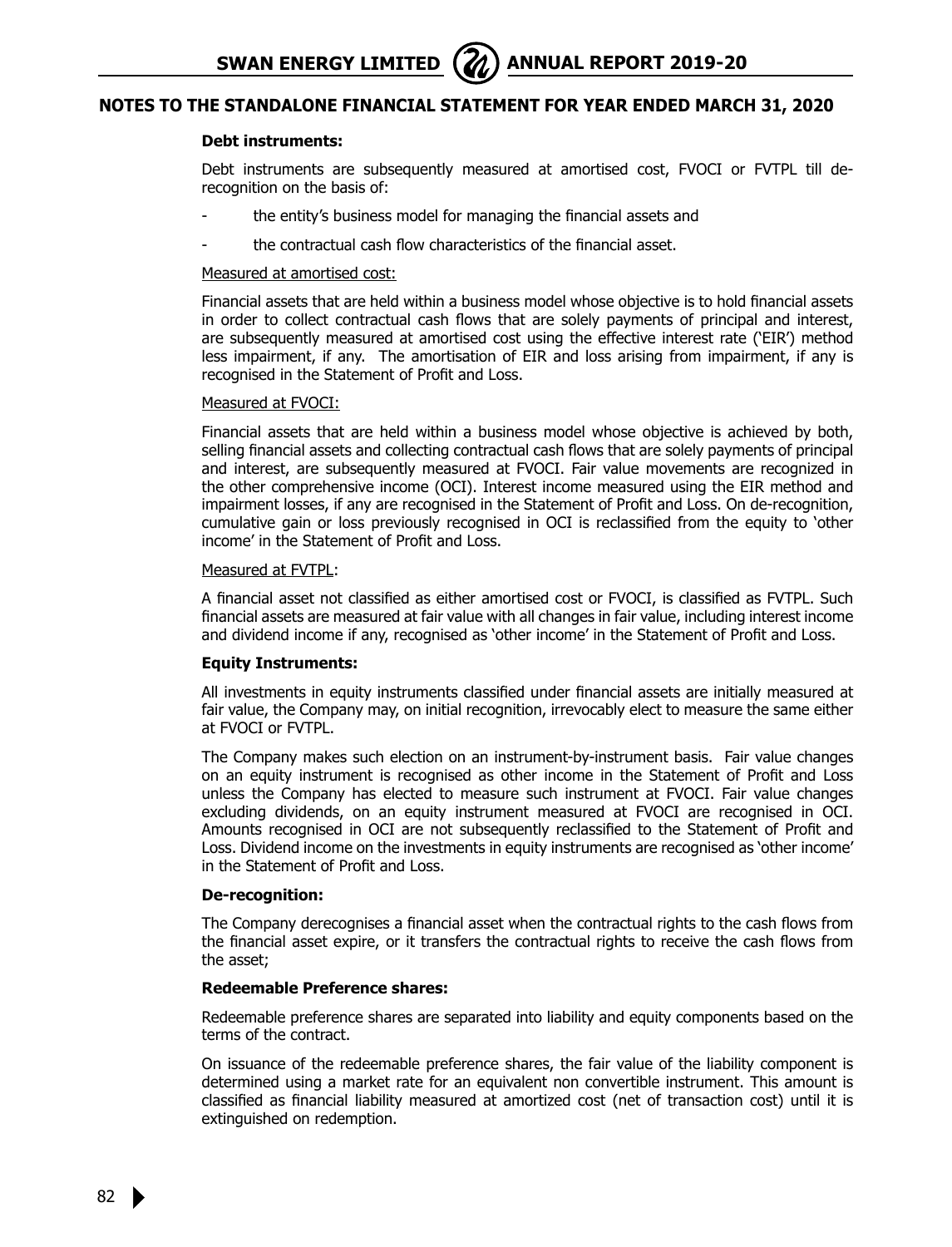**SWAN ENERGY LIMITED** (21) ANNUAL REPORT 2019-20

# **Notes to the Standalone Financial Statement for year ended March 31, 2020**

Transaction cost are apportioned between the liability and equity component of the redeemable preference share based on the allocation of the proceed to the liability and equity component when the instrument are initially recognized.

# **2.13.2. Financial Liabilities:**

#### **Initial recognition and measurement:**

Financial liabilities are recognised when the Company becomes a party to the contractual provisions of the instrument. Financial liabilities are initially measured at the amortised cost unless at initial recognition, they are classified as FVTPL. In case of trade payables, they are initially recognised at fair value and subsequently, these liabilities are held at amortised cost, using the effective interest method.

#### **Subsequent measurement:**

Financial liabilities are subsequently measured at amortised cost using the EIR method. Financial liabilities carried at FVTPL are measured at fair value with all changes in fair value recognised in the Statement of Profit and Loss.

#### **De-recognition:**

A financial liability is derecognised when the obligation specified in the contract is discharged, cancelled or expires;

# **2.13.3. Financial guarantees:**

Financial guarantee contracts issued by the Company are those contracts that require a payment to be made to reimburse the holder for a loss it incurs because the specified debtor fails to make a payment when due in accordance with the terms of the debt instrument. Financial guarantee contracts are recognised initially as a liability at fair value, adjusted for transaction costs that are directly attributable to the issuance of the guarantee. Subsequently, the liability is measured at the higher of the amount of loss allowance determined as per impairment requirements of Ind AS 109 and the fair value initially recognised less cumulative amortisation;

# **2.13.4. Derivative financial instruments:**

The Company uses derivative financial instruments to manage the exposure on account of fluctuation in interest rate and foreign exchange rates. Such derivative financial instruments are initially recognised at fair value on the date on which a derivative contract is entered into and are subsequently measured at fair value with the changes being recognised in the Statement of Profit and Loss. Derivatives are carried as financial assets when the fair value is positive and as financial liabilities when the fair value is negative;

# **2.13.5. Embedded derivatives:**

If the hybrid contract contains a host that is a financial asset within the scope of Ind-AS 109, the classification requirements contained in Ind AS 109 are applied to the entire hybrid contract. Derivatives embedded in all other host contracts, including financial liabilities are accounted for as separate derivatives and recorded at fair value if their economic characteristics and risks are not closely related to those of the host contracts and the host contracts are not held for trading or designated at FVTPL. These embedded derivatives are measured at fair value with changes in fair value recognised in Statement of Profit and Loss, unless designated as effective hedging instruments. Reassessment only occurs if there is either a change in the terms of the contract that significantly modifies the cash flows;

# **2.13.6. Offsetting of financial instruments:**

Financial assets and financial liabilities are offset and the net amount is reported in the Balance Sheet, if there is a currently enforceable legal right to offset the recognised amounts and there is an intention to settle on a net basis, or to realise the assets and settle the liabilities simultaneously.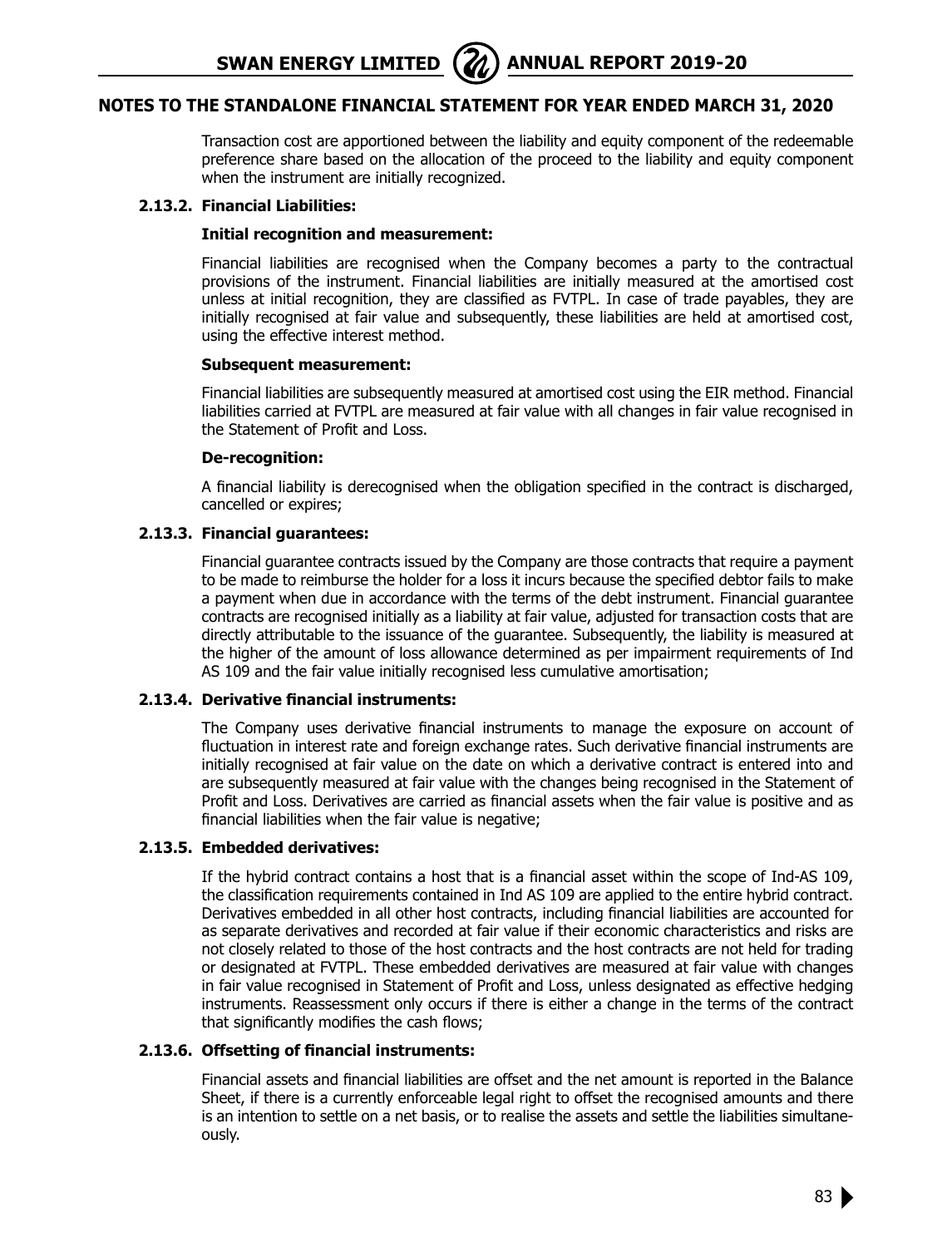#### **2.14. Revenue Recognition:**

#### **2.14.1 Sale of goods:**

The Company is engaged in the Business of textiles and development of property. Revenue from sale of properties under construction is recognised on the basis of actual bookings done (provided the significant risks and rewards have been transferred to the buyer and there is reasonable certainty of realisation of the monies). Revenue from textiles is recognised when it is earned and no significant uncertainty exists as to its realization or collection.

Revenue is measured based on the transaction price, which is the consideration, adjusted for discounts, price concessions, incentives, and returns, if any, as specified in the contracts with the customers. Revenue excludes taxes collected from customers on behalf of the government. Accruals for discounts/incentives and returns are estimated (using the most likely method) based on accumulated experience and underlying schemes and agreements with customers. Due to the short nature of credit period given to customers, there is no financing component in the contract.

Further Sales from real estate are net of cancellation of sale and amount payable to the developer and taxes, if any.

#### **Trade Receivables**

A receivable represents the Company's right to an amount of consideration that is unconditional (i.e., only the passage of time is required before payment of the consideration is due).

#### **Contract liabilities**

A contract liability is the obligation to transfer goods to a customer for which the Company has received consideration (or an amount of consideration is due) from the customer. If a customer pays consideration before the Company transfers goods or services to the customer, a contract liability is recognised when the payment is made, or the payment is due (whichever is earlier). Contract liabilities are recognised as revenue when the Company performs under the contract.

#### **2.14.2. Rendering of Services**

Revenue is recognized from rendering of services when the performance obligation is satisfied and the services are rendered in accordance with the terms of customer contracts. Revenue is measured based on the transaction price, which is the consideration, as specified in the contract with the customer. Revenue also excludes taxes collected from customers.

- 2.14.3. Income from export incentives such as duty drawback and premium on sale of import licenses are recognised on accrual basis;
- 2.14.4. Income from sale of scrap is accounted for on realisation;
- 2.14.5. Interest income is recognized using the effective interest rate (EIR) method;
- 2.14.6. Dividend income on investments is recognised when the right to receive dividend is established;
- 2.14.7. Insurance claims are accounted for on the basis of claims admitted / expected to be admitted and to the extent that the amount recoverable can be measured reliably and it is reasonable to expect ultimate collection.
- 2.14.8. Rent for the immovable properties is recognised on accrual basis as per the respective agreements with the parties.

#### **2.15. Employee Benefits:**

# **2.15.1. Short-term employee benefits:**

Short-term employee benefits (including leave) are recognized as an expense at an undiscounted amount in the Statement of Profit and Loss of the year in which the related services are rendered;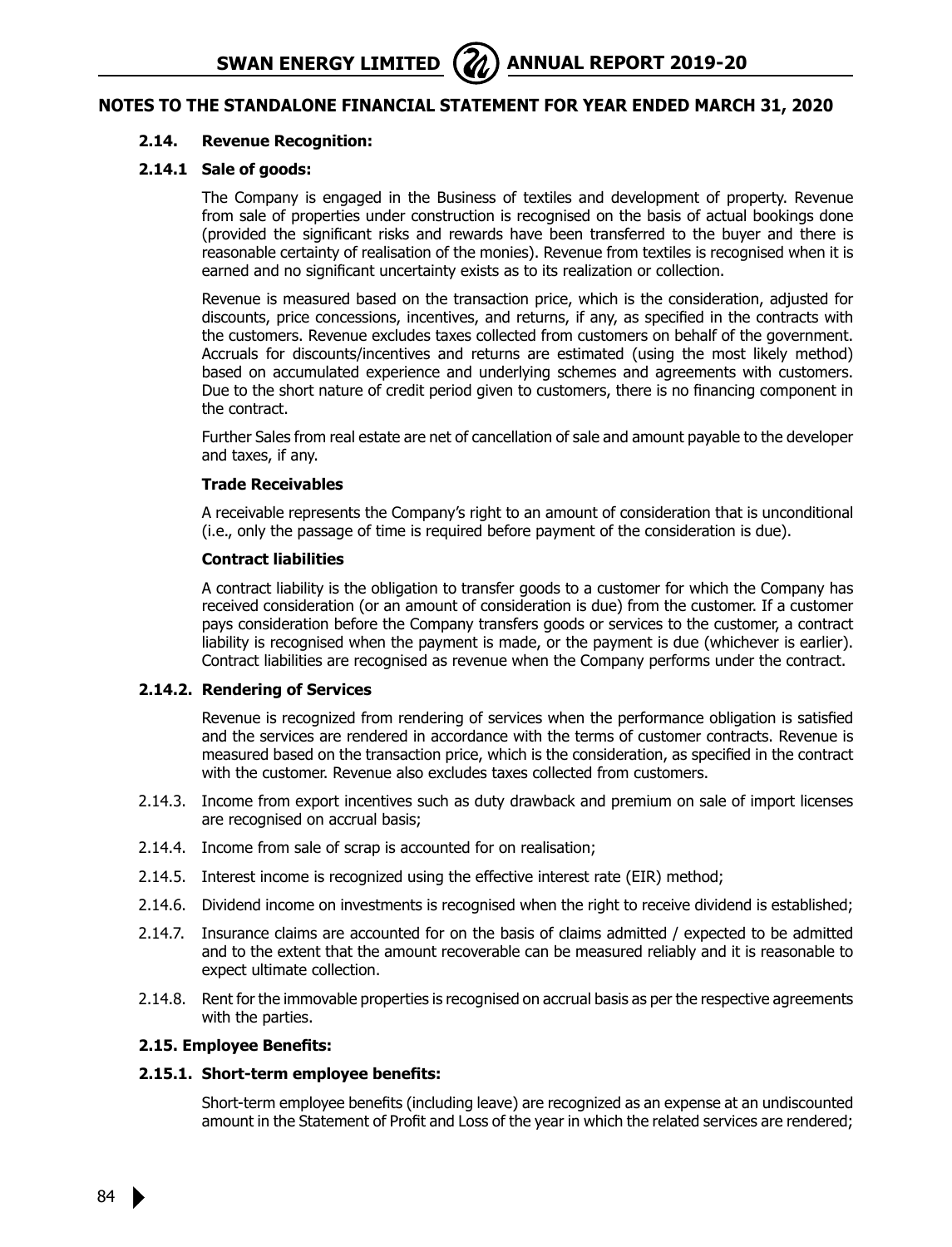# **2.15.2. Post-employment benefits:**

The Company operates the following post – employment schemes:

- Defined contribution plans such as provident fund; and
- Defined benefit plans such as gratuity

#### **Defined Contribution Plans:**

Obligations for contributions to defined contribution plans such as provident fund are recognised as an expense in the Statement of Profit and Loss as the related service is provided.

#### **Defined Benefit Plans:**

The Company's net obligation in respect of defined benefit plans such as gratuity is calculated by estimating the amount of future benefit that the employees have earned in the current and prior periods, discounting that amount and deducting the fair value of any plan assets.

The calculation of defined benefit obligation is performed at each reporting period end by a qualified actuary using the projected unit credit method. When the calculation results in a potential asset for the Company, the recognised asset is limited to the present value of the economic benefits available in the form of any future refunds from the plan or reductions in future contributions to the plan.

The current service cost of the defined benefit plan, recognized in the Statement of Profit and Loss as part of employee benefit expense, reflects the increase in the defined benefit obligation resulting from employee service in the current year, benefit changes, curtailments and settlements. Past service costs are recognized immediately in the Statement of Profit and Loss. The net interest is calculated by applying the discount rate to the net balance of the defined benefit obligation and the fair value of plan assets. This net interest is included in employee benefit expense in the Statement of Profit and Loss.

Re-measurement gains and losses arising from experience adjustments and changes in actuarial assumptions are recognised in the period in which they occur, directly in other comprehensive income.

#### **2.16. Borrowing costs:**

- 2.16.1. Borrowing costs consist of interest and other costs incurred in connection with the borrowing of funds. Borrowing costs also include exchange differences to the extent regarded as an adjustment to the borrowing costs;
- 2.16.2. Borrowing costs that are attributable to the acquisition or construction of qualifying assets (i.e. an asset that necessarily takes a substantial period of time to get ready for its intended use) are capitalized as a part of the cost of such assets. All other borrowing costs are charged to the Statement of Profit and Loss;
- 2.16.3. Investment Income earned on the temporary investment of funds of specific borrowings pending their expenditure on qualifying assets is deducted from the borrowing costs eligible for capitalisation.

# **2.17. Foreign Currency Transactions:**

2.17.1. The financial statements are presented in INR, the functional currency of the Company (i.e. the currency of the primary economic environment in which the Company operates);

#### **2.17.2. Monetary items:**

Transactions in foreign currencies are initially recorded at their respective exchange rates at the date the transaction first qualifies for recognition.

Monetary assets and liabilities denominated in foreign currencies are translated at exchange rates prevailing on the reporting date.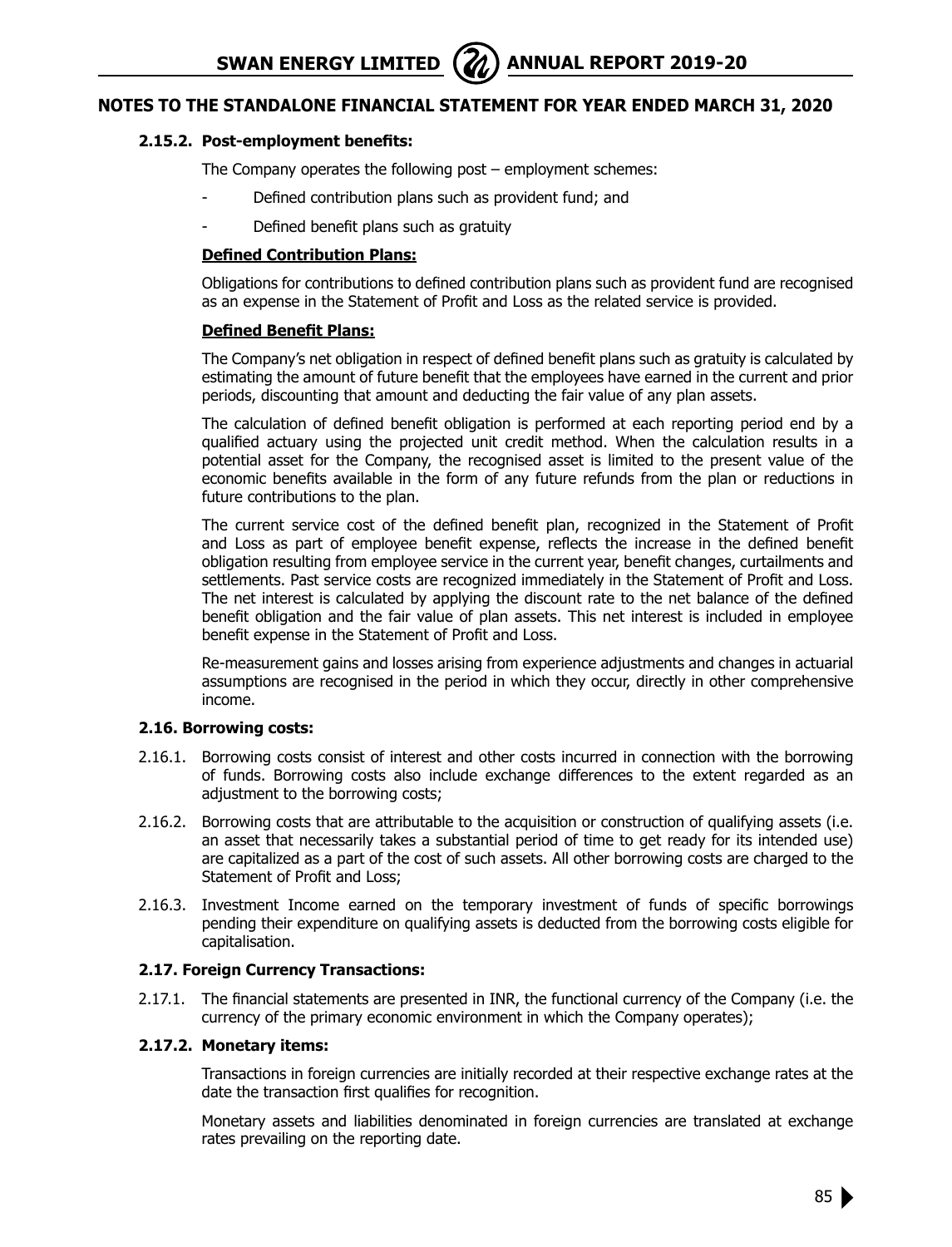**SWAN ENERGY LIMITED** (20) ANNUAL REPORT 2019-20

# **Notes to the Standalone Financial Statement for year ended March 31, 2020**

Exchange differences arising on settlement or translation of monetary items (except for long term foreign currency monetary items outstanding as of March 31, 2020 which are accumulated in "Foreign Currency Monetary Item Translation Difference Account" and amortised over balance period of liability) are recognised in Statement of Profit and Loss either as profit or loss on foreign currency transaction and translation or as borrowing costs to the extent regarded as an adjustment to borrowing costs.

# **2.17.3. Non – Monetary items:**

Non-monetary items that are measured in terms of historical cost in a foreign currency are translated using the exchange rates at the dates of the initial transactions.

#### **2.18. Government Grants:**

- 2.18.1. Government grants are recognized where there is reasonable assurance that the grant will be received and all attached conditions will be complied with;
- 2.18.2. When the grant relates to an expense item, it is recognized in Statement of Profit and Loss on a systematic basis over the periods that the related costs, for which it is intended to compensate, are expensed;
- 2.18.3. Government grants relating to property, plant and equipment are presented as deferred income and are credited to the Statement of Profit and Loss on a systematic and rational basis over the useful life of the asset.

#### **2.19. Provisions and Contingent Liabilities:**

- 2.19.1. Provisions are recognized when there is a present obligation (legal or constructive) as a result of a past event, it is probable that an outflow of resources embodying economic benefits will be required to settle the obligation and a reliable estimate can be made of the amount of the obligation;
- 2.19.2. The expenses relating to a provision is presented in the Statement of Profit and Loss net of reimbursements, if any;
- 2.19.3. If the effect of the time value of money is material, provisions are discounted using a current pre-tax rate that reflects, when appropriate, the risks specific to the liability. When discounting is used, the increase in the provision due to the passage of time is recognized as a finance cost;
- 2.19.4. Contingent liabilities are possible obligations whose existence will only be confirmed by future events not wholly within the control of the Company, or present obligations where it is not probable that an outflow of resources will be required or the amount of the obligation cannot be measured with sufficient reliability;
- 2.19.5. Contingent liabilities are not recognized in the financial statements but are disclosed unless the possibility of an outflow of economic resources is considered remote.

#### **2.20. Taxes on Income**

#### **2.20.1Current Tax**

Income-tax Assets and Liabilities are measured at the amount expected to be recovered from or paid to the taxation authorities. The tax rates and tax laws used to compute the amount are those that are enacted or substantively enacted, by the end of reporting period.

Current Tax items are recognised in correlation to the underlying transaction either in the Statement of Profit and Loss, other comprehensive income or directly in equity;

#### **2.20.2. Deferred tax**

Deferred tax is provided using the Balance Sheet method on temporary differences between the tax bases of assets and liabilities and their carrying amounts for financial reporting purposes at the reporting date.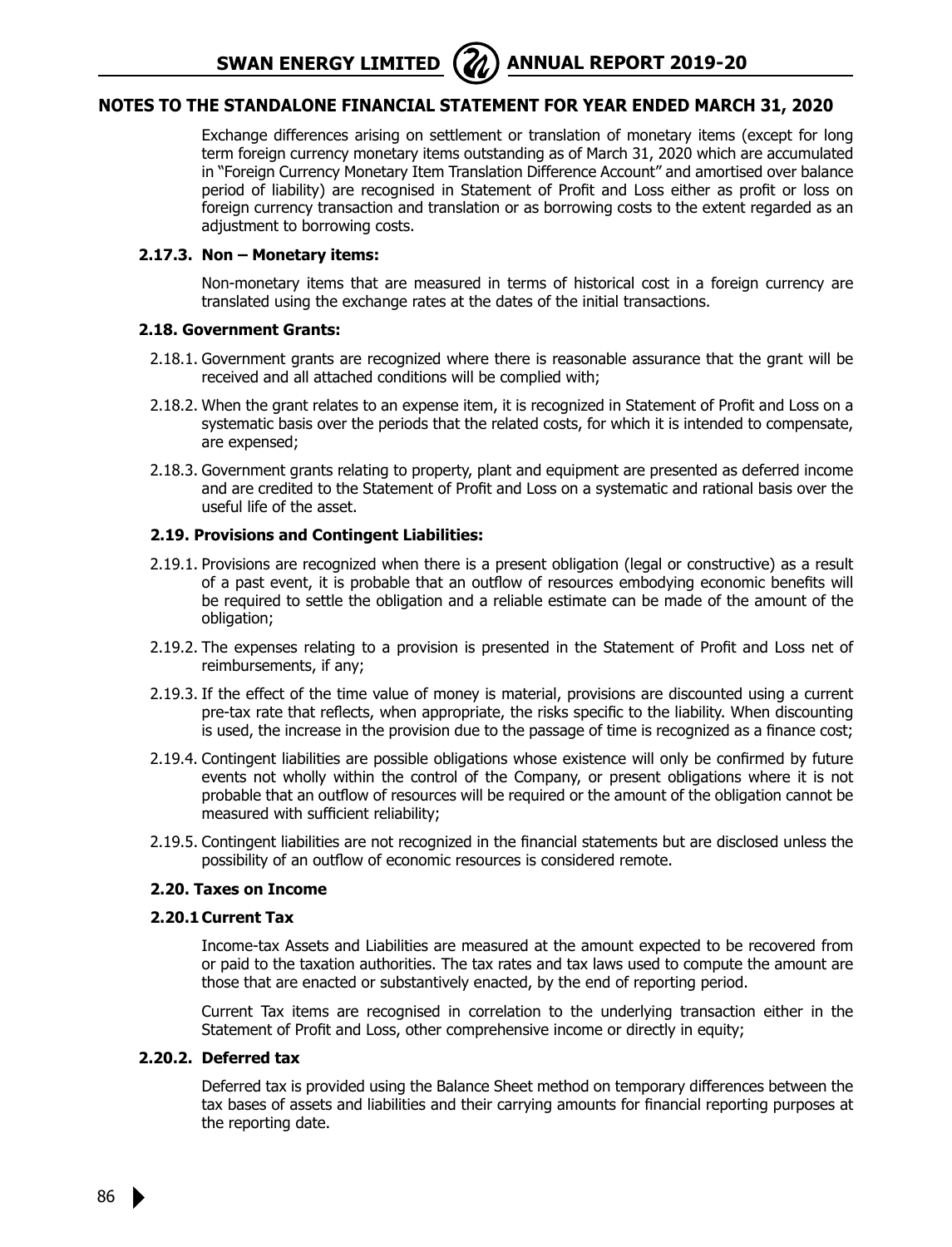**SWAN ENERGY LIMITED** (21) ANNUAL REPORT 2019-20

# **Notes to the Standalone Financial Statement for year ended March 31, 2020**

Deferred tax liabilities are recognised for all taxable temporary differences. Deferred tax assets are recognised for all deductible temporary differences, the carry forward of unused tax credits and any unused tax losses. Deferred tax assets are recognised to the extent that it is probable that taxable profit will be available against which the deductible temporary differences, and the carry forward of unused tax credits and unused tax losses can be utilised.

The carrying amount of deferred tax assets is reviewed at each reporting date and reduced to the extent that it is no longer probable that sufficient taxable profit will be available to allow all or part of the deferred tax asset to be utilised. Unrecognised deferred tax assets are re-assessed at each reporting date and are recognised to the extent that it has become probable that future taxable profits will allow the deferred tax asset to be recovered.

Deferred tax assets and liabilities are measured at the tax rates that are expected to apply in the year when the asset is realised or the liability is settled, based on tax rates and tax laws that have been enacted or substantively enacted at the reporting date.

Deferred Tax items are recognised in correlation to the underlying transaction either in the Statement of Profit and Loss, other comprehensive income or directly in equity.

Deferred tax assets and deferred tax liabilities are offset if a legally enforceable right exists to set off current tax assets against current tax liabilities and the deferred taxes relate to the same taxable entity and the same taxation authority.

#### **2.21. Earnings per share**

- 2.21.1. Basic earnings per share are calculated by dividing the profit or loss for the period attributable to equity shareholders (after deducting preference dividends, if any, and attributable taxes) by the weighted average number of equity shares outstanding during the period;
- 2.21.2. For the purpose of calculating diluted earnings per share, the profit or loss for the period attributable to equity shareholders and the weighted average number of shares outstanding during the year are adjusted for the effect of all dilutive potential equity shares.

### **2.22. Cash and Cash equivalents:**

Cash and cash equivalents in the Balance Sheet include cash at bank, cash, cheque, draft on hand and demand deposits with an original maturity of less than three months, which are subject to an insignificant risk of changes in value.

For the purpose of Statement of Cash Flows, Cash and Cash Equivalents include cash at bank, cash, cheque and draft on hand. The Company considers all highly liquid investments with a remaining maturity at the date of purchase of three months or less and that are readily convertible to known amounts of cash to be cash equivalents.

#### **2.23. Cash Flows:**

Cash flows are reported using the indirect method, where by net profit before tax is adjusted for the effects of transactions of a non-cash nature, any deferrals or accruals of past or future operating cash receipts or payments and item of income or expenses associated with investing or financing cash flows. The cash flows from operating, investing and financing activities are segregated.

#### **2.24. Dividend:**

Final dividend on shares are recorded as a liability on the date of approval by the shareholders and interim dividends are recorded as a liability on the date of declaration by the Company's Board of Directors.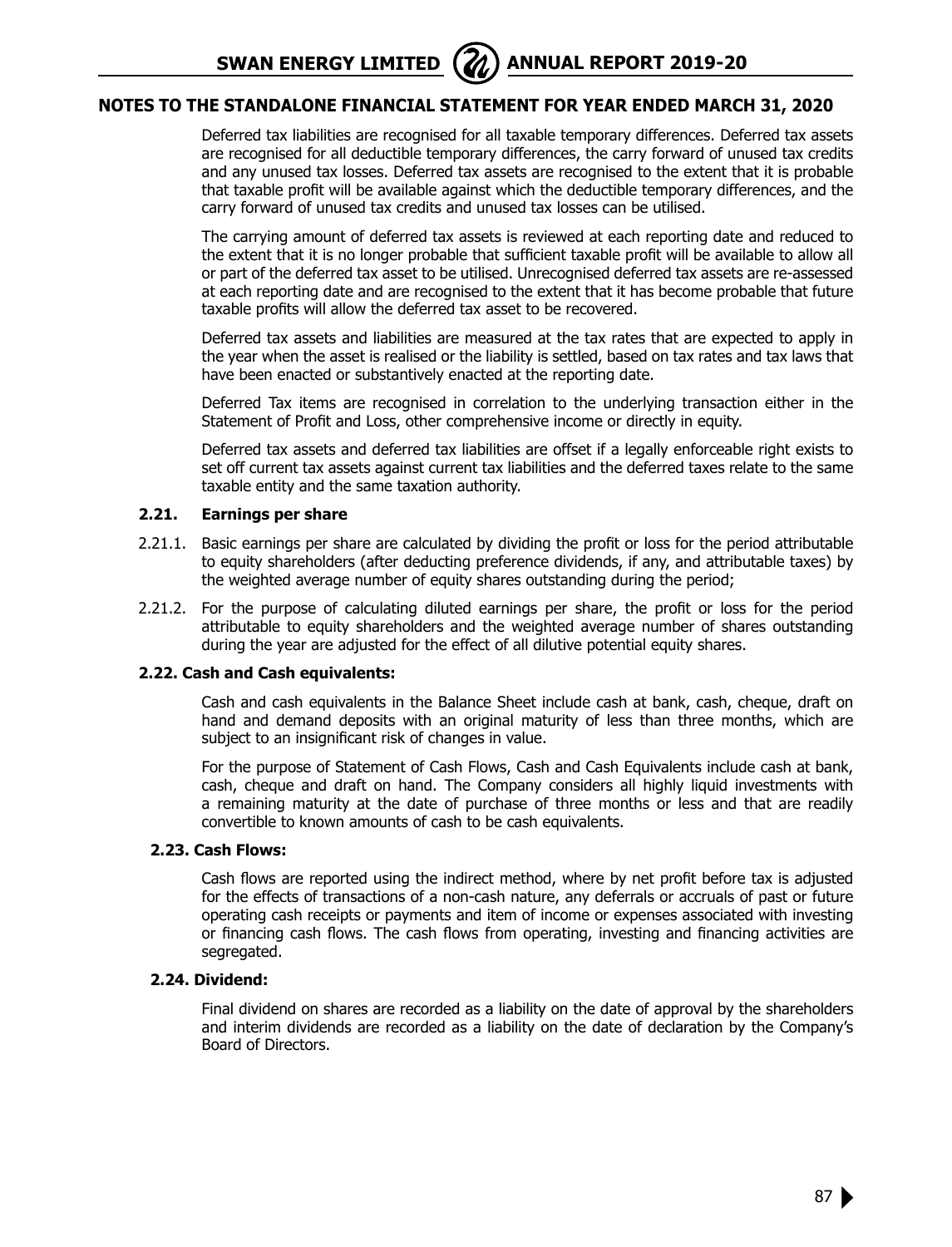# **3 (i) Property, Plant and Equipment (**` **in Lakhs)**

| <b>Particulars</b>                 | <b>Freehold</b><br>Land | <b>Buildings</b> | Plant &<br>Machin-<br>ery | Comput-<br>ers | Furniture,<br><b>Fixtures</b><br>& Equip-<br>ments | <b>Motor</b><br><b>Vehicles</b> | Tan-<br>gibles<br><b>Total</b> |
|------------------------------------|-------------------------|------------------|---------------------------|----------------|----------------------------------------------------|---------------------------------|--------------------------------|
| <b>Gross Carrying Value</b>        |                         |                  |                           |                |                                                    |                                 |                                |
| As at April 01, 2018               | 590.43                  | 1,233.18         | 5,758.09                  | 101.40         | 567.51                                             | 728.85                          | 8,979.46                       |
| <b>Additions</b>                   |                         |                  | 70.74                     | 21.64          | 1.93                                               |                                 | 94.31                          |
| Deductions                         |                         |                  |                           | 0.78           |                                                    | 10.94                           | 11.72                          |
| As at March 31, 2019               | 590.43                  | 1,233.18         | 5,828.83                  | 122.26         | 569.44                                             | 717.91                          | 9,062.05                       |
| <b>Additions</b>                   |                         |                  | 162.06                    | 3.23           | 3.68                                               | 56.68                           | 225.65                         |
| Deductions                         |                         |                  |                           |                |                                                    |                                 |                                |
| As at March 31, 2020               | 590.43                  | 1,233.18         | 5,990.89                  | 125.49         | 573.12                                             | 774.59                          | 9,287.70                       |
| <b>Accumulated</b><br>depreciation |                         |                  |                           |                |                                                    |                                 |                                |
| As at April 01, 2018               | $\blacksquare$          | 280.59           | 2,481.67                  | 71.20          | 351.99                                             | 494.12                          | 3,679.57                       |
| Depreciation expense               |                         | 38.19            | 375.67                    | 13.88          | 51.41                                              | 55.83                           | 534.98                         |
| Deductions                         |                         |                  |                           |                |                                                    | 7.56                            | 7.56                           |
| As at March 31, 2019               |                         | 318.78           | 2,857.34                  | 85.08          | 403.40                                             | 542.39                          | 4,206.99                       |
| Depreciation expense               |                         | 38.49            | 386.29                    | 16.22          | 49.03                                              | 47.45                           | 537.48                         |
| Deductions                         |                         |                  |                           |                |                                                    |                                 |                                |
| As at March 31, 2020               | -                       | 357.27           | 3,243.63                  | 101.30         | 452.43                                             | 589.84                          | 4,744.47                       |
| <b>Carrying Amount</b>             |                         |                  |                           |                |                                                    |                                 |                                |
| As at March 31, 2020               | 590.43                  | 875.91           | 2,747.26                  | 24.19          | 120.69                                             | 184.75                          | 4,543.23                       |
| As at March 31, 2019               | 590.43                  | 914.40           | 2,971.49                  | 37.18          | 166.04                                             | 175.52                          | 4,855.06                       |

# **3 (ii)Capital Work in Progress (**` **in Lakhs)**

| <b>Particulars</b>                   | As at<br><b>March 31, 2020</b> | As at<br>March 31, 2019 |
|--------------------------------------|--------------------------------|-------------------------|
| Balance at the beginning of the year | 141.49                         |                         |
| Addition during the year             | 468.82                         | 141.49                  |
| Adjustment during the year           |                                |                         |
| Balance at the end of the year       | 610.31                         | 141.49                  |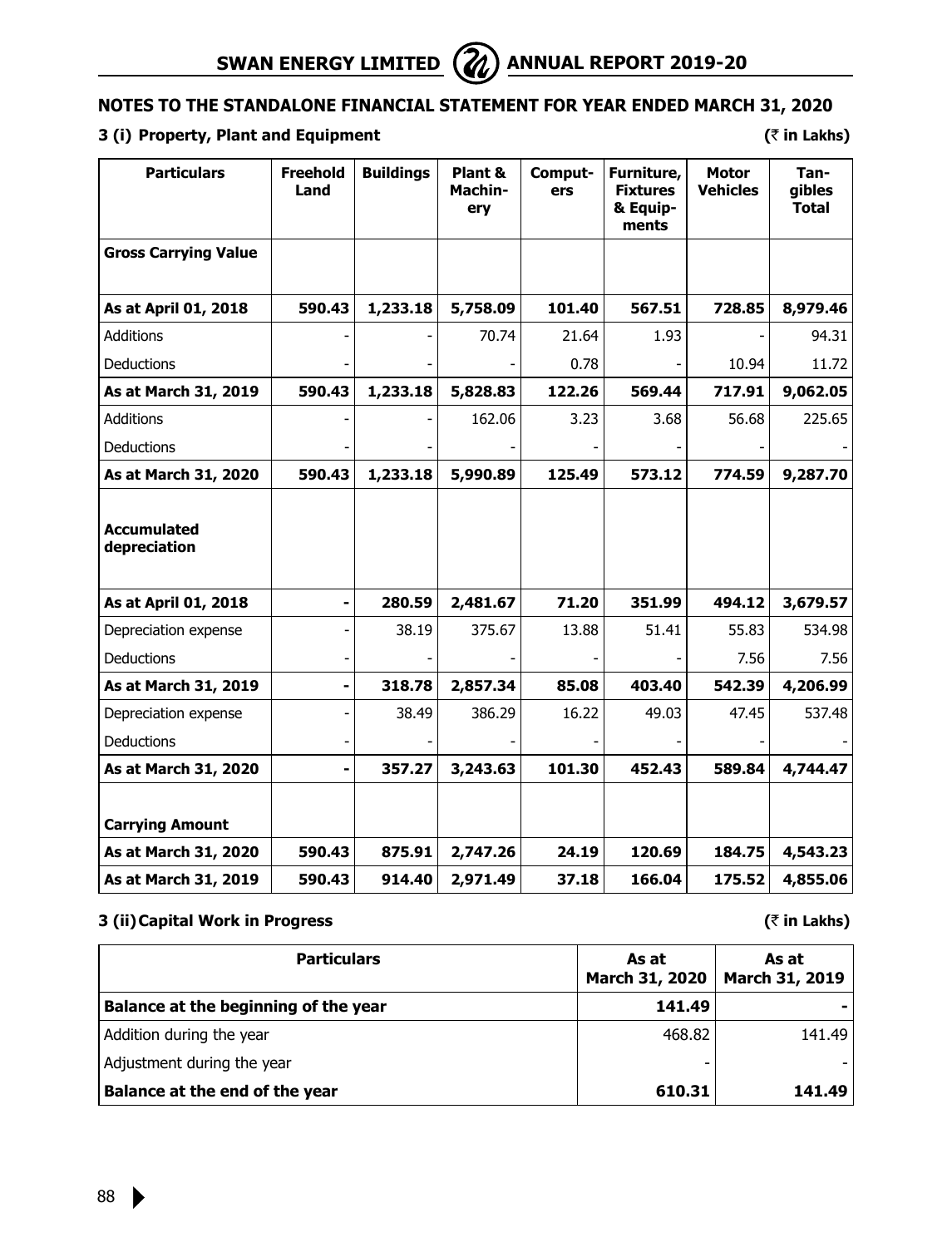| 4<br><b>Investment Property</b> | (₹ in Lakhs)     |
|---------------------------------|------------------|
| <b>Particulars</b>              | <b>Buildings</b> |
| <b>Gross Carrying Value</b>     |                  |
| As at April 01, 2018            | 2,365.12         |
| <b>Additions</b>                |                  |
| Deductions                      |                  |
| As at March 31, 2019            | 2,365.12         |
| Additions                       |                  |
| Deductions                      |                  |
| As at March 31, 2020            | 2,365.12         |
| <b>Accumulated depreciation</b> |                  |
| As at April 01, 2018            |                  |
| Depreciation expense            |                  |
| Deductions                      |                  |
| As at March 31, 2019            |                  |
| Depreciation expense            |                  |
| Deductions                      |                  |
| As at March 31, 2020            |                  |
| <b>Carrying Amount</b>          |                  |
| As at March 31, 2020            | 2,365.12         |
| As at March 31, 2019            | 2,365.12         |

# **5 Investments**

|                                                                                                                                                                                     | <b>March 31, 2020</b> | March 31, 2019 |
|-------------------------------------------------------------------------------------------------------------------------------------------------------------------------------------|-----------------------|----------------|
| <b>Particulars</b>                                                                                                                                                                  | ₹ in Lakhs            | ₹ in Lakhs     |
| (i) Investment in Subsidiary (At Cost)                                                                                                                                              |                       |                |
| 1,50,10,000 (1,50,10,000: March 31, 2019) Equity Shares of $\overline{\tau}$ 10/-<br>each in Cardinal Energy And Infrastructure Pvt. Ltd. - 100% (100%:<br>March 31, 2019) holding. | 1,501.00              | 1,501.00       |
| 1,00,10,000 (1,00,10,000: March 31, 2019) Equity Shares of ₹ 10/-<br>each in Pegasus Ventures Pvt. Ltd. - 100% (100%: March 31, 2019)<br>holding.                                   | 1,001.00              | 1,001.00       |
| 49,60,00,000 (34,31,93,411: March31, 2019) Equity Shares of<br>₹ 10/- each in Swan LNG Pvt. Ltd. - 63% (63% : March 31, 2019)<br>holding.                                           | 49,600.00             | 34,319.34      |
| 7,00,000 (NIL: March 31, 2019) Preference Shares of $\bar{\tau}$ 10/- each in<br>Swan LNG Pvt. Ltd.                                                                                 | 70.00                 |                |
| 27,28,50,000 (10,000: March 31, 2019) Equity Shares of ₹10/- each<br>in Triumph Offshore Pvt. Ltd. - 51% (100%: March 31, 2019) holding.                                            | 27,285.00             | 1.00           |
| 10,000 (NIL: March 31, 2019) Equity Shares of ₹ 10/- each in Swan<br>Desilting Pvt. Ltd. - 100% (NIL: March 31, 2019) holding.                                                      | 1.00                  |                |
| 5,002 Equity Shares of \$1/- each in Swan Global PTE - 100% holding                                                                                                                 | 3.51                  |                |
| (ii) Other Equity Share - Unquoted*                                                                                                                                                 | 36.00                 | 36.00          |
| Total                                                                                                                                                                               | 79,497.51             | 36,858.34      |

\* The fair value of other investments are similar to carrying amounts as carrying amounts are a reasonable approximation of the fair values due to its unquoted nature.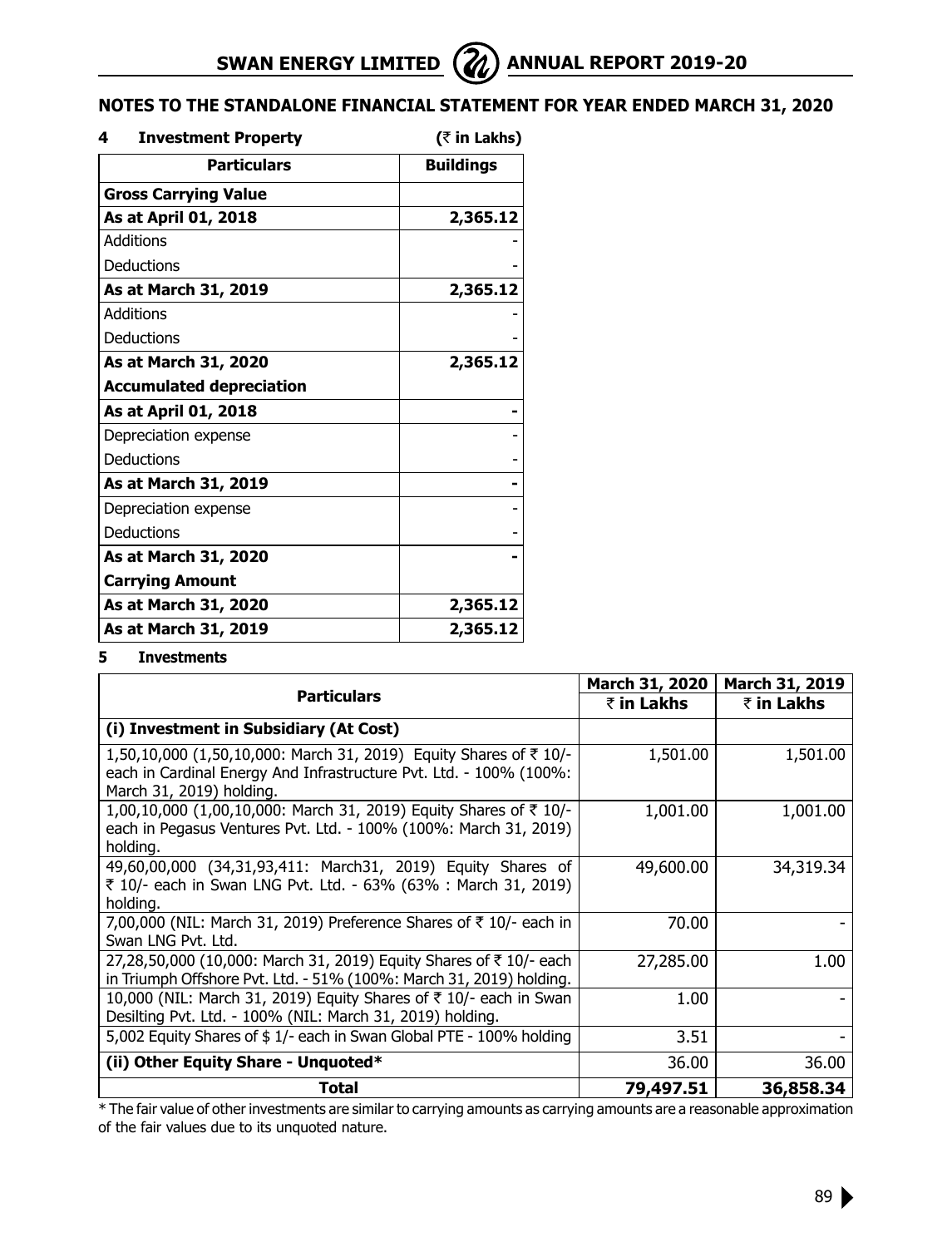# **6 Non Current Tax Assets**

| <b>Particulars</b>                             | March 31, 2020   March 31, 2019 |            |
|------------------------------------------------|---------------------------------|------------|
|                                                | ₹ in Lakhs                      | ₹ in Lakhs |
| Advance Tax /TDS Receivable (Net of Provision) | 265.31                          | 116.74     |
| Total                                          | 265.31                          | 116.74     |

# **7 Other Non Current Assets**

| <b>Particulars</b> | March 31, 2020   March 31, 2019 |            |
|--------------------|---------------------------------|------------|
|                    | ₹ in Lakhs                      | ₹ in Lakhs |
| Security Deposits  | 323.74                          | 323.74     |
| Total              | 323.74                          | 323.74     |

# **8 Inventories**

|                       | March 31, 2020 | March 31, 2019 |
|-----------------------|----------------|----------------|
| <b>Particulars</b>    | ₹ in Lakhs     | ₹ in Lakhs     |
| <b>Textiles</b>       |                |                |
| (a) Raw materials     | 3,374.37       | 3,497.13       |
| (b) Work-in-process   | 1,774.90       | 3,895.15       |
| (c) Finished goods    | 1,839.14       | 3,245.36       |
| (d) Stores and spares | 87.74          | 111.16         |
| <b>Total</b>          | 7,076.15       | 10,748.80      |

# **9 Investments**

|                            |            | March 31, 2020   March 31, 2019<br>₹ in Lakhs |  |
|----------------------------|------------|-----------------------------------------------|--|
| <b>Particulars</b>         | ₹ in Lakhs |                                               |  |
| Investment in Mutual Funds | 559.98     | 4,472.99                                      |  |
| Total                      | 559.98     | 4,472.99                                      |  |

# **10 Trade Receivables**

|                                   | March 31, 2020 | March 31, 2019 |
|-----------------------------------|----------------|----------------|
| <b>Particulars</b>                | ₹ in Lakhs     | ₹ in Lakhs     |
| Trade Receivable -Considered Good | 5,413.22       | 4,218,37       |
| Total                             | 5,413.22       | 4,218.37       |

# **11 Cash and Cash Equivalents**

|                            | <b>March 31, 2020</b> | March 31, 2019 |
|----------------------------|-----------------------|----------------|
| <b>Particulars</b>         | ₹ in Lakhs            | ₹ in Lakhs     |
| Cash in hand               | 12.97                 | 12.22          |
| <b>Balances with banks</b> |                       |                |
| In Current Accounts        | 1,261.14              | 343.38         |
| In Deposit Accounts        | 945.98                | 562.98         |
| Total                      | 2,220.09              | 918.58         |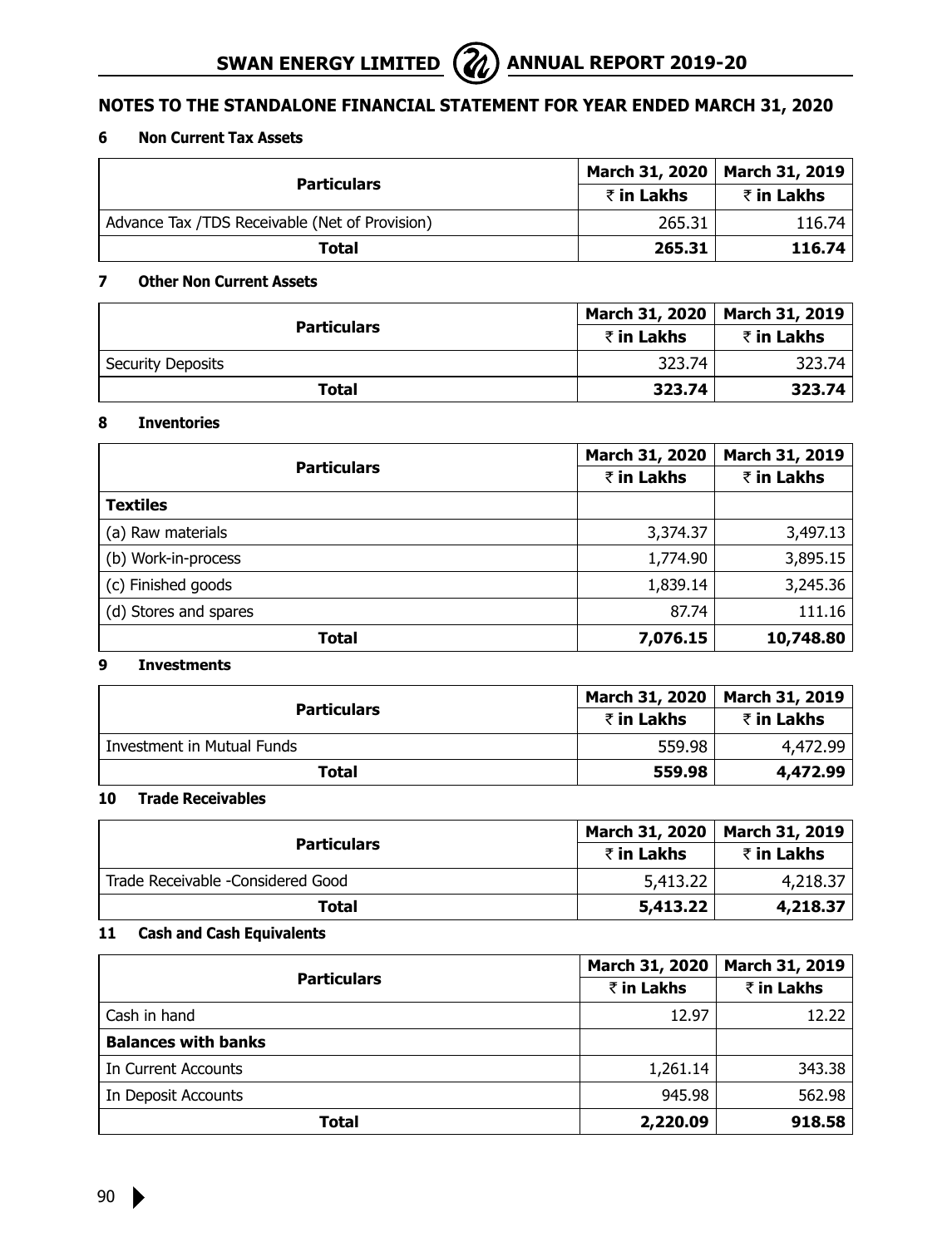# **12 Bank Balances Other Than Cash and Cash Equivalents**

|                                                                    | <b>March 31, 2020</b> | March 31, 2019 |  |
|--------------------------------------------------------------------|-----------------------|----------------|--|
| <b>Particulars</b>                                                 | ₹ in Lakhs            | ₹ in Lakhs     |  |
| <b>Balances with banks</b>                                         |                       |                |  |
| In Deposit Accounts (where maturity does not exceed twelve months) | 59.81                 | 218.59         |  |
| In Unpaid Dividend Accounts                                        | 8.68                  | 7.92           |  |
| Total                                                              | 68.49                 | 226.51         |  |

# **13 Loans**

|                                                         | March 31, 2020 | March 31, 2019 |  |
|---------------------------------------------------------|----------------|----------------|--|
| Particulars                                             | ₹ in Lakhs     | ₹ in Lakhs     |  |
| (Unsecured, Considered goods unless other -wise stated) |                |                |  |
| <b>Loans to Related Parties</b>                         |                |                |  |
| Loan To Subsidiaries                                    | 24,829.60      | 50,652.03      |  |
| Loan To Other Related Parties                           | 64.98          | 301.61         |  |
| <b>Loans to other than Related Parties</b>              |                |                |  |
| Loan to Employees                                       | 84.17          | 109.47         |  |
| Loan to Others                                          | 2,883.74       | 288.39         |  |
| Total                                                   | 27,862.49      | 51,351.50      |  |

# **14 Other Financial Assets**

|                                   |            | March 31, 2020   March 31, 2019 |
|-----------------------------------|------------|---------------------------------|
| <b>Particulars</b>                | ₹ in Lakhs | ₹ in Lakhs                      |
| <b>Balances with banks</b>        |            |                                 |
| Interest Accrued on Fixed Deposit | 8.72       | 16.89                           |
| Total                             | 8.72       | 16.89                           |

# **15 Other Current Assets**

|                      | March 31, 2020 | March 31, 2019 |
|----------------------|----------------|----------------|
| <b>Particulars</b>   | ₹ in Lakhs     | ₹ in Lakhs     |
| Security Deposit     | 13.50          | 13.45          |
| Advance to Suppliers | 874.54         | 265.40         |
| Other Receivable     | 971.08         | 970.78         |
| Input Tax Credit     | 210.54         | 316.14         |
| Total                | 2,069.66       | 1,565.77       |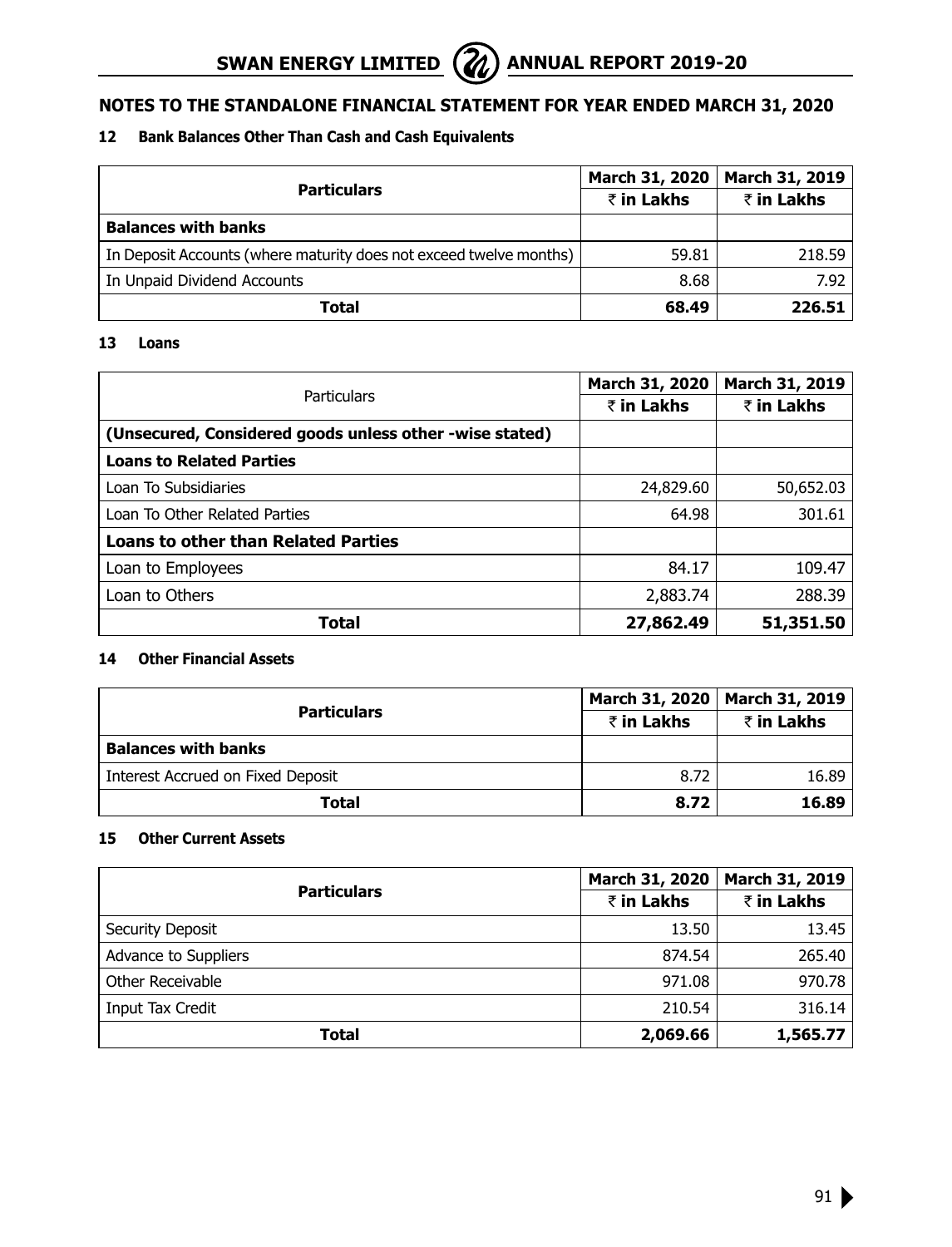# **16 Share Capital**

#### **(a) Authorised Share Capital:**

|                                                                    | March 31, 2020 | March 31, 2019 |
|--------------------------------------------------------------------|----------------|----------------|
| <b>Particulars</b>                                                 | ₹ in Lakhs     | ₹ in Lakhs     |
| 15,000 11% Cumulative Redeemable Preference Shares of ₹ 100/- each | 15.00          | 15.00          |
| 10,000 11% Cumulative Preference Shares of ₹100/- each             | 10.00          | 10.00          |
| 1,00,00,00,000 Equity Shares of ₹1/- each                          | 10,000.00      | 10,000.00      |
| Total                                                              | 10,025.00      | 10,025.00      |

#### **(b) Issued, subscribed and paid up:**

|                                                        |            | March 31, 2020   March 31, 2019 |  |
|--------------------------------------------------------|------------|---------------------------------|--|
| <b>Particulars</b>                                     | ₹ in Lakhs | ₹ in Lakhs                      |  |
| 24,42,57,000 Equity Shares of ₹1/- each fully paid up. | 2,442.57   | 2,442.57                        |  |
| Total                                                  | 2,442.57   | 2,442.57                        |  |

# **(c) A reconciliation of the number of shares outstanding is set out below:**

|                                          | March 31, 2020       |            | March 31, 2019       |            |
|------------------------------------------|----------------------|------------|----------------------|------------|
| <b>Particulars</b>                       | <b>No. of Shares</b> | ₹ in Lakhs | <b>No. of Shares</b> | ₹ in Lakhs |
| Outstanding At the beginning of the year | 244,257,000          | 2,442.57   | 244,257,000          | 2,442.57   |
| Outstanding At the end of the year       | 244,257,000          | 2,442.57   | 244,257,000          | 2,442.57   |

# **Terms/rights attached to Equity shares :**

The Company has only one class of issued Equity Shares having a par value of  $\bar{\tau}$  1 per share. Each Shareholder is eligible for one vote per share held. The dividend proposed by the Board of Directors is subject to the approval of shareholders in the ensuing Annual General Meeting, except in case of Interim Dividend. In the event of liquidation, the equity shareholders are eligible to receive the residual assets of the Company after distribution of all preferential amounts, in proportion to their shareholding.

#### **d) Details of shareholders, holding more than 5% shares in the company:**

|                                     | March 31, 2020       |            | March 31, 2019       |            |  |
|-------------------------------------|----------------------|------------|----------------------|------------|--|
| <b>Particulars</b>                  | <b>No. of Shares</b> | ₹ in Lakhs | <b>No. of Shares</b> | ₹ in Lakhs |  |
| Dave Impex Private Limited          | 46,030,400           | 18.85      | 46,030,400           | 18.85      |  |
| Swan Engitech Works Private Limited | 38,402,858           | 15.72      | 38,402,858           | 15.72      |  |
| Swan Realtors Private Limited       | 41,589,000           | 17.03      | 41,589,000           | 17.03      |  |
| 2i Capital PCC                      | 23,077,000           | 9.45       | 23,077,000           | 9.45       |  |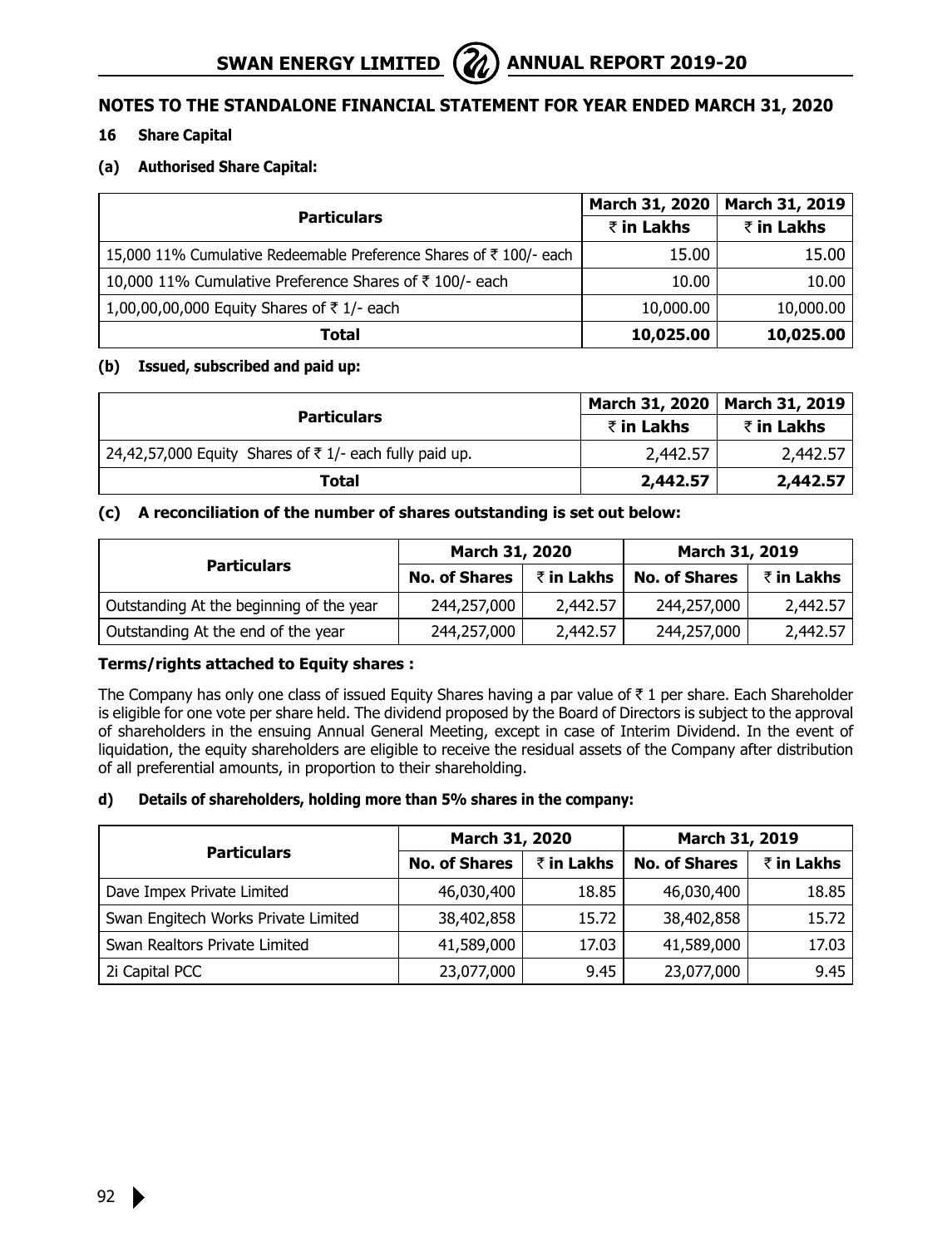# **17 Other Equity**

|                                        | March 31, 2020 |            | March 31, 2019 |            |
|----------------------------------------|----------------|------------|----------------|------------|
| <b>Particulars</b>                     | ₹ in Lakhs     | ₹ in Lakhs | ₹ in Lakhs     | ₹ in Lakhs |
| <b>Capital Reserve</b>                 |                | 5,811.32   |                | 5,811.32   |
| <b>Capital Redemption Reserve</b>      |                | 14.25      |                | 14.25      |
| <b>Securities Premium Reserve</b>      |                | 67,842.58  |                | 67,842.58  |
| <b>General Reserve</b>                 |                | 372.00     |                | 372.00     |
| <b>Other Reserves</b>                  |                |            |                |            |
| <b>Retained Earnings</b>               |                |            |                |            |
| At the beginning of the year           | 19,635.57      |            | 19,695.53      |            |
| Add: Profit during the year            | 413.20         |            | 234.03         |            |
| Less: - Dividend on equity shares Paid | (244.26)       |            | (244.26)       |            |
| Less: - Tax on equity dividend Paid    | (50.21)        |            | (49.73)        |            |
| At the end of the year                 |                | 19,754.30  |                | 19,635.57  |
| Total                                  |                | 93,794.44  |                | 93,675.72  |

# **18 Borrowings**

|                           |            | March 31, 2020   March 31, 2019 |
|---------------------------|------------|---------------------------------|
| <b>Particulars</b>        | ₹ in Lakhs | ₹ in Lakhs                      |
| <b>Secured Loan</b>       |            |                                 |
| From Banks (Vehicle Loan) | 30.68      | 8.72                            |
| Total                     | 30.68      | 8.72                            |

# **Term loan from Banks include:**

i) Vehicle loan: Secured by hypothecation of Vehicle.

# **19 Other Financial Liabilities**

|                    |            | March 31, 2020   March 31, 2019 |
|--------------------|------------|---------------------------------|
| <b>Particulars</b> | ₹ in Lakhs | ₹ in Lakhs                      |
| Rental Deposits    | 53.28      | 35.06                           |
| Total              | 53.28      | 35.06                           |

### **20 Deferred Tax Liability (Net)**

|                                    | March 31, 2020   March 31, 2019<br>₹ in Lakhs |            |
|------------------------------------|-----------------------------------------------|------------|
| <b>Particulars</b>                 |                                               | ₹ in Lakhs |
| Related to Fixed Assets & Gratuity | 394.27                                        | 552.55     |
| Total                              | 394.27                                        | 552.55     |

# **21 Provisions**

|                        | March 31, 2020   March 31, 2019<br>₹ in Lakhs |            |
|------------------------|-----------------------------------------------|------------|
| <b>Particulars</b>     |                                               | ₹ in Lakhs |
| Provision for Gratuity | 111.70                                        | 130.29     |
| Total                  | 111.70                                        | 130.29     |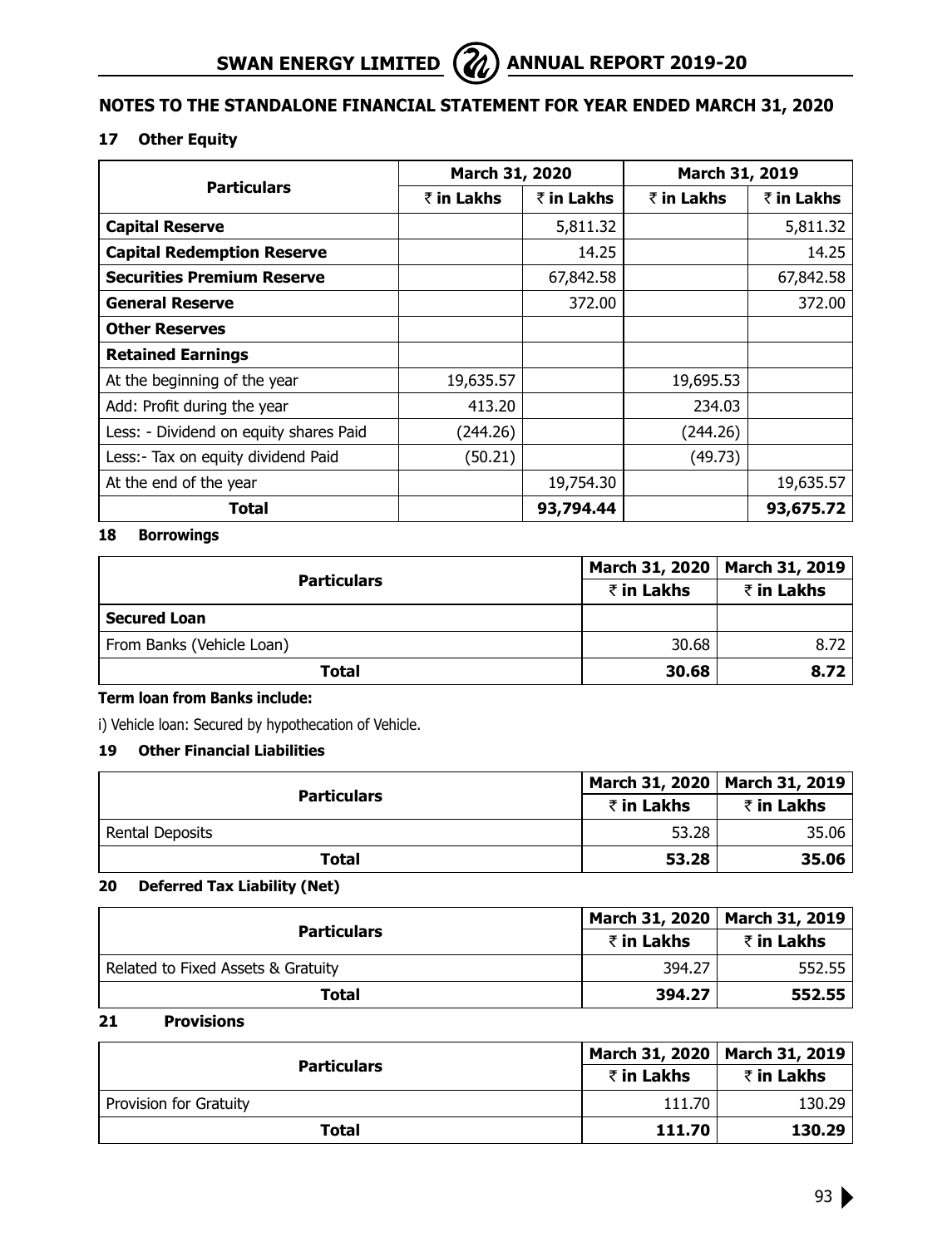# **22 Borrowings**

|                                      | March 31, 2020 | March 31, 2019 |
|--------------------------------------|----------------|----------------|
| <b>Particulars</b>                   | ₹ in Lakhs     | ₹ in Lakhs     |
| <b>Secured</b>                       |                |                |
| From Banks                           | 4,836.26       | 2,672.72       |
| <b>Unsecured</b>                     |                |                |
| Loan from related parties            |                |                |
| Loan from Subsidiaries               | 14,132.83      | 1,206.26       |
| Loan from Other Related Parties      | 1,444.09       | 675.65         |
| Loan from Other than related parties |                |                |
| Loan from Other Parties              | 9,412.44       | 3,411.28       |
| Total                                | 29,825.62      | 7,965.91       |

#### **Borrowings from Banks is towards Working Capital as per below details:**

- i) Union Bank of India ₹ 3,626.20 Lakhs (as at March 31, 2019: ₹ 2,198.67 Lakhs).
- ii) Oriental Bank of Commerce ₹ 276.14 Lakhs (as at March 31, 2019: ₹ 80.38 Lakhs).
- iii) Bank of Baroda (Dena Bank merged with Bank of Baroda during current financial year)  $\bar{\tau}$  527.99 Lakhs (as at March 31, 2019: ₹ 0.61 Lakhs ).
- iv) The Mehsana urban Co-op Bank Ltd  $\bar{\tau}$  405.93 Lakhs (as at March 31, 2019:  $\bar{\tau}$  393.06 Lakhs ).

 All the above loans are secured by pari passu mortgage of building, plant/machinery & factory land at Ahmedabad. Also, secured against pari passu charge on hypothecation of Inventories and Book debts of the textile division and by pledge of Equity Shares of Swan Energy Limited held by the promoters/group company(s).

# **23 Trade Payables**

|                                            |            | March 31, 2020   March 31, 2019 |
|--------------------------------------------|------------|---------------------------------|
| <b>Particulars</b>                         | ₹ in Lakhs | ₹ in Lakhs                      |
| Due to Micro, Small and Medium Enterprises |            |                                 |
| Others                                     | 5,574.79   | 3,882.91                        |
| Total                                      | 5,574.79   | 3,882.91                        |

**Note -** In absence of information regarding dues outstanding to Micro, Small and Medium Enterprise, the Company has not classified the payables outstanding to Micro, Small and Medium Enterprise.

# **24 Other Financial Liabilities**

| <b>Particulars</b>                                  | <b>March 31, 2020</b> | March 31, 2019 |
|-----------------------------------------------------|-----------------------|----------------|
|                                                     | ₹ in Lakhs            | ₹ in Lakhs     |
| <b>Current Maturities of Non-Current Borrowings</b> |                       |                |
| From Banks/NBFC (Term Loan)                         |                       | 9,000.00       |
| From Banks (Vehicle Loan)                           | 14.79                 | 19.52          |
| Total                                               | 14.79                 | 9,019.52       |

#### **Current maturities of Non-Current Borrowings includes:**

i) JM Financial Products Ltd. : ₹ NIL (as at March 31, 2019: ₹ 9,000 Lakhs). Secured by mortgage of flats at Ashok Garden located at Parel, Mumbai and by pledge of Equity Shares of Swan Energy Limited held by the promoters/ group company(s).

Vehicle loan: Secured by hypothecation of Vehicle.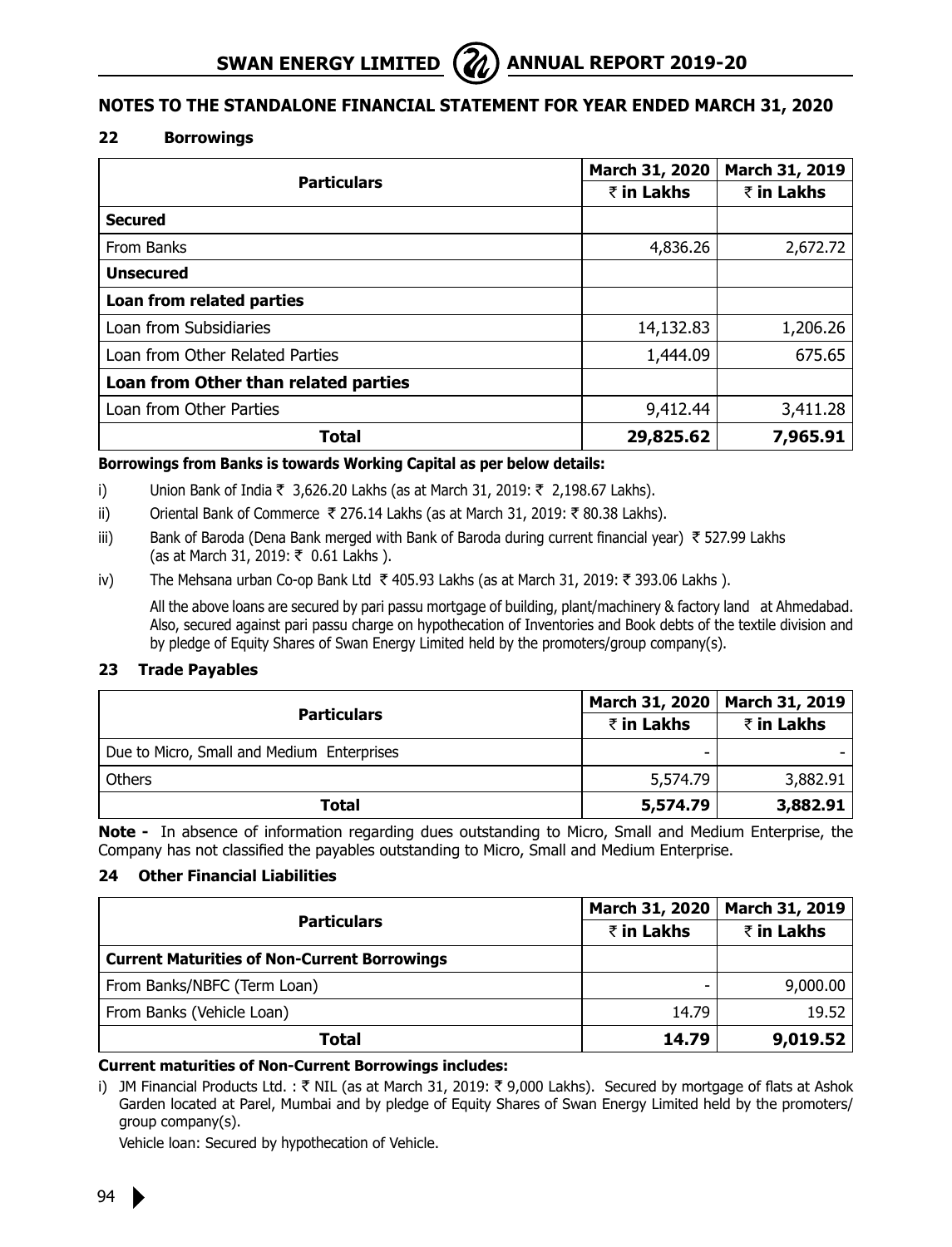# **25 Other Current Liabilities**

|                               | March 31, 2020 | March 31, 2019 |
|-------------------------------|----------------|----------------|
| <b>Particulars</b>            | ₹ in Lakhs     | ₹ in Lakhs     |
| Income Received in Advance    | 13.27          | 9.33           |
| Advance from Customers        | 46.16          | 49.10          |
| <b>Statutory Dues Payable</b> | 212.09         | 62.55          |
| <b>Retention Money</b>        | 300.08         | 303.93         |
| Unpaid Dividend               | 8.68           | 7.92           |
| Creditors for Expenditure     | 3.09           | 1.95           |
| Total                         | 583.37         | 434.78         |

#### **26 Provisions**

|                        |            | March 31, 2020   March 31, 2019 |
|------------------------|------------|---------------------------------|
| <b>Particulars</b>     | ₹ in Lakhs | ₹ in Lakhs                      |
| Provision for Gratuity | 58.51      | 31.87                           |
| Total                  | 58.51      | 31.87                           |

#### **27 Revenue from Operations**

|                                          | Apr'19-Mar'20 | Apr'18-Mar'19 |
|------------------------------------------|---------------|---------------|
| <b>Particulars</b>                       | ₹ in Lakhs    | ₹ in Lakhs    |
| <b>Sale of Products</b>                  |               |               |
| - Textile Goods                          | 27,196.59     | 32,594.88     |
| - Construction                           |               | 51,967.59     |
| <b>Other Operating Revenues</b>          |               |               |
| - Rental Income from Investment Property | 129.79        | 116.69        |
| - Construction (Work Contract Service)   | 2,407.65      | 1,293.57      |
| - Revenue from Services                  | 950.00        |               |
| Total                                    | 30,684.03     | 85,972.73     |

The Company had entered into Development Agreement with Peninsula Land Limited (Formerly Piramal Holdings Ltd) to develop and sale properties at Mumbai and as per the said agreement, they are entitled to 22% of the gross receipt. The transactions and effect thereof are already given in Sale of Products - Construction.

# **28 Other Income**

|                               | Apr'19-Mar'20 | Apr'18-Mar'19 |
|-------------------------------|---------------|---------------|
| <b>Particulars</b>            | ₹ in Lakhs    | ₹ in Lakhs    |
| Interest Income               | 73.23         | 109.12        |
| Dividend Income               | 5.40          | 5.40          |
| Profit on sale of Investments | 296.42        | 1,285.24      |
| Sundry Balances Written Back  |               | 11.97         |
| Miscellaneous Income          | ۰             | 33.21         |
| Total                         | 375.05        | 1,444.94      |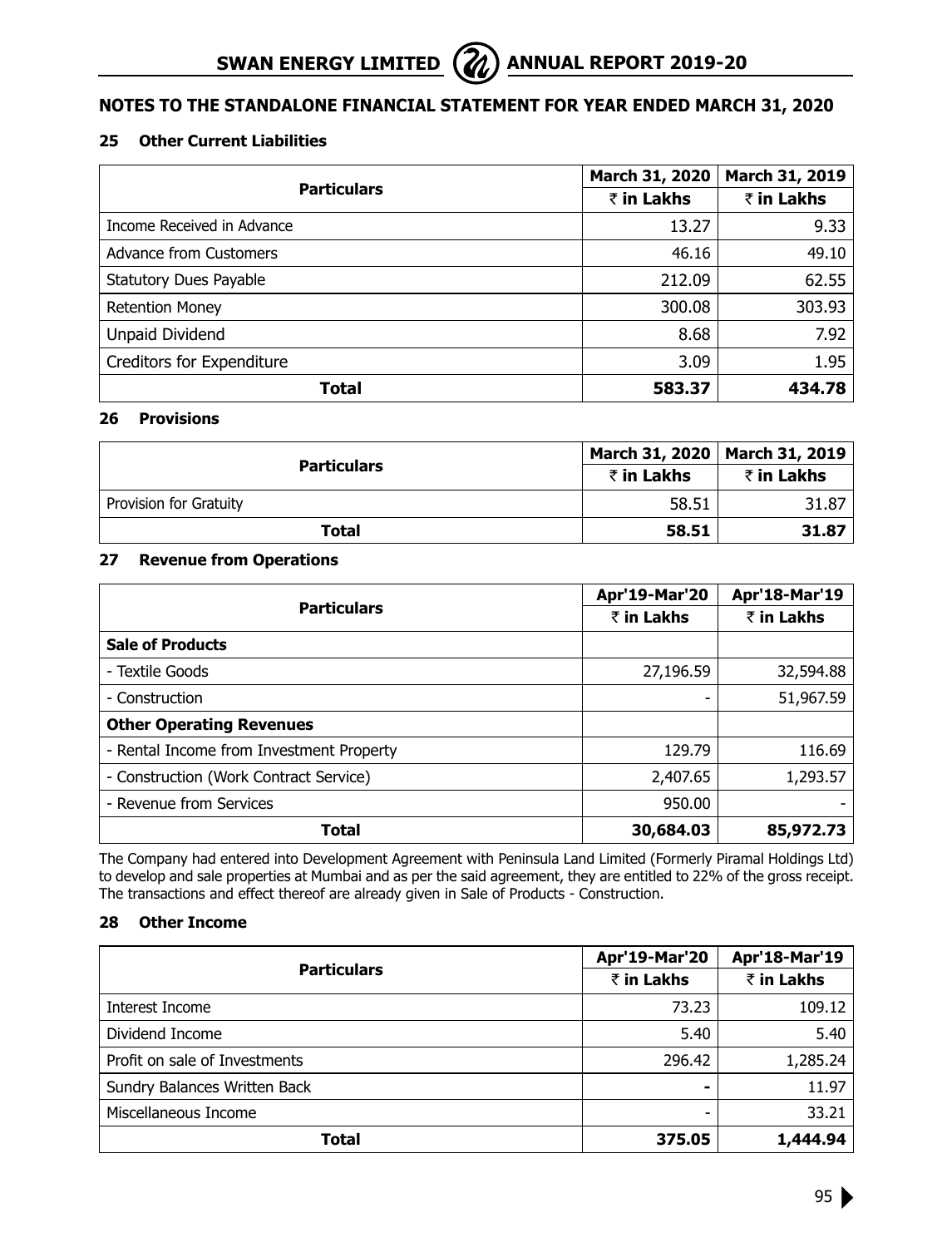#### **29 Cost of Materials consumed**

|                                          | Apr'19-Mar'20            | Apr'18-Mar'19 |
|------------------------------------------|--------------------------|---------------|
| <b>Particulars</b>                       | ₹ in Lakhs<br>₹ in Lakhs |               |
| Material used in Construction Activities | 2.40                     | 221.46        |
| <b>Textile</b>                           |                          |               |
| Greige                                   | 16,691.76                | 26,802.99     |
| Stores & Spares                          | 404.13                   | 285.23        |
| Dyes, Chemicals and others               | 2,590.68                 | 2,316.40      |
| <b>Total for Textiles</b>                | 19,686.57                | 29,404.62     |
| Total                                    | 19,688.97                | 29,626.08     |

# **30 Changes in Inventories of Finished Goods, Work-in-Progress and Stock-in-Trade**

|                                               | Apr'19-Mar'20 | Apr'18-Mar'19 |
|-----------------------------------------------|---------------|---------------|
| <b>Particulars</b>                            | ₹ in Lakhs    | ₹ in Lakhs    |
| <b>Finished Goods</b>                         |               |               |
| <b>Opening Stock</b>                          | 3,245.36      | 3,153.79      |
| Closing Stock                                 | 1,839.14      | 3,245.36      |
| <b>Changes in Inventory of Finished Goods</b> | 1,406.22      | (91.57)       |
| <b>Work in Progress</b>                       |               |               |
| Opening Stock                                 | 3,895.15      | 51,294.31     |
| Closing Stock                                 | 1,774.90      | 3,895.15      |
| <b>Changes in Inventory Work in Progress</b>  | 2,120.25      | 47,399.16     |
| Total                                         | 3,526.47      | 47,307.59     |

# **31 Employee benefit expenses**

|                                                | Apr'19-Mar'20 | Apr'18-Mar'19 |
|------------------------------------------------|---------------|---------------|
| <b>Particulars</b>                             | ₹ in Lakhs    | ₹ in Lakhs    |
| Salaries Wages and Bonus                       | 1,130.96      | 1,105.25      |
| Contribution to Providend Fund and Other Funds | 11.64         | 15.43         |
| Gratuity                                       | 8.04          | 11.68         |
| <b>Staff Welfare Expenses</b>                  | 4.98          | 4.67          |
| Total                                          | 1,155.62      | 1,137.03      |

#### **32 Finance Costs**

|                      | <b>Apr'19-Mar'20</b> | Apr'18-Mar'19 |
|----------------------|----------------------|---------------|
| <b>Particulars</b>   | ₹ in Lakhs           | ₹ in Lakhs    |
| Interest expense     | 1,090.98             | 1,710.75      |
| Other Borrowing cost | 41.74                | 132.83        |
| Total                | 1,132.72             | 1,843.58      |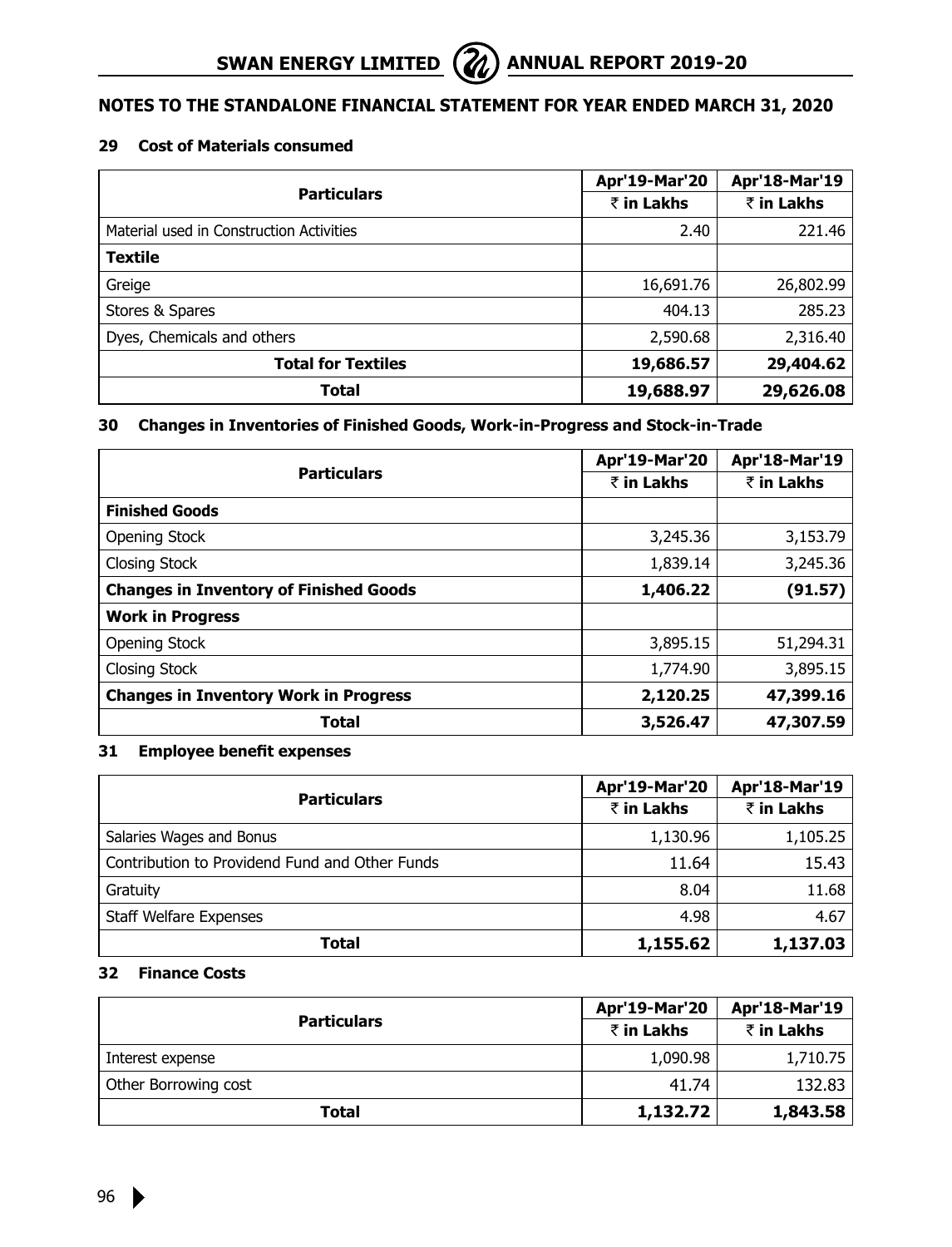# **SWAN ENERGY LIMITED** (2) ANNUAL REPORT 2019-20

# **Notes to the Standalone Financial Statement for year ended March 31, 2020**

# **33 Other Expenses**

|                                      | Apr'19-Mar'20 | Apr'18-Mar'19 |
|--------------------------------------|---------------|---------------|
| <b>Particulars</b>                   | ₹ in Lakhs    | ₹ in Lakhs    |
| Advertisement Expenses               | 1.58          | 0.84          |
| <b>Audit Fees</b>                    | 5.02          | 4.88          |
| Brokerage & Commision                | 55.96         | 10.34         |
| <b>Business Development Expenses</b> | 123.87        | 240.45        |
| Communication cost                   | 24.12         | 23.54         |
| Donation                             | 41.16         | 22.99         |
| Freight Charges                      | 95.48         | 118.26        |
| Insurance                            | 32.40         | 8.17          |
| Labour Charges                       | 551.77        | 493.26        |
| Legal & Professional fees            | 46.90         | 120.59        |
| Listing and related expenses         | 13.30         | 9.70          |
| Loss on sale of Fixed Assets         |               | 2.88          |
| Membership & Subscription            | 4.82          | 5.57          |
| Net Exchange Loss                    | 0.07          |               |
| Other Development Expenses           | 2,383.57      | 1,281.00      |
| Printing & Stationery                | 11.78         | 19.44         |
| Power & Fuel                         | 669.35        | 510.13        |
| Rates & Taxes                        | 56.76         | 27.92         |
| Rent                                 | 66.39         | 66.43         |
| Repair & Maintainence - Building     | 16.45         | 2.93          |
| Repair & Maintainence - Machinery    | 76.52         | 69.88         |
| Repair & Maintainence - Others       | 83.32         | 84.83         |
| <b>Security Charges</b>              | 20.57         | 22.59         |
| Vehicle Expenses                     | 25.09         | 24.91         |
| Miscellaneous Expenses               | 225.43        | 241.94        |
| <b>Total</b>                         | 4,631.68      | 3,413.47      |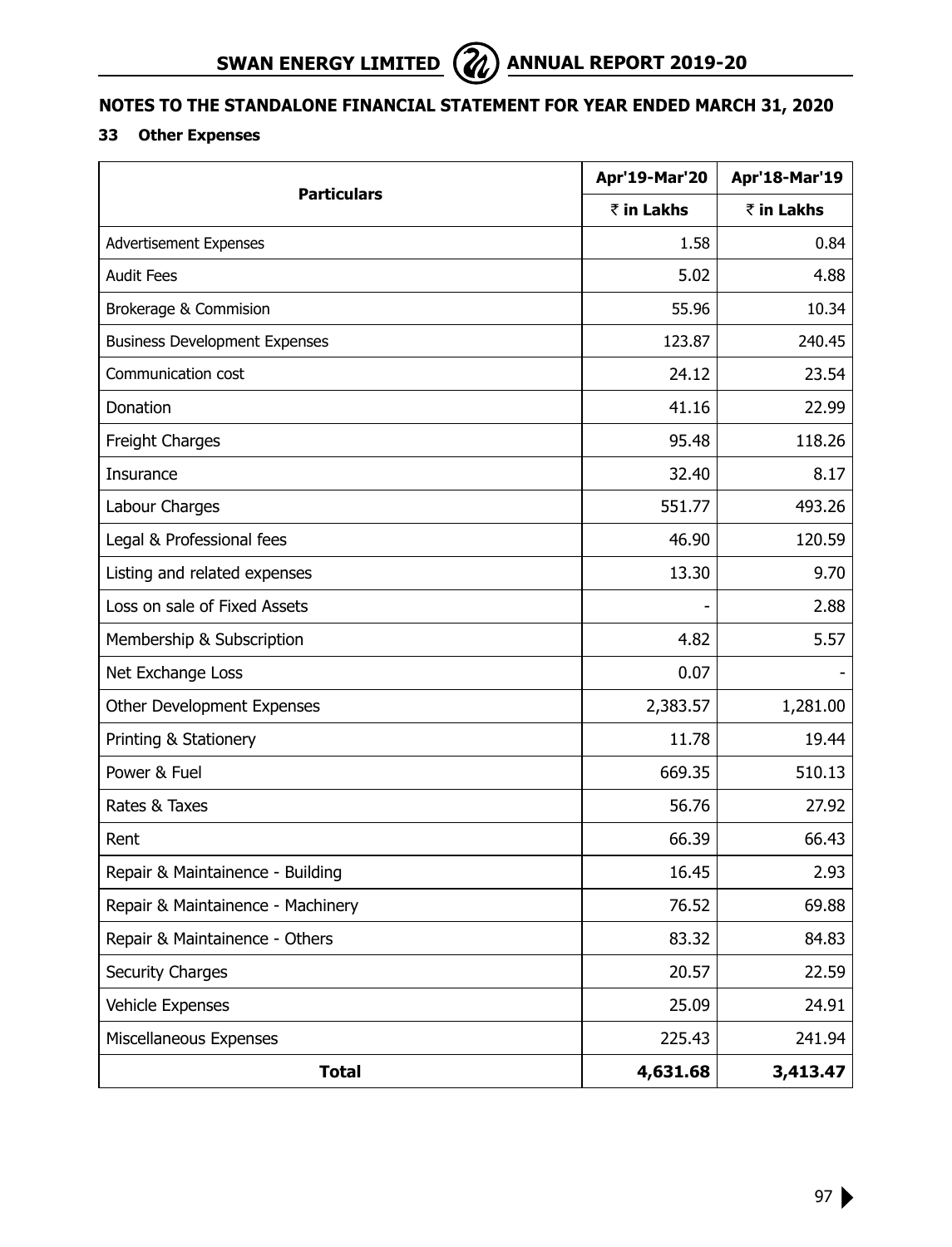

# **34 Tax Expenses (**` **in Lakhs)**

| <b>Particulars</b>                                                                     | <b>Apr'19-Mar'20</b> | Apr'18-Mar'19 |
|----------------------------------------------------------------------------------------|----------------------|---------------|
| The major components of income tax expense for the year are as under:                  |                      |               |
| (i) Income tax recognised in the Standalone Statement of Profit<br>and Loss            |                      |               |
| Current tax:                                                                           |                      |               |
| Current Tax Charges                                                                    | 131.22               | 766.05        |
| <b>Deferred tax:</b>                                                                   |                      |               |
| In respect of current year                                                             | (158.28)             | (44.52)       |
| Income tax expense recognised in the Standalone<br><b>Statement of Profit and Loss</b> | (27.06)              | 721.53        |
| (ii) Income tax expense recognised in OCI                                              |                      |               |
| Deferred tax expense on remeasurements of defined benefit plans                        |                      |               |
| Income tax expense recognised in OCI                                                   |                      |               |

# **Reconciliation of tax expense and the accounting profit for the year is as under: (**` **in Lakhs)**

| <b>Particulars</b>                                                                | Apr'19-Mar'20 | Apr'18-Mar'19 |
|-----------------------------------------------------------------------------------|---------------|---------------|
| <b>Profit before tax</b>                                                          | 386.14        | 3,554.94      |
|                                                                                   |               |               |
| Tax using company's domestic Tax Rate                                             | 107.42        | 1,035.20      |
| Tax effect Due to lower tax rate                                                  | (32.98)       | (149.71)      |
| Tax effect due to Expenses Disallowed under income tax                            | 163.17        | 165.85        |
| Tax effect due to Ind AS Interest Expense                                         | 1.46          | 2.48          |
| Tax effect due to claim of Depreciation                                           | (106.29)      | (117.83)      |
| Tax effect due to Ind AS Interest Income                                          | (1.56)        | (1.62)        |
| Tax credit C/F and set off u/s 115JAA                                             |               | (168.32)      |
| Total                                                                             | 131.22        | 766.05        |
| Tax expense as per Standalone Statement of Profit and Loss                        |               |               |
| Note:                                                                             |               |               |
| For reconciliaiton purpose, the Company has considered the<br>following tax rate; |               |               |
| Corporate tax rate                                                                | 27.82%        | 29.12%        |
| Short term capital gain tax                                                       | 16.69%        | 17.47%        |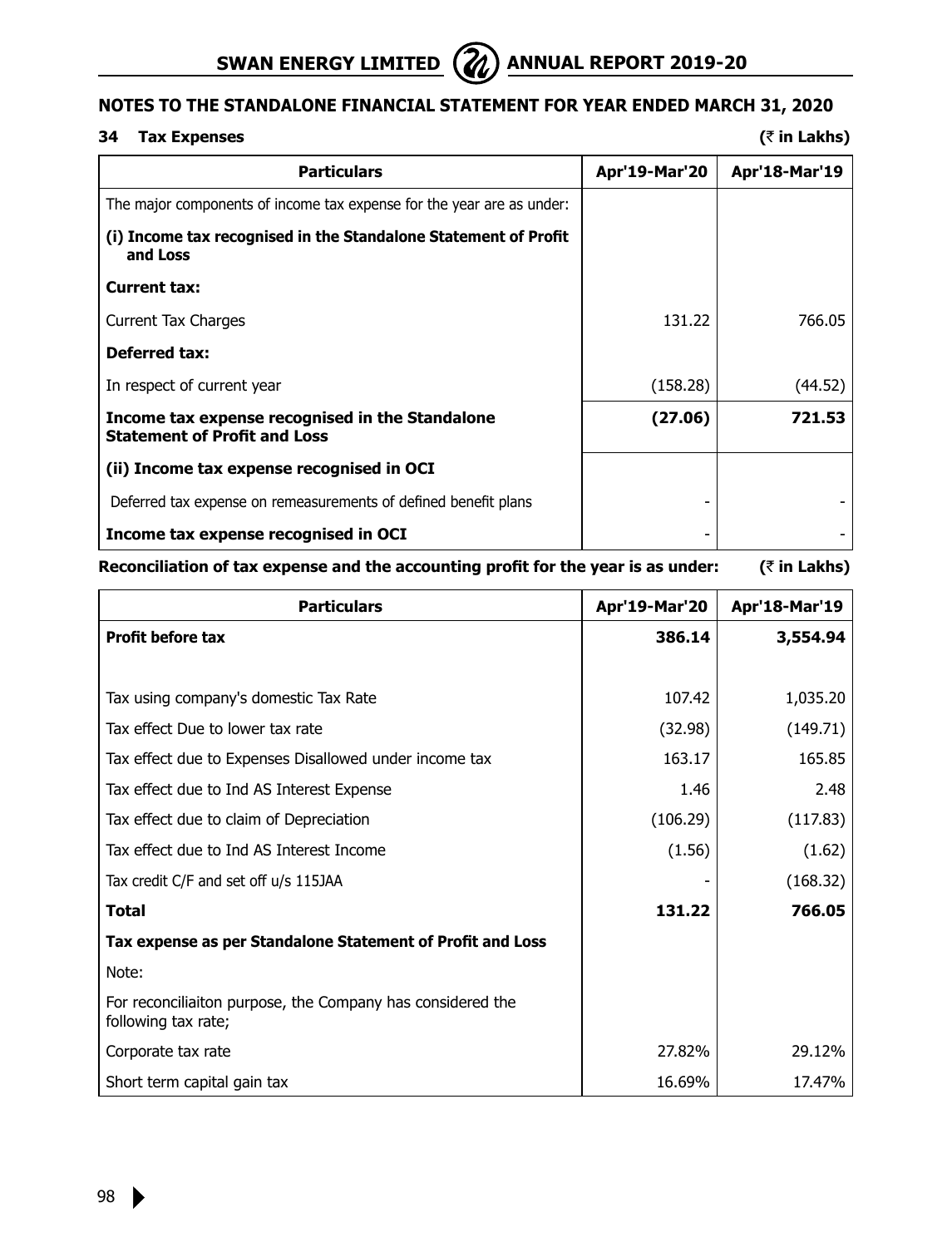#### **C The major components of deferred tax (liabilities) / assets arising on account of timing differences are as follows:**

| <b>Particulars</b>                                                                                                                                                                 | <b>Balance</b><br><b>Sheet</b> | <b>Statement</b><br>of Profit &<br><b>Loss</b> | <b>OCI</b>               | <b>Balance</b><br>Sheet | <b>Balance</b><br><b>Sheet</b> | <b>Statement</b><br>of Profit &<br>Loss | <b>OCI</b>               | <b>Balance</b><br><b>Sheet</b> |
|------------------------------------------------------------------------------------------------------------------------------------------------------------------------------------|--------------------------------|------------------------------------------------|--------------------------|-------------------------|--------------------------------|-----------------------------------------|--------------------------|--------------------------------|
|                                                                                                                                                                                    | March<br>31, 2019              | Apr'19-<br><b>Mar'20</b>                       | Apr'19-<br><b>Mar'20</b> | March<br>31, 2020       | March<br>31, 2018              | Apr'18-<br><b>Mar'19</b>                | Apr'18-<br><b>Mar'19</b> | March<br>31, 2019              |
| <b>Difference</b><br>written<br>between<br>down<br>value/capital work in progress of<br>Property, Plant and Equipment as per<br>the books of accounts and Income Tax<br>Act, 1961. | (609.22)                       | (167.60)                                       | ٠                        | (441.62)                | (649.16)                       | (39.94)                                 |                          | (609.22)                       |
| Remeasurement benefit of<br>defined<br>benefit plans through P&L                                                                                                                   | 56.67                          | 9.32                                           |                          | 47.35                   | 52.08                          | (4.59)                                  |                          | 56.67                          |
| Deferred tax expense/(income)<br>Net Deferred tax asset/(liabilities)                                                                                                              | (552.55)                       | (158.28)                                       | $\blacksquare$           | (394.27)                | (597.08)                       | (44.52)                                 |                          | (552.55)                       |

# **35 Financial Instruments - Fair Values and Risk Management**

#### **Accounting classification and fair values**

# **A Carrying Value as on reporting date & Fair Value hierarchy:**

The following table shows carrying amount and fair values of financial assets and financial liabilities, including their levels in fair value hierarchy. It does not include fair value information of financial assets and liabilities not measured at fair value if the carrying amount is reasonable approximation of fair value.

|                                           | March 31, 2020 |               |                          |              |         | <b>Fair Value hierarchy</b> |           |           |
|-------------------------------------------|----------------|---------------|--------------------------|--------------|---------|-----------------------------|-----------|-----------|
| <b>Particulars</b>                        | <b>FVTPL</b>   | <b>FVTOCI</b> | <b>Amortised</b><br>Cost | <b>Total</b> | Level 1 | Level 2                     | Level 3   | Total     |
| <b>Financial Assets</b>                   |                |               |                          |              |         |                             |           |           |
| (i) Current Investments                   | 559.98         |               |                          | 559.98       |         | 559.98                      |           | 559.98    |
| (ii) Trade Receivables                    |                |               | 5,413.22                 | 5,413.22     |         |                             | 5,413.22  | 5,413.22  |
| (iii) Cash and Cash Equivalents           |                |               | 2,220.09                 | 2,220.09     |         |                             | 2,220.09  | 2,220.09  |
| (iv) Bank Balances Other Than (iii) above |                |               | 68.49                    | 68.49        |         |                             | 68.49     | 68.49     |
| (v) Loans                                 |                |               | 27,862.49                | 27,862.49    |         |                             | 27,862.49 | 27,862.49 |
| (vi) Other Financial Assets               |                |               | 8.72                     | 8.72         |         |                             | 8.72      | 8.72      |
| <b>Total</b>                              | 559.98         |               | 35,573.01                | 36,132.99    |         | 559.98                      | 35,573.01 | 36,132.99 |
| <b>Financial Liabilities</b>              |                |               |                          |              |         |                             |           |           |
| (i) Borrowings                            |                |               | 29,825.62                | 29,825.62    |         |                             | 29,825.62 | 29,825.62 |
| (ii) Trade Payables                       |                |               | 5,574.79                 | 5,574.79     |         |                             | 5,574.79  | 5,574.79  |
| (iii) Other Financial Liabilities         |                |               | 14.79                    | 14.79        |         |                             | 14.79     | 14.79     |
| <b>Total</b>                              |                |               | 35,415.20                | 35,415.20    |         |                             | 35,415.20 | 35,415.20 |

 **(**` **in Lakhs)**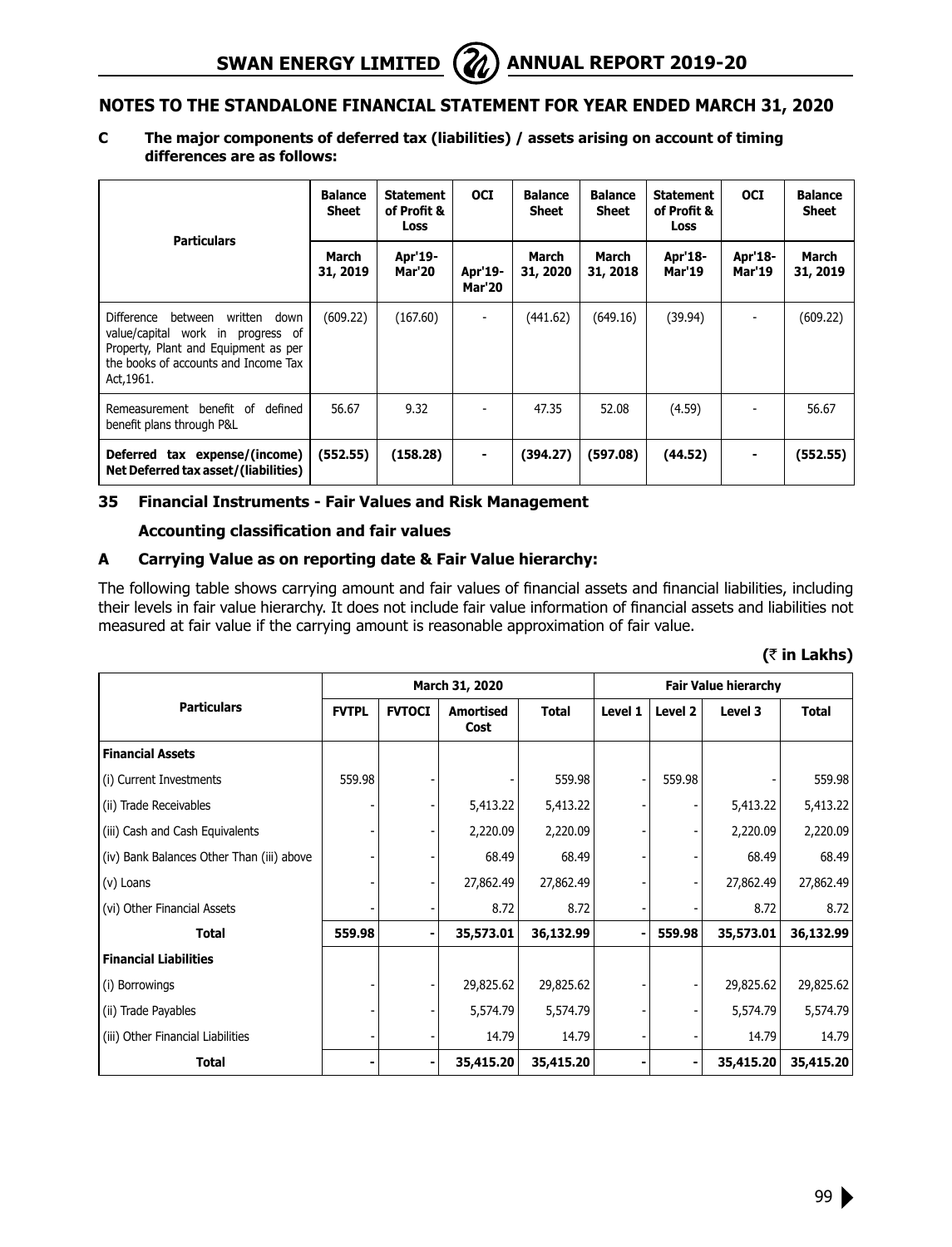

#### **(**` **in Lakhs)**

|                                           | March 31, 2019<br><b>Fair Value hierarchy</b> |               |                   |              |         |          |           |              |
|-------------------------------------------|-----------------------------------------------|---------------|-------------------|--------------|---------|----------|-----------|--------------|
| <b>Particulars</b>                        | <b>FVTPL</b>                                  | <b>FVTOCI</b> | Amortised<br>Cost | <b>Total</b> | Level 1 | Level 2  | Level 3   | <b>Total</b> |
| <b>Financial Assets</b>                   |                                               |               |                   |              |         |          |           |              |
| (i) Current Investments                   | 4,472.99                                      |               |                   | 4,472.99     |         | 4,472.99 |           | 4,472.99     |
| (ii) Trade Receivables                    |                                               |               | 4,218.37          | 4,218.37     |         |          | 4,218.37  | 4,218.37     |
| (iii) Cash and Cash Equivalents           |                                               |               | 918.58            | 918.58       |         |          | 918.58    | 918.58       |
| (iv) Bank Balances Other Than (iii) above |                                               |               | 226.51            | 226.51       |         |          | 226.51    | 226.51       |
| (v) Loans                                 |                                               |               | 51,351.50         | 51,351.50    |         |          | 51,351.50 | 51,351.50    |
| (vi) Other Financial Assets               |                                               |               | 16.89             | 16.89        |         |          | 16.89     | 16.89        |
| <b>Total</b>                              | 4,472.99                                      |               | 56,731.85         | 61,204.84    |         | 4,472.99 | 56,731.85 | 61,204.84    |
| <b>Financial Liabilities</b>              |                                               |               |                   |              |         |          |           |              |
| (i) Borrowings                            |                                               |               | 7,965.91          | 7,965.91     |         |          | 7,965.91  | 7,965.91     |
| (ii) Trade Payables                       |                                               |               | 3,882.91          | 3,882.91     |         |          | 3,882.91  | 3,882.91     |
| (iii) Other Financial Liabilities         |                                               |               | 9,019.52          | 9,019.52     |         |          | 9,019.52  | 9,019.52     |
| <b>Total</b>                              |                                               |               | 20,868.34         | 20,868.34    |         |          | 20,868.34 | 20,868.34    |

With respect to disclosure of fair value of financial instruments such as cash and cash equivalents, other bank balances, trade receivables and other receivables, other current and non current financial assets, borrowings and other current financial liabilities at March 31, 2020 and March 31, 2019 are similiar to carrying value because their carrying amounts are a reasonable approximation of the fair values due to their short term nature.

# **B Financial Risk Management**

The Company has exposure to the following risks arising from financial instruments:

- Credit risk ;
- Liquidity risk ; and
- Market risk

The source of risk are as follows -

| <b>Risk</b>                                                       | <b>Exposure from</b>                                                                              | <b>Measurement</b> |
|-------------------------------------------------------------------|---------------------------------------------------------------------------------------------------|--------------------|
| Credit Risk                                                       | Trade Receivable, Cash and cash equivalents,<br>financial assets measured at amortised cost       | Credit Ratings     |
| Liquidity Risk                                                    | Borrowings, Trade Payables and other liabilities   Cash flow forecast                             |                    |
| Market Risk - Interest Rate Risk,<br>Currency Risk and Price Risk | Price risk from investments, currency risk from Sensitivity analysis<br>foreign currency payables |                    |

The Company's Board of Directors has overall responsibility for the establishment and oversight of the Company's risk management framework, which is reviewed by them periodically.

# **a Credit Risk**

Credit risk is the risk of financial loss to the Company if a customer or counterparty to a financial instrument fails to meet its contractual obligations, and arises principally from the Company's receivables from customers, loans and investment in debt securities. Credit risk is managed through credit approvals,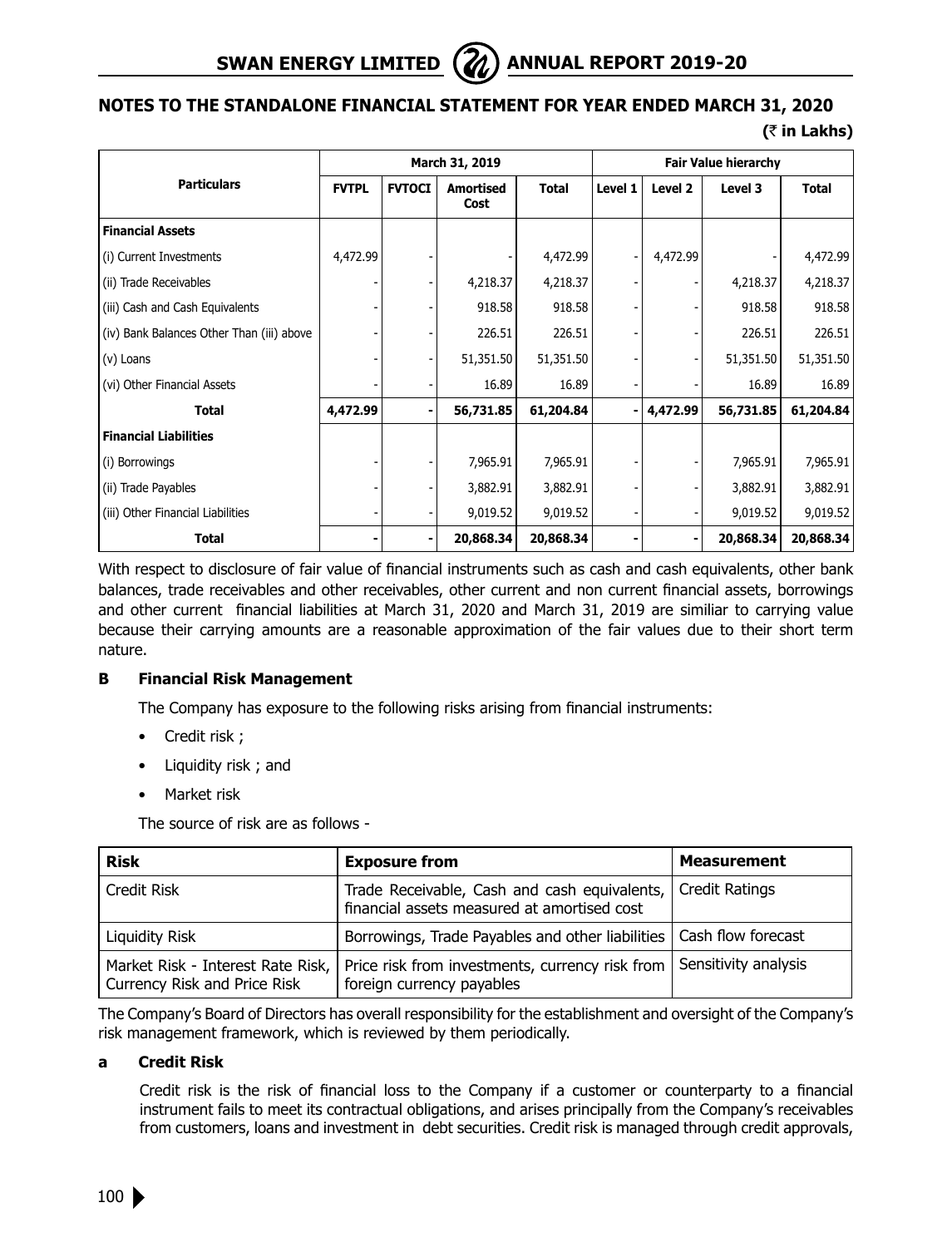**SWAN ENERGY LIMITED** (21) ANNUAL REPORT 2019-20



# **Notes to the Standalone Financial Statement for year ended March 31, 2020**

establishing credit limits and continuously monitoring the creditworthiness of customers to which the Company grants credit terms in the normal course of business. The Company establishes an allowance for doubtful debts and impairment that represents its estimate of incurred losses in respect of trade and other receivables and investments.

The Company's maximum exposure to credit risk as at March 31, 2020 is the carrying value of each class of financial assets.

#### **i Trade and other receivables**

Credit risk on trade receivables is limited based on past experience and management's estimate.

Ageing of trade and other receivables that were not impaired is as follows.

|                               | <b>Carrying Amount</b> |                                 |  |  |
|-------------------------------|------------------------|---------------------------------|--|--|
| <b>Particulars</b>            |                        | March 31, 2020   March 31, 2019 |  |  |
| Neither Past due nor impaired | 4,580.20               | 2,933,29                        |  |  |
| Past due more than 180 days   | 833.02                 | 1,285.08                        |  |  |

#### **ii Loans**

The Loans have been given in the ordinary course of business and the management does not expect any impairment in the same.

Carrying amount of Loans that were not impaired was as follows -

|                               |                        | $\sqrt{2}$ $\sqrt{2}$ |  |  |
|-------------------------------|------------------------|-----------------------|--|--|
| <b>Particulars</b>            | <b>Carrying Amount</b> |                       |  |  |
| (Current & Non Current)       | March 31, 2020         | <b>March 31, 2019</b> |  |  |
| Loan To Subsidiaries          | 24,829.60              | 50,652.03             |  |  |
| Loan To Other Related Parties | 64.98                  | 301.61                |  |  |
| Loan to employees             | 84.17                  | 109.47                |  |  |
| Loan to Others                | 2,883.74               | 288.39                |  |  |

# **iii Cash and Cash Equivalents**

The Company held cash and bank balance with credit worthy banks of  $\bar{\tau}$  2,288.58 Lakhs at March 31, 2020 (March 31, 2019:  $\bar{\tau}$  1,145.09 Lakhs). The credit risk on cash and cash equivalents is limited as the Company generally invests in deposits with banks where credit risk is largely perceived to be extremely insignificant. Further the Company has an interest accrued but not due on above fixed deposits of ₹8.72 Lakhs at March 31, 2020 (March 31, 2019: ₹16.89 Lakhs).

# **b Liquidity Risk**

Liquidity risk is the risk that the Company will encounter difficulty in meeting the obligations associated with its financial liabilities that are settled by delivering cash or another financial asset. The Company's approach to managing liquidity is to ensure, as far as possible, that it will have sufficient liquidity to meet its liabilities when they are due, under both normal and stressed conditions, without incurring unacceptable losses or risking damage to the Company's reputation.

Management monitors rolling forecasts of the Company's liquidity position on the basis of expected cash flows. The Company manages its liquidity risk by preparing monthly cash flow projections to monitor liquidity requirements. In addition, the Company projects cash flows and considering the level of liquid assets necessary to meet these, monitoring the Balance Sheet liquidity ratios against internal and external regulatory requirements and maintaining debt financing plans.



**(**` **in Lakhs)**

 $(7 \text{ in } L)$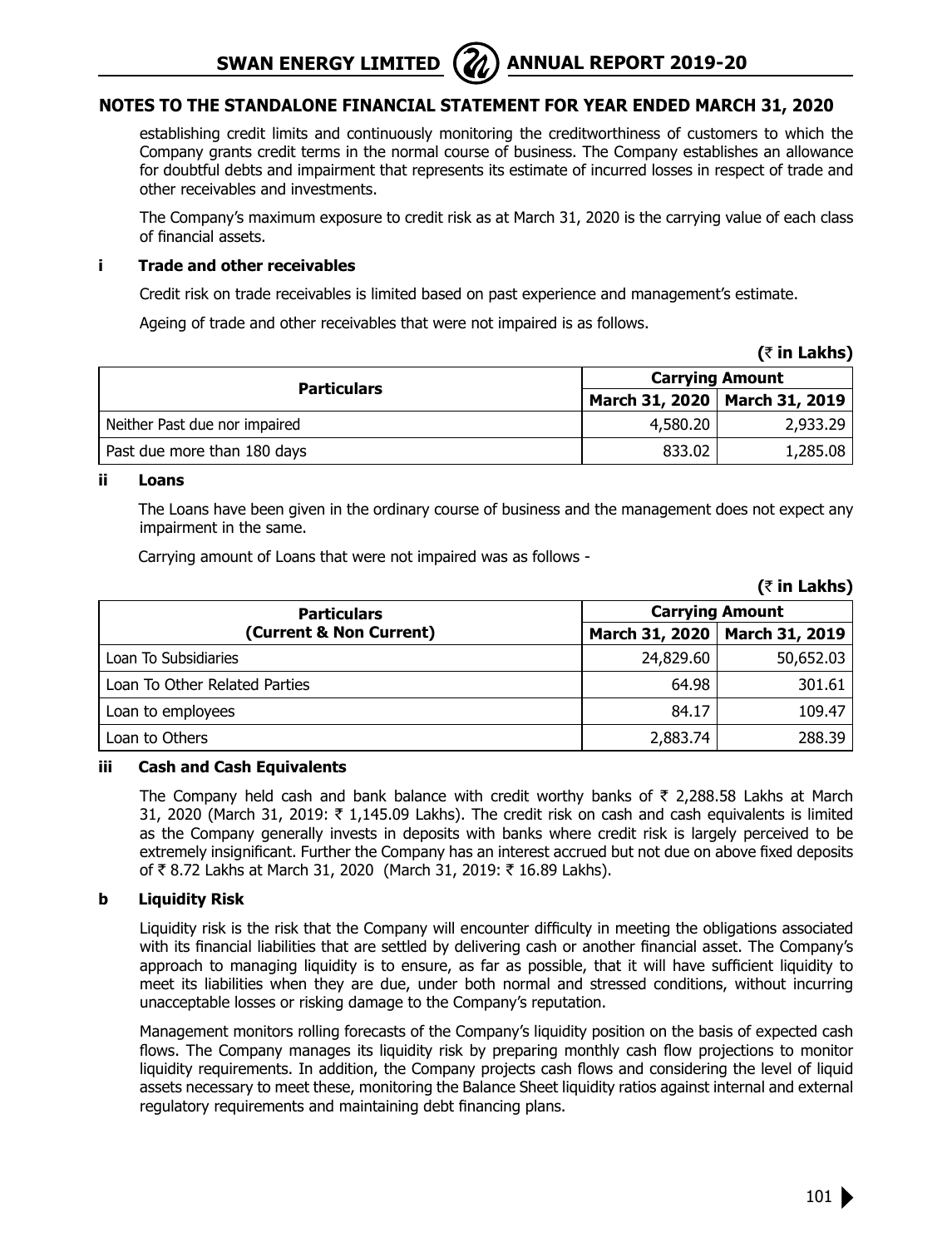# **SWAN ENERGY LIMITED** (22) ANNUAL REPORT 2019-20

# **Notes to the Standalone Financial Statement for year ended March 31, 2020**

#### **i Exposure to Liquidity Risk**

The company has outstanding borrowing through Current and Non-Current borrowings from Banks / NBFCs and third parties.

# **Carrying amounts are as below (**` **in Lakhs)**

|                                           | March 31, 2020                   |                  |                             |                      |
|-------------------------------------------|----------------------------------|------------------|-----------------------------|----------------------|
| <b>Particulars</b>                        | <b>Carrying</b><br><b>Amount</b> | Within 1<br>Year | <b>Between 1-5</b><br>years | More than<br>5 Years |
| Borrowings - (Non-Current)                | 30.68                            |                  | 30.68                       |                      |
| Other Financial Liabilities (Non-Current) | 53.28                            |                  | 53.28                       |                      |
| Borrowings* - (Current)                   | 29,825.62                        | 29,825.62        | -                           |                      |
| Trade Payables                            | 5,574.79                         | 5,574.79         |                             |                      |
| Other Financials Liabilities (Current)    | 14.79                            | 14.79            | ۰                           |                      |
| Total                                     | 35,499.16                        | 35,415.20        | 83.96                       |                      |

# **Carrying amounts are as below (**` **in Lakhs)**

|                                           | March 31, 2019            |                  |                             |                      |
|-------------------------------------------|---------------------------|------------------|-----------------------------|----------------------|
| <b>Particulars</b>                        | Carrying<br><b>Amount</b> | Within 1<br>Year | <b>Between 1-5</b><br>years | More than<br>5 Years |
| Borrowings - (Non-Current)                | 8.72                      |                  | 8.72                        |                      |
| Other Financial Liabilities (Non-Current) | 35.06                     |                  | 35.06                       |                      |
| Borrowings* - (Current)                   | 7,965.91                  | 7,965.91         |                             |                      |
| <b>Trade Payables</b>                     | 3,882.91                  | 3,882.91         |                             |                      |
| Other Financial Liabilities (Current)     | 9,019.52                  | 9,019.52         |                             |                      |
| Total                                     | 20,912.12                 | 20,868.34        | 43.78                       |                      |

\* The amount shown under 'Borrowings - (Current)' is the advances received from subsidaries and third parties. These have been received in the ordinary course of business and are repayable on demand.

# **c Market Risk**

Market risk is the risk that changes in market prices such as foreign exchange rates, interest rates and equity prices and will affect the Company's income or the value of its holdings of financial instruments. Market risk is attributable to all market risk sensitive financial instruments including foreign currency receivables and payables and long term debt. The Company is exposed to market risk primarily related to interest rate risk and the market value of the investments.

# **i Currency Risk**

The Company is exposed to currency risk on account of its trade and other payables in foreign currency. The functional currency of the Company is Indian Rupee. Currency risk is not material, as the Company does not have any exposure in foreign currency.

# **ii Interest Rate Risk**

Interest rate risk can be either fair value interest rate risk or cash flow interest rate risk. Fair value interest rate risk is the risk of changes in fair values of fixed interest bearing investments because of fluctuations in the interest rates. Cash flow interest rate risk is the risk that the future cash flows of floating interest bearing investments will fluctuate because of fluctuations in the interest rates.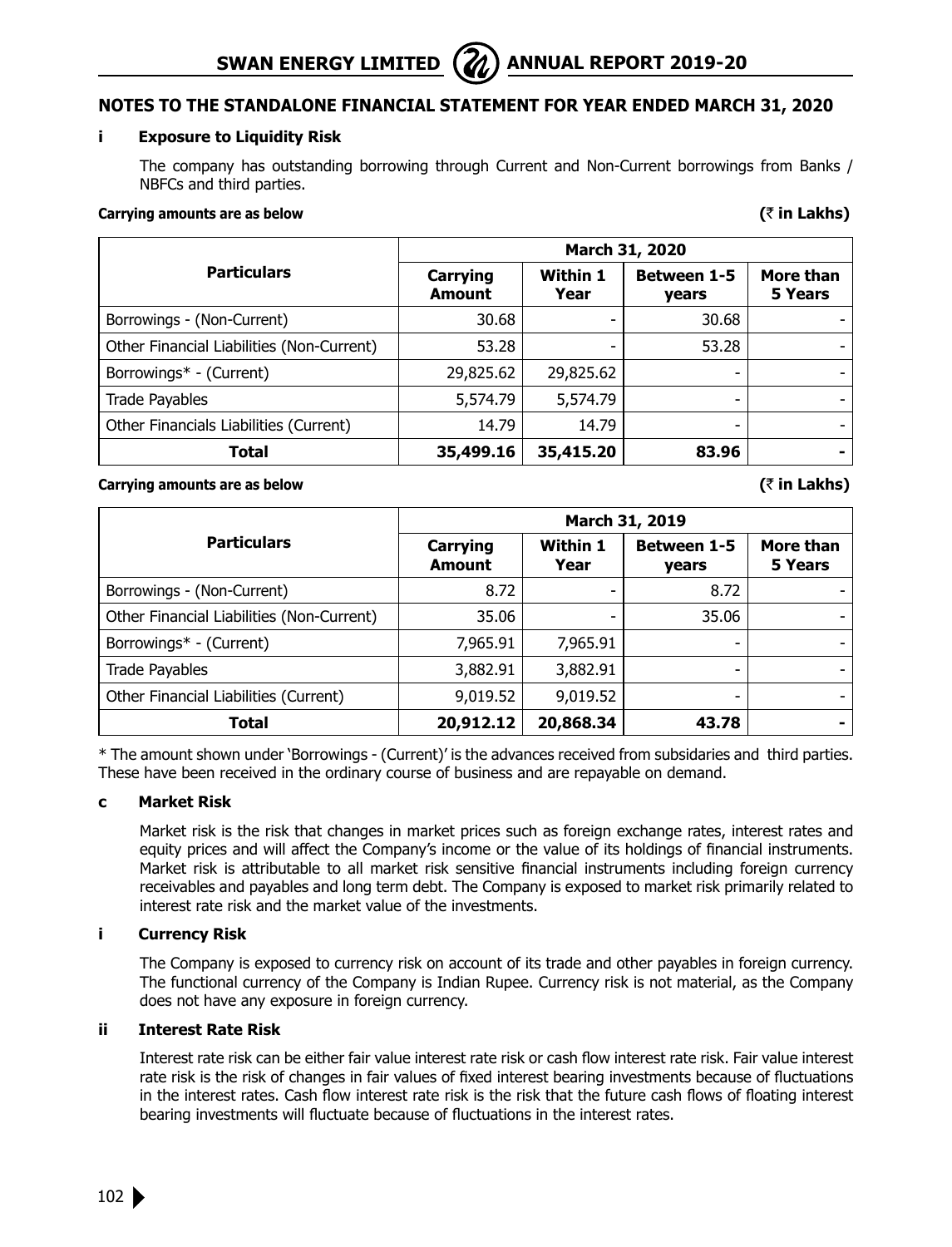#### **Exposure to interest rate risk**

According to the Company interest rate risk exposure is only for floating rate borrowings. Company does not have any floating rate borrowings on any of the Balance Sheet date disclosed in this financial statements.

#### iii **Price Risk**

Price risk is the risk that the fair value of a financial instrument will fluctuate due to changes in market traded price. It arises from financial assets such as investments in quoted instruments and units of mutual funds.

# **a Fair value sensitivity analysis for fixed rate Instruments**

The Company does not account for any fixed rate financial assets or financial liabilities at fair value through Profit or Loss. Therefore, a change in interest rates at the reporting date would not affect Profit or Loss.

#### **b Cash flow sensitivity analysis for variable rate Instruments**

The company does not have any variable rate instrument in Financial Assets or Financial Liabilities.

#### **36 Employee Benefits - Gratuity**

Gratuity is payable to all eligible employees of the Company on superannuation, death and permanent disablement in terms of provisions of the Payment of Gratuity Act as per the Company's Scheme whichever is more beneficial. Benefit would be paid at the time of seperation based on the last drawn base salary.

#### **(**` **in Lakhs)**

| <b>Particulars</b>                 | Apr'19-Mar'20                                          | Apr'18-Mar'19                                          |  |
|------------------------------------|--------------------------------------------------------|--------------------------------------------------------|--|
| Type of Benefit                    | Gratuity                                               | Gratuity                                               |  |
| Country                            | India                                                  | India                                                  |  |
| Reporting Currency                 | <b>INR</b>                                             | <b>INR</b>                                             |  |
| Reporting Standard                 | Indian Accounting Standard<br>19 (Ind AS 19)           | Indian Accounting Standard<br>19 (Ind AS 19)           |  |
| <b>Funding Status</b>              | Unfunded                                               | Unfunded                                               |  |
| <b>Starting Period</b>             | 01/04/19                                               | 01/04/18                                               |  |
| Date of Reporting                  | 31/03/20                                               | 31/03/19                                               |  |
| Period of Reporting                | 12 Months                                              | 12 Months                                              |  |
| <b>Assumptions (Apr'18-Mar'19)</b> |                                                        |                                                        |  |
| Expected Return on Plan Assets     | N.A.                                                   | N.A.                                                   |  |
| Rate of Discounting                | 7.69%                                                  | 7.82%                                                  |  |
| Rate of Salary Increase            | 8.33%                                                  | 8.33%                                                  |  |
| Rate of Employee Turnover          | 5.00%                                                  | 5.00%                                                  |  |
| Mortality Rate During Employment   | <b>Indian Assured Lives</b><br>Mortality (2006-08) Ult | <b>Indian Assured Lives</b><br>Mortality (2006-08) Ult |  |
| Mortality Rate After Employment    | N.A.                                                   | N.A.                                                   |  |

# **Gratuity Disclosure Statement as Per Indian Accounting Standard 19 (Ind AS 19)**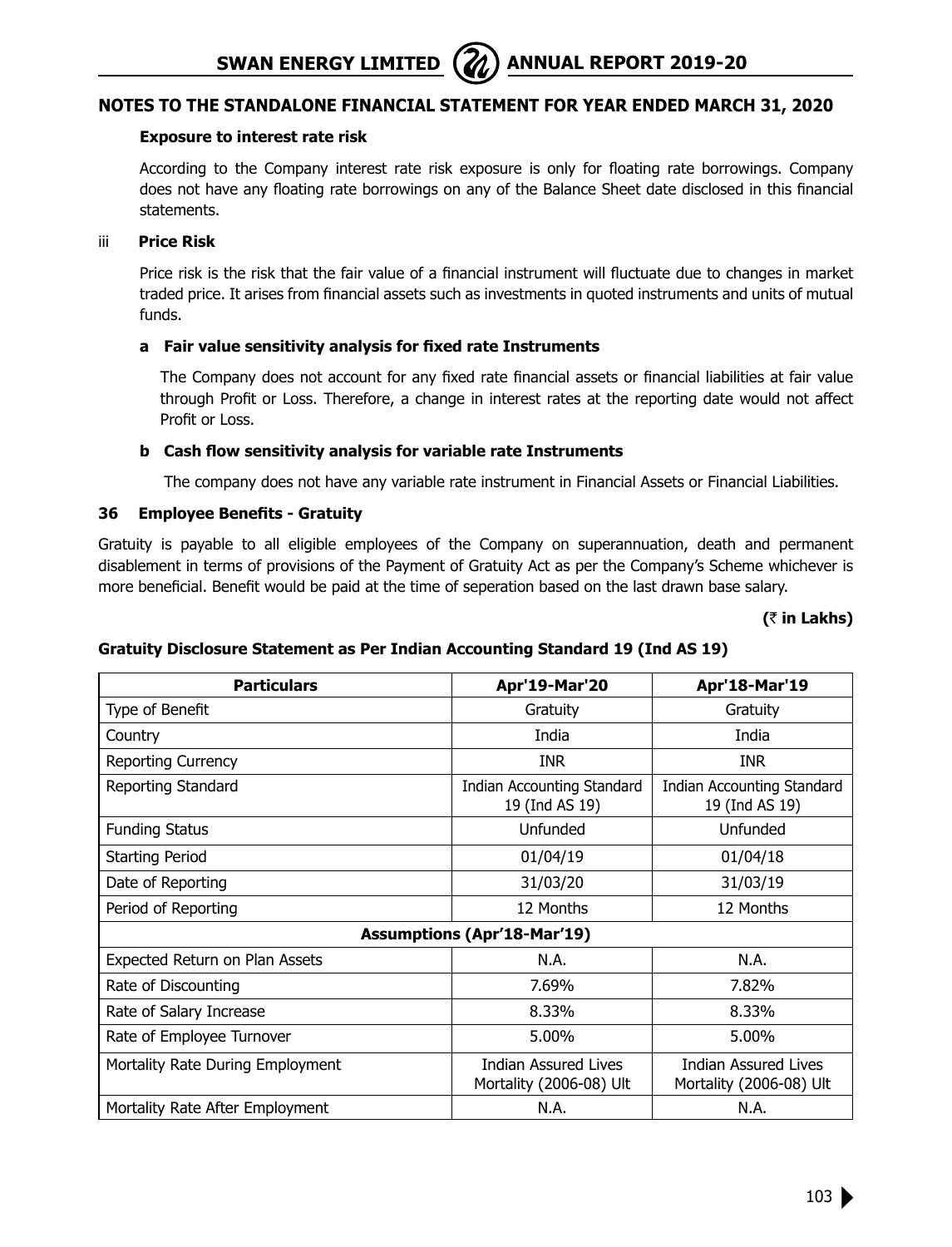| <b>Assumptions (Apr'19-Mar'20)</b>                                                    |                                                        |                                                 |  |  |
|---------------------------------------------------------------------------------------|--------------------------------------------------------|-------------------------------------------------|--|--|
| Expected Return on Plan Assets                                                        | N.A.                                                   | N.A.                                            |  |  |
| Rate of Discounting                                                                   | 6.84%                                                  | 7.69%                                           |  |  |
| Rate of Salary Increase                                                               | 8.33%                                                  | 8.33%                                           |  |  |
| Rate of Employee Turnover                                                             | 5.00%                                                  | 5.00%                                           |  |  |
| Mortality Rate During Employment                                                      | <b>Indian Assured Lives</b><br>Mortality (2006-08) Ult | Indian Assured Lives<br>Mortality (2006-08) Ult |  |  |
| Mortality Rate After Employment                                                       | N.A.                                                   | N.A.                                            |  |  |
|                                                                                       | Apr'19-Mar'20                                          | Apr'18-Mar'19                                   |  |  |
| Table Showing Change in the Present Value of Projected Benefit Obligation             |                                                        |                                                 |  |  |
| Present Value of Benefit Obligation at the<br><b>Beginning of the Year</b>            | 162.16                                                 | 150.48                                          |  |  |
| <b>Interest Cost</b>                                                                  | 12.47                                                  | 11.77                                           |  |  |
| <b>Current Service Cost</b>                                                           | 13.15                                                  | 14.44                                           |  |  |
| Past Service Cost                                                                     |                                                        |                                                 |  |  |
| Liability Transferred In/ Acquisitions                                                | $\overline{\phantom{0}}$                               | $\overline{\phantom{0}}$                        |  |  |
| (Liability Transferred Out/ Divestments)                                              | $\overline{\phantom{0}}$                               | $\overline{\phantom{0}}$                        |  |  |
| (Gains)/ Losses on Curtailment                                                        |                                                        |                                                 |  |  |
| (Liabilities Extinguished on Settlement)                                              | $\overline{a}$                                         | $\overline{\phantom{0}}$                        |  |  |
| (Benefit Paid Directly by the Employer)                                               | (7.11)                                                 | (2.78)                                          |  |  |
| (Benefit Paid From the Fund)                                                          |                                                        |                                                 |  |  |
| The Effect Of Changes in Foreign Exchange Rates                                       | $\overline{\phantom{0}}$                               |                                                 |  |  |
| Actuarial (Gains)/Losses on Obligations - Due to<br>Change in Demographic Assumptions |                                                        |                                                 |  |  |
| Actuarial (Gains)/Losses on Obligations - Due to<br>Change in Financial Assumptions   | 7.07                                                   | 1.16                                            |  |  |
| Actuarial (Gains)/Losses on Obligations - Due to<br>Experience                        | (17.55)                                                | (12.90)                                         |  |  |
| Present Value of Benefit Obligation at the<br><b>End of the Year</b>                  | 170.19                                                 | 162.16                                          |  |  |
|                                                                                       | Table Showing Change in the Fair Value of Plan Assets  |                                                 |  |  |
| <b>Fair Value of Plan Assets at the Beginning</b><br>of the Year                      |                                                        |                                                 |  |  |
| Interest Income                                                                       | -                                                      |                                                 |  |  |
| Contributions by the Employer                                                         |                                                        |                                                 |  |  |
| Expected Contributions by the Employees                                               |                                                        |                                                 |  |  |
| Assets Transferred In/Acquisitions                                                    |                                                        |                                                 |  |  |
| (Assets Transferred Out/ Divestments)                                                 |                                                        |                                                 |  |  |
| (Benefit Paid from the Fund)                                                          |                                                        |                                                 |  |  |
| (Assets Distributed on Settlements)                                                   |                                                        |                                                 |  |  |
| (Expenses and Tax for managing the Benefit<br>Obligations- paid from the fund)        |                                                        |                                                 |  |  |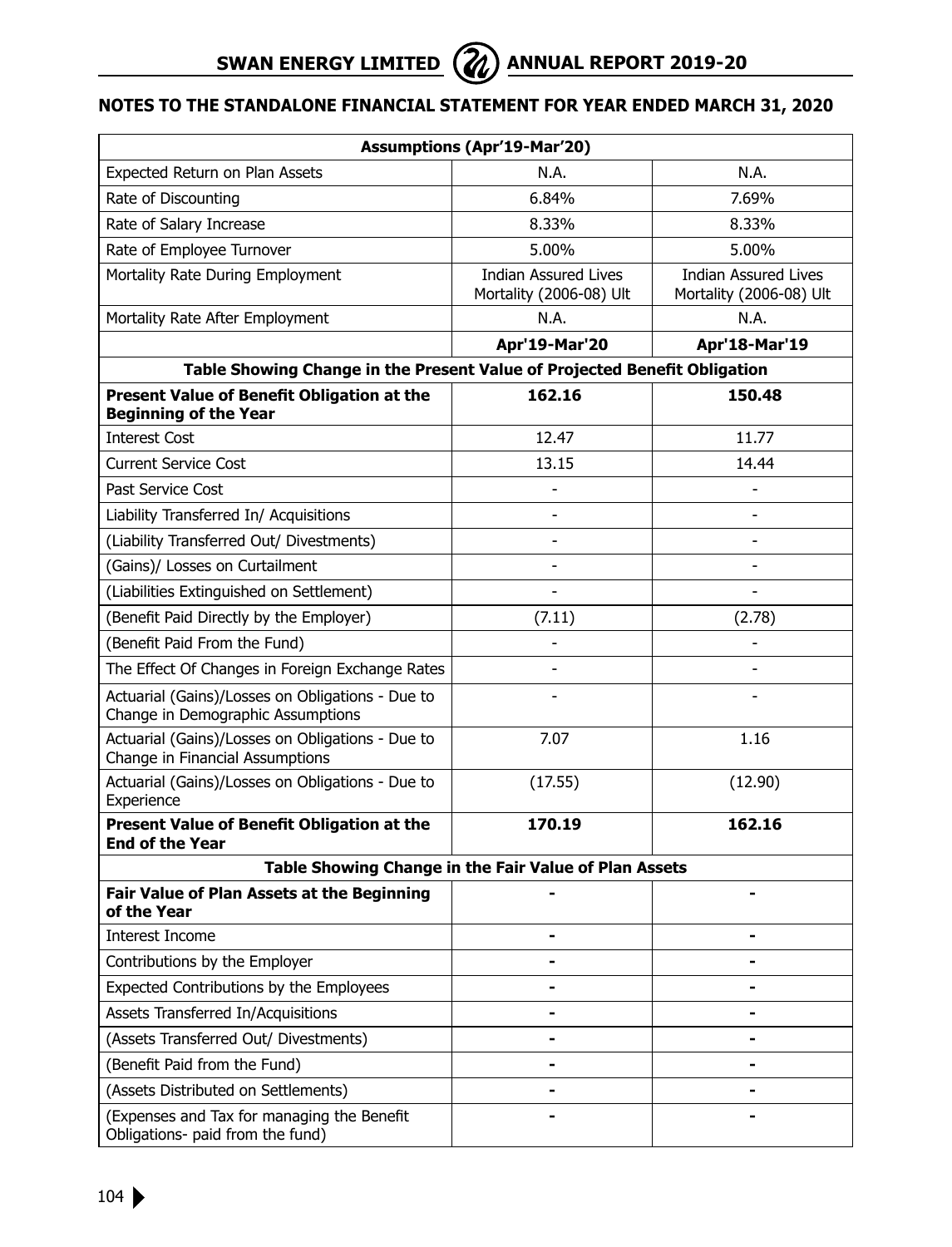

| <b>Effects of Asset Ceiling</b>                                 |               |               |  |
|-----------------------------------------------------------------|---------------|---------------|--|
| The Effect of Changes In Foreign Exchange Rates                 |               |               |  |
| Return on Plan Assets, Excluding Interest Income                |               |               |  |
| Fair Value of Plan Assets at the End of the Year                |               |               |  |
|                                                                 | Apr'19-Mar'20 | Apr'18-Mar'19 |  |
| <b>Amount Recognized in the Balance Sheet</b>                   |               |               |  |
| (Present Value of Benefit Obligation at the end of<br>the Year) | (170.19)      | (162.16)      |  |
| Fair Value of Plan Assets at the end of the Year                |               |               |  |
| Funded Status (Surplus/ (Deficit))                              | (170.19)      | (162.16)      |  |
| Net (Liability)/Asset Recognized in the<br><b>Balance Sheet</b> | (170.19)      | (162.16)      |  |

|                                                                               | Apr'19-Mar'20 | Apr'18-Mar'19 |  |  |
|-------------------------------------------------------------------------------|---------------|---------------|--|--|
| Net Interest Cost for Apr'19-Mar'20                                           |               |               |  |  |
| Present Value of Benefit Obligation at the<br>Beginning of the Year           | 162.16        | 150.48        |  |  |
| (Fair Value of Plan Assets at the Beginning of the<br>Year)                   |               |               |  |  |
| Net Liability/(Asset) at the Beginning                                        | 162.16        | 150.48        |  |  |
|                                                                               |               |               |  |  |
| <b>Interest Cost</b>                                                          | 12.47         | 11.77         |  |  |
| (Interest Income)                                                             |               |               |  |  |
| <b>Net Interest Cost for Current Year</b>                                     | 12.47         | 11.77         |  |  |
| Expenses Recognized in the Statement of Profit or Loss for Apr'19-Mar'20      |               |               |  |  |
| <b>Current Service Cost</b>                                                   | 13.15         | 14.44         |  |  |
| Net Interest Cost                                                             | 12.47         | 11.77         |  |  |
| Past Service Cost                                                             |               |               |  |  |
| (Expected Contributions by the Employees)                                     |               |               |  |  |
| (Gains)/Losses on Curtailments And Settlements                                |               |               |  |  |
| Net Effect of Changes in Foreign Exchange Rates                               |               |               |  |  |
| <b>Expenses Recognized</b>                                                    | 25.62         | 26.21         |  |  |
| Expenses Recognized in the Other Comprehensive Income (OCI) for Apr'19-Mar'20 |               |               |  |  |
| Actuarial (Gains)/Losses on Obligation For the<br>Year                        | (10.48)       | (11.75)       |  |  |
| Return on Plan Assets, Excluding Interest Income                              |               |               |  |  |
| Change in Asset Ceiling                                                       |               |               |  |  |
| Net (Income)/Expense For the Year<br><b>Recognized in OCI</b>                 | (10.48)       | (11.75)       |  |  |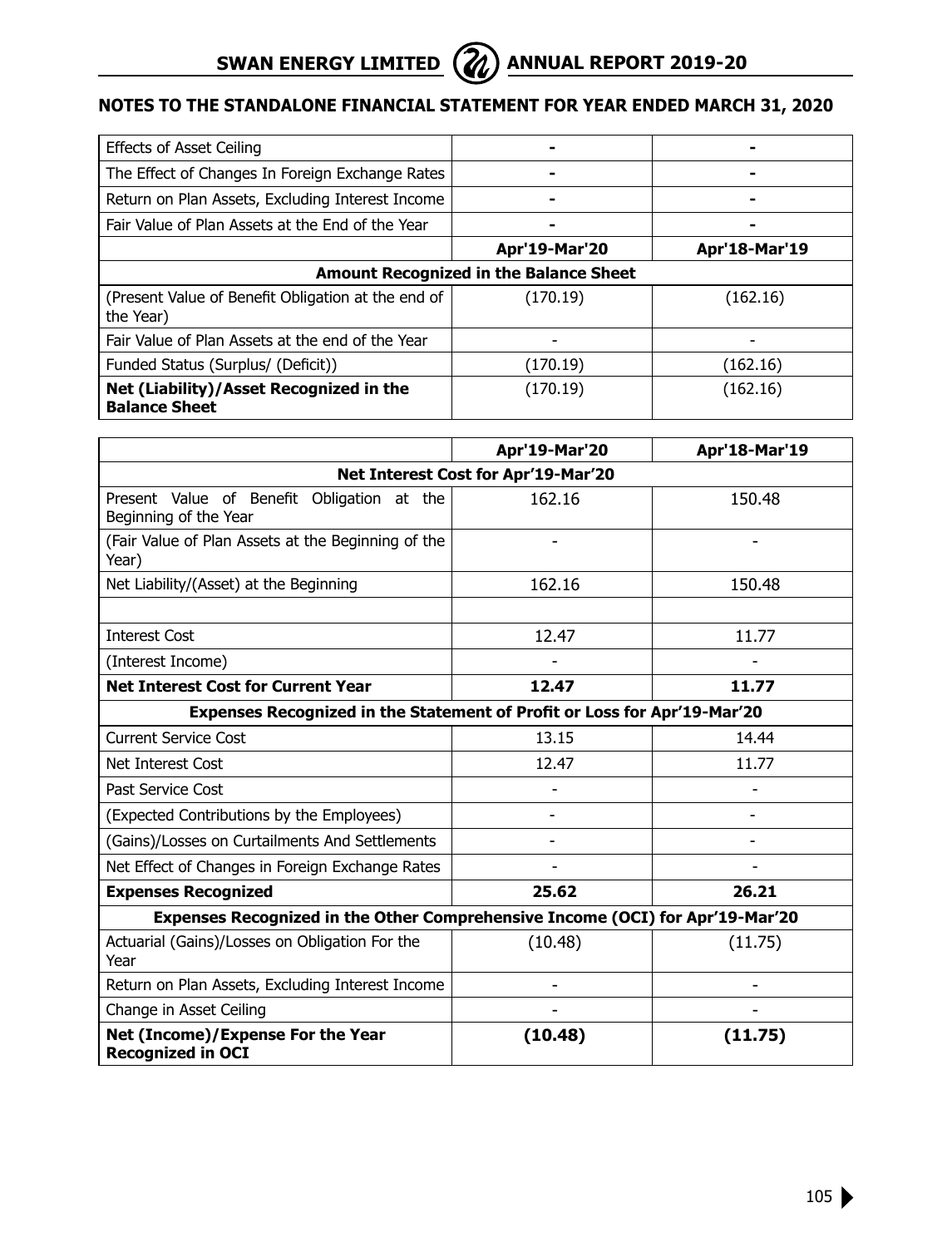|                                                                    | Apr'19-Mar'20 | Apr'18-Mar'19 |  |
|--------------------------------------------------------------------|---------------|---------------|--|
| <b>Balance Sheet Reconciliation</b>                                |               |               |  |
| <b>Opening Net Liability</b>                                       | 162.16        | 150.48        |  |
| Expenses Recognized in Statement of Profit or<br>Loss              | 25.62         | 26.21         |  |
| Expenses Recognized in OCI                                         | (10.48)       | (11.75)       |  |
| Net Liability/(Asset) Transfer In                                  |               |               |  |
| Net (Liability)/Asset Transfer Out                                 | -             |               |  |
| (Benefit Paid Directly by the Employer)                            | (7.11)        | (2.78)        |  |
| (Employer's Contribution)                                          | -             | -             |  |
| Liability/(Asset) Recognized in the<br>Net<br><b>Balance Sheet</b> | 170.19        | 162.16        |  |

|                                                                  | Apr'19-Mar'20             | Apr'18-Mar'19 |
|------------------------------------------------------------------|---------------------------|---------------|
|                                                                  | <b>Category of Assets</b> |               |
| Government of India Assets                                       |                           |               |
| <b>State Government Securities</b>                               |                           |               |
| Special Deposits Scheme                                          |                           |               |
| Debt Instruments                                                 |                           |               |
| Corporate Bonds                                                  |                           |               |
| Cash And Cash Equivalents                                        |                           |               |
| Insurance fund                                                   |                           |               |
| <b>Asset-Backed Securities</b>                                   |                           | ۰             |
| <b>Structured Debt</b>                                           |                           |               |
| Other                                                            |                           |               |
| <b>Total</b>                                                     |                           |               |
|                                                                  | <b>Other Details</b>      |               |
| No of Active Members                                             | 114                       | 118           |
| Per Month Salary For Active Members                              | 47.44                     | 45.87         |
| Weighted Average Duration of the Projected<br>Benefit Obligation | 7                         | 7             |
| Average Expected Future Service                                  | 11                        | 12            |
| Projected Benefit Obligation                                     | 170.19                    | 162.16        |
| Prescribed Contribution For Next Year (12 Months)                |                           |               |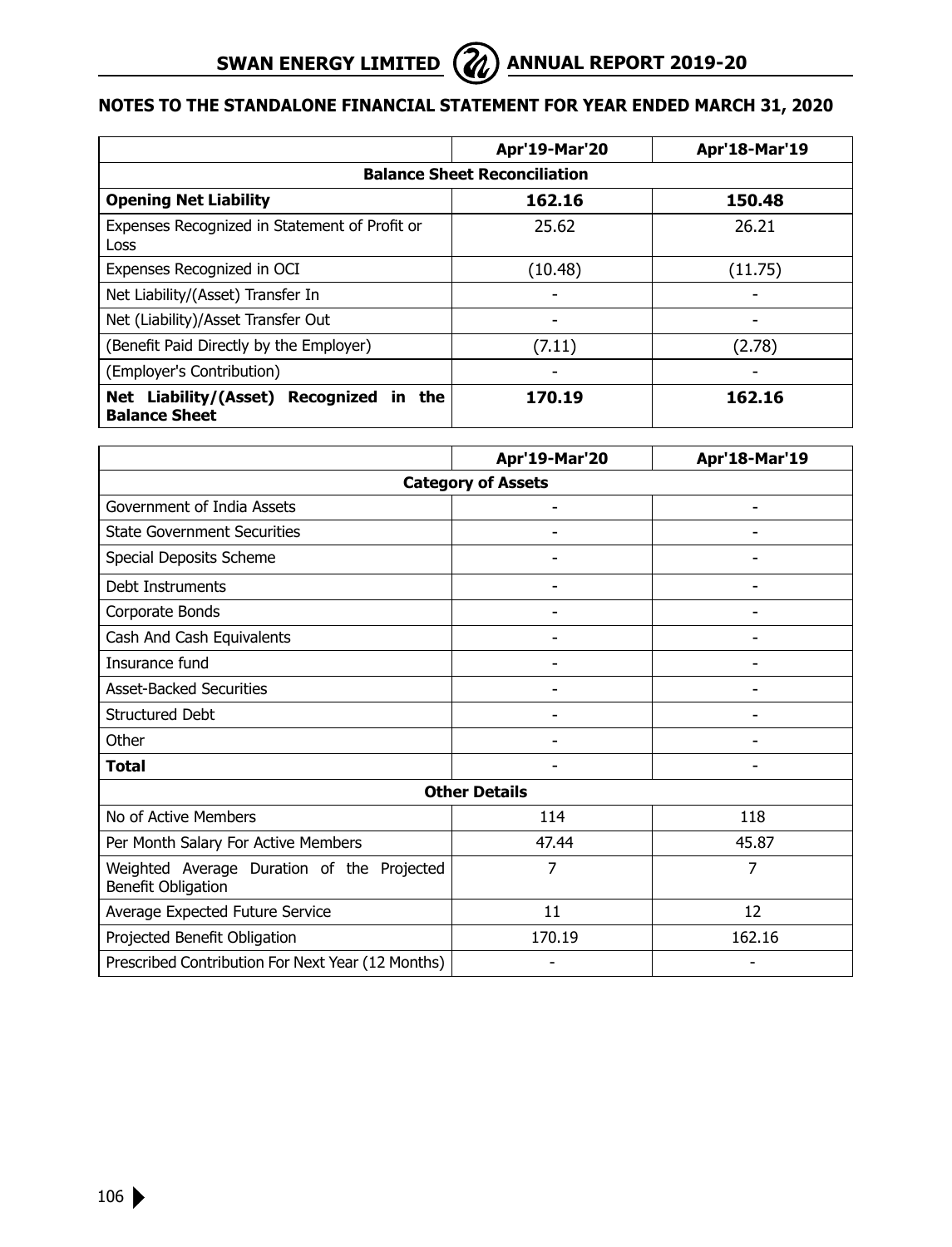|                                                                             | Apr'19-Mar'20                          | Apr'18-Mar'19 |
|-----------------------------------------------------------------------------|----------------------------------------|---------------|
|                                                                             | <b>Net Interest Cost for Next Year</b> |               |
| Present Value of Benefit Obligation at the End of<br>the Year               | 170.19                                 | 162.16        |
| (Fair Value of Plan Assets at the End of the Year)                          |                                        |               |
| Net Liability/(Asset) at the End of the Year                                | 170.19                                 | 162.16        |
|                                                                             |                                        |               |
| <b>Interest Cost</b>                                                        | 11.64                                  | 12.47         |
| (Interest Income)                                                           |                                        |               |
| <b>Net Interest Cost for Next Year</b>                                      | 11.64                                  | 12.47         |
| <b>Expenses Recognized in the Statement of Profit or Loss for Next Year</b> |                                        |               |
| Current Service Cost                                                        | 13.84                                  | 13.15         |
| Net Interest Cost                                                           | 11.64                                  | 12.47         |
| (Expected Contributions by the Employees)                                   |                                        |               |
| <b>Expenses Recognized</b>                                                  | 25.48                                  | 25.62         |

|                                                                                 | Apr'19-Mar'20 | Apr'18-Mar'19 |  |
|---------------------------------------------------------------------------------|---------------|---------------|--|
| Maturity Analysis of the Benefit Payments: From the Fund                        |               |               |  |
| Projected Benefits Payable in Future Years<br><b>From the Date of Reporting</b> |               |               |  |
| 1st Following Year                                                              |               |               |  |
| 2nd Following Year                                                              |               |               |  |
| 3rd Following Year                                                              |               |               |  |
| 4th Following Year                                                              |               |               |  |
| 5th Following Year                                                              |               |               |  |
| Sum of Years 6 To 10                                                            |               |               |  |
| Sum of Years 11 and above                                                       |               |               |  |
| Maturity Analysis of the Benefit Payments: From the Employer                    |               |               |  |
| Projected Benefits Payable in Future Years<br><b>From the Date of Reporting</b> |               |               |  |
| 1st Following Year                                                              | 58.51         | 31.87         |  |
| 2nd Following Year                                                              | 22.74         | 25.39         |  |
| 3rd Following Year                                                              | 5.28          | 22.84         |  |
| 4th Following Year                                                              | 20.94         | 11.31         |  |
| 5th Following Year                                                              | 4.48          | 20.54         |  |
| Sum of Years 6 To 10                                                            | 46.45         | 36.46         |  |
| Sum of Years 11 and above                                                       | 132.18        | 157.69        |  |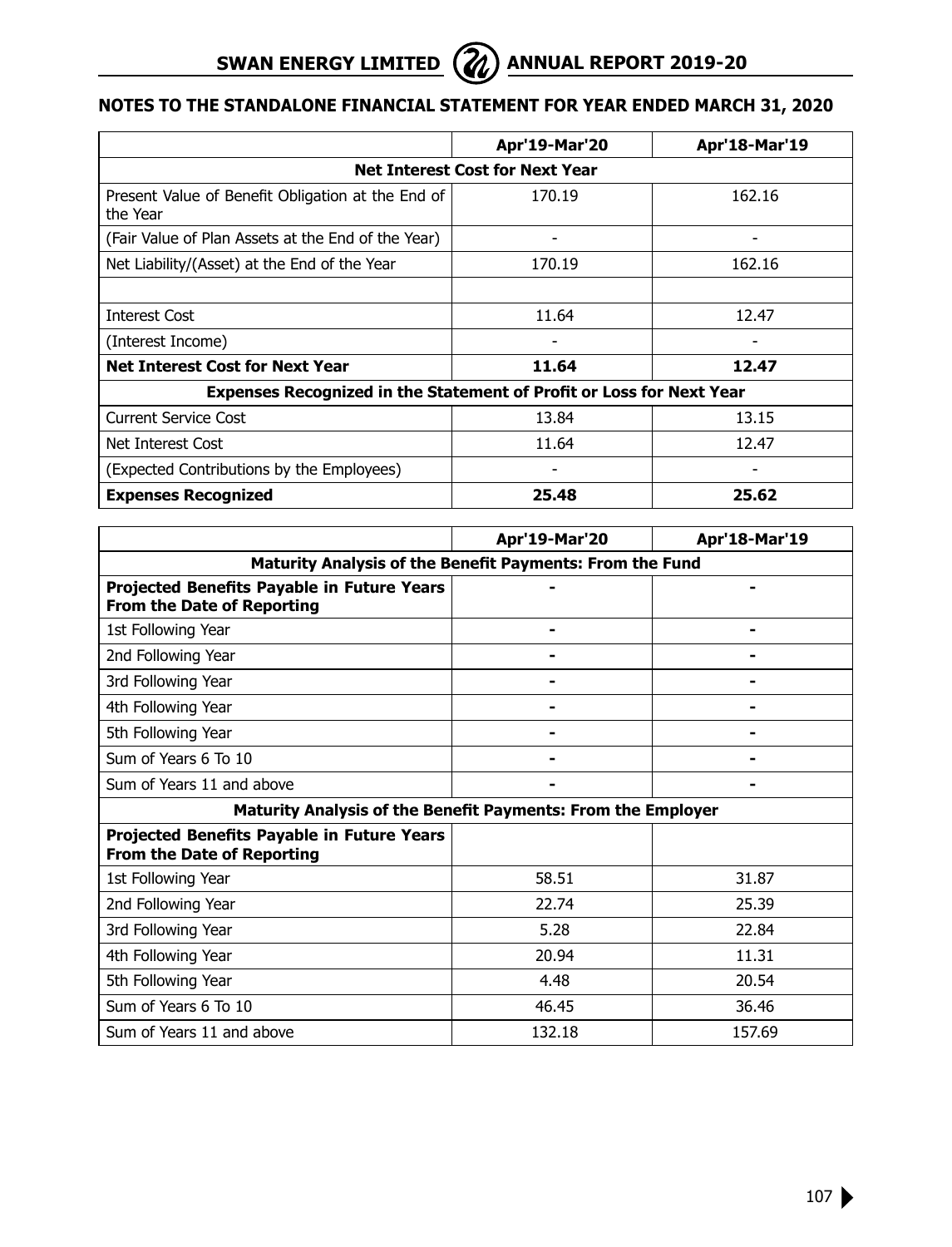|                                                                      | Apr'19-Mar'20 | Apr'18-Mar'19 |  |
|----------------------------------------------------------------------|---------------|---------------|--|
| <b>Sensitivity Analys</b>                                            |               |               |  |
| <b>Projected Benefit Obligation on Current</b><br><b>Assumptions</b> | 170.19        | 162.16        |  |
|                                                                      |               |               |  |
| Delta Effect of $+1\%$ Change in Rate of<br>Discounting              | (8.23)        | (8.37)        |  |
| Delta Effect of -1% Change in Rate of<br>Discounting                 | 9.64          | 9.69          |  |
| Delta Effect of $+1\%$ Change in Rate of Salary<br>Increase          | 7.33          | 6.90          |  |
| Delta Effect of -1% Change in Rate of Salary<br>Increase             | (6.76)        | (6.54)        |  |
| Delta Effect of $+1\%$ Change in Rate of Employee<br>Turnover        | (0.81)        | (0.19)        |  |
| Delta Effect of -1% Change in Rate of Employee<br>Turnover           | 0.89          | 0.22          |  |

The sensitivity analysis have been determined based on reasonably possible changes of the respective assumptions occurring at the end of the reporting year, while holding all other assumptions constant.

The sensitivity analysis presented above may not be representative of the actual change in the projected benefit obligation as it is unlikely that the change in assumptions would occur in isolation of one another as some of the assumptions may be correlated.

Furthermore, in presenting the above sensitivity analysis, the present value of the projected benefit obligation has been calculated using the projected unit credit method at the end of the reporting year, which is the same method as applied in calculating the projected benefit obligation as recognised in the balance sheet.

There was no change in the methods and assumptions used in preparing the sensitivity analysis from prior years.

# **Notes**

Gratuity is payable as per company's scheme as detailed in the report.

Actuarial gains/losses are recognized in the year of occurrence under Other Comprehensive Income (OCI). All above reported figures of OCI are gross of taxation.

Salary escalation & attrition rate are considered as advised by the company; they appear to be in line with the industry practice considering promotion and demand & supply of the employees.

Maturity Analysis of Benefit Payments is undiscounted cashflows considering future salary, attrition & death in respective year for members as mentioned above.

Average Expected Future Service represents Estimated Term of Post - Employment Benefit Obligation.

# **Qualitative Disclosures**

# **Para 139 (a) Characteristics of defined benefit plan**

The Company has a defined benefit gratuity plan in India (unfunded). The company's defined benefit gratuity plan is a final salary plan for employees.

Gratuity is paid from company as and when it becomes due and is paid as per company scheme for Gratuity.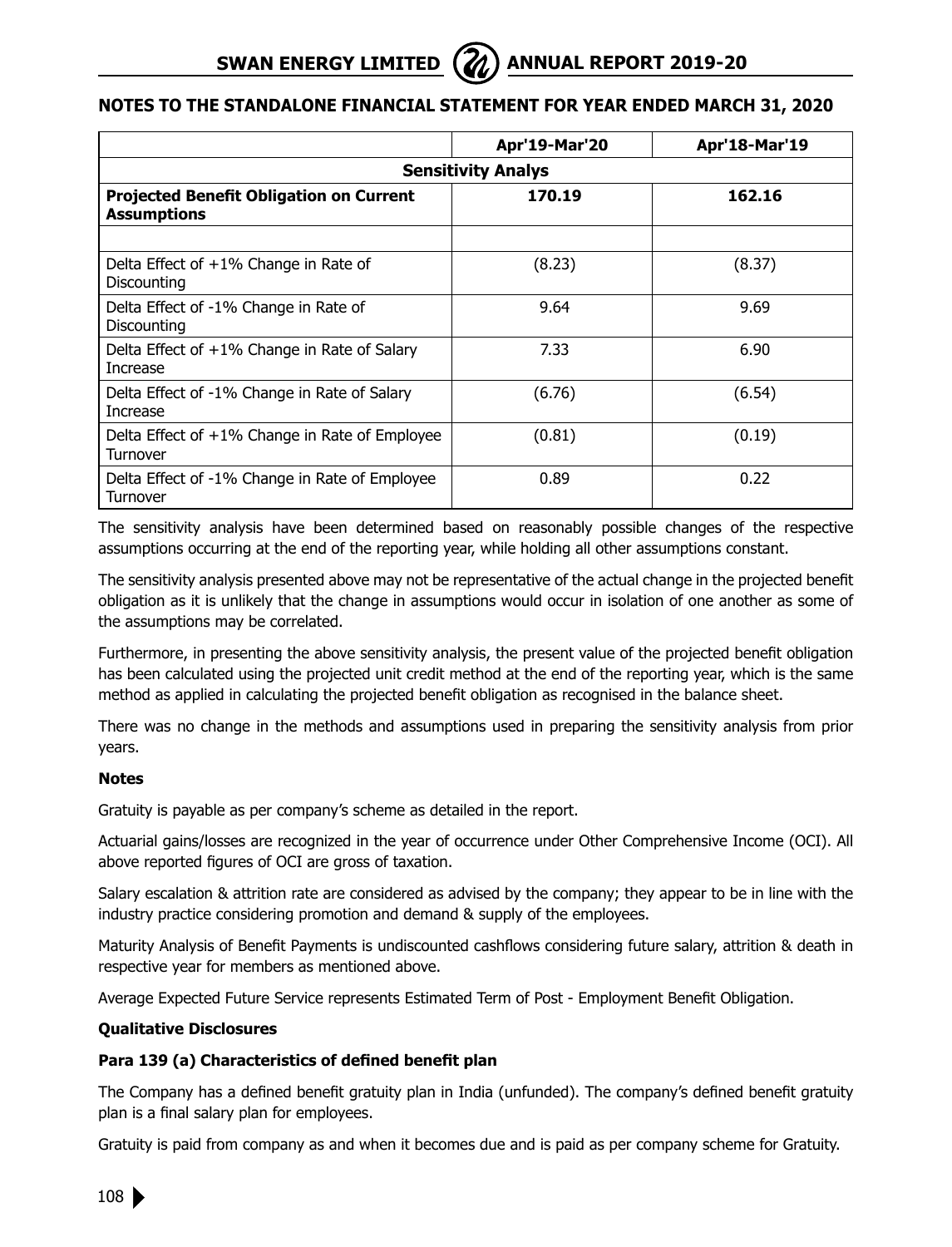# **Notes to the Standalone Financial Statement for year ended March 31, 2020**

# **Para 139 (b) Risks associated with defined benefit plan**

Gratuity is a defined benefit plan and company is exposed to the Following Risks:

Interest rate risk: A fall in the discount rate which is linked to the G.Sec. Rate will increase the present value of the liability requiring higher provision.

Salary Risk: The present value of the defined benefit plan liability is calculated by reference to the future salaries of members. As such, an increase in the salary of the members more than assumed level will increase the plan's liability.

Asset Liability Matching Risk: The plan faces the ALM risk as to the matching cash flow. Company has to manage pay-out based on pay as you go basis from own funds.

Mortality risk: Since the benefits under the plan is not payable for life time and payable till retirement age only, plan does not have any longevity risk.

# **Para 139 (c) Characteristics of defined benefit plans**

During the year, there were no plan amendments, curtailments and settlements.

# **Para 147 (a)**

Gratuity plan is unfunded.

### **37 Earning Per Share (**` **in Lakhs)**

| Sr. No. | <b>Particulars</b>                                                                                            | Apr'19-Mar'20 | Apr'18-Mar'19 |
|---------|---------------------------------------------------------------------------------------------------------------|---------------|---------------|
|         | Net profit after tax as per Statements of Profit & Loss<br>attributable to Equity Shareholders ( ₹ In Lakhs)  | 413.20        | 234.03        |
| ii)     | Weighted average number of shares used as denomination<br>for calculating Basic and Diluted earning per share | 244,257,000   | 244,257,000   |
| iii)    | Face value of shares ( ₹ Per Share)                                                                           | 1.00          | 1.00          |
| iv)     | Basic/Diluted earning per share ( in ₹)                                                                       | 0.17          | 0.10          |

### **38 Contingent Liabilities (**` **in Lakhs)**

| ' Sr. No. | <b>Particulars</b>  |            | March 31, 2020   March 31, 2019 |
|-----------|---------------------|------------|---------------------------------|
|           | Income Tax          | 3,172,14   | 3,161.14                        |
| ii)       | Corporate Guarantee | 197,872,67 | 187,311.81                      |

### **39 Payment to Auditors (**` **in Lakhs)**

| Sr. No. | <b>Particulars</b>         | Apr'19-Mar'20 | Apr'18-Mar'19 |
|---------|----------------------------|---------------|---------------|
|         | <b>Statuory Audit Fees</b> | 3.00          | 3.00          |
| ii)     | Tax Audit Fees             | 1.25          | 1.25          |
| iii)    | Other Capacity             | 0.23          | 0.63          |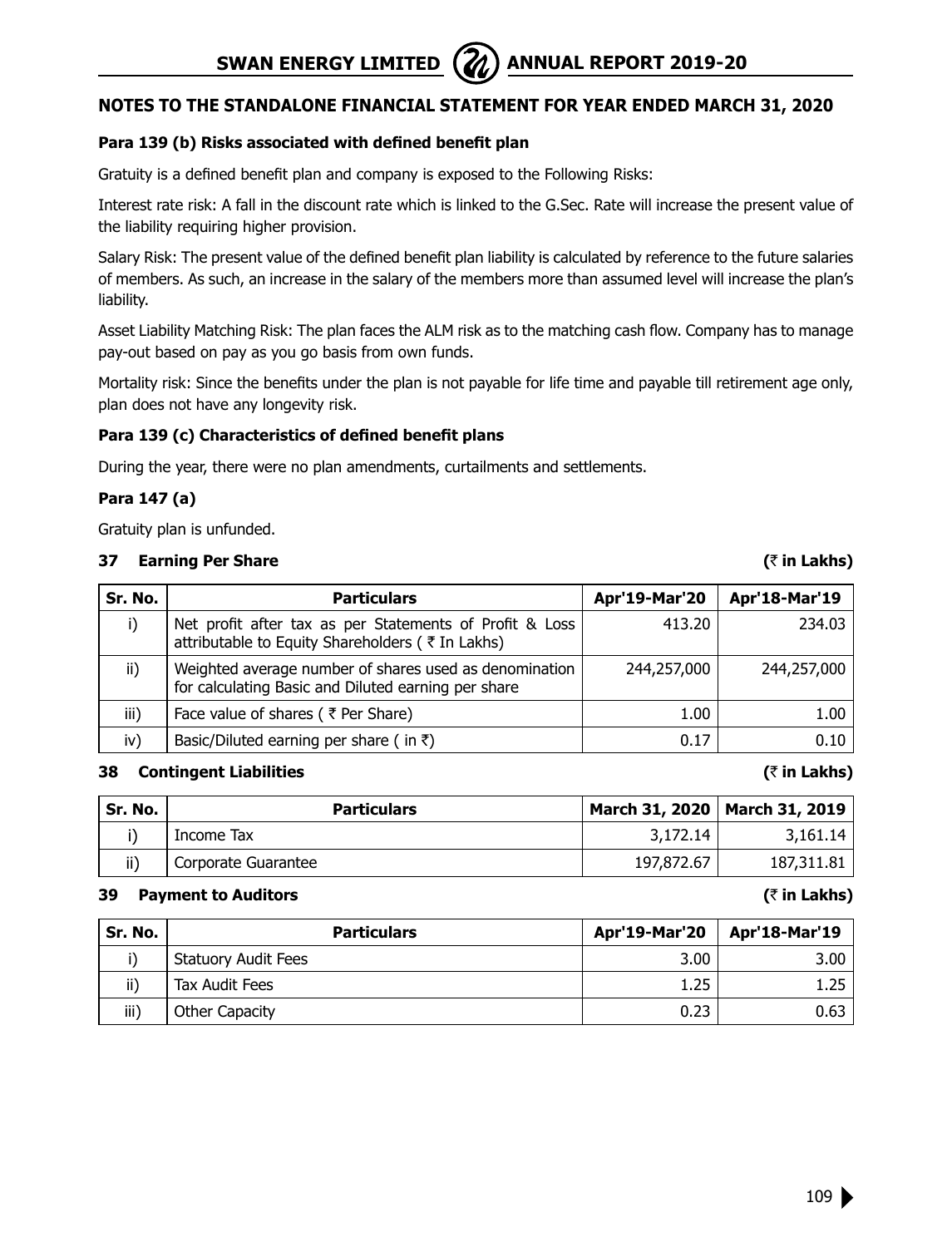# **Notes to the Standalone Financial Statement for year ended March 31, 2020**

# **40 Related Party Disclosures, as required by Ind AS 24 are given below:**

## **A List of Related Parties**

| Sr No. | <b>Name of the parties</b>                         | <b>Relationship</b>                                          |
|--------|----------------------------------------------------|--------------------------------------------------------------|
| i)     | Cardinal Energy And Infrastructure Private Limited |                                                              |
| ii)    | Pegasus Venture Private Limited                    |                                                              |
| iii)   | Swan LNG Private Limited                           |                                                              |
| iv)    | Triumph Offshore Private Limited                   | Subsidiary                                                   |
| V)     | Swan Desilting Private Limited                     |                                                              |
| vi)    | Swan Global PTE                                    |                                                              |
| vii)   | Mr.Navinbhai C. Dave - Chairman                    |                                                              |
| viiI)  | Mr. Nikhil V. Merchant - Managing Director         |                                                              |
| ix)    | Mr. Paresh V. Merchant - Executive Director        | Key Management Personnel                                     |
| x)     | Mr. Padmanabhan Sugavanam - Director               |                                                              |
| xi)    | Mr.Chetan Selarka - Chief Financial Officer        |                                                              |
| xii)   | Mr.Arun Agarwal - Company Secretary                |                                                              |
| xiii)  | Mr. Bhavik N. Merchant                             | Relative of Key Management                                   |
| xiv)   | Mr. Vivek P. Merchant                              | Personnel                                                    |
| xv)    | Good Earth Commodities (India) Private Limited     |                                                              |
| xvi)   | Feltham Trading Pvt Ltd                            |                                                              |
| xvii)  | Ami Tech (india) Private Limited                   |                                                              |
| xviii) | Altamount Estates Private Limited                  |                                                              |
| xix)   | Swan Constructions Private Limited                 | Enterprise over which Key<br>Management Personnel is able to |
| xx)    | Dave Impex India Pvt. Ltd                          | exercise significant influence                               |
| xxi)   | V N M Associates                                   |                                                              |
| xxii)  | Swan Engitech Works Pvt. Ltd.                      |                                                              |
| xxiii) | Swan Realtors Pvt. Ltd.                            |                                                              |
| xxvi)  | Swan International Limited                         |                                                              |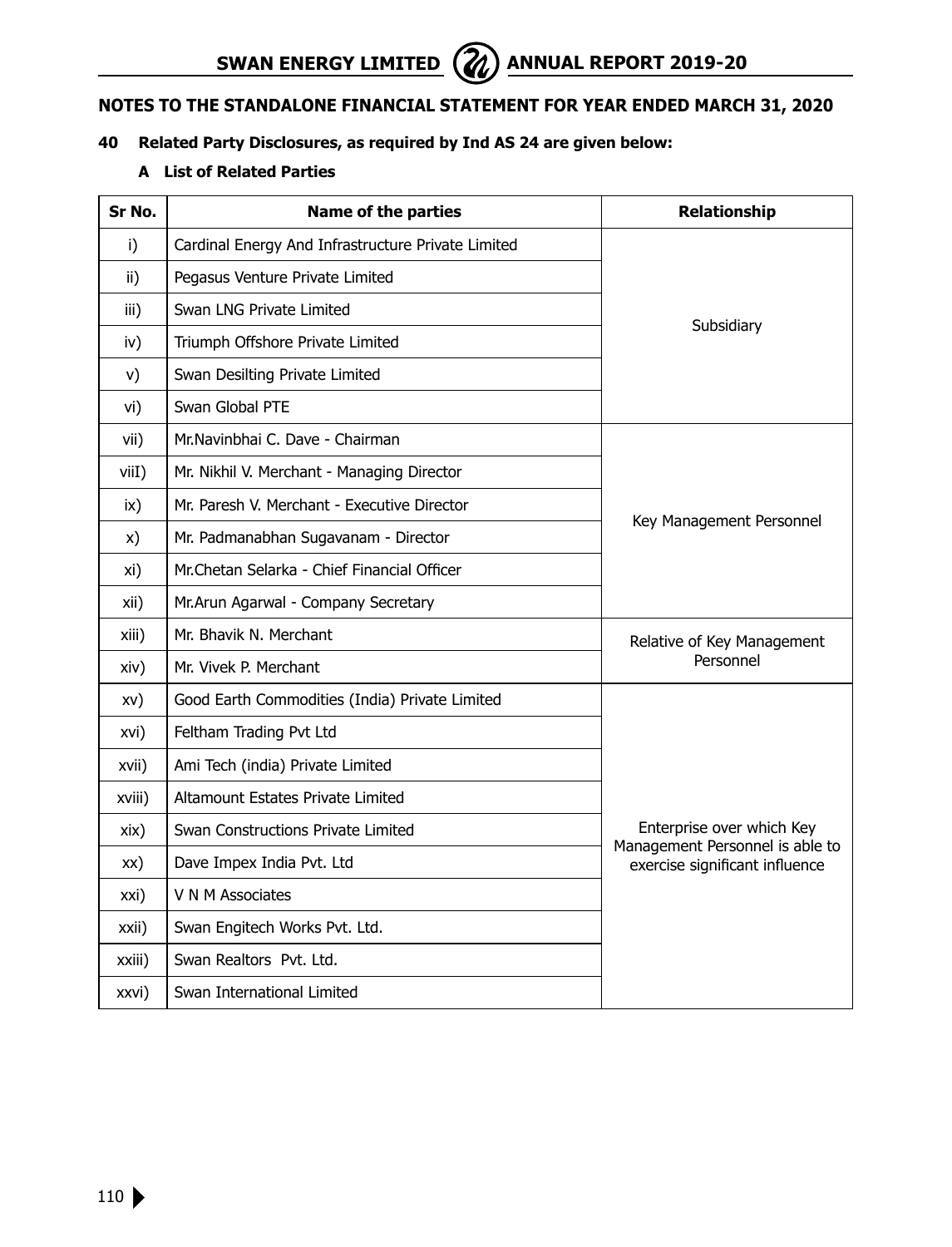NOTES TO THE STANDALONE FINANCIAL STATEMENT FOR YEAR ENDED MARCH 31, 2020 **Notes to the Standalone Financial Statement for year ended March 31, 2020**

|                          | 40 B (i) Transaction during                           |                       |                         | the year Apr'19-Mar'20 with related parties |                |                |                         |                  |                                   |                                                  |                             |                  |                      |                         | (₹ in Lakhs)            |
|--------------------------|-------------------------------------------------------|-----------------------|-------------------------|---------------------------------------------|----------------|----------------|-------------------------|------------------|-----------------------------------|--------------------------------------------------|-----------------------------|------------------|----------------------|-------------------------|-------------------------|
| ង ទំ                     | Name of the Company                                   | Opening<br>Balance Dr | Opening<br>Balance<br>ò | Remunera-<br>tion Paid                      | Sales          | Purchase       | Rent<br>Paid/<br>Booked | Advance<br>Given | Investment<br>In Equity<br>Shares | Preference<br>mentin<br><b>Shares</b><br>Invest- | Advance<br>received<br>back | Advance<br>taken | paid back<br>Advance | Closing Bal-<br>ance Dr | Closing<br>Balance<br>ò |
| $\equiv$                 | Cardinal Energy & Infrastruc-<br>ture Private Limited | $\blacksquare$        | 1,206.26                | $\blacksquare$                              | $\blacksquare$ | $\blacksquare$ | $\blacksquare$          | $\blacksquare$   | $\blacksquare$                    |                                                  |                             | 12,200.16        | 3,676.87             | $\blacksquare$          | 9,729.55                |
| ≘                        | Pegasus Venture Private<br>Limited                    |                       |                         | $\blacksquare$                              | $\blacksquare$ |                |                         |                  | $\blacksquare$                    |                                                  |                             | 6,063.67         | 1,660.39             |                         | 4,403.28                |
| ≘                        | Swan LNG Private Limited                              | 5,280.66              |                         | $\blacksquare$                              | $\blacksquare$ |                |                         | 28,852.05        | 15,280.66                         | 70.00                                            | 4,723.21                    |                  | $\blacksquare$       | 24,058.84               |                         |
| $\widehat{\geq}$         | Triumph Offshore Private<br>Limited                   | 35,371.37             |                         |                                             |                |                |                         | 2,651.71         | 27,284.00                         |                                                  | 9,984.99                    |                  |                      | 754.09                  |                         |
| $\widehat{\phantom{1}}$  | Swan Desilting Private Limited                        |                       | $\blacksquare$          | ٠                                           | $\blacksquare$ | $\blacksquare$ | $\blacksquare$          | 11.48            | $\blacksquare$                    | $\blacksquare$                                   |                             |                  | $\blacksquare$       | 11.48                   |                         |
| $\widehat{\mathcal{F}}$  | Swan Global PTE                                       | 5.19                  |                         |                                             | ×              |                |                         |                  | 3.51                              |                                                  |                             |                  | ï                    | 5.19                    |                         |
| $\widehat{\equiv}$       | Mr. Nikhil Merchant                                   |                       |                         | 137.84                                      | $\blacksquare$ |                |                         |                  |                                   |                                                  |                             |                  |                      |                         |                         |
| 闫                        | Mr. Paresh Merchant                                   | ٠                     |                         | 137.84                                      | $\blacksquare$ |                | 3.00                    | œ,<br>$\sim$     | ٠                                 | $\blacksquare$                                   | 2.70                        |                  | ٠                    | 0.15                    |                         |
| $\widehat{\varkappa}$    | Mr. Padmanabhan Sugavanam                             | $\blacksquare$        |                         | 35.09                                       | $\blacksquare$ | $\blacksquare$ |                         |                  | $\blacksquare$                    | $\blacksquare$                                   |                             |                  | ٠                    |                         |                         |
| $\widehat{\times}$       | Mr.Chetan Selarka - Chief<br>Financial Officer        |                       |                         | 68.44                                       |                |                |                         |                  |                                   |                                                  |                             |                  |                      |                         |                         |
| $\widehat{\rtimes}$      | Mr.Arun Agarwal - Company<br>Secretary                |                       |                         | 26.63                                       | $\blacksquare$ |                |                         | $\blacksquare$   |                                   | $\blacksquare$                                   |                             |                  |                      | ٠                       |                         |
| ίjχ                      | V N M Associates                                      | ×                     | ×                       |                                             | ×              |                | ×                       | ×                | ٠                                 | ×                                                | ×                           |                  | ×                    | ×                       |                         |
| ίij,                     | Mr. Bhavik Merchant                                   |                       |                         | 16.87                                       |                |                |                         |                  |                                   |                                                  |                             |                  |                      |                         |                         |
| xiv)                     | Mr. Vivek Merchant                                    |                       |                         | 16.87                                       |                |                |                         | 8ġ<br>Õ          | ٠                                 | J.                                               | 0.08                        |                  |                      |                         |                         |
| $\widehat{\times}$       | Good Earth Commodities<br>(India) Private Limited     | 631.31                | $\blacksquare$          |                                             | ×              |                |                         |                  |                                   |                                                  | 995.86                      |                  |                      |                         | 364.55                  |
| χvj)                     | Feltham Trading Pvt Ltd                               | $\blacksquare$        |                         | $\blacksquare$                              | $\blacksquare$ |                | 1.80                    | 7.23             | $\blacksquare$                    | $\blacksquare$                                   | 6.50                        |                  | $\blacksquare$       |                         | 0.89                    |
| xvii)                    | Ami Tech (india) Private Limited                      |                       |                         | ×                                           | ×              |                |                         | 180.54           | ٠                                 | ×                                                | 138.00                      |                  |                      | 55<br>42.               |                         |
| xviii)                   | Dave Impex India Pvt. Ltd                             |                       |                         |                                             |                |                |                         |                  |                                   |                                                  |                             | 475.00           | 75.00                |                         | 400.00                  |
| xix)                     | Altamount Estates Private<br>Limited                  |                       |                         | $\blacksquare$                              | $\cdot$        | $\blacksquare$ | 60.00                   | 28.05            |                                   | $\blacksquare$                                   | 28.05                       |                  |                      |                         | 27.00                   |
| $\mathsf{\widetilde{x}}$ | Swan Constructions Private<br>Limited                 | ×                     | ×                       | ×                                           | ×              | J.             | ×                       | J.               | ×                                 | J.                                               | ×                           | ×                | ï                    | J.                      |                         |
| xxi)                     | Swan Engitech Works Pvt. Ltd.                         |                       | 298.27                  | $\blacksquare$                              | $\blacksquare$ |                | ٠                       |                  | $\blacksquare$                    | $\blacksquare$                                   |                             | 3.17             | 0.17                 |                         | 301.27                  |
| xxii)                    | Swan Realtors Pvt. Ltd.                               |                       | 377.38                  |                                             |                |                |                         |                  |                                   |                                                  |                             |                  |                      |                         | 377.38                  |
| xxiii)                   | Swan International Limited                            |                       |                         |                                             |                |                |                         | 0.40             |                                   |                                                  |                             |                  |                      | 0.40                    |                         |
|                          | Total                                                 | ,288.53<br><u>n</u>   | 1,881.91                | 439.58                                      | $\blacksquare$ |                | 64.80                   | 31,734.39        | 42,568.17                         | 70.00                                            | 15,879.39                   | 18,742.00        | 5,412.43             | 24,872.69               | 15,603.92               |

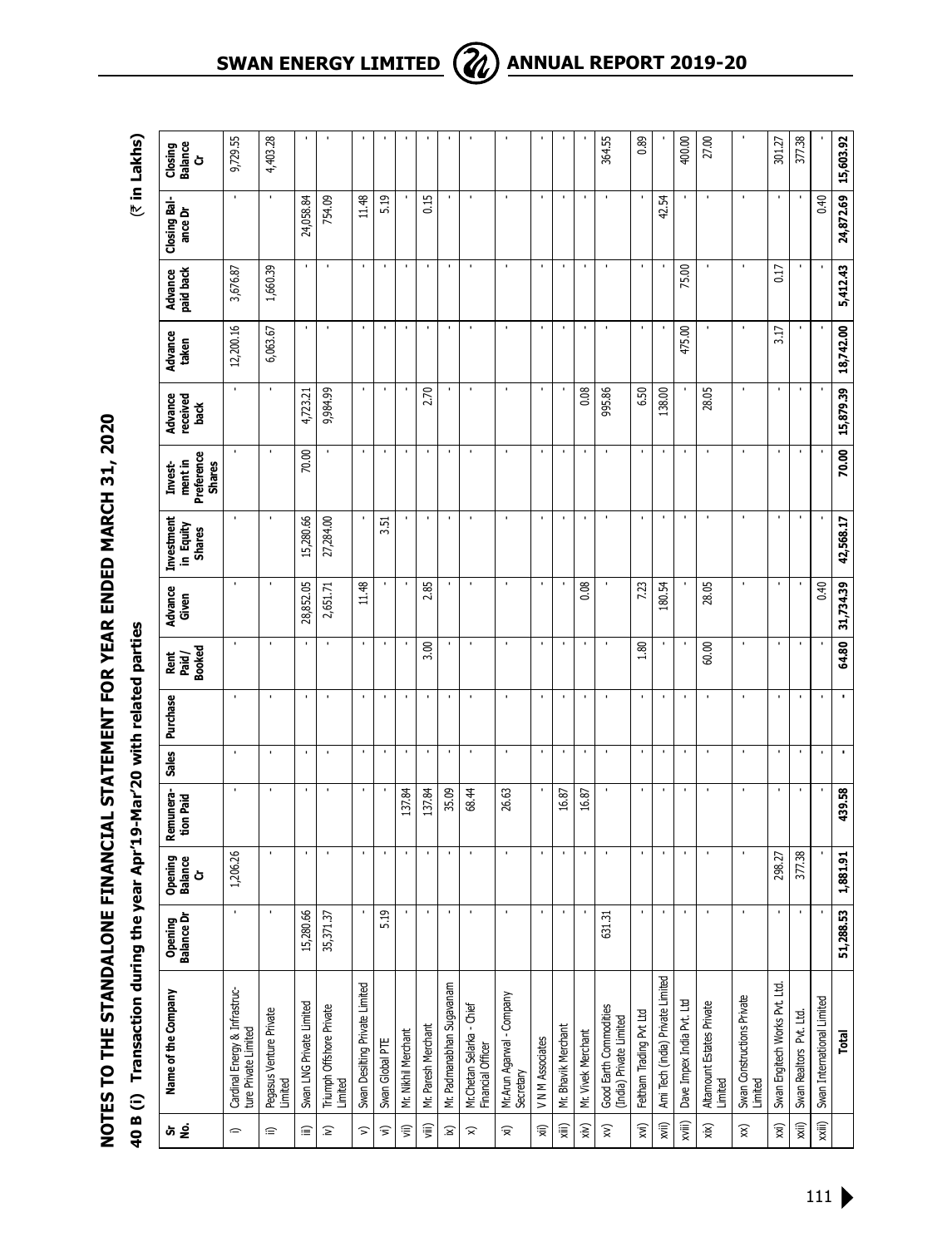NOTES TO THE STANDALONE FINANCIAL STATEMENT FOR YEAR ENDED MARCH 31, 2020 **Notes to the Standalone Financial Statement for year ended March 31, 2020**

**40 B (ii) Transaction during the year Apr'18-Mar'19 with related parties** (` **in Lakhs)** 40 B (ii) Transaction during the year Apr'18-Mar'19 with related parties

|                          | 40 B (ii) Transaction during                          |                       |                         | the year Apr'18-Mar'19 with related parties |                |                |                         |                  |                                   |                                                   |                             |                  |               |                         | (₹ in Lakhs)             |  |
|--------------------------|-------------------------------------------------------|-----------------------|-------------------------|---------------------------------------------|----------------|----------------|-------------------------|------------------|-----------------------------------|---------------------------------------------------|-----------------------------|------------------|---------------|-------------------------|--------------------------|--|
| ត់ ខ្                    | Name of the Company                                   | Opening<br>Balance Dr | Opening<br>Balance<br>ò | Remunera-<br>tion Paid                      | Sales          | Purchase       | Rent<br>Paid/<br>Booked | Advance<br>Given | Investment<br>in Equity<br>Shares | Preference<br>ment in<br><b>Shares</b><br>Invest- | Advance<br>received<br>back | Advance<br>taken | Advance<br>ᇐ쳖 | Closing<br>Balance<br>ă | Closing<br>Balance<br>Cr |  |
| $\widehat{\phantom{m}}$  | Cardinal Energy & Infrastruc-<br>ture Private Limited | ,711.08<br>∞          |                         |                                             | $\blacksquare$ | $\blacksquare$ |                         | 5,455.24         |                                   |                                                   | 15,372.57                   | ٠                | ٠             |                         | 1,206.26                 |  |
| ≘                        | Pegasus Venture Private<br>Limited                    | ,206.26               |                         |                                             |                |                |                         | 23,353.74        | ٠                                 |                                                   | 26,560.00                   | $\blacksquare$   |               |                         |                          |  |
| ≘                        | Swan LNG Private Limited                              | 305.43<br>24          |                         |                                             |                |                |                         | 20,587.17        | 34,314.34                         | ×                                                 | 5,297.60                    | ٠                |               | 15,280.66               |                          |  |
| $\widehat{\geq}$         | Triumph Offshore Private<br>Limited                   | 574.60<br>16          |                         |                                             |                |                |                         | 33,896.77        |                                   |                                                   | 15,100.00                   | $\blacksquare$   |               | 35,371.37               |                          |  |
| 能                        | Mr. Nikhil Merchant                                   |                       |                         | 125.84                                      |                |                |                         |                  |                                   |                                                   |                             |                  |               | $\blacksquare$          |                          |  |
| $\widehat{\mathcal{F}}$  | Mr. Paresh Merchant                                   |                       |                         | 125.84                                      |                |                | 3.00                    | 522.00           | ï                                 | $\blacksquare$                                    | 522.00                      | ×                |               | J.                      |                          |  |
| 写                        | Mr. Padmanabhan Sugavanam                             |                       |                         | 32.04                                       |                |                |                         |                  |                                   |                                                   |                             |                  |               |                         |                          |  |
| 闫                        | V N M Associates                                      |                       |                         | 13.75                                       |                |                |                         |                  |                                   | $\mathbf{I}$                                      |                             |                  |               |                         |                          |  |
| $\widehat{\varkappa}$    | Mr.Chetan Selarka - Chief<br>Financial Officer        |                       |                         | 68.44                                       | $\blacksquare$ |                |                         |                  |                                   | ł,                                                |                             | $\blacksquare$   |               | ٠                       |                          |  |
| ≈                        | Mr.Arun Agarwal - Company<br>Secretary                |                       |                         | 26.63                                       |                |                |                         |                  |                                   | $\overline{\phantom{a}}$                          |                             | $\blacksquare$   |               |                         |                          |  |
| $\widehat{\rtimes}$      | Mr. Bhavik Merchant                                   |                       | $\blacksquare$          | 13.49                                       |                | $\blacksquare$ | $\blacksquare$          | ı                | $\blacksquare$                    | $\blacksquare$                                    |                             | $\blacksquare$   |               | $\blacksquare$          |                          |  |
| $\widehat{\mathsf{x}}$   | Mr. Vivek Merchant                                    |                       |                         | 13.49                                       |                |                |                         |                  |                                   |                                                   |                             |                  |               |                         |                          |  |
| 间                        | Good Earth Commodities<br>India) Private Limited      | 782.70                |                         |                                             | 2,533.38       | 387.37         |                         | 742.96           |                                   |                                                   | 1,894.35                    | $\blacksquare$   |               | 631.31                  |                          |  |
| (vix                     | Feltham Trading Pvt Ltd                               |                       |                         |                                             |                |                | 1.80                    |                  |                                   |                                                   |                             |                  |               |                         |                          |  |
| $\widehat{\times}$       | Ami Tech (india) Private Limited                      |                       | $\blacksquare$          |                                             | $\blacksquare$ |                |                         | 1,652.35         | $\blacksquare$                    | $\blacksquare$                                    | 1,652.35                    |                  |               | $\blacksquare$          |                          |  |
| $\widehat{\mathsf{x}}$   | Dave Impex India Pvt. Ltd                             |                       |                         |                                             |                |                |                         |                  |                                   | $\blacksquare$                                    |                             | 500.00           | 500.00        |                         |                          |  |
| xvii)                    | Altamount Estates Private<br>Limited                  |                       |                         |                                             |                |                | 60.00                   |                  |                                   | ï                                                 |                             |                  |               |                         |                          |  |
| xviii)                   | Swan Constructions Private<br>Limited                 |                       |                         |                                             |                |                |                         | 8.63             |                                   |                                                   | 8.63                        |                  |               |                         |                          |  |
| xix)                     | Swan Engitech Works Pvt. Ltd.                         |                       | 298.27                  |                                             |                |                |                         |                  |                                   |                                                   |                             |                  |               |                         | 298.27                   |  |
| $\mathsf{\widetilde{x}}$ | Swan Realtors Pvt. Ltd.                               |                       | 377.38                  |                                             | $\blacksquare$ |                |                         |                  | $\blacksquare$                    | $\blacksquare$                                    |                             |                  |               | $\blacksquare$          | 377.38                   |  |
| xxi)                     | Swan International Limited                            |                       |                         |                                             |                |                |                         |                  |                                   |                                                   |                             | 0.02             | 0.02          |                         |                          |  |
|                          | Total                                                 | 64,580.07             | 675.65                  | 419.52                                      | 2,533.38       | 387.37         | 64.80                   | 86,218.86        | 34,314.34                         |                                                   | 66,407.50                   | 500.02           | 500.02        | 51,283.34               | 1,881.91                 |  |

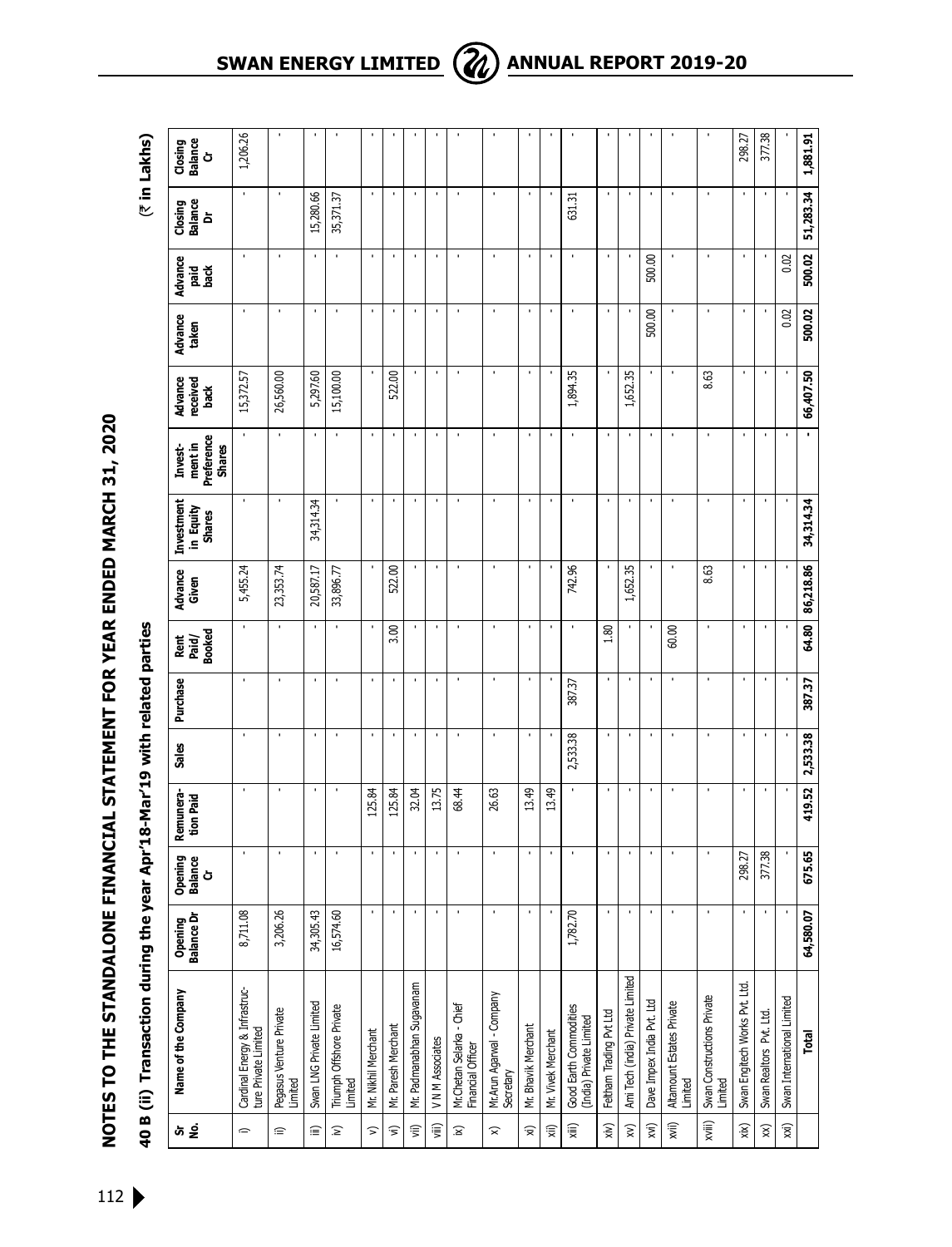**SWAN ENERGY LIMITED** ( $\mathbb{Z}$ ) ANNUAL REPORT 2019-20

# **Notes to the Standalone Financial Statement for year ended March 31, 2020**

### **41 Corporate Social Responsibility**

For detailed information on Corporate Social Responsibility, refer point no.8.5 of Director's Report.

#### **42 Segment Reporting**

Based on the "Management Approach" as defined in Ind AS 108 - Operating Segments, the Chief Operating Decision Maker (CODM) evaluates the Company's performance and allocates resources based on an analysis of various performance indicators of business, the segments in which the Company operates. The Company is primarily engaged in textile and Property development/others which the Management and CODM recognise as the business segments and accordingly the following information is given.

| <b>Particulars</b>                      | Apr'19-Mar'20 | Apr'18-Mar'19 |
|-----------------------------------------|---------------|---------------|
|                                         | ₹ in Lakhs    | ₹ in Lakhs    |
| <b>Segment Revenue</b>                  |               |               |
| <b>Textiles</b>                         | 27,224.57     | 32,649.41     |
| Property development/Others             | 3,834.51      | 54,768.26     |
| <b>Total</b>                            | 31,059.08     | 87,417.67     |
|                                         |               |               |
| Segment Results (Before Interest & Tax) |               |               |
| <b>Textiles</b>                         | 1,478.86      | 1,024.63      |
| Property development/Others             | 40.00         | 4,373.89      |
| <b>Total</b>                            | 1,518.86      | 5,398.52      |

| <b>Particulars</b>           | <b>Year Ended</b><br>March 31, 2020 | <b>Year Ended</b><br>March 31, 2019 |
|------------------------------|-------------------------------------|-------------------------------------|
|                              | ₹ in Lakhs                          | ₹ in Lakhs                          |
| <b>Segment Assets</b>        |                                     |                                     |
| <b>Textiles</b>              | 17,033.69                           | 19,702.34                           |
| Property development/*Others | 115,585.02                          | 98,360.79                           |
| <b>Total</b>                 | 132,618.71                          | 118,063.13                          |
|                              |                                     |                                     |
| <b>Segment Liabilities</b>   |                                     |                                     |
| <b>Textiles</b>              | 10,007.53                           | 6,083.54                            |
| Property development/*Others | 26,245.20                           | 15,425.54                           |
| <b>Total</b>                 | 36,252.73                           | 21,509.08                           |

Note:

i) \* Others include expenses/ investments made on the projects related to Energy/FSRU.

ii) All development and Trading activity have been undertaken in India only, hence Geographical segment reporting is not required.

#### **43 Standards issued but not effective**

As at the date of issue of financial statements, there are no new standards or amendments which have been notified by the MCA but not yet adopted by the Company. Hence, the disclosure is not applicable.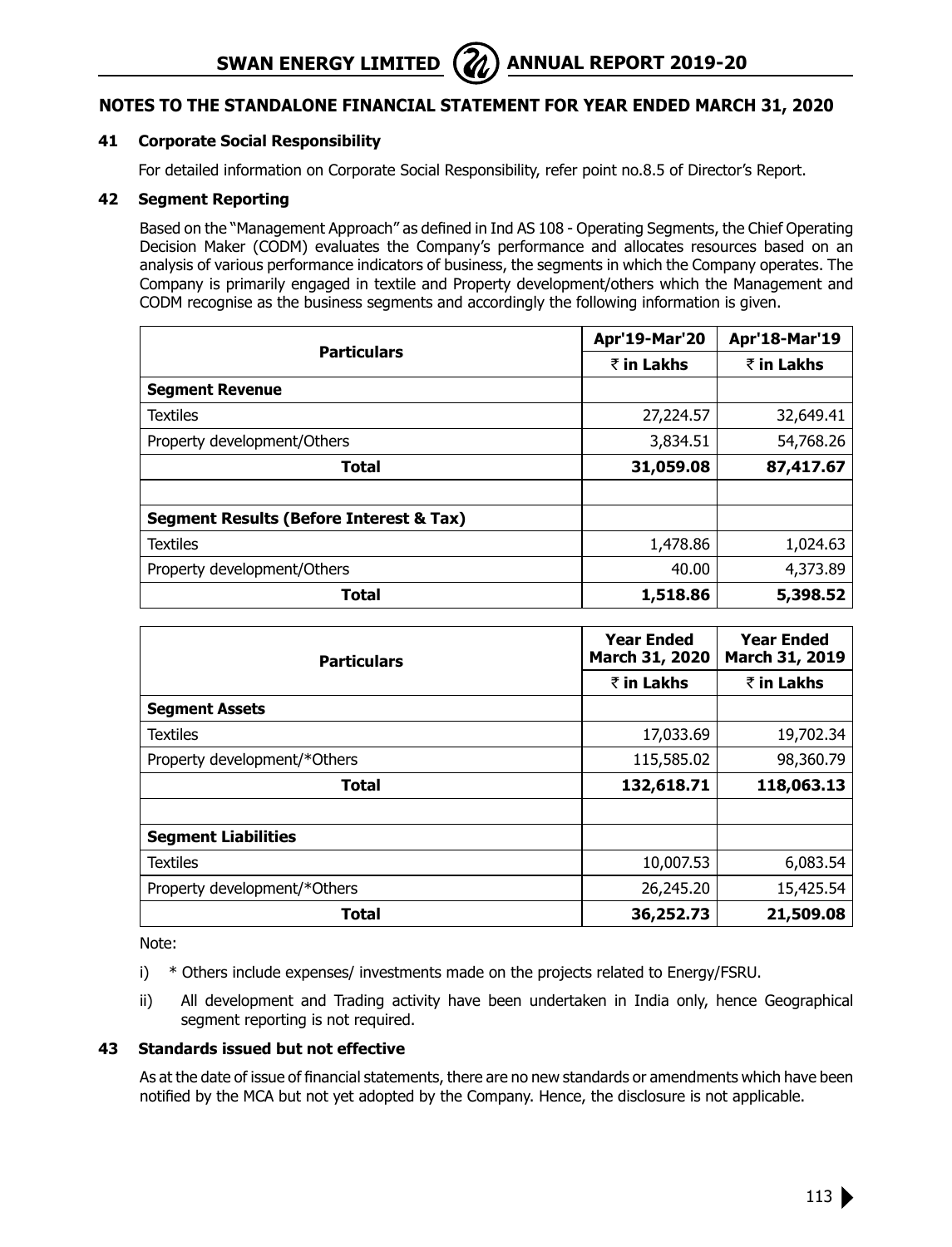# **Notes to the Standalone Financial Statement for year ended March 31, 2020**

#### **44 Capital management**

For the purposes of the company's capital management, capital includes issued capital and all other equity. The primary objective of the company's capital management is to maximize shareholder value. The Company manages its capital structure and makes adjustments in the light of changes in economic environment and the requirements of the financial covenants. There have been no breaches in the financial covenants of any interest-bearing loans and borrowing in the current year. No changes were made in the objectives, policies, or processes for managing capital during the years ended March 31, 2020 and March 31, 2019.

#### **45 Event occurred after the Balance Sheet Date**

The Company evaluates events and transactions that occur subsequent to the balance sheet date but prior to the approval of financial statements to determine the necessity for recognition and/or reporting of subsequent events and transactions in the financial statements.

During the financial year 2019-20, the Company had invested in 7,00,000 – 0.01% Cumulative Nonconvertible Redeemable Preference Shares of Rs. 10/- each at par, on certain terms & conditions, in Swan LNG Private Limited Limited (SLPL), subsidiary company.

In the EGM of the SLPL held on July 07, 2020, the Company and preference share issuer company (i.e. SLPL) have mutually agreed and resolved to revise the terms of the preference shares to 0.01% Non-Cumulative Non-Convertible Redeemable Preference Shares of Rs. 10/- each at par and shall be redeemable on or before the period of 20 years, at the option of issuer and subject to approval of the lenders of SLPL.

In the EGM of the SLPL held on July 07, 2020, the shareholders of the Company have approved the resolution to issue 12,93,00,000 - 0.01% Non-Cumulative Non-Convertible Redeemable Preference Shares of Rs. 10/- each at par for consideration other than cash to the company. The said preference shares shall be redeemable on or before the period of 20 years, at the option of issuer and subject to approval of the lenders of SLPL.

#### **46 Estimation of uncertainties relating to the global health pandemic from COVID-19**

In view of the outbreak of Coronavirus (COVID-19) pandemic globally, the Company's business operations were temporarily disrupted. The Company has considered the possible effects, if any, that may result from the pandemic on the carrying amounts of assets after considering internal and external sources of information including the possible future uncertainties in the global economic conditions as at the date of approval of these financial results and has determined that none of these balances require a material adjustment to their carrying value. The Company continues to closely monitor the rapidly changing situation.

#### **47 Previous Year's figures are regrouped/rearranged wherever necessary.**

As per our Report of even date

**For N. N. Jambusaria & Co.** Chartered Accountants

Firm Registration No. 104030W

**Nimesh N. Jambusaria** Partner M No. 038979

**Mumbai, July 27, 2020**

#### **For and on behalf of the Board of Directors**

Chairman Managing Director<br>
DIN: 01787259 DIN:00614790 DIN: 01787259

**Paresh V. Merchant Chetan K. Selarka** Executive Director **Chief Financial Officer** DIN: 00660027

**Navinbhai C. Dave Nikhil V. Merchant**

**Arun S. Agarwal** Company Secretary  **Mumbai, July 27, 2020**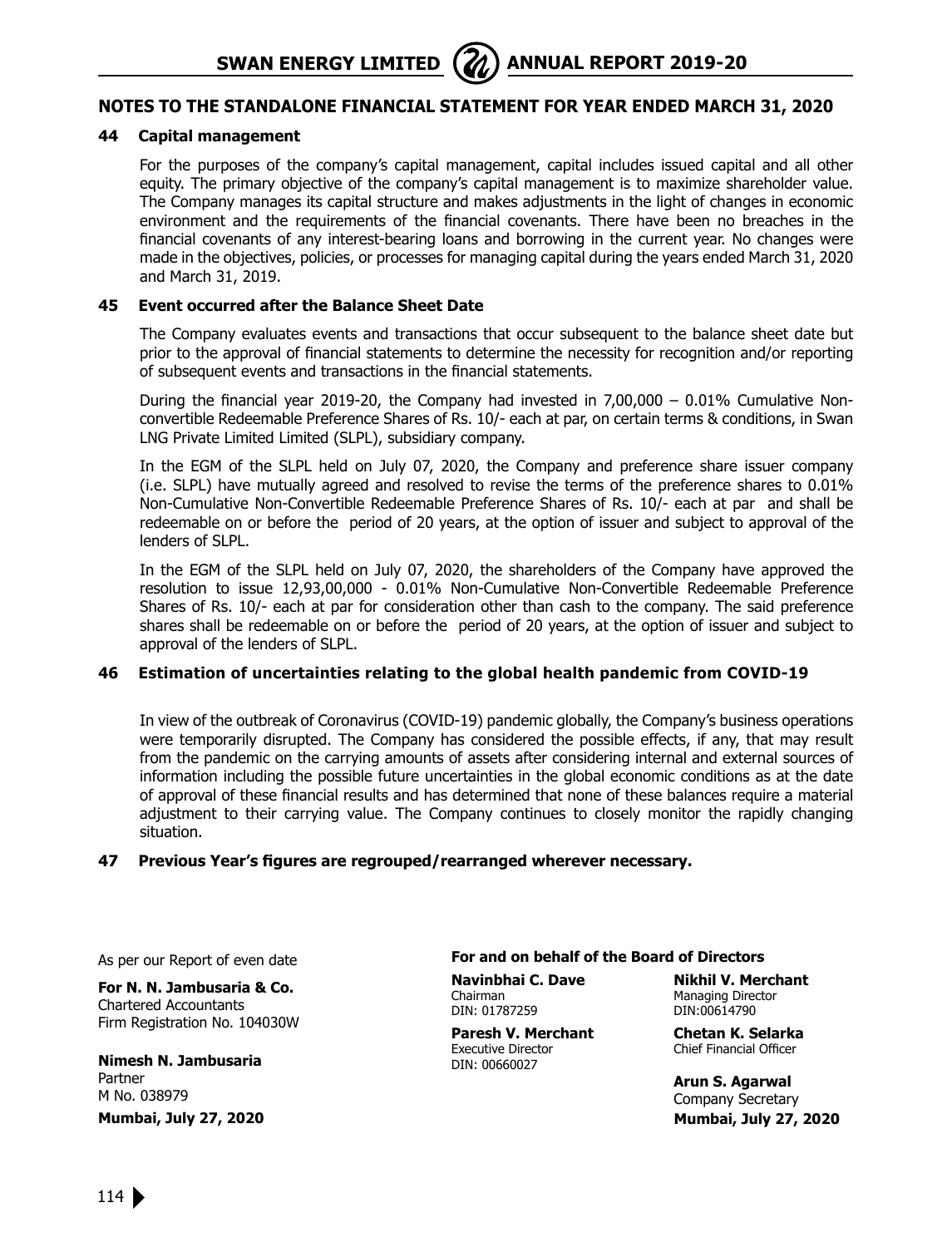# **SWAN ENERGY LIMITED** ( $\mathcal{Z}_\ell$ ) ANNUAL REPORT 2019-20

# **FORM AOC - 1**

(Pursuant to first proviso to sub section (3) of Section 129 read with rule 5 of Companies (Accounts) Rules, 2014)Statement containing salient features of the financial statement of subsidiaries

| Sr.<br><b>No</b> | Name of the<br><b>Subsidiary</b> | <b>Cardinal</b><br><b>Energy and</b><br><b>Infrastructure</b><br><b>Private</b><br><b>Limited</b> | <b>Pegasus</b><br><b>Ventures</b><br><b>Private</b><br><b>Limited</b> | <b>Swan LNG</b><br><b>Private</b><br><b>Limited</b> | Triumph<br><b>Offshore</b><br><b>Private</b><br><b>Limited</b> | Swan<br><b>Desilting</b><br><b>Private</b><br><b>Limited</b> | Swan<br><b>Global PTE</b><br><b>Limited</b> |
|------------------|----------------------------------|---------------------------------------------------------------------------------------------------|-----------------------------------------------------------------------|-----------------------------------------------------|----------------------------------------------------------------|--------------------------------------------------------------|---------------------------------------------|
| $\mathbf{1}$     | Reporting Period                 | 31-03-2020                                                                                        | 31-03-2020                                                            | 31-03-2020                                          | 31-03-2020                                                     | 31-03-2020                                                   | 31-03-2020                                  |
| 2                | <b>Share Capital</b>             | 1,501.00                                                                                          | 1,001.00                                                              | 78,730.16                                           | 53,500.00                                                      | 1.00                                                         | 0.05                                        |
| 3                | Reserves and Surplus             | (4,765.93)                                                                                        | (12.32)                                                               | 61.34                                               | 65.28                                                          | (1.48)                                                       | (0.13)                                      |
| $\overline{4}$   | <b>Total Assets</b>              | 61,255.61                                                                                         | 46,198.27                                                             | 155,543.29                                          | 73,163.69                                                      | 42.72                                                        | 0.04                                        |
| 5                | <b>Total Liabilities</b>         | 61,255.61                                                                                         | 46,198.27                                                             | 155,543.29                                          | 73,163.69                                                      | 42.72                                                        | 0.04                                        |
| 6                | Investments                      |                                                                                                   |                                                                       |                                                     |                                                                |                                                              |                                             |
| 7                | Turnover and Total<br>Income     | 3,489.80                                                                                          |                                                                       | 301.99                                              | 84.88                                                          |                                                              |                                             |
| 8                | Profit/(Loss)<br>before tax      | (1, 138.48)                                                                                       | (4.85)                                                                | 257.45                                              | 80.02                                                          | 0.45                                                         | (0.06)                                      |
| 9                | Provision for Taxation           |                                                                                                   |                                                                       | 71.82                                               | 13.62                                                          |                                                              |                                             |
| 10               | Profit/(Loss) after<br>Taxation  | (1, 138.48)                                                                                       | (4.85)                                                                | 185.63                                              | 66.40                                                          | 0.45                                                         | (0.06)                                      |
| 11               | Proposed Dividend                |                                                                                                   |                                                                       |                                                     |                                                                |                                                              |                                             |
| 12               | % of Shareholding                | 100%                                                                                              | 100%                                                                  | 63%                                                 | 51%                                                            | 100%                                                         | 100%                                        |

#### **For and on behalf of the Board of Directors**

# **Navinbhai C. Dave Nikhil V. Merchant** DIN: 01787259

Managing Director<br>DIN:00614790

**Paresh V. Merchant Chetan K. Selarka**<br>Executive Director Chief Financial Officer DIN: 00660027

Chief Financial Officer

**Arun S. Agarwal** Company Secretary

**Mumbai, July 27, 2020**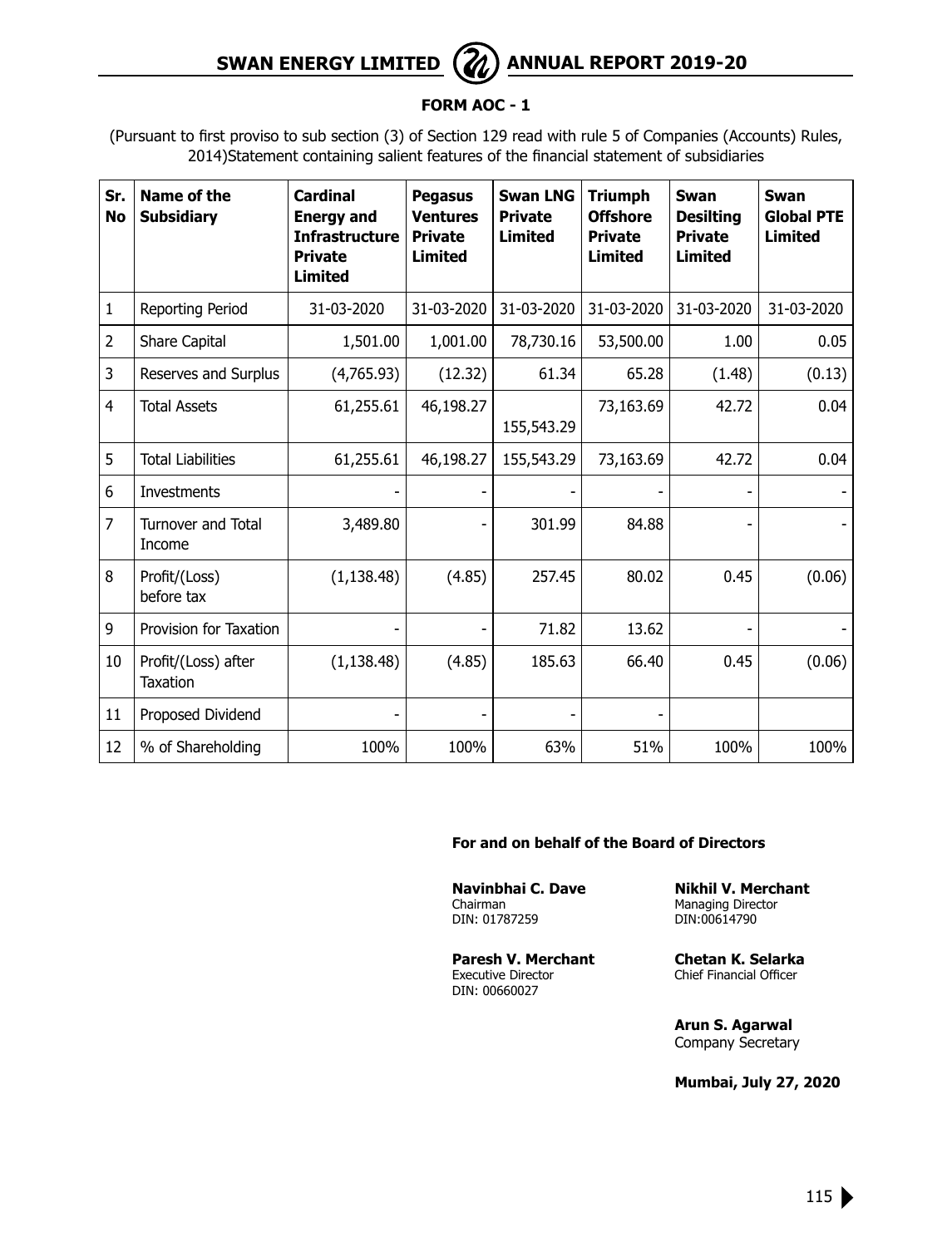# **Independent Auditor's Report**

# **To the Members of SWAN ENERGY LIMITED. Report on the Audit of the 'Consolidated Financial Statements' (CFS)**

# **I. Opinion**

We have audited the accompanying Consolidated Financial Statements of Swan Energy Limited ('the Holding Company') and its subsidiaries (together referred to as 'the Group'), which comprise the consolidated Balance sheet as at 31st March, 2020 and the consolidated Statement of Profit and Loss (including other comprehensive income), the consolidated Statement of Changes in Equity and the consolidated Statement of Cash Flows for the year then ended, and notes to the consolidated financial statements, including a summary of significant accounting policies and other explanatory information (hereinafter referred to as "the CFS").

In our opinion and to the best of our information and according to the explanations given to us, and based on the consideration of reports of other auditor on separate financial statements of four subsidiaries, the aforesaid CFS give the information required by the Companies Act, 2013 ('the Act') in the manner so required and give a true and fair view in conformity with the Indian Accounting Standards prescribed under section 133 of the Act, read with relevant Rules, as amended ('Ind AS') and other accounting principles generally accepted in India, of the consolidated state of affairs of the Group as at 31st March, 2020, of its consolidated loss (including other comprehensive income), consolidated changes in equity and consolidated cash flows for the year ended on that date.

# **II. Basis for Opinion**

We conducted our audit in accordance with the Standards on Auditing (SAs), as specified under Section 143 (10) of the Act. Our responsibilities under those SAs are further described in the 'Auditor's Responsibilities for the Audit of the CFS' section of our report. We are independent of the Group in accordance with the Code of Ethics issued by the Institute of Chartered Accountants of India together with the ethical requirements that are relevant to our audit of the CFS under the provisions of the Act and the Rules thereunder, and we have fulfilled our other ethical responsibilities in accordance with these requirements and the Code of Ethics. We believe that the audit evidence we have obtained is sufficient and appropriate to provide a basis for our audit opinion on the Consolidated Financial Statements.

# **III. EMPHASIS OF MATTER**

We draw your attention to the following matter.

Note 46 to the Consolidated Financial Statements which explains the management's assessment of the financial impact due to lockdown / restrictions related to the COVID-19 pandemic imposed by the Governments, for which a definitive assessment of the impact is dependent upon future economic conditions.

Our opinion is not modified in respect of the above matter.

# **IV. Key Audit Matters**

Key audit matters (KAM) are those matters that, in our professional judgement and based on the consideration of the reports of the other auditors on separate financial statements and on the other financial information of the subsidiaries were of most significance in our audit of the CFS of the current period. These matters were addressed in the context of our audit of the CFS as a whole, and in forming our opinion thereon, and we do not provide a separate opinion on these matters. We have determined the matters described below to be the key audit matters to be communicated in our report.

1 Key Audit Matter

### **Revenue recognition**

# **(Refer Note no. 2.15 of the consolidated financial statements)**

Revenue is one of the key profit drivers and is therefore susceptible to misstatement. Cut-off is the key assertion in so far as revenue recognition is concerned, since an inappropriate cut-off can result in material misstatement of results for the year.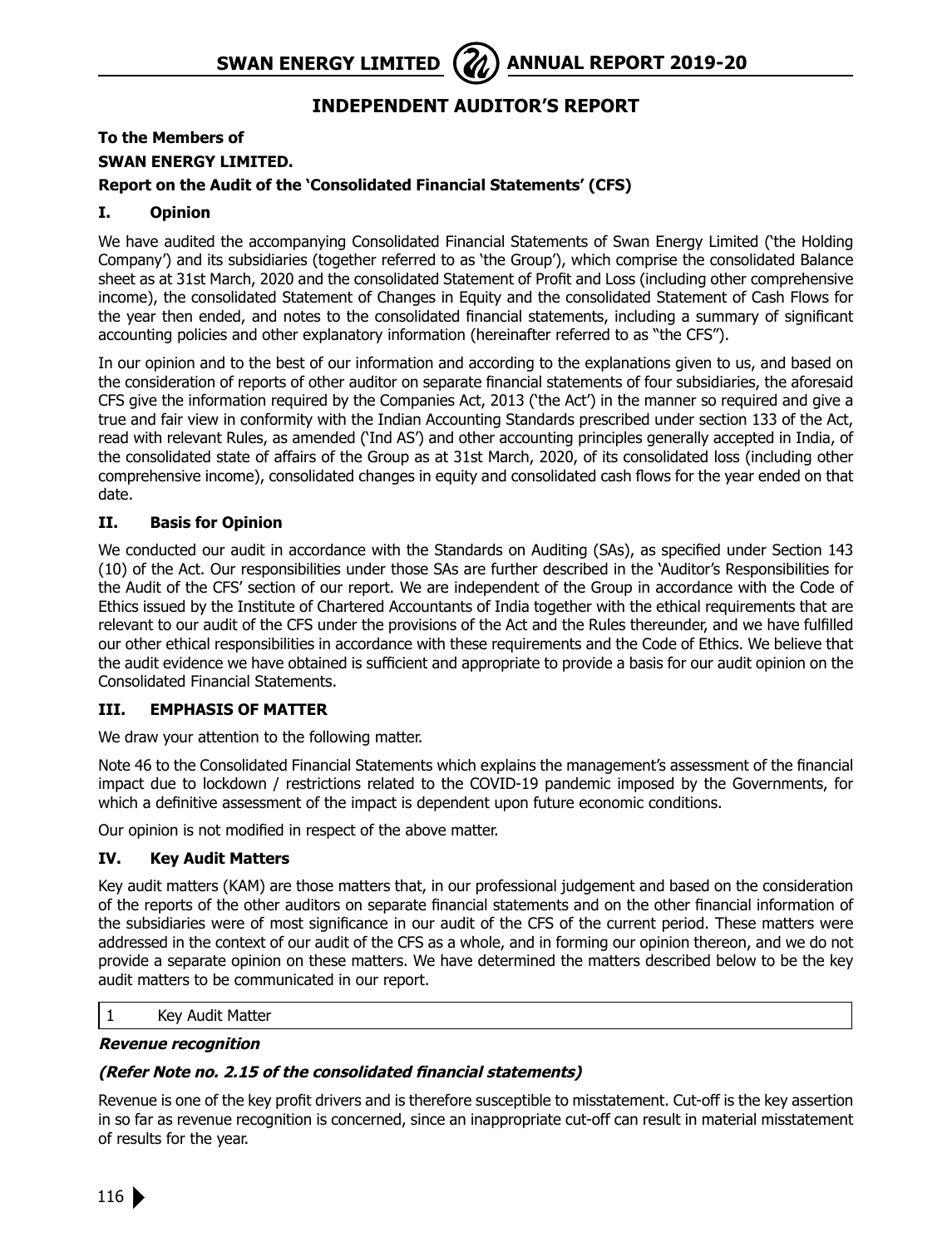

#### Auditor's Response

We assessed the appropriateness of the revenue recognition accounting policies and applicable accounting standards. Our audit procedures with regard to revenue recognition included testing controls in place (both automated/manual) for dispatches/deliveries, inventory reconciliations, circularization of receivable balances, substantive testing for cut-offs and analytical review procedures.

#### 2 Key Audit Matter

#### **Provision for taxation, litigation and other significant provisions**

#### **(Refer Note no. 2.21 and 26 of the consolidated financial statements)**

These provisions require the management to make judgements and estimates in relation to the issues and exposures arising from a range of matters in the regular course of business. The key judgement lies in the estimation of provisions which may differ from future obligations. Additionally, there is a risk that provisions could be provided inappropriately that are not yet committed.

#### Auditor's Response

We discussed with the management and tested the effectiveness of the controls in place for recognition of the provisions.

We used our subject experts to perform retrospective review of prior year provisions and to assess the value of material provisions and assessing whether there was an indication of management bias.

#### 3 Key Audit Matter

#### **Assessment of contingent liabilities relating to litigations and claims**

#### **(Refer Note no. 2.20 and 38 of the consolidated financial statements)**

The company is subject to challenges/scrutiny on range of matters relating to direct/indirect taxes, legal proceedings etc. Assessment of contingencies requires management to make judgements and estimates, which is inherently subjective.

#### Auditor's Response

We discussed with the management and performed retrospective review of prior year judgements/estimates. We tested the effectiveness of the controls in place for recording the contingencies. We used our subject experts to assess the value of material contingencies and discussed the status and potential exposures with the company's advisors.

4 Key Audit Matter

# **Capital work-in progress/Property Plant and Equipment (PPE)**

# **(Refer Note no. 3 (i) of the consolidated financial statements)**

The Group has embarked on various projects through its four subsidiary companies. The expenditures incurred on projects need to be capitalized and depreciated once the assets are ready for use. Inappropriate timing of capitalization could result in material misstatement due to consequent impact on depreciation and results for the year.

Auditor's Response

We tested design, implementation and operating effectiveness of controls with source documentation for various categories of PPE, to determine the capital nature of the expenditure and its segregation into appropriate categories. We reviewed operating expenses to determine appropriateness of accounting.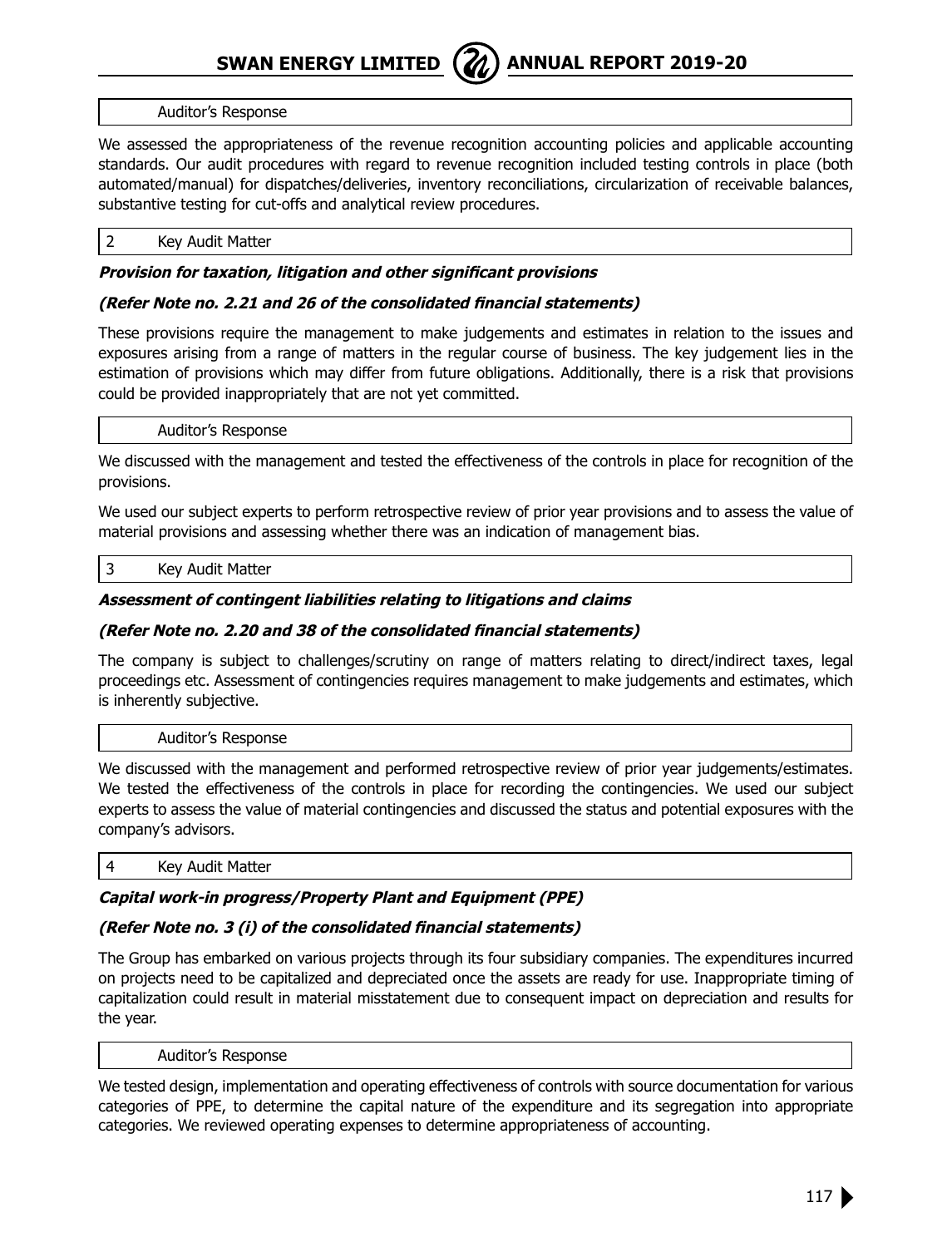### 5 Key Audit Matter

# **Implementation of Ind AS 116 - Leases**

# **(Refer Note no. 2.3 and 3 (ii) of the consolidated financial statements)**

The auditors of Swan LNG Private Limited (SLPL), a subsidiary of the Holding Company have applied Ind AS 116- Leases(the 'Standard').

Implementation of the Standard has a significant impact on the asset and liability position of SLPL and involves review of significant contractual arrangements to determine those which fall under the purview of the Standard. Judgement is also involved in determining the application of the Standard to the relevant contractual arrangements about whether an arrangement is scoped out of the purview of the Standard by virtue of it not involving an identified asset, composite arrangements which involves an element of service and identified asset and variable leasing arrangements which do not require recognition of a right of use asset and a corresponding lease liability.

#### Auditor's Response

Obtained and read the financial statements of SLPL to identify whether Ind AS 116 accounting policies are included in the consolidated financial statement of the Group.

### **Following procedures have been performed by the auditors of SLPL:-**

- i. evaluation and testing of the design and operating effectiveness of controls in respect of review of subsidiary's contractual agreements to identify those which fall under the purview of the Standard, determining the application of the Standard to the relevant contractual agreements;
- ii. review of accounting policies on Ind AS 116- leases included in the financial statements and testing of the disclosures made in the financial statements mandated by the Standard.

### **V. Other Information**

The Holding Company's Board of Directors is responsible for the other information, which comprise the information included in the Holding Company's annual report, but does not include the CFS and our report thereon.

Our opinion on the CFS does not cover the other information and we do not express any form of assurance conclusion thereon.

In connection with our audit of CFS, our responsibility is to read the other information and, in doing so, consider, whether the other information is materially inconsistent with the CFS or our knowledge obtained during the course of our audit or otherwise appears to be materially misstated.

If, based on the work we have performed and based on the audit report of other auditor, we conclude that there is a material misstatement of this other information, we are required to report that fact. We have nothing to report in this regard.

### **VI. Responsibility of Management for the CFS**

The Holding Company's Board of Directors is responsible for the matters stated in section 134(5) of the Act with respect to the preparation of these CFS that give a true and fair view of the consolidated financial position, consolidated financial performance including other comprehensive income, consolidated changes in equity and consolidated cash flows of the Company in accordance with the Ind AS and other accounting principles generally accepted in India. The respective Board of Directors of the companies included in the Group are responsible for maintenance of adequate accounting records in accordance with the provisions of the Act for safeguarding the assets of the Company and for preventing and detecting frauds and other irregularities; selection and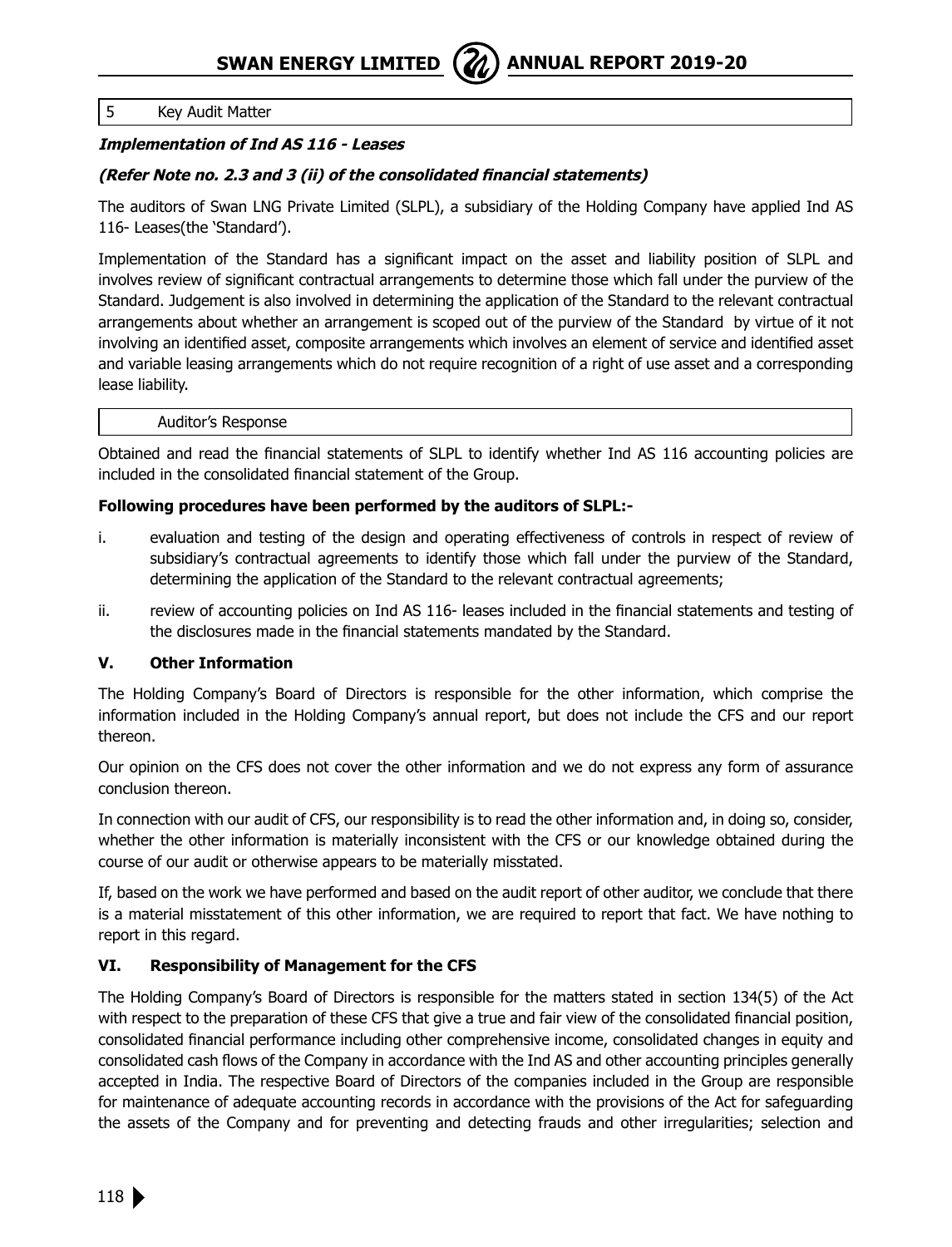# **SWAN ENERGY LIMITED** ( $\mathbb{Z}$ ) ANNUAL REPORT 2019-20



application of appropriate accounting policies; making judgments and estimates that are reasonable and prudent; and design, implementation and maintenance of adequate internal financial controls, that were operating effectively for ensuring the accuracy and completeness of the accounting records, relevant to the preparation and presentation of the CFS that give a true and fair view and are free from material misstatement, whether due to fraud or error.

In preparing the CFS, the respective Board of Directors of companies included in the Group are responsible for assessing the ability of the group to continue as a going concern, disclosing, as applicable, matters related to going concern and using the going concern basis of accounting unless the Management either intends to liquidate or to cease operations, or has no realistic alternative but to do so.

The respective Board of Directors of companies included in the Group is responsible for overseeing the financial reporting process of each company.

# **VII. Auditor's Responsibility for the Audit of the CFS**

Our objectives are to obtain reasonable assurance about whether the CFS as a whole are free from material misstatement, whether due to fraud or error, and to issue an auditor's report that includes our opinion. Reasonable assurance is a high level of assurance, but is not a guarantee that an audit conducted in accordance with SAs will always detect a material misstatement when it exists. Misstatements can arise from fraud or error and are considered material if, individually or in the aggregate, they could reasonably be expected to influence the economic decisions of users taken on the basis of these CFS.

As part of an audit in accordance with SAs, we exercise professional judgment and maintain professional skepticism throughout the audit. We also:

- Identify and assess the risks of material misstatement of the CFS, whether due to fraud or error, design and perform audit procedures responsive to those risks, and obtain audit evidence that is sufficient and appropriate to provide a basis for our opinion. The risk of not detecting a material misstatement resulting from fraud is higher than for one resulting from error, as fraud may involve collusion, forgery, intentional omissions, misrepresentations, or the override of internal control.
- Obtain an understanding of internal control relevant to the audit in order to design audit procedures that are appropriate in the circumstances. Under section 143(3)(i) of the Act, we are also responsible for expressing our opinion on whether the Group has adequate internal financial controls system in place and the operating effectiveness of such controls.
- Evaluate the appropriateness of accounting policies used and the reasonableness of accounting estimates and related disclosures made by the management.
- Conclude on the appropriateness of management's use of the going concern basis of accounting and, based on the audit evidence obtained, whether a material uncertainty exists related to events or conditions that may cast significant doubt on the ability of the Group to continue as a going concern. If we conclude that a material uncertainty exists, we are required to draw attention in our auditor's report to the related disclosures in the CFS or, if such disclosures are inadequate, to modify our opinion. Our conclusions are based on the audit evidence obtained up to the date of our auditor's report. However, future events or conditions may cause the Group to cease to continue as a going concern.
- Evaluate the overall presentation, structure and content of the CFS, including the disclosures, and whether the CFS represent the underlying transactions and events in a manner that achieves fair presentation.

Materiality is the magnitude of misstatements in the CFS that, individually or in aggregate, makes it probable that the economic decisions of a reasonably knowledgeable user of the CFS may be influenced. We consider quantitative materiality and qualitative factors in (i) planning the scope of our audit work and in evaluating the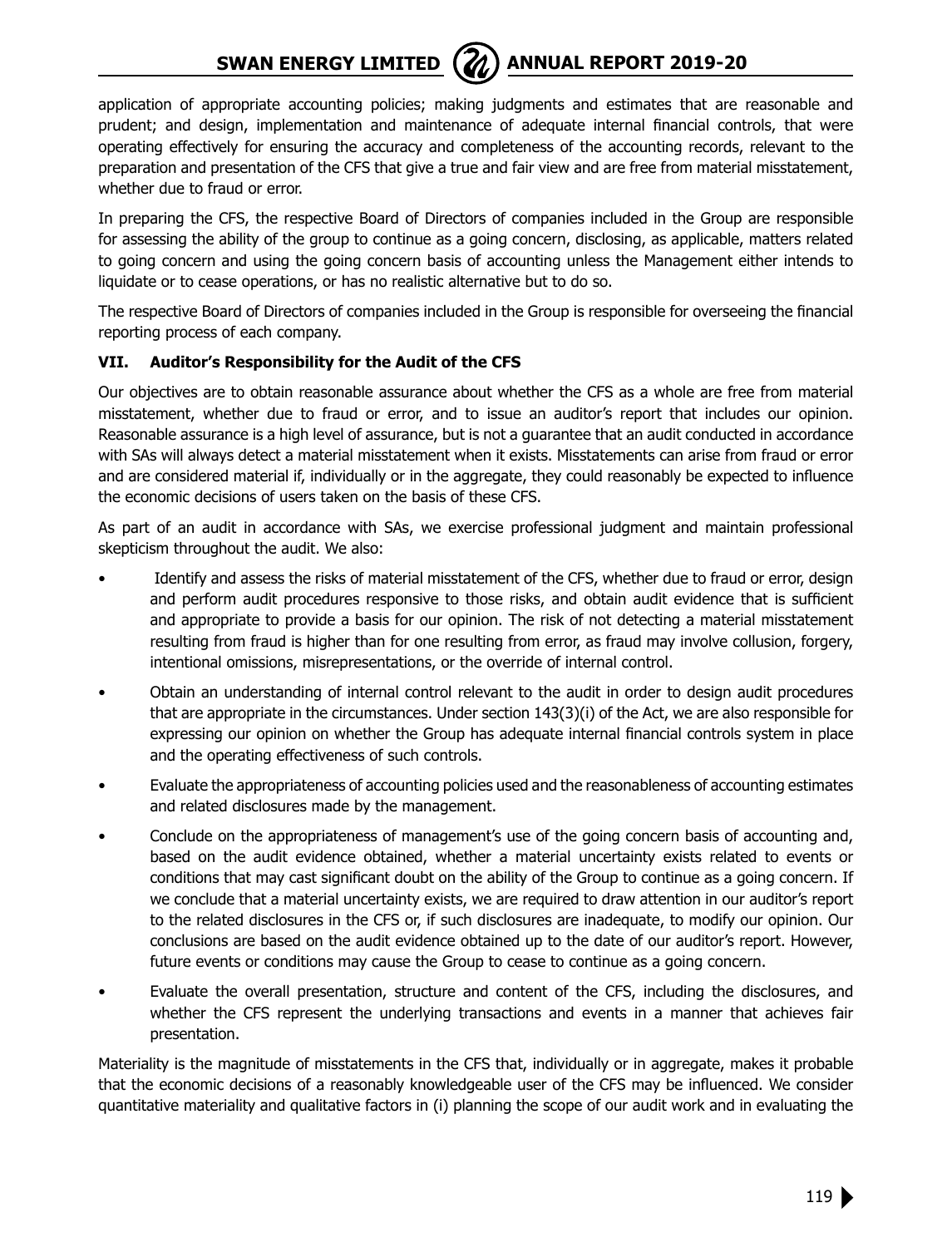# **SWAN ENERGY LIMITED** ( $\mathcal{U}$ ) ANNUAL REPORT 2019-20

results of our work; and (ii) to evaluate the effect of any identified misstatements in the CFS.

We communicate with those charged with governance ('TCWG') regarding, among other matters, the planned scope and timing of the audit and significant audit findings, including any significant deficiencies in internal control that we identify during our audit.

We also provide TCWG with a statement that we have complied with relevant ethical requirements regarding independence, and to communicate with them all relationships and other matters that may reasonably be thought to bear on our independence, and where applicable, related safeguards.

From the matters communicated with TCWG, we determine those matters that were of most significance in the audit of the CFS of the current period and are therefore the key audit matters. We describe these matters in our auditor's report unless law or regulation precludes public disclosure about the matter or when, in extremely rare circumstances, we determine that a matter should not be communicated in our report because the adverse consequences of doing so would reasonably be expected to outweigh the public interest benefits of such communication.

### **VIII. Other Matters**

- 1. On account of lockdown consequent to outbreak of Covid-19 pandemic, we were unable to participate in the year end physical verification of inventory that was carried out by the Management. Consequently, we have performed alternate procedures as per the quidance provided in SA 501 "Audit Evidence -Specific Consideration for Selected Items" to audit the existence of inventory as at the year end and have obtained sufficient appropriate audit evidence to issue our unmodified opinion on the CFS. The entire audit finalization process was carried from remote locations i.e. other than the office/factory of the Company where books of account and other records are kept, based on data/ details of financials information provided to us through digital medium, owing to COVID-19.
- 2. We did not audit the financial statements of following four subsidiaries, whose financial statements as at 31st March, 2020, as considered in the CFS, reflect:
	- i- Total assets of Rs. 1,55,543.29 lacs, total revenue of Rs. 301.99 lacs, total net profit (including total comprehensive income) of Rs. 185.63 lacs and net cash outflows amounting to Rs. (261.88) lacs for Swan LNG Private Limited (SLPL);
	- ii- Total assets of Rs. 73,163.69 lacs, total revenue of Rs. 84.88 lacs, total net profit (including total comprehensive income) of Rs. 66.40 lacs and net cash outflows amounting to Rs. 124.41 lacs for Triumph Offshore Private Limited (TOPL);
	- iii- Total assets of Rs. 42.72 lacs, total revenue of Rs. NIL, total net profit (including total comprehensive income) of Rs. (0.46) lacs and net cash outflows amounting to Rs. 5.17 lacs for Swan Desilting Private Limited (SDPL);
	- iv- Total assets of Rs. 3.02 lacs, total revenue of Rs. NIL, total net profit (including total comprehensive income) of Rs. (4.74) lacs and net cash outflows amounting to Rs. 1.12 lacs for Swan Global PTE Limited.

These financial statements have been audited by other auditors whose report has been furnished to us by the Management and our opinion on the CFS, in so far as it relates to the amounts and disclosures in respect of these four subsidiaries, and our report in terms of Section 143(3) of the Act, in so far it relates to the aforesaid subsidiaries, is based solely on the audit report of the other auditors.

Our opinion on the CFS, and our report on Other Legal and Regulatory Requirements below, is not modified in respect of the above matter with respect to our reliance on the work done and the reports of the other auditors.

#### **IX. Report on Other Legal and Regulatory Requirements**

(A) As required by Section 143(3) of the Act, based on our audit and on the consideration of report of the other auditor on separate financial statements of such subsidiary as was audited by other auditor, as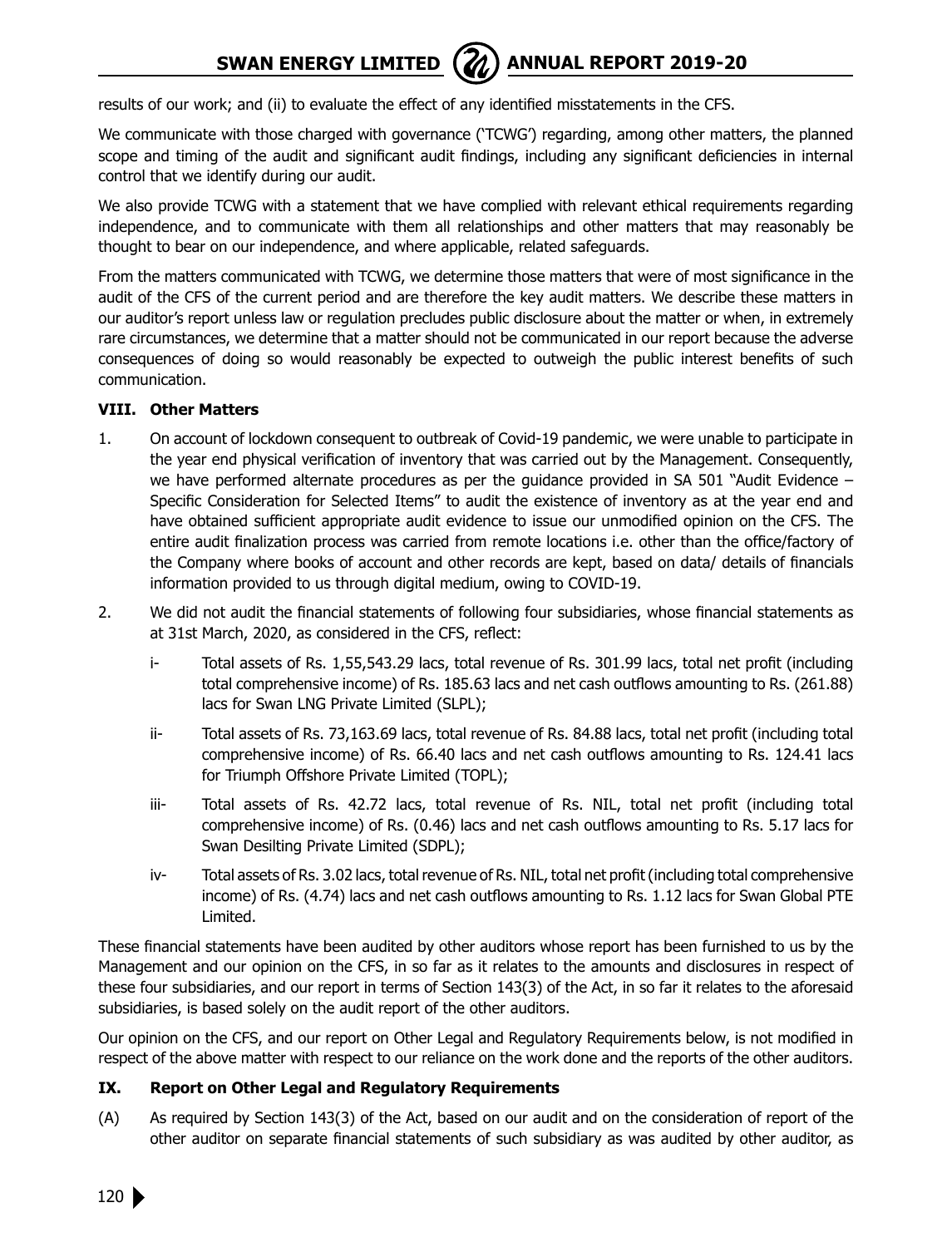noted in the 'Other Matters' paragraph, we report that:

- (a) We have sought and obtained all the information and explanations which to the best of our knowledge and belief were necessary for the purposes of our audit.
- (b) In our opinion, proper books of account as required by law have been kept by the Company so far as it appears from our examination of those books.
- (c) The Consolidated Balance Sheet, the Consolidated Statement of Profit and Loss (including other comprehensive income), the Consolidated Statement of changes in Equity and the Consolidated Statement of Cash Flows dealt with by this Report are in agreement with the books of account.
- (d) In our opinion, the aforesaid CFS comply with the Ind AS specified under Section 133 of the Act.
- (e) On the basis of the written representations received from the directors of the Group as on 31st March, 2020 taken on record by the Board of Directors of the Holding company and subsidiary companies, none of the directors is disqualified as on 31st March, 2020 from being appointed as a director in terms of Section 164 (2) of the Act.
- (f) With respect to the adequacy of the internal financial controls over financial reporting of the Company and the operating effectiveness of such controls, refer to our separate Report in "Annexure A".
- (B) With respect to the other matters to be included in the Auditor's Report in accordance with Rule 11 of the Companies (Audit and Auditors) Rules, 2014, as amended, in our opinion and to the best of our information and according to the explanations given to us
	- i. The impact of the pending litigation as on 31 March, 2020 is not expected to be material on the financial position of the company.
	- ii. The Company did not have any long-term contracts, including derivative contracts, for which there were any material foreseeable losses.
	- iii. There has been no delay in transferring amounts required to be transferred to the Investor Education and Protection Fund by the Company.
	- iv. No disclosure is required in the SFS regarding holdings as well as dealings in Specified Bank Notes (SBN) for the period from 8 November, 2016 to 30 December, 2016.
- (C) With respect to matter to be included in the Auditor's Report under Section 197 (16):

 In our opinion and according to the information and explanations given to us, the remuneration paid by the Company to its directors during the current year is in accordance with the provisions of Section 197 of the Act.

> **For N. N. Jambusaria & Co.** Chartered Accountants Firm Registration No. 104030W

**Nimesh N. Jambusaria** Partner Mumbai, July 27, 2020 M. No. 038979 UDIN: 20038979AAAADZ7259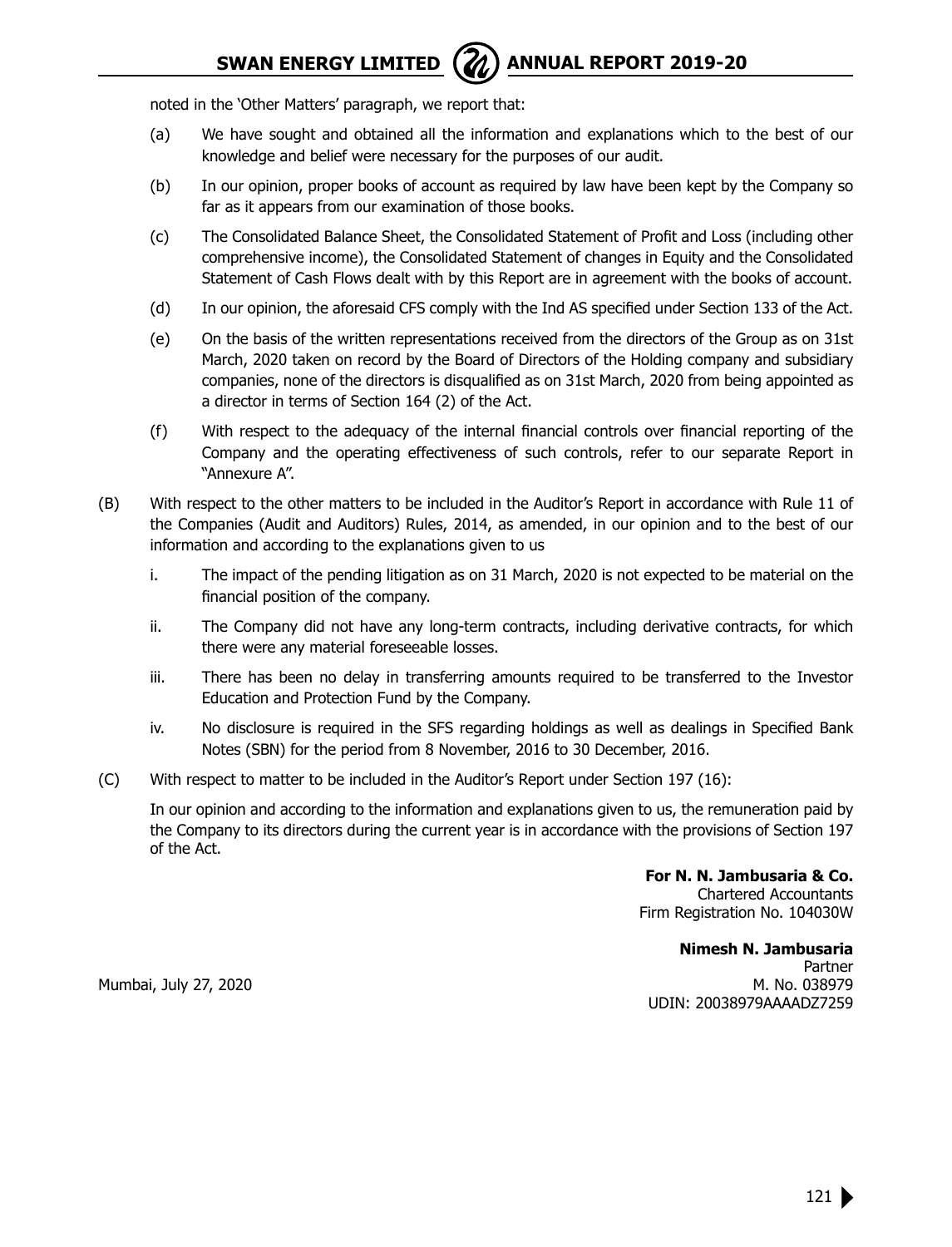# **Annexure A**

### **To the Independent Auditor's Report on the CFS of Swan Energy Limited for the year ended 31st March, 2020**

# **(Referred to in Paragraph IX (A) (f), under 'Report on other legal and Regulatory Requirements section of our report)**

# **Report on the Internal Financial Controls under Section 143(3)(i) of the Companies Act, 2013 ("the Act")**

In conjunction with our audit of the CFS of the Company as of and for the year ended 31st March, 2020, we have audited the internal financial controls over financial reporting of Swan Energy Limited ('the Company') and its subsidiaries companies, which are incorporated in India, as of that date.

### **Management's Responsibility for Internal Financial Controls**

The Company's Board of Directors of the Company and its subsidiaries, which are incorporated in India, are responsible for establishing and maintaining internal financial controls based on the internal financial control over financial reporting criteria established by the respective Companies considering the essential components of internal controls stated in the Guidance Note on Audit of Internal Financial Controls Over Financial Reporting, issued by the Institute of Chartered Accountants of India (the 'Guidance Note') . These responsibilities include the design, implementation and maintenance of adequate internal financial controls that were operating effectively for ensuring the orderly and efficient conduct of its business, including adherence to respective company's policies, the safeguarding of its assets, the prevention and detection of frauds and errors, the accuracy and completeness of the accounting records, and the timely preparation of reliable financial information, as required under the Act.

### **Auditors' Responsibility**

Our responsibility is to express an opinion on the Company's internal financial controls over financial reporting of the Company and its subsidiaries, which are incorporated in India, based on our audit. We conducted our audit in accordance with the Guidance Note and the Standards on Auditing, prescribed under section 143(10) of the Act, to the extent applicable to an audit of internal financial controls. Those Standards and the Guidance Note require that we comply with ethical requirements and plan and perform the audit to obtain reasonable assurance about whether adequate internal financial controls over financial reporting was established and maintained and whether such controls operated effectively in all material respects.

Our audit involves performing procedures to obtain audit evidence about the adequacy of the internal financial controls system over financial reporting and their operating effectiveness. Our audit of internal financial controls over financial reporting included obtaining an understanding of such internal financial controls over financial reporting, assessing the risk that a material weakness exists, and testing and evaluating the design and operating effectiveness of internal control based on the assessed risk. The procedures selected depend on the auditor's judgment, including the assessment of the risks of material misstatement of the financial statements, whether due to fraud or error.

We believe that the audit evidence we have obtained is sufficient and appropriate to provide a basis for our audit opinion on the internal financial controls system over financial reporting of the Company and its subsidiaries, which are incorporated in India.

### **Meaning of Internal Financial Controls over Financial Reporting**

A company's internal financial control over financial reporting is a process designed to provide reasonable assurance regarding the reliability of financial reporting and the preparation of financial statements for external purposes in accordance with generally accepted accounting principles. A company's internal financial controls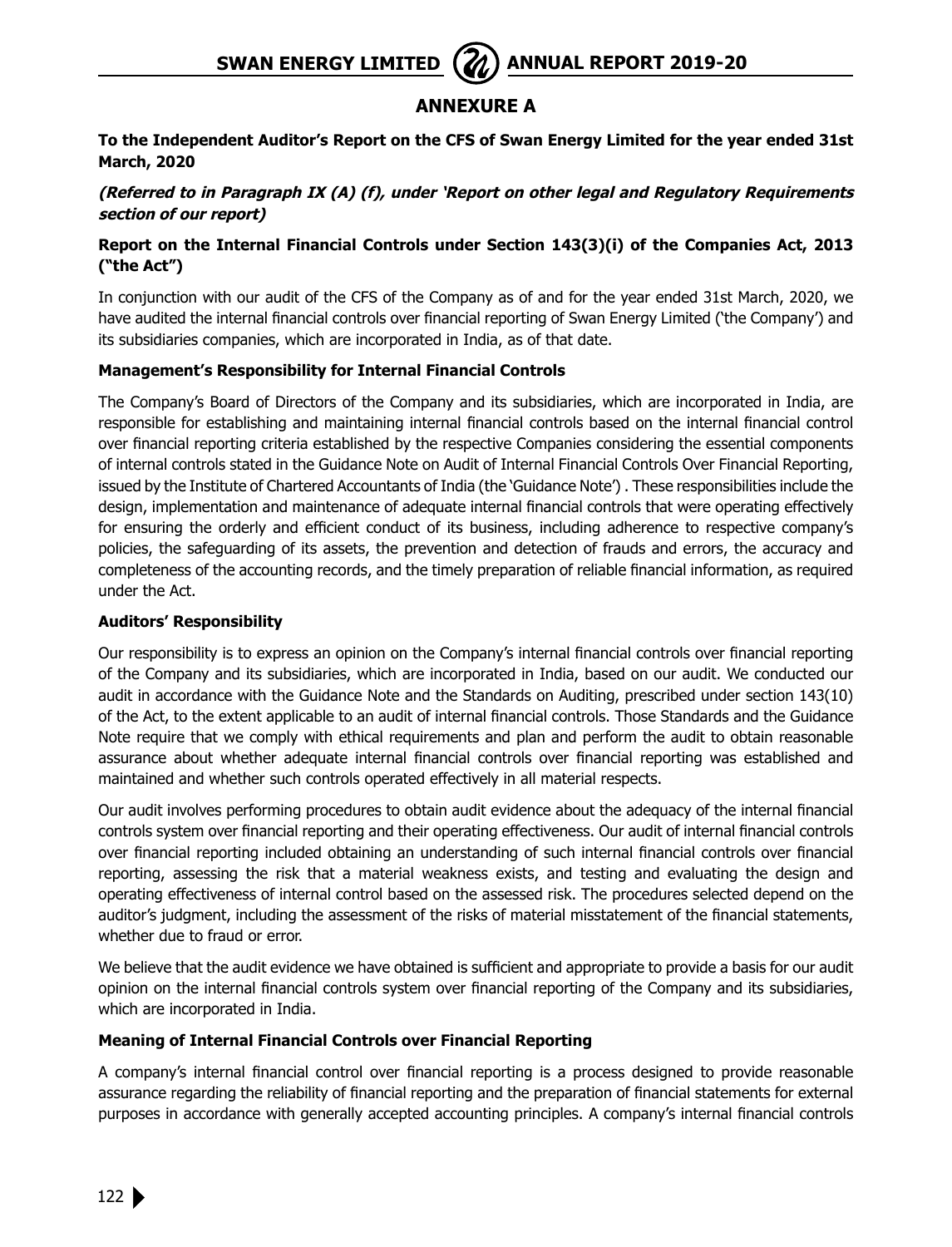over financial reporting include those policies and procedures that

- (1) pertain to the maintenance of records that, in reasonable detail, accurately and fairly reflect the transactions and dispositions of the assets of the company;
- (2) provide reasonable assurance that transactions are recorded as necessary to permit preparation of financial statements in accordance with generally accepted accounting principles, and that receipts and expenditures of the company are being made only in accordance with authorizations of management and directors of the company; and
- (3) provide reasonable assurance regarding prevention or timely detection of unauthorized acquisition, use, or disposition of the company's assets that could have a material effect on the financial statements.

#### **Inherent Limitations of Internal Financial Controls Over Financial Reporting**

Because of the inherent limitations of internal financial controls over financial reporting, including the possibility of collusion or improper management override of controls, material misstatements due to error or fraud may occur and not be detected. Also, projections of any evaluation of the internal financial controls over financial reporting to future periods are subject to the risk that the internal financial controls over financial reporting may become inadequate because of changes in conditions, or that the degree of compliance with the policies or procedures may deteriorate.

#### **Opinion**

In our opinion and to the best of our information and according to the explanations given to us, the Company and its subsidiaries, which are incorporated in India, have, in all material aspects, an adequate internal financial controls system over financial reporting and such internal financial controls over financial reporting were operating effectively as at 31st March, 2020, based on the internal financial controls over financial reporting criteria established by the respective Companies considering the essential components of internal controls stated in the 'Guidance Note'.

> **For N. N. Jambusaria & Co.** Chartered Accountants Firm Registration No. 104030W

**Nimesh N. Jambusaria** Partner Mumbai, July 27, 2020 **M. No. 038979** M. No. 038979 UDIN: 20038979AAAADZ7259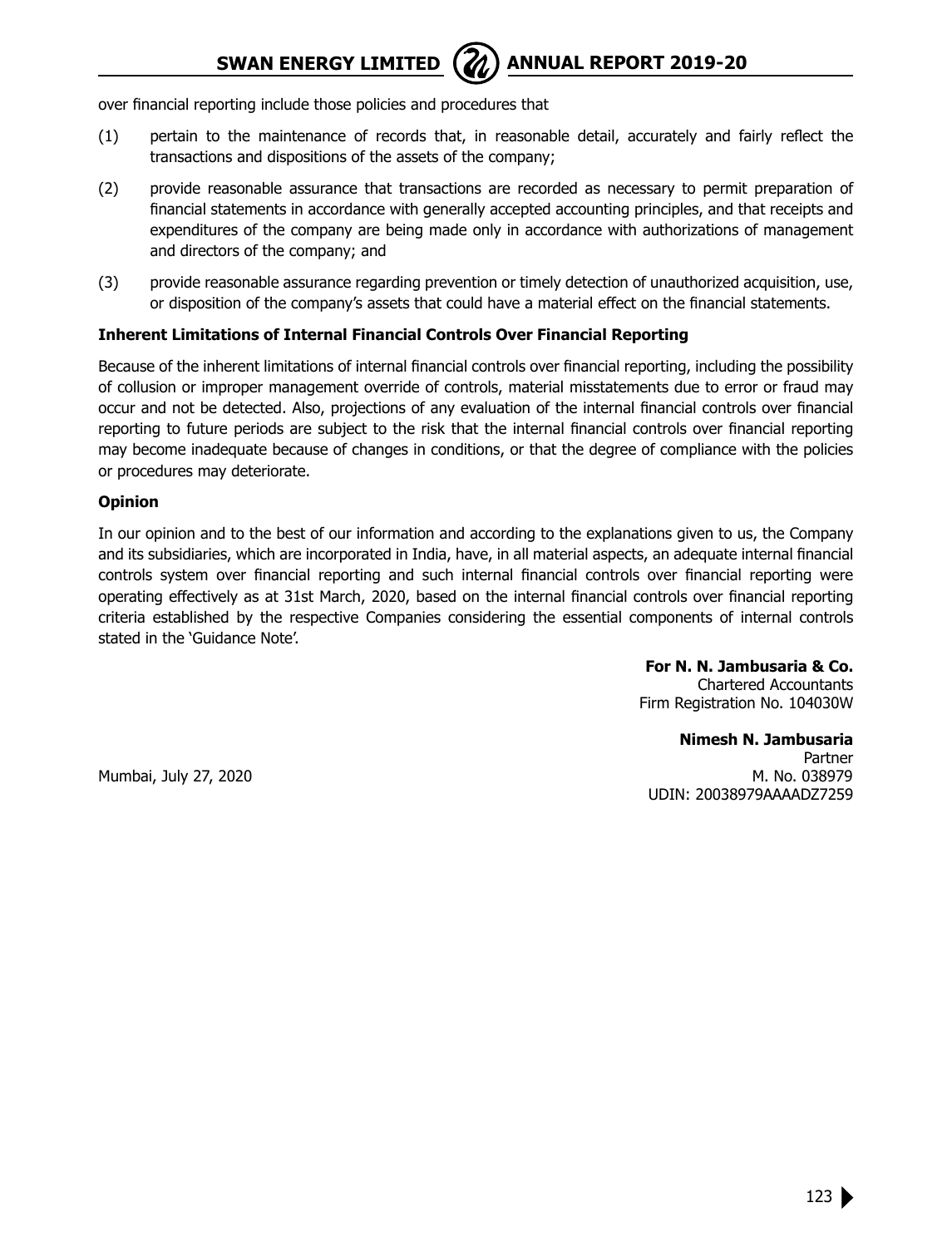

# **Consolidated Balance Sheet as at March 31, 2020**

|                                                       |                    |                                          | (₹ in Lakhs)          |
|-------------------------------------------------------|--------------------|------------------------------------------|-----------------------|
| <b>Particulars</b>                                    | <b>Note</b><br>No. | As at<br>March 31, 2020   March 31, 2019 | As at                 |
| I ASSETS                                              |                    |                                          |                       |
| <b>A Non-Current Assets</b>                           |                    |                                          |                       |
| a Property, Plant and Equipment                       | 3(i)               | 13,237.90                                | 13,478.74             |
| b Right of use Assets                                 | 3(ii)              | 162.61                                   |                       |
| c Capital Work in Progress                            | 3(iii)             | 168,523.06                               | 122,442.13            |
| d Other Intangible Assets                             | 3(iv)              | 0.87                                     |                       |
| e Investment Property                                 | 4                  | 42,235.22                                | 42,880.78             |
| f Investments                                         | 5                  | 36.00                                    | 36.00                 |
| g Non Current Tax Assets                              | 6                  | 697.55                                   | 369.54                |
| h Other Non Current Assets                            | 7                  | 80,230.66                                | 78,759.92             |
| <b>Total Non Current Asstes (A)</b>                   |                    | 305,123.87                               | 257,967.11            |
| <b>B</b> Current Assets                               |                    |                                          |                       |
| a Inventories                                         | 8                  | 12,622.80                                | 15,202.74             |
| <b>b</b> Financial Assets                             | 9                  |                                          |                       |
| (i) Investments<br>(ii) Trade Receivables             | 10                 | 767.85<br>5,413.22                       | 14,874.65<br>4,218.37 |
| (iii) Cash and Cash Equivalents                       | 11                 | 2,746.05                                 | 1,974.25              |
| (iv) Bank Balances Other Than (iii) above             | 12                 | 2,126.78                                 | 2,054.26              |
|                                                       | 13                 |                                          |                       |
| (v) Loans                                             | 14                 | 7,785.60<br>16.40                        | 7,252.02<br>3,275.58  |
| (vi) Other Financial Assets<br>c Other Current Assets | 15                 | 12,300.00                                | 10,187.14             |
| <b>Total Current Assets (B)</b>                       |                    | 43,778.70                                | 59,039.01             |
| <b>TOTAL ASSETS (A+B)</b>                             |                    | 348,902.57                               | 317,006.12            |
| II EQUITY AND LIABILITIES                             |                    |                                          |                       |
| A Equity                                              |                    |                                          |                       |
| a Equity Share Capital                                | 16                 | 2,442.57                                 | 2,442.57              |
| b Other Equity                                        | 17                 | 89,039.07                                | 89,923.26             |
| c Non-Controlling Interest                            |                    | 55,378.90                                | 20,088.32             |
| <b>Total Equity (A)</b>                               |                    | 146,860.54                               | 112,454.15            |
| <b>Liabilities</b>                                    |                    |                                          |                       |
| <b>B Non-Current Liabilities</b>                      |                    |                                          |                       |
| a Financial Liabilities                               |                    |                                          |                       |
| (i) Borrowings                                        | 18                 | 18,469.39                                | 21,519.38             |
| (ii) Other Financial Liabilities                      | 19                 | 2,789.92                                 | 2,385.30              |
| b Deferred Tax Liability (Net)                        | 20                 | 397.94                                   | 552.55                |
| c Provisions                                          | 21                 | 129.20                                   | 142.22                |
| <b>Total Non-Current Liabilities (B)</b>              |                    | 21,786.45                                | 24,599.45             |
| <b>C Current Liabilities</b>                          |                    |                                          |                       |
| a Financial Liabilities<br>(i) Borrowings             | 22                 | 99,061.12                                | 74,430.12             |
| (ii) Trade Payables                                   | 23                 | 5,632.95                                 | 4,023.75              |
| (iii) Other Financial Liabilities                     | 24                 | 74,049.23                                | 99,770.58             |
| b Other Current Liabilities                           | 25                 | 1,452.28                                 | 1,695.88              |
| c Provisions                                          | 26                 | 60.00                                    | 32.19                 |
| <b>Total Current Liabilities (C)</b>                  |                    | 180,255.58                               | 179,952.52            |
| TOTAL EQUITY & LIABILITIES (A+B+C)                    |                    | 348,902.57                               | 317,006.12            |

The accompanying notes 1 & 2 are an integral part of the Standalone financial statements

As per our Report of even date

### **For N. N. Jambusaria & Co.**

Chartered Accountants Firm Registration No. 104030W

#### **Nimesh N. Jambusaria**

Partner M No. 038979 **Mumbai, July 27, 2020**

#### **For and on behalf of the Board of Directors**

Chairman Managing Director<br>
DIN: 01787259 DIN: 00614790 DIN: 01787259

**Paresh V. Merchant Chetan K. Selarka** Executive Director Chief Financial Officer DIN: 00660027

**Navinbhai C. Dave Nikhil V. Merchant**

**Arun S. Agarwal** Company Secretary

 **Mumbai, July 27, 2020**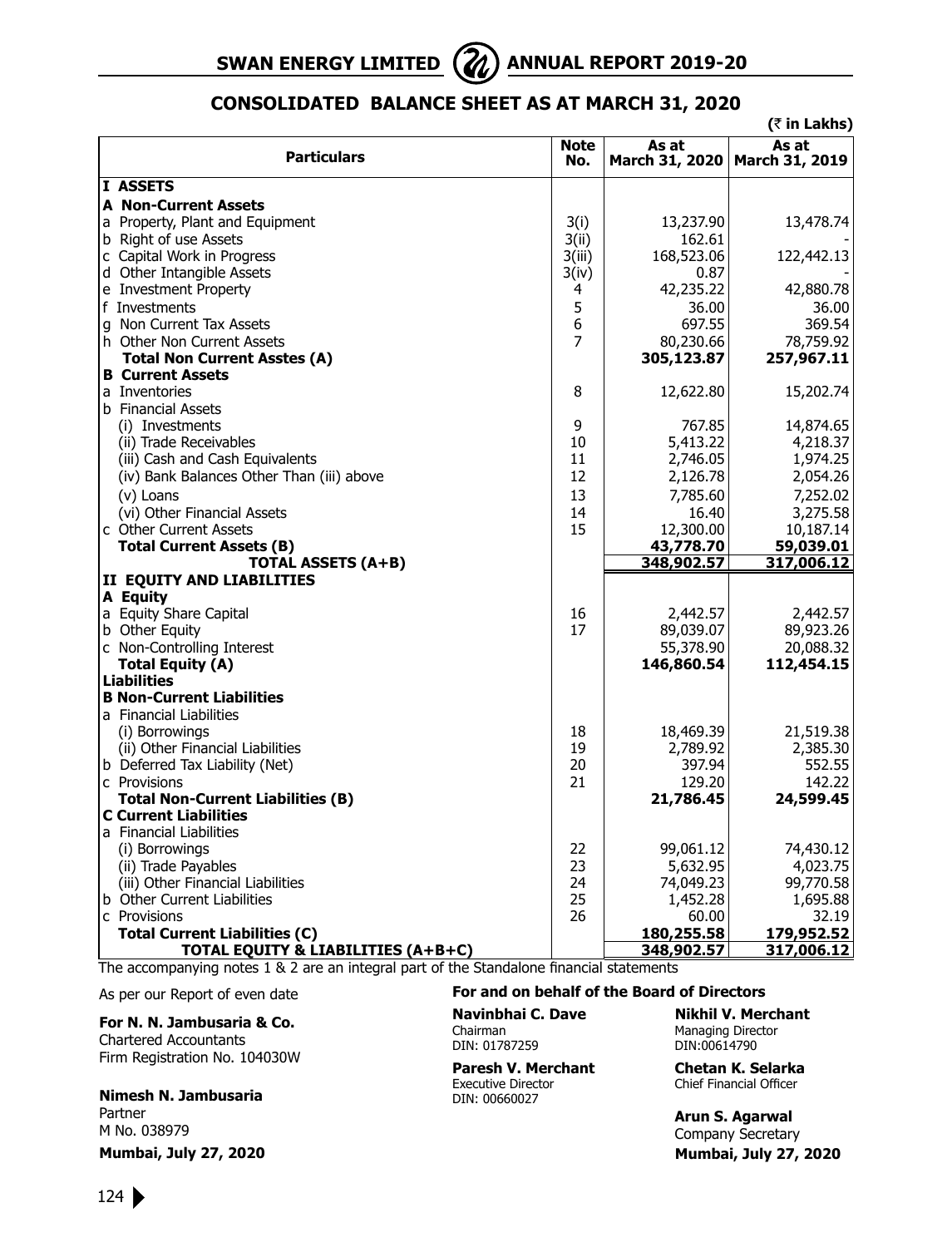

# **Consolidated Statement of Profit and Loss for Year Ended March 31, 2020**

|                                                            |                    |                                     | $($ ₹ in Lakhs)                     |
|------------------------------------------------------------|--------------------|-------------------------------------|-------------------------------------|
| <b>Particulars</b>                                         | <b>Note</b><br>No. | <b>Year Ended</b><br>March 31, 2020 | <b>Year Ended</b><br>March 31, 2019 |
| Income:                                                    |                    |                                     |                                     |
| Revenue from Operations                                    | 27                 | 34,081.58                           | 89,161.98                           |
| Other Income                                               | 28                 | 854.17                              | 1,936.58                            |
| <b>Total Income</b>                                        |                    | 34,935.75                           | 91,098.56                           |
| <b>Expenses:</b>                                           |                    |                                     |                                     |
| Cost of Materials Consumed                                 | 29                 | 19,952.84                           | 30,261.00                           |
| (Increase)/Decrease in Finished Goods and Work-in-Progress | 30                 | 2,433.77                            | 45,232.12                           |
| <b>Employee Benefit Expenses</b>                           | 31                 | 1,221.60                            | 1,176.30                            |
| <b>Finance Costs</b>                                       | 32                 | 5,032.97                            | 5,400.44                            |
| Depreciation and Amortization Expense                      | 3&4                | 1,452.43                            | 1,407.85                            |
| Other Expenses                                             | 33                 | 5,267.07                            | 4,712.30                            |
| <b>Total Expenses</b>                                      |                    | 35,360.68                           | 88,190.01                           |
| Profit/(Loss) before Tax                                   |                    | (424.93)                            | 2,908.55                            |
| <b>Tax Expense:</b>                                        |                    |                                     |                                     |
| (1) Current tax                                            |                    | 212.99                              | 951.87                              |
| (2) Short/(Excess) Provisions of Previous Years            |                    |                                     | 2,599.53                            |
| (3) Deferred Tax                                           |                    | (154.61)                            | (44.52)                             |
| Profit/(Loss) for the year                                 |                    | (483.31)                            | (598.33)                            |
| Other Comprehensive Income for the year                    |                    |                                     |                                     |
| <b>Total Comprehensive Income for the year</b>             |                    | (483.31)                            | (598.33)                            |
| <b>Attributable to</b>                                     |                    |                                     |                                     |
| Owners of the Company                                      |                    | (584.53)                            | (530.93)                            |
| Non-Controlling Interest                                   |                    | 101.22                              | (67.39)                             |
| <b>Earnings Per Equity Share</b>                           |                    |                                     |                                     |
| Basic and diluted (in $\bar{z}$ )                          |                    | (0.20)                              | (0.24)                              |

The accompanying notes 1 & 2 are an integral part of the Standalone financial statements

As per our Report of even date

**For N. N. Jambusaria & Co.** Chartered Accountants Firm Registration No. 104030W

**Nimesh N. Jambusaria** Partner M No. 038979

**Mumbai, July 27, 2020**

#### **For and on behalf of the Board of Directors**

DIN: 01787259

**Paresh V. Merchant Chetan K. Selarka**<br>Executive Director Chief Financial Officer DIN: 00660027

**Navinbhai C. Dave Nikhil V. Merchant**<br>Chairman **Managing Director** Managing Director<br>DIN:00614790

Chief Financial Officer

**Arun S. Agarwal** Company Secretary  **Mumbai, July 27, 2020**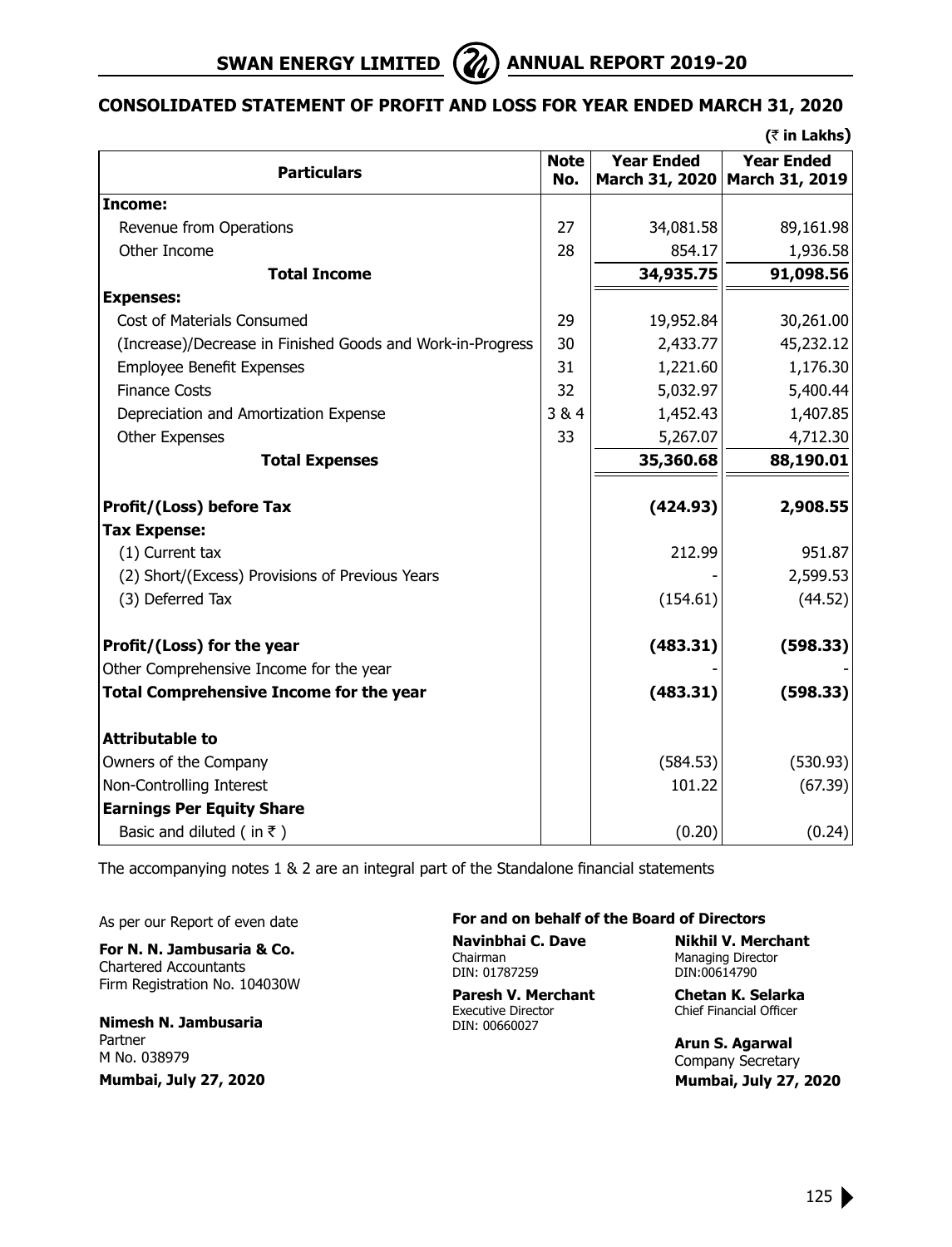# **Consolidated Statement of Changes in Equity for the year ended March 31, 2020 (SOCIE)**

### **(a) Equity Share Capital (Refer Note No.16)**

| <b>Particulars</b>                              | <b>No. of Shares</b> | $($ ₹ in Lakhs) |
|-------------------------------------------------|----------------------|-----------------|
| Balance as at April 1, 2018                     | 244,257,000          | 2,442.57        |
| Changes in Equity Share Capital during the year |                      |                 |
| Balance as at March 31, 2019                    | 244,257,000          | 2,442.57        |
| Changes in Equity Share Capital during the year |                      |                 |
| Balance as at March 31, 2020                    | 244,257,000          | 2,442.57        |

#### **(b) Other Equity (Refer Note No.17) (**` **in Lakhs)**

| <b>Particulars</b>                                                 | Capital<br><b>Reserve</b> | <b>Capital</b><br>Redemp-<br>tion<br><b>Reserve</b> | <b>Securities</b><br><b>Premium</b><br><b>Reserve</b> | General<br><b>Reserve</b> | <b>Foreign</b><br><b>Currency</b><br><b>Translation</b><br><b>Reserve</b> | <b>Retained</b><br><b>Earnings</b> | <b>Total</b> |
|--------------------------------------------------------------------|---------------------------|-----------------------------------------------------|-------------------------------------------------------|---------------------------|---------------------------------------------------------------------------|------------------------------------|--------------|
| Balance as at April 01, 2018                                       | 5,811.32                  | 14.25                                               | 67,842.58                                             | 372.00                    |                                                                           | 16,708.03                          | 90,748.18    |
| Profit/(Loss) for the year                                         |                           |                                                     |                                                       |                           |                                                                           | (530.93)                           | (530.93)     |
| Other Comprehensive Income for<br>the year                         |                           |                                                     |                                                       |                           |                                                                           |                                    |              |
| <b>Total Comprehensive Income</b><br>for the year                  | $\blacksquare$            |                                                     |                                                       |                           | ۰                                                                         | (530.93)                           | (530.93)     |
| <b>Transaction with the owners</b><br>in their capacity as owners: |                           |                                                     |                                                       |                           |                                                                           |                                    |              |
| Dividend on Equity shares                                          |                           |                                                     |                                                       |                           |                                                                           | (244.26)                           | (244.26)     |
| Dividend Distribution Tax                                          |                           |                                                     |                                                       |                           |                                                                           | (49.73)                            | (49.73)      |
| Balance as at March 31, 2019                                       | 5,811.32                  | 14.25                                               | 67,842.58                                             | 372.00                    |                                                                           | 15,883.11                          | 89,923.26    |
| Add:- Opening balance of new<br>subsidiaries                       |                           |                                                     |                                                       |                           |                                                                           | (5.71)                             | (5.71)       |
| Add:- Change during the year                                       | $\overline{\phantom{a}}$  |                                                     |                                                       |                           | 0.52                                                                      |                                    | 0.52         |
| Profit/(Loss) for the year                                         | $\blacksquare$            |                                                     |                                                       |                           |                                                                           | (584.53)                           | (584.53)     |
| Other Comprehensive Income for<br>the year                         |                           |                                                     |                                                       |                           |                                                                           |                                    |              |
| <b>Total Comprehensive Income</b><br>for the year                  |                           |                                                     |                                                       |                           |                                                                           | (584.53)                           | (584.53)     |
| <b>Transaction with the owners</b><br>in their capacity as owners: |                           |                                                     |                                                       |                           |                                                                           |                                    |              |
| Dividend on Equity shares                                          |                           |                                                     |                                                       |                           |                                                                           | (244.26)                           | (244.26)     |
| Dividend Distribution Tax                                          |                           |                                                     |                                                       |                           |                                                                           | (50.21)                            | (50.21)      |
| Balance as at March 31, 2020                                       | 5,811.32                  | 14.25                                               | 67,842.58                                             | 372.00                    | 0.52                                                                      | 14,998.40                          | 89,039.07    |

The accompanying notes 1 & 2 are an integral part of the Standalone financial statements

As per our Report of even date

# **For N. N. Jambusaria & Co.**

Chartered Accountants Firm Registration No. 104030W

#### **Nimesh N. Jambusaria** Partner

M No. 038979 **Mumbai, July 27, 2020**

#### **For and on behalf of the Board of Directors**

DIN: 01787259 DIN:00614790

DIN: 00660027

**Navinbhai C. Dave Nikhil V. Merchant** Managing Director

**Paresh V. Merchant Chetan K. Selarka**<br>Executive Director Chief Financial Officer Chief Financial Officer

> **Arun S. Agarwal** Company Secretary  **Mumbai, July 27, 2020**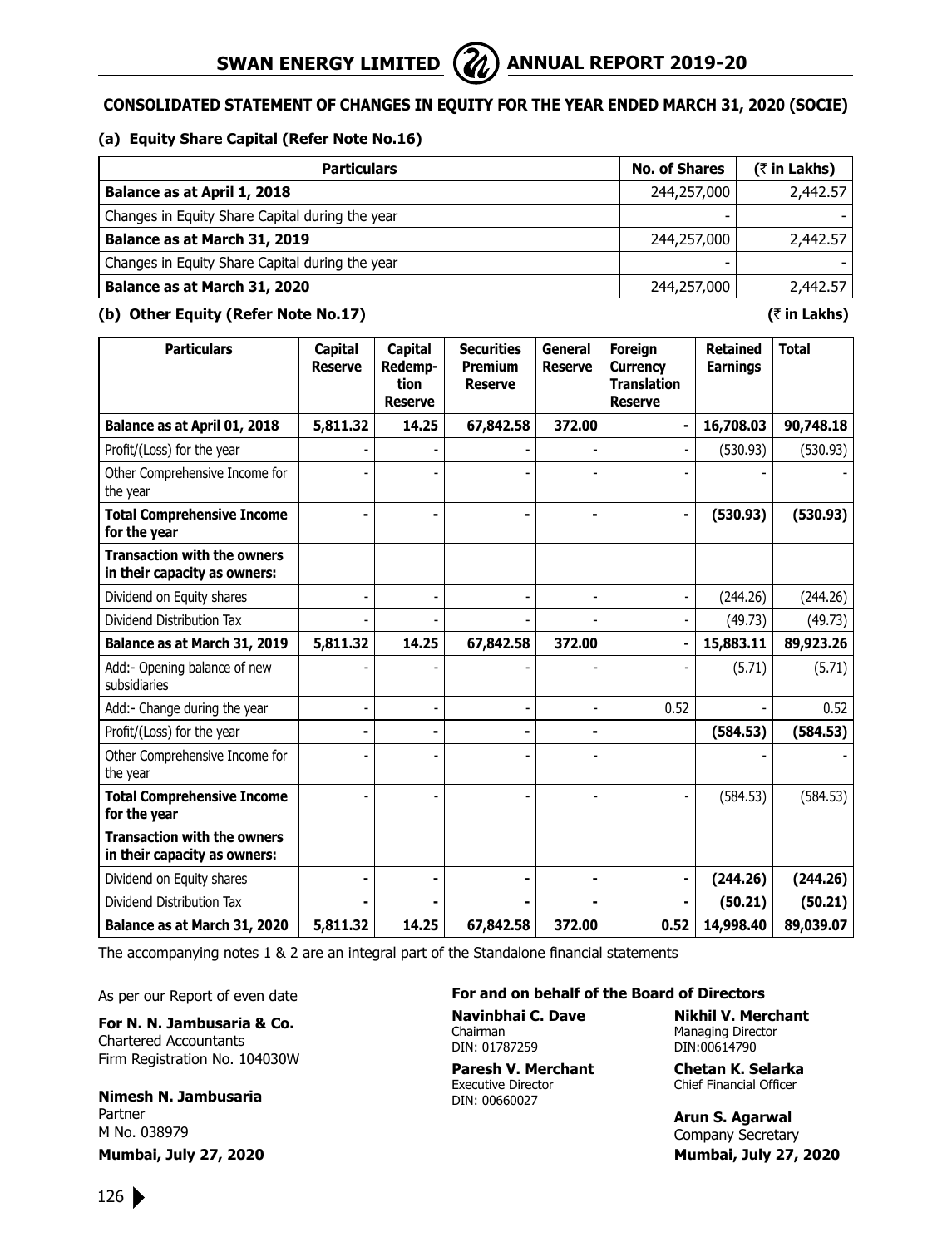

# **Consolidated Cash Flow Statement for Year Ended March 31, 2020**

**(** ` **in Lakhs)**

|   | <b>Particulars</b>                                             | <b>Year Ended</b><br>March 31, 2020 | <b>Year Ended</b><br>March 31, 2019 |
|---|----------------------------------------------------------------|-------------------------------------|-------------------------------------|
| A | <b>Cash Flow from Operating Activities</b>                     |                                     |                                     |
|   | Profit/(Loss) before tax                                       | (424.93)                            | 2,908.55                            |
|   | <b>Adjustments for:</b>                                        |                                     |                                     |
|   | Depreciation                                                   | 1,452.43                            | 1,407.85                            |
|   | Foreign Currency Translation Reserve                           | 0.52                                |                                     |
|   | (Profit) / Loss on sale of Investments                         | (434.78)                            | (1,285.24)                          |
|   | (Profit) / Loss on sale of assets                              |                                     | 2.88                                |
|   | <b>Considered Seperately:</b>                                  |                                     |                                     |
|   | <b>Interest Expenses</b>                                       | 5,032.97                            | 5,400.44                            |
|   | Interest Income                                                | (413.99)                            | (600.76)                            |
|   | Dividend Income                                                | (5.40)                              | (5.40)                              |
|   | <b>Operating Profit before Working Capital Changes</b>         | 5,206.82                            | 7,828.32                            |
|   | <b>Adjustments for:</b>                                        |                                     |                                     |
|   | Decrease/ (Increase) in Other Non Current Assets               | (1,470.73)                          | (104.58)                            |
|   | Decrease / (Increase) in Inventory                             | 2,579.95                            | 45,354.50                           |
|   | Decrease / (Increase) in Trade and Other Receivable            | (1, 194.85)                         | 1,497.35                            |
|   | Decrease / (Increase) in Other Financial Assets                | 3,259.18                            | (3, 142.83)                         |
|   | Decrease / (Increase) in Other Current Assets                  | (2, 112.86)                         | (68, 547.36)                        |
|   | (Decrease) / Increase in Other Financial Liabilities           | 404.62                              | 213.89                              |
|   | (Decrease) / Increase in Other Current Liabilities             | (243.60)                            | (7,948.44)                          |
|   | (Decrease) / Increase in Provisions                            | 13.64                               | 4,055.84                            |
|   | (Decrease) / Increase in Trade and Other Payables              | 1,609.20                            | 26,338.22                           |
|   | Cash generated from operations                                 | 8,051.37                            | 5,544.91                            |
|   | Direct Taxes (Paid)/Received                                   | (539.85)                            | (1,358.23)                          |
|   | <b>Net Cash from Operating Activities (A)</b>                  | 7,511.52                            | 4,186.68                            |
| в | <b>Cash Flow from Investing Activities</b>                     |                                     |                                     |
|   | Purchase of Property, Plant and Equipment                      | (597.17)                            | (94.31)                             |
|   | Proceeds from Sale of Fixed Assets                             |                                     | 1.29                                |
|   | Increase in Capital Work In Progress (Net)                     | (46, 213.28)                        | (60, 733.34)                        |
|   | Retained Earnings of new subsidiaries acquired during the year | (5.71)                              |                                     |
|   | Purchase of Investments                                        | (47,602.00)                         | (54, 365.59)                        |
|   | Proceeds from Sale of Investments                              | 62,143.58                           | 73,143.74                           |
|   | Loan to Others                                                 | (533.58)                            | (34, 904.23)                        |
|   | Interest Income                                                | 413.99                              | 600.76                              |
|   | Dividend Income                                                | 5.40                                | 5.40                                |
|   | <b>Net Cash from Investing Activities (B)</b>                  | (32, 388.77)                        | (76, 346.28)                        |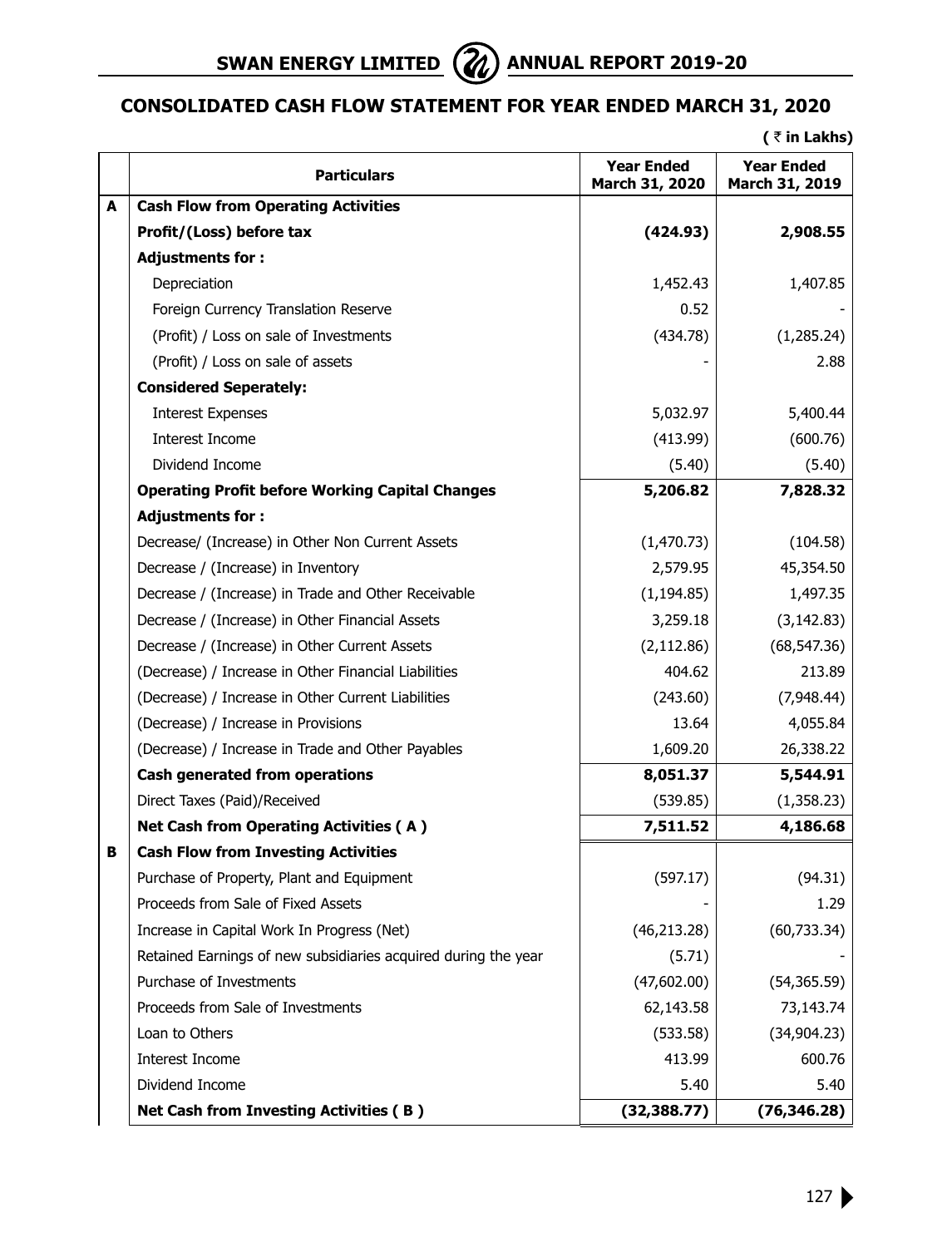

# **cont... Consolidated Cash Flow Statement for Year Ended March 31, 2020**

**(** ` **in Lakhs)**

|   | <b>Particulars</b>                                              | <b>Year Ended</b><br>March 31, 2020 | <b>Year Ended</b><br>March 31, 2019 |
|---|-----------------------------------------------------------------|-------------------------------------|-------------------------------------|
| C | <b>Cash Flow from Financing Activities</b>                      |                                     |                                     |
|   | Proceeds from Issue of Equity Shares                            | 35,189.36                           | 20,152.87                           |
|   | Securities Premium received on issue of Shares                  |                                     |                                     |
|   | Loan from / (Refund) of Loan to Related Parties                 | 2,468.44                            | 23,591.81                           |
|   | (Refund) of / Loan from Other Parties                           | 19,999.01                           | 20,495.84                           |
|   | (Repayment) / Proceed of Term Loan                              | (26,607.80)                         | 12,177.96                           |
|   | <b>Interest Expenses</b>                                        | (5,032.97)                          | (5,400.44)                          |
|   | Dividend Paid                                                   | (244.26)                            | (244.26)                            |
|   | Tax on Dividend                                                 | (50.21)                             | (49.73)                             |
|   | <b>Net Cash from Financing Activities (C)</b>                   | 25,721.57                           | 70,724.05                           |
|   | Net Increase/(Decrease) in Cash & Cash Equivalents<br>$(A+B+C)$ | 844.32                              | (1,435.55)                          |
|   | <b>Opening Balance of Cash &amp; Cash Equivalents</b>           | 4,028.51                            | 5,464.06                            |
|   | <b>Closing Balance of Cash &amp; Cash Equivalents</b>           | 4,872.83                            | 4,028.51                            |

As per our Report of even date

**For N. N. Jambusaria & Co.** Chartered Accountants Firm Registration No. 104030W

**Nimesh N. Jambusaria** Partner M No. 038979 **Mumbai, July 27, 2020**

#### **For and on behalf of the Board of Directors**

DIN: 01787259 DIN:00614790

**Paresh V. Merchant Chetan K. Selarka**<br>Executive Director Chief Financial Officer DIN: 00660027

**Navinbhai C. Dave Nikhil V. Merchant** Managing Director

Chief Financial Officer

**Arun S. Agarwal** Company Secretary  **Mumbai, July 27, 2020**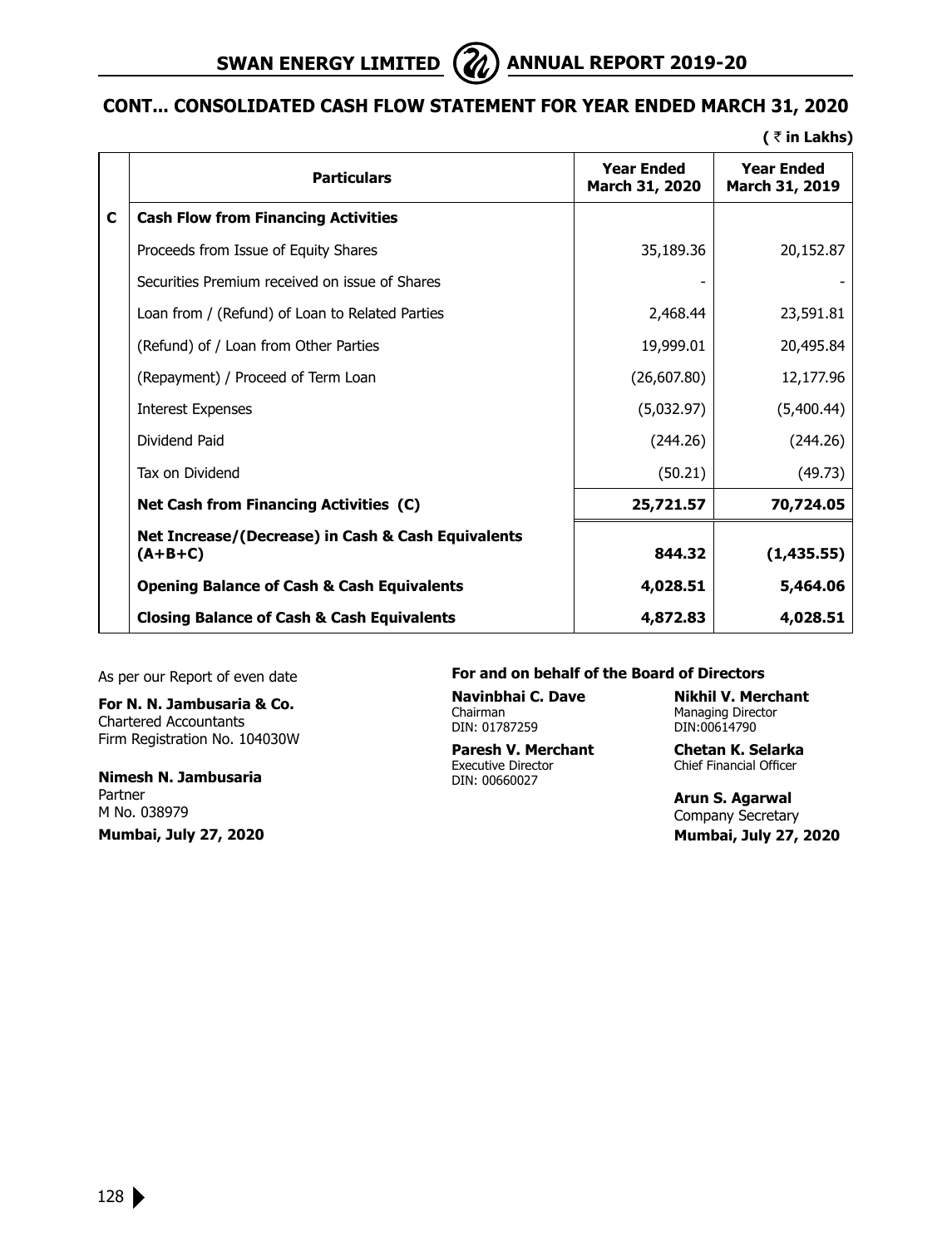#### **1. CORPORATE INFORMATION:**

 Swan Energy Limited (SEL) is a public limited company incorporated on 22/02/1909 at Bombay, under the erstwhile Indian Companies Act, VI of 1882, as 'Swan Mills Limited' and is listed on Bombay Stock Exchange Limited (BSE) and The National Stock Exchange of India Limited (NSE) in India.

The registered office of the company is situated at 6, Feltham House, 2nd Floor, 10, J. N. Heredia Marg, Ballard Estate, Mumbai - 400 001.

 The Company has three verticles of business, i.e., Textiles, Real Estate and Energy. The Company has 6 subsidiary companies. 2 subsidiaries are engaged in Real estate business, 2 subsidiaries are engaged in construction of LNG Port Project at Gujarat, 1 subsidiary is engaged in mining and 1 subsidiary is engaged in trading of gas commodities etc. Out of 6, 1 is a foreign subsidiary registered in Singapore and balance 5 are indian subsidiaries.

#### **2. BASIS OF COMPLIANCE, BASIS OF PREPARATION, CRITICAL ACCOUNTING ESTIMATES, ASSUMPTIONS AND JUDGEMENTS AND SIGNIFICANT ACCOUNTING POLICIES:**

#### **2.1. Basis of compliance:**

The financial statements comply in all material aspects with Indian Accounting Standards ('Ind AS') notified under Section 133 of the Companies Act, 2013 ('Act') read with Companies (Indian Accounting Standards) Rules, 2015, as amended and other relevant provisions of the Act.

#### **2.2. Basis of preparation and presentation:**

The financial statements have been prepared under historical cost convention using the accrual method of accounting basis, except for certain financial instruments that are measured at fair values at the end of each reporting period as explained in the significant accounting policies below.

#### **Current and Non – Current Classification**

All assets and liabilities have been classified as current or non-current as per the Company's normal operating cycle and other criteria set out in the Schedule III to the Act. Based on the nature of products and the time between acquisition of assets for processing and their realisation in cash and cash equivalents, the Company has ascertained its operating cycle as 12 months for the purpose of current or non-current classification of assets and liabilities.

All amounts disclosed in the financial statements and notes have been rounded off to the nearest lakhs as per the requirement of Schedule III, unless otherwise stated.

The financial statements of the Company for the year ended March 31, 2020 were approved for issue in accordance with a resolution of the Board of Directors in its meeting held on July 27, 2020.

#### **2.3. Application of new Accounting Standard:**

New Standards adopted by the Company

#### **Ind AS 116 Leases**

This is first set of the Company's financial statements to which Ind AS 116 Leases has been applied. The Company has adopted Ind AS 116 Leases using the modified retrospective method of adoption from April 01, 2019 (transition date for Ind AS 116). As permitted under transitional provisions of Ind AS, previous year comparatives are not restated. The Company has elected to use the recognition exemptions for lease contracts that, at the commencement date, have a lease term of 12 months or less and do not contain a purchase option ('short-term leases'), and lease contracts for which the underlying asset is of low value ('low-value assets'). The Company has also elected not to reassess whether a contract is or contains a lease at the date of initial application of Ind AS 116. The Company recognized lease liabilities in relation to only those leases for which company had signed lease agreement and has been classified as operating leases under the principal of Ind AS 17 Leases. These liabilities were measured at the present value of the 'lease term together with estimated period of extension (lease period)', discounted using the lessee's incremental borrowing rate as on April 01, 2019.

The impact of the adoption of the standard on the financial statements of the Company is insignificant.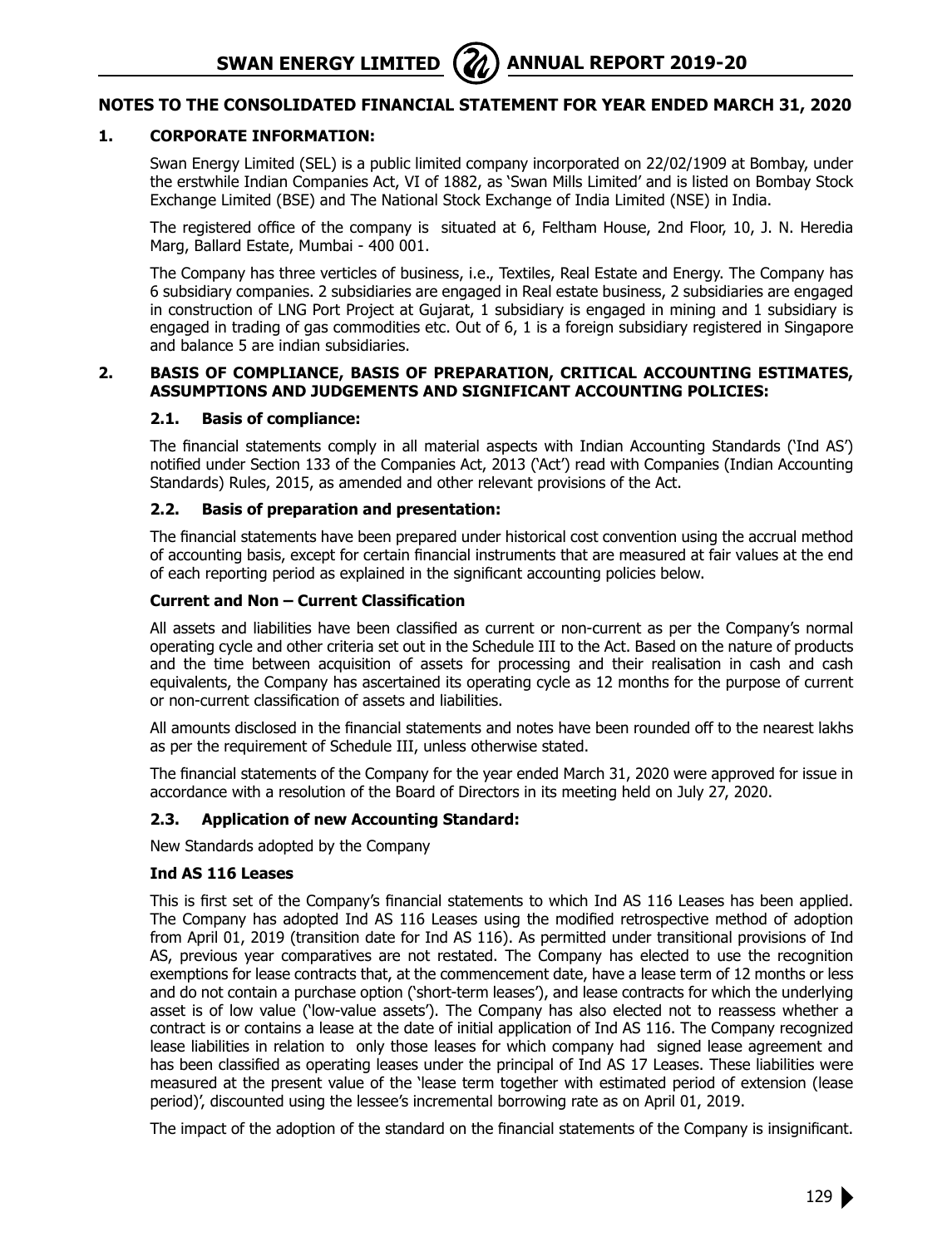## **2.4. Use of Judgements and Estimates:**

The preparation of the financial statements requires management to make estimates, assumptions and judgments that affect the reported balances of assets and liabilities and disclosures as at the date of the financial statements and the reported amounts of income and expense for the periods presented.

The estimates and associated assumptions are based on historical experience and other factors that are considered to be relevant. Actual results may differ from these estimates considering different assumptions and conditions.

Estimates and underlying assumptions are reviewed on an ongoing basis. Impact on account of revisions to accounting estimates are recognised in the period in which the estimates are revised and future periods are affected.

The estimates and assumptions that have a significant risk of causing a material adjustment to the carrying values of assets and liabilities within the next financial year are discussed below:

- a. Estimates of useful lives and residual value of property, plant and equipment and intangible assets;
- b. Measurement of defined benefit obligations;
- c. Measurement and likelihood of occurrence of provisions and contingencies;
- d. Impairment of investments;
- e. Recognition of deferred tax assets; and
- f. Measurement of recoverable amounts of cash-generating units.

#### **2.5 Property, plant and equipment:**

- 2.5.1. Property, plant and equipment are stated at cost net of accumulated depreciation and accumulated impairment losses, if any;
- 2.5.2. The initial cost of an asset comprises its purchase price (including import duties and non-refundable taxes), any costs directly attributable to bringing the asset into the location and condition necessary for it to be capable of operating in the manner intended by management, the initial estimate of any decommissioning obligation, if any, and, borrowing cost for qualifying assets (i.e. assets that necessarily take a substantial period of time to get ready for their intended use);
- 2.5.3. Machinery spares that meet the definition of property, plant and equipment are capitalised;
- 2.5.4. Property, plant and equipment which are not ready for intended use as on date of Balance Sheet are disclosed as "Capital work-in-progress";
- 2.5.5. Subsequent costs are included in the asset's carrying amount or recognised as a separate asset, as appropriate, only when it is probable that future economic benefits associated with the item will flow to the Company and the cost of the item can be measured reliably. All other repairs and maintenance are charged to the Statement of Profit and Loss during the period in which they are incurred;
- 2.5.6. An item of property, plant and equipment and any significant part initially recognised separately as part of property, plant and equipment is derecognised upon disposal; or when no future economic benefits are expected from its use or disposal. Any gain or loss arising on de-recognition of the asset is included in the Statement of Profit and Loss when the asset is derecognised;
- 2.5.7. Depreciation is provided on a pro-rata basis on the straight line method based on estimated useful life prescribed under Schedule II to the Act. Assets costing Rs. 5,000/- or less are charged to the Statement of Profit & Loss in the year of purchase;
- 2.5.8. Components of the main asset that are significant in value and have different useful lives as compared to the main asset are depreciated over their estimated useful life. Useful life of such components has been assessed based on historical experience and internal technical assessment;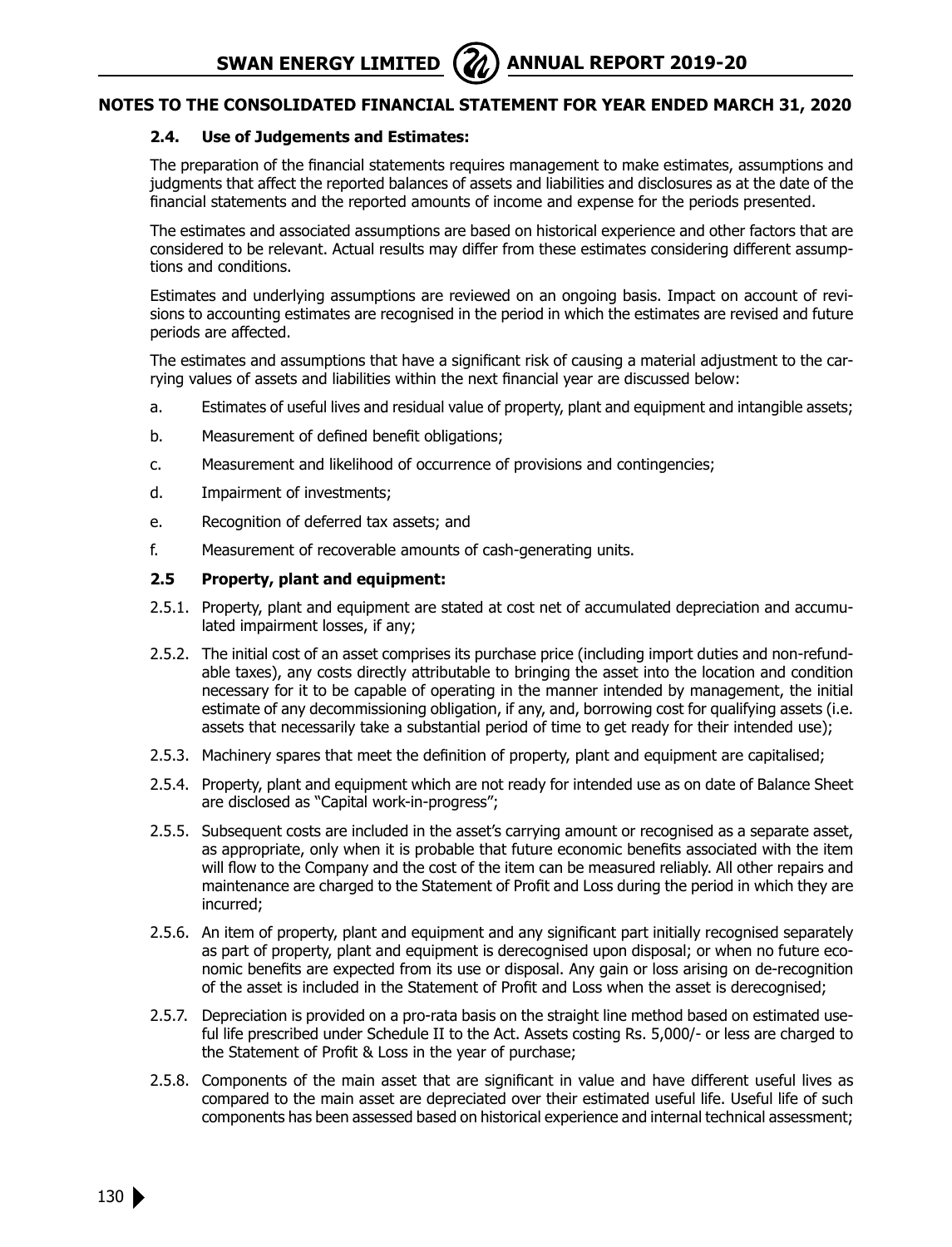# **Notes to the Consolidated Financial Statement for year ended March 31, 2020**

- 2.5.9. Depreciation on spare parts specific to an item of property, plant and equipment is based on life of the related property, plant and equipment. In other cases, the spare parts are depreciated over their estimated useful life based on the technical assessment;
- 2.5.10. Leasehold land is amortised over the primary lease period. Other assets held under finance leases are depreciated over their expected useful lives on the same basis as owned assets. However, when there is no reasonable certainty that ownership will be obtained by the end of the lease term, assets are depreciated over the shorter of the lease term and useful lives;
- 2.5.11. Freehold land is not depreciated;
- 2.5.12. The residual values and useful lives of property, plant and equipment are reviewed at each financial year end and changes, if any, are accounted in the line with revisions to accounting estimates;

#### **2.6. Intangible Assets:**

- 2.6.1. Intangible assets are recognised only if it is probable that the future economic benefits that are attributable to the assets will flow to the enterprise and the cost of the assets can be measured reliably;
- 2.6.2. Intangible assets are carried at cost net of accumulated amortization and accumulated impairment losses, if any;
- 2.6.3. The intangible assets with a finite useful life are amortised using straight line method over their estimated useful lives.
- 2.6.4. An intangible asset is derecognised on disposal, or when no future economic benefits are expected from use or disposal. Gains or losses on de-recognition are determined by comparing proceeds with carrying amount. These are included in profit or loss within other gains/(losses);
- 2.6.5. The estimated useful life is reviewed at each financial year end and changes, if any, are accounted in the line with revisions to accounting estimates;

#### **2.7. Investment property:**

- 2.7.1. Investment property is property (land or a building  $-$  or part of a building  $-$  or both) held either to earn rental income or for capital appreciation or for both, but not for sale in the ordinary course of business, use in production or supply of goods or services or for administrative purposes. Investment properties are stated at cost net of accumulated depreciation and accumulated impairment losses, if any;
- 2.7.2. Any gain or loss on disposal of investment property is calculated as the difference between the net proceeds from disposal and the carrying amount of the investment property is recognised in Statement of Profit and Loss;

#### **2.8. Non-currents assets held for sale:**

- 2.8.1. Non-current assets are classified as held for sale if their carrying amounts will be recovered through a sale transaction rather than through continuing use. This condition is regarded as met only when the sale is highly probable and the asset is available for immediate sale in its present condition subject only to terms that are usual and customary for sale of such assets;
- 2.8.2. Non-current assets classified as held for sale are measured at the lower of carrying amount and fair value less costs to sell;
- 2.8.3. Non current assets classified as held for sale are not depreciated or amortized from the date when they are classified as held for sale.

#### **2.9. Leases:**

A contract is, or contains, a lease if the contract conveys the right to control the use of an identified asset to lessee for a period of time in exchange for consideration. The Company shall reassess whether a contract is, or contains, a lease only if the terms and conditions of the contract are changed.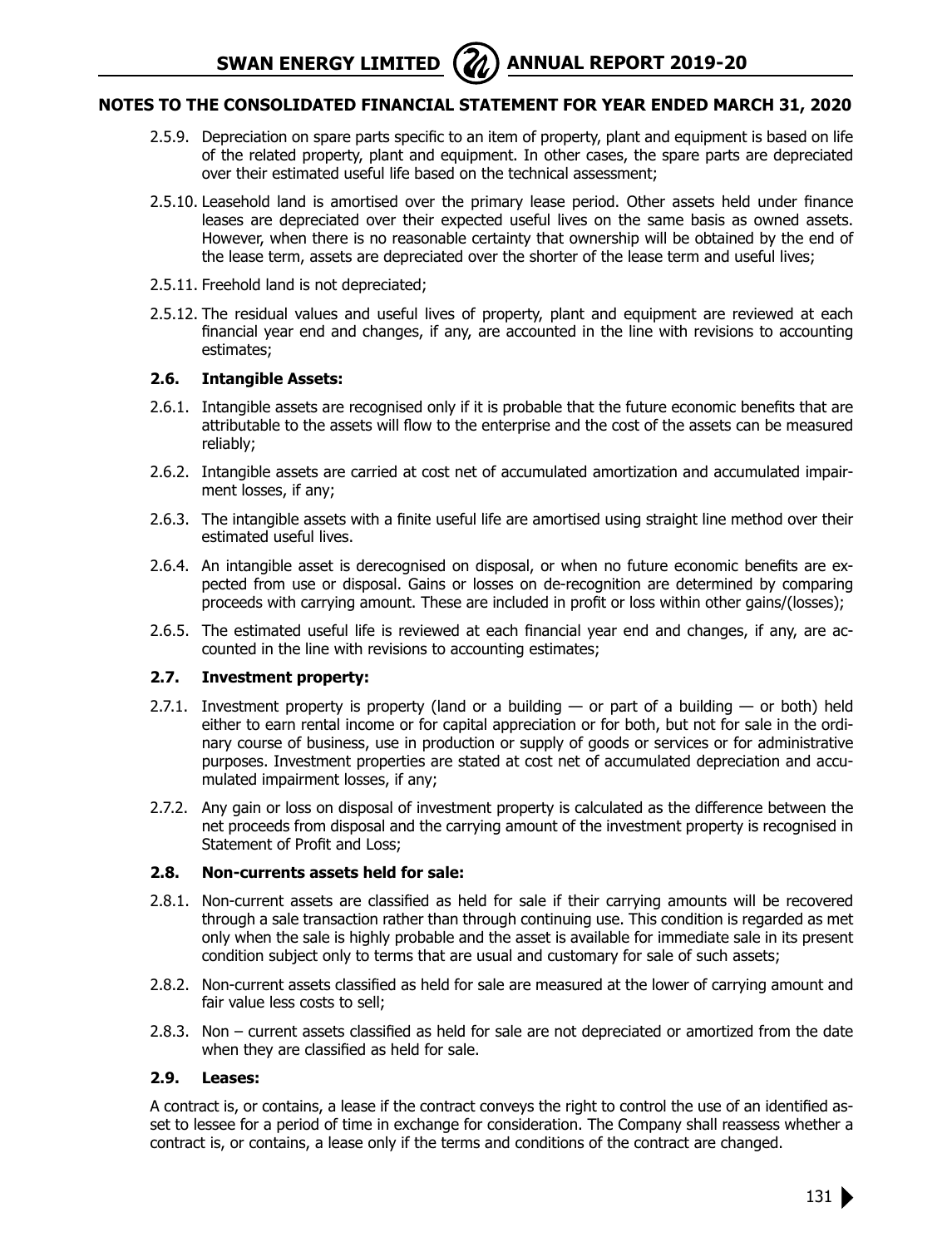# **Notes to the Consolidated Financial Statement for year ended March 31, 2020**

As a Lessee

At the commencement date, company recognises a right-of-use (RoU) asset at cost and a lease liability at present value of the lease payments that are not paid at commencement date. The Lease Payments shall be discounted using Company's incremental borrowing rate on periodic basis. Subsequently, RoU asset is depreciated over lease term and lease liability is reduced as payments are made and an imputed finance cost on lease liability is recognised in Statement of Profit and Loss using the Company's incremental borrowing rate.

If a lease, at the commencement date, has a lease term of 12 months or less, it is treated as Short term lease. Lease payments associated with short term leases are treated as an expense on systematic basis.

#### As a Lessor

A lessor shall classify each of its leases as either an operating lease or a finance lease.

#### Finance leases

A lease is classified as a finance lease if it transfers substantially all the risks and rewards incidental to ownership of an underlying asset. Company shall recognise assets held under a finance lease in its balance sheet and present them as a receivable at an amount equal to the net investment in the lease.

#### Operating leases

A lease is classified as an operating lease if it does not transfer substantially all the risks and rewards incidental to ownership of an underlying asset. Company shall recognise lease payments from operating leases as income on systematic basis in the pattern in which benefit from the use of the underlying asset is diminished.

#### **2.10. Impairment of Non-financial Assets:**

- 2.10.1. Non-financial assets other than inventories, deferred tax assets and non-current assets classified as held for sale are reviewed at each Balance Sheet date to determine whether there is any indication of impairment. If any indication of such impairment exists, the recoverable amount of such assets / cash generating unit is estimated and in case the carrying amount of these assets exceeds their recoverable amount, an impairment is recognised;
- 2.10.2. The recoverable amount is the higher of the fair value less costs of disposal and their value in use. Value in use is arrived at by discounting the future cash flows to their present value based on an appropriate discount factor. Assessment is also done at each Balance Sheet date as to whether there is indication that an impairment loss recognised for an asset in prior accounting periods no longer exists or may have decreased, such reversal of impairment loss is recognised in the Statement of Profit and Loss.

#### **2.11. Inventories:**

- 2.11.1. Inventories comprising Closing stock of finished goods, raw material and consumables and spares are valued at lower of cost (on weighted average) and net realisable value after providing for obsolescence and other losses, where considered necessary;
- 2.11.2. Cost includes all charges in bringing the goods to their present location and condition. Work-inprogress and finished goods include appropriate proportion of overheads and, where applicable, excise duty;
- 2.11.3. Net realisable value is the estimated selling price in the ordinary course of business, less the estimated costs of completion and the estimated costs necessary to make the sale.

#### **2.12. Investment in Subsidiaries:**

Investments in equity shares of Subsidiaries are recorded at cost and reviewed for impairment at each reporting date.

#### **2.13. Fair Value measurement:**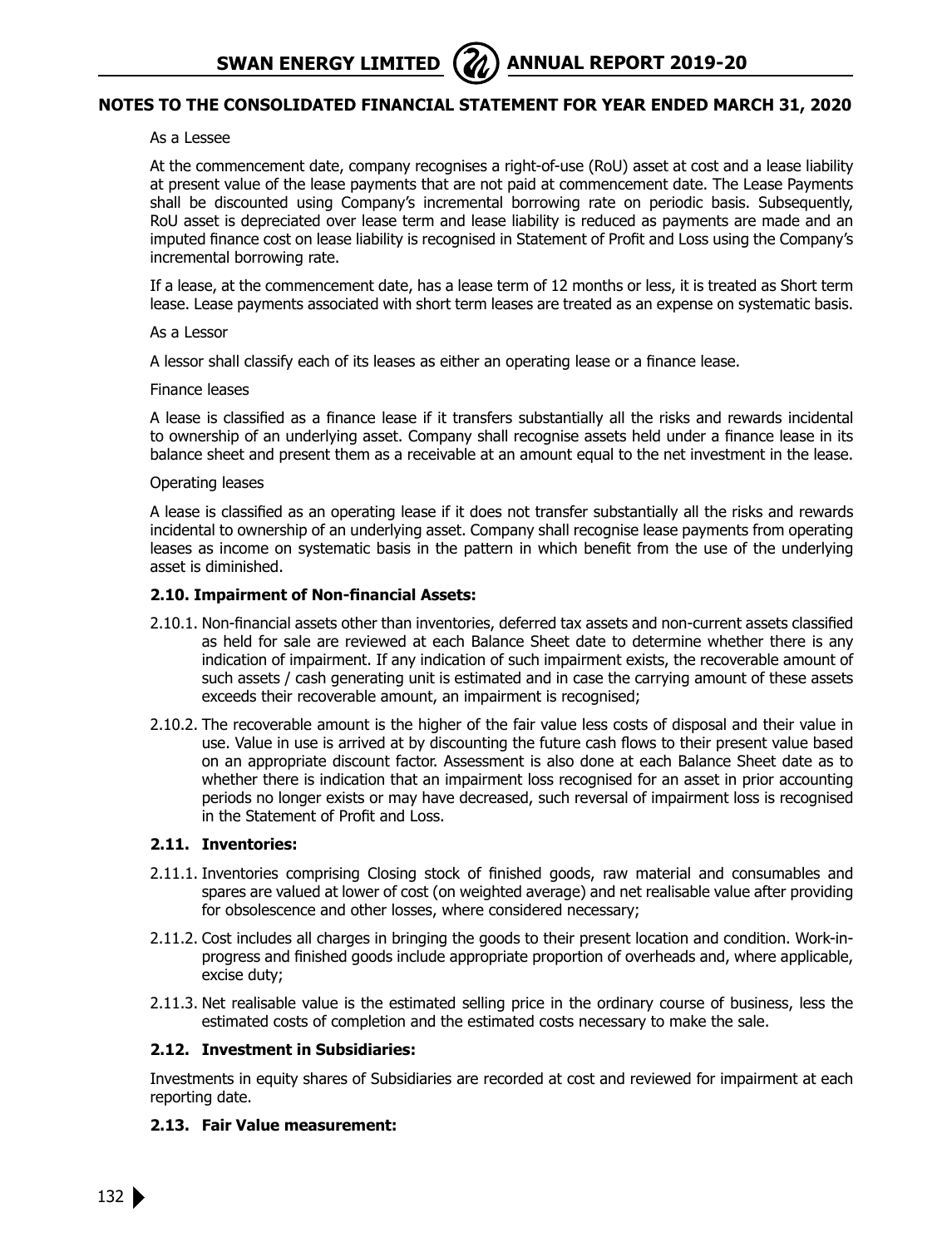# **Notes to the Consolidated Financial Statement for year ended March 31, 2020**

- 2.13.1. The Company measures certain financial instruments at fair value at each reporting date;
- 2.13.2. Certain accounting policies and disclosures require the measurement of fair values, for both financial and non- financial assets and liabilities;
- 2.13.3. Fair value is the price that would be received to sell an asset or paid to transfer a liability in an orderly transaction between market participants at the measurement date in the principal or, in its absence, the most advantageous market to which the Company has access at that date. The fair value of a liability also reflects its non-performance risk;
- 2.13.4. The best estimate of the fair value of a financial instrument on initial recognition is normally the transaction price – i.e. the fair value of the consideration given or received. If the Company determines that the fair value on initial recognition differs from the transaction price and the fair value is evidenced neither by a quoted price in an active market for an identical asset or liability nor based on a valuation technique that uses only data from observable markets, then the financial instrument is initially measured at fair value, adjusted to defer the difference between the fair value on initial recognition and the transaction price. Subsequently that difference is recognised in Statement of Profit and Loss on an appropriate basis over the life of the instrument but no later than when the valuation is wholly supported by observable market data or the transaction is closed out;
- 2.13.5. While measuring the fair value of an asset or liability, the Company uses observable market data as far as possible. Fair values are categorised into different levels in a fair value hierarchy based on the inputs used in the valuation technique as follows:
	- Level 1: quoted prices (unadjusted) in active markets for identical assets or liabilities
	- Level 2: inputs other than quoted prices included in Level 1 that are observable for the assets or liability, either directly (i.e. as prices) or indirectly (i.e. derived from prices)
	- Level 3: inputs for the assets or liability that are not based on observable market data (unobservable inputs);
- 2.13.6. When quoted price in active market for an instrument is available, the Company measures the fair value of the instrument using that price. A market is regarded as active if transactions for the asset or liability take place with sufficient frequency and volume to provide pricing information on an ongoing basis;
- 2.13.7. If there is no quoted price in an active market, then the Company uses valuation techniques that maximise the use of relevant observable inputs and minimise the use of unobservable inputs. The chosen valuation technique incorporates all of the factors that market participants would take into account in pricing a transaction;
- 2.13.8. The Company regularly reviews significant unobservable inputs and valuation adjustments. If third party information, such as broker quotes or pricing services, is used to measure fair values, then the Company assesses the evidence obtained from third parties to support the conclusion that these valuations meet the requirements of Ind AS, including the level in the fair value hierarchy in which the valuations should be classified.

#### **2.14. Financial Instruments:**

2.14.1. Financial Assets:

 Financial assets are recognised when the Company becomes a party to the contractual provisions of the instrument.

On initial recognition, a financial asset is recognised at fair value, in case of financial assets which are recognised at fair value through profit and loss, its transaction cost are recognised in the statement of profit and loss. In other cases, the transaction cost are attributed to the acquisition value of the financial asset.

Financial assets are subsequently classified as measured at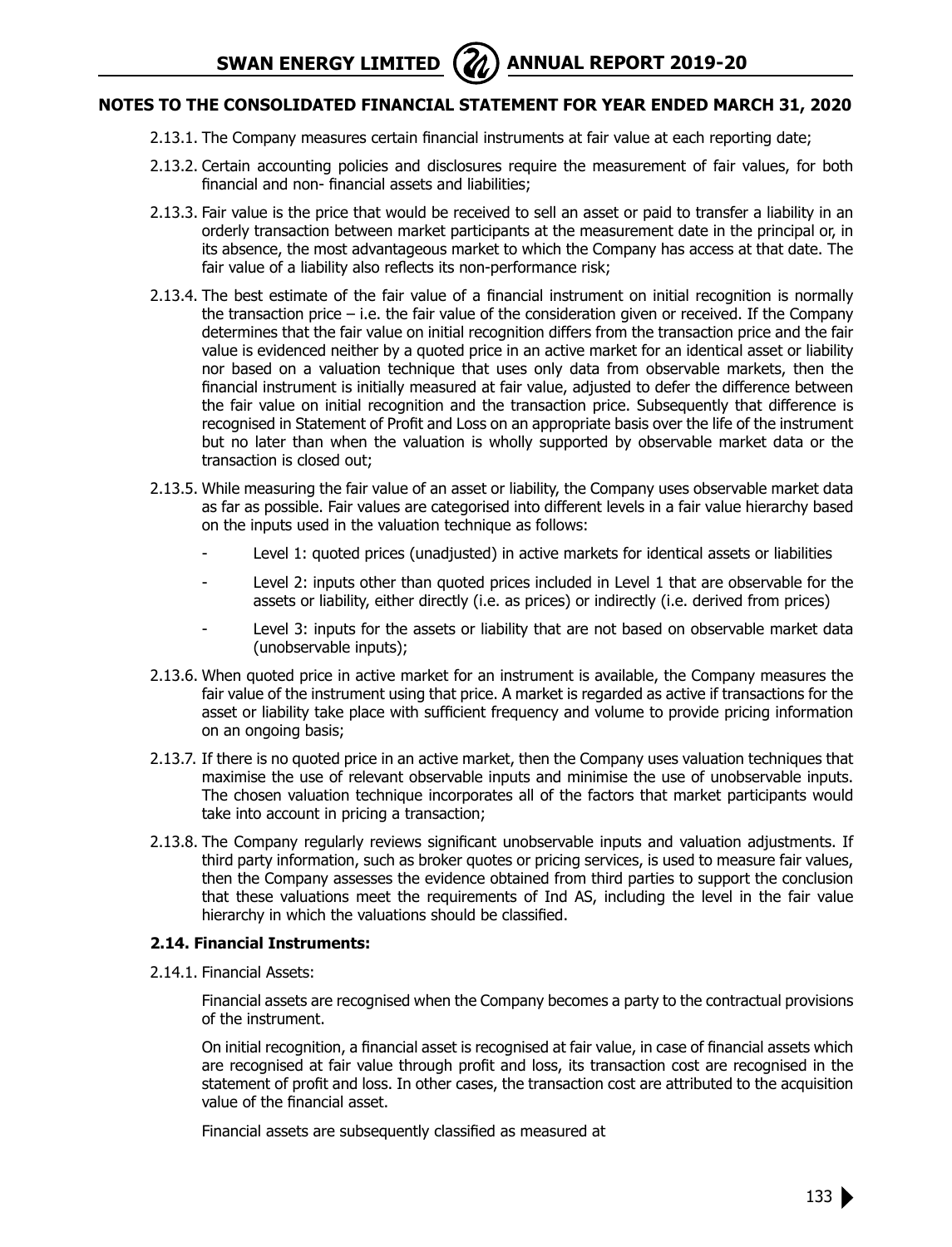# **Notes to the Consolidated Financial Statement for year ended March 31, 2020**

- amortised cost
- fair value through profit and loss (FVTPL)
- fair value through other comprehensive income (FVOCI).

Financial assets are not reclassified subsequent to their recognition, except if and in the period the Company changes its business model for managing financial assets.

#### **Trade Receivables and Loans:**

Trade receivables and loans are initially recognised at fair value. Subsequently, these assets are held at amortised cost, using the effective interest rate (EIR) method net of any expected credit losses. The EIR is the rate that discounts estimated future cash income through the expected life of financial instrument.

#### **Debt instruments:**

Debt instruments are subsequently measured at amortised cost, FVOCI or FVTPL till derecognition on the basis of:

- the entity's business model for managing the financial assets and
- the contractual cash flow characteristics of the financial asset.

#### Measured at amortised cost:

Financial assets that are held within a business model whose objective is to hold financial assets in order to collect contractual cash flows that are solely payments of principal and interest, are subsequently measured at amortised cost using the effective interest rate ('EIR') method less impairment, if any. The amortisation of EIR and loss arising from impairment, if any is recognised in the Statement of Profit and Loss.

#### Measured at FVOCI:

Financial assets that are held within a business model whose objective is achieved by both, selling financial assets and collecting contractual cash flows that are solely payments of principal and interest, are subsequently measured at FVOCI. Fair value movements are recognized in the other comprehensive income (OCI). Interest income measured using the EIR method and impairment losses, if any are recognised in the Statement of Profit and Loss. On de-recognition, cumulative gain or loss previously recognised in OCI is reclassified from the equity to 'other income' in the Statement of Profit and Loss.

#### Measured at FVTPL:

A financial asset not classified as either amortised cost or FVOCI, is classified as FVTPL. Such financial assets are measured at fair value with all changes in fair value, including interest income and dividend income if any, recognised as 'other income' in the Statement of Profit and Loss.

#### **Equity Instruments:**

All investments in equity instruments classified under financial assets are initially measured at fair value, the Company may, on initial recognition, irrevocably elect to measure the same either at FVOCI or FVTPL.

The Company makes such election on an instrument-by-instrument basis. Fair value changes on an equity instrument is recognised as other income in the Statement of Profit and Loss unless the Company has elected to measure such instrument at FVOCI. Fair value changes excluding dividends, on an equity instrument measured at FVOCI are recognised in OCI. Amounts recognised in OCI are not subsequently reclassified to the Statement of Profit and Loss. Dividend income on the investments in equity instruments are recognised as 'other income' in the Statement of Profit and Loss.s

#### **De-recognition:**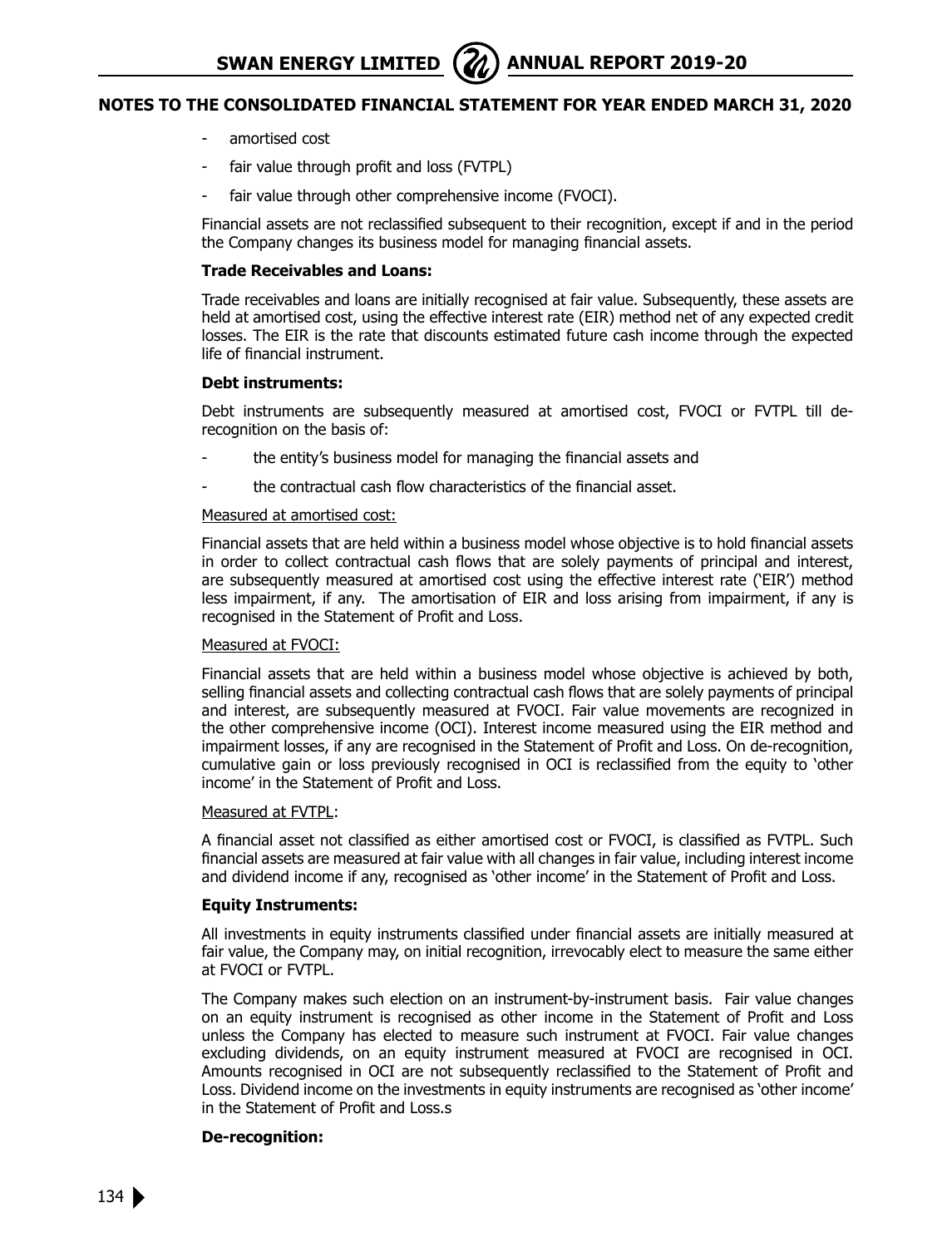## **Notes to the Consolidated Financial Statement for year ended March 31, 2020**

The Company derecognises a financial asset when the contractual rights to the cash flows from the financial asset expire, or it transfers the contractual rights to receive the cash flows from the asset;

#### **Redeemable Preference shares:**

Redeemable preference share are separated into liability and equity components based on the terms of the contract.

On issuance of the redeemable preference shares, the fair value of the liability component is determined using a market rate for an equivalent non convertible instrument. This amount is classified as financial liability measured at amortized cost (net of transaction cost) until it is extinguished on redemption.

Transaction cost are apportioned between the liability and equity component of the redeemable preference share based on the allocation of the proceed to the liability and equity component when the instrument are initially recognized.

#### **2.14.2.Financial Liabilities:**

#### **Initial recognition and measurement:**

Financial liabilities are recognised when the Company becomes a party to the contractual provisions of the instrument. Financial liabilities are initially measured at the amortised cost unless at initial recognition, they are classified as FVTPL. In case of trade payables, they are initially recognised at fair value and subsequently, these liabilities are held at amortised cost, using the effective interest method.

#### **Subsequent measurement:**

Financial liabilities are subsequently measured at amortised cost using the EIR method. Financial liabilities carried at FVTPL are measured at fair value with all changes in fair value recognised in the Statement of Profit and Loss.

#### **De-recognition:**

A financial liability is derecognised when the obligation specified in the contract is discharged, cancelled or expires;

#### **2.14.3.Financial guarantees:**

Financial guarantee contracts issued by the Company are those contracts that require a payment to be made to reimburse the holder for a loss it incurs because the specified debtor fails to make a payment when due in accordance with the terms of the debt instrument. Financial guarantee contracts are recognised initially as a liability at fair value, adjusted for transaction costs that are directly attributable to the issuance of the guarantee. Subsequently, the liability is measured at the higher of the amount of loss allowance determined as per impairment requirements of Ind AS 109 and the fair value initially recognised less cumulative amortisation;

#### **2.14.4.Derivative financial instruments:**

The Company uses derivative financial instruments to manage the exposure on account of fluctuation in interest rate and foreign exchange rates. Such derivative financial instruments are initially recognised at fair value on the date on which a derivative contract is entered into and are subsequently measured at fair value with the changes being recognised in the Statement of Profit and Loss. Derivatives are carried as financial assets when the fair value is positive and as financial liabilities when the fair value is negative;

#### **2.14.5.Embedded derivatives:**

If the hybrid contract contains a host that is a financial asset within the scope of Ind-AS 109,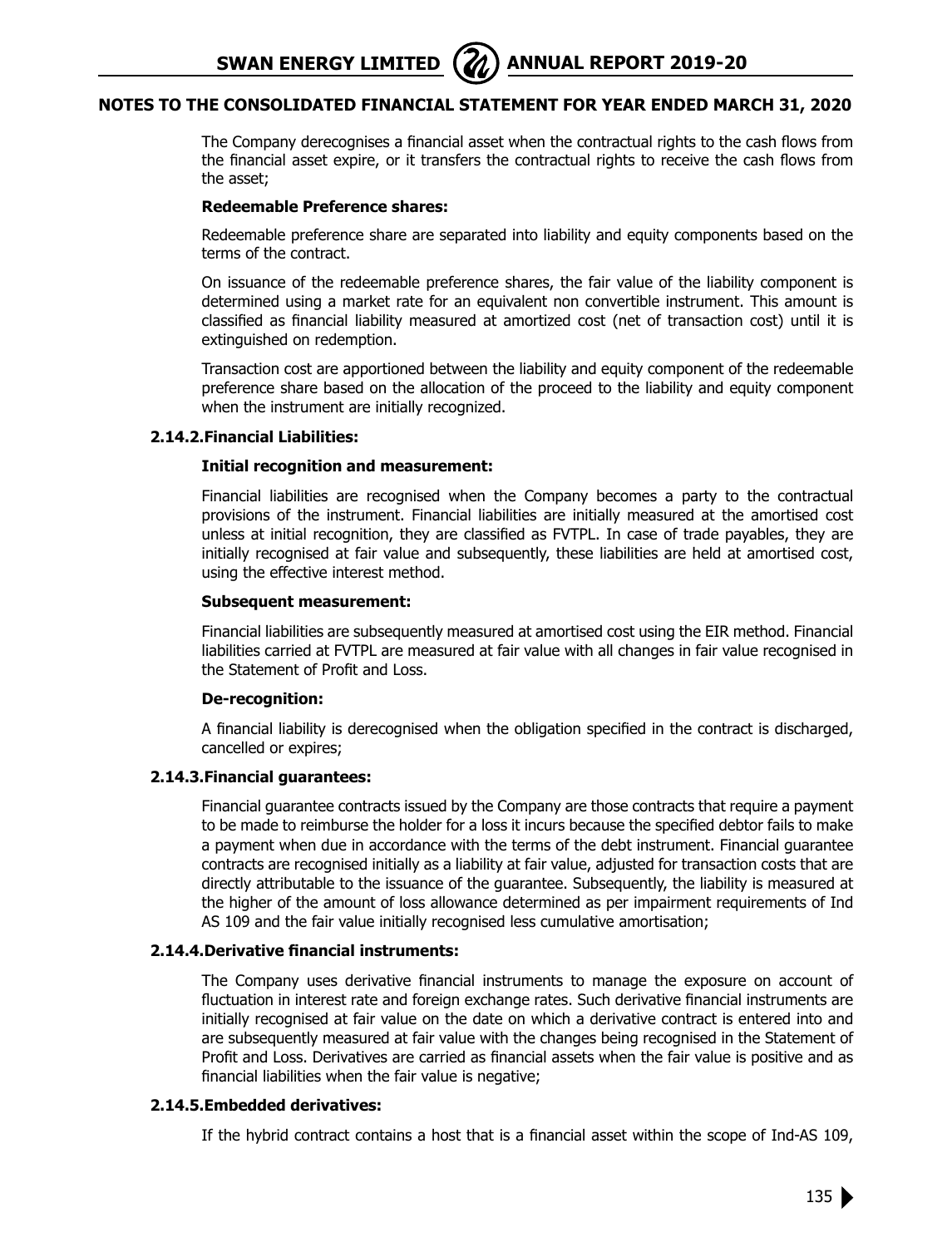

# **Notes to the Consolidated Financial Statement for year ended March 31, 2020**

the classification requirements contained in Ind AS 109 are applied to the entire hybrid contract. Derivatives embedded in all other host contracts, including financial liabilities are accounted for as separate derivatives and recorded at fair value if their economic characteristics and risks are not closely related to those of the host contracts and the host contracts are not held for trading or designated at FVTPL. These embedded derivatives are measured at fair value with changes in fair value recognised in Statement of Profit and Loss, unless designated as effective hedging instruments. Reassessment only occurs if there is either a change in the terms of the contract that significantly modifies the cash flows;

#### **2.14.6.Offsetting of financial instruments:**

Financial assets and financial liabilities are offset and the net amount is reported in the Balance Sheet, if there is a currently enforceable legal right to offset the recognised amounts and there is an intention to settle on a net basis, or to realise the assets and settle the liabilities simultaneously.

#### **2.15. Revenue Recognition:**

#### **2.15.1. Sale of goods:**

The Company is engaged in the Business of textiles and development of property. Revenue from sale of properties under construction is recognised on the basis of actual bookings done (provided the significant risks and rewards have been transferred to the buyer and there is reasonable certainty of realisation of the monies). Revenue from textiles is recognised when it is earned and no significant uncertainty exists as to its realization or collection.

Revenue is recognised upon transfer of control of promised goods to customers in an amount that reflects the consideration which the Company expects to receive in exchange for those goods.

Revenue from the sale of regassification services is recognised at a point in time when the control of RLNG is transferred to the customers at the point of dispatch.

The Company is engaged in the Business of desilting and mining and recognises revenue to depict the transfer of promised goods or services to customers at an amount that reflects the consideration to which the entity expects to be entitled in exchange for those goods or services.

Revenue is measured based on the transaction price, which is the consideration, adjusted for discounts, price concessions, incentives, and returns, if any, as specified in the contracts with the customers. Revenue excludes taxes collected from customers on behalf of the government. Accruals for discounts/incentives and returns are estimated (using the most likely method) based on accumulated experience and underlying schemes and agreements with customers. Due to the short nature of credit period given to customers, there is no financing component in the contract.

Further Sales from real estate are net of cancellation of sale and amount payable to the developer and taxes, if any.

#### **Trade Receivables**

A receivable represents the Company's right to an amount of consideration that is unconditional (i.e., only the passage of time is required before payment of the consideration is due).

#### **Contract liabilities**

A contract liability is the obligation to transfer goods to a customer for which the Company has received consideration (or an amount of consideration is due) from the customer. If a customer pays consideration before the Company transfers goods or services to the customer, a contract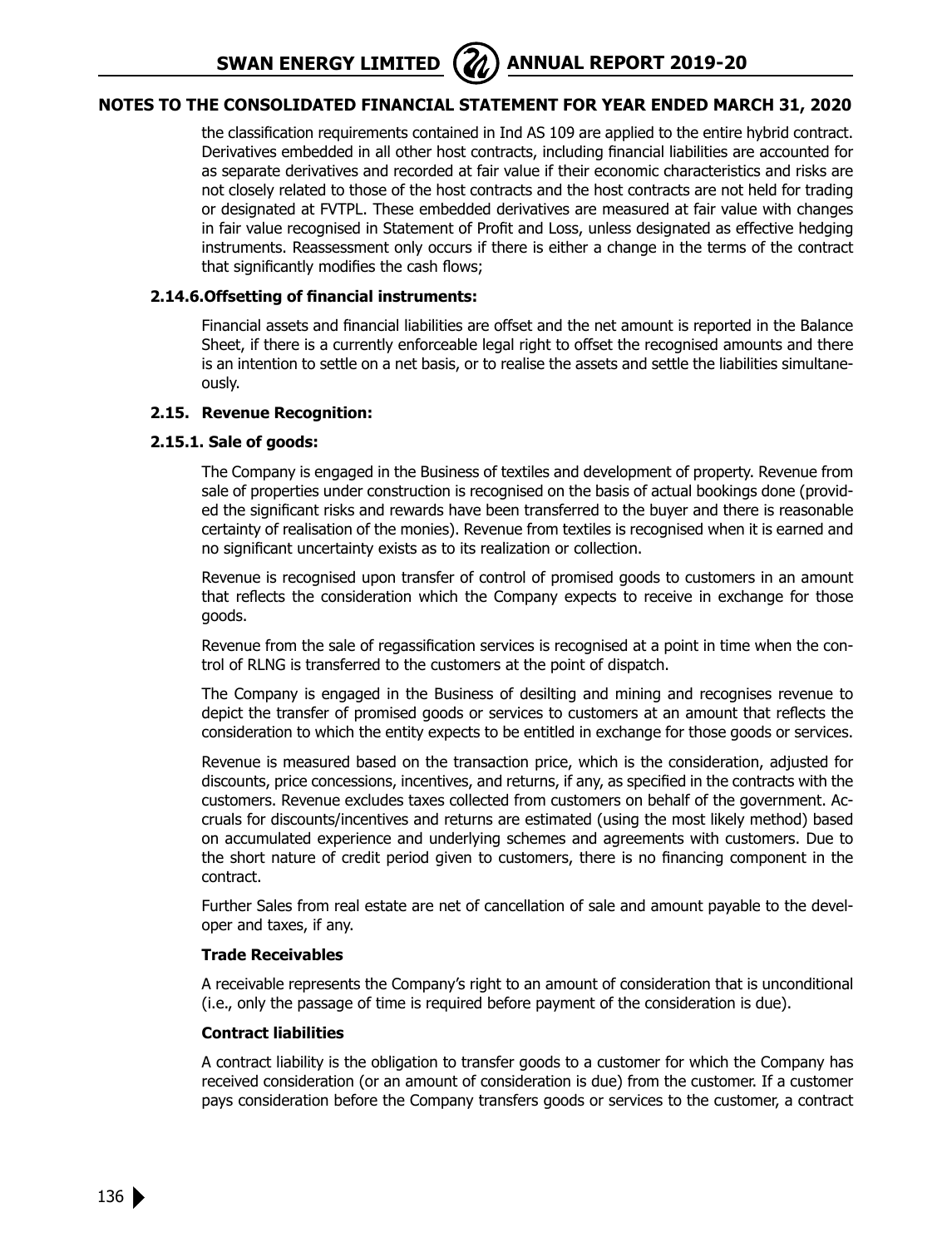# **Notes to the Consolidated Financial Statement for year ended March 31, 2020**

liability is recognised when the payment is made, or the payment is due (whichever is earlier). Contract liabilities are recognised as revenue when the Company performs under the contract.

#### **2.15.2 Rendering of Services**

Revenue is recognized from rendering of services when the performance obligation is satisfied and the services are rendered in accordance with the terms of customer contracts. Revenue is measured based on the transaction price, which is the consideration, as specified in the contract with the customer. Revenue also excludes taxes collected from customers.

- 2.15.3. Income from export incentives such as duty drawback and premium on sale of import licenses are recognised on accrual basis;
- 2.15.4. Income from sale of scrap is accounted for on realisation;
- 2.15.5. Interest income is recognized using the effective interest rate (EIR) method;
- 2.15.6. Dividend income on investments is recognised when the right to receive dividend is established;
- 2.15.7. Insurance claims are accounted for on the basis of claims admitted / expected to be admitted and to the extent that the amount recoverable can be measured reliably and it is reasonable to expect ultimate collection.
- 2.15.8. Rent for the immovable properties is recognised on accrual basis as per the respective agreements with the parties.

#### **2.16 Employee Benefits:**

#### 2.16.1. **Short-term employee benefits:**

Short-term employee benefits (including leave) are recognized as an expense at an undiscounted amount in the Statement of Profit and Loss of the year in which the related services are rendered;

#### 2.16.2. **Post-employment benefits:**

The Company operates the following post – employment schemes:

- Defined contribution plans such as provident fund; and
- Defined benefit plans such as gratuity

#### **Defined Contribution Plans:**

Obligations for contributions to defined contribution plans such as provident fund are recognised as an expense in the Statement of Profit and Loss as the related service is provided.

#### **Defined Benefit Plans:**

The Company's net obligation in respect of defined benefit plans such as gratuity is calculated by estimating the amount of future benefit that the employees have earned in the current and prior periods, discounting that amount and deducting the fair value of any plan assets.

The calculation of defined benefit obligation is performed at each reporting period end by a qualified actuary using the projected unit credit method. When the calculation results in a potential asset for the Company, the recognised asset is limited to the present value of the economic benefits available in the form of any future refunds from the plan or reductions in future contributions to the plan.

The current service cost of the defined benefit plan, recognized in the Statement of Profit and Loss as part of employee benefit expense, reflects the increase in the defined benefit obligation resulting from employee service in the current year, benefit changes, curtailments and settlements. Past service costs are recognized immediately in the Statement of Profit and Loss.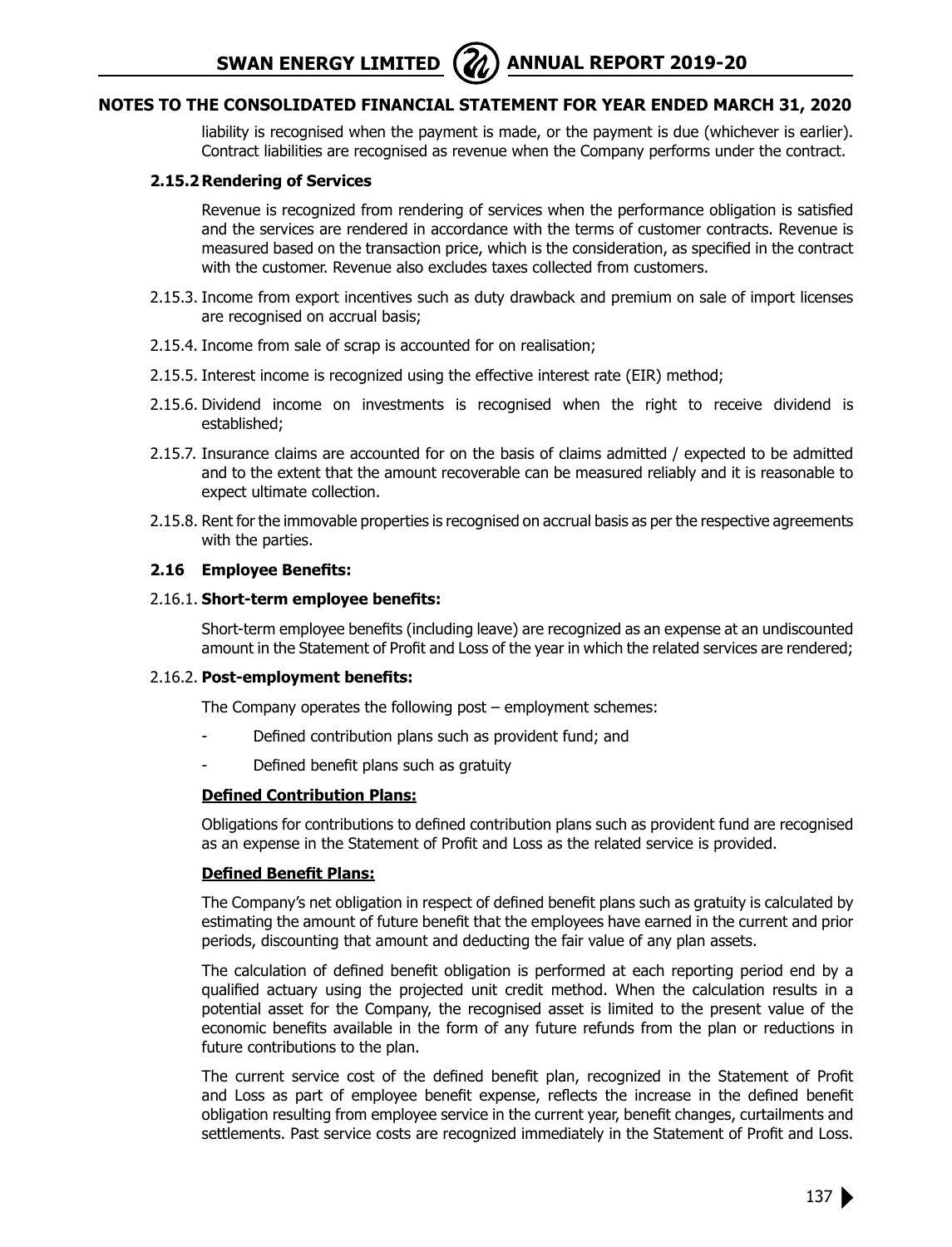# **Notes to the Consolidated Financial Statement for year ended March 31, 2020**

The net interest is calculated by applying the discount rate to the net balance of the defined benefit obligation and the fair value of plan assets. This net interest is included in employee benefit expense in the Statement of Profit and Loss.

Re-measurement gains and losses arising from experience adjustments and changes in actuarial assumptions are recognised in the period in which they occur, directly in other comprehensive income.

#### **2.17. Borrowing costs:**

- 2.17.1. Borrowing costs consist of interest and other costs incurred in connection with the borrowing of funds. Borrowing costs also include exchange differences to the extent regarded as an adjustment to the borrowing costs;
- 2.17.2. Borrowing costs that are attributable to the acquisition or construction of qualifying assets (i.e. an asset that necessarily takes a substantial period of time to get ready for its intended use) are capitalized as a part of the cost of such assets. All other borrowing costs are charged to the Statement of Profit and Loss;
- 2.17.3. Investment Income earned on the temporary investment of funds of specific borrowings pending their expenditure on qualifying assets is deducted from the borrowing costs eligible for capitalisation.

#### **2.18. Foreign Currency Transactions:**

2.18.1. The financial statements are presented in INR, the functional currency of the Company (i.e. the currency of the primary economic environment in which the Company operates);

#### 2.18.2. **Monetary items:**

Transactions in foreign currencies are initially recorded at their respective exchange rates at the date the transaction first qualifies for recognition.

Monetary assets and liabilities denominated in foreign currencies are translated at exchange rates prevailing on the reporting date.

Exchange differences arising on settlement or translation of monetary items (except for long term foreign currency monetary items outstanding as of March 31, 2020 which are accumulated in "Foreign Currency Monetary Item Translation Difference Account" and amortised over balance period of liability) are recognised in Statement of Profit and Loss either as profit or loss on foreign currency transaction and translation or as borrowing costs to the extent regarded as an adjustment to borrowing costs.

#### 2.18.3. **Non – Monetary items:**

Non-monetary items that are measured in terms of historical cost in a foreign currency are translated using the exchange rates at the dates of the initial transactions.

### **2.19. Government Grants:**

- 2.19.1. Government grants are recognized where there is reasonable assurance that the grant will be received and all attached conditions will be complied with;
- 2.19.2. When the grant relates to an expense item, it is recognized in Statement of Profit and Loss on a systematic basis over the periods that the related costs, for which it is intended to compensate, are expensed;
- 2.19.3. Government grants relating to property, plant and equipment are presented as deferred income and are credited to the Statement of Profit and Loss on a systematic and rational basis over the useful life of the asset.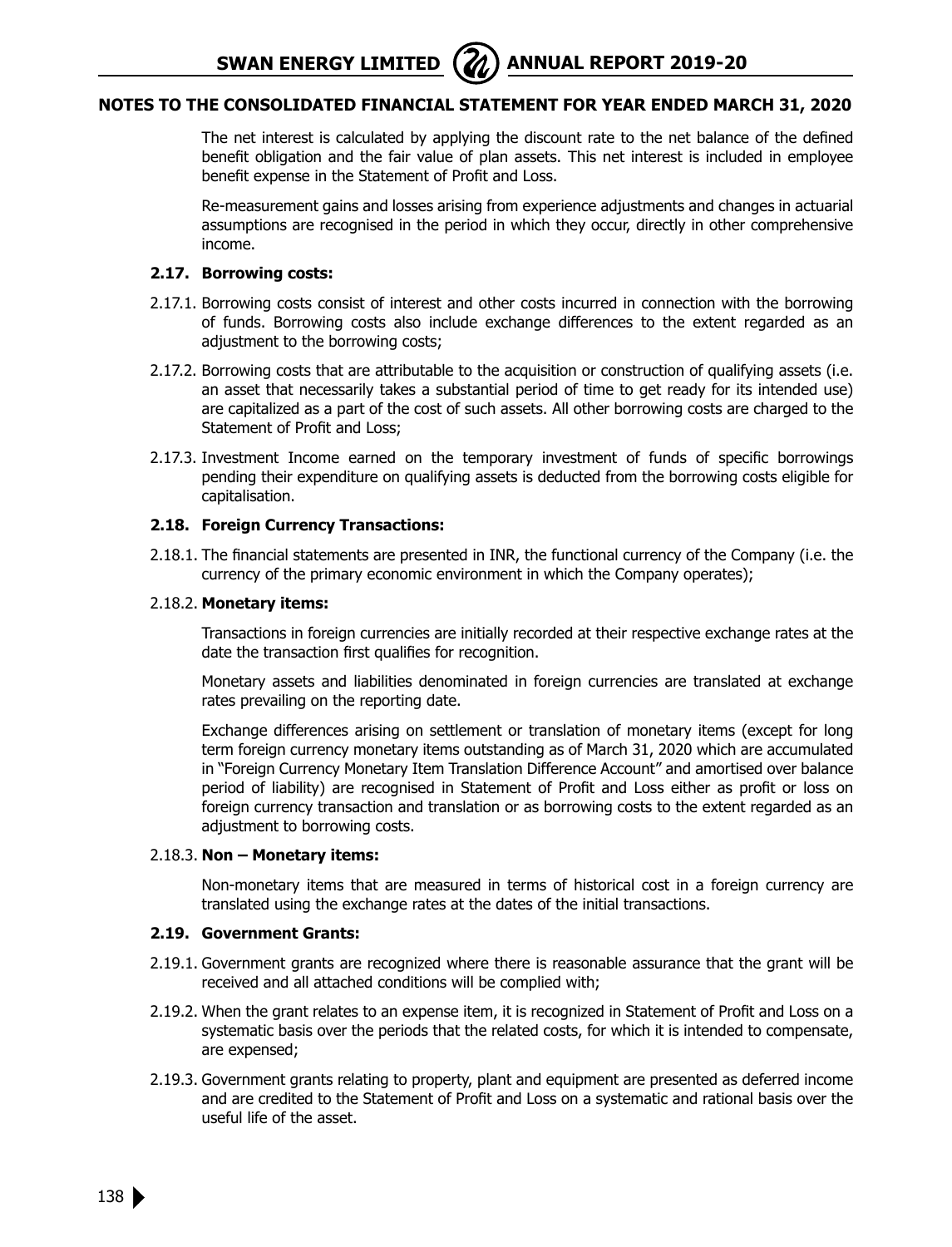## **2.20. Provisions and Contingent Liabilities:**

- 2.20.1. Provisions are recognized when there is a present obligation (legal or constructive) as a result of a past event, it is probable that an outflow of resources embodying economic benefits will be required to settle the obligation and a reliable estimate can be made of the amount of the obligation;
- 2.20.2. The expenses relating to a provision is presented in the Statement of Profit and Loss net of reimbursements, if any;
- 2.20.3. If the effect of the time value of money is material, provisions are discounted using a current pre-tax rate that reflects, when appropriate, the risks specific to the liability. When discounting is used, the increase in the provision due to the passage of time is recognized as a finance cost;
- 2.20.4. Contingent liabilities are possible obligations whose existence will only be confirmed by future events not wholly within the control of the Company, or present obligations where it is not probable that an outflow of resources will be required or the amount of the obligation cannot be measured with sufficient reliability;
- 2.20.5. Contingent liabilities are not recognized in the financial statements but are disclosed unless the possibility of an outflow of economic resources is considered remote.

#### **2.21. Taxes on Income**

#### 2.21.1. **Current Tax**

Income-tax Assets and Liabilities are measured at the amount expected to be recovered from or paid to the taxation authorities. The tax rates and tax laws used to compute the amount are those that are enacted or substantively enacted, by the end of reporting period.

Current Tax items are recognised in correlation to the underlying transaction either in the Statement of Profit and Loss, other comprehensive income or directly in equity;

#### 2.21.2. **Deferred tax**

Deferred tax is provided using the Balance Sheet method on temporary differences between the tax bases of assets and liabilities and their carrying amounts for financial reporting purposes at the reporting date.

Deferred tax liabilities are recognised for all taxable temporary differences. Deferred tax assets are recognised for all deductible temporary differences, the carry forward of unused tax credits and any unused tax losses. Deferred tax assets are recognised to the extent that it is probable that taxable profit will be available against which the deductible temporary differences, and the carry forward of unused tax credits and unused tax losses can be utilised.

The carrying amount of deferred tax assets is reviewed at each reporting date and reduced to the extent that it is no longer probable that sufficient taxable profit will be available to allow all or part of the deferred tax asset to be utilised. Unrecognised deferred tax assets are re-assessed at each reporting date and are recognised to the extent that it has become probable that future taxable profits will allow the deferred tax asset to be recovered.

Deferred tax assets and liabilities are measured at the tax rates that are expected to apply in the year when the asset is realised or the liability is settled, based on tax rates and tax laws that have been enacted or substantively enacted at the reporting date.

Deferred Tax items are recognised in correlation to the underlying transaction either in the Statement of Profit and Loss, other comprehensive income or directly in equity.

Deferred tax assets and deferred tax liabilities are offset if a legally enforceable right exists to set off current tax assets against current tax liabilities and the deferred taxes relate to the same taxable entity and the same taxation authority.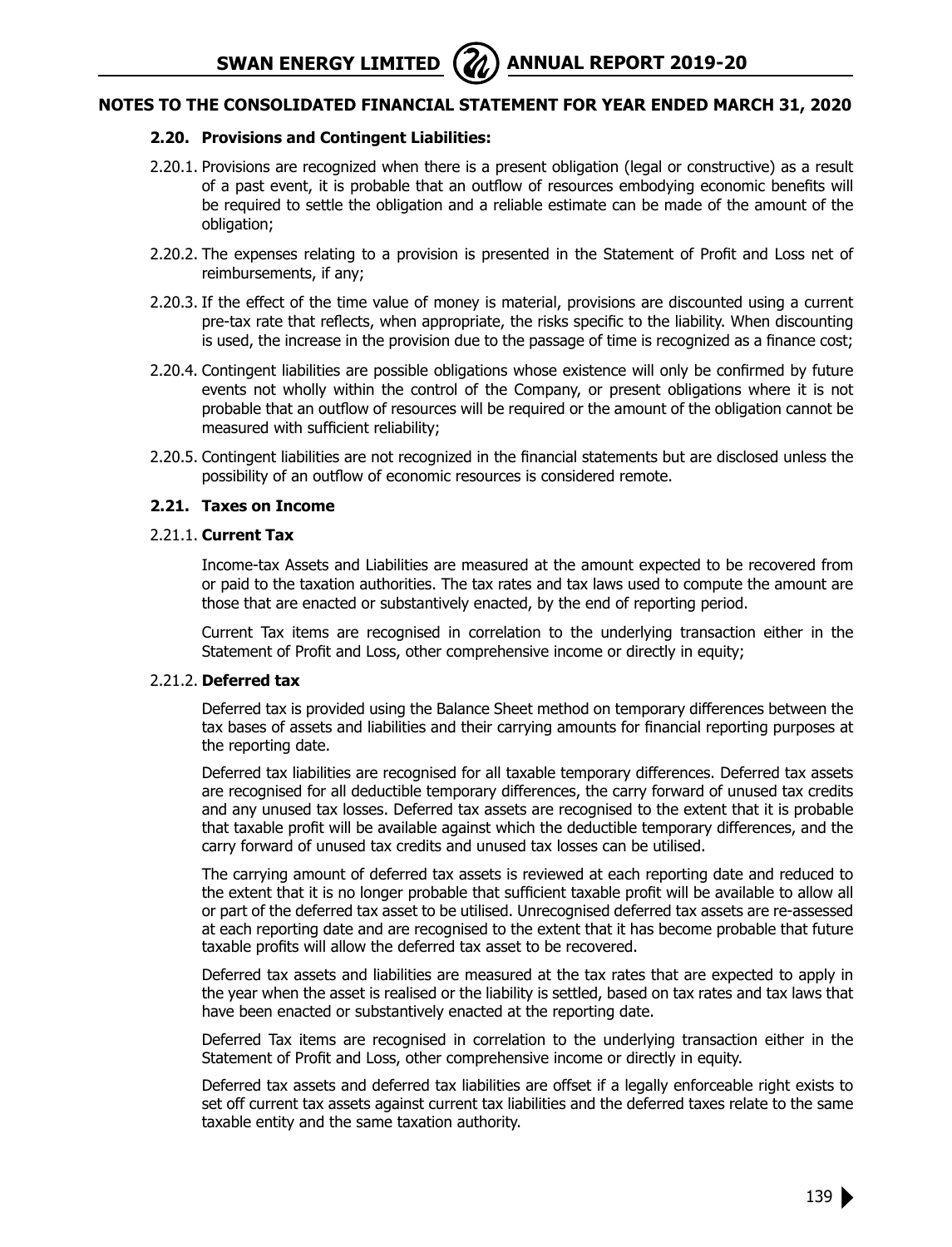#### **2.22. Earnings per share**

- 2.22.1. Basic earnings per share are calculated by dividing the profit or loss for the period attributable to equity shareholders (after deducting preference dividends, if any, and attributable taxes) by the weighted average number of equity shares outstanding during the period;
- 2.22.2. For the purpose of calculating diluted earnings per share, the profit or loss for the period attributable to equity shareholders and the weighted average number of shares outstanding during the year are adjusted for the effect of all dilutive potential equity shares.

#### **2.23. Cash and Cash equivalents:**

Cash and cash equivalents in the Balance Sheet include cash at bank, cash, cheque, draft on hand and demand deposits with an original maturity of less than three months, which are subject to an insignificant risk of changes in value.

For the purpose of Statement of Cash Flows, Cash and cash equivalents include cash at bank, cash, cheque and draft on hand. The Company considers all highly liquid investments with a remaining maturity at the date of purchase of three months or less and that are readily convertible to known amounts of cash to be cash equivalents.

#### **2.24. Cash Flows:**

Cash flows are reported using the indirect method, where by net profit before tax is adjusted for the effects of transactions of a non-cash nature, any deferrals or accruals of past or future operating cash receipts or payments and item of income or expenses associated with investing or financing cash flows. The cash flows from operating, investing and financing activities are segregated.

#### **2.25. Dividend:**

Final dividend on shares are recorded as a liability on the date of approval by the shareholders and interim dividends are recorded as a liability on the date of declaration by the Company's Board of Directors.

#### **Particulars Freehold Land Buildings Plant & Machinery Computers Furniture, Fixtures & Equipments Office Equipments Motor Vehicles Tangibles Total Gross Carrying Value As at April 01, 2018 6,839.91 1,233.18 7,351.99 107.15 1,187.95 1,370.99 728.85 18,820.02**  Additions - | - | 70.74 | 21.64 | 1.93 | - | - | 94.31 Deductions - | - | - | 0.78 | - | - | 10.94 | 11.72 | **As at March 31, 2019 6,839.91 1,233.18 7,422.73 128.01 1,189.88 1,370.99 717.91 18,902.61**  Additions 85.00 - 184.84 13.62 171.87 17.67 122.89 595.89 Deductions - | - | - | - | - | | - | - | -**As at March 31, 2020 6,924.91 1,233.18 7,607.57 141.63 1,361.75 1,388.66 840.80 19,498.50**

#### **3 (i) Property, Plant and Equipment (**` **in Lakhs)**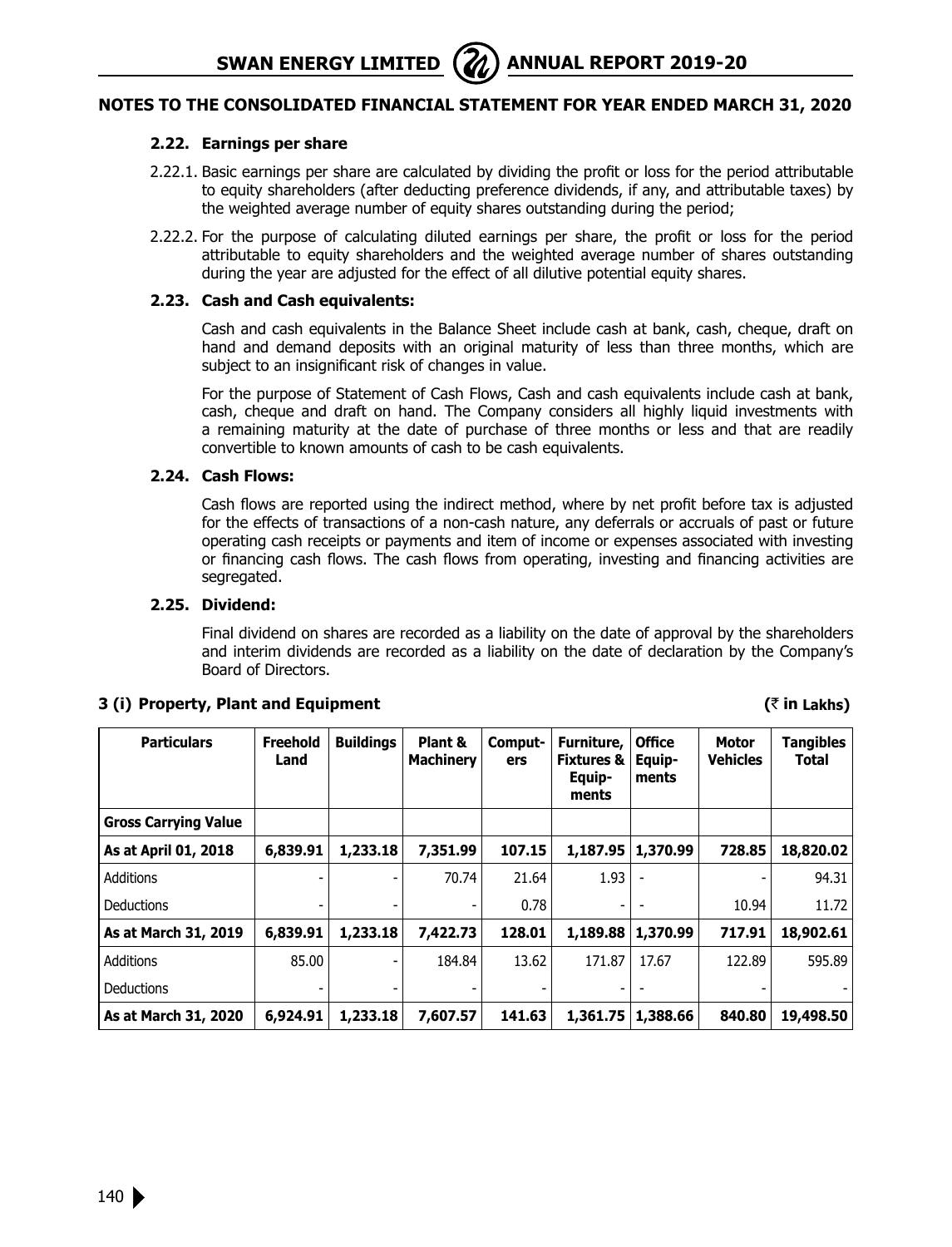

# **Notes to the Consolidated Financial Statement for year ended March 31, 2020**

| <b>Accumulated</b><br>depreciation |          |        |          |        |        |        |        |           |
|------------------------------------|----------|--------|----------|--------|--------|--------|--------|-----------|
| As at April 01, 2018               | ۰        | 280.59 | 2,728.38 | 75.06  | 646.49 | 433.82 | 494.11 | 4,658.45  |
| Depreciation expense               |          | 38.19  | 462.56   | 14.78  | 113.10 | 88.52  | 55.83  | 772.98    |
| Deductions                         |          |        |          |        |        |        | 7.56   | 7.56      |
| As at March 31, 2019               | ۰        | 318.78 | 3,190.94 | 89.84  | 759.59 | 522.34 | 542.38 | 5,423.87  |
| Depreciation expense               |          | 38.49  | 504.53   | 20.06  | 126.75 | 91.57  | 55.33  | 836.73    |
| <b>Deductions</b>                  |          |        |          |        |        |        |        |           |
| As at March 31, 2020               | ۰        | 357.27 | 3,695.47 | 109.90 | 886.34 | 613.91 | 597.71 | 6,260.60  |
| <b>Carrying Amount</b>             |          |        |          |        |        |        |        |           |
| As at March 31, 2020               | 6,924.91 | 875.91 | 3,912.10 | 31.73  | 475.41 | 774.75 | 243.09 | 13,237.90 |
| As at March 31, 2019               | 6,839.91 | 914.40 | 4,231.79 | 38.17  | 430.29 | 848.65 | 175.53 | 13,478.74 |

#### **3 (ii)Right of use Assets (**` **in Lakhs)**

| <b>Particulars</b>                                                  | <b>Office</b> | <b>Total</b> |
|---------------------------------------------------------------------|---------------|--------------|
| Cost                                                                |               |              |
| Recognition on initial application of IND AS 116 (Refer Note Below) | 197.46        | 197.46       |
| As at March 31, 2020                                                | 197.46        | 197.46       |
| <b>Accumulated depreciation</b>                                     |               |              |
| Depreciation for the year                                           | 34.85         | 34.85        |
| As at March 31, 2020                                                | 34.85         | 34.85        |
| Net Block                                                           |               |              |
| As at March 31, 2020                                                | 162.61        | 162.61       |

#### **Ind AS 116 Leases**

**A)** The Company has taken office building on lease for 5 years .Such lease is renewable by mutual consent. The Company recognized lease liabilities in relation to leases which had previously been classified as operating leases under the principal of Ind AS 17 Leases. These liabilities were measured at the present value of the 'lease term (lease period)', discounted using the lessee's incremental borrowing rate as on 1 April 2019. The impact on financial position of the Company on adoption of Ind AS 116 as on April 01, 2019:

| <b>Particulars</b>                                               | ₹ in Lakhs |
|------------------------------------------------------------------|------------|
| Operating lease commitments as on March 31, 2019 $*$             | 243.91     |
| Discounted using incremental borrowing rate as on April 01, 2019 | 6.25%      |
| Right-of-use obligation recognized as on April 01, 2019          | 197.46     |

As permitted in Ind AS 116, the associated Right-of-use (RoU) asset recognized at  $\bar{\tau}$  197.46 Lakhs equal to Right-of-use obligation as on April 01, 2019. The recognized right-of-use asset relates to Company's Registered office situated at 9th Avenue, Ground Floor, B/h Rajpath club, S. G. Highway, Bodakdev, Ahmedabad : 380059.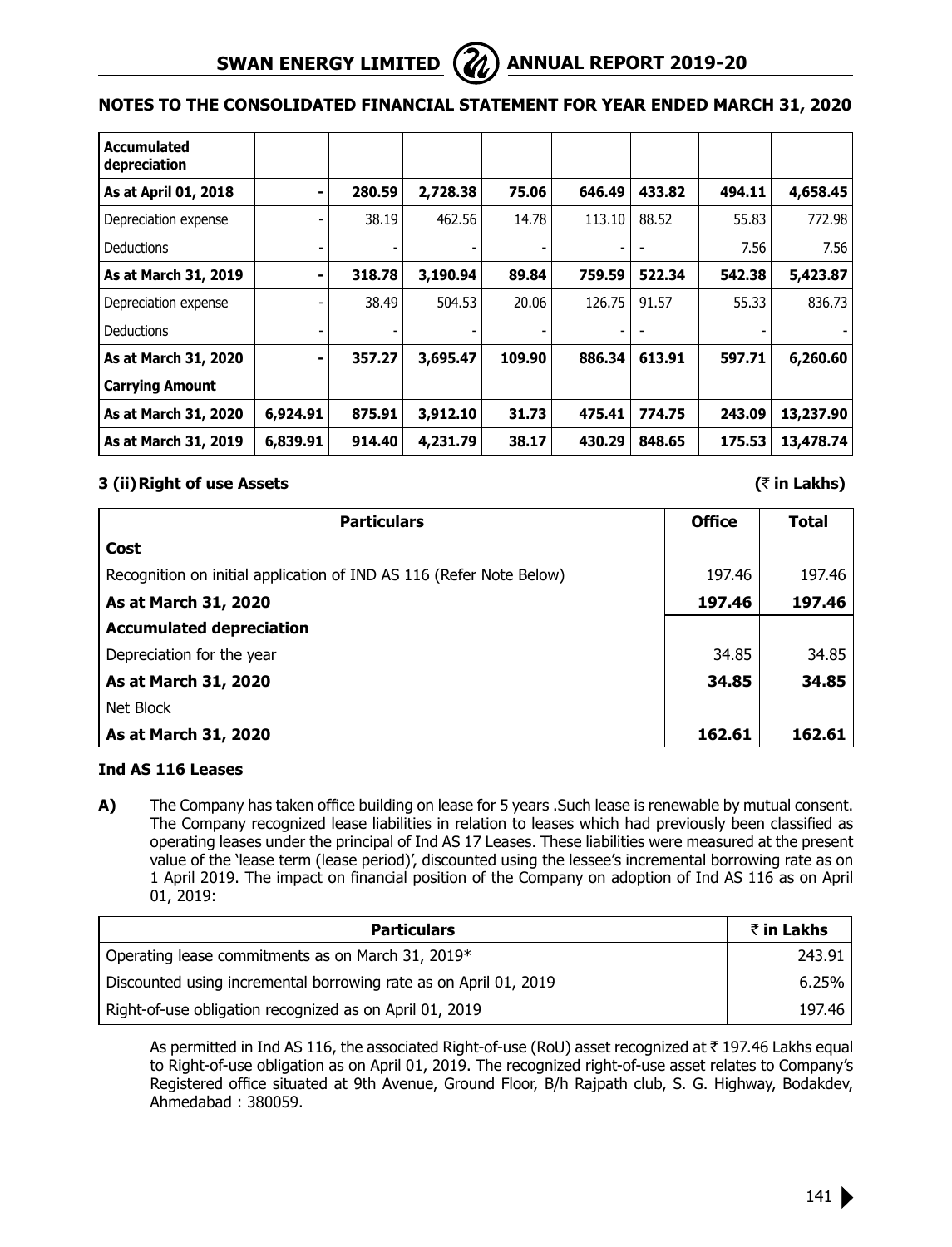

 $($ **₹** in Lakhs)

| Maturity analysis - contractual undiscounted cash flows           | Apr'19-Mar'20 |
|-------------------------------------------------------------------|---------------|
| Less than one year (Excluding GST)                                | 41.40         |
| One to five years (Excluding GST)                                 | 161.12        |
| More than five years                                              |               |
| Total undiscounted lease liabilities for the period ended         | 202.52        |
| Lease liabilities included in the statement of financial position |               |
| Current                                                           | 29.66         |
| Non-current                                                       | 140.27        |

### **C)** Amounts recognised in the statement of profit or loss  $\#$   $\qquad$   $\qquad$   $\qquad$   $\qquad$   $\qquad$   $\qquad$   $\qquad$   $\qquad$   $\qquad$   $\qquad$   $\qquad$   $\qquad$   $\qquad$   $\qquad$   $\qquad$   $\qquad$   $\qquad$   $\qquad$   $\qquad$   $\qquad$   $\qquad$   $\qquad$   $\qquad$   $\qquad$   $\qquad$   $\qquad$

| <b>Particulars</b>                                                                                  | Apr'19-Mar'20 |
|-----------------------------------------------------------------------------------------------------|---------------|
| Depreciation                                                                                        | 34.85         |
| Interest on lease liabilities                                                                       | 13.88         |
| Variable lease payments not included in the measurement of lease liabilities                        |               |
| Expenses relating to short-term leases                                                              | 24.74         |
| Expenses relating to leases of low-value assets, excluding short-term leases of low<br>value assets |               |
| Total                                                                                               | 73.47         |

# Since the project is yet to commence its commercial operations, hence during the year ended March 31, 2020, the entire amount aggregating to  $\bar{\tau}$  73.47 Lakhs have been transferred to pre & pre-operative expenses as part of CWIP. Net decrease in profit before tax on account of Ind AS 116 implementation for the year ended March 31, 2020 is  $\bar{\tau}$  Nil.

### **D)** Amount recognised in the statement of cash flows  $(\bar{z})$  in Lakhs)

# Particulars **Particulars Apr'19-Mar'20** Total cash outflow for leases 66.14

### **3 (iii) Capital Work in Progress (**` **in Lakhs)**

| <b>Particulars</b>                   | As at<br>March 31, 2020 | As at<br>March 31, 2019 |  |
|--------------------------------------|-------------------------|-------------------------|--|
| Balance at the beginning of the year | 122,442.13              | 61,708.79               |  |
| Addition during the year             | 46,934.86               | 61,529.13               |  |
| Adjustment during the year           | (853.93)                | (795.79)                |  |
| Balance at the end of the year       | 168,523.06              | 122,442.13              |  |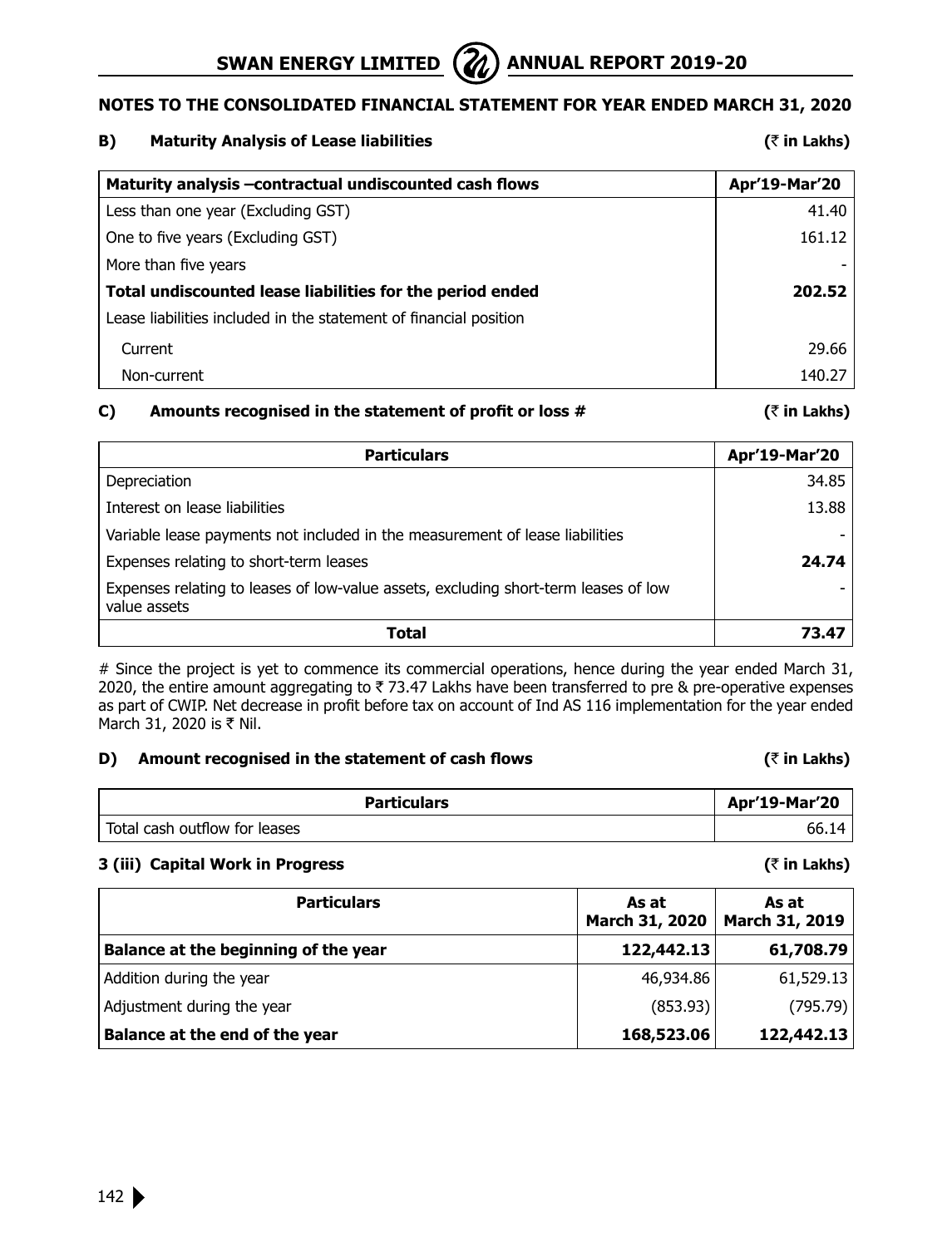

## **3 (iv) Other Intangible Assets (**` **in Lakhs)**

| <b>Particulars</b>              | <b>Computer</b><br><b>Software</b> | <b>Total Intangible</b><br><b>Assets</b> |
|---------------------------------|------------------------------------|------------------------------------------|
| <b>Gross Carrying Value</b>     |                                    |                                          |
| As at April 01, 2018            |                                    |                                          |
| <b>Additions</b>                |                                    |                                          |
| Deductions                      |                                    |                                          |
| As at March 31, 2019            |                                    |                                          |
| <b>Additions</b>                | 1.28                               | 1.28                                     |
| Deductions                      |                                    |                                          |
| As at March 31, 2020            | 1.28                               | 1.28                                     |
| <b>Accumulated depreciation</b> |                                    |                                          |
| As at April 01, 2018            |                                    |                                          |
| Depreciation expense            |                                    |                                          |
| Deductions                      |                                    |                                          |
| As at March 31, 2019            |                                    |                                          |
| Depreciation expense            | 0.41                               | 0.41                                     |
| Deductions                      |                                    |                                          |
| As at March 31, 2020            | 0.41                               | 0.41                                     |
| <b>Carrying Amount</b>          |                                    |                                          |
| As at March 31, 2020            | 0.87                               | 0.87                                     |
| As at March 31, 2019            |                                    |                                          |

#### **Note on Depreciation for Swan LNG Private Limited - Subsidiary:**

During the year, the Company has provided total depreciation aggregating to  $\bar{\tau}$  65.82 Lakhs (including Dep. of  $\bar{\tau}$  0.41 Lakhs on Intangible assets), out of which depreciation amounting to  $\bar{\tau}$  65.12 Lakhs (Previous year  $\bar{\tau}$  Nil) has been transferred to pre & pre-operative expenses and balance amount of  $\bar{\tau}$  0.70 Lakhs has been charged to the statement of profit & Loss A/c.

## **4 Investment Property (**` **in Lakhs)**

| <b>Particulars</b>          | Land     | <b>Buildings</b> | Total     |
|-----------------------------|----------|------------------|-----------|
| <b>Gross Carrying Value</b> |          |                  |           |
| As at April 01, 2018        | 2,573.06 | 43,203.40        | 45,776.46 |
| <b>Additions</b>            |          |                  |           |
| <b>Deductions</b>           |          |                  |           |
| As at March 31, 2019        | 2,573.06 | 43,203.40        | 45,776.46 |
| <b>Additions</b>            |          |                  |           |
| <b>Deductions</b>           |          |                  |           |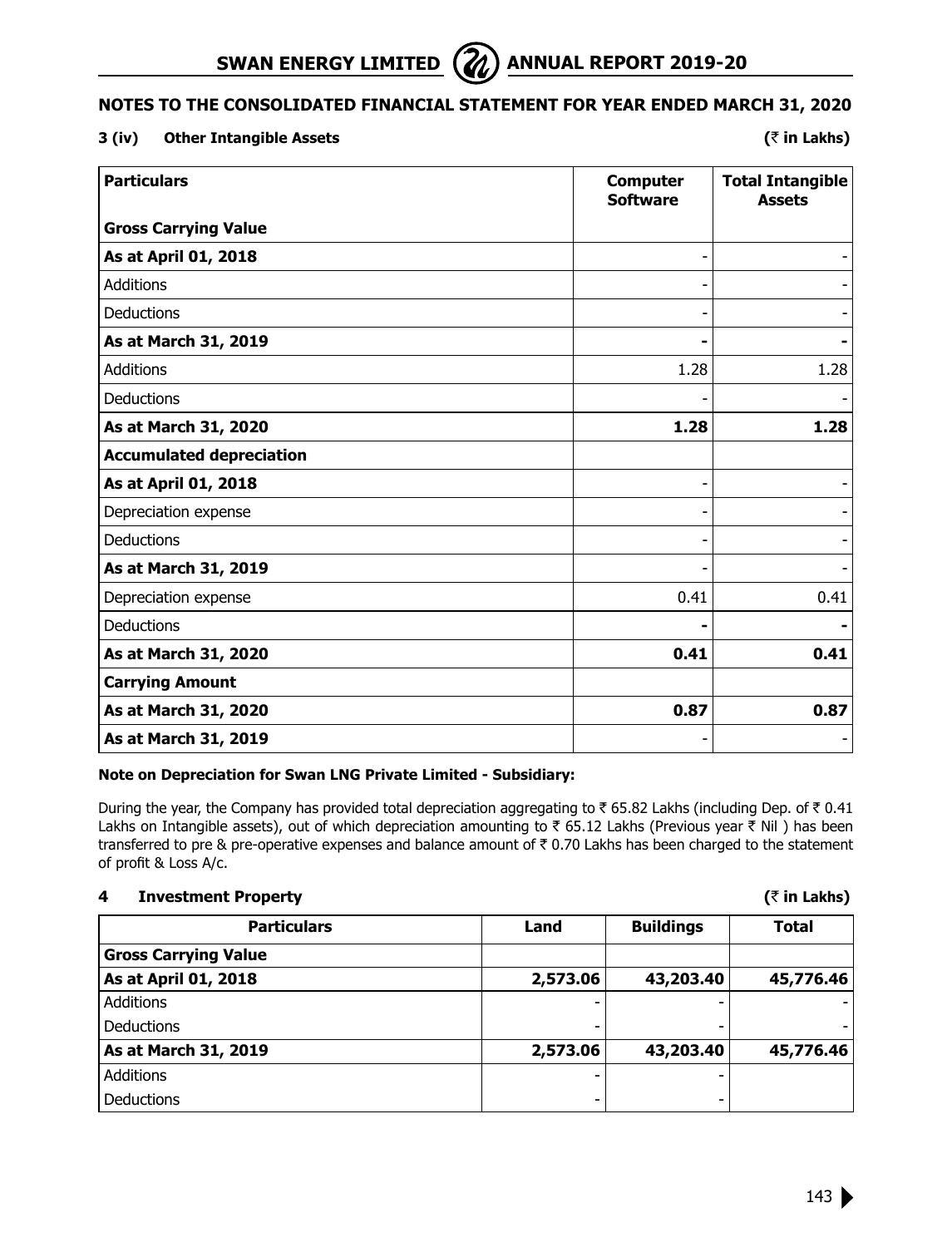| As at March 31, 2020            | 2,573.06 | 43,203.40 | 45,776.46 |
|---------------------------------|----------|-----------|-----------|
| <b>Accumulated depreciation</b> |          |           |           |
| As at April 01, 2018            |          | 2,260.81  | 2,260.81  |
| Depreciation expense            |          | 634.87    | 634.87    |
| Deductions                      |          |           |           |
| As at March 31, 2019            |          | 2,895.68  | 2,895.68  |
| Depreciation expense            |          | 645.56    | 645.56    |
| <b>Deductions</b>               |          |           |           |
| As at March 31, 2020            |          | 3,541.24  | 3,541.24  |
| <b>Carrying Amount</b>          |          |           |           |
| As at March 31, 2020            | 2,573.06 | 39,662.16 | 42,235.22 |
| As at March 31, 2019            | 2,573.06 | 40,307.72 | 42,880.78 |

#### **5 Investments**

| <b>Particularsss</b>             | March 31, 2020   March 31, 2019 |            |
|----------------------------------|---------------------------------|------------|
|                                  | ₹ in Lakhs                      | ₹ in Lakhs |
| Other Equity Shares - Unquoted * | 36.00                           | 36.00      |
| Total                            | 36.00                           | 36.00      |

\* The fair value of Other Equity Shares Investments are similar to carrying amounts as carrying amounts are a reasonable approximation of the fair values due to its unquoted nature.

## **6 Non Current Tax Assets**

|                                                | March 31, 2020   March 31, 2019 |            |
|------------------------------------------------|---------------------------------|------------|
| <b>Particulars</b>                             | ₹ in Lakhs                      | ₹ in Lakhs |
| Advance Tax /TDS Receivable (Net of Provision) | 697.55                          | 369.54     |
| Total                                          | 697.55                          | 369.54     |

#### **7 Other Non Current Assets**

| <b>Particulars</b>                     | March 31, 2020 | March 31, 2019 |
|----------------------------------------|----------------|----------------|
|                                        | ₹ in Lakhs     | ₹ in Lakhs     |
| Capital Advance (Project)              | 77,061.19      | 78,085.45      |
| Security Deposits                      | 702.22         | 674.47         |
| Unammortised Processing / Upfront Fees | 2,467.25       |                |
| Total                                  | 80,230.66      | 78,759.92      |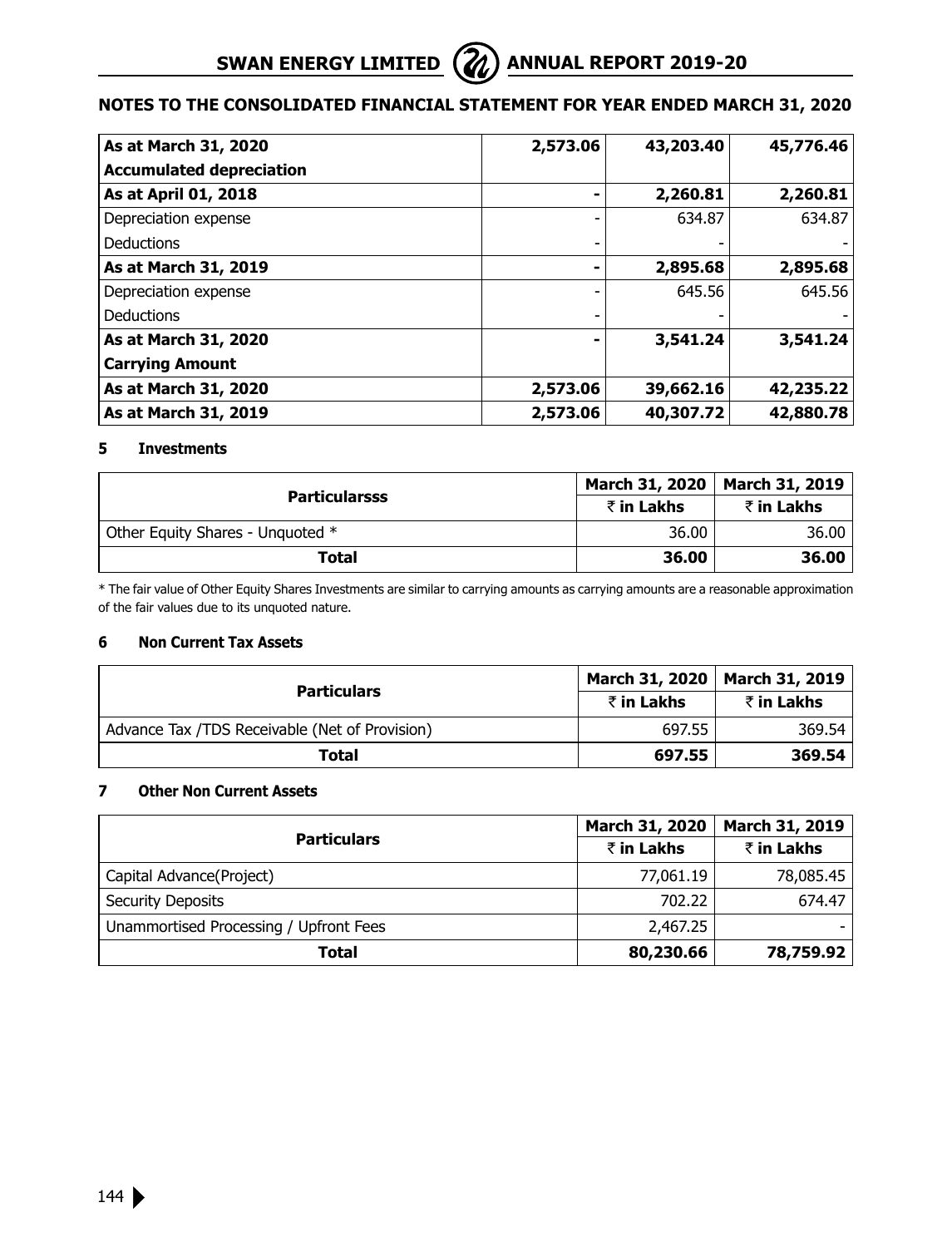# **8 Inventories**

| <b>Particulars</b>            | March 31, 2020 | March 31, 2019 |  |
|-------------------------------|----------------|----------------|--|
|                               | ₹ in Lakhs     | ₹ in Lakhs     |  |
| Work-in-progress and Advances | 5,546.65       | 4,453.94       |  |
| <b>Textiles</b>               |                |                |  |
| (a) Raw materials             | 3,374.37       | 3,497.13       |  |
| (b) Work-in-process           | 1,774.90       | 3,895.15       |  |
| (c) Finished goods            | 1,839.14       | 3,245.36       |  |
| (d) Stores and spares         | 87.74          | 111.16         |  |
| Total                         | 12,622.80      | 15,202.74      |  |

#### **9 Investments**

| <b>Particulars</b>         |            | March 31, 2020   March 31, 2019 |  |
|----------------------------|------------|---------------------------------|--|
|                            | ₹ in Lakhs | ₹ in Lakhs                      |  |
| Investment in Mutual Funds | 767.85     | 14,874.65                       |  |
| Total                      | 767.85     | 14,874.65                       |  |

# **10 Trade Receivables**

| <b>Particulars</b>                | March 31, 2020   March 31, 2019 |            |  |
|-----------------------------------|---------------------------------|------------|--|
|                                   | ₹ in Lakhs                      | ₹ in Lakhs |  |
| Trade Receivable -Considered Good | 5,413.22                        | 4,218.37   |  |
| Total                             | 5,413.22                        | 4,218.37   |  |

# **11 Cash and Cash Equivalents**

| <b>Particulars</b>         | March 31, 2020 | March 31, 2019 |
|----------------------------|----------------|----------------|
|                            | ₹ in Lakhs     | ₹ in Lakhs     |
| Cash in hand               | 23.11          | 21.98          |
| <b>Balances with banks</b> |                |                |
| In Current Accounts        | 1,640.96       | 1,097.84       |
| In Deposit Accounts        | 1,081.98       | 854.43         |
| Total                      | 2,746.05       | 1,974.25       |

# **12 Bank Balances Other Than Cash and cash equivalents**

|                                                                    | March 31, 2020 | March 31, 2019<br>₹ in Lakhs |  |
|--------------------------------------------------------------------|----------------|------------------------------|--|
| <b>Particulars</b>                                                 | ₹ in Lakhs     |                              |  |
| <b>Balances with banks</b>                                         |                |                              |  |
| In Deposit Accounts (where maturity does not exceed twelve months) | 2,118.10       | 2,046.34                     |  |
| In Unpaid Dividend Accounts                                        | 8.68           | 7.92                         |  |
| Total                                                              | 2,126.78       | 2,054.26                     |  |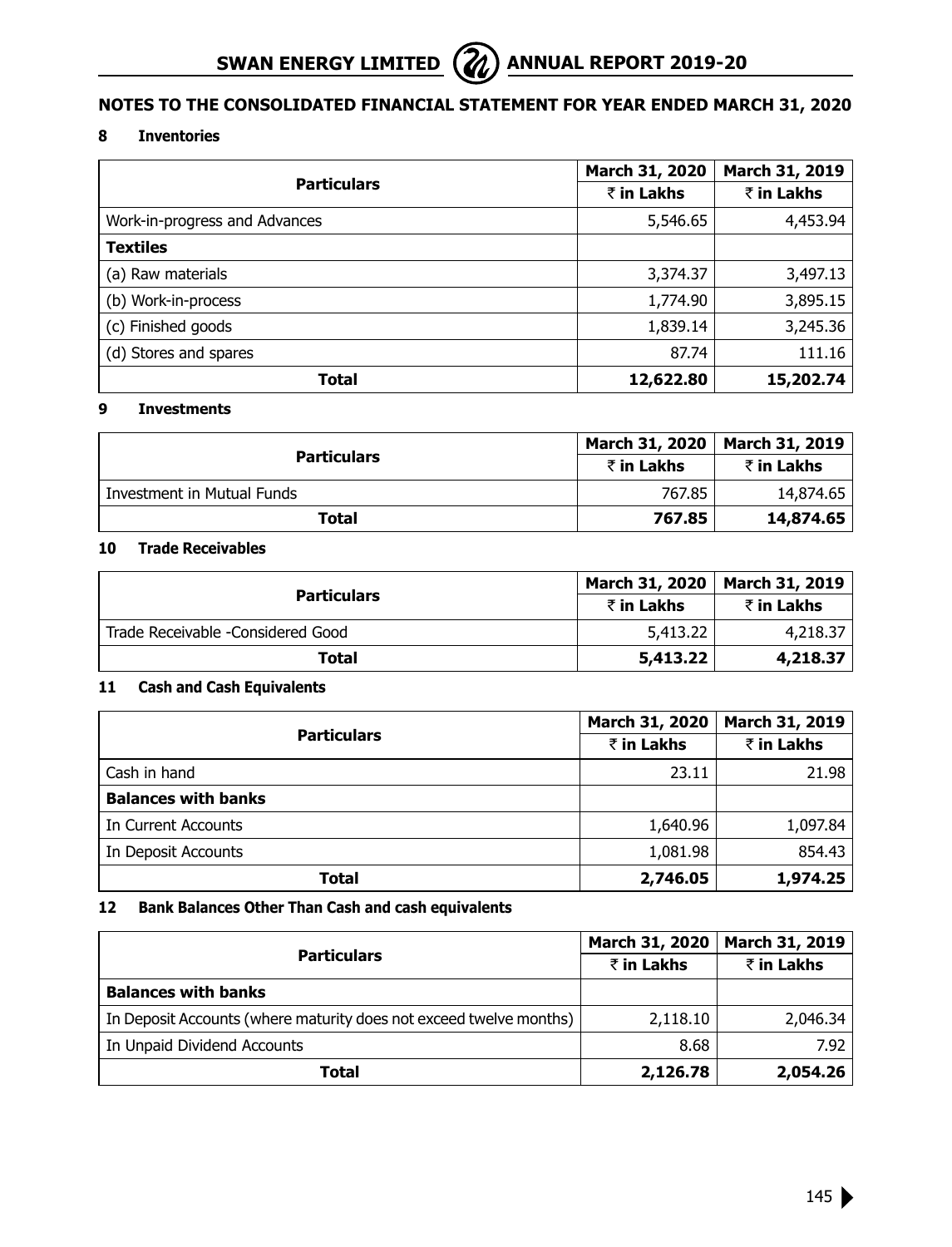# **13 Loans**

| Particulars                                | <b>March 31, 2020</b> | March 31, 2019 |
|--------------------------------------------|-----------------------|----------------|
|                                            | ₹ in Lakhs            | ₹ in Lakhs     |
| <b>Loans to Related Parties</b>            |                       |                |
| Loan To Other Related Parties              | 114.09                | 566.36         |
| <b>Loans to other than Related Parties</b> |                       |                |
| Loan to employees                          | 85.64                 | 115.21         |
| Loan to Others                             | 7,585.87              | 6,570.45       |
| Total                                      | 7,785.60              | 7,252.02       |

# **14 Other Financial Assets**

|                                                                    | <b>March 31, 2020</b> | March 31, 2019 |  |
|--------------------------------------------------------------------|-----------------------|----------------|--|
| <b>Particulars</b>                                                 | ₹ in Lakhs            | ₹ in Lakhs     |  |
| <b>Balances with banks</b>                                         |                       |                |  |
| In Deposit Accounts (where original maturity exceed twelve months) |                       | 3,155.00       |  |
| Interest Accrued on Fixed Deposit                                  | 16.40                 | 120.58         |  |
| Total                                                              | 16.40                 | 3,275.58       |  |

### **15 Other Current Assets**

|                                        | <b>March 31, 2020</b> | March 31, 2019     |
|----------------------------------------|-----------------------|--------------------|
| <b>Particulars</b>                     | ₹ in Lakhs            | $\bar{z}$ in Lakhs |
| Prepaid Expenses                       | 172.36                | 326.46             |
| Security Deposit                       | 33.84                 | 35.51              |
| Unammortised Processing / Upfront Fees | 145.13                |                    |
| Advance to Suppliers                   | 1,043.35              | 459.68             |
| Other Receivable                       | 972.98                | 970.77             |
| Other Advances                         | 4.65                  | 679.44             |
| Input Tax Credit                       | 9,927.69              | 7,715.28           |
| Total                                  | 12,300.00             | 10,187.14          |

# **16 Share Capital**

# **(a) Authorised Share Capital:**

|                                                                   | March 31, 2020 | March 31, 2019 |
|-------------------------------------------------------------------|----------------|----------------|
| <b>Particulars</b>                                                | ₹ in Lakhs     | ₹ in Lakhs     |
| 15,000 11% Cumulative Redeemable Preference Shares of ₹100/- each | 15.00          | 15.00          |
| 10,000 11% Cumulative Preference Shares of ₹100/- each            | 10.00          | 10.00          |
| 1,00,00,00,000 Equity Shares of ₹1/- each                         | 10,000.00      | 10,000.00      |
| Total                                                             | 10,025.00      | 10,025.00      |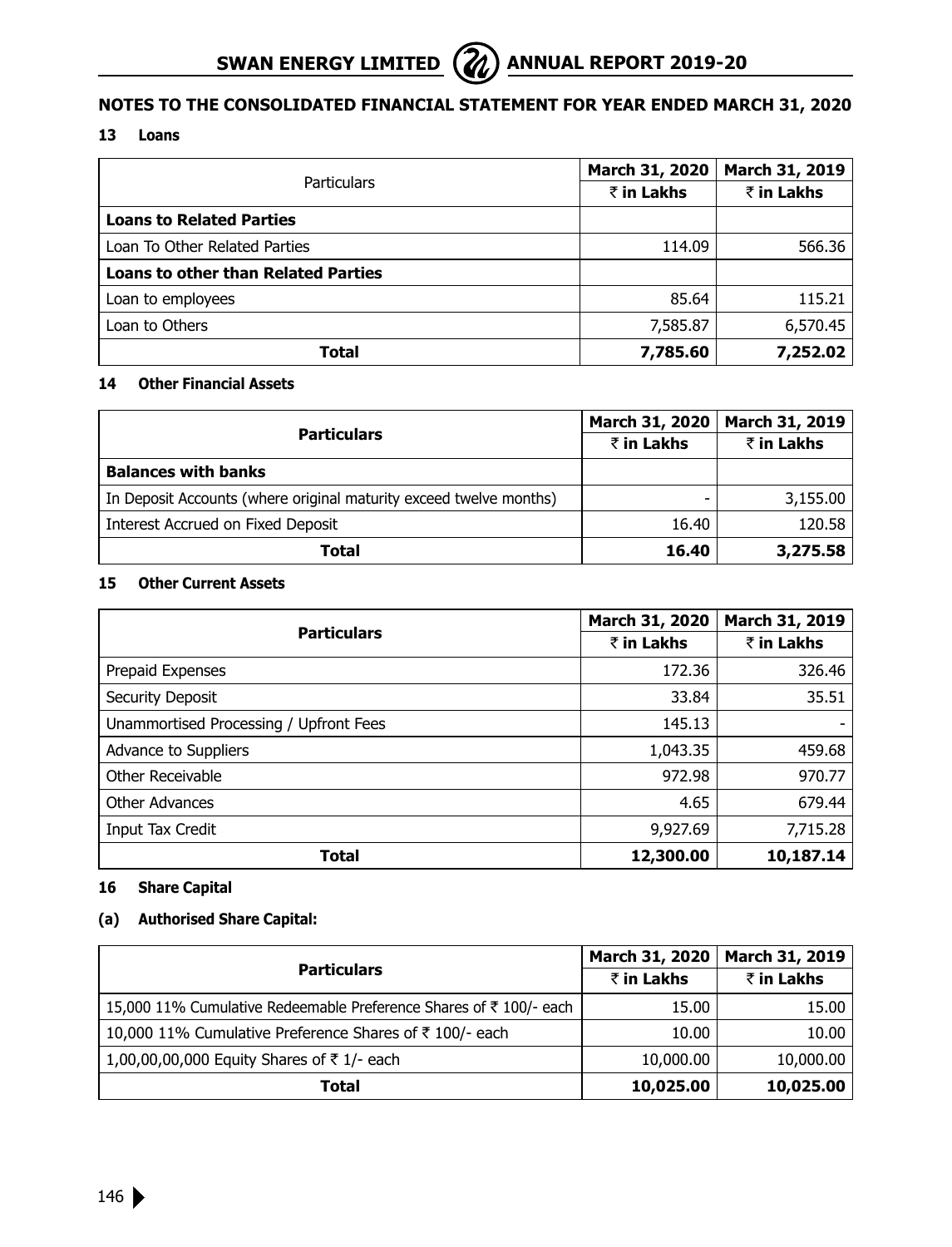# **(b) Issued, subscribed and paid up:**

| <b>Particulars</b>                                                   | March 31, 2020   March 31, 2019 |            |
|----------------------------------------------------------------------|---------------------------------|------------|
|                                                                      | ₹ in Lakhs                      | ₹ in Lakhs |
| 24,42,57,000 Equity Shares of $\overline{z}$ 1/- each fully paid up. | 2,442.57                        | 2,442.57   |
| Total                                                                | 2,442.57                        | 2,442.57   |

# **(c) A reconciliation of the number of shares outstanding is set out below:**

|                                                                          | March 31, 2020       |            | March 31, 2019       |            |
|--------------------------------------------------------------------------|----------------------|------------|----------------------|------------|
| <b>Particulars</b>                                                       | <b>No. of Shares</b> | ₹ in Lakhs | <b>No. of Shares</b> | ₹ in Lakhs |
| Outstanding At the beginning of the year<br>(Face Value ₹ 1/- per share) | 244,257,000          | 2,442.57   | 244,257,000          | 2,442.57   |
| Outstanding At the end of the year (Face<br>Value ₹ $1/-$ per share)     | 244,257,000          | 2,442.57   | 244,257,000          | 2,442.57   |

# **Terms/rights attached to Equity shares :**

The Company has only one class of issued Equity Shares having a par value of  $\bar{\tau}$  1 per share. Each Shareholder is eligible for one vote per share held. The dividend proposed by the Board of Directors is subject to the approval of shareholders in the ensuing Annual General Meeting, except in case of Interim Dividend. In the event of liquidation, the equity shareholders are eligible to receive the residual assets of the Company after distribution of all preferential amounts, in proportion to their shareholding.

# **d) Details of shareholders, holding more than 5% shares in the company:**

|                                     | March 31, 2020       |                    | March 31, 2019       |            |
|-------------------------------------|----------------------|--------------------|----------------------|------------|
| <b>Particulars</b>                  | <b>No. of Shares</b> | $\bar{z}$ in Lakhs | <b>No. of Shares</b> | ₹ in Lakhs |
| Dave Impex Private Limited          | 46,030,400           | 18.85              | 46,030,400           | 18.85      |
| Swan Engitech Works Private Limited | 38,402,858           | 15.72              | 38,402,858           | 15.72      |
| Swan Realtors Private Limited       | 41,589,000           | 17.03              | 41,589,000           | 17.03      |
| 2i Capital PCC                      | 23,077,000           | 9.45               | 23,077,000           | 9.45       |

# **17 Other Equity**

|                                                       |            | March 31, 2020     |            | March 31, 2019 |  |
|-------------------------------------------------------|------------|--------------------|------------|----------------|--|
| <b>Particulars</b>                                    | ₹ in Lakhs | $\bar{z}$ in Lakhs | ₹ in Lakhs | ₹ in Lakhs     |  |
| <b>Capital Reserve</b>                                |            | 5,811.32           |            | 5,811.32       |  |
| <b>Capital Redemption Reserve</b>                     |            | 14.25              |            | 14.25          |  |
| <b>Securities Premium Reserve</b>                     |            | 67,842.58          |            | 67,842.58      |  |
| <b>General Reserve</b>                                |            | 372.00             |            | 372.00         |  |
| <b>Foreign Currency Translation</b><br><b>Reserve</b> |            |                    |            |                |  |
| At the beginning of the year                          |            |                    |            |                |  |
| Add: - Change during the year                         | 0.52       |                    |            |                |  |
| At the end of the year                                |            | 0.52               |            |                |  |
| <b>Retained Earnings</b>                              |            |                    |            |                |  |
| At the beginning of the year                          | 15,883.11  |                    | 16,708.03  |                |  |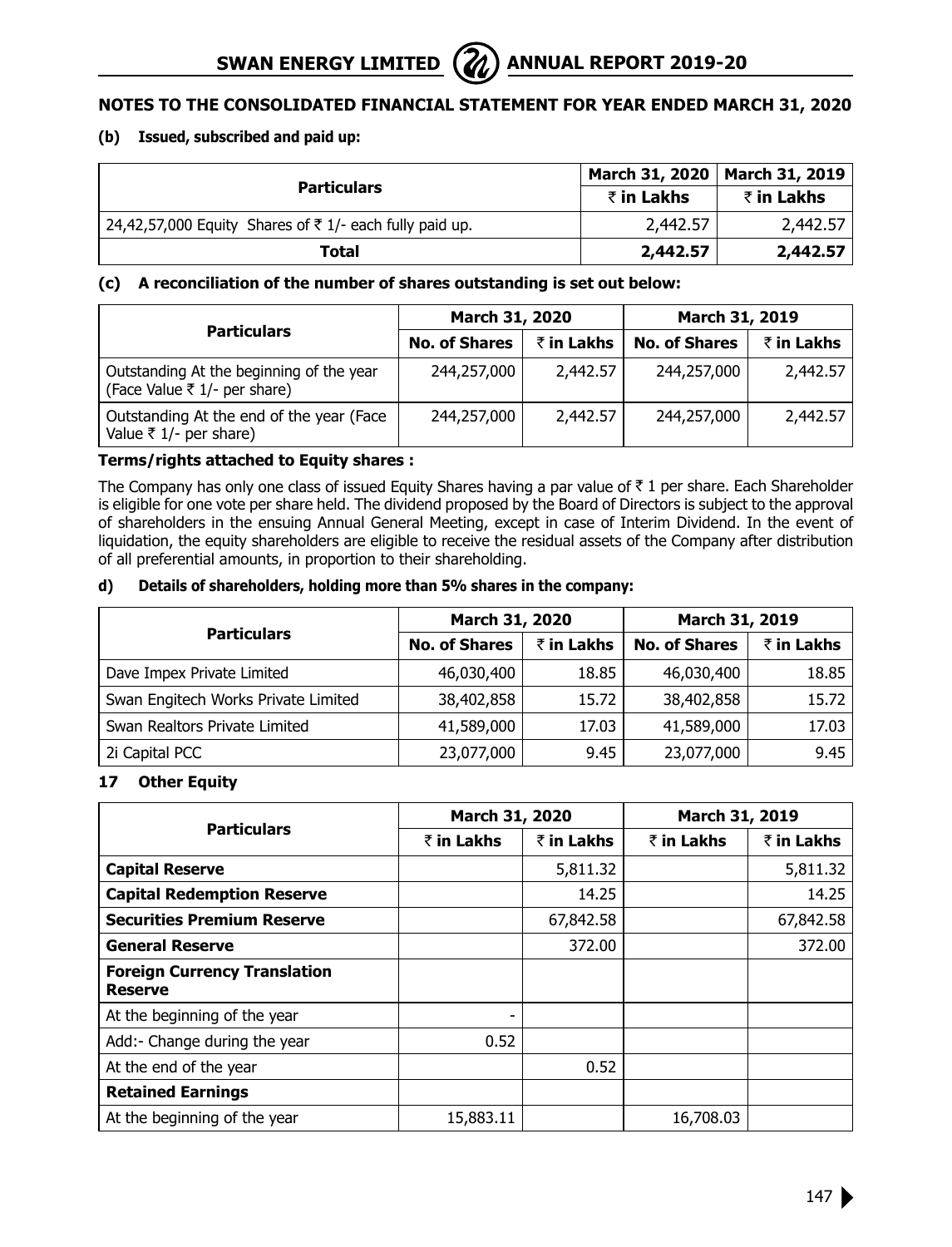

| Add:- Opening balance of new<br>subsidiaries | (5.71)   |           |          |           |
|----------------------------------------------|----------|-----------|----------|-----------|
| Add: Profit/(Loss) for the year              | (584.53) |           | (530.93) |           |
| Less: - Dividend on equity shares Paid       | (244.26) |           | (244.26) |           |
| Less:- Tax on equity dividend Paid           | (50.21)  |           | (49.73)  |           |
| At the end of the year                       |          | 14,998.40 |          | 15,883.11 |
| Total                                        |          | 89,039.07 |          | 89,923.26 |

#### **18 Borrowings**

|                                       | March 31, 2020 | March 31, 2019 |
|---------------------------------------|----------------|----------------|
| <b>Particulars</b>                    | ₹ in Lakhs     | ₹ in Lakhs     |
| <b>Secured Loan</b>                   |                |                |
| From Banks/NBFC (Term Loan)           | 15,938.71      | 17,747.04      |
| From Banks (Vehicle Loan)             | 30.68          | 22.34          |
| Redeemable Non-Convertible Debentures | 2,500.00       | 3,750.00       |
| Total                                 | 18,469.39      | 21,519.38      |

# **Term loan from Banks include:**

- i) PNB Housing Finance Limited loan: ₹7,831.24 Lakhs (as at March 31, 2019: ₹9,176.01 Lakhs) is secured by the Whitefield property at Bengaluru.
- ii) HDFC LTD Loan:  $\bar{\tau}$  8,107.47 Lakhs (as at March 31, 2019:  $\bar{\tau}$  8,571.03 Lakhs) is secured by Gachibowli property at Hyderabad.

# **Redeemable Non-Convertible Debentures Inclu**de :

Debentures of ₹ 2,500.00 Lakhs (as at March 31, 2019: ₹ 3,750.00 Lakhs) are secured by mortgage of immovable property at Kovilambakkam village, Chennai, HD Kote, Mysore and pledge of unencumbered dematerialized equity shares of Swan Energy Limited.

Vehicle loan: Secured by hypothecation of Vehicle.

#### **19 Other Financial Liabilities**

|                                                                       |            | March 31, 2020   March 31, 2019 |
|-----------------------------------------------------------------------|------------|---------------------------------|
| <b>Particulars</b>                                                    | ₹ in Lakhs | ₹ in Lakhs                      |
| Rental Deposits                                                       | 2,649.65   | 2,385.30                        |
| Long term maturities of finance lease obligations [Refer Note 3 (ii)] | 140.27     |                                 |
| Total                                                                 | 2,789.92   | 2,385.30                        |

#### **20 Deferred Tax Liability (Net)**

| <b>Particulars</b>                 |            | March 31, 2020   March 31, 2019 |
|------------------------------------|------------|---------------------------------|
|                                    | ₹ in Lakhs | ₹ in Lakhs                      |
| Related to Fixed Assets & Gratuity | 397.94     | 552.55                          |
| Total                              | 397.94     | 552.55                          |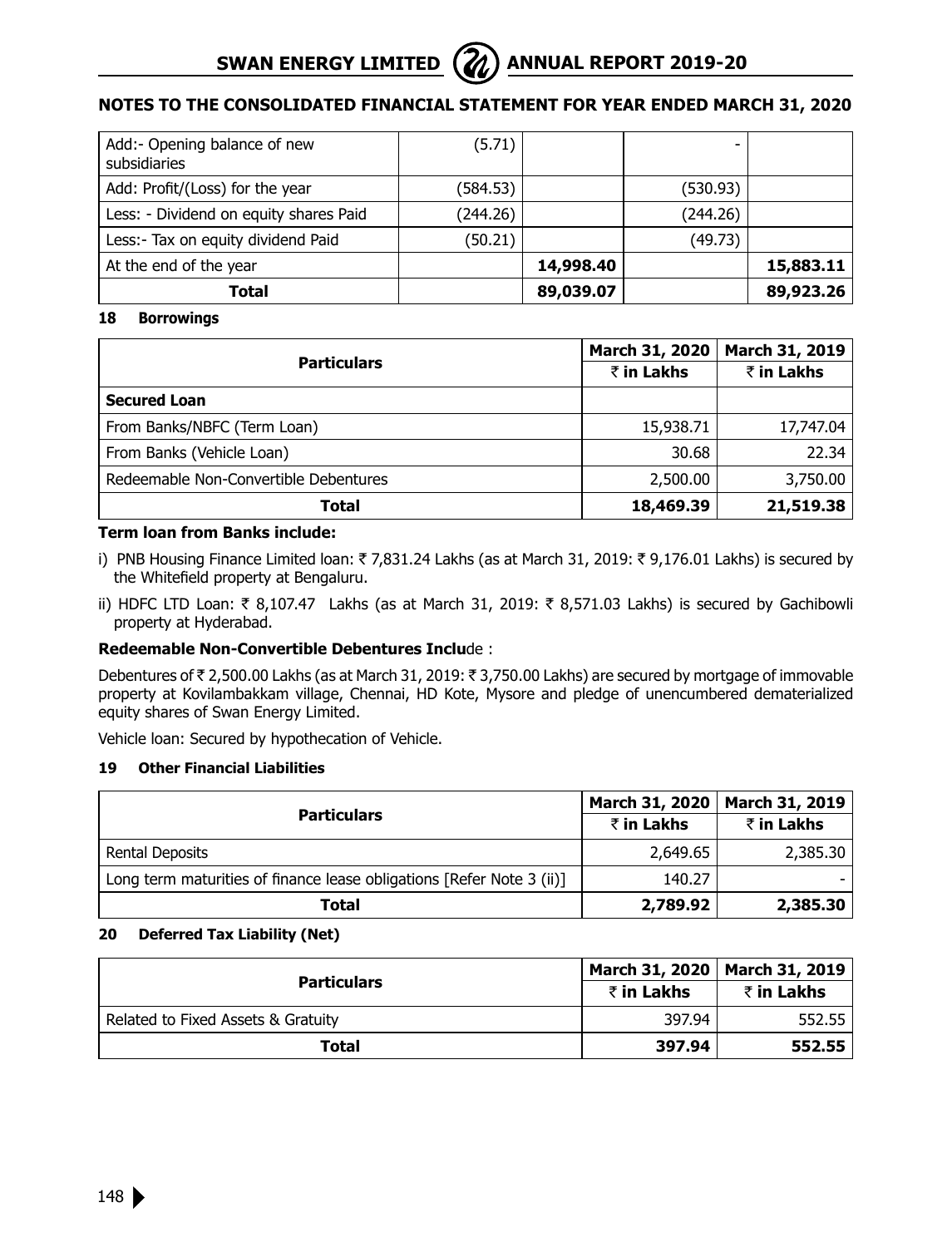# **21 Provisions**

| <b>Particulars</b>     |            | March 31, 2020   March 31, 2019 |
|------------------------|------------|---------------------------------|
|                        | ₹ in Lakhs | ₹ in Lakhs                      |
| Provision for Gratuity | 129.20     | 142.22                          |
| Total                  | 129.20     | 142.22                          |

# **22 Borrowings**

| <b>Particulars</b>                   | March 31, 2020 | March 31, 2019 |
|--------------------------------------|----------------|----------------|
|                                      | ₹ in Lakhs     | ₹ in Lakhs     |
| <b>Secured</b>                       |                |                |
| From Banks                           | 4,836.26       | 2,672.72       |
| <b>Unsecured</b>                     |                |                |
| Loan from related parties            |                |                |
| Loan from Other Related Parties      | 3,144.09       | 675.65         |
| Loan from Other than related parties |                |                |
| Loan from Other Parties              | 91,080.77      | 71,081.75      |
| Total                                | 99,061.12      | 74,430.12      |

#### **Borrowings from Banks is towards Working Capital as per below details:**

- i) Union Bank of India ₹ 3,626.20 Lakhs (as at March 31, 2019: ₹ 2,198.67 Lakhs).
- ii) Oriental Bank of Commerce ₹ 276.14 Lakhs (as at March 31, 2019: ₹ 80.38 Lakhs).
- iii) Bank of Baroda (Dena Bank merged with Bank of Baroda during current financial year)  $\bar{\tau}$  527.99 Lakhs (as at March 31, 2019: ₹ 0.61 Lakhs).
- iv) The Mehsana urban Co-op Bank Ltd ₹ 405.93 Lakhs (as at March 31, 2019: ₹ 393.06 Lakhs ).

All the above loans are secured by pari passu mortgage of building, plant/machinery & factory land at Ahmedabad. Also, secured against pari passu charge on hypothecation of Inventories and Book debts of the textile division and by pledge of Equity Shares of Swan Energy Limited held by the promoters/group company(s).

# **23 Trade Payables**

| <b>Particulars</b>                         | March 31, 2020   March 31, 2019 |            |
|--------------------------------------------|---------------------------------|------------|
|                                            | ₹ in Lakhs                      | ₹ in Lakhs |
| Due to Micro, Small and Medium Enterprises |                                 |            |
| <b>Others</b>                              | 5,632.95                        | 4,023.75   |
| Total                                      | 5,632.95                        | 4,023.75   |

**Note -** In absence of information regarding dues outstanding to Micro, Small and Medium Enterprise, the Company has not classified the payables outstanding to Micro, Small and Medium Enterprise.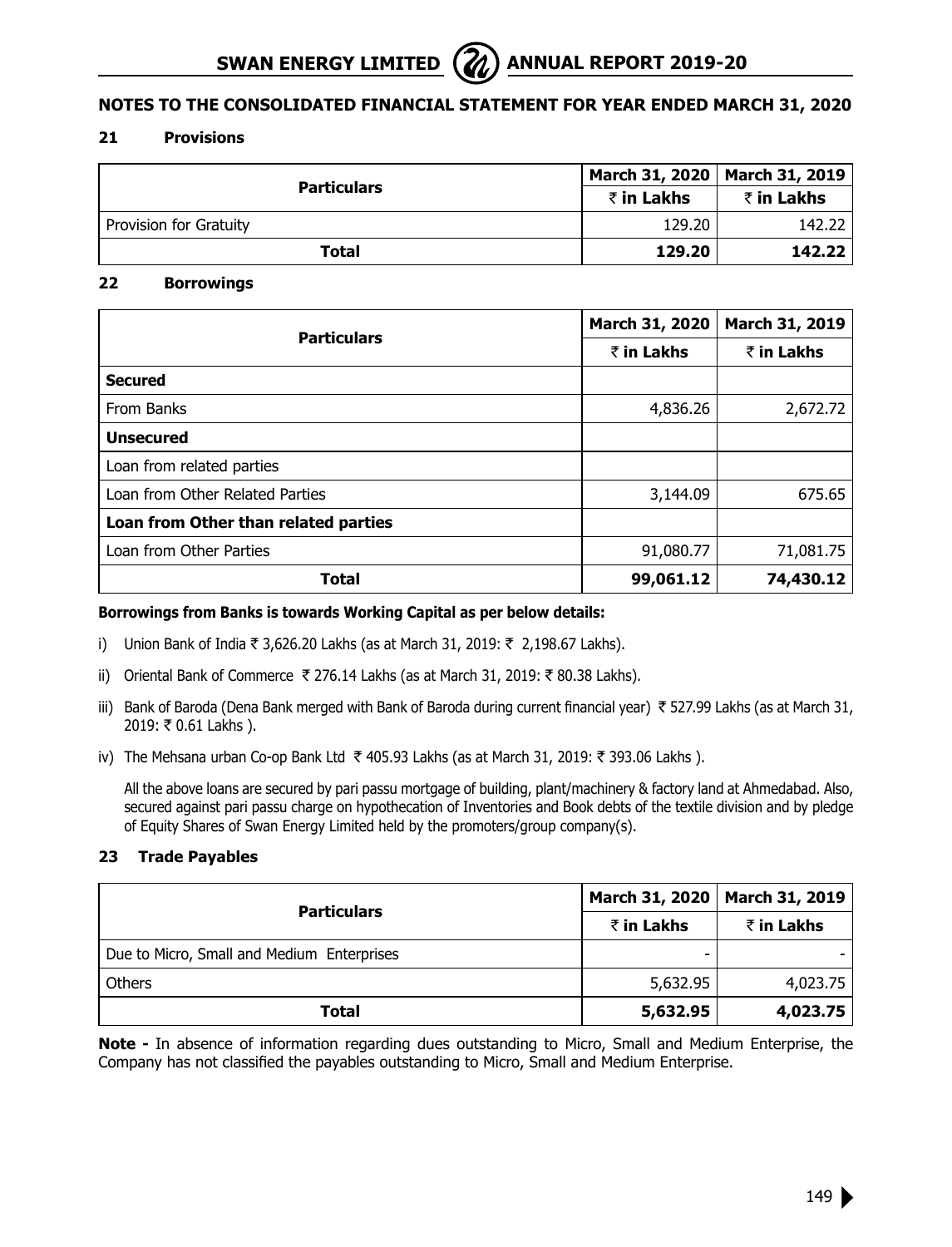# **24 Other Financial Liabilities**

| <b>Particulars</b>                                                 | March 31, 2020 | March 31, 2019 |
|--------------------------------------------------------------------|----------------|----------------|
|                                                                    | ₹ in Lakhs     | ₹ in Lakhs     |
| <b>Current Maturities of Non-Current Borrowings</b>                |                |                |
| From Banks/NBFC (Term Loan)                                        | 1,803.14       | 10,477.58      |
| From Banks (Vehicle Loan)                                          | 14.79          | 38.59          |
| Redeemable Non-Convertible Debentures                              | 1,250.00       | 1,250.00       |
| Current maturities of finance lease obligations [Refer note 3(ii)] | 29.66          |                |
| Capital Creditor                                                   | 49,954.68      | 49,361.98      |
| Capital Retention money                                            | 2,145.13       | 2,540.22       |
| Provision for Expenses                                             | 18,851.83      | 36,102.21      |
| Total                                                              | 74,049.23      | 99,770.58      |

#### **Current maturities of Non-Current Borrowings includes:**

- i) JM Financial Products Ltd. :  $\bar{\tau}$  NIL (as at March 31, 2019:  $\bar{\tau}$  9,000 Lakhs). Secured by mortgage of flats at Ashok Garden located at Parel, Mumbai and by pledge of Equity Shares of Swan Energy Limited held by the promoters/ group company(s).
- ii) PNB Housing Finance Limited Loan:  $\bar{\tau}$  1,345.26 Lakhs (as at March 31, 2019:  $\bar{\tau}$  1,193.61 Lakhs) is secured by the Whitefield property at Bengaluru.
- iii) HDFC LTD Loan: ₹ 457.88 Lakhs (as at March 31, 2019: ₹ 283.97 Lakhs) is secured by Gachibowli property at Hyderabad.

# **Redeemable Non-Convertible Debentures Include :**

Debentures of ₹ 1,250 (as at March 31, 2019: ₹ 1,250 ) are secured by mortgage of immovable property at Kovilambakkam village, Chennai, HD Kote, Mysore and pledge of unencumbered dematerialized equity shares of Swan Energy Limited.

Vehicle loan: Secured by hypothecation of Vehicle.

# **25 Other Current Liabilities**

| <b>Particulars</b>         | <b>March 31, 2020</b> | March 31, 2019 |
|----------------------------|-----------------------|----------------|
|                            | ₹ in Lakhs            | ₹ in Lakhs     |
| Income Received in Advance | 234.46                | 438.76         |
| Advance from Customers     | 46.16                 | 49.11          |
| Statutory Dues Payable     | 783.81                | 845.74         |
| <b>Retention Money</b>     | 371.11                | 352.27         |
| Unpaid Dividend            | 8.68                  | 7.92           |
| Creditors for Expenditure  | 8.06                  | 2.08           |
| Total                      | 1,452.28              | 1,695.88       |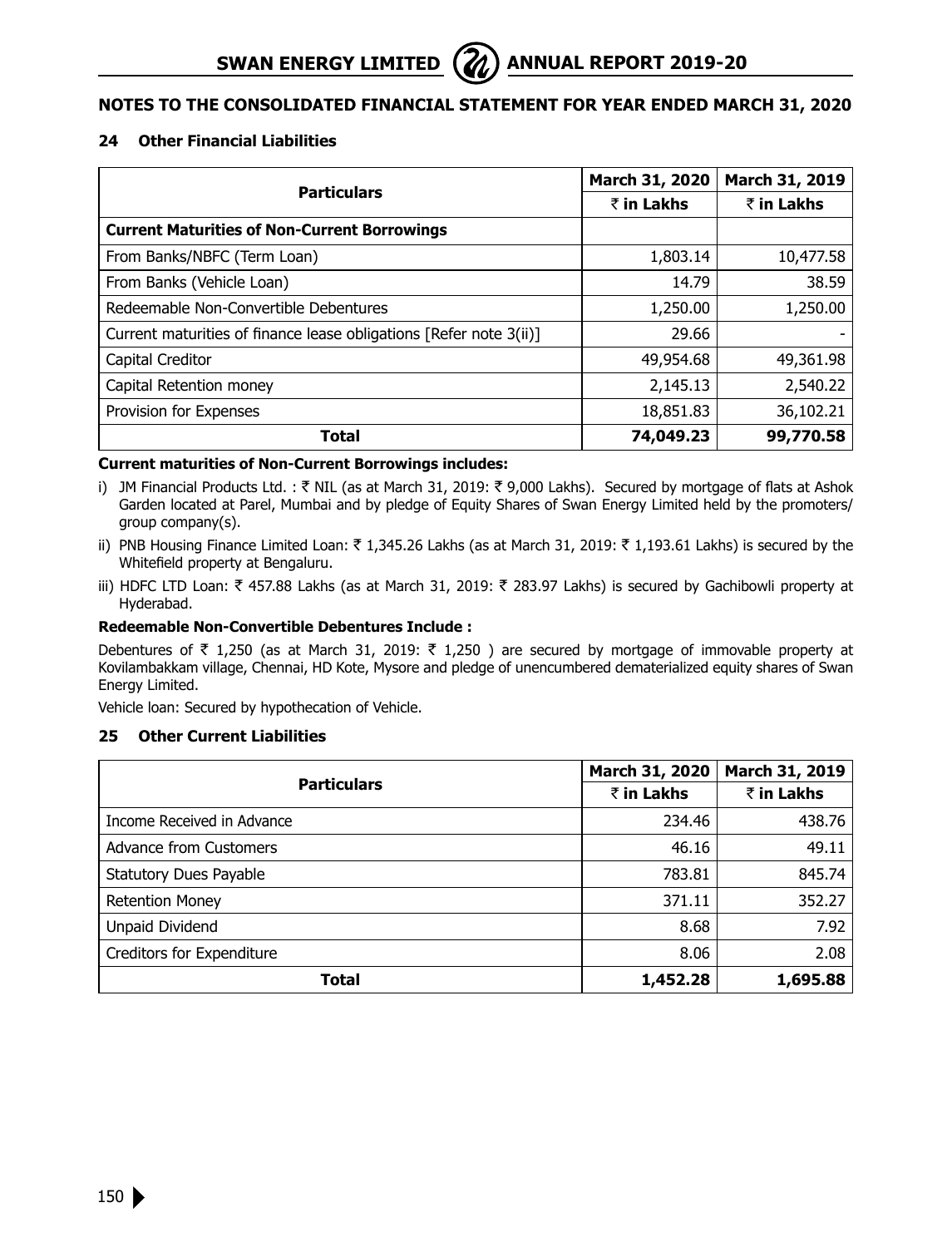#### **26 Provisions**

| <b>Particulars</b>                     | March 31, 2020 | <b>March 31, 2019</b> |
|----------------------------------------|----------------|-----------------------|
|                                        | ₹ in Lakhs     | ₹ in Lakhs            |
| Provision for Tax (Net of Advance Tax) | 1.15           |                       |
| Provision for Gratuity                 | 58.85          | 32.19                 |
| Total                                  | 60.00          | 32.19                 |

# **27 Revenue from Operations**

| <b>Particulars</b>                      | Apr'19-Mar'20 | Apr'18-Mar'19 |
|-----------------------------------------|---------------|---------------|
|                                         | ₹ in Lakhs    | ₹ in Lakhs    |
| <b>Sale of Products</b>                 |               |               |
| -Textile Goods                          | 27,196.59     | 32,594.88     |
| -Construction                           |               | 51,967.59     |
| <b>Other Operating Revenues</b>         |               |               |
| -Rental Income from Investment Property | 3,527.34      | 3,189.25      |
| -Construction (Work Contract Service)   | 2,407.65      | 1,293.57      |
| -Revenue from Services                  | 950.00        | 116.69        |
| Total                                   | 34,081.58     | 89,161.98     |

The Company had entered into Development Agreement with Peninsula Land Limited (Formerly Piramal Holdings Ltd) to develop and sale properties at Mumbai and as per the said agreement, they are entitled to 22% of the gross receipt. The transactions and effect thereof are already given in Sale of Products - Construction.

# **28 Other Income**

|                               | Apr'19-Mar'20 | Apr'18-Mar'19 |
|-------------------------------|---------------|---------------|
| <b>Particulars</b>            | ₹ in Lakhs    | ₹ in Lakhs    |
| Interest Income               | 413.99        | 600.76        |
| Dividend Income               | 5.40          | 5.40          |
| Profit on sale of Investments | 434.78        | 1,285.24      |
| Sundry Balances Written Back  |               | 11.97         |
| Miscellaneous Income          |               | 33.21         |
| Total                         | 854.17        | 1,936.58      |

# **29 Cost of Materials consumed**

|                                                 | Apr'19-Mar'20 | Apr'18-Mar'19 |
|-------------------------------------------------|---------------|---------------|
| <b>Particulars</b>                              | ₹ in Lakhs    | ₹ in Lakhs    |
| <b>Material used in Construction Activities</b> | 266.27        | 856.37        |
| <b>Textile</b>                                  |               |               |
| Greige                                          | 16,691.76     | 26,802.99     |
| Stores & Spares                                 | 404.13        | 285.23        |
| Dyes, Chemicals and others                      | 2,590.68      | 2,316.41      |
| <b>Total for Textiles</b>                       | 19,686.57     | 29,404.63     |
| <b>Total</b>                                    | 19,952.84     | 30,261.00     |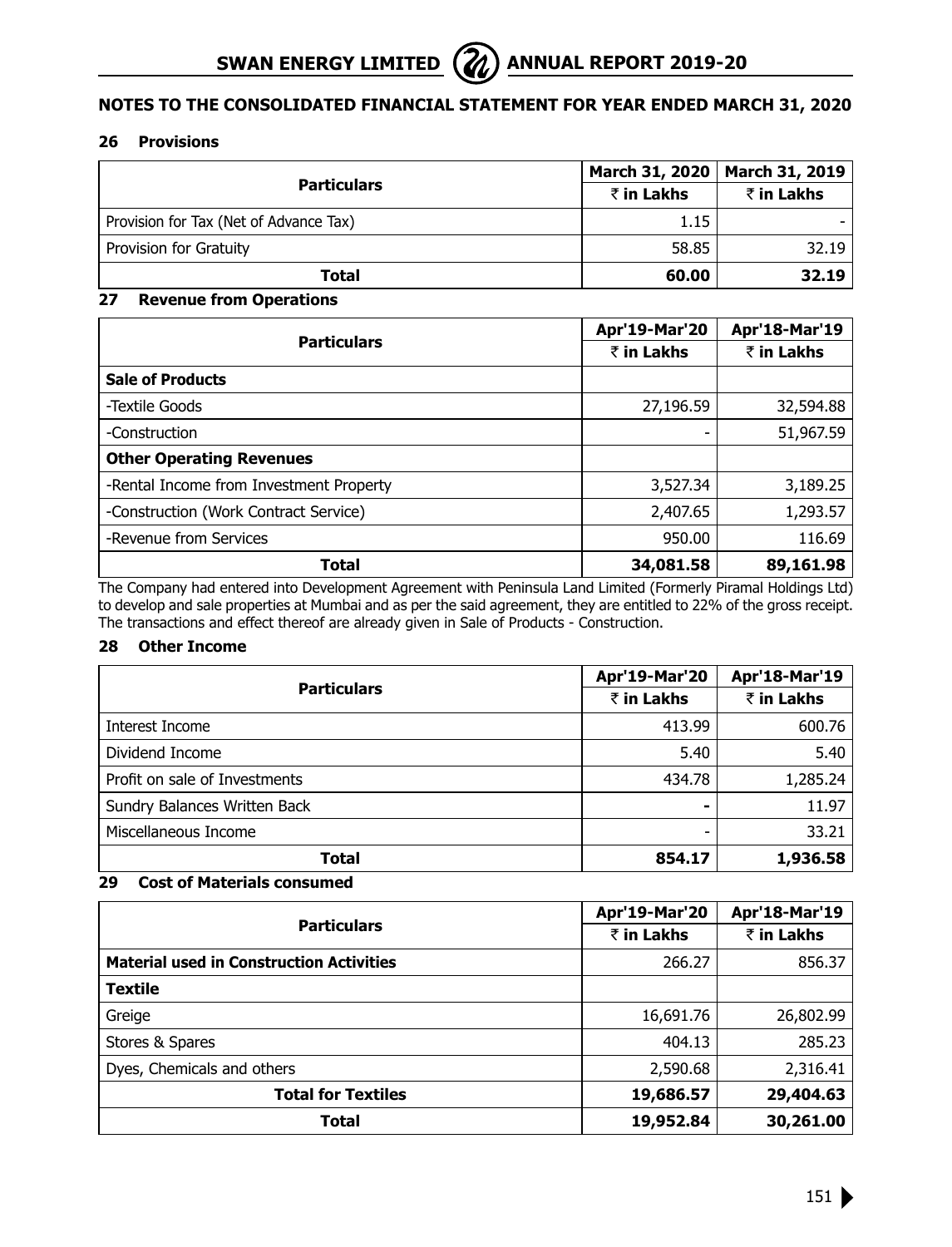

# **30 Changes in Inventories of Finished Goods, Work-in-Progress and Stock-in-Trade**

|                                               | Apr'19-Mar'20 | Apr'18-Mar'19 |
|-----------------------------------------------|---------------|---------------|
| <b>Particulars</b>                            | ₹ in Lakhs    | ₹ in Lakhs    |
| <b>Finished Goods</b>                         |               |               |
| Opening Stock                                 | 3,245.36      | 3,153.79      |
| <b>Closing Stock</b>                          | 1,839.14      | 3,245.36      |
| <b>Changes in Inventory of Finished Goods</b> | 1,406.22      | (91.57)       |
| <b>Work in Progress</b>                       |               |               |
| Opening Stock                                 | 8,349.09      | 53,672.78     |
| <b>Closing Stock</b>                          | 7,321.54      | 8,349.09      |
| <b>Changes in Inventory Work in Progress</b>  | 1,027.55      | 45,323.69     |
| Total                                         | 2,433.77      | 45,232.12     |

# **31 Employee benefit expenses**

|                                                | Apr'19-Mar'20 | Apr'18-Mar'19 |
|------------------------------------------------|---------------|---------------|
| <b>Particulars</b>                             | ₹ in Lakhs    | ₹ in Lakhs    |
| Salaries Wages and Bonus                       | 1,196.25      | 1,144.05      |
| Contribution to Providend Fund and Other Funds | 11.64         | 15.43         |
| Gratuity                                       | 8.04          | 11.68         |
| <b>Staff Welfare Expenses</b>                  | 5.67          | 5.14          |
| Total                                          | 1,221.60      | 1,176.30      |

# **32 Finance Costs**

|                      | Apr'19-Mar'20 | Apr'18-Mar'19 |
|----------------------|---------------|---------------|
| <b>Particulars</b>   | ₹ in Lakhs    | ₹ in Lakhs    |
| Interest expense     | 4,991,23      | 5,266.32      |
| Other Borrowing cost | 41.74         | 134.12        |
| Total                | 5,032.97      | 5,400.44      |

# **33 Other Expenses**

| <b>Particulars</b>                   | Apr'19-Mar'20 | Apr'18-Mar'19 |
|--------------------------------------|---------------|---------------|
|                                      | ₹ in Lakhs    | ₹ in Lakhs    |
| Advertisement Expenses               | 1.58          | 0.84          |
| <b>Audit Fees</b>                    | 9.15          | 7.13          |
| <b>Architect Fees</b>                | 7.14          | 21.06         |
| Brokerage & Commission               | 55.96         | 10.34         |
| <b>Business Development Expenses</b> | 123.87        | 240.45        |
| Communication cost                   | 24.81         | 23.79         |
| Donation                             | 57.15         | 22.99         |
| <b>Freight Charges</b>               | 95.48         | 118.26        |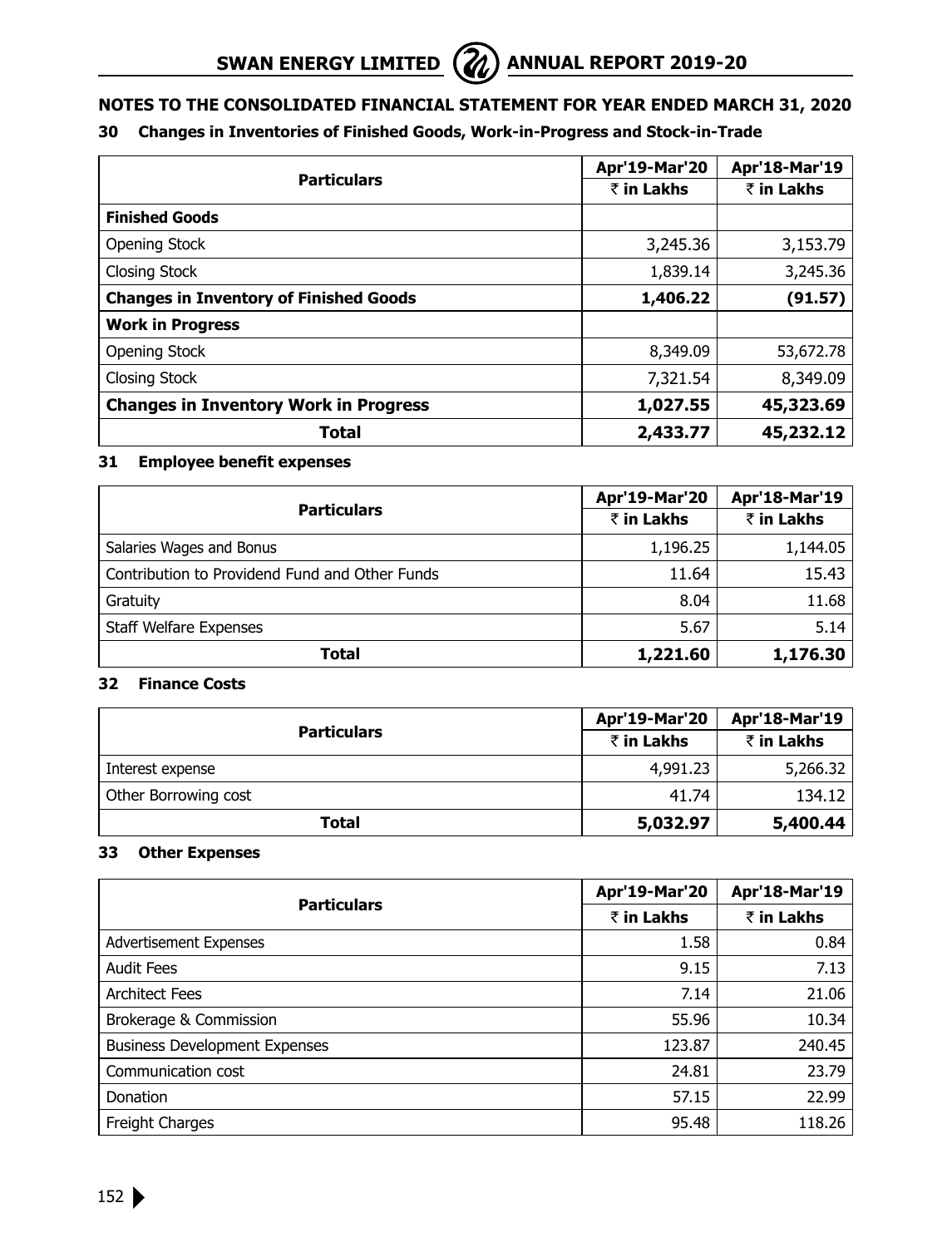# **SWAN ENERGY LIMITED (2) ANNUAL REPORT 2019-20**



# **Notes to the Consolidated Financial Statement for year ended March 31, 2020**

| Insurance                         | 40.06    | 15.21    |
|-----------------------------------|----------|----------|
| Labour Charges                    | 551.77   | 493.26   |
| Legal & Professional fees         | 128.03   | 188.90   |
| Listing and related expenses      | 13.30    | 9.70     |
| Loss on sale of Fixed Assets      |          | 2.88     |
| Membership & Subscription         | 4.82     | 5.57     |
| Net Exchange Loss                 | 0.12     |          |
| Other Development Expenses        | 2,651.99 | 2,208.44 |
| Printing & Stationery             | 14.40    | 19.50    |
| Power & Fuel                      | 681.80   | 519.93   |
| Preliminary Expenses Written Off  | 0.01     |          |
| Rates & Taxes                     | 217.00   | 210.21   |
| Rent                              | 66.39    | 67.24    |
| Repair & Maintainence - Building  | 16.45    | 21.84    |
| Repair & Maintainence - Machinery | 76.52    | 69.88    |
| Repair & Maintainence - Others    | 83.32    | 84.83    |
| Security Charges                  | 46.33    | 43.27    |
| Vehicle Expenses                  | 25.09    | 24.91    |
| Miscellaneous Expenses            | 274.53   | 281.87   |
| <b>Total</b>                      | 5,267.07 | 4,712.30 |

# **34 Tax Expenses (**` **in Lakhs)**

| <b>Particulars</b>                                                                       | <b>Apr'19-Mar'20</b> | Apr'18-Mar'19 |
|------------------------------------------------------------------------------------------|----------------------|---------------|
| The major components of income tax expense for the year are as under:                    |                      |               |
| (i) Income tax recognised in the Consolidated Statement of<br><b>Profit and Loss</b>     |                      |               |
| Current tax:                                                                             |                      |               |
| Current Tax Charges                                                                      | 212.99               | 951.87        |
| Deferred tax:                                                                            |                      |               |
| In respect of current year                                                               | (154.61)             | (44.52)       |
| Income tax expense recognised in the Consolidated<br><b>Statement of Profit and Loss</b> | 58.38                | 907.35        |
| (ii) Income tax expense recognised in OCI                                                |                      |               |
| Deferred tax expense on remeasurements of defined benefit plans                          |                      |               |
| Income tax expense recognised in OCI                                                     |                      |               |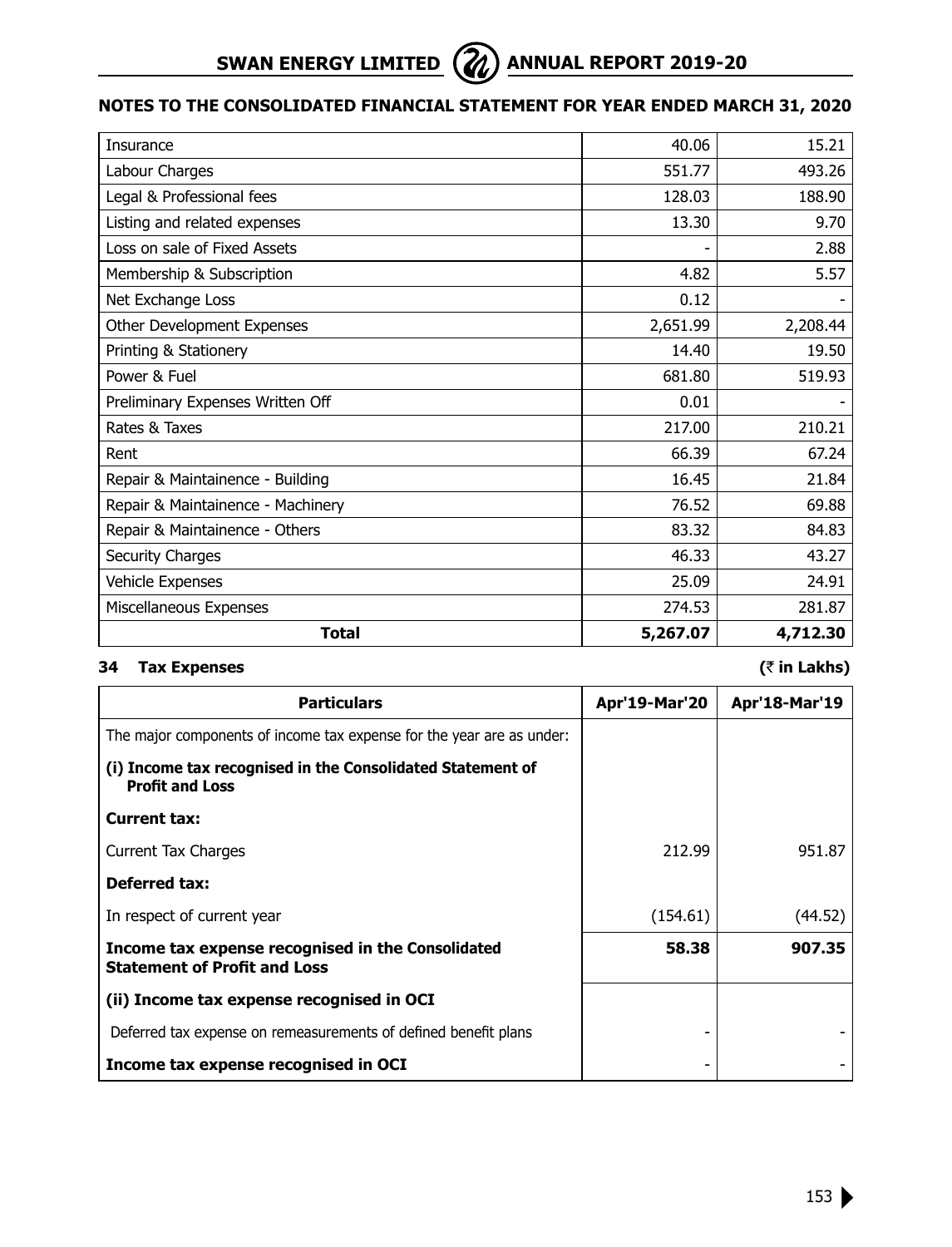# **SWAN ENERGY LIMITED**  $\left(\frac{2}{\ell}\right)$  annual report 2019-20



# **Notes to the Consolidated Financial Statement for year ended March 31, 2020**

# **Reconciliation of tax expense and the accounting profit for the year is as under: (**` **in Lakhs)**

| <b>Particulars</b>                                                                | Apr'19-Mar'20 | Apr'18-Mar'19 |
|-----------------------------------------------------------------------------------|---------------|---------------|
| Profit/(Loss) before tax                                                          | (424.93)      | 2,908.55      |
|                                                                                   |               |               |
| Tax using company's domestic Tax Rate                                             | 199.85        | 1,040.00      |
| Tax effect Due to lower tax rate                                                  | (47.78)       | (149.70)      |
| Tax effect due to Expenses Disallowed under income tax                            | 163.17        | 165.85        |
| Tax effect due to Ind AS Interest Expense                                         | 1.46          | 2.48          |
| Adjustment in respect of previous years                                           | 11.07         |               |
| Effect due to Income not considered in P&L A/c but offered for tax                |               | 161.54        |
| Tax effect due to claim of Depreciation                                           | (115.41)      | (117.83)      |
| Tax effect due to Ind AS Interest Income                                          | (1.56)        | (1.62)        |
| <b>Others Adjustment</b>                                                          | 2.20          | 19.48         |
| Tax credit C/F and set off u/s 115JAA                                             |               | (168.32)      |
| <b>Total</b>                                                                      | 212.99        | 951.88        |
| Tax expense as per Consolidated Statement of Profit and Loss                      | 212.99        | 951.88        |
| Note:                                                                             |               |               |
| For reconciliaiton purpose, the Company has considered the<br>following tax rate; |               |               |
| Corporate tax rate                                                                | 27,82%        | 29.12%        |
| Short term capital gain tax                                                       | 16.69%        | 17.47%        |

#### **C The major components of deferred tax (liabilities) / assets arising on account of timing differences are as follows:**

| <b>Particulars</b>                                                                                                                                                                 | <b>Balance</b><br><b>Sheet</b> | <b>Statement</b><br>of Profit &<br><b>Loss</b> | <b>OCI</b>               | <b>Balance</b><br>Sheet | <b>Balance</b><br><b>Sheet</b> | <b>Statement</b><br>of Profit &<br>Loss | <b>OCI</b>               | <b>Balance</b><br><b>Sheet</b> |
|------------------------------------------------------------------------------------------------------------------------------------------------------------------------------------|--------------------------------|------------------------------------------------|--------------------------|-------------------------|--------------------------------|-----------------------------------------|--------------------------|--------------------------------|
|                                                                                                                                                                                    | March<br>31, 2019              | Apr'19-<br><b>Mar'20</b>                       | Apr'19-<br><b>Mar'20</b> | March<br>31, 2020       | March<br>31, 2018              | Apr'18-<br><b>Mar'19</b>                | Apr'18-<br><b>Mar'19</b> | March<br>31, 2019              |
| <b>Difference</b><br>between<br>written<br>down<br>value/capital work in progress of<br>Property, Plant and Equipment as per<br>the books of accounts and Income Tax<br>Act, 1961. | (609.22)                       | (166.86)                                       |                          | (442.36)                | (649.16)                       | (39.94)                                 |                          | (609.22)                       |
| Remeasurement benefit of<br>defined<br>benefit plans through P&L                                                                                                                   | 56.67                          | 14.28                                          |                          | 42.38                   | 52.08                          | (4.59)                                  |                          | 56.67                          |
| Lease Rentals                                                                                                                                                                      |                                | (2.04)                                         |                          | 2.04                    |                                |                                         |                          |                                |
| tax expense/(income)<br>Deferred<br>Net Deferred tax asset/(liabilities)                                                                                                           | (552.55)                       | (154.61)                                       | ٠                        | (397.94)                | (597.08)                       | (44.52)                                 |                          | (552.55)                       |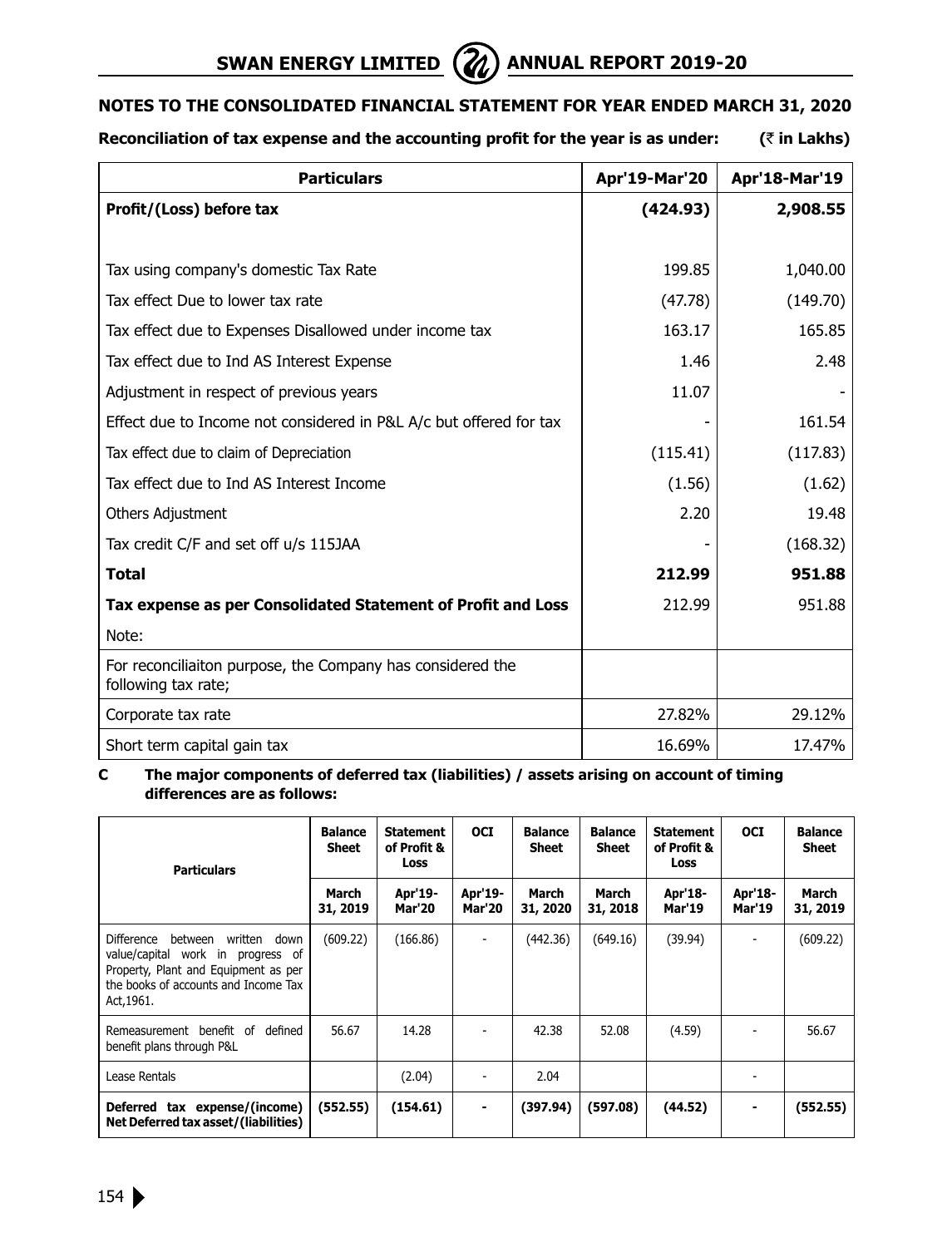# **SWAN ENERGY LIMITED** ( $\mathbb{Z}$ ) ANNUAL REPORT 2019-20

# **Notes to the Consolidated Financial Statement for year ended March 31, 2020**

# **35 Financial Instruments - Fair Values and Risk Management**

#### **Accounting classification and fair values**

#### **A Carrying Value as on reporting date & Fair Value hierarchy:**

The following table shows carrying amount and fair values of financial assets and financial liabilities, including their levels in fair value hierarchy. It does not include fair value information of financial assets and liabilities not measured at fair value if the carrying amount is reasonable approximation of fair value.

# **(**` **in Lakhs)**

|                                           | March 31, 2020 |               |                          |              |         | <b>Fair Value hierarchy</b> |            |              |  |
|-------------------------------------------|----------------|---------------|--------------------------|--------------|---------|-----------------------------|------------|--------------|--|
| <b>Particulars</b>                        | <b>FVTPL</b>   | <b>FVTOCI</b> | <b>Amortised</b><br>Cost | <b>Total</b> | Level 1 | Level 2                     | Level 3    | <b>Total</b> |  |
| <b>Financial Assets</b>                   |                |               |                          |              |         |                             |            |              |  |
| (i) Current Investments                   | 767.85         |               |                          | 767.85       |         | 767.85                      |            | 767.85       |  |
| (ii) Trade Receivables                    |                |               | 5,413.22                 | 5,413.22     |         |                             | 5,413.22   | 5,413.22     |  |
| (iii) Cash and Cash Equivalents           |                |               | 2,746.05                 | 2,746.05     |         |                             | 2,746.05   | 2,746.05     |  |
| (iv) Bank Balances Other Than (iii) above |                |               | 2,126.78                 | 2,126.78     |         |                             | 2,126.78   | 2,126.78     |  |
| (v) Loans                                 |                |               | 7,785.60                 | 7,785.60     |         |                             | 7,785.60   | 7,785.60     |  |
| (vi) Other Financial Assets               |                |               | 16.40                    | 16.40        |         |                             | 16.40      | 16.40        |  |
| <b>Total</b>                              | 767.85         |               | 18,088.05                | 18,855.90    |         | 767.85                      | 18,088.05  | 18,855.90    |  |
| <b>Financial Liabilities</b>              |                |               |                          |              |         |                             |            |              |  |
| (i) Borrowings                            |                |               | 99,061.12                | 99,061.12    |         |                             | 99,061.12  | 99,061.12    |  |
| (ii) Trade Payables                       |                |               | 5,632.95                 | 5,632.95     |         |                             | 5,632.95   | 5,632.95     |  |
| (iii) Other Financial Liabilities         |                |               | 74,049.23                | 74,049.23    |         |                             | 74,049.23  | 74,049.23    |  |
| Total                                     |                |               | 178,743.30               | 178,743.30   |         |                             | 178,743.30 | 178,743.30   |  |

# **(**` **in Lakhs)**

|                                           | March 31, 2019 |               |                          |              |         | <b>Fair Value hierarchy</b> |            |              |
|-------------------------------------------|----------------|---------------|--------------------------|--------------|---------|-----------------------------|------------|--------------|
| <b>Particulars</b>                        | <b>FVTPL</b>   | <b>FVTOCI</b> | <b>Amortised</b><br>Cost | <b>Total</b> | Level 1 | Level 2                     | Level 3    | <b>Total</b> |
| <b>Financial Assets</b>                   |                |               |                          |              |         |                             |            |              |
| (i) Current Investments                   | 14,874.65      |               |                          | 14,874.65    |         | 14,874.65                   |            | 14,874.65    |
| (ii) Trade Receivables                    |                |               | 4,218.37                 | 4,218.37     |         |                             | 4,218.37   | 4,218.37     |
| (iii) Cash and Cash Equivalents           |                |               | 1,974.25                 | 1,974.25     |         |                             | 1,974.25   | 1,974.25     |
| (iv) Bank Balances Other Than (iii) above |                |               | 2,054.26                 | 2,054.26     |         |                             | 2,054.26   | 2,054.26     |
| (v) Loans                                 |                |               | 7,252.02                 | 7,252.02     |         |                             | 7,252.02   | 7,252.02     |
| (vi) Other Financial Assets               |                |               | 3,275.58                 | 3,275.58     |         |                             | 3,275.58   | 3,275.58     |
| <b>Total</b>                              | 14,874.65      |               | 18,774.48                | 33,649.13    |         | 14,874.65                   | 18,774.48  | 33,649.13    |
| <b>Financial Liabilities</b>              |                |               |                          |              |         |                             |            |              |
| (i) Borrowings                            |                |               | 74,430.12                | 74,430.12    |         |                             | 74,430.12  | 74,430.12    |
| (ii) Trade Payables                       |                |               | 4,023.75                 | 4,023.75     |         |                             | 4,023.75   | 4,023.75     |
| (iii) Other Financial Liabilities         |                |               | 99,770.58                | 99,770.58    |         |                             | 99,770.58  | 99,770.58    |
| <b>Total</b>                              |                |               | 178,224.45               | 178,224.45   |         |                             | 178,224.45 | 178,224.45   |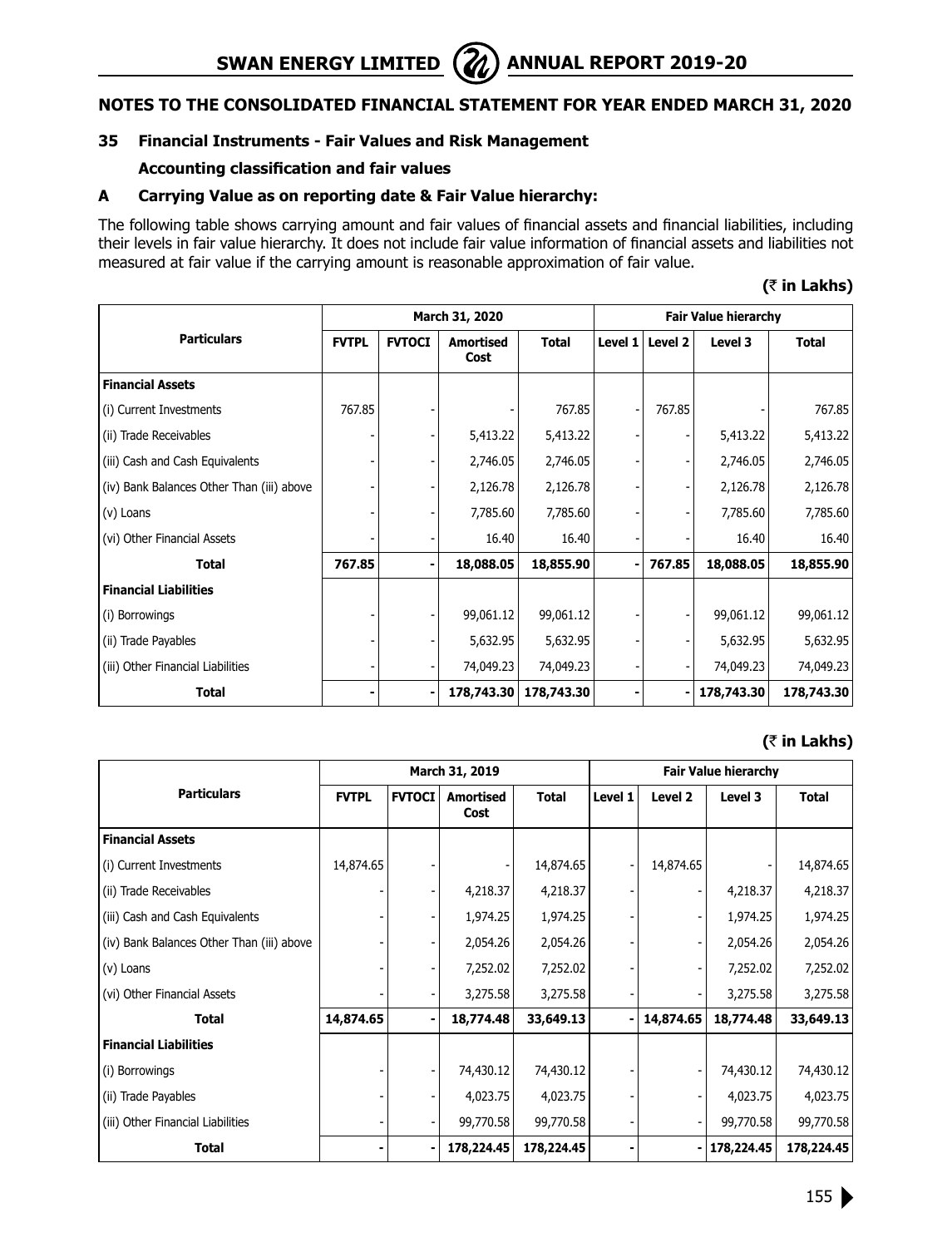**SWAN ENERGY LIMITED** (**A**) ANNUAL REPORT 2019-20



# **Notes to the Consolidated Financial Statement for year ended March 31, 2020**

With respect to disclosure of fair value of financial instruments such as cash and cash equivalents, other bank balances, trade receivables and other receivables, other current and non current financial assets, borrowings and other current financial liabilities at March 31, 2020 and March 31, 2019 are similiar to carrying value because their carrying amounts are a reasonable approximation of the fair values due to their short term nature.

# **B Financial Risk Management**

The Company has exposure to the following risks arising from financial instruments:

- Credit risk ;
- Liquidity risk ; and
- Market risk

The source of risk are as follows -

| <b>Risk</b>                                                       | <b>Exposure from</b>                                                                                | <b>Measurement</b> |
|-------------------------------------------------------------------|-----------------------------------------------------------------------------------------------------|--------------------|
| Credit Risk                                                       | Trade Receivable, Cash and cash equivalents,  <br>financial assets measured at amortised cost       | Credit Ratings     |
| Liquidity Risk                                                    | Borrowings, Trade Payables and other liabilities   Cash flow forecast                               |                    |
| Market Risk - Interest Rate Risk,<br>Currency Risk and Price Risk | Price risk from investments, currency risk from   Sensitivity analysis<br>foreign currency payables |                    |

The Company's Board of Directors has overall responsibility for the establishment and oversight of the Company's risk management framework, which is reviewed by them periodically.

# **a Credit Risk**

Credit risk is the risk of financial loss to the Company if a customer or counterparty to a financial instrument fails to meet its contractual obligations, and arises principally from the Company's receivables from customers, loans and investment in debt securities. Credit risk is managed through credit approvals, establishing credit limits and continuously monitoring the creditworthiness of customers to which the Company grants credit terms in the normal course of business. The Company establishes an allowance for doubtful debts and impairment that represents its estimate of incurred losses in respect of trade and other receivables and investments.

The Company's maximum exposure to credit risk as at March 31, 2020 is the carrying value of each class of financial assets.

#### **i Trade and other receivables**

Credit risk on trade receivables is limited based on past experience and management's estimate.

Ageing of trade and other receivables that were not impaired is as follows.

|                               |                        | (₹ in Lakhs)                    |
|-------------------------------|------------------------|---------------------------------|
|                               | <b>Carrying Amount</b> |                                 |
| <b>Particulars</b>            |                        | March 31, 2020   March 31, 2019 |
| Neither Past due nor impaired | 4,580,20               | 2,933,29                        |
| Past due more than 180 days   | 833.02                 | 1,285.08                        |

#### **ii Loans**

The Loans have been given in the ordinary course of business and the management does not expect any impairment in the same.

Carrying amount of Loans that were not impaired was as follows -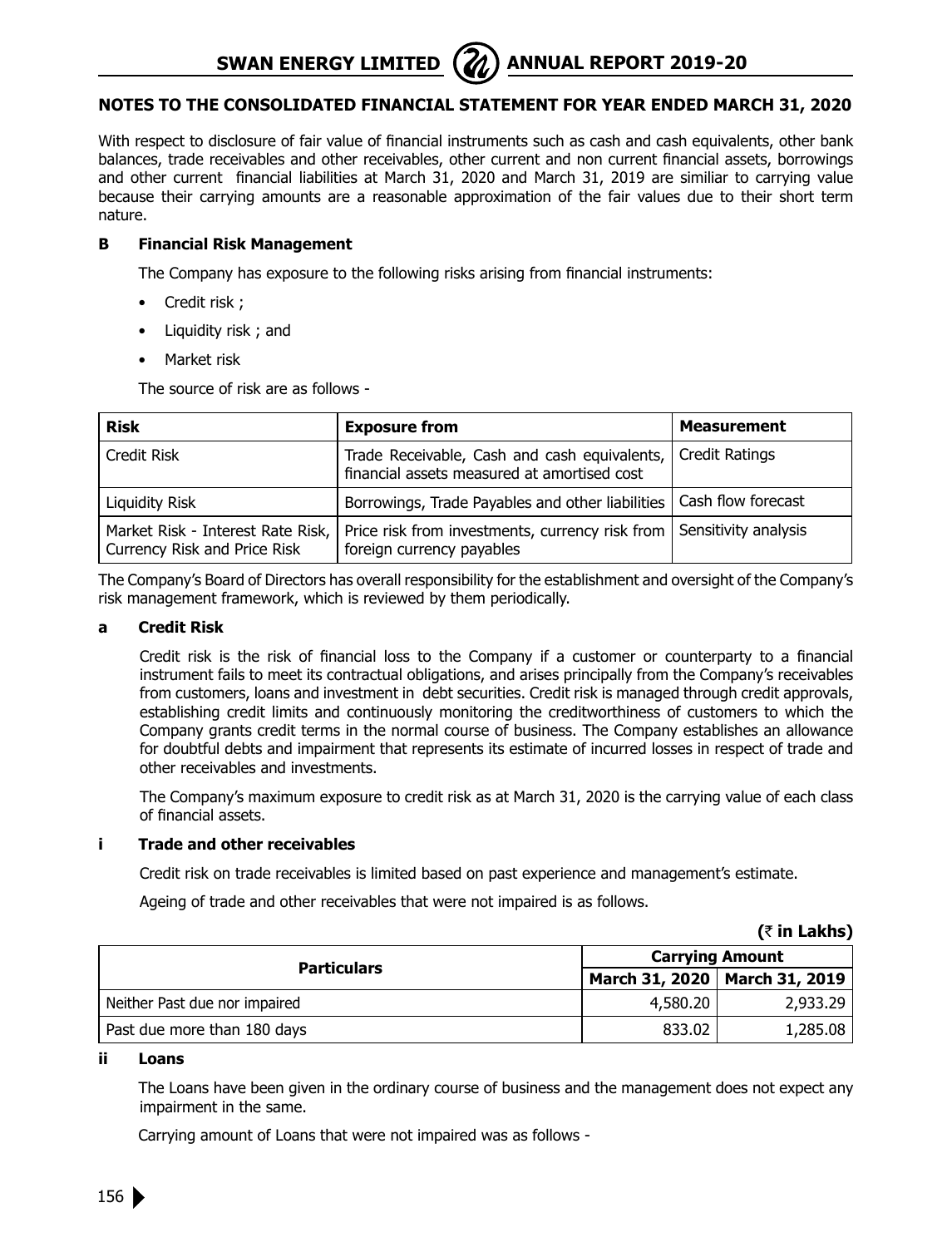| <b>Particulars</b>            |                                 | <b>Carrying Amount</b> |  |
|-------------------------------|---------------------------------|------------------------|--|
| (Current & Non Current)       | March 31, 2020   March 31, 2019 |                        |  |
| Loan To Subsidiaries          |                                 |                        |  |
| Loan To Other Related Parties | 114.09                          | 566.36                 |  |
| Loan to employees             | 85.64                           | 115.21                 |  |
| Loan to Others                | 7,585.87                        | 6,570.45               |  |

# **iii Cash and Cash Equivalents**

The Company held cash and bank balance with credit worthy banks of  $\bar{\tau}$  4,872.84 Lakhs at March 31, 2020 (March 31, 2019:  $\bar{\tau}$  7,183.51 Lakhs). The credit risk on cash and cash equivalents is limited as the Company generally invests in deposits with banks where credit risk is largely perceived to be extremely insignificant. Further the Company has an interest accrued but not due on above fixed deposits of  $\bar{\tau}$  16.40 Lakhs at March 31, 2020 (March 31, 2019: ₹ 120.58 Lakhs).

# **b Liquidity Risk**

Liquidity risk is the risk that the Company will encounter difficulty in meeting the obligations associated with its financial liabilities that are settled by delivering cash or another financial asset. The Company's approach to managing liquidity is to ensure, as far as possible, that it will have sufficient liquidity to meet its liabilities when they are due, under both normal and stressed conditions, without incurring unacceptable losses or risking damage to the Company's reputation.

Management monitors rolling forecasts of the Company's liquidity position on the basis of expected cash flows. The Company manages its liquidity risk by preparing monthly cash flow projections to monitor liquidity requirements. In addition, the Company projects cash flows and considering the level of liquid assets necessary to meet these, monitoring the Balance Sheet liquidity ratios against internal and external regulatory requirements and maintaining debt financing plans.

# **i Exposure to Liquidity Risk**

The company has outstanding borrowing through Current and Non-Current borrowings from Banks / NBFCs and third parties.

# **Carrying amounts are as below (**` **in Lakhs)**

#### **Particulars March 31, 2020 Carrying Amount Within 1 Year Between 1-5 years More than 5 Years** Borrowings - (Non-Current) 18,469.39 - 18,469.39 Other Financial Liabilities (Non-Current)  $\vert$  2,789.92  $\vert$  - 2,789.92  $\vert$  -Borrowings\* - (Current)  $99,061.12$  | 99,061.12 -Trade Payables 5,632.95 5,632.95 - - Other Financial Liabilities (Current) | 74,049.23 | - | -**Total 178,743.30 21,259.31**

**Carrying amounts are as below (**` **in Lakhs)**

 $(3 \text{ in } 1 \text{ a}$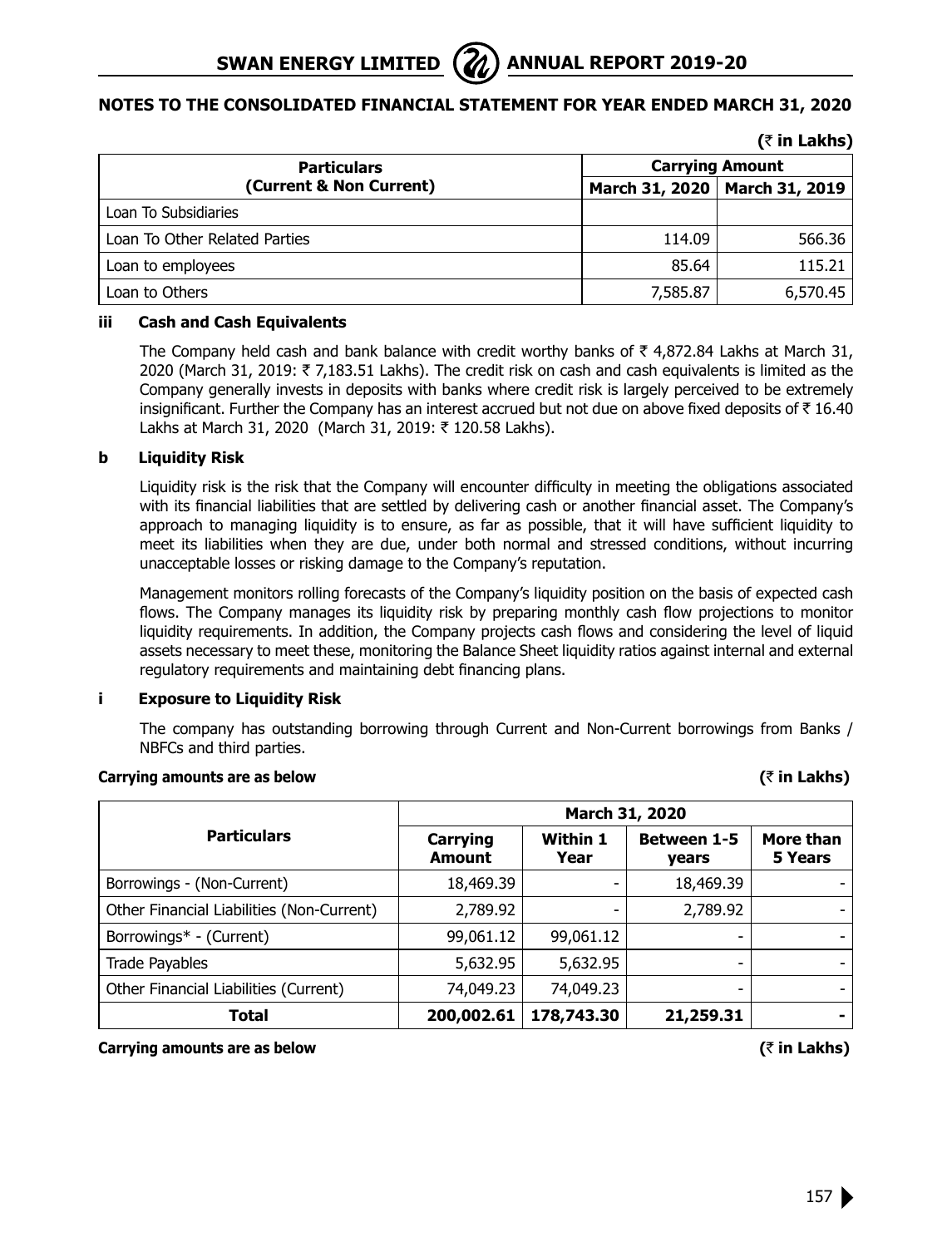|                                           | March 31, 2019            |                         |                             |                      |
|-------------------------------------------|---------------------------|-------------------------|-----------------------------|----------------------|
| <b>Particulars</b>                        | Carrying<br><b>Amount</b> | <b>Within 1</b><br>Year | <b>Between 1-5</b><br>years | More than<br>5 Years |
| Borrowings - (Non-Current)                | 21,519.38                 |                         | 21,519.38                   |                      |
| Other Financial Liabilities (Non-Current) | 2,385.30                  |                         | 2,385.30                    |                      |
| Borrowings* - (Current)                   | 74,430.12                 | 74,430.12               |                             |                      |
| Trade Payables                            | 4,023.75                  | 4,023.75                |                             |                      |
| Other Financial Liabilities (Current)     | 99,770.58                 | 99,770.58               |                             |                      |
| <b>Total</b>                              | 202,129.13                | 178,224.45              | 23,904.68                   |                      |

\* The amount shown under 'Borrowings - (Current)' includes advances received from third parties. These have been received in the ordinary course of business and are repayable on demand.

# **c Market Risk**

Market risk is the risk that changes in market prices such as foreign exchange rates, interest rates and equity prices and will affect the Company's income or the value of its holdings of financial instruments. Market risk is attributable to all market risk sensitive financial instruments including foreign currency receivables and payables and long term debt. The Company is exposed to market risk primarily related to interest rate risk and the market value of the investments.

# **i Currency Risk**

The Company is exposed to currency risk on account of its trade and other payables in foreign currency. The functional currency of the Company is Indian Rupee. Currency risk is not material, as the Company does not have any exposure in foreign currency.

# **ii Interest Rate Risk**

Interest rate risk can be either fair value interest rate risk or cash flow interest rate risk. Fair value interest rate risk is the risk of changes in fair values of fixed interest bearing investments because of fluctuations in the interest rates. Cash flow interest rate risk is the risk that the future cash flows of floating interest bearing investments will fluctuate because of fluctuations in the interest rates.

#### **Exposure to interest rate risk**

According to the Company interest rate risk exposure is only for floating rate borrowings. Company does not have any floating rate borrowings on any of the Balance Sheet date disclosed in this financial statements.

# **iii Price Risk**

Price risk is the risk that the fair value of a financial instrument will fluctuate due to changes in market traded price. It arises from financial assets such as investments in quoted instruments and units of mutual funds.

# **a Fair value sensitivity analysis for fixed rate Instruments**

The Company does not account for any fixed rate financial assets or financial liabilities at fair value through Profit or Loss. Therefore, a change in interest rates at the reporting date would not affect Profit or Loss.

# **b Cash flow sensitivity analysis for variable rate Instruments**

The company does not have any variable rate instrument in Financial Assets or Financial Liabilities.

# **36 Employee Benefits - Gratuity**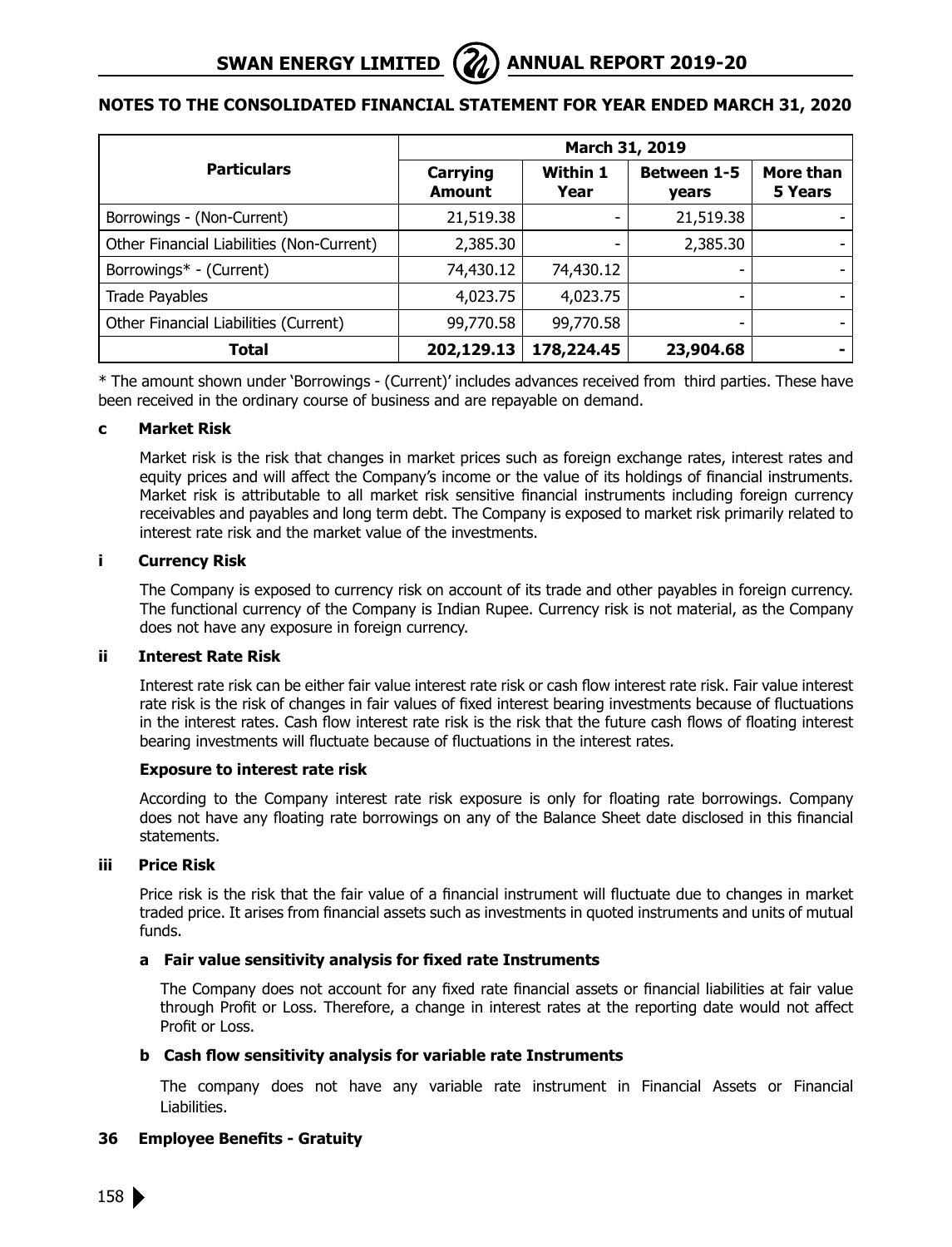

Gratuity is payable to all eligible employees of the Company on superannuation, death and permanent disablement in terms of provisions of the Payment of Gratuity Act as per the Company's Scheme whichever is more beneficial. Benefit would be paid at the time of seperation based on the last drawn base salary.

#### **(**` **in Lakhs)**

# **Gratuity Disclosure Statement as Per Indian Accounting Standard 19 (Ind AS 19)**

| <b>Particulars</b>                                                                   | Apr'19-Mar'20                                          | Apr'18-Mar'19                                          |
|--------------------------------------------------------------------------------------|--------------------------------------------------------|--------------------------------------------------------|
| Type of Benefit                                                                      | Gratuity                                               | Gratuity                                               |
| Country                                                                              | India                                                  | India                                                  |
| Reporting Currency                                                                   | <b>INR</b>                                             | INR.                                                   |
| Reporting Standard                                                                   | <b>Indian Accounting Standard</b><br>19 (Ind AS 19)    | <b>Indian Accounting Standard</b><br>19 (Ind AS 19)    |
| <b>Funding Status</b>                                                                | Unfunded                                               | Unfunded                                               |
| <b>Starting Period</b>                                                               | 01/04/19                                               | 01/04/18                                               |
| Date of Reporting                                                                    | 31/03/20                                               | 31/03/19                                               |
| Period of Reporting                                                                  | 12 Months                                              | 12 Months                                              |
|                                                                                      | <b>Assumptions (Apr'18-Mar'19)</b>                     |                                                        |
| Expected Return on Plan Assets                                                       | N.A.                                                   | N.A.                                                   |
| Rate of Discounting                                                                  | 7.69%                                                  | 7.82%                                                  |
| Rate of Salary Increase                                                              | 8.33%                                                  | 8.33%                                                  |
| Rate of Employee Turnover                                                            | 5.00%                                                  | 5.00%                                                  |
| Mortality Rate During Employment                                                     | Indian Assured Lives<br>Mortality (2006-08) Ult        | <b>Indian Assured Lives</b><br>Mortality (2006-08) Ult |
| Mortality Rate After Employment                                                      |                                                        |                                                        |
|                                                                                      | <b>Assumptions (Apr'19-Mar'20)</b>                     |                                                        |
| Expected Return on Plan Assets                                                       | N.A.                                                   | N.A.                                                   |
| Rate of Discounting                                                                  | 6.84%                                                  | 7.69%                                                  |
| Rate of Salary Increase                                                              | 8.33%                                                  | 8.33%                                                  |
| Rate of Employee Turnover                                                            | 5.00%                                                  | 5.00%                                                  |
| Mortality Rate During Employment                                                     | <b>Indian Assured Lives</b><br>Mortality (2006-08) Ult | <b>Indian Assured Lives</b><br>Mortality (2006-08) Ult |
| Mortality Rate After Employment                                                      | N.A.                                                   | N.A.                                                   |
|                                                                                      | Apr'19-Mar'20                                          | Apr'18-Mar'19                                          |
| Table Showing Change in the Present Value of Projected Benefit Obligation            |                                                        |                                                        |
| Present Value of Benefit Obligation at the<br>174.40<br><b>Beginning of the Year</b> |                                                        | 166.94                                                 |
| <b>Interest Cost</b>                                                                 | 13.40                                                  | 13.04                                                  |
| <b>Current Service Cost</b>                                                          | 18.20                                                  | 21.50                                                  |
| Past Service Cost                                                                    | $\overline{a}$                                         |                                                        |
| Liability Transferred In/ Acquisitions                                               | $\overline{\phantom{0}}$                               | $\overline{\phantom{0}}$                               |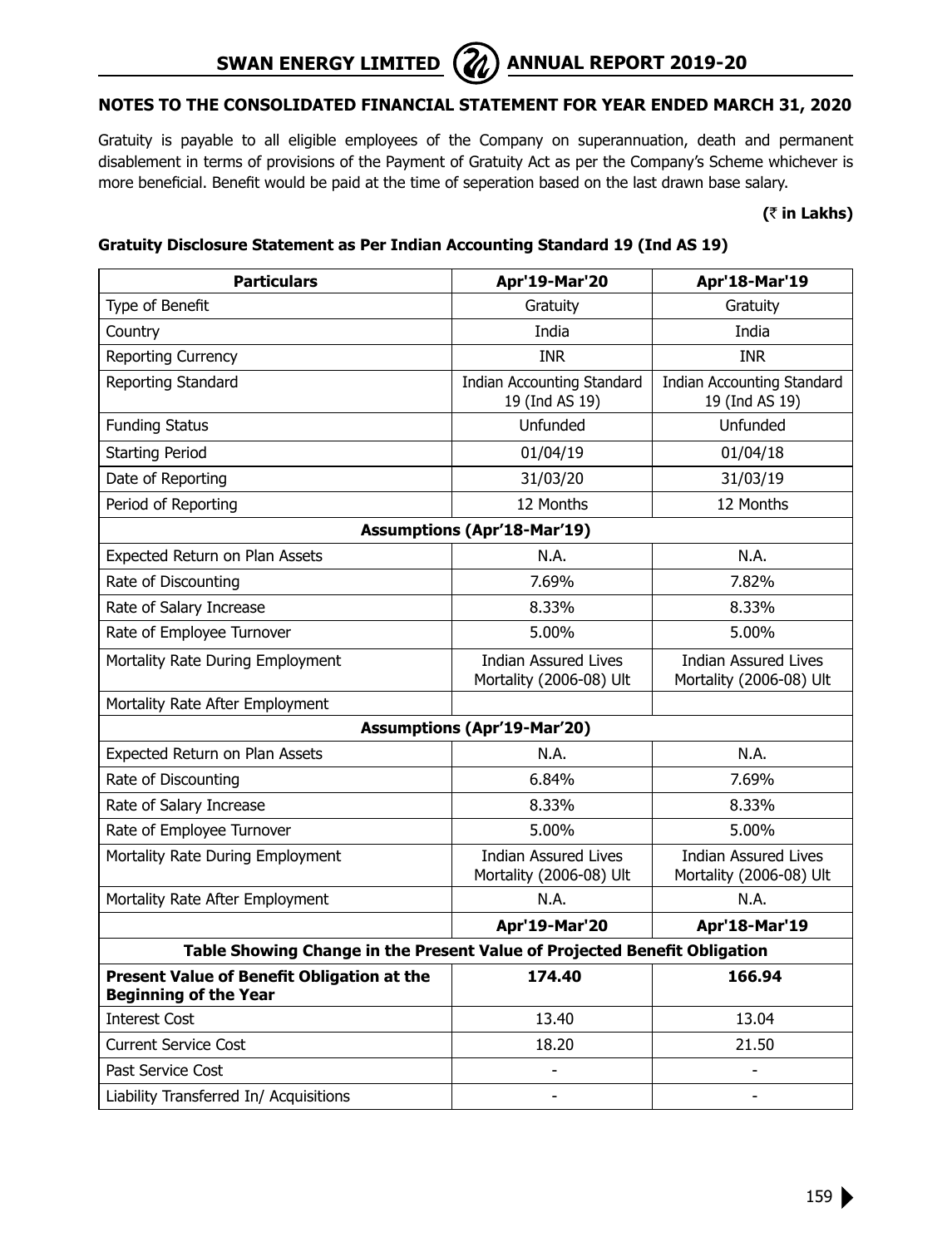

| (Liability Transferred Out/ Divestments)                                              | $\overline{a}$                                        |                |
|---------------------------------------------------------------------------------------|-------------------------------------------------------|----------------|
| (Gains)/ Losses on Curtailment                                                        |                                                       |                |
| (Liabilities Extinguished on Settlement)                                              |                                                       |                |
| (Benefit Paid Directly by the Employer)                                               | (7.11)                                                | (2.78)         |
| (Benefit Paid From the Fund)                                                          |                                                       |                |
| The Effect Of Changes in Foreign Exchange Rates                                       | $\overline{a}$                                        | $\overline{a}$ |
| Actuarial (Gains)/Losses on Obligations - Due to<br>Change in Demographic Assumptions |                                                       |                |
| Actuarial (Gains)/Losses on Obligations - Due to<br>Change in Financial Assumptions   | 8.50                                                  | 1.31           |
| Actuarial (Gains)/Losses on Obligations - Due to<br>Experience                        | (19.35)                                               | (25.61)        |
| Present Value of Benefit Obligation at the End of<br>the Year                         | 188.04                                                | 174.40         |
|                                                                                       | Table Showing Change in the Fair Value of Plan Assets |                |
| Fair Value of Plan Assets at the Beginning of the<br>Year                             |                                                       |                |
| Interest Income                                                                       |                                                       |                |
| Contributions by the Employer                                                         | $\blacksquare$                                        |                |
| Expected Contributions by the Employees                                               | $\blacksquare$                                        |                |
| Assets Transferred In/Acquisitions                                                    | ۰                                                     |                |
| (Assets Transferred Out/ Divestments)                                                 | $\blacksquare$                                        |                |
| (Benefit Paid from the Fund)                                                          |                                                       |                |
| (Assets Distributed on Settlements)                                                   |                                                       |                |
| (Expenses and Tax for managing the Benefit<br>Obligations- paid<br>from the fund)     |                                                       |                |
| <b>Effects of Asset Ceiling</b>                                                       | $\blacksquare$                                        |                |
| The Effect of Changes In Foreign Exchange Rates                                       |                                                       |                |
| Return on Plan Assets, Excluding Interest Income                                      | $\blacksquare$                                        |                |
| Fair Value of Plan Assets at the End of the Year                                      |                                                       |                |
|                                                                                       | Apr'19-Mar'20                                         | Apr'18-Mar'19  |
|                                                                                       | <b>Amount Recognized in the Balance Sheet</b>         |                |
| (Present Value of Benefit Obligation at the end of<br>the Year)                       | (188.04)                                              | (174.40)       |
| Fair Value of Plan Assets at the end of the Year                                      |                                                       |                |
| Funded Status (Surplus/ (Deficit))                                                    | (188.04)                                              | (174.40)       |
| Net (Liability)/Asset Recognized in the<br><b>Balance Sheet</b>                       | (188.04)                                              | (174.40)       |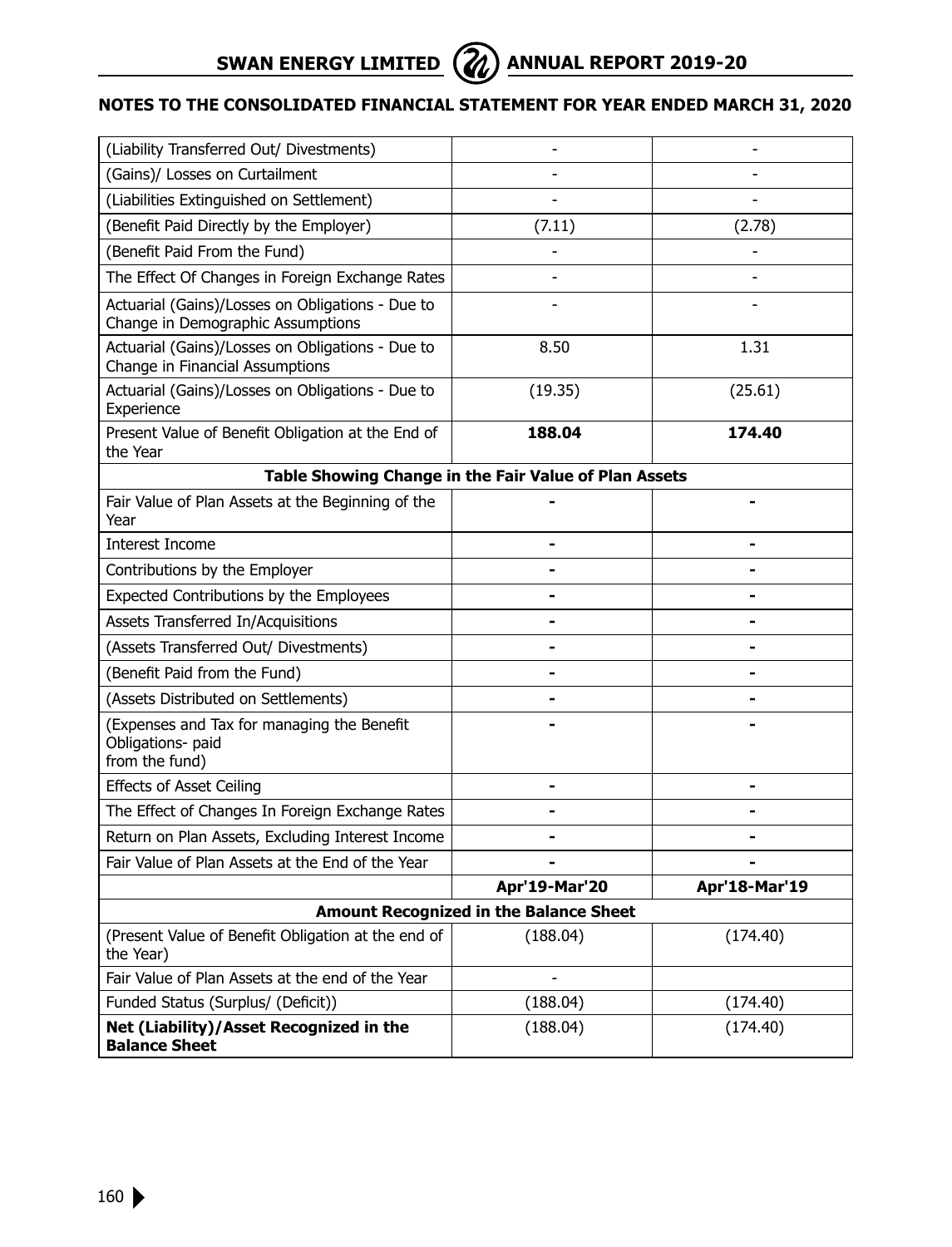# **SWAN ENERGY LIMITED (2) ANNUAL REPORT 2019-20**



| <b>Particulars</b>                                                            | Apr'19-Mar'20                       | Apr'18-Mar'19  |
|-------------------------------------------------------------------------------|-------------------------------------|----------------|
|                                                                               | Net Interest Cost for Apr'19-Mar'20 |                |
| Present Value of Benefit Obligation at the<br>Beginning of the Year           | 174.40                              | 166.94         |
| (Fair Value of Plan Assets at the Beginning of the<br>Year)                   |                                     |                |
| Net Liability/(Asset) at the Beginning                                        | 174.40                              | 166.94         |
|                                                                               |                                     |                |
| <b>Interest Cost</b>                                                          | 13.40                               | 13.04          |
| (Interest Income)                                                             | $\overline{a}$                      |                |
| <b>Net Interest Cost for Current Year</b>                                     | 13.40                               | 13.04          |
| Expenses Recognized in the Statement of Profit or Loss for Apr'19-Mar'20      |                                     |                |
| <b>Current Service Cost</b>                                                   | 18.20                               | 21.50          |
| Net Interest Cost                                                             | 13.40                               | 13.04          |
| Past Service Cost                                                             |                                     |                |
| (Expected Contributions by the Employees)                                     |                                     |                |
| (Gains)/Losses on Curtailments And Settlements                                |                                     |                |
| Net Effect of Changes in Foreign Exchange Rates                               |                                     |                |
| <b>Expenses Recognized</b>                                                    | 31.60                               | 34.54          |
| Expenses Recognized in the Other Comprehensive Income (OCI) for Apr'19-Mar'20 |                                     |                |
| Actuarial (Gains)/Losses on Obligation For the<br>Year                        | (10.84)                             | (24.30)        |
| Return on Plan Assets, Excluding Interest Income                              |                                     |                |
| Change in Asset Ceiling                                                       |                                     |                |
| Net (Income)/Expense For the Year<br><b>Recognized in OCI</b>                 | (10.84)                             | (24.30)        |
|                                                                               | Apr'19-Mar'20                       | Apr'18-Mar'19  |
|                                                                               | <b>Balance Sheet Reconciliation</b> |                |
| <b>Opening Net Liability</b>                                                  | 174.40                              | 166.94         |
| Expenses Recognized in Statement of Profit or<br>Loss                         | 31.60                               | 34.54          |
| Expenses Recognized in OCI                                                    | (10.84)                             | (24.30)        |
| Net Liability/(Asset) Transfer In                                             | $\overline{a}$                      |                |
| Net (Liability)/Asset Transfer Out                                            | $\overline{a}$                      | $\blacksquare$ |
| (Benefit Paid Directly by the Employer)                                       | (7.11)                              | (2.78)         |
| (Employer's Contribution)                                                     |                                     |                |
| Net Liability/(Asset) Recognized in the<br><b>Balance Sheet</b>               | 188.04                              | 174.40         |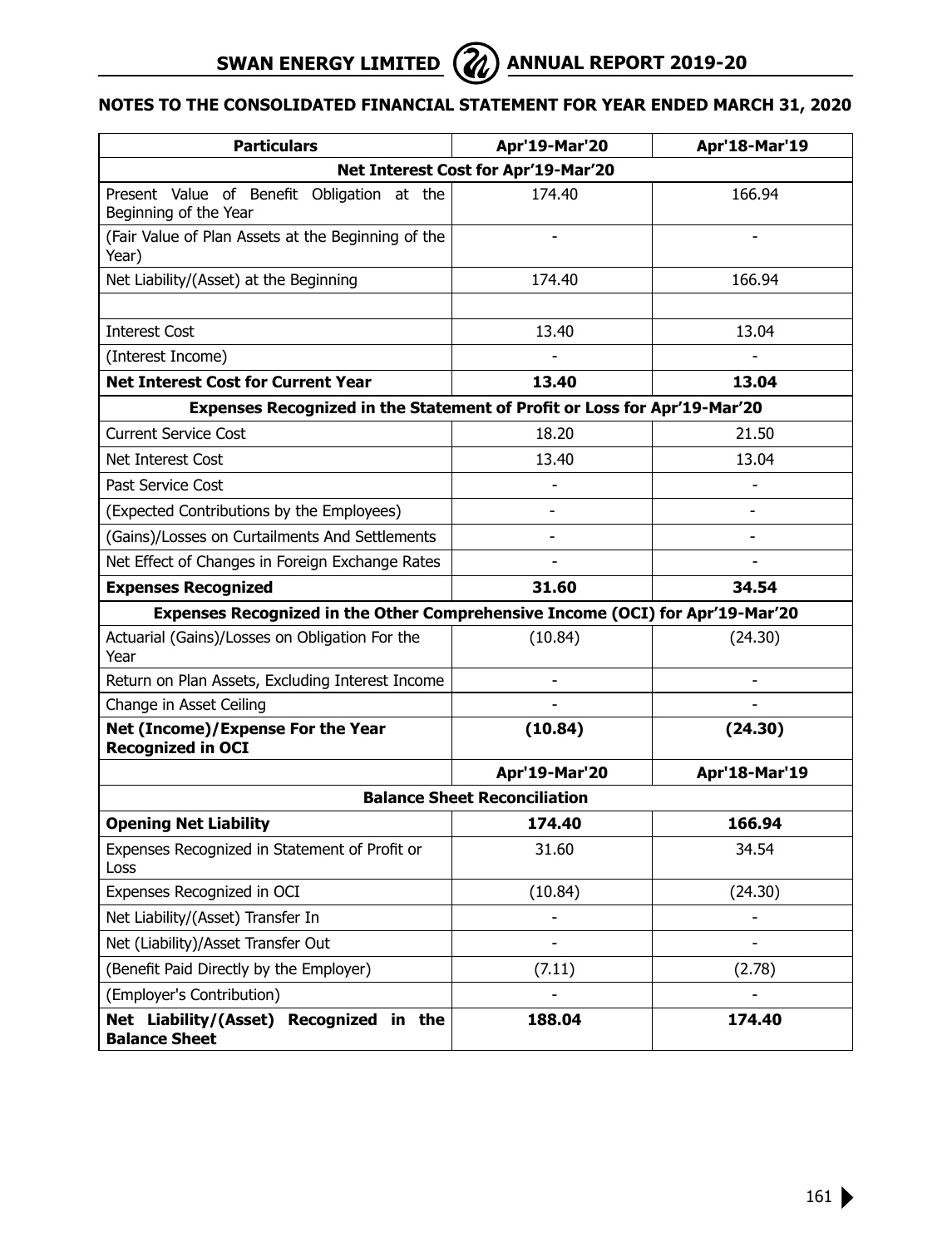| <b>Particulars</b>                                                   | Apr'19-Mar'20                          | Apr'18-Mar'19  |  |  |  |
|----------------------------------------------------------------------|----------------------------------------|----------------|--|--|--|
| <b>Category of Assets</b>                                            |                                        |                |  |  |  |
| Government of India Assets                                           |                                        | $\blacksquare$ |  |  |  |
| <b>State Government Securities</b>                                   | $\blacksquare$                         |                |  |  |  |
| Special Deposits Scheme                                              | $\blacksquare$                         |                |  |  |  |
| Debt Instruments                                                     |                                        |                |  |  |  |
| Corporate Bonds                                                      | $\blacksquare$                         |                |  |  |  |
| Cash And Cash Equivalents                                            | $\blacksquare$                         |                |  |  |  |
| Insurance fund                                                       |                                        |                |  |  |  |
| <b>Asset-Backed Securities</b>                                       |                                        |                |  |  |  |
| <b>Structured Debt</b>                                               | $\blacksquare$                         |                |  |  |  |
| Other                                                                | $\blacksquare$                         | $\blacksquare$ |  |  |  |
| <b>Total</b>                                                         |                                        |                |  |  |  |
|                                                                      | <b>Other Details</b>                   |                |  |  |  |
| No of Active Members                                                 | 136                                    | 133            |  |  |  |
| Per Month Salary For Active Members                                  | 71.24                                  | 60.76          |  |  |  |
| Weighted Average Duration of the Projected<br>Benefit Obligation     | 13                                     | 12             |  |  |  |
| Average Expected Future Service                                      | 11                                     | 12             |  |  |  |
| Projected Benefit Obligation                                         | 188.04                                 | 174.40         |  |  |  |
| Prescribed Contribution For Next Year (12 Months)                    |                                        |                |  |  |  |
|                                                                      | Apr'19-Mar'20                          | Apr'18-Mar'19  |  |  |  |
|                                                                      | <b>Net Interest Cost for Next Year</b> |                |  |  |  |
| Present Value of Benefit Obligation at the End of<br>the Year        | 188.04                                 | 174.40         |  |  |  |
| (Fair Value of Plan Assets at the End of the Year)                   | $\overline{a}$                         |                |  |  |  |
| Net Liability/(Asset) at the End of the Year                         | 188.04                                 | 174.40         |  |  |  |
|                                                                      |                                        |                |  |  |  |
| <b>Interest Cost</b>                                                 | 12.86                                  | 13.39          |  |  |  |
| (Interest Income)                                                    | ÷                                      |                |  |  |  |
| <b>Net Interest Cost for Next Year</b>                               | 12.86                                  | 13.39          |  |  |  |
| Expenses Recognized in the Statement of Profit or Loss for Next Year |                                        |                |  |  |  |
| <b>Current Service Cost</b>                                          | 25.61                                  | 18.20          |  |  |  |
| Net Interest Cost                                                    | 12.86                                  | 13.40          |  |  |  |
| (Expected Contributions by the Employees)                            | $\overline{a}$                         |                |  |  |  |
| <b>Expenses Recognized</b>                                           | 38.47                                  | 31.60          |  |  |  |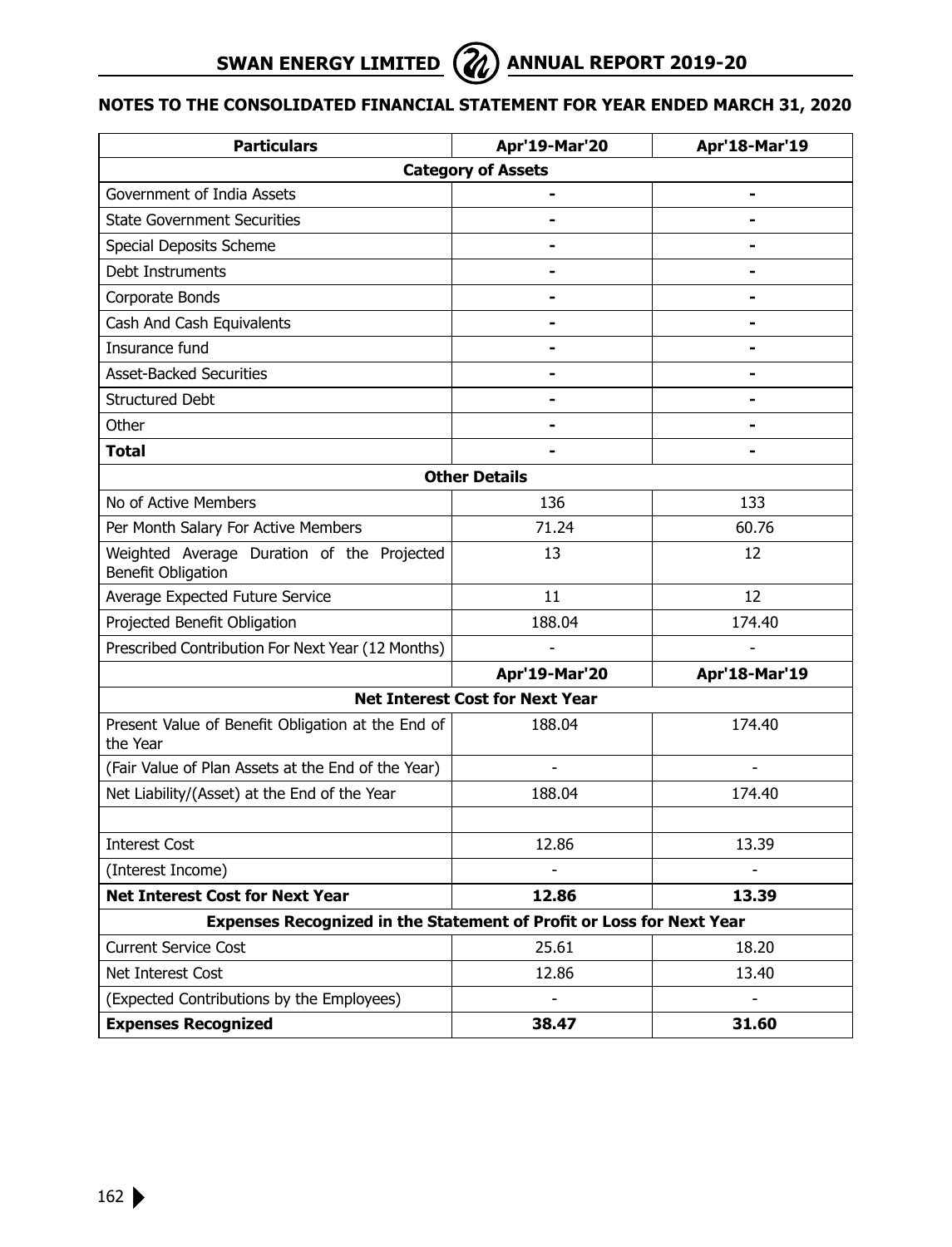**SWAN ENERGY LIMITED**  $\left(\frac{2}{\ell}\right)$  annual report 2019-20



# **Notes to the Consolidated Financial Statement for year ended March 31, 2020**

| <b>Particulars</b>                                                              | Apr'19-Mar'20  | Apr'18-Mar'19  |  |  |
|---------------------------------------------------------------------------------|----------------|----------------|--|--|
| Maturity Analysis of the Benefit Payments: From the Fund                        |                |                |  |  |
| Projected Benefits Payable in Future Years<br>From the Date of Reporting        |                | $\blacksquare$ |  |  |
| 1st Following Year                                                              | $\blacksquare$ |                |  |  |
| 2nd Following Year                                                              |                |                |  |  |
| 3rd Following Year                                                              | $\blacksquare$ |                |  |  |
| 4th Following Year                                                              |                |                |  |  |
| 5th Following Year                                                              |                |                |  |  |
| Sum of Years 6 To 10                                                            | $\blacksquare$ |                |  |  |
| Sum of Years 11 and above                                                       | $\blacksquare$ |                |  |  |
| Maturity Analysis of the Benefit Payments: From the Employer                    |                |                |  |  |
| Projected Benefits Payable in Future Years<br><b>From the Date of Reporting</b> |                |                |  |  |
| 1st Following Year                                                              | 58.85          | 32.18          |  |  |
| 2nd Following Year                                                              | 23.10          | 25.71          |  |  |
| 3rd Following Year                                                              | 5.97           | 23.31          |  |  |
| 4th Following Year                                                              | 21.83          | 11.94          |  |  |
| 5th Following Year                                                              | 5.46           | 21.29          |  |  |
| Sum of Years 6 To 10                                                            | 51.90          | 42.70          |  |  |
| Sum of Years 11 and above                                                       | 166.30         | 180.83         |  |  |
|                                                                                 | Apr'19-Mar'20  | Apr'18-Mar'19  |  |  |
| Projected Benefit Obligation on Current<br>Assumptions                          | 188.04         | 174.40         |  |  |
| Delta Effect of +1% Change in Rate of<br>Discounting                            | (10.10)        | (9.58)         |  |  |
| Delta Effect of -1% Change in Rate of<br>Discounting                            | 11.82          | 11.10          |  |  |
| Delta Effect of +1% Change in Rate of Salary<br>Increase                        | 8.59           | 7.90           |  |  |
| Delta Effect of -1% Change in Rate of Salary<br>Increase                        | (8.19)         | (7.46)         |  |  |
| Delta Effect of +1% Change in Rate of Employee<br>Turnover                      | (1.21)         | (0.39)         |  |  |
| Delta Effect of -1% Change in Rate of Employee<br>Turnover                      | 1.31           | 0.41           |  |  |

The sensitivity analysis have been determined based on reasonably possible changes of the respective assumptions occurring at the end of the reporting year, while holding all other assumptions constant.

The sensitivity analysis presented above may not be representative of the actual change in the projected benefit obligation as it is unlikely that the change in assumptions would occur in isolation of one another as some of the assumptions may be correlated.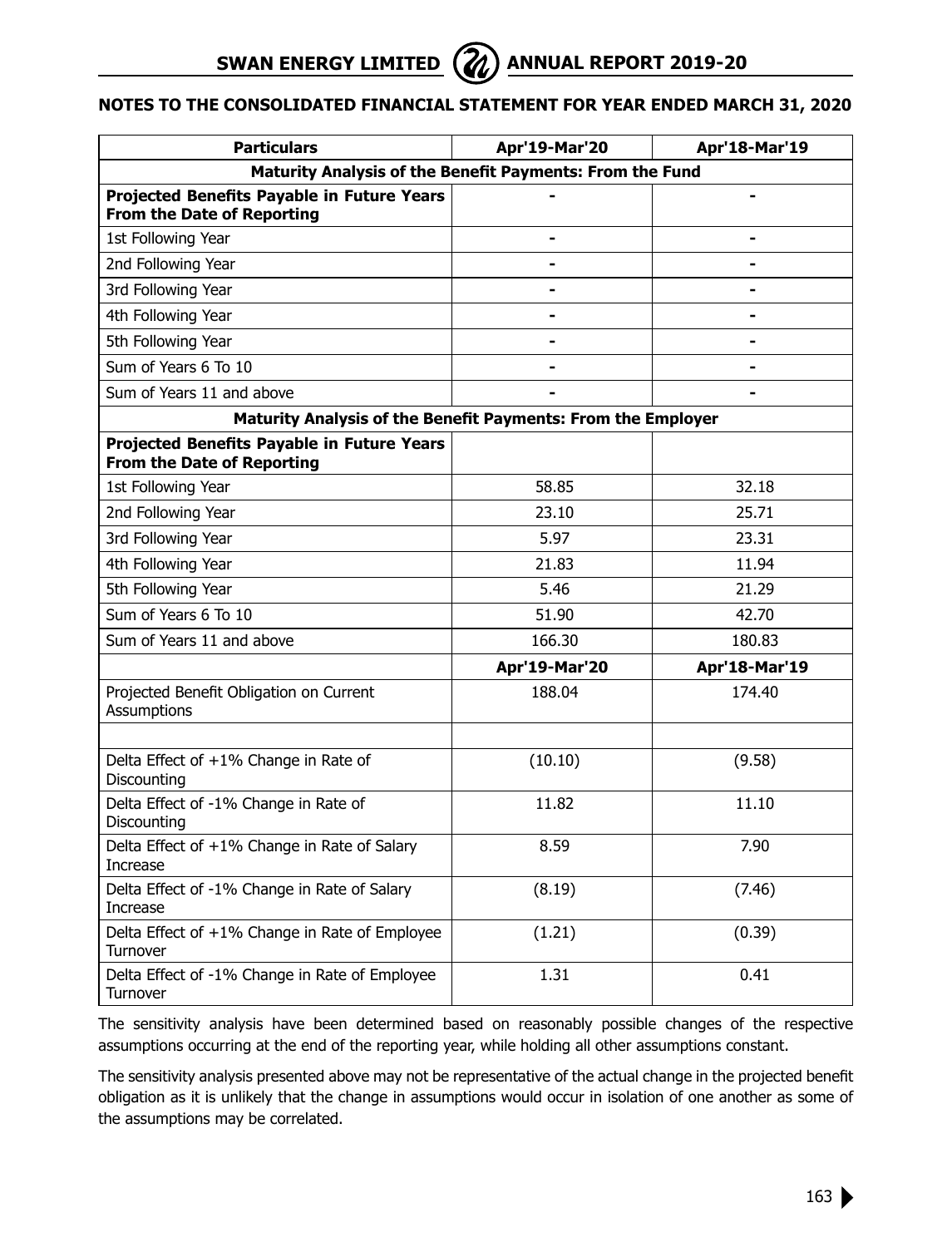Furthermore, in presenting the above sensitivity analysis, the present value of the projected benefit obligation has been calculated using the projected unit credit method at the end of the reporting year, which is the same method as applied in calculating the projected benefit obligation as recognised in the balance sheet.

There was no change in the methods and assumptions used in preparing the sensitivity analysis from prior years.

# **Notes**

Gratuity is payable as per company's scheme as detailed in the report.

Actuarial gains/losses are recognized in the year of occurrence under Other Comprehensive Income (OCI). All above reported figures of OCI are gross of taxation.

Salary escalation & attrition rate are considered as advised by the company; they appear to be in line with the industry practice considering promotion and demand & supply of the employees.

Maturity Analysis of Benefit Payments is undiscounted cashflows considering future salary, attrition & death in respective year for members as mentioned above.

Average Expected Future Service represents Estimated Term of Post - Employment Benefit Obligation.

# **Qualitative Disclosures**

# **Para 139 (a) Characteristics of defined benefit plan**

The Company has a defined benefit gratuity plan in India (unfunded). The company's defined benefit gratuity plan is a final salary plan for employees.

Gratuity is paid from company as and when it becomes due and is paid as per company scheme for Gratuity.

# **Para 139 (b) Risks associated with defined benefit plan**

Gratuity is a defined benefit plan and company is exposed to the Following Risks:

Interest rate risk: A fall in the discount rate which is linked to the G.Sec.

Rate will increase the present value of the liability requiring higher provision.

Salary Risk: The present value of the defined benefit plan liability is calculated by reference to the future salaries of members. As such, an increase in the salary of the members more than assumed level will increase the plan's liability.

Asset Liability Matching Risk: The plan faces the ALM risk as to the matching cash flow. Company has to manage pay-out based on pay as you go basis from own funds.

Mortality risk: Since the benefits under the plan is not payable for life time and payable till retirement age only, plan does not have any longevity risk.

# **Para 139 (c) Characteristics of defined benefit plans**

During the year, there were no plan amendments, curtailments and settlements.

# **Para 147 (a)**

Gratuity plan is unfunded.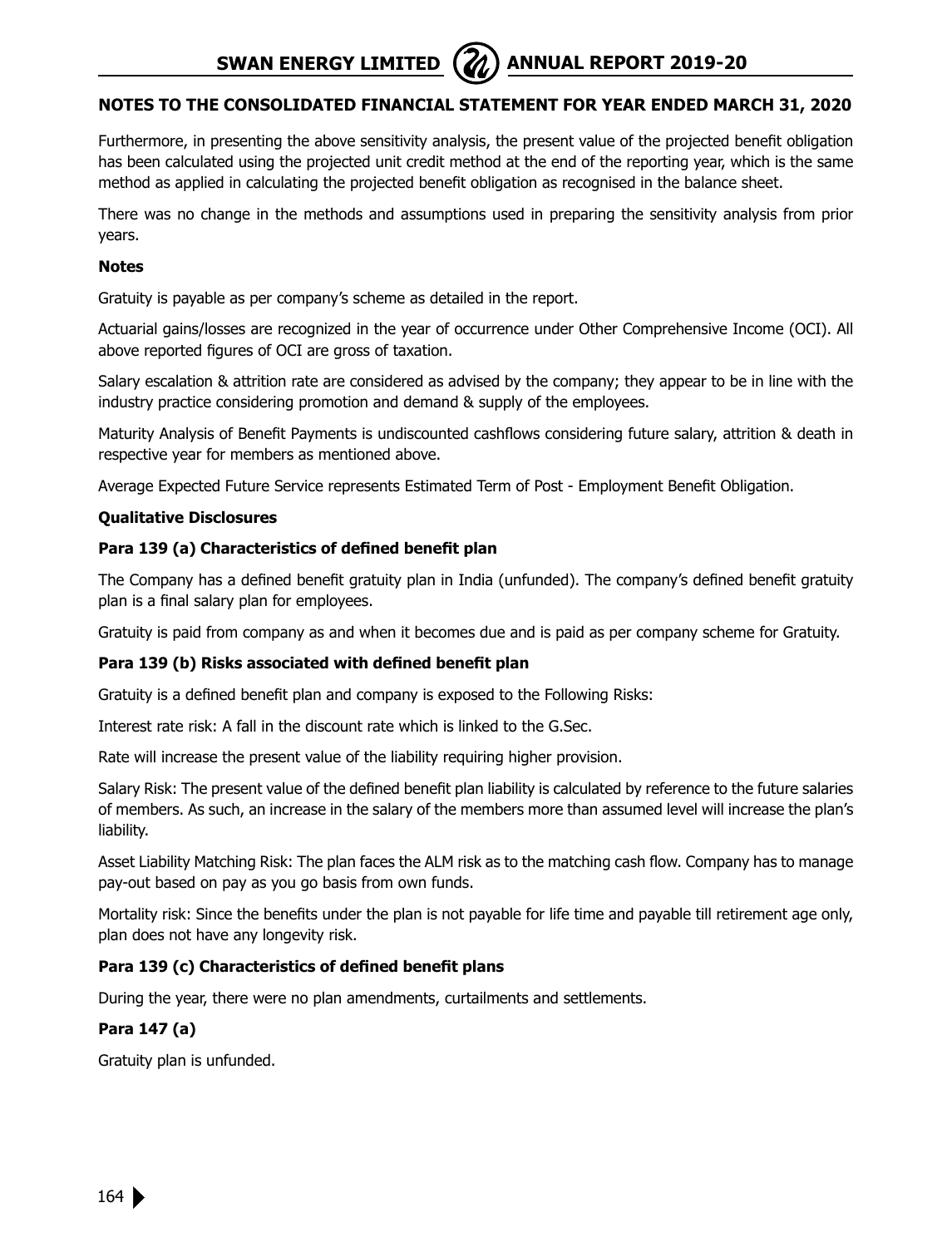

# **37 Earning Per Share (**` **in Lakhs)**

| Sr. No. | <b>Particulars</b>                                                                                            | Apr'19-Mar'20 | Apr'18-Mar'19 |
|---------|---------------------------------------------------------------------------------------------------------------|---------------|---------------|
|         | Net profit after tax as per Statements of Profit & Loss<br>attributable to Equity Shareholders ( ₹ In Lakhs)  | (483.31)      | (598.33)      |
| ii)     | Weighted average number of shares used as denomination<br>for calculating Basic and Diluted earning per share | 244,257,000   | 244,257,000   |
| iii)    | Face value of shares ( ₹ Per Share)                                                                           | 1.00          | 1.00          |
| iv)     | Basic/Diluted earning per share (in $\bar{z}$ )                                                               | (0.20)        | (0.24)        |

# **38 Contingent Liabilities (**` **in Lakhs)**

| Sr. No. | <b>Particulars</b>   |                          | March 31, 2020   March 31, 2019 |
|---------|----------------------|--------------------------|---------------------------------|
|         | Income Tax           | 3,172.14                 | 3,161.14                        |
| ii)     | Corporate Guarantee  | 197,872.67               | 187,311.81                      |
| iii)    | Bank quarantee       | 7,257.00                 | 10,412.00                       |
| iv)     | EPC - PBG Encashment | $\overline{\phantom{0}}$ | 16,539.07                       |

# **39 Payment to Auditors (**` **in Lakhs)**

| Sr. No. | <b>Particulars</b>         | <b>Apr'19-Mar'20</b> | Apr'18-Mar'19 |
|---------|----------------------------|----------------------|---------------|
|         | <b>Statuory Audit Fees</b> | 6.52                 | 4.70          |
| ii)     | Tax Audit Fees             | 1.50                 | 1.50          |
| iii)    | Other Capacity             | 0.95                 | 1.06          |

# **40 Related Party Disclosures, as required by Ind AS 24 are given below:**

# **A List of Related Parties**

| Sr No. | Name of the parties                         | <b>Relationship</b>        |
|--------|---------------------------------------------|----------------------------|
| i)     | Mr. Navinbhai C. Dave - Chairman            |                            |
| ii)    | Mr. Nikhil V. Merchant - Managing Director  |                            |
| iii)   | Mr. Paresh V. Merchant - Executive Director |                            |
| iv)    | Mr. Padmanabhan Sugavanam - Director        | Key Management Personnel   |
| V)     | Mr.Chetan Selarka - Chief Financial Officer |                            |
| vi)    | Mr.Arun Agarwal - Company Secretary         |                            |
| vii)   | Mr. Bhavik N. Merchant                      | Relative of Key Management |
| viiI)  | Mr. Vivek P. Merchant                       | Personnel                  |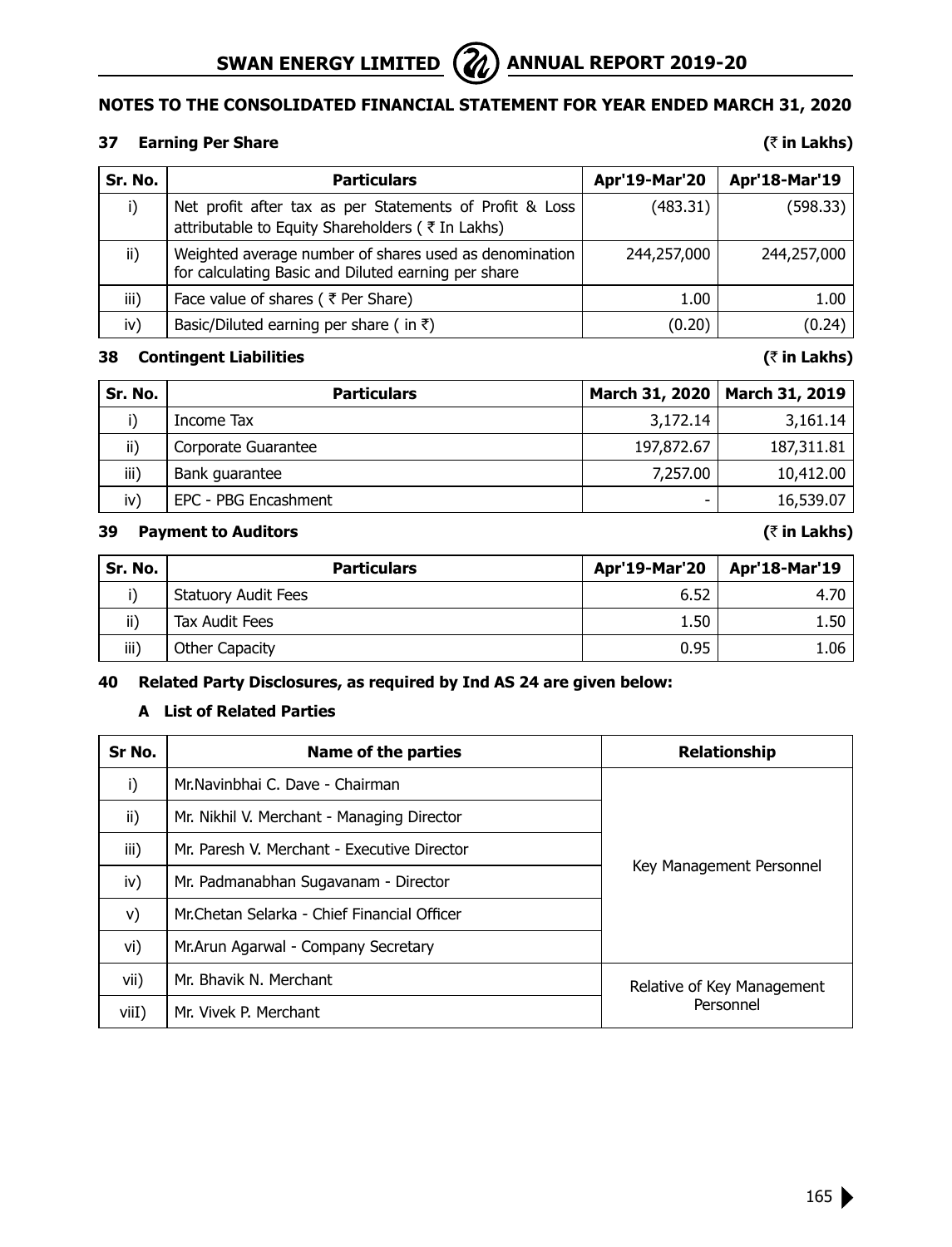

| ix)    | Good Earth Commodities (India) Private Limited |                                 |  |
|--------|------------------------------------------------|---------------------------------|--|
| X)     | Feltham Trading Pvt Ltd                        |                                 |  |
| xi)    | Ami Tech (India) Private Limited               |                                 |  |
| xii)   | Altamount Estates Private Limited              |                                 |  |
| xiii)  | Swan Constructions Private Limited             |                                 |  |
| xiv)   | Dave Impex India Pvt. Ltd                      | Enterprise over which Key       |  |
| XV)    | V N M Associates                               | Management Personnel is able to |  |
| xvi)   | Swan Engitech Works Pvt. Ltd.                  | exercise significant influence  |  |
| xvii)  | Swan Realtors Pyt. Ltd.                        |                                 |  |
| xviii) | Swan International Limited                     |                                 |  |
| xix)   | Gazdar Bandh Developers Private Limited        |                                 |  |
| XX)    | Sadavir Trading Private Limited                |                                 |  |
| xxi)   | Gujarat Maritime Board ('GMB")                 |                                 |  |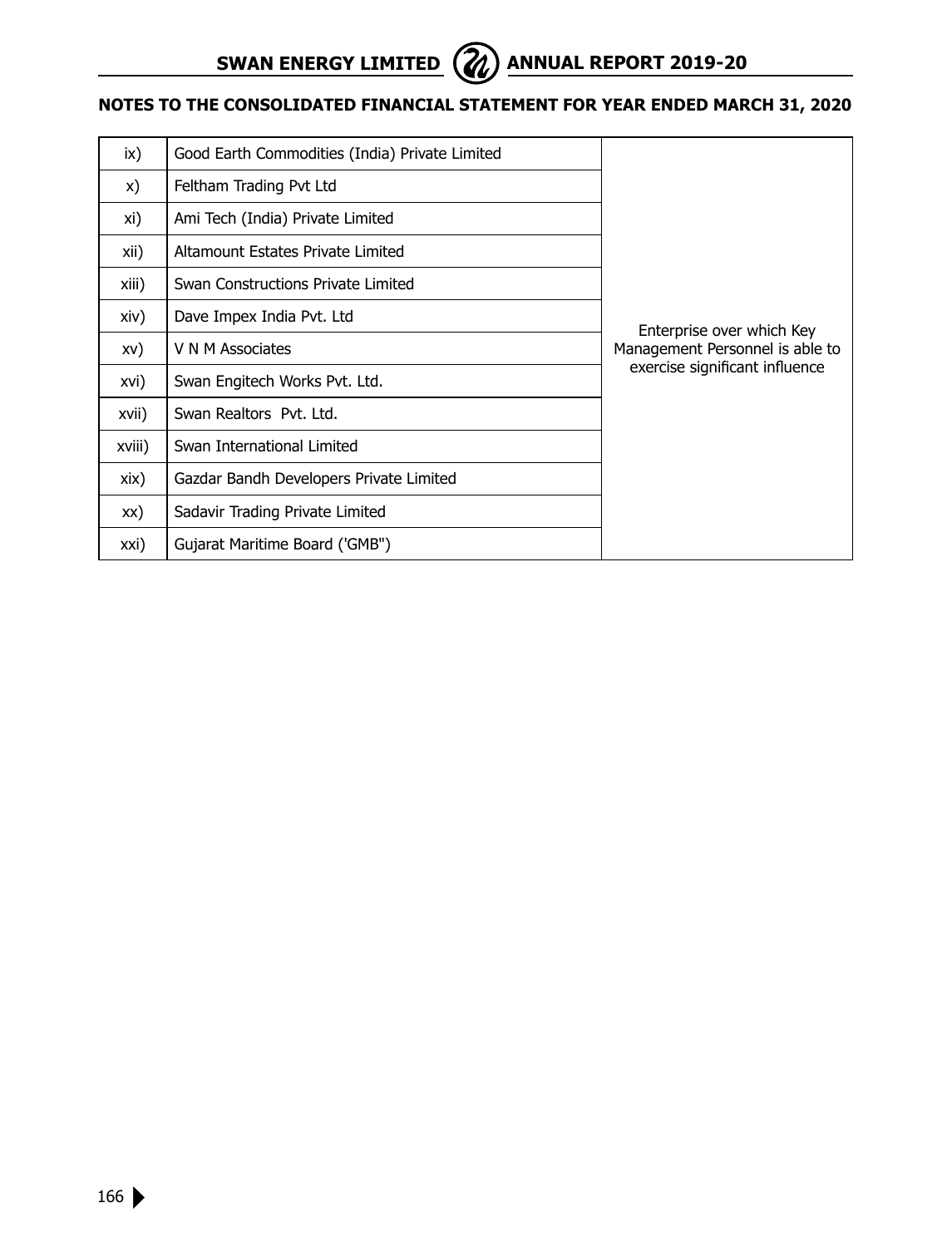**40 B (i) Transaction during the year Apr'19-Mar'20 with related parties** (` **in Lakhs)** NOTES TO THE CONSOLIDATED FINANCIAL STATEMENT FOR YEAR ENDED MARCH 31, 2020 **Notes to the Consolidated Financial Statement for year ended March 31, 2020** 40 B (i) Transaction during the year Apr'19-Mar'20 with related parties

(₹ in Lakhs)

| ង ខ្                    | Name of the Company                               | Opening<br>Balance Dr | Opening<br>Balance<br>ö | Remunera-<br>tion Paid | Sales          | Purchase       | <b>Booked</b><br>Rent<br>Paid/ | Advance<br>Given | Investment<br>in Equity<br>Shares | Preference<br>mentin<br><b>Shares</b><br>Invest- | Advance<br>received<br>back | Advance<br>taken | paid back<br>Advance | Closing Bal-<br>ance Dr | Closing<br>Balance<br>Cr |
|-------------------------|---------------------------------------------------|-----------------------|-------------------------|------------------------|----------------|----------------|--------------------------------|------------------|-----------------------------------|--------------------------------------------------|-----------------------------|------------------|----------------------|-------------------------|--------------------------|
| $\Rightarrow$           | Mr. Nikhil Merchant                               | $\blacksquare$        |                         | 137.84                 |                | $\blacksquare$ |                                |                  |                                   |                                                  |                             |                  | $\blacksquare$       |                         |                          |
| $\widehat{=}$           | Mr. Paresh Merchant                               | ï                     | ٠                       | 137.84                 | J.             |                | 3.00                           | 2.85             |                                   |                                                  | 2.70                        |                  |                      | 0.15                    |                          |
| $\widehat{\equiv}$      | Mr. Padmanabhan Sugavanam                         | f,                    | ٠                       | 35.09                  | ×              |                |                                |                  | ٠                                 |                                                  |                             |                  | ł,                   |                         |                          |
| $\widehat{\geq}$        | Mr.Chetan Selarka - Chief<br>Financial Officer    | ï                     |                         | 68.44                  | $\blacksquare$ |                | $\blacksquare$                 |                  |                                   |                                                  |                             |                  | ï                    |                         |                          |
| $\widehat{\phantom{a}}$ | Mr.Arun Agarwal - Company<br>Secretary            | J.                    | ×                       | 26.63                  |                | $\blacksquare$ | ٠                              | $\blacksquare$   | ï                                 | ı                                                | ×                           | J.               | $\blacksquare$       | ٠                       |                          |
| $\widehat{\mathbf{z}}$  | V N M Associates                                  | $\blacksquare$        | $\blacksquare$          |                        | $\blacksquare$ | $\blacksquare$ | $\blacksquare$                 | ï                | ï                                 |                                                  | $\blacksquare$              | $\blacksquare$   | $\blacksquare$       | ï                       |                          |
| $\widehat{\mathbf{v}}$  | Mr. Bhavik Merchant                               |                       | ı                       | 16.87                  |                |                |                                |                  |                                   |                                                  |                             |                  | ı                    |                         |                          |
| ίii)                    | Mr. Vivek Merchant                                |                       | ٠                       | 16.87                  | ×,             | f,             | ٠                              | 0.08             |                                   |                                                  | 0.08                        |                  | f,                   |                         |                          |
| $\widehat{\varkappa}$   | Good Earth Commodities<br>(India) Private Limited | 631.31                |                         |                        |                |                |                                |                  |                                   |                                                  | 995.86                      |                  |                      |                         | 364.55                   |
| $\widehat{\times}$      | Feltham Trading Pvt Ltd                           | $\blacksquare$        | $\blacksquare$          |                        | $\blacksquare$ | $\blacksquare$ | 1.80                           | 7.23             | $\blacksquare$                    | $\blacksquare$                                   | 6.50                        |                  | $\blacksquare$       | $\blacksquare$          | 0.89                     |
| $\widehat{\mathbf{x}}$  | Ami Tech (India) Private<br>Limited               | f,                    | ٠                       |                        |                | J.             |                                | 180.54           | ï                                 |                                                  | 138.00                      | 1,700.00         | J.                   |                         | 1,657.46                 |
| ίäχ                     | Dave Impex India Pvt. Ltd                         | f,                    | $\blacksquare$          |                        |                |                |                                |                  | ï                                 | ı                                                |                             | 475.00           | 75.00                |                         | 400.00                   |
| χiii)                   | Altamount Estates Private<br>Limited              |                       |                         |                        |                |                | 60.00                          | 28.15            |                                   |                                                  | 28.05                       |                  |                      |                         | 26.90                    |
| xiv)                    | Swan Constructions Private<br>Limited             | 108.92                | ï                       |                        |                | ï              |                                | 6.42             |                                   |                                                  | 100.00                      |                  | $\blacksquare$       | 15.34                   |                          |
| $\widehat{\varkappa}$   | Swan Engitech Works Pvt. Ltd.                     |                       | 298.27                  |                        |                | J.             | $\blacksquare$                 |                  |                                   |                                                  | $\blacksquare$              | 3.17             | 0.17                 |                         | 301.27                   |
| χvi)                    | Swan Realtors Pvt. Ltd.                           | ٠                     | 377.38                  |                        |                |                |                                |                  |                                   |                                                  |                             |                  |                      |                         | 377.38                   |
| xvii)                   | Swan International Limited                        |                       | $\blacksquare$          |                        | $\blacksquare$ | $\blacksquare$ | $\blacksquare$                 | 0.40             | ı                                 |                                                  | $\blacksquare$              | $\blacksquare$   | $\blacksquare$       | 0.40                    | ı                        |
| wiii)                   | Gazdar Bandh Developers<br>Private Limited        | 140.84                |                         |                        |                | ï              |                                | 82.26            |                                   |                                                  | 205.00                      |                  | ï                    | 18.10                   | ï                        |
| xix)                    | Sadavir Trading Private Limited                   | ı                     | $\blacksquare$          |                        | $\blacksquare$ | $\blacksquare$ |                                | 0.58             |                                   | ï                                                | ٠                           | $\blacksquare$   | f,                   | 0.58                    |                          |
| $\widehat{\mathsf{x}}$  | Gujarat Maritime Board                            |                       |                         |                        |                |                | 213.55                         |                  |                                   |                                                  |                             |                  |                      |                         |                          |
|                         | Total                                             | 881.07                | 675.65                  | 439.58                 |                |                | 278.35                         | 308.51           |                                   |                                                  | 1,476.19                    | 2,178.17         | 75.17                | 34.57                   | 3,128.45                 |

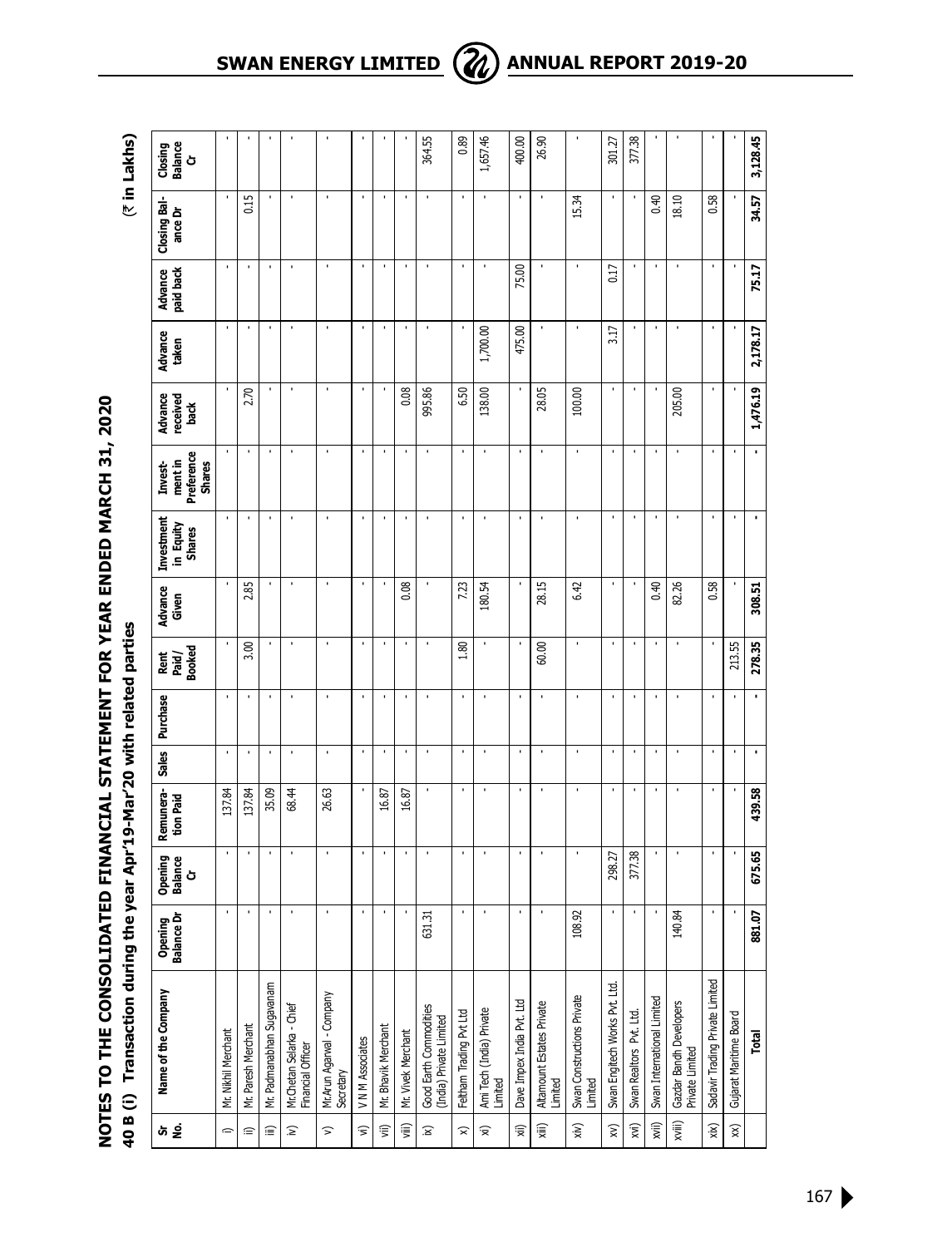| coc residents distributed to the holistics. |
|---------------------------------------------|
|                                             |
|                                             |
|                                             |
|                                             |
|                                             |
|                                             |
|                                             |
|                                             |
|                                             |
|                                             |
|                                             |
|                                             |
|                                             |
|                                             |
|                                             |
|                                             |
|                                             |
|                                             |
|                                             |
|                                             |
|                                             |
|                                             |
|                                             |
|                                             |
|                                             |
|                                             |
|                                             |
|                                             |
|                                             |
|                                             |
|                                             |
|                                             |
|                                             |
|                                             |
|                                             |
|                                             |
|                                             |
|                                             |
|                                             |
|                                             |
|                                             |
|                                             |
|                                             |
|                                             |
|                                             |
|                                             |
|                                             |
|                                             |
|                                             |

|                        | 40 B (ii) Transaction during                      |                            |                                | the year Apr'18-Mar'19 with related parties |                |                |                                |                  |                                   |                                                   |                             |                  |                       |                         | (₹ in Lakhs)             |
|------------------------|---------------------------------------------------|----------------------------|--------------------------------|---------------------------------------------|----------------|----------------|--------------------------------|------------------|-----------------------------------|---------------------------------------------------|-----------------------------|------------------|-----------------------|-------------------------|--------------------------|
| ង ទំ                   | Name of the Company                               | ening<br>ance Dr<br>రీశ్లే | <b>Balance</b><br>Opening<br>ò | Remunera-<br>tion Paid                      | Sales          | Purchase       | <b>Booked</b><br>Rent<br>Paid/ | Advance<br>Given | Investment<br>in Equity<br>Shares | Preference<br>ment in<br><b>Shares</b><br>Invest- | Advance<br>received<br>back | Advance<br>taken | Advance<br>고 중<br>요 효 | Closing<br>Balance<br>ă | Closing<br>Balance<br>Cr |
| $\Rightarrow$          | Mr. Nikhil Merchant                               | ×                          |                                | 125.84                                      | ×              |                |                                |                  |                                   |                                                   |                             |                  | $\blacksquare$        |                         |                          |
| ≘                      | Mr. Paresh Merchant                               |                            | ı                              | 125.84                                      | ı              |                | 3.00                           | 522.00           |                                   |                                                   | 522.00                      |                  |                       |                         |                          |
| ≘                      | Mr. Padmanabhan Sugavanam                         |                            | f,                             | 32.04                                       | f,             | ٠              |                                |                  | ٠                                 |                                                   | ٠                           |                  | ٠                     |                         |                          |
| $\widehat{\ge}$        | V N M Associates                                  |                            | $\blacksquare$                 | 13.75                                       | $\blacksquare$ | $\blacksquare$ | $\blacksquare$                 | ï                |                                   |                                                   | $\blacksquare$              |                  | $\blacksquare$        |                         |                          |
| $\mathfrak{D}$         | Mr.Chetan Selarka - Chief<br>Financial Officer    |                            |                                | 68.44                                       | ï              |                |                                |                  |                                   |                                                   |                             |                  |                       |                         |                          |
| $\widehat{\mathbf{z}}$ | Mr.Arun Agarwal - Company<br>Secretary            |                            |                                | 26.63                                       | ×              | ٠              |                                | ï                | ï                                 |                                                   | ï                           |                  | ٠                     | ×                       |                          |
| 闫                      | Mr. Bhavik Merchant                               |                            |                                | 13.49                                       | $\blacksquare$ |                | ٠                              |                  |                                   |                                                   |                             |                  |                       |                         |                          |
| 闫                      | Mr. Vivek Merchant                                |                            | $\blacksquare$                 | 13.49                                       | $\blacksquare$ |                |                                |                  |                                   |                                                   |                             |                  |                       |                         |                          |
| $\widehat{\varkappa}$  | Good Earth Commodities<br>(India) Private Limited | 1,782.70                   |                                |                                             | 2,533.38       | 387.37         |                                | 742.96           |                                   |                                                   | 1,894.35                    |                  |                       | 631.31                  |                          |
| $\approx$              | Feltham Trading Pvt Ltd                           |                            | $\blacksquare$                 | $\blacksquare$                              | $\blacksquare$ | ٠              | 1.80                           |                  | ï                                 |                                                   |                             | $\blacksquare$   | $\blacksquare$        | ٠                       |                          |
| $\widehat{\mathbf{x}}$ | Ami Tech (India) Private<br>Limited               |                            | ï                              | $\blacksquare$                              | $\blacksquare$ |                |                                | 1,652.35         |                                   |                                                   | 1,652.35                    |                  |                       |                         |                          |
| 词<br>xii)              | Dave Impex India Pvt. Ltd                         |                            | ٠                              | $\blacksquare$                              | $\blacksquare$ |                |                                |                  |                                   |                                                   |                             | 500.00           | 500.00                |                         |                          |
| 闫                      | Altamount Estates Private<br>Limited              |                            |                                | $\blacksquare$                              | $\blacksquare$ |                | 60.00                          |                  |                                   |                                                   |                             |                  |                       |                         |                          |
| χiν)                   | Swan Constructions Private<br>Limited             |                            |                                | $\blacksquare$                              | $\blacksquare$ | $\blacksquare$ |                                | 117.55           |                                   |                                                   | 8.63                        | $\blacksquare$   |                       | 108.92                  |                          |
| $\widehat{\mathsf{x}}$ | Swan Engitech Works Pvt. Ltd.                     |                            | 298.27                         | $\blacksquare$                              | $\blacksquare$ | ٠              | $\blacksquare$                 |                  | $\blacksquare$                    |                                                   |                             | $\blacksquare$   | $\blacksquare$        |                         | 298.27                   |
| $\widehat{\mathsf{x}}$ | Swan Realtors Pvt. Ltd.                           |                            | 377.38                         | $\blacksquare$                              | ٠              |                |                                |                  |                                   |                                                   |                             |                  |                       |                         | 377.38                   |
| xvii)                  | Swan International Limited                        |                            |                                | $\blacksquare$                              | $\blacksquare$ |                |                                |                  |                                   |                                                   | $\blacksquare$              | 0.02             | 0.02                  |                         |                          |
| xviii)                 | Gazdar Bandh Developers<br>Private Limited        |                            |                                |                                             |                |                |                                | 140.84           |                                   |                                                   |                             |                  |                       | 140.84                  |                          |
| (xix                   | Gujarat Maritime Board                            |                            |                                |                                             |                |                | 213.55                         |                  |                                   |                                                   |                             |                  |                       |                         |                          |
|                        | Total                                             | 1,782.70                   | 675.65                         | 419.52                                      | 2,533.38       | 387.37         | 278.35                         | 3,175.69         |                                   |                                                   | 4,077.33                    | 500.02           | 500.02                | 881.07                  | 675.65                   |

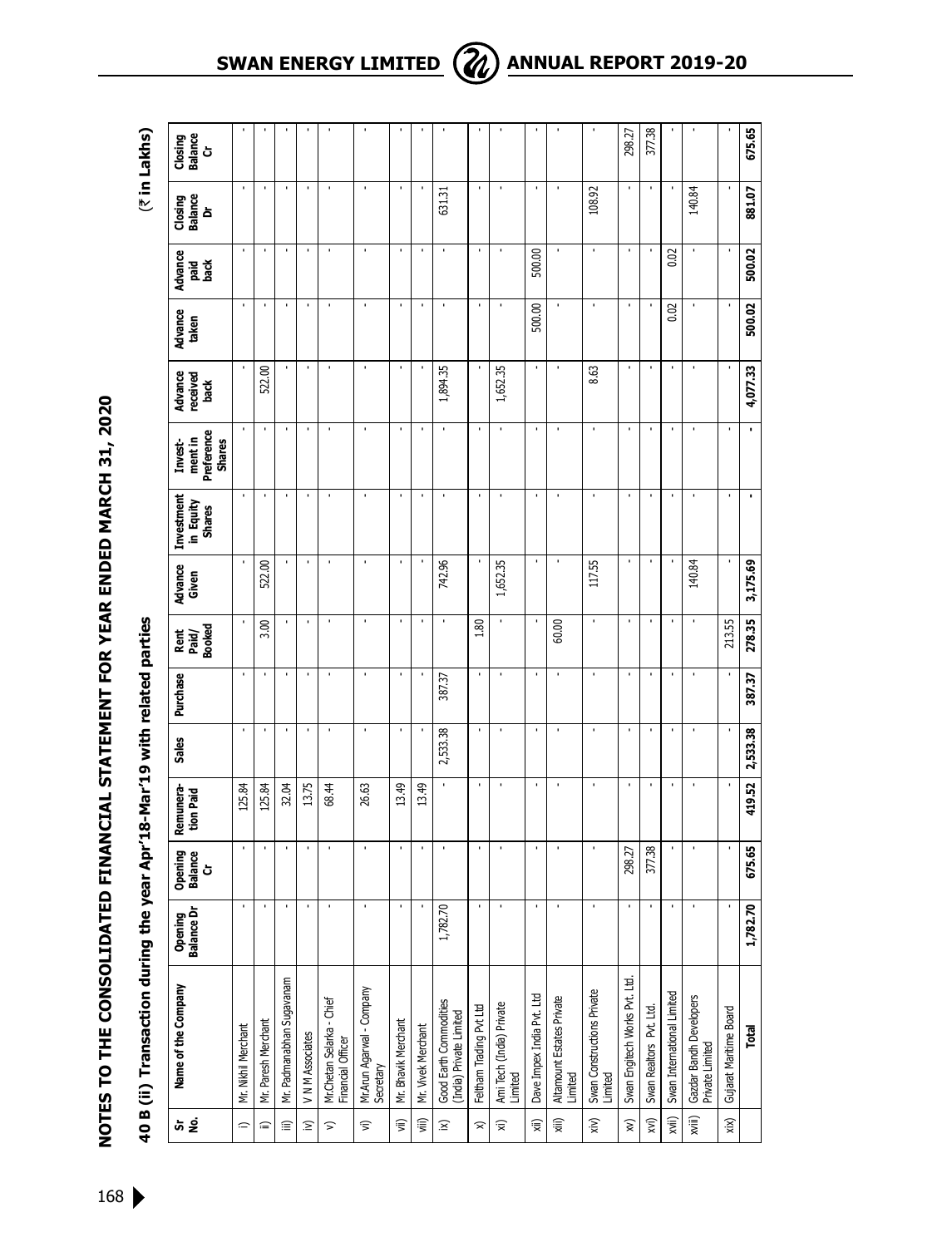# **41 Corporate Social Responsibility**

For detailed information on Corporate Social Responsibility, refer point no.8.5 of Director's Report.

#### **42 Segment Reporting**

Based on the "Management Approach" as defined in Ind AS 108 - Operating Segments, the Chief Operating Decision Maker (CODM) evaluates the Company's performance and allocates resources based on an analysis of various performance indicators of business, the segments in which the Company operates. The Company is primarily engaged in textile and Property development/others which the Management and CODM recognise as the business segments and accordingly the following information is given.

| <b>Particulars</b>                      | Apr'19-Mar'20 | Apr'18-Mar'19 |
|-----------------------------------------|---------------|---------------|
|                                         | ₹ in Lakhs    | ₹ in Lakhs    |
| <b>Segment Revenue</b>                  |               |               |
| <b>Textiles</b>                         | 27,224.57     | 32,649.41     |
| Property development/Others             | 7,711.18      | 58,449.15     |
| Total                                   | 34,935.75     | 91,098.56     |
|                                         |               |               |
| Segment Results (Before Interest & Tax) |               |               |
| <b>Textiles</b>                         | 1,478.86      | 1,024.63      |
| Property development/Others             | 3,129.18      | 7,284.36      |
| <b>Total</b>                            | 4,608.04      | 8,308.99      |

| <b>Particulars</b>           | <b>Year Ended</b><br>March 31, 2020 | <b>Year Ended</b><br>March 31, 2019 |
|------------------------------|-------------------------------------|-------------------------------------|
|                              | ₹ in Lakhs                          | ₹ in Lakhs                          |
| <b>Segment Assets</b>        |                                     |                                     |
| <b>Textiles</b>              | 17,033.69                           | 19,702.34                           |
| Property development/*Others | 331,171.33                          | 296,934.24                          |
| Total                        | 348,205.02                          | 316,636.58                          |
|                              |                                     |                                     |
| <b>Segment Liabilities</b>   |                                     |                                     |
| <b>Textiles</b>              | 10,007.53                           | 6,083.54                            |
| Property development/*Others | 191,635.41                          | 197,915.88                          |
| <b>Total</b>                 | 201,642.94                          | 203,999.42                          |

Note:

- i) \* Others include expenses/ investments made on the projects related to Energy/FSRU.
- ii) All development and Trading activity have been undertaken in India only, hence Geographical segment reporting is not required.

### **43 Standards issued but not effective**

As at the date of issue of financial statements, there are no new standards or amendments which have been notified by the MCA but not yet adopted by the Company. Hence, the disclosure is not applicable.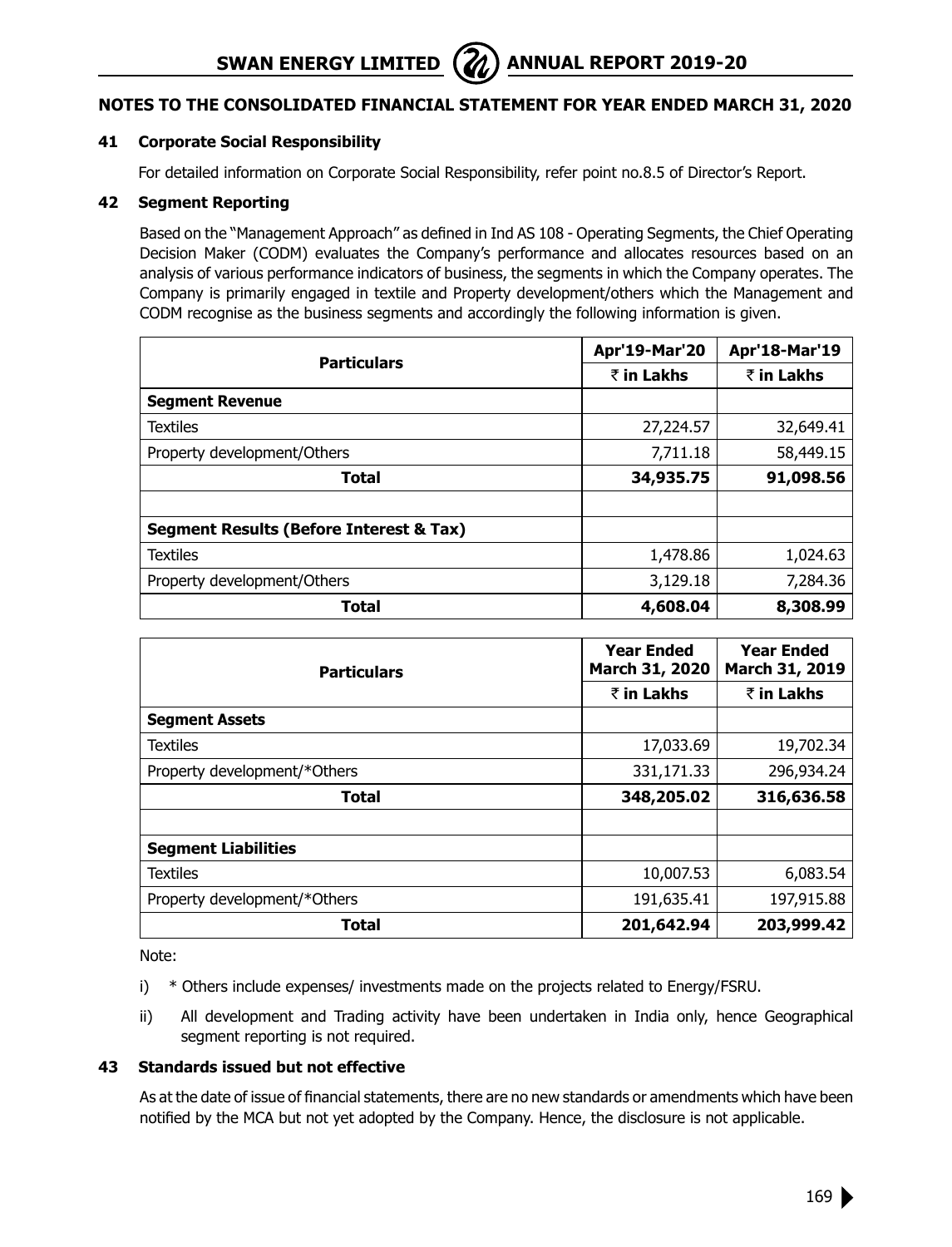### **44 Capital management**

For the purposes of the company's capital management, capital includes issued capital and all other equity. The primary objective of the company's capital management is to maximize shareholder value. The Company manages its capital structure and makes adjustments in the light of changes in economic environment and the requirements of the financial covenants. There have been no breaches in the financial covenants of any interest-bearing loans and borrowing in the current year. No changes were made in the objectives, policies, or processes for managing capital during the years ended March 31, 2020 and March 31, 2019.

#### **45 Estimation of uncertainties relating to the global health pandemic from COVID-19**

In view of the outbreak of Coronavirus (COVID-19) pandemic globally, the Company's business operations were temporarily disrupted. The Company has considered the possible effects, if any, that may result from the pandemic on the carrying amounts of assets after considering internal and external sources of information including the possible future uncertainties in the global economic conditions as at the date of approval of these financial results and has determined that none of these balances require a material adjustment to their carrying value. The Company continues to closely monitor the rapidly changing situation.

#### **46 Previous Year's figures are regrouped/rearranged wherever necessary.**

As per our Report of even date

**For N. N. Jambusaria & Co.** Chartered Accountants Firm Registration No. 104030W

**Nimesh N. Jambusaria** Partner M No. 038979

**Mumbai, July 27, 2020**

#### **For and on behalf of the Board of Directors**

Chairman Managing Director<br>
DIN: 01787259 DIN:00614790 DIN: 01787259

**Paresh V. Merchant Chetan K. Selarka**<br>Executive Director Chief Financial Officer DIN: 00660027

**Navinbhai C. Dave Nikhil V. Merchant**

Chief Financial Officer

**Arun S. Agarwal** Company Secretary  **Mumbai, July 27, 2020**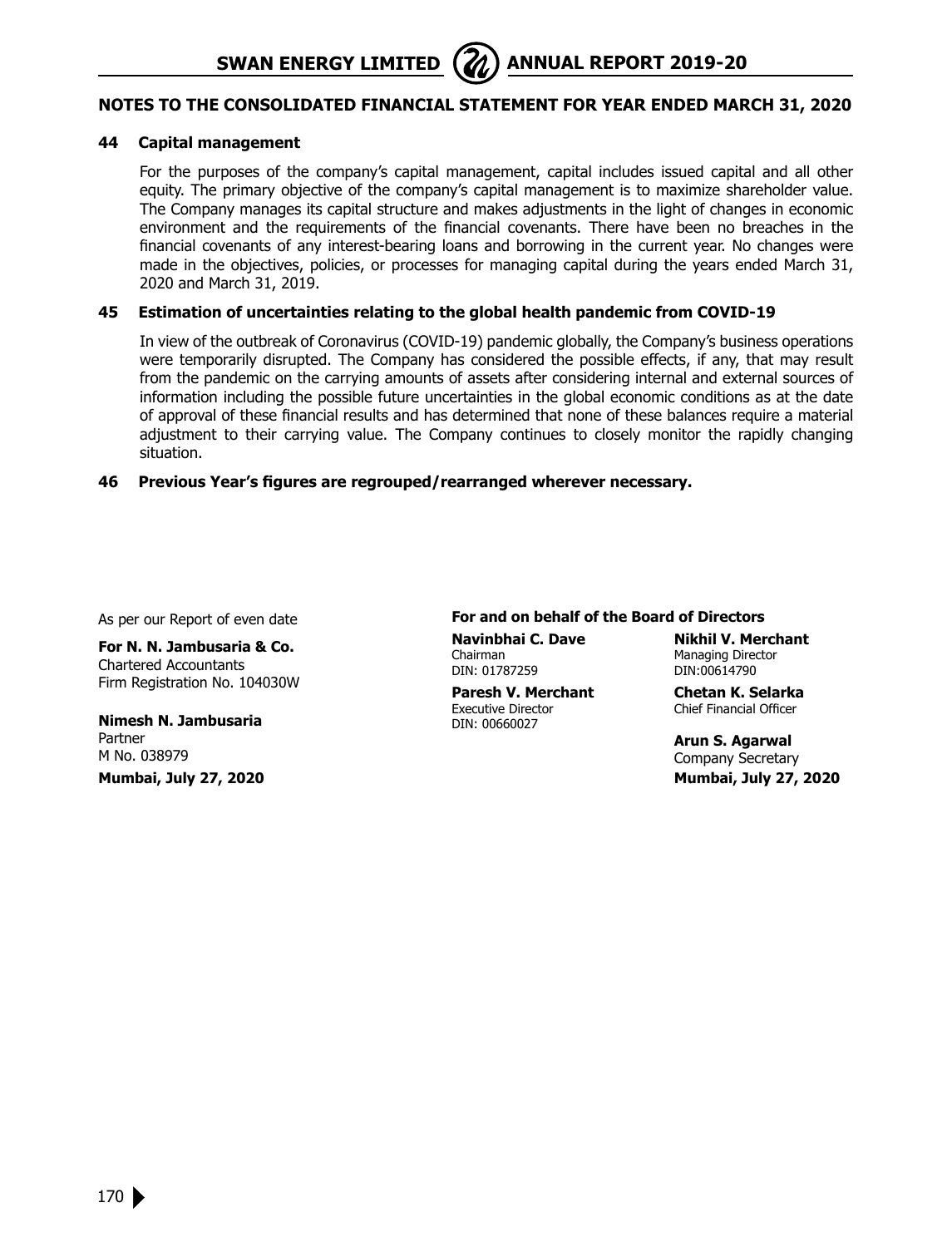



**NOTES**